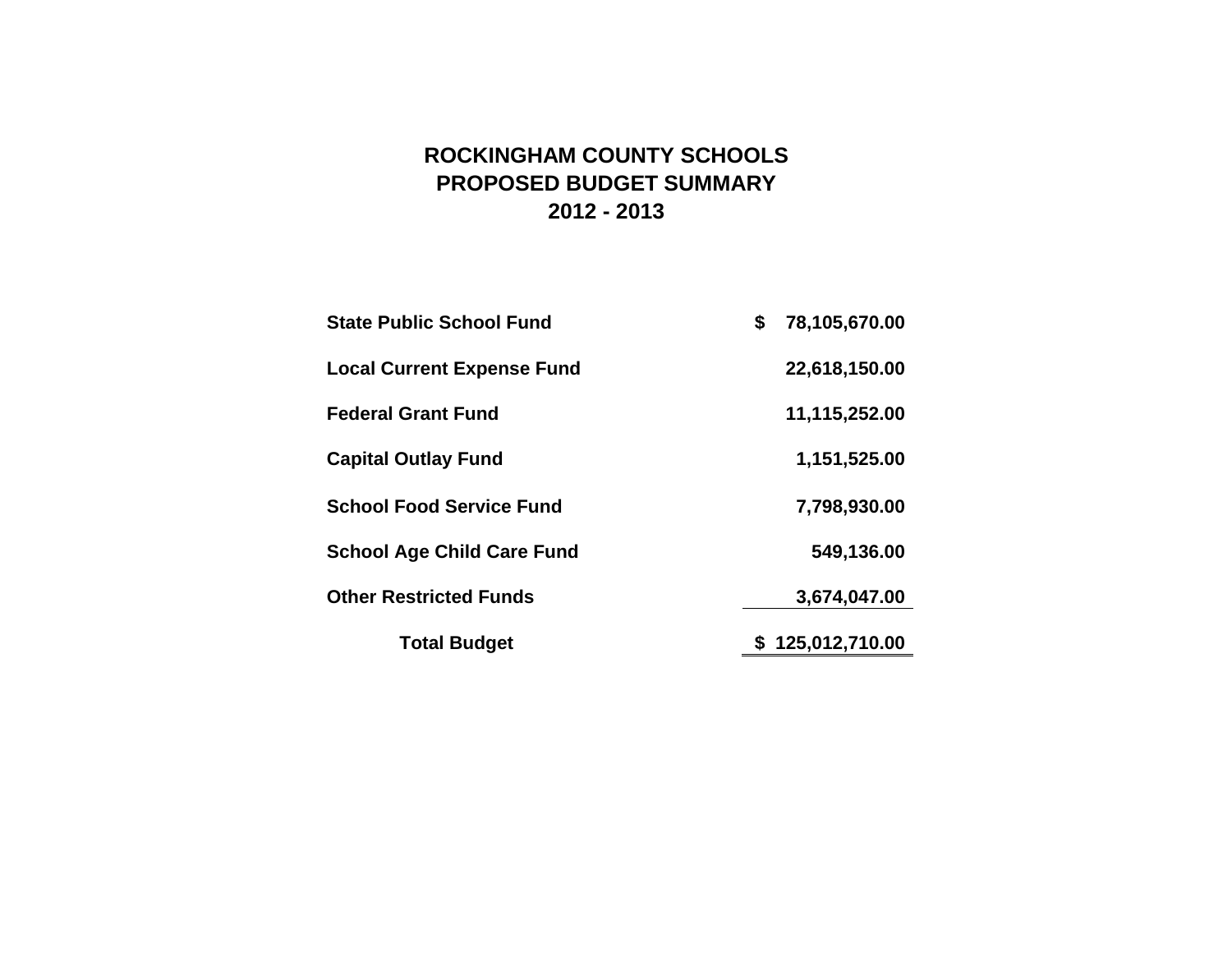# **Superintendent's Budget Message 2012-13**

#### **Focus and Direction**

N.C. General Statute 115C-426(e) requires that "The Local Current Expense Fund shall include appropriations sufficient, when added to appropriations from the State Public School Fund, for the current operating expenses of the public school system in conformity with the educational goals of the State and Local boards of education, within the financial resources and consistent with the fiscal policies of the board of county commissioners."

When Rockingham County Schools merged in July, 1993, both the Rockingham County Board of Commissioners and the Rockingham County Board of Education agreed to a goals statement that proposed an increase in county funding for the schools over a period of five years to a level of \$790 per student. In November, 1997, a new three year goal was agreed upon which reflected a funding goal of maintaining a level equal to the state average funding for schools as set forth by the North Carolina Association of County Commissioners. The new goal also included an increase in capital funding of 25% each year for three years. Both the 1993 goals statement as well as the 1997 goals statement stated that the school system would strive to increase student performance. Since merger occurred there had been a steady increase in student test results, but as local funding has not kept up to what is

necessary to maintain local initiatives, test results have begun to level off. However, we value the effort that has been made to maintain our current level of funding in spite of the economic state of the county.

Students reading at or above level III, indicating on grade level proficiency, for grades 3-8 have ranged from 60.1% in 1993 to 82.7% in 2003, to 84.6% in 2006, to 50.4% in 2008, to 60.4% in 2009, to 63.48% in 2010, and 63.6% in 2011. For the same group of students, the percentage at or above Level III proficiency in math has ranged from 59.2% in 1993, to 88.3% in 2004, to 57.6% in 2006, to 59.6% in 2007, to 65.07% in 2008, to 76.4% in 2009, to 79.3% in 2010, and to 80.4% in 2011.

These test results demonstrate the impact level funding has on student performance. We are proud of the results we have been able to achieve in the past, however, with reduced funding going to instructional programs it will be a significant challenge to meet the ever increasing demands of the Federal "No Child Left Behind" law, which requires that all students be at or above grade level proficiency by 2013-14. To meet these demands instructional innovation and expanded programs which require funding are necessary.

The school district has made adjustments to continue essential operations because during the past ten years substantial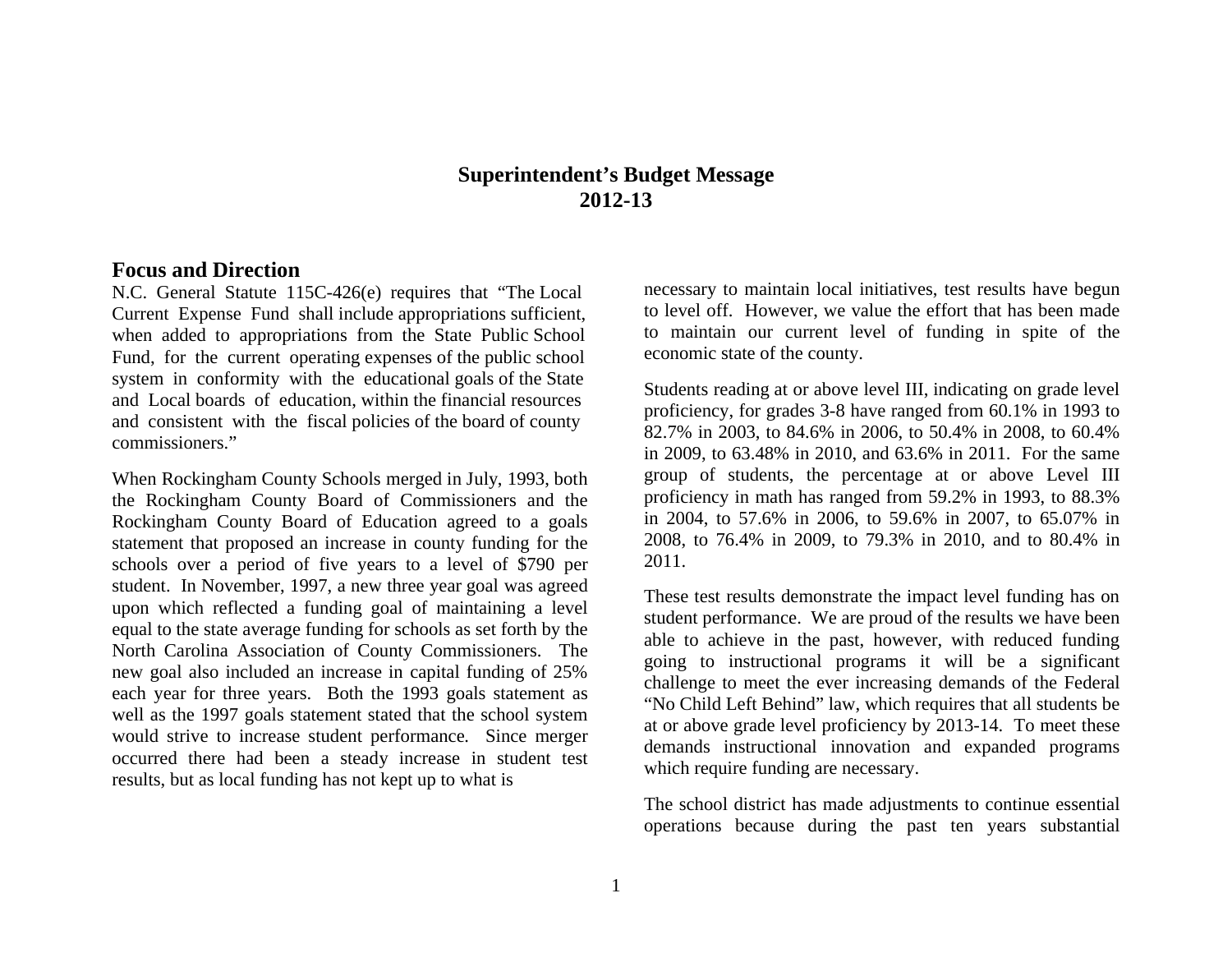reductions have been necessary. Current economical conditions have resulted in severe cuts in the State Public School Fund, resulting in fewer teachers and teacher assistants, and less instructional supplies. We have been forced to continue to change our local operations due to redistribution of local funds to cover cuts from the state. This includes reductions in our classified support personnel in order to maintain our classroom teachers. The Federal "No Child Left Behind" law challenges us to improve student performance by developing strategies for structuring testing/assessment efforts, and more effectively using group and individual data for designing instruction and measuring school success. Professional development and classroom instruction has a focus on career and college readiness. Furthermore, teachers effectively integrate technology daily to provide an engaging and rigorous environment for all students. We are also addressing the dropout issue with emphasis upon generating accurate student data, including enrollment changes by gender and ethnicity, identification of contributing factors, offering online opportunities, conducting research related to successful practices and generating a multi-year program.

The 2012-13 budget focuses on the district's goals and objectives, which are outlined as follows:

- Rockingham County Schools will produce globally competitive students.
- Rockingham County Schools will be led by  $21<sup>st</sup>$ Century professionals.
- Rockingham County Schools' students will be healthy and responsible.
- Leadership will guide innovation in Rockingham County Schools.
- Rockingham County Schools will be governed and supported by the  $21<sup>st</sup>$  Century systems.

While we have been able to work within the allocations received, and still improve the performance of students, if we cannot maintain the Local Current Expense Fund at an appropriate level, we will be looking at further reductions affecting programs. During the last three school years we have lost over \$11.3 million in state funding. Some of this was replaced with Federal stimulus funds, but with the loss of stimulus funds and even more cuts, 2012-13 presents a real challenge. Currently there is a proposed cut in state funds of approximately 2.7% or near 2 million dollars.

Some of the best money spent in support of the county's economic development efforts should go toward insuring a quality school system. Our children deserve to have the highest quality education that we can provide. Additionally, schools are of the utmost importance in determining where new industry will locate.

# **Progress Report**

During the 2010-11 school year, progress continued to be made to increase student performance and decrease achievement gaps.

• 80.4% of all students in grades 3-8 were on grade level or higher on the End-of-Grade Math Test.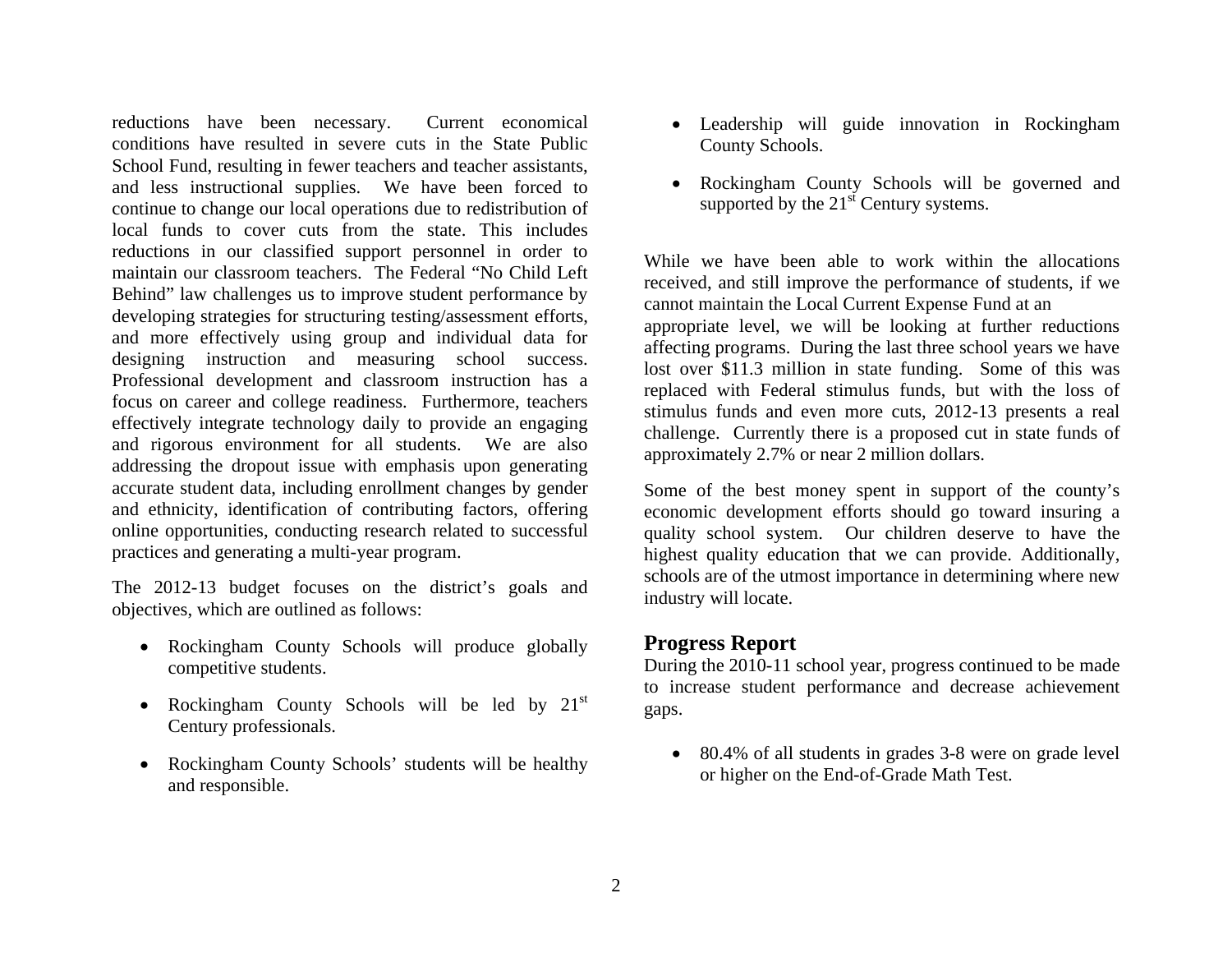- 63.6% of all students in grades 3-8 were on grade level or higher on the End-of-Grade Reading Test.
- 67.3% of high school students passed Algebra I End-of-Course Tests, 88.4% students passed no geometry.
- 72.5% of high school students passed English I End-of Course Tests.
- 76.2% of high school students passed Civics & Economics End-of-Course Tests.
- 79.2% of high school students passed US History Endof-Course Tests.
- 77.1% of high school students passed Biology End-of-Course Tests.
- 76.2% of high school students passed Physical Science End-of-Course Tests.
- 65% or 39 out of 60 Adequate Yearly Performance Targets were met by the system.
- 26.9% or 7 out of 26 schools made Adequate Yearly Progress.

# **Trends and Needs**

While Rockingham County Schools has shown progress in areas such as eliminating the achievement gap, reducing the dropout rate, and implementing the "No Child Left Behind" law, we still face challenges that must be addressed.

**Special Education:** Based on April 1, 2012 headcount, 12.9% of school age students are identified as students with disabilities and are receiving special education services. In addition the system was serving 301 preschool students with disabilities.

**Enrollment:** The 10 day enrollment for Rockingham County Schools for 2011-2012 was 13,777. This reflects a decrease of 48 from 2010-2011. We anticipate a continued decrease in student enrollment for the next few years in some parts of the county, while the southern and central areas will maintain levels during the economic downturns and would be the first to gain students in an economic recovery.

**ESL:** The number of English Language Learners/Limited English Proficient Students that are moving to Rockingham County from other states as well as from non-english speaking countries has stabilized in the past two years. This year there are 672 students enrolled in our English as a Second Language Program. State and Federal support, which is greatly under funded, pays for 7.9 teachers and 1 teacher assistant/data manager. Rockingham County Schools supplements the ESL program with 6 additional teaching positions.

**Free and Reduced Meals:** The percent of students on free or reduced meals as of May 3, 2012 was 58.93%. This is the highest in the history of Rockingham County Schools.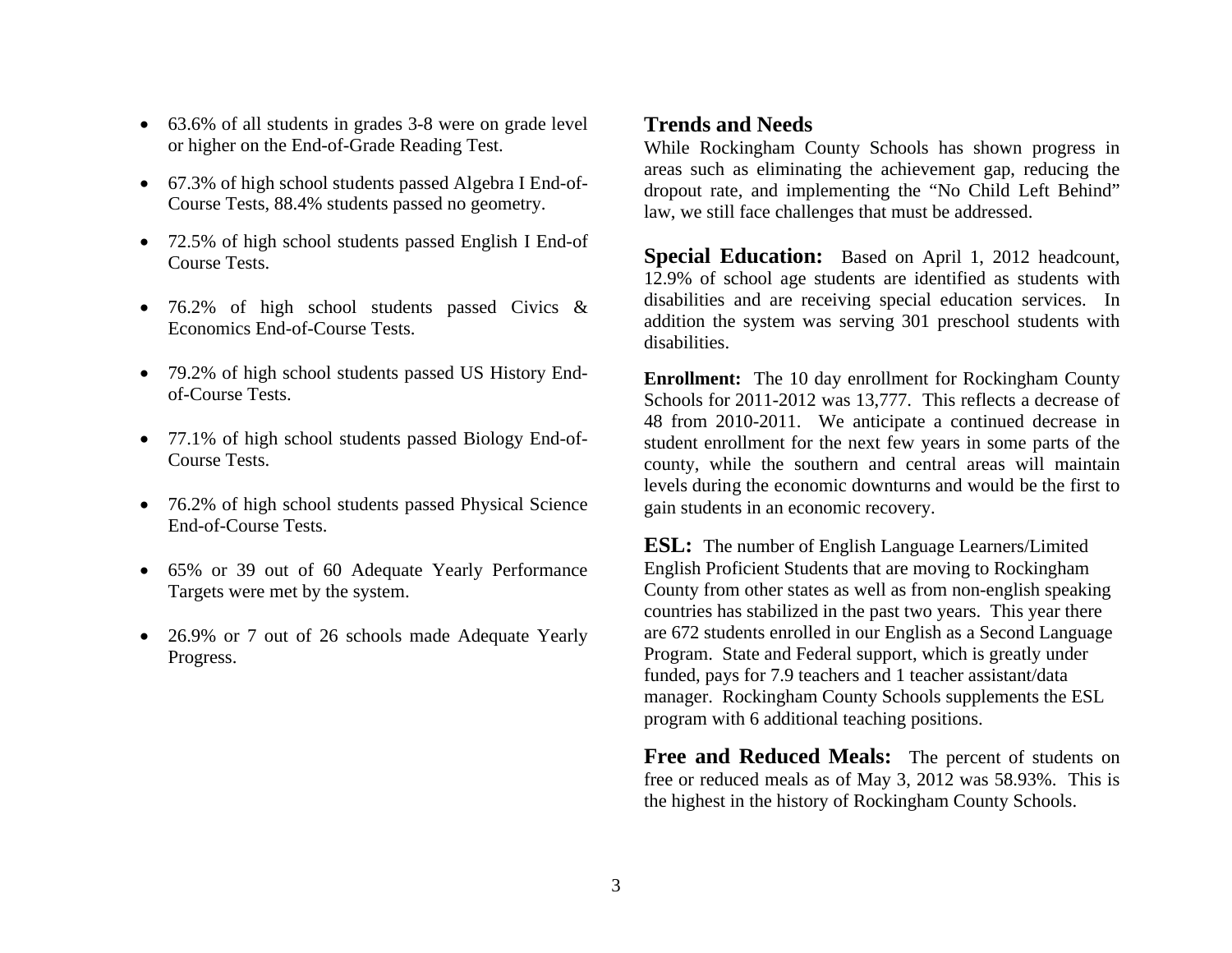**Fuel and Energy Costs:** This is an area of concern and will need constant attention for the foreseeable future. In order to reduce energy costs, we have implemented many changes and improvements. These include establishing stricter set points for heating and cooling, changing the work schedule to 4 – 10 hour days in the summer and continue to focus on preventative repairs to HVAC equipment to be more efficient. We have stressed the need to turn off lights, including investing in motion sensors for lights. We also have an energy management system in place which is controlled from a centralized computer. The cost of transporting our children daily on our bus system has increased due to rising fuel prices. Currently we are receiving less money per gallon from the State than the actual cost of gas purchased. We drive around 8,446 miles per school day transporting our children. This is down from 10,000 miles a day in previous years. The cost of fuel can affect our local budget depending on the price. Our local funding in transportation could possibly reach a million dollars in the upcoming budget due to federal mandates, an inflexible funding formula from the state, and possible cuts to the state transportation budget. We have implemented a new electronic time keeping system along with GPS following for all schools buses, both of which is saving a great deal of money in the transportation budget. However, we will not know the final outcome until our testing data is verified under the federal NCLB legislation. The performance of many of our schools could influence the final funding needs in our transportation budget. We have also cut many bus routes in order to be more efficient and save money.

#### **Budget Process**

Budget development is a year-round process that begins in the fall and continues until a budget resolution is adopted by the

Rockingham County Board of Education and then continues with necessary budget amendments being approved until the end of the school year. Preliminary Allotments will be sent out to the individual schools in July and final allotments after the legislature passes a budget. Requests from individual schools and departments are received in the finance office in January, whereupon the draft of a proposed budget is developed.

In the spring the Board of Education discusses the request budget at several Board meetings.

The Board of Education is required to submit a request budget to the Board of County Commissioners by May 15, and the Board of County Commissioners must pass a budget resolution that includes the county appropriation for the school system by June 30. Once county and state allocations are made, the Board of Education passes a budget resolution. If this is delayed until after July 1, the Board of Education will pass an interim budget resolution for the purpose of paying salaries and paying ordinary expenses of the local school administrative unit for the interval between the beginning of the fiscal year and the adoption of the budget.

## **Total Budget**

The school systems total budget is composed of State, Local, Federal, Capital Outlay, School Food Service, Before and After School Care program, and Restricted Funds. The total proposed budget for 2011-2012 is \$125,012,710. As a comparison to what has changed in the last four years, the 2008-09 budget totaled \$126,913,679. A detailed budget by line item for each funding source is included in this document.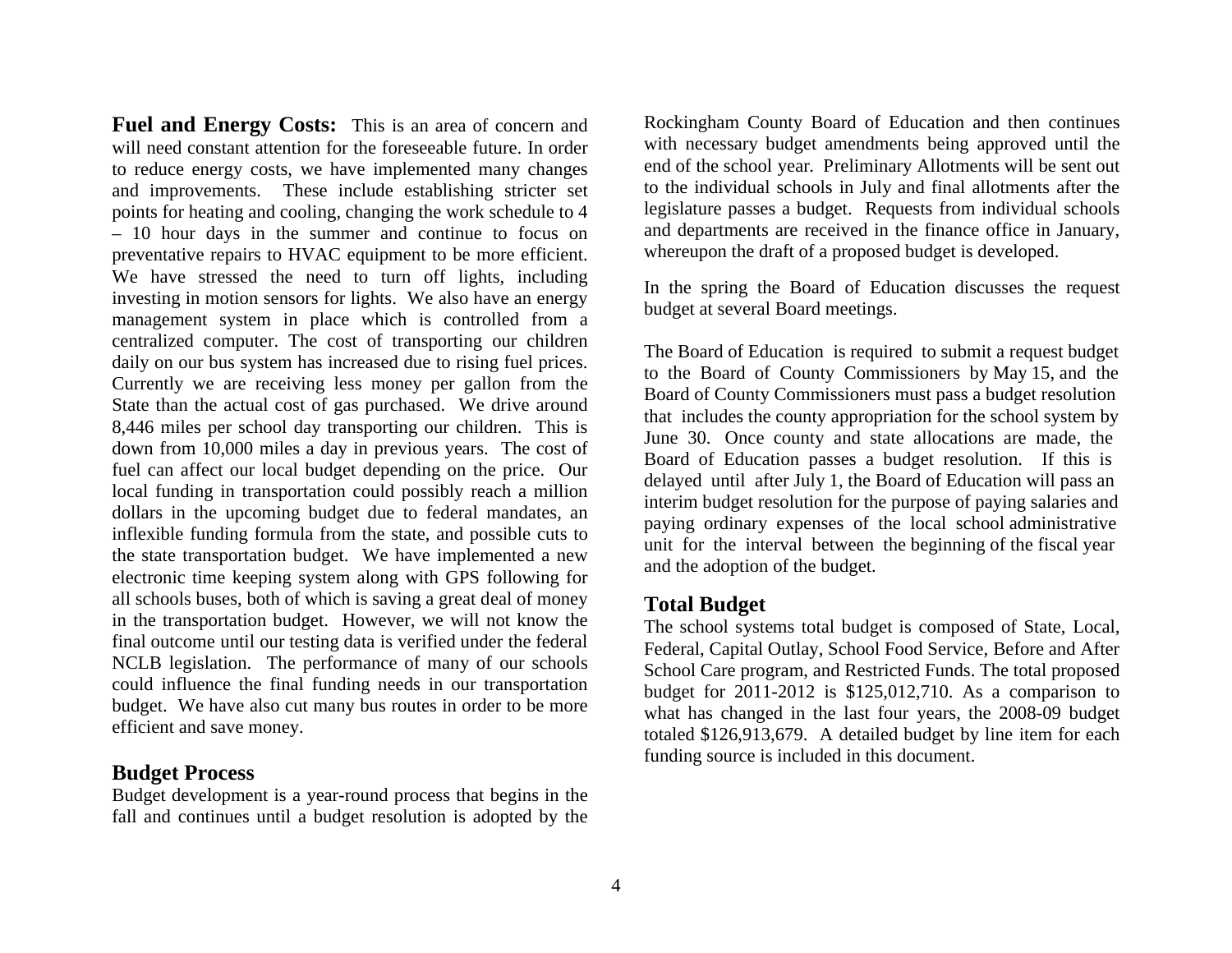# **State Funding**

The state proposed budget for 2012-2013 is \$78,105,670. This amount is based on the current planning allotment received from the state for 2012-13. State allotments are based on a formula basis with school systems receiving three basic types of allotments: positions, months of employment, and categorical allotments of dollars. For the fourth straight year no employees are expected to receive a pay increase in 2012-13. Twenty three teacher positions are projected to be eliminated next year due to state reductions. This is a total of 137 less teaching positions in four years. We are planning on this being handled through attrition and normal resignations. The Board of Education will do everything possible to reduce this number, but only after determining our final budget from the State Public School Fund.

The amount of funds provided for fuel for school buses is a major concern. Inadequate state funding could force us to use more local money to make up the difference.

The state has initiated a Disadvantaged Students Supplemental Fund, from which we received \$593,541 in 06-07, \$737,792 in 07-08, \$843,828 in 08-09, \$841,181 in 09-10 and 10-11, and \$849,655 in 11-12. We anticipate continued similar funding for 2012-13.

State guidelines are provided as to how state funds may be spent. Limited transfers are allowed from one category to another if approved by the school improvement team and follows the school improvement plan.

We also realize even more reductions in the state budget for 2012-13 could occur.

Federal stabilization and stimulus funds assisted us through these cuts for the past two years, but these funds are no longer available.

We saved the Federal Education Jobs Fund of \$2,970,687 for use in 2011-12. This helped the financial blow from the state but these funds will be depleted by 2012-13. If we are still permitted the same flexibility with transferring state funds, we have the option to transfer funding for many state teachers to low wealth and pay lower paid teachers from low wealth, saving hundreds of thousands of dollars.

# **Local Current Expense Funds**

A tightening economy, high fuel costs, new federal laws, state cuts, and a desire to initiate new innovative programs have made the budget development a real challenge. The Federal "No Child Left Behind" law is forcing us to improve student performance by developing strategies for structuring testing/assessment efforts, and more effectively using group and individual data for designing instructional and measuring school success. New programs that have been initiated in recent years includes signing bonuses for hard to fill teacher positions in areas such as math, science, foreign language, and exceptional children. We have budgeted funds to continue microfilming student records and provided additional funds to schools with higher risk factors. In the proposed budget, we have attempted to maintain the current budget with little or no increases and some reductions. We are requesting the commissioners only fund us at the same level as 2011-12. Even with this we will need to budget over \$5.7 million in additional funds from fund balance. This could change dramatically depending upon what cuts the state implements. We have been taking a very conservative approach to spending and have built up fund balance with these upcoming lean years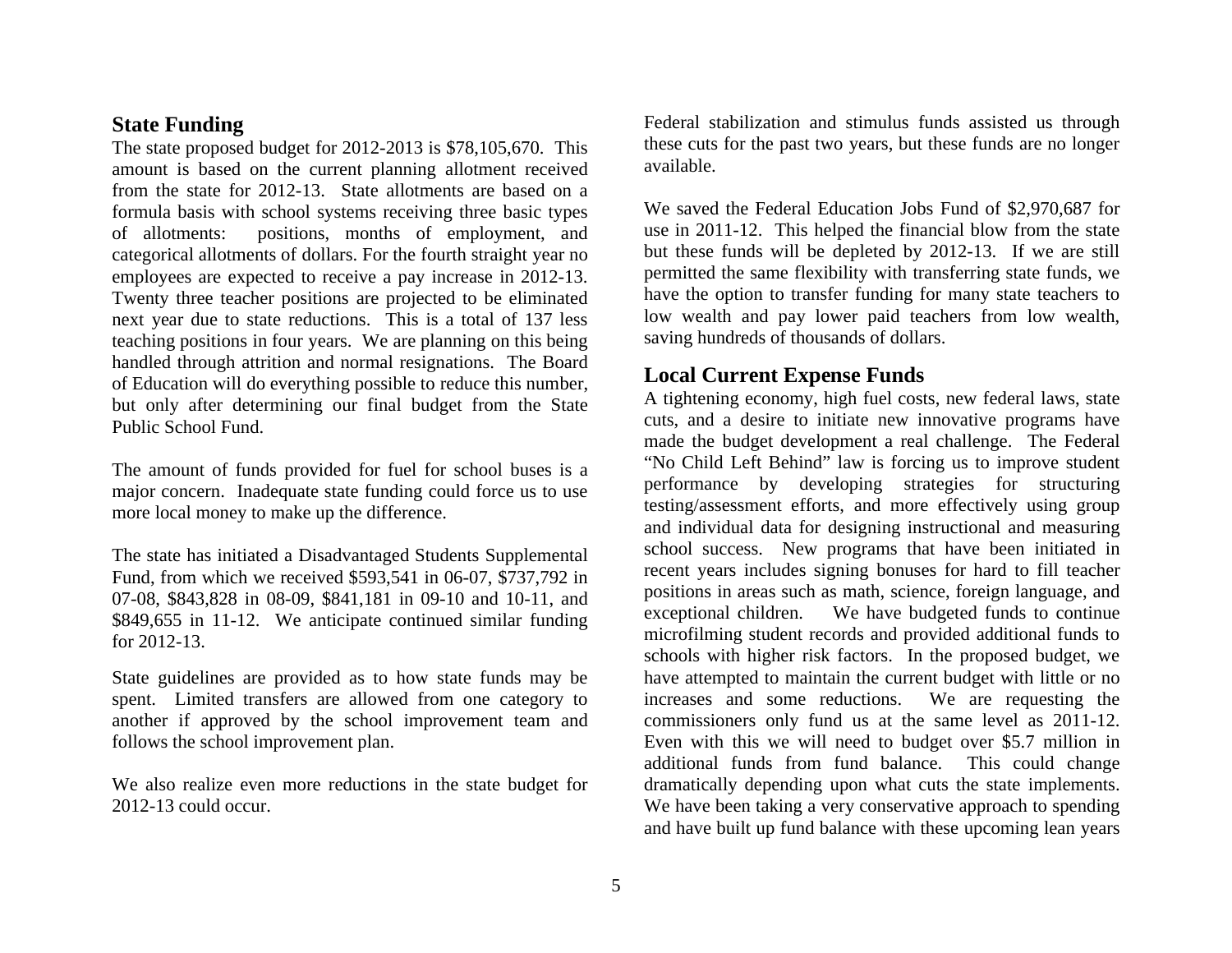in mind. The plan for saving and then spending the accumulated fund balance was initiated in 2006/07 based on a five year internal budget forecast. Any reduction in licensed personnel can probably be handled through attrition, but the proposed cut in teacher assistants would either have to be handled through RIF's or local funding while attrition continues to take place. We are very cautious when it comes to hiring any positions that are recurring costs from year to year that would put an unsustainable burden on the local budget in future years. We expect other local revenues to remain fairly consistent overall.

The local budget is color coded to make it easier to identify changes in the budget. Some of the natural increases are due to rising hospital insurance and retirement costs. Increases in the budget results from loss of state funds, loss of federal stimulus funds, principals extra pay, implementing Voice over Internet, fuel, maintenance, transportation costs, workers compensation, and custodial supplies.

Decreases are coming from a reduction in overtime, reduction of teachers, reduction in administrative salary costs, and Athletic Director's salary costs.

The total proposed local current expense budget is \$22,618,150 of which \$15,834,840 is being requested from the county. The remaining funds are from textbooks, reimbursements, fines and forfeitures, rental, interest, indirect costs, and other miscellaneous items.

# **Federal Funding**

The budgets of the various federal grants are either estimated allotments or are based on the planning figures received from

the state in the spring, and the estimated carryover of funds from the 2011-12 fiscal year. Not all federal allotments are received from the state until October or November. The deadline for expending all stimulus funds is September 30, 2011, so very little of these funds remain. The total proposed federal budget for 2012-13 is \$11,115,252.

Each federal PRC is an individual federal grant that results from legislation to address a specific federal initiative. Strict compliance with all laws and regulations must be followed when spending these monies in order to fulfill the desired goals of the legislation.

# **Capital Outlay**

The capital increase in the 1998-99 school year was the first in approximately 15 years. Along with the 1999-2000 increase, the schools had begun addressing a substantial backlog of capital needs and were showing progress in areas of severe need. The 2002-03 allotment was reduced by \$300,000, and the 2003-2004 allotment was reduced by an additional \$300,000, causing necessary projects to be put on hold.

The 2004-05 allotment was increased by \$200,000, to \$1,269,775, which helped us to address some of the projects put on hold. The 2005-06, 2006-07, and 2007-08 allotments were maintained at \$1,269,775, then cut to \$1,151,525 in 2009- 10. We feel it is of the utmost importance to better fund capital outlay in the future in order to address the severe needs the school system has. However, due to current economic conditions, we are only asking for the \$1,151,525 alloted in 2011-12. Rockingham County Schools is required by the federal government to upgrade our softball facilities by December 2013 to be in compliance with a Title IX complaint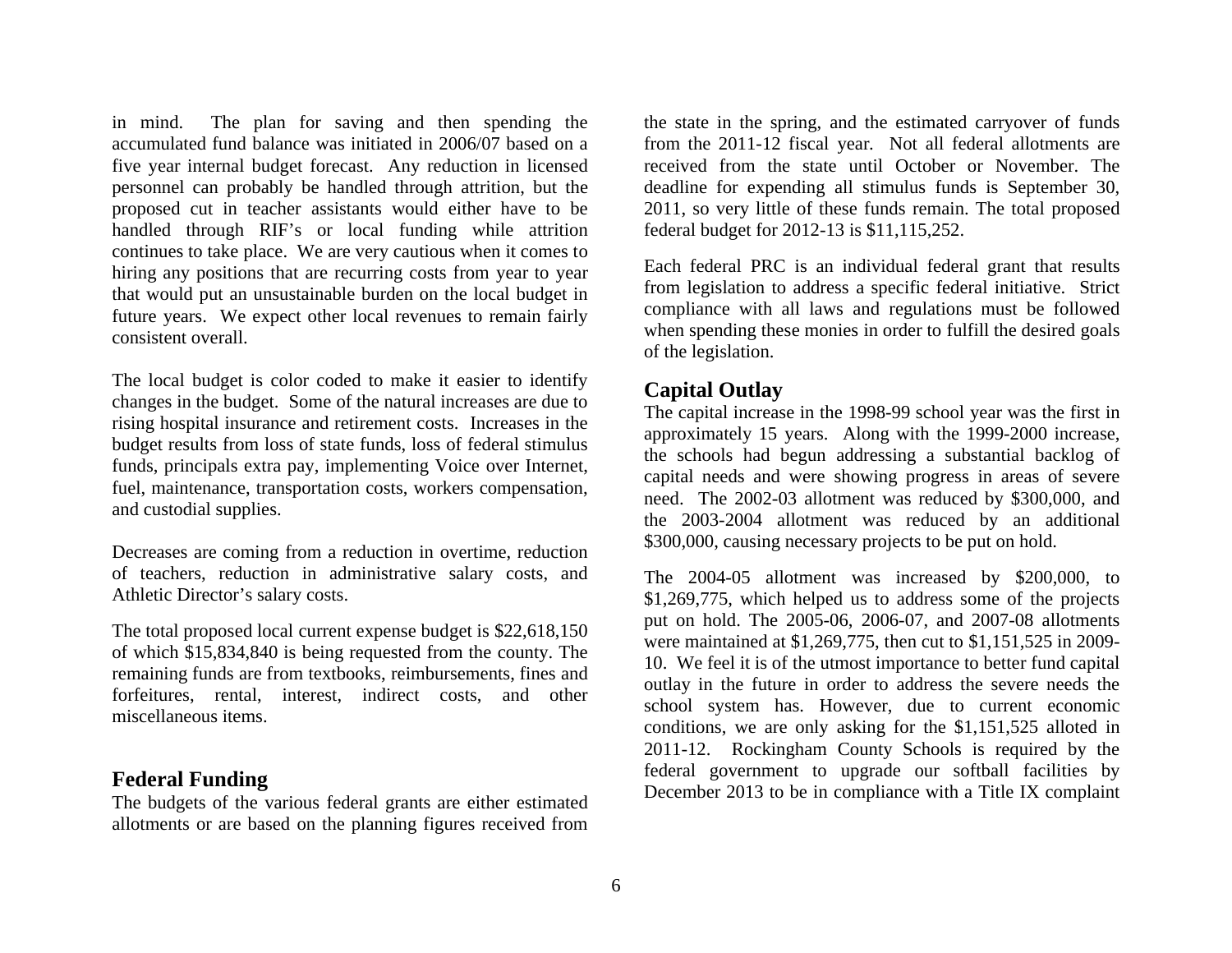filed in 2009. The estimated cost could be over 1 million dollars.

# **Proprietary/Enterprise Funds**

Services which are self supporting from fees charged to the users are reported in the proprietary fund. The district has two proprietary (enterprise) funds – the School Food Service Fund and the Before and After Care Fund. The School Food Service Fund is used to account for the Board's child nutrition or food service operation. The proposed budget for this fund is \$7,798,930. The Before and After Care Fund is used to account for the child care program which offers child care services before school as well as after school. The proposed budget for this fund is \$549,136.

The School Food Service Fund budget reflects reductions in many line items in an effort to save money and remain solvent. Unlike instructional staff, there are no state funds for cafeteria positions. These positions are funded by the amount of revenue generated by lunch sales. Strict state and federal nutritional guidelines must be followed in preparing meals. This makes it extremely difficult to make a profit.

The Before and After Care Fund budget is composed mainly of salaries and fringe benefits, with additional costs for supplies, food, and miscellaneous expenses. Due to budget cuts and changes in the program, this fund should not finish in a deficit for the 2011-12 school year.

# **Restricted Funds**

The Restricted Funds accounts were set up as Fund 8 after new legislation was approved for school systems to set aside restricted funds that did not affect charter schools, and would not be included in computations of local funds that would be

required to be paid to charter schools. This fund includes all local grants and other restricted items such as ROTC reimbursements, Medicaid reimbursements, technology reimbursements, sales tax refunds, tuitions, and print shop revenues. The proposed budget for this fund is \$3,674,047.

## **Competitive Factors**

The School System faces many challenges, including competing with neighboring counties who are able to offer higher local supplements. We offer a teacher signing bonus for hard to fill positions such as math, science, and exceptional children. We are also using disadvantage student funds to give bonuses to math and science teachers at low performing schools. We have a supplement schedule which includes a 5% supplement for teachers. Every classroom in the system is a  $21<sup>st</sup>$  century classroom, with each having an active board to use. We feel this will aid in the recruitment of highly effective teachers.

Every year since the merger of the four county school systems, we have received an unqualified audit opinion. For the last sixteen years we have received the Certificate of Excellence in Financial Reporting from the Association of School Business Officials International (ASBO) and for the last fifteen years we have received the Certificate of Achievement for Excellence in Financial Reporting from the Government Finance Officers Association of the United States and Canada (GFOA).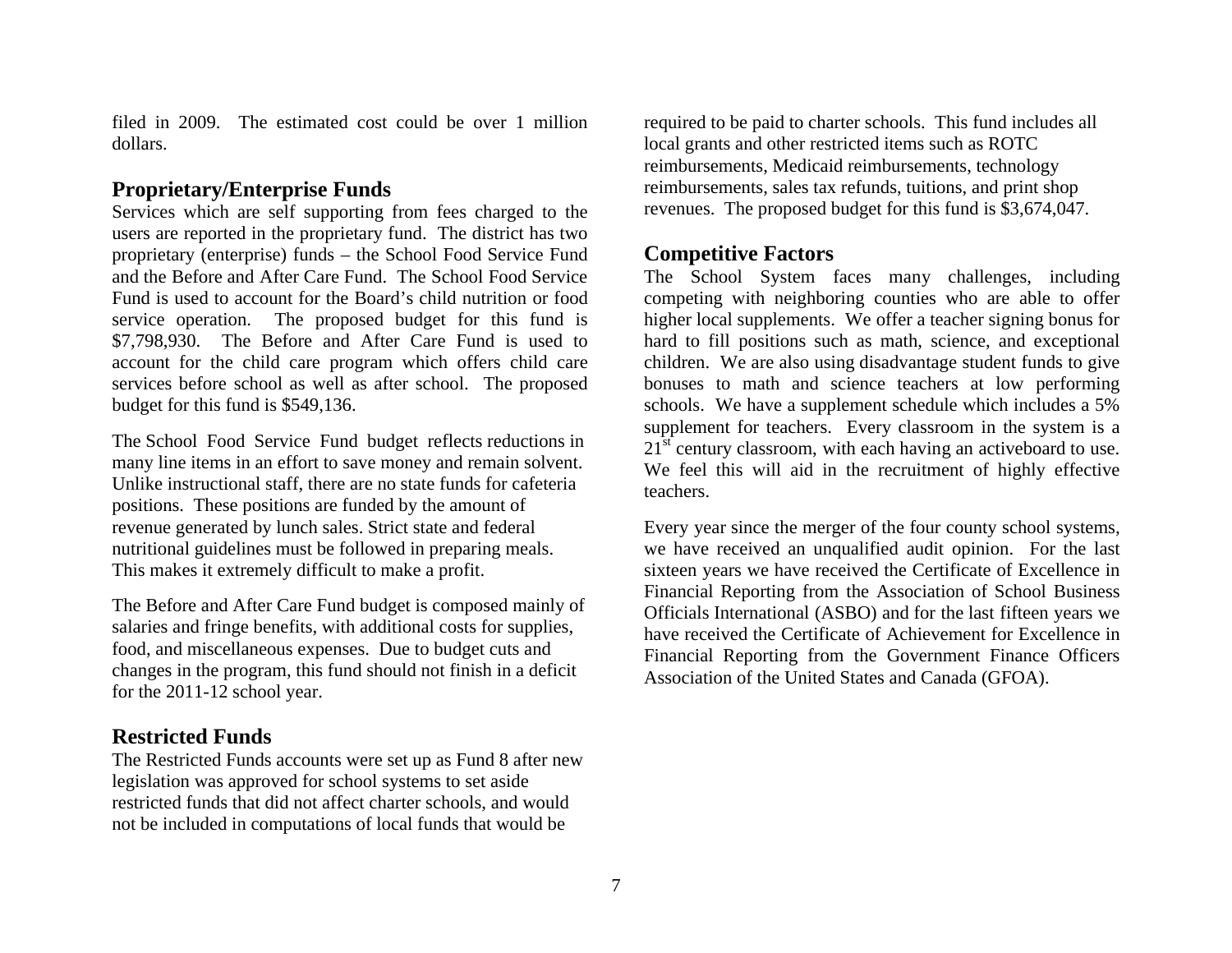# **Conclusion**

While the General Assembly funds the basic educational programs, they leave it to the local units to fund operations. Due to this fact, much of our local budget is devoted to support services such as: utilities, custodians, maintenance, directors, clerical staff, board functions, legal requirements, insurance, travel, support for school operations, and testing. In addition to these overhead costs we spend a large part of the local budget on teacher supplements. When compared with the state average as to how local funds are used, the Rockingham County School System is at a higher percentage in budgeting for instructional purposes, as well as for budgeting funds for individual school use. As always, we continue to focus funds to areas that will improve the quality of education for the children of Rockingham County.

Dr. Rodney Shotwell Superintendent

Parker Turpin Chief Financial Officer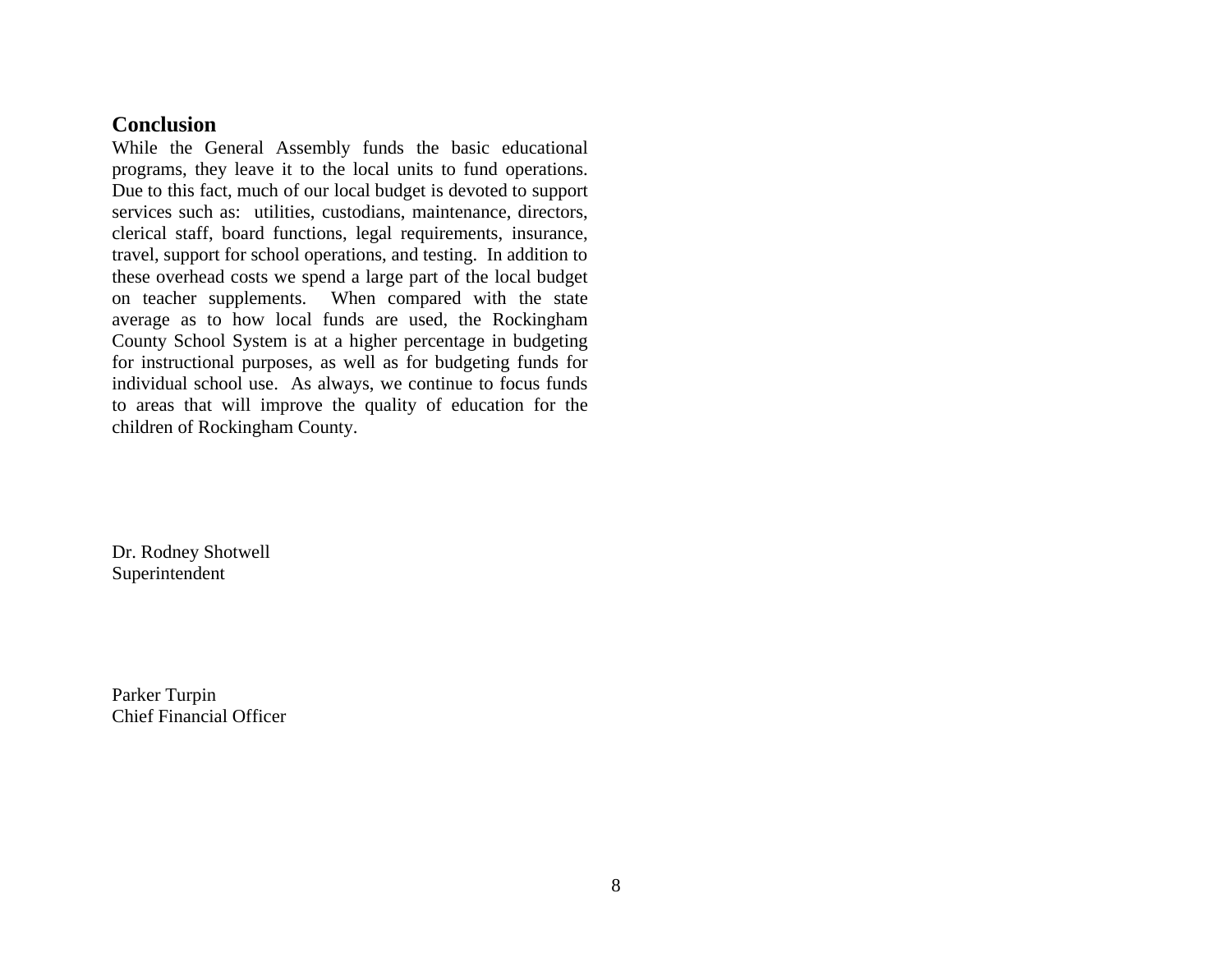# **State Public School Fund**

**Rockingham County Schools Proposed Budget 2012-13**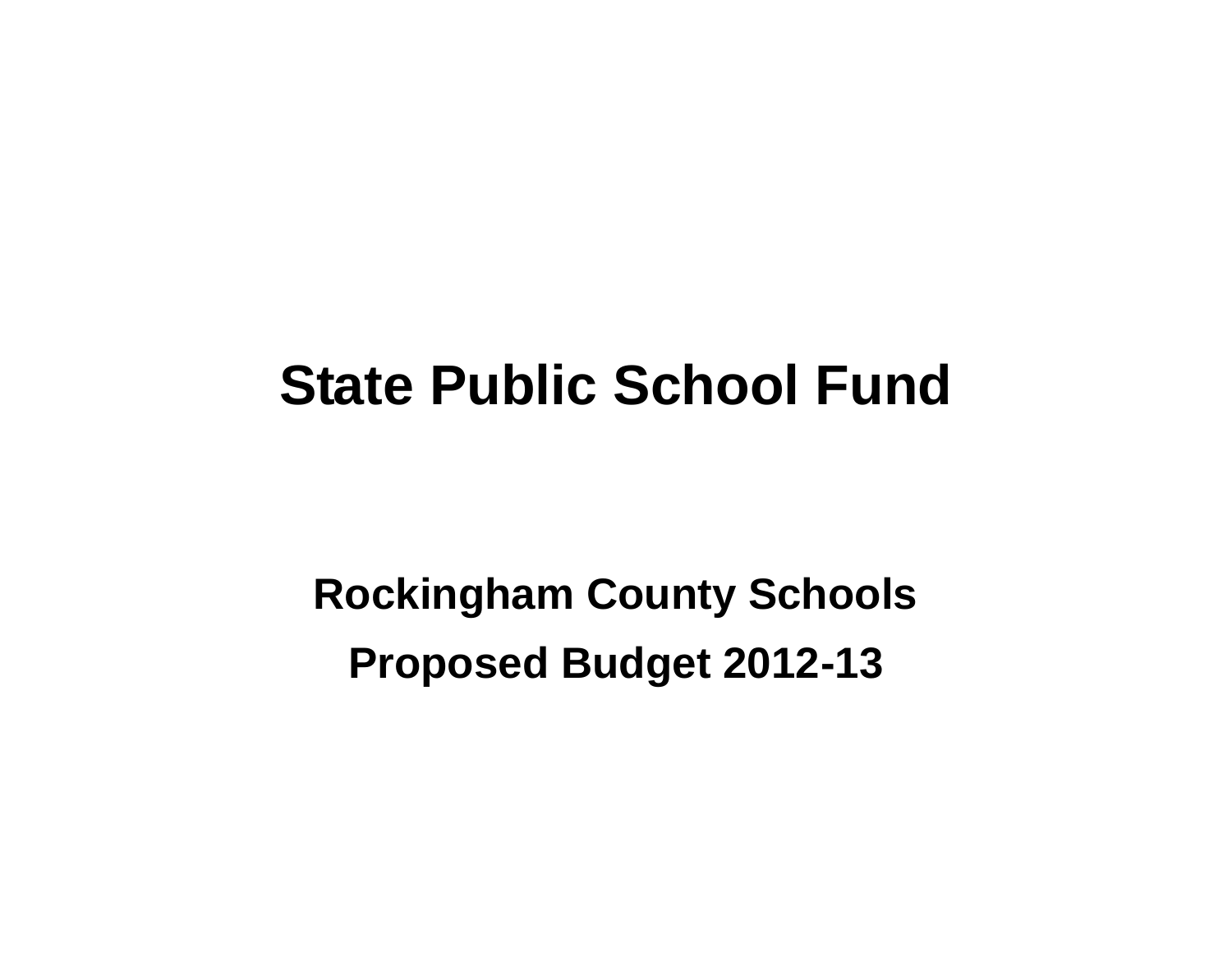| <b>STATE PUBLIC SCHOOL FUND</b><br>2012-2013<br><b>ACCOUNT</b><br><b>PROPOSED</b><br><b>CODE</b><br><b>DESCRIPTION</b><br><b>BUDGET</b><br><b>REVENUE</b><br>1.3100.000.000<br>Allocation for SPSF<br>77,902,670<br>1.3100.015.000<br>Allocation for SPSF Technology<br>1.3211.130.000<br>Textbooks | 2011-2012<br><b>BUDGET</b><br>76,886,752<br>207,472<br>203,000<br>388,000<br>77,482,224 | <b>COMMENTS</b> |
|-----------------------------------------------------------------------------------------------------------------------------------------------------------------------------------------------------------------------------------------------------------------------------------------------------|-----------------------------------------------------------------------------------------|-----------------|
|                                                                                                                                                                                                                                                                                                     |                                                                                         |                 |
|                                                                                                                                                                                                                                                                                                     |                                                                                         |                 |
|                                                                                                                                                                                                                                                                                                     |                                                                                         |                 |
|                                                                                                                                                                                                                                                                                                     |                                                                                         |                 |
|                                                                                                                                                                                                                                                                                                     |                                                                                         |                 |
|                                                                                                                                                                                                                                                                                                     |                                                                                         |                 |
|                                                                                                                                                                                                                                                                                                     |                                                                                         |                 |
|                                                                                                                                                                                                                                                                                                     |                                                                                         |                 |
|                                                                                                                                                                                                                                                                                                     |                                                                                         |                 |
|                                                                                                                                                                                                                                                                                                     |                                                                                         |                 |
|                                                                                                                                                                                                                                                                                                     |                                                                                         |                 |
|                                                                                                                                                                                                                                                                                                     |                                                                                         |                 |
| Total<br>78,105,670                                                                                                                                                                                                                                                                                 |                                                                                         |                 |
|                                                                                                                                                                                                                                                                                                     |                                                                                         |                 |
|                                                                                                                                                                                                                                                                                                     |                                                                                         |                 |
|                                                                                                                                                                                                                                                                                                     |                                                                                         |                 |
|                                                                                                                                                                                                                                                                                                     |                                                                                         |                 |
|                                                                                                                                                                                                                                                                                                     |                                                                                         |                 |
|                                                                                                                                                                                                                                                                                                     |                                                                                         |                 |
|                                                                                                                                                                                                                                                                                                     |                                                                                         |                 |
|                                                                                                                                                                                                                                                                                                     |                                                                                         |                 |
|                                                                                                                                                                                                                                                                                                     |                                                                                         |                 |
|                                                                                                                                                                                                                                                                                                     |                                                                                         |                 |
|                                                                                                                                                                                                                                                                                                     |                                                                                         |                 |
|                                                                                                                                                                                                                                                                                                     |                                                                                         |                 |
|                                                                                                                                                                                                                                                                                                     |                                                                                         |                 |
|                                                                                                                                                                                                                                                                                                     |                                                                                         |                 |
|                                                                                                                                                                                                                                                                                                     |                                                                                         |                 |
|                                                                                                                                                                                                                                                                                                     |                                                                                         |                 |
|                                                                                                                                                                                                                                                                                                     |                                                                                         |                 |
|                                                                                                                                                                                                                                                                                                     |                                                                                         |                 |
|                                                                                                                                                                                                                                                                                                     |                                                                                         |                 |
|                                                                                                                                                                                                                                                                                                     |                                                                                         |                 |
|                                                                                                                                                                                                                                                                                                     |                                                                                         |                 |
|                                                                                                                                                                                                                                                                                                     |                                                                                         |                 |
|                                                                                                                                                                                                                                                                                                     |                                                                                         |                 |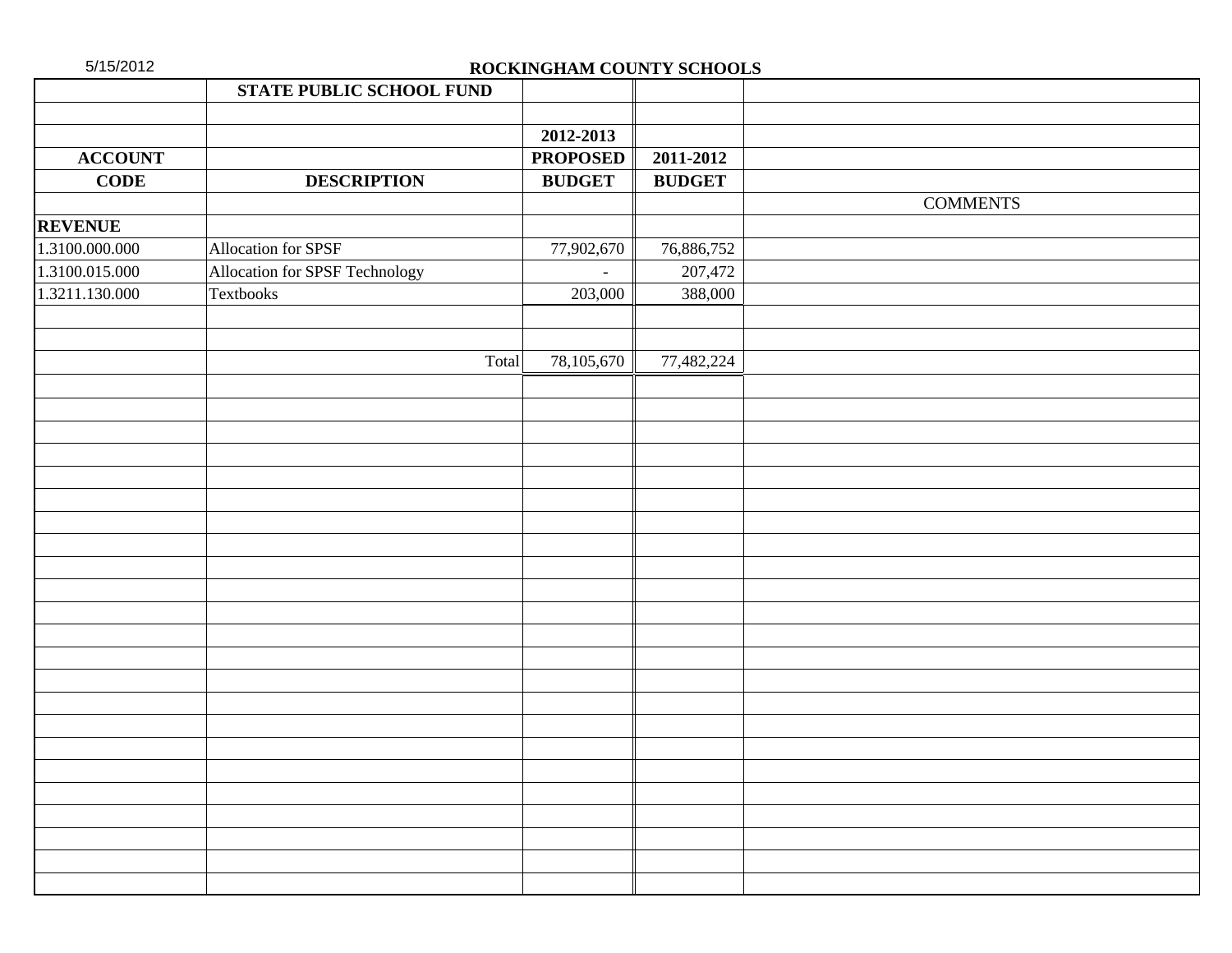|                        | <b>STATE PUBLIC SCHOOL FUND</b>       |                     |               |                                         |  |
|------------------------|---------------------------------------|---------------------|---------------|-----------------------------------------|--|
| 001 CLASSROOM TEACHERS |                                       | 2012-2013           |               |                                         |  |
|                        |                                       | <b>PROPOSED</b>     | 2011-2012     |                                         |  |
| <b>ACCOUNT</b>         |                                       | <b>BUDGET</b>       | <b>BUDGET</b> | <b>COMMENTS</b>                         |  |
| <b>CODE</b>            | <b>DESCRIPTION</b>                    |                     |               |                                         |  |
|                        |                                       |                     |               |                                         |  |
| <b>APPROPRIATIONS</b>  |                                       |                     |               |                                         |  |
| 1.5110.001.121         | Salary - Teacher                      | 24,800,000          | 24,500,000    | Salary for approximately 527.5 teachers |  |
| 1.5110.001.123         | Salary - ROTC Teacher                 | 500,000             | 500,000       | Salary for 9 ROTC Instructors           |  |
| 1.5110.001.125         | <b>New Teacher Orientation</b>        | 20,000              | 20,000        |                                         |  |
| 1.5110.001.211         | Employers Soc. Sec. Cost              | 1,898,000           | 1,920,000     | Budgeted at 7.65%                       |  |
| 1.5110.001.221         | <b>Employers Retirement Cost</b>      | 3,549,000           | 3,300,000     | Budgeted at 14.31%                      |  |
| 1.5110.001.231         | <b>Employers Hospital Cost</b>        | 2,786,000           | 2,720,000     | Budgeted at \$5,192/employee (536.5)    |  |
| 1.5120.001.121         | Salary - CTE Teacher                  | 3,100,000           | 3,100,000     | Salary for 62.75 vocational teachers    |  |
| 1.5120.001.211         | Employers Soc. Sec. Cost              | 240,000             | 240,000       | Budgeted at 7.65%                       |  |
| 1.5120.001.221         | <b>Employers Retirement Cost</b>      | 445,000             | 410,000       | Budgeted at 14.31%                      |  |
| 1.5120.001.231         | <b>Employers Hospital Cost</b>        | 326,000             | 320,000       | Budgeted at \$5,192/employee (62.75)    |  |
| 1.5210.001.121         | Salary - Exceptional Children Teacher | 1,200,000           | 1,200,000     | Salary for 22 EC teachers               |  |
| 1.5210.001.211         | Employers Soc. Sec. Cost              | 92,000              | 92,000        | Budgeted at 7.65%                       |  |
| 1.5210.001.221         | <b>Employers Retirement Cost</b>      | 172,000             | 160,000       | Budgeted at 14.31%                      |  |
| 1.5210.001.231         | <b>Employers Hospital Cost</b>        | 115,000             | 110,000       | Budgeted at \$5,192/employee (22)       |  |
| 1.5260.001.121         | Salary - AG Teacher                   | 300,000             | 300,000       | Salary for 4.8 AIG teachers             |  |
| 1.5260.001.211         | Employers Soc. Sec. Cost              | 23,000              | 23,000        | Budgeted at 7.65%                       |  |
| 1.5260.001.221         | <b>Employers Retirement Cost</b>      | 43,000              | 40,000        | Budgeted at 14.31%                      |  |
| 1.5260.001.231         | <b>Employers Hospital Cost</b>        | 25,000              | 24,000        | Budgeted at \$5,192/employee (4.8)      |  |
| 1.5270.001.121         | Salary - ESL Teacher                  | 320,000             | 320,000       | Salary for 6 ESL teachers               |  |
| 1.5270.001.211         | Employers Soc. Sec. Cost              | 25,000              | 25,000        | Budgeted at 7.65%                       |  |
| 1.5270.001.221         | <b>Employers Retirement Cost</b>      | 46,000              | 42,000        | Budgeted at 14.31%                      |  |
| 1.5270.001.231         | <b>Employers Hospital Cost</b>        | 32,000              | 30,000        | Budgeted at \$5,192/employee (6)        |  |
|                        |                                       | 40,057,000<br>Total | 39,396,000    |                                         |  |
|                        |                                       |                     |               |                                         |  |
|                        |                                       |                     |               |                                         |  |
|                        |                                       |                     |               |                                         |  |
|                        |                                       |                     |               |                                         |  |
|                        |                                       |                     |               |                                         |  |
|                        |                                       |                     |               |                                         |  |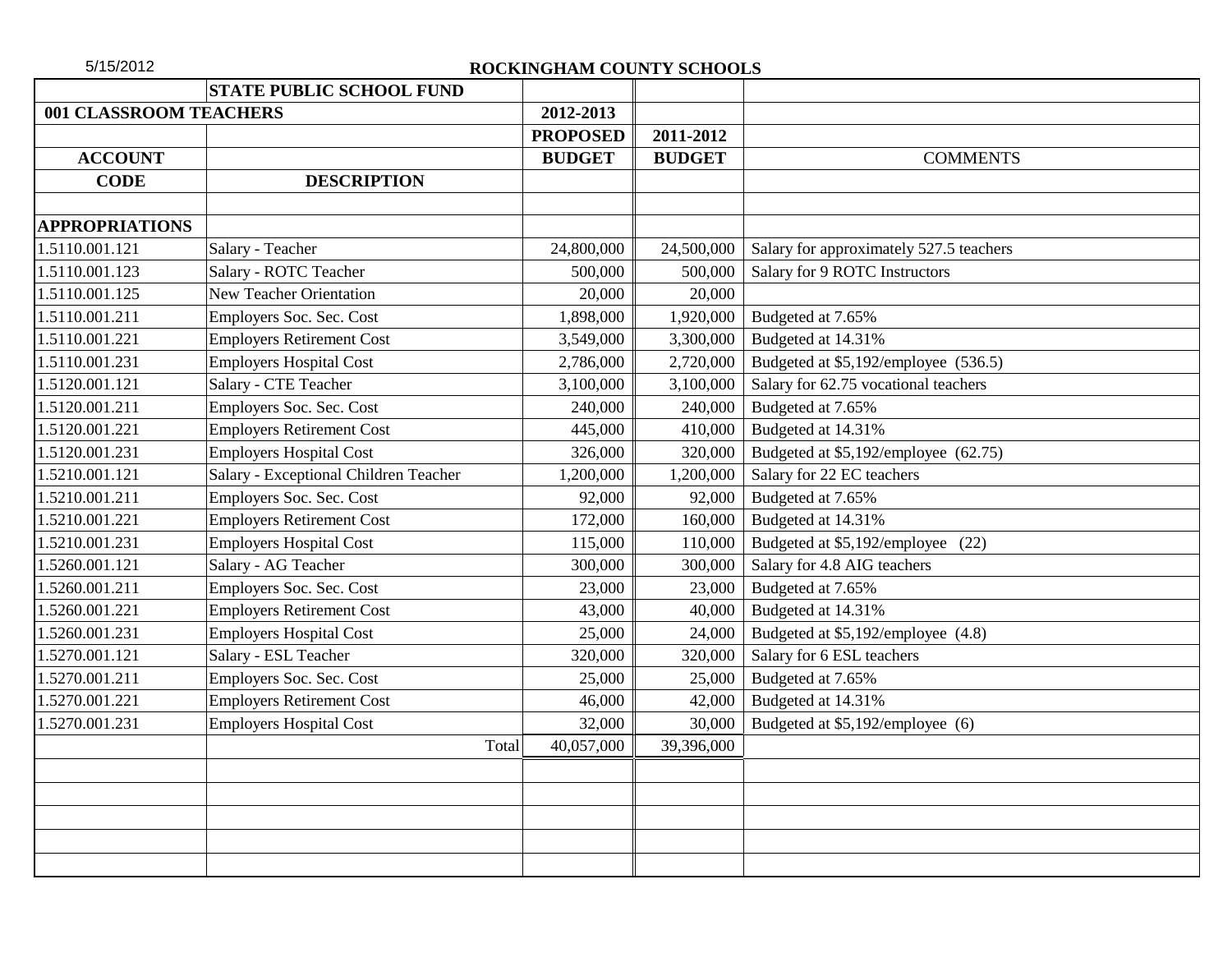| For the 2012-13 we reduced by 14 teachers positions to plan for an increase in discretionary reversion.                                           |                                                |                                                                                                                                                                              |
|---------------------------------------------------------------------------------------------------------------------------------------------------|------------------------------------------------|------------------------------------------------------------------------------------------------------------------------------------------------------------------------------|
|                                                                                                                                                   |                                                | For the 2011-12 discretionary reversion we reverted 595.38 months of employment from 013 to receive a greater benefit for our reversion. We will pay for these teachers from |
| -001-. We also reverted 5 positions from 007 and 3.45 positions from 001.                                                                         |                                                |                                                                                                                                                                              |
|                                                                                                                                                   |                                                |                                                                                                                                                                              |
| Provides guaranteed funding of Salaries for classroom teachers. To qualify, an individual must spend a major portion of the school days providing |                                                |                                                                                                                                                                              |
| classroom instruction and shall not be assigned to administrative duties in either the central or school office                                   |                                                |                                                                                                                                                                              |
| This allotment is a position allotment based upon the following formula. Teachers are allotted based on one per the following number of students, |                                                |                                                                                                                                                                              |
| and rounded to the nearest 1/2 position.                                                                                                          |                                                |                                                                                                                                                                              |
| The statewide average teacher salary including benefits is \$55,587                                                                               |                                                |                                                                                                                                                                              |
| Budgets are based on current salaries                                                                                                             |                                                |                                                                                                                                                                              |
|                                                                                                                                                   |                                                |                                                                                                                                                                              |
| Allotments are based upon the following figures:                                                                                                  |                                                |                                                                                                                                                                              |
|                                                                                                                                                   |                                                |                                                                                                                                                                              |
|                                                                                                                                                   | Grade                                          |                                                                                                                                                                              |
|                                                                                                                                                   | Kindergarten 1 per 18 in ADM                   |                                                                                                                                                                              |
|                                                                                                                                                   | 1 per 17 in ADM<br>$1-3$                       |                                                                                                                                                                              |
|                                                                                                                                                   | 1 per 22 in ADM<br>$4-6$                       |                                                                                                                                                                              |
|                                                                                                                                                   | 7-8 1 per 21 in ADM                            |                                                                                                                                                                              |
|                                                                                                                                                   | 1 per 24.5 per ADM<br>9 <sup>1</sup>           |                                                                                                                                                                              |
|                                                                                                                                                   | 1 per 26.64 per ADM<br>$10-12$                 |                                                                                                                                                                              |
|                                                                                                                                                   | Math/Science/Computer Teachers<br>1 per county |                                                                                                                                                                              |
|                                                                                                                                                   |                                                |                                                                                                                                                                              |
|                                                                                                                                                   |                                                |                                                                                                                                                                              |
|                                                                                                                                                   |                                                |                                                                                                                                                                              |
|                                                                                                                                                   |                                                |                                                                                                                                                                              |
|                                                                                                                                                   |                                                |                                                                                                                                                                              |
|                                                                                                                                                   |                                                |                                                                                                                                                                              |
|                                                                                                                                                   |                                                |                                                                                                                                                                              |
|                                                                                                                                                   |                                                |                                                                                                                                                                              |
|                                                                                                                                                   |                                                |                                                                                                                                                                              |
|                                                                                                                                                   |                                                |                                                                                                                                                                              |
|                                                                                                                                                   |                                                |                                                                                                                                                                              |
|                                                                                                                                                   |                                                |                                                                                                                                                                              |
|                                                                                                                                                   |                                                |                                                                                                                                                                              |
|                                                                                                                                                   |                                                |                                                                                                                                                                              |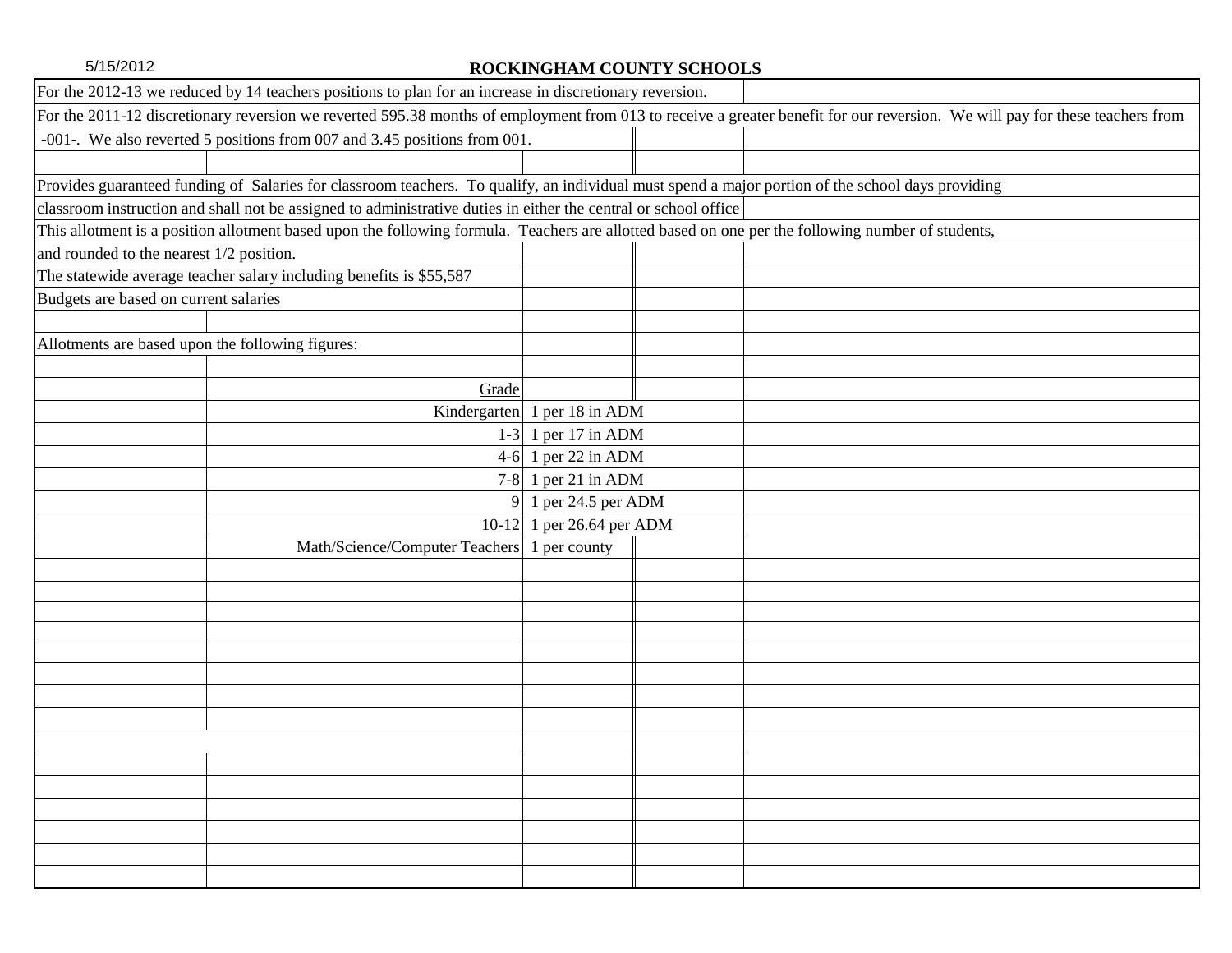|                       | <b>STATE PUBLIC SCHOOL FUND</b>    |                 |               |                                      |
|-----------------------|------------------------------------|-----------------|---------------|--------------------------------------|
|                       | 002 CENTRAL OFFICE ADMINISTRATION  | 2012-2013       |               |                                      |
|                       |                                    | <b>PROPOSED</b> | 2011-2012     |                                      |
| <b>ACCOUNT</b>        |                                    | <b>BUDGET</b>   | <b>BUDGET</b> | <b>COMMENTS</b>                      |
| <b>CODE</b>           | <b>DESCRIPTION</b>                 |                 |               |                                      |
| <b>APPROPRIATIONS</b> |                                    |                 |               |                                      |
| 1.6110.002.113        | Salary - Director                  | 91,497          | 48,684        | Due to change in planning allotment  |
| 1.6110.002.211        | Employers Soc. Sec. Cost           | 5,898           | 3,724         | Budgeted at 7.65%                    |
| 1.6110.002.221        | <b>Employers Retirement Cost</b>   | 11,033          | 6,387         | Budgeted at 14.31%                   |
| 1.6110.002.231        | <b>Employers Hospital Cost</b>     | 4,474           | 2,684         | Budgeted at \$5,192/employee (.8617) |
| 1.6610.002.118        | Salary - Finance Officer           | 82,000          | 87,936        |                                      |
| 1.6610.002.211        | Employers Soc. Sec. Cost           | 6,273           | 6,727         | Budgeted at 7.65%                    |
| 1.6610.002.221        | <b>Employers Retirement Cost</b>   | 11,735          | 11,537        | Budgeted at 14.31%                   |
| 1.6610.002.231        | <b>Employers Hospital Cost</b>     | 5,192           | 4,931         | Budgeted at \$5,192/employee (1)     |
| 1.6620.002.113        | Salary - Personnel Director        | 94,700          | 94,700        |                                      |
| 1.6620.002.211        | Employers Soc. Sec. Cost           | 7,245           | 7,245         | Budgeted at 7.65%                    |
| 1.6620.002.221        | <b>Employers Retirement Cost</b>   | 13,552          | 12,424        | Budgeted at 14.31%                   |
| 1.6620.002.231        | <b>Employers Hospital Cost</b>     | 5,192           | 4,931         | Budgeted at \$5,192/employee (1)     |
| 1.6940.002.111        | Salary - Superintendent            | 126,624         | 126,624       |                                      |
| 1.6940.002.112        | Salary - Associate Superintendents | 100,032         | 100,032       |                                      |
| 1.6940.002.118        | Salary - Assistant Superintendents | 194,068         | 191,032       |                                      |
| 1.6940.002.211        | Employers Soc. Sec. Cost           | 32,186          | 31,953        | Budgeted at 7.65%                    |
| 1.6940.002.221        | <b>Employers Retirement Cost</b>   | 60,206          | 54,800        | Budgeted at 14.31%                   |
| 1.6940.002.231        | <b>Employers Hospital Cost</b>     | 20,768          | 19,724        | Budgeted at \$5,192/employee (4)     |
| 1.7200.002.113        | Salary - Director                  | 60,951          | 96,714        | <b>Child Nutrition Directors</b>     |
| 1.7200.002.211        | Employers Soc. Sec. Cost           | 4,663           | 7,399         | Budgeted at 7.65%                    |
| 1.7200.002.221        | <b>Employers Retirement Cost</b>   | 8,723           | 12,689        | Budgeted at 14.31%                   |
| 1.7200.002.231        | <b>Employers Hospital Cost</b>     | 5,192           | 4,931         | Budgeted at \$5,192/employee (1)     |
|                       |                                    |                 |               |                                      |
|                       | Total                              | 952,204         | 937,808       |                                      |
|                       |                                    |                 |               |                                      |
|                       |                                    |                 |               |                                      |
|                       |                                    |                 |               |                                      |
|                       |                                    |                 |               |                                      |
|                       |                                    |                 |               |                                      |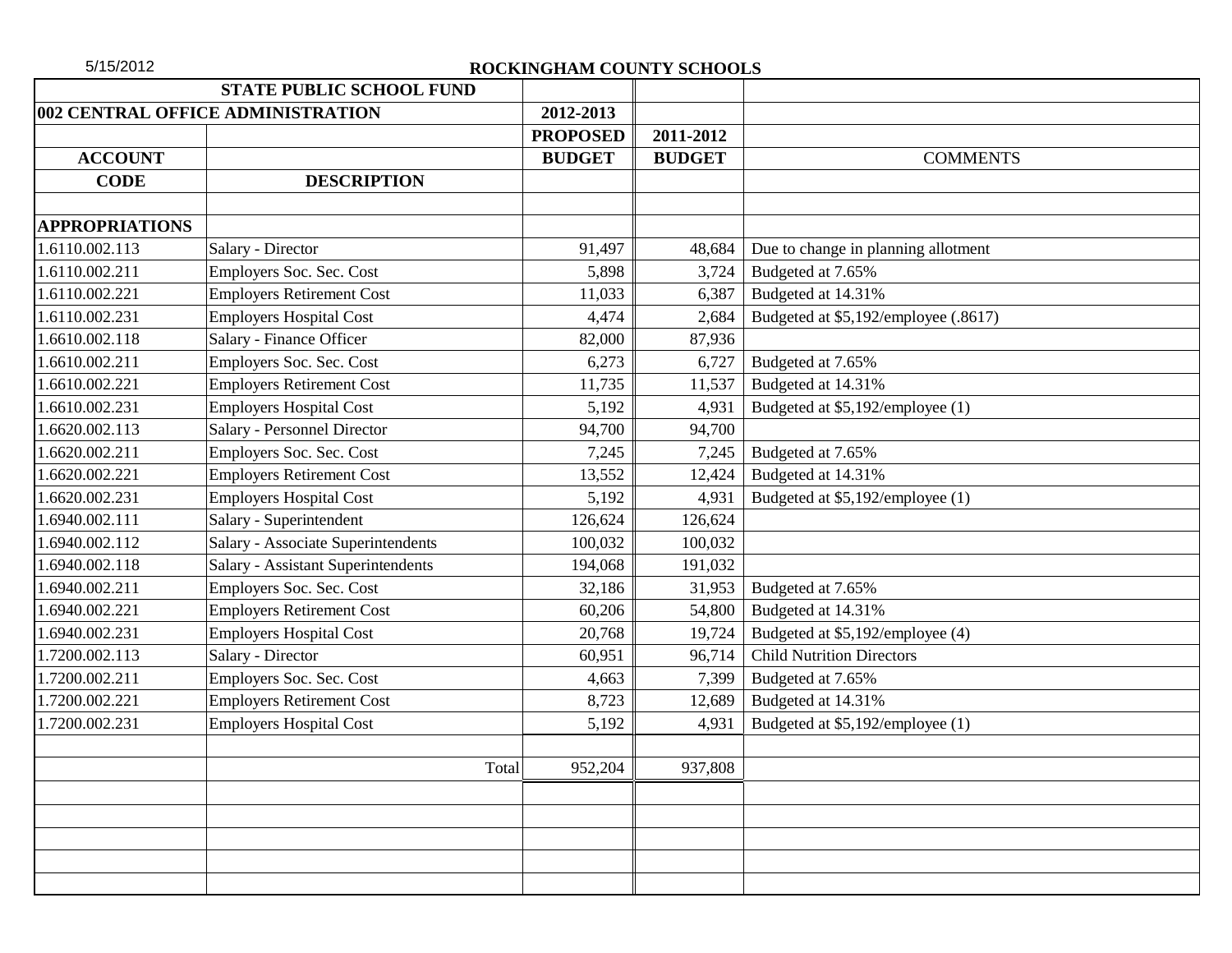| Provides funding for salaries and benefits for central office administration.                |  |
|----------------------------------------------------------------------------------------------|--|
| This category is used to pay for personnel including:                                        |  |
| Superintendent                                                                               |  |
| Directors/Supervisors/Coordinators                                                           |  |
| Associate and Assistant Superintendents                                                      |  |
| Finance Officer                                                                              |  |
| <b>Child Nutrition Supervisors/Managers</b>                                                  |  |
| Maintenance Supervisors                                                                      |  |
| <b>Transportation Directors</b>                                                              |  |
|                                                                                              |  |
| Funds cannot be expended for any of the above personnel outside of their allotment category. |  |
| This allotment does not cover all directors. The remaining cost is budgeted in local funds   |  |
| We are anticipating approximately the same allotment as 2011-12.                             |  |
|                                                                                              |  |
|                                                                                              |  |
|                                                                                              |  |
|                                                                                              |  |
|                                                                                              |  |
|                                                                                              |  |
|                                                                                              |  |
|                                                                                              |  |
|                                                                                              |  |
|                                                                                              |  |
|                                                                                              |  |
|                                                                                              |  |
|                                                                                              |  |
|                                                                                              |  |
|                                                                                              |  |
|                                                                                              |  |
|                                                                                              |  |
|                                                                                              |  |
|                                                                                              |  |
|                                                                                              |  |
|                                                                                              |  |
|                                                                                              |  |
|                                                                                              |  |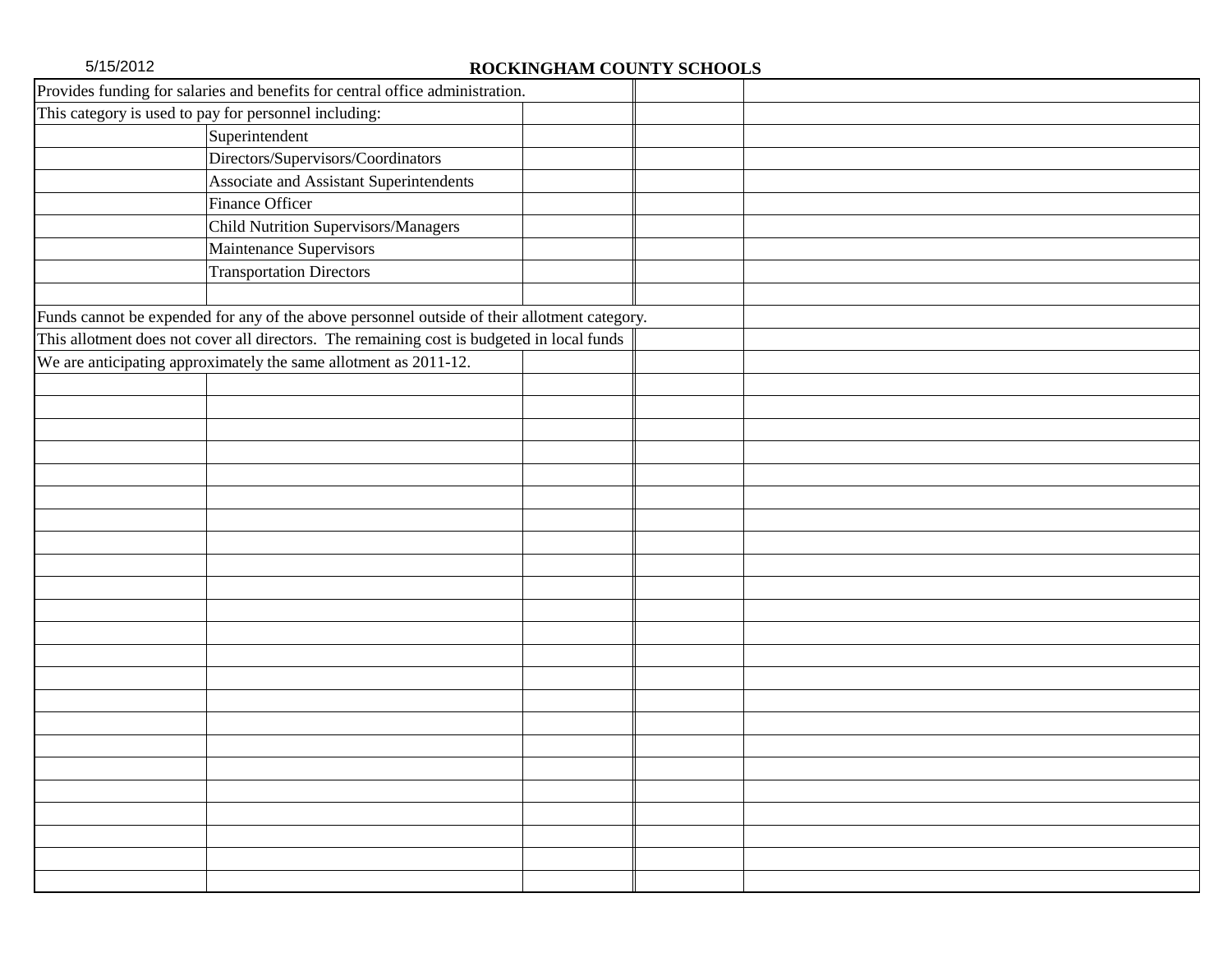| 5/15/2012             |                                  | ROCKINGHAM COUNTY SCHOOLS |               |                                           |
|-----------------------|----------------------------------|---------------------------|---------------|-------------------------------------------|
|                       | <b>STATE PUBLIC SCHOOL FUND</b>  |                           |               |                                           |
|                       | 003 NON-INSTRUCTIONAL SUPPORT    | 2012-2013                 |               |                                           |
|                       |                                  | <b>PROPOSED</b>           | 2011-2012     |                                           |
| <b>ACCOUNT</b>        |                                  | <b>BUDGET</b>             | <b>BUDGET</b> | <b>COMMENTS</b>                           |
| <b>CODE</b>           | <b>DESCRIPTION</b>               |                           |               |                                           |
| <b>APPROPRIATIONS</b> |                                  |                           |               |                                           |
| 1.5400.003.151        | Salary - Office Personnel        | 1,255,718                 | 1,233,091     | Office of the Principal.                  |
| 1.5400.003.211        | Employers Soc. Sec. Cost         | 92,143                    | 94,332        | Budgeted at 7.65%                         |
| 1.5400.003.221        | <b>Employers Retirement Cost</b> | 172,361                   | 161,781       | Budgeted at 14.31%                        |
| 1.5400.003.231        | <b>Employers Hospital Cost</b>   | 192,167                   | 212,033       | Budgeted at \$5,192/employee (37)         |
| 1.6110.003.151        | Salary - Office Personnel        | 71,295                    | 71,295        |                                           |
| 1.6110.003.211        | Employers Soc. Sec. Cost         | 5,454                     | 5,454         | Budgeted at 7.65%                         |
| 1.6110.003.221        | <b>Employers Retirement Cost</b> | 10,203                    | 9,354         | Budgeted at 14.31%                        |
| 1.6110.003.231        | <b>Employers Hospital Cost</b>   | 9,751                     | 9,260         | Budgeted at \$5,192/employee (1.878)      |
| 1.6200.003.151        | Salary - Clerical                | 22,091                    | 22,091        |                                           |
| 1.6200.003.211        | Employers Soc. Sec. Cost         | 1,690                     |               | 1,690 Budgeted at $7.65\%$                |
| 1.6200.003.221        | <b>Employers Retirement Cost</b> | 3,162                     |               | 2,898 Budgeted at $14.31\%$               |
| 1.6200.003.231        | <b>Employers Hospital Cost</b>   | 2,596                     |               | 2,465 Budgeted at $$5,192$ /employee (.5) |
| 1.6400.003.151        | Salary - Office Personnel        | 143,217                   | 143,217       |                                           |
| 1.6400.003.211        | Employers Soc. Sec. Cost         | 10,956                    |               | 10,956 Budgeted at 7.65%                  |
| 1.6400.003.221        | <b>Employers Retirement Cost</b> | 20,495                    |               | 18,790 Budgeted at 14.31%                 |
| 1.6400.003.231        | <b>Employers Hospital Cost</b>   | 15,576                    |               | 14,793 Budgeted at \$5,192/employee (3)   |
| 1.6540.003.173        | Salary - Custodian               | 190,494                   | 171,372       | 9.2388 positions                          |
| 1.6540.003.211        | Employers Soc. Sec. Cost         | 14,573                    | 13,110        | Budgeted at 7.65%                         |
| 1.6540.003.221        | <b>Employers Retirement Cost</b> | 27,260                    | 22,484        | Budgeted at 14.31%                        |
| 1.6540.003.231        | <b>Employers Hospital Cost</b>   | 47,968                    | 40,164        | Budgeted at \$5,192/employee (9.2388)     |
| 1.6580.003.151        | Salary - Office Personnel        | 84,373                    | 84,373        |                                           |
| 1.6580.003.211        | Employers Soc. Sec. Cost         | 6,455                     | 6,455         | Budgeted at 7.65%                         |
| .6580.003.221         | <b>Employers Retirement Cost</b> | 12,074                    | 11,070        | Budgeted at 14.31%                        |
| 1.6580.003.231        | <b>Employers Hospital Cost</b>   | 10,384                    | 9,862         | Budgeted at \$5,192/employee (2)          |
| .6610.003.151         | Salary - Clerical                | 302,992                   | 302,992       |                                           |
| 1.6610.003.211        | Employers Soc. Sec. Cost         | 23,179                    | 23,179        | Budgeted at 7.65%                         |
| 1.6610.003.221        | <b>Employers Retirement Cost</b> | 43,359                    | 39,753        | Budgeted at 14.31%                        |
| 1.6610.003.231        | <b>Employers Hospital Cost</b>   | 36,344                    | 34,517        | Budgeted at \$5,192/employee (7)          |
| 1.6620.003.151        | Salary - Office Personnel        | 152,446                   | 159,224       |                                           |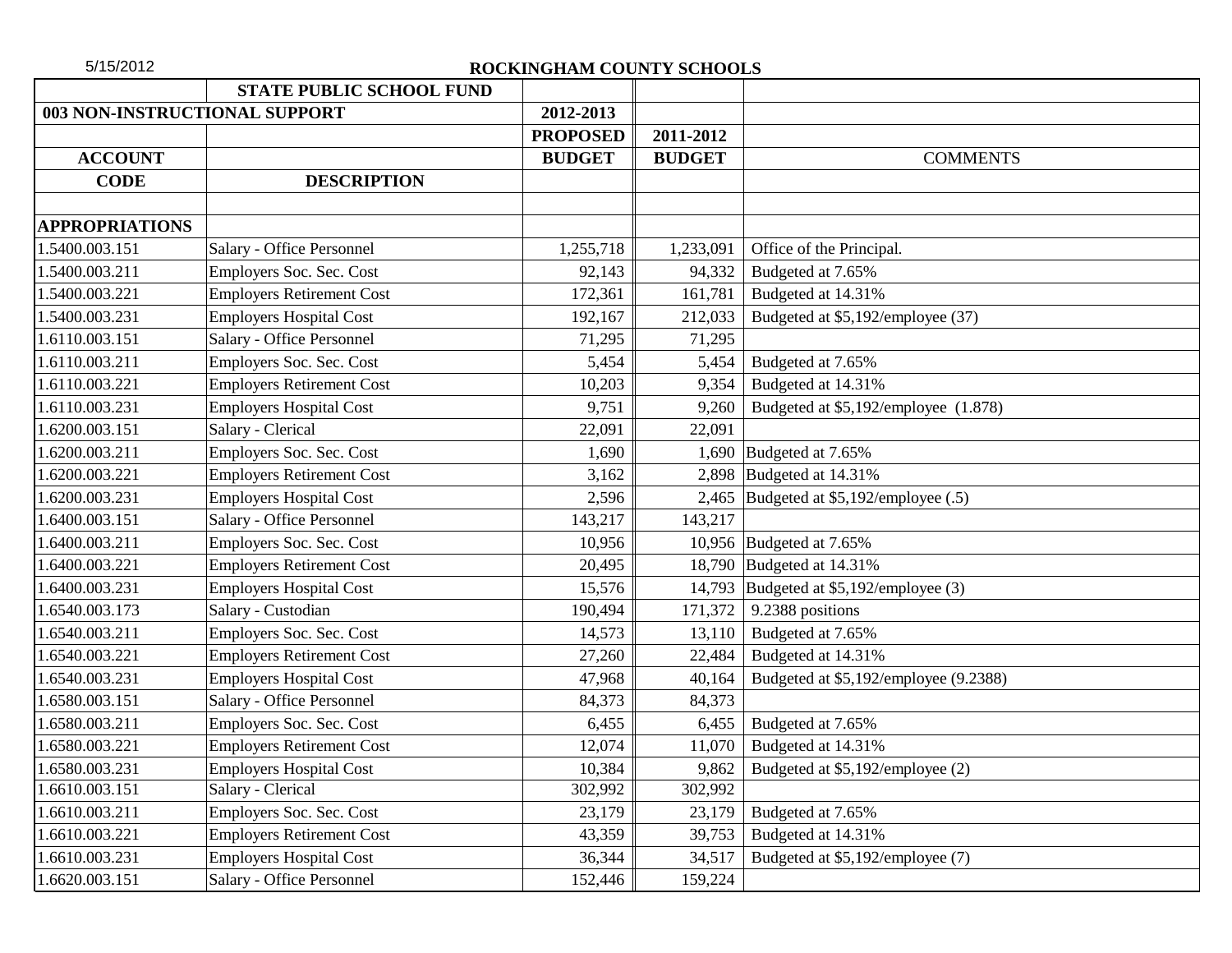| 5/15/2012                    |                                                                                                                                                          |           | ROCKINGHAM COUNTY SCHOOLS |                                    |
|------------------------------|----------------------------------------------------------------------------------------------------------------------------------------------------------|-----------|---------------------------|------------------------------------|
| 1.6620.003.211               | Employers Soc. Sec. Cost                                                                                                                                 | 11,663    | 12,181                    | Budgeted at 7.65%                  |
| 1.6620.003.221               | <b>Employers Retirement Cost</b>                                                                                                                         | 21,816    | 20,890                    | Budgeted at 14.31%                 |
| 1.6620.003.231               | <b>Employers Hospital Cost</b>                                                                                                                           | 18,172    | 19,724                    | Budgeted at \$5,192/employee (3.5) |
| 1.6710.003.151               | Salary - Office Personnel                                                                                                                                | 85,010    | 85,395                    |                                    |
| 1.6710.003.211               | Employers Soc. Sec. Cost                                                                                                                                 | 6,504     | 6,533                     | Budgeted at 7.65%                  |
| 1.6710.003.221               | <b>Employers Retirement Cost</b>                                                                                                                         | 12,165    | 11,204                    | Budgeted at 14.31%                 |
| 1.6710.003.231               | <b>Employers Hospital Cost</b>                                                                                                                           | 12,980    | 9,862                     | Budgeted at \$5,192/employee (2.5) |
|                              |                                                                                                                                                          |           |                           |                                    |
|                              | Total                                                                                                                                                    | 3,149,086 | 3,097,844                 |                                    |
|                              |                                                                                                                                                          |           |                           |                                    |
|                              |                                                                                                                                                          |           |                           |                                    |
|                              |                                                                                                                                                          |           |                           |                                    |
| Explanation:                 |                                                                                                                                                          |           |                           |                                    |
|                              | Provides funding for non-instructional support personnel and associated benefits. This is a dollar allotment and may be used at the central office or at |           |                           |                                    |
| individual schools.          |                                                                                                                                                          |           |                           |                                    |
| These funds may be used for: |                                                                                                                                                          |           |                           |                                    |
|                              | Clerical                                                                                                                                                 |           |                           |                                    |
|                              | Custodians                                                                                                                                               |           |                           |                                    |
|                              | Substitutes                                                                                                                                              |           |                           |                                    |
|                              |                                                                                                                                                          |           |                           |                                    |
| <b>Other Costs</b>           |                                                                                                                                                          |           |                           |                                    |
|                              | Benefits FICA (7.65%) Retirement (14.31%) Hospitalization (\$5,192/yr)                                                                                   |           |                           |                                    |
|                              |                                                                                                                                                          |           |                           |                                    |
|                              | State funds pay for clerical and custodians. Additional clerical and custodians and all substitutes are paid from local funds and low wealth funds.      |           |                           |                                    |
|                              |                                                                                                                                                          |           |                           |                                    |
|                              | POSITIONS: Paid from State & Local Non-Instructional Support                                                                                             |           |                           |                                    |
|                              | Schools Clerical (+2 at each High School)                                                                                                                |           |                           |                                    |
|                              | <b>NCWISE Clerical</b>                                                                                                                                   |           |                           |                                    |
|                              | Receptionists Clerical (1 at each High & Middle School)                                                                                                  |           |                           |                                    |
|                              | Guidance Clerical (1 at each High & Middle School)                                                                                                       |           |                           |                                    |
|                              | $(1025$ months)<br>Custodians                                                                                                                            |           |                           |                                    |
|                              | Central Office                                                                                                                                           |           |                           |                                    |
|                              |                                                                                                                                                          |           |                           |                                    |
|                              | Note: SCORE's clerical positions are paid from PRC-068                                                                                                   |           |                           |                                    |
|                              | Rockingham County Early College High School clerical positions are paid from PRC-055                                                                     |           |                           |                                    |
|                              |                                                                                                                                                          |           |                           |                                    |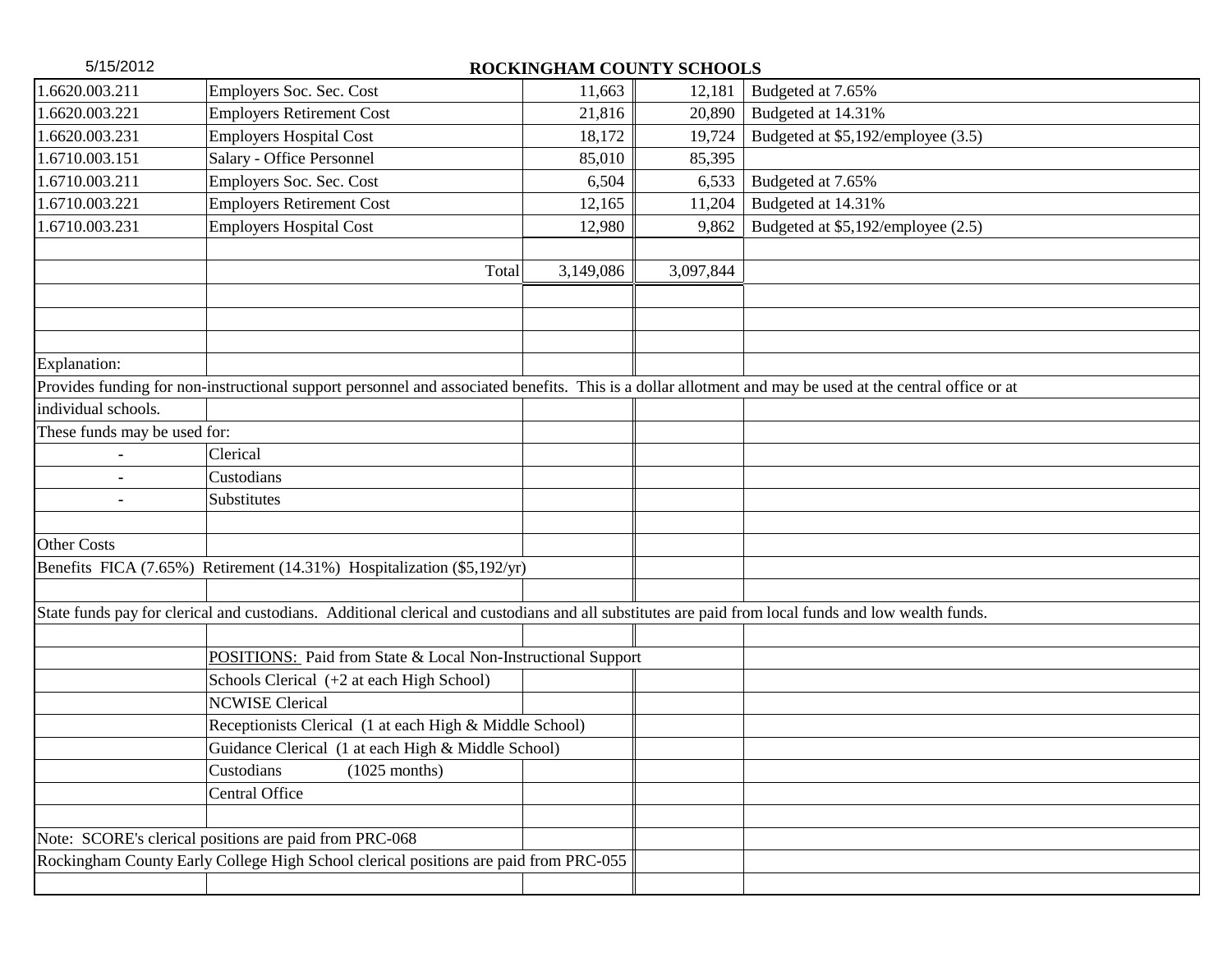|                                             | Most of these funds have been replaced with federal stabilization funds, (PRC 140) for the last two years.                           |                 |               |                                     |  |  |  |
|---------------------------------------------|--------------------------------------------------------------------------------------------------------------------------------------|-----------------|---------------|-------------------------------------|--|--|--|
|                                             | PRC 140 supplied \$3,809,356 in 2009-10 and \$3,871,507 in 2010-11 of these costs. PRC 140 funds have now been exhausted             |                 |               |                                     |  |  |  |
|                                             | and the state has reinstated PRC 003 funds at 80% of the prior level. For 2011-12, federal jobs money of \$2,970,687 was             |                 |               |                                     |  |  |  |
|                                             | used to pay for much of the clerical and custodial costs. This money will be gone in 2012-13, creating a funding cliff that is being |                 |               |                                     |  |  |  |
|                                             | addressed by using local fund balance.                                                                                               |                 |               |                                     |  |  |  |
|                                             |                                                                                                                                      |                 |               |                                     |  |  |  |
|                                             | <b>STATE PUBLIC SCHOOL FUND</b>                                                                                                      |                 |               |                                     |  |  |  |
|                                             | 005 SCHOOL BUILDING ADMINISTRATION                                                                                                   | 2012-2013       |               |                                     |  |  |  |
|                                             |                                                                                                                                      | <b>PROPOSED</b> | 2011-2012     |                                     |  |  |  |
| <b>ACCOUNT</b>                              |                                                                                                                                      | <b>BUDGET</b>   | <b>BUDGET</b> | <b>COMMENTS</b>                     |  |  |  |
| <b>CODE</b>                                 | <b>DESCRIPTION</b>                                                                                                                   |                 |               |                                     |  |  |  |
|                                             |                                                                                                                                      |                 |               |                                     |  |  |  |
| <b>APPROPRIATIONS</b>                       |                                                                                                                                      |                 |               |                                     |  |  |  |
| 1.5400.005.114                              | Salary - Principal                                                                                                                   | 1,800,000       | 1,800,000     | 26 Principals                       |  |  |  |
| 1.5400.005.116                              | Salary - Assistant Principal                                                                                                         | 700,000         | 700,000       | 139 months of Assistant Principals  |  |  |  |
| 1.5400.005.211                              | Employers Soc.Sec. Cost                                                                                                              | 192,000         | 192,000       | Budgeted at 7.65%                   |  |  |  |
| 1.5400.005.221                              | <b>Employers Retirement Cost</b>                                                                                                     | 358,000         | 328,000       | Budgeted at 14.31%                  |  |  |  |
| 1.5400.005.231                              | <b>Employers Hospital Cost</b>                                                                                                       | 200,000         | 190,000       | Budgeted at \$5,192/employee (38.3) |  |  |  |
|                                             |                                                                                                                                      |                 |               |                                     |  |  |  |
|                                             | Total                                                                                                                                | 3,250,000       | 3,210,000     |                                     |  |  |  |
|                                             |                                                                                                                                      |                 |               |                                     |  |  |  |
|                                             |                                                                                                                                      |                 |               |                                     |  |  |  |
| Explanation:                                |                                                                                                                                      |                 |               |                                     |  |  |  |
|                                             | Provides funding for salaries including benefits for principals and assistant principals.                                            |                 |               |                                     |  |  |  |
|                                             | Each LEA is entitled to months of employment. The months of employment allotted are based                                            |                 |               |                                     |  |  |  |
| on the formulas listed below                |                                                                                                                                      |                 |               |                                     |  |  |  |
|                                             | Each school with 100 or more pupils or seven or more full-time state paid teachers is entitled to                                    |                 |               |                                     |  |  |  |
|                                             | twelve months of employment for a principal. Assistant principals are allotted at one month of                                       |                 |               |                                     |  |  |  |
|                                             | employment per 98.53 ADM rounded to the nearest whole month.                                                                         |                 |               |                                     |  |  |  |
| This allotment has been reduced by 1 month. |                                                                                                                                      |                 |               |                                     |  |  |  |
|                                             |                                                                                                                                      |                 |               |                                     |  |  |  |
| <b>Rockingham County Schools allotment</b>  |                                                                                                                                      |                 |               |                                     |  |  |  |
| Principals                                  | 26 x 12                                                                                                                              |                 | 312           |                                     |  |  |  |
| <b>Assistant Principals</b>                 |                                                                                                                                      |                 | 138           |                                     |  |  |  |
|                                             | <b>State Allotment</b>                                                                                                               |                 | 450           |                                     |  |  |  |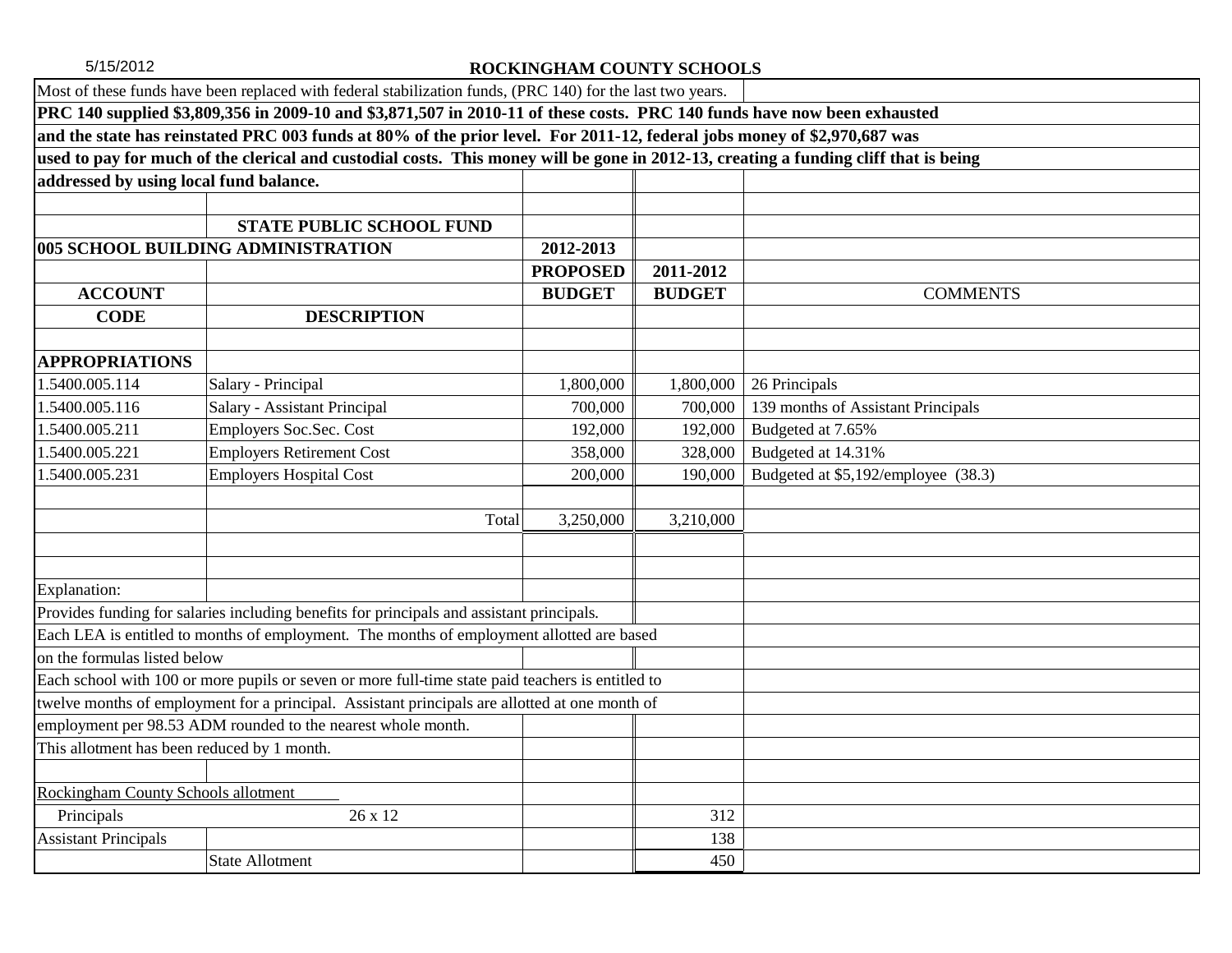| <b>SUMMARY OF MONTHS</b>                           | 2011-2012 |  |
|----------------------------------------------------|-----------|--|
|                                                    |           |  |
| 26 Principals x 12                                 | 312.0     |  |
| Assistants:                                        |           |  |
| Central                                            | 10.5      |  |
| McMichael                                          | 22.5      |  |
| Huntsville                                         | 10.5      |  |
| Holmes                                             | 22.0      |  |
| Leaksville/Spray                                   | 10.5      |  |
| Monroeton                                          | 11.5      |  |
| Morehead                                           | 34.0      |  |
| Reidsville High                                    | 33.5      |  |
| Reidsville Middle                                  | 22.5      |  |
| Rockingham High                                    | 23.5      |  |
| Rockingham Middle                                  | 22.25     |  |
| Stoneville *                                       | $\equiv$  |  |
| <b>WRMS</b>                                        | 23.0      |  |
| Wentworth                                          | 10.5      |  |
| Williamsburg                                       | 10.5      |  |
| <b>Total Months Employed</b>                       | 579.25    |  |
| <b>State Allotment</b>                             | (451.0)   |  |
| Paid from Race to the Top                          | (21.0)    |  |
| Months Budgeted from Local Funds                   | 107.25    |  |
|                                                    |           |  |
|                                                    |           |  |
| * Traded in teacher positions to fund a 10.5 month |           |  |
| <b>Assistant Principal</b>                         |           |  |
|                                                    |           |  |
|                                                    |           |  |
|                                                    |           |  |
|                                                    |           |  |
|                                                    |           |  |
|                                                    |           |  |
|                                                    |           |  |
|                                                    |           |  |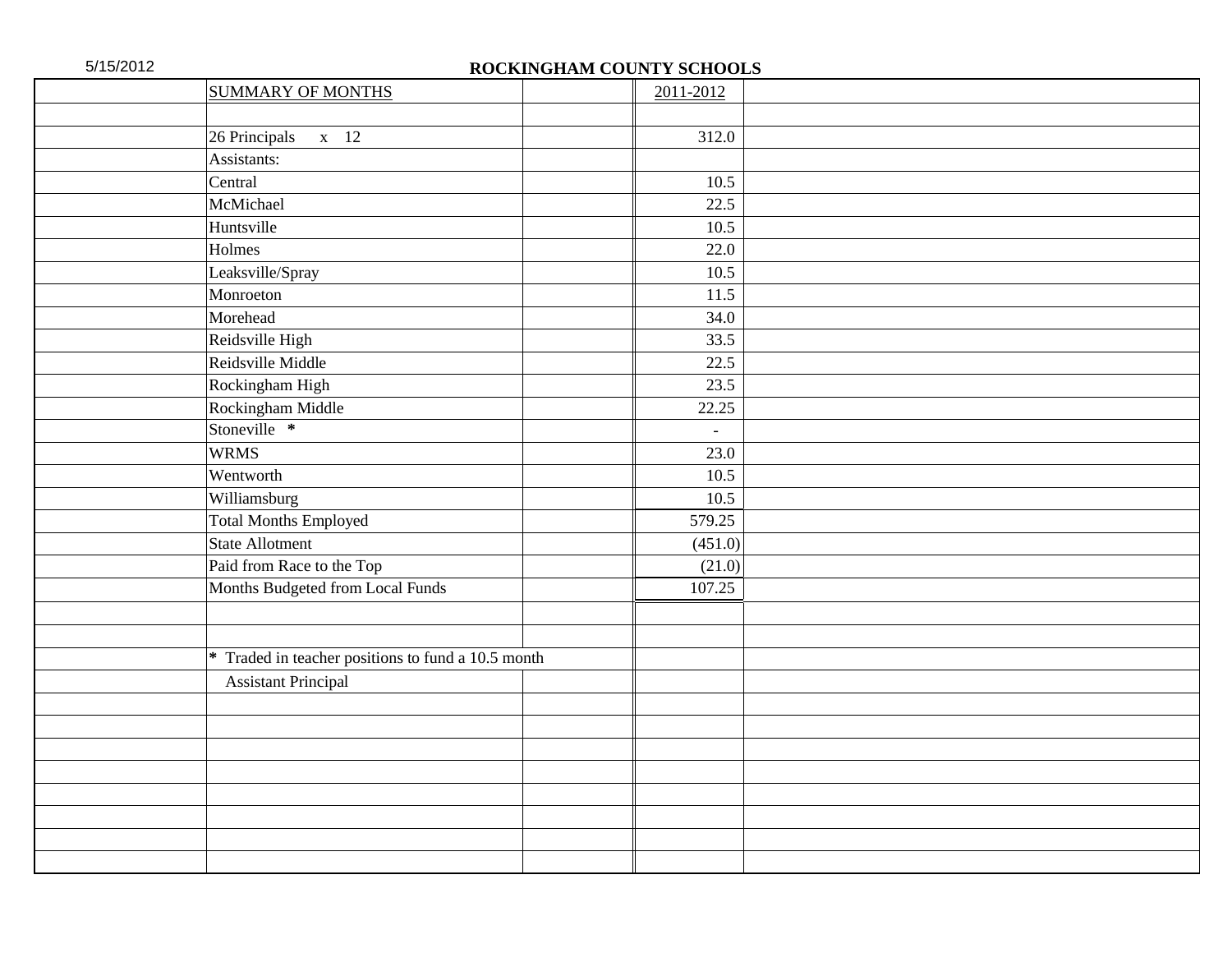| 5/15/2012                 |                                   | ROCKINGHAM COUNTY SCHOOLS |               |                                           |
|---------------------------|-----------------------------------|---------------------------|---------------|-------------------------------------------|
|                           | <b>STATE PUBLIC SCHOOL FUND</b>   |                           |               |                                           |
| 007 INSTRUCTIONAL SUPPORT |                                   | 2012-2013                 |               |                                           |
|                           |                                   | <b>PROPOSED</b>           | 2011-2012     |                                           |
| <b>ACCOUNT</b>            |                                   | <b>BUDGET</b>             | <b>BUDGET</b> | <b>COMMENTS</b>                           |
| <b>CODE</b>               | <b>DESCRIPTION</b>                |                           |               |                                           |
| <b>APPROPRIATIONS</b>     |                                   |                           |               |                                           |
| 1.5210.007.133            | Salary - Psychologist             | 210,000                   | 210,000       | 3 psychologists (2 from trades with E.C.) |
| 1.5210.007.211            | Employers Soc. Sec. Cost          | 16,100                    | 16,100        | Budgeted at 7.65%                         |
| 1.5210.007.221            | <b>Employers Retirement Cost</b>  | 31,000                    | 28,000        | Budgeted at 14.31%                        |
| 1.5210.007.231            | <b>Employers Hospital Cost</b>    | 16,000                    | 14,800        | Budgeted at \$5,192/employee (3)          |
| 1.5320.007.131            | Salary - Social Worker            | 190,000                   | 190,000       |                                           |
| 1.5320.007.211            | Employers Soc. Sec. Cost          | 14,600                    | 14,600        | Budgeted at 7.65%                         |
| 1.5320.007.221            | <b>Employers Retirement Cost</b>  | 28,000                    | 25,000        | Budgeted at 14.31%                        |
| 1.5320.007.231            | <b>Employers Hospital Cost</b>    | 21,000                    | 19,800        | Budgeted at \$5,192/employee (4)          |
| 1.5810.007.131            | Salary - Media Specialist         | 1,100,000                 | 1,100,000     |                                           |
| 1.5810.007.211            | Employers Soc. Sec. Cost          | 85,000                    | 85,000        | Budgeted at 7.65%                         |
| 1.5810.007.221            | <b>Employers Retirement Cost</b>  | 158,000                   | 145,000       | Budgeted at 14.31%                        |
| 1.5810.007.231            | <b>Employers Hospital Cost</b>    | 104,000                   | 99,000        | Budgeted at \$5,192/employee (20)         |
| 1.5830.007.131            | <b>Salary - Guidance Services</b> | 1,400,000                 | 1,400,000     |                                           |
| 1.5830.007.211            | Employers Soc. Sec. Cost          | 108,000                   | 108,000       | Budgeted at 7.65%                         |
| 1.5830.007.221            | <b>Employers Retirement Cost</b>  | 201,000                   | 185,000       | Budgeted at 14.31%                        |
| 1.5830.007.231            | <b>Employers Hospital Cost</b>    | 155,000                   | 147,000       | Budgeted at \$5,192/employee (29.7)       |
| 1.5840.007.131            | <b>Salary - Health Services</b>   | 135,000                   | 165,000       | Position moved to 031 - Low Wealth        |
| 1.5840.007.211            | Employers Soc. Sec. Cost          | 11,000                    | 13,000        | Budgeted at 7.65%                         |
| 1.5840.007.221            | <b>Employers Retirement Cost</b>  | 20,000                    | 22,000        | Budgeted at 14.31%                        |
| 1.5840.007.231            | <b>Employers Hospital Cost</b>    | 16,000                    | 14,800        | Budgeted at \$5,192/employee (3)          |
|                           |                                   |                           |               |                                           |
|                           | Total                             | 4,019,700                 | 4,002,100     |                                           |
|                           |                                   |                           |               |                                           |
|                           |                                   |                           |               |                                           |
|                           |                                   |                           |               |                                           |
|                           |                                   |                           |               |                                           |
|                           |                                   |                           |               |                                           |
|                           |                                   |                           |               |                                           |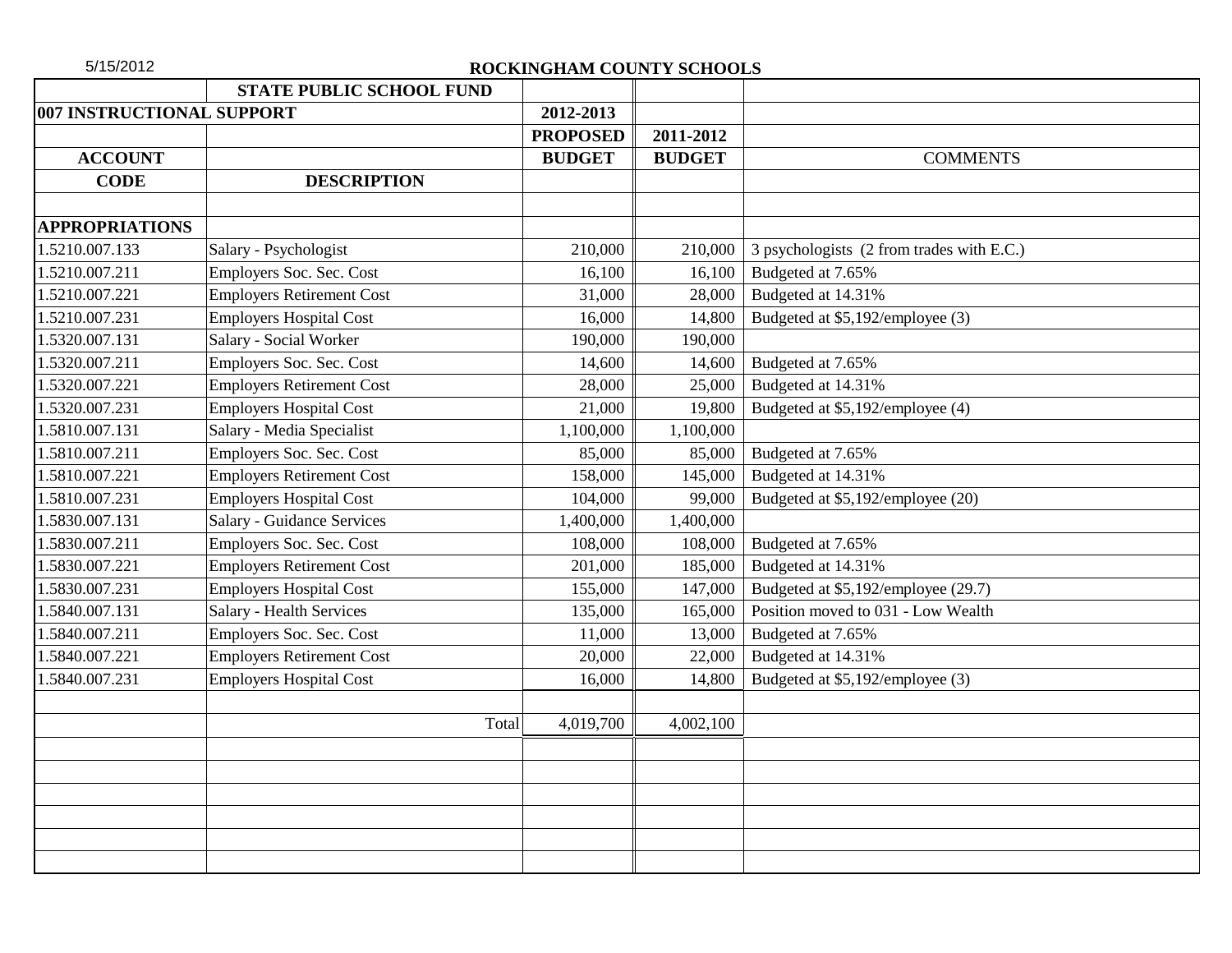| Explanation:                                     |                                                                                                                                                           |  |
|--------------------------------------------------|-----------------------------------------------------------------------------------------------------------------------------------------------------------|--|
|                                                  | Provides funds for salaries of certified instructional support personnel to implement locally designed initiatives which provide services to students who |  |
|                                                  | are at risk of school failure as well students' families. It is the intent of the General Assembly that the positions must be used first for counselors,  |  |
|                                                  | then for social workers and other instructional support personnel which have a direct instructional relationship to students or teachers to help reduce   |  |
| violence in the public schools.                  |                                                                                                                                                           |  |
|                                                  | Positions paid from these positions are guidance counselors, media, social workers, psychologists, and nurses.                                            |  |
|                                                  |                                                                                                                                                           |  |
|                                                  |                                                                                                                                                           |  |
|                                                  | This is a position allotment and are allotted on the basis of one per 210.53 allotment ADM.                                                               |  |
| Allotment - 65 positions less 5 reverted = $60$  |                                                                                                                                                           |  |
|                                                  | Statewide Average Salary is \$47,430                                                                                                                      |  |
|                                                  |                                                                                                                                                           |  |
| We fund the following areas with this allotment: |                                                                                                                                                           |  |
|                                                  |                                                                                                                                                           |  |
|                                                  | Positions                                                                                                                                                 |  |
|                                                  | Media                                                                                                                                                     |  |
|                                                  | <b>Guidance Counselors</b>                                                                                                                                |  |
|                                                  | <b>Social Workers</b>                                                                                                                                     |  |
|                                                  | Psychologists                                                                                                                                             |  |
|                                                  | <b>Nurses</b>                                                                                                                                             |  |
|                                                  | Teachers                                                                                                                                                  |  |
|                                                  |                                                                                                                                                           |  |
|                                                  |                                                                                                                                                           |  |
|                                                  |                                                                                                                                                           |  |
|                                                  |                                                                                                                                                           |  |
|                                                  |                                                                                                                                                           |  |
|                                                  |                                                                                                                                                           |  |
|                                                  |                                                                                                                                                           |  |
|                                                  |                                                                                                                                                           |  |
|                                                  |                                                                                                                                                           |  |
|                                                  |                                                                                                                                                           |  |
|                                                  |                                                                                                                                                           |  |
|                                                  |                                                                                                                                                           |  |
|                                                  |                                                                                                                                                           |  |
|                                                  |                                                                                                                                                           |  |
|                                                  |                                                                                                                                                           |  |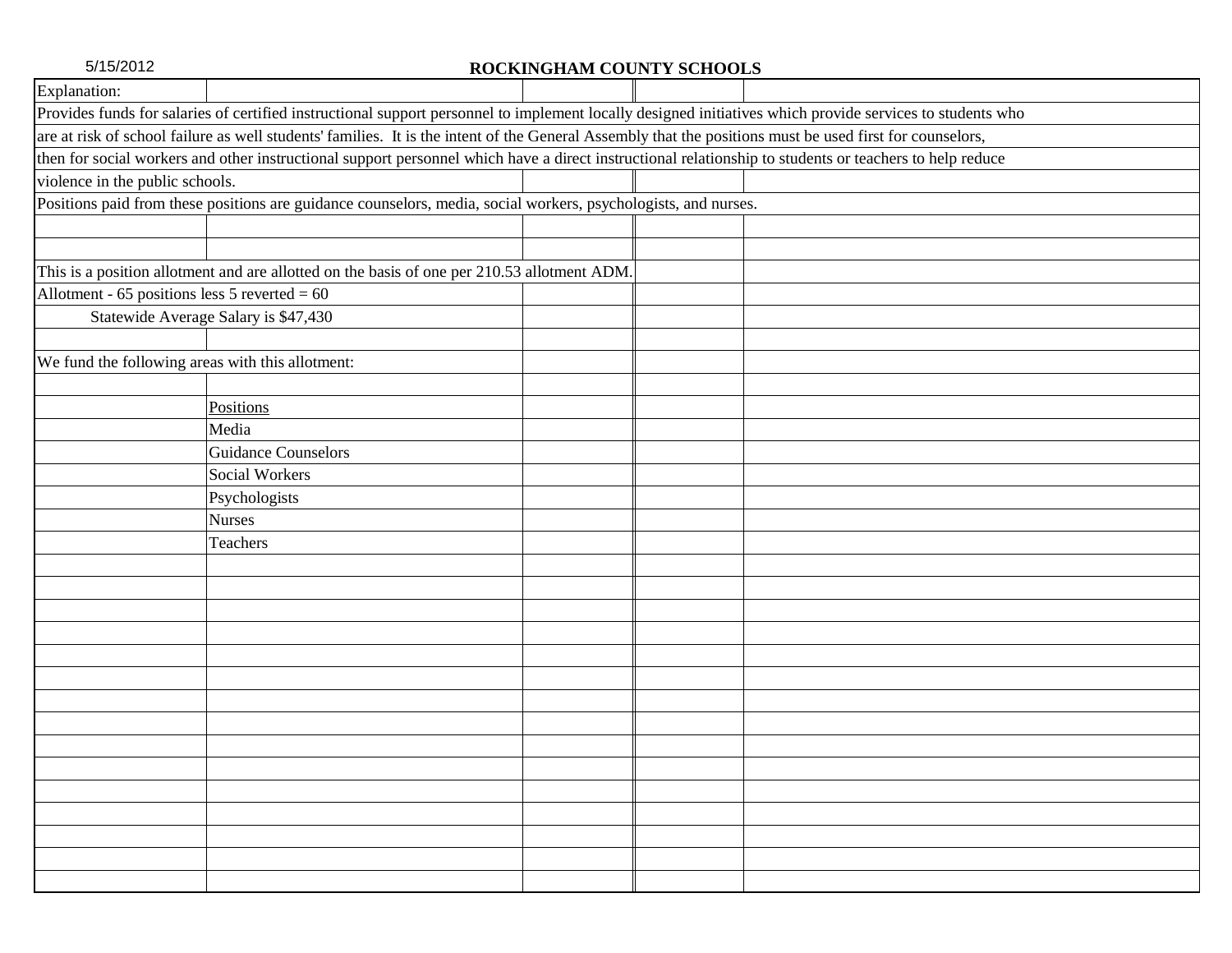| 5/15/2012                    |                                                                                                                                               | ROCKINGHAM COUNTY SCHOOLS |               |                                      |
|------------------------------|-----------------------------------------------------------------------------------------------------------------------------------------------|---------------------------|---------------|--------------------------------------|
|                              | STATE PUBLIC SCHOOL FUND                                                                                                                      |                           |               |                                      |
| 008 DOLLARS FOR K-3 TEACHERS |                                                                                                                                               | 2012-2013                 |               |                                      |
|                              |                                                                                                                                               | <b>PROPOSED</b>           | 2011-2012     |                                      |
| <b>ACCOUNT</b>               |                                                                                                                                               | <b>BUDGET</b>             | <b>BUDGET</b> | <b>COMMENTS</b>                      |
| <b>CODE</b>                  | <b>DESCRIPTION</b>                                                                                                                            |                           |               |                                      |
|                              |                                                                                                                                               |                           |               |                                      |
| <b>APPROPRIATIONS</b>        |                                                                                                                                               |                           |               |                                      |
| 1.5110.008.121               | Salary - Teacher                                                                                                                              | 603,528                   | 581,205       | 19.83 teachers                       |
| 1.5110.008.211               | Employers Soc. Sec. Cost                                                                                                                      | 46,163                    | 44,462        | Budgeted at 7.65%                    |
| 1.5110.008.221               | <b>Employers Retirement Cost</b>                                                                                                              | 86,351                    | 76,254        | Budgeted at 14.31%                   |
| 1.5110.008.231               | <b>Employers Hospital Cost</b>                                                                                                                | 102,958                   | 78,079        | Budgeted at \$5,192/employee (19.83) |
|                              |                                                                                                                                               |                           |               |                                      |
|                              | Total                                                                                                                                         | 839,000                   | 780,000       |                                      |
|                              |                                                                                                                                               |                           |               |                                      |
|                              |                                                                                                                                               |                           |               |                                      |
|                              |                                                                                                                                               |                           |               |                                      |
| Explanation:                 |                                                                                                                                               |                           |               |                                      |
|                              | This program report code provides a separate account in which LEA's may transfer funds from Teacher Assistants to hire teachers to serve K-3. |                           |               |                                      |
|                              | We have transferred teacher assistant funds not being used to this program.                                                                   |                           |               |                                      |
|                              |                                                                                                                                               |                           |               |                                      |
|                              |                                                                                                                                               |                           |               |                                      |
|                              |                                                                                                                                               |                           |               |                                      |
|                              |                                                                                                                                               |                           |               |                                      |
|                              |                                                                                                                                               |                           |               |                                      |
|                              |                                                                                                                                               |                           |               |                                      |
|                              |                                                                                                                                               |                           |               |                                      |
|                              |                                                                                                                                               |                           |               |                                      |
|                              |                                                                                                                                               |                           |               |                                      |
|                              |                                                                                                                                               |                           |               |                                      |
|                              |                                                                                                                                               |                           |               |                                      |
|                              |                                                                                                                                               |                           |               |                                      |
|                              |                                                                                                                                               |                           |               |                                      |
|                              |                                                                                                                                               |                           |               |                                      |
|                              |                                                                                                                                               |                           |               |                                      |
|                              |                                                                                                                                               |                           |               |                                      |
|                              |                                                                                                                                               |                           |               |                                      |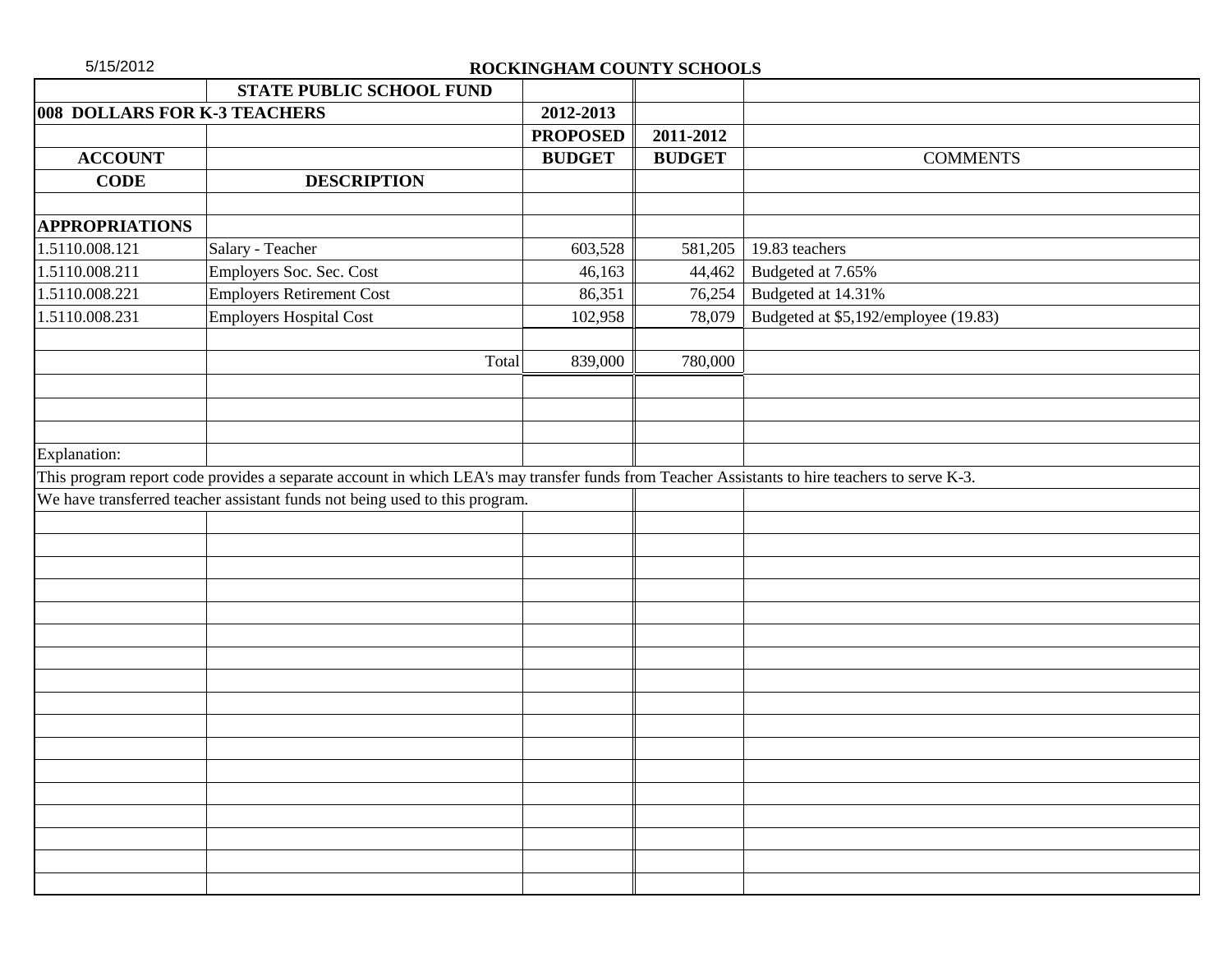| 5/15/2012             |                                                                                                      | ROCKINGHAM COUNTY SCHOOLS |                |                                                                                                                                                               |
|-----------------------|------------------------------------------------------------------------------------------------------|---------------------------|----------------|---------------------------------------------------------------------------------------------------------------------------------------------------------------|
|                       | <b>STATE PUBLIC SCHOOL FUND</b>                                                                      |                           |                |                                                                                                                                                               |
| 012 DRIVER TRAINING   |                                                                                                      | 2012-2013                 |                |                                                                                                                                                               |
|                       |                                                                                                      | <b>PROPOSED</b>           | 2011-2012      |                                                                                                                                                               |
| <b>ACCOUNT</b>        |                                                                                                      | <b>BUDGET</b>             | <b>BUDGET</b>  |                                                                                                                                                               |
| <b>CODE</b>           | <b>DESCRIPTION</b>                                                                                   |                           |                | <b>COMMENTS</b>                                                                                                                                               |
|                       |                                                                                                      |                           |                |                                                                                                                                                               |
| <b>APPROPRIATIONS</b> |                                                                                                      |                           |                |                                                                                                                                                               |
| 1.5110.012.121        | Salary - Teacher                                                                                     | 31,877                    | 25,000         | 3 Certified teachers                                                                                                                                          |
| 1.5110.012.148        | Salary - Non Certified Instructor                                                                    | 133,204                   | 143,369        | 15 Instructors                                                                                                                                                |
| 1.5110.012.163        | Substitute Pay                                                                                       |                           | 900            |                                                                                                                                                               |
| 1.5110.012.211        | Employers Soc. Sec. Cost                                                                             | 14,000                    | 12,949         | Budgeted at 7.65%                                                                                                                                             |
| 1.5110.012.221        | <b>Employers Retirement Cost</b>                                                                     | 22,000                    | 22,090         | Budgeted at 14.31%.                                                                                                                                           |
| 1.5110.012.312        | <b>Workshop Expenses</b>                                                                             | 5,000                     | 5,300          | <b>State Conference</b>                                                                                                                                       |
| 1.5110.012.326        | Contracted Repairs & Maintenance                                                                     | 2,500                     | 2,500          | Repair of Cars                                                                                                                                                |
| 1.5110.012.372        | Vehicle Liability Insurance                                                                          | 6,000                     | 7,000          | 18 cars to insure                                                                                                                                             |
| 1.5110.012.411        | Supplies & Materials                                                                                 | 5,000                     | 6,700          | <b>Teaching Supplies</b>                                                                                                                                      |
| 1.5110.012.418        | <b>Computer Software/Supplies</b>                                                                    | 100                       | 100            | <b>Computer Drivers Education Software</b>                                                                                                                    |
| 1.5110.012.422        | Repair parts, Materials, Etc                                                                         | 4,800                     | 4,800          | Car parts, lubrication                                                                                                                                        |
| 1.5110.012.423        | Gas                                                                                                  | 16,000                    | 15,000         | <b>Gas for Drivers Education Cars</b>                                                                                                                         |
| 1.5110.012.424        | Oil                                                                                                  | 500                       | 450            |                                                                                                                                                               |
| 1.5110.012.425        | Tires & Tubes                                                                                        |                           | $\overline{a}$ | <b>Replace Tires</b>                                                                                                                                          |
| 1.5110.012.461        | Purchase of Non-Capitalized Equipment                                                                | 400                       | 400            | Brakes, signs, etc.                                                                                                                                           |
| 1.5110.012.462        | Computer Hardware/Non-Capitalized                                                                    |                           |                |                                                                                                                                                               |
| 1.5110.012.542        | <b>Computer Hardware</b>                                                                             |                           | $\overline{a}$ | Replace computers                                                                                                                                             |
| 1.5110.012.551        | Purchase of Vehicle                                                                                  | 18,500                    | 18,588         | Purchase of cars                                                                                                                                              |
| 1.5110.012.552        | License & Title Fees                                                                                 | 550                       | 450            |                                                                                                                                                               |
|                       |                                                                                                      |                           |                |                                                                                                                                                               |
|                       |                                                                                                      |                           |                |                                                                                                                                                               |
|                       |                                                                                                      | Total<br>260,431          | 265,596        |                                                                                                                                                               |
|                       |                                                                                                      |                           |                |                                                                                                                                                               |
| Explanation:          |                                                                                                      |                           |                |                                                                                                                                                               |
|                       |                                                                                                      |                           |                | Provides funding for the expenses necessary to install and maintain a course of training and instructing eligible persons in the operation of motor vehicles. |
|                       |                                                                                                      |                           |                | Each LEA must serve all students enrolled in a public or private high school within the LEA boundaries who have not previously enrolled in the program.       |
|                       | Each LEA is entitled to funding based on ninth grade ADM. The formula is \$199.11 per 9th grade ADM. |                           |                |                                                                                                                                                               |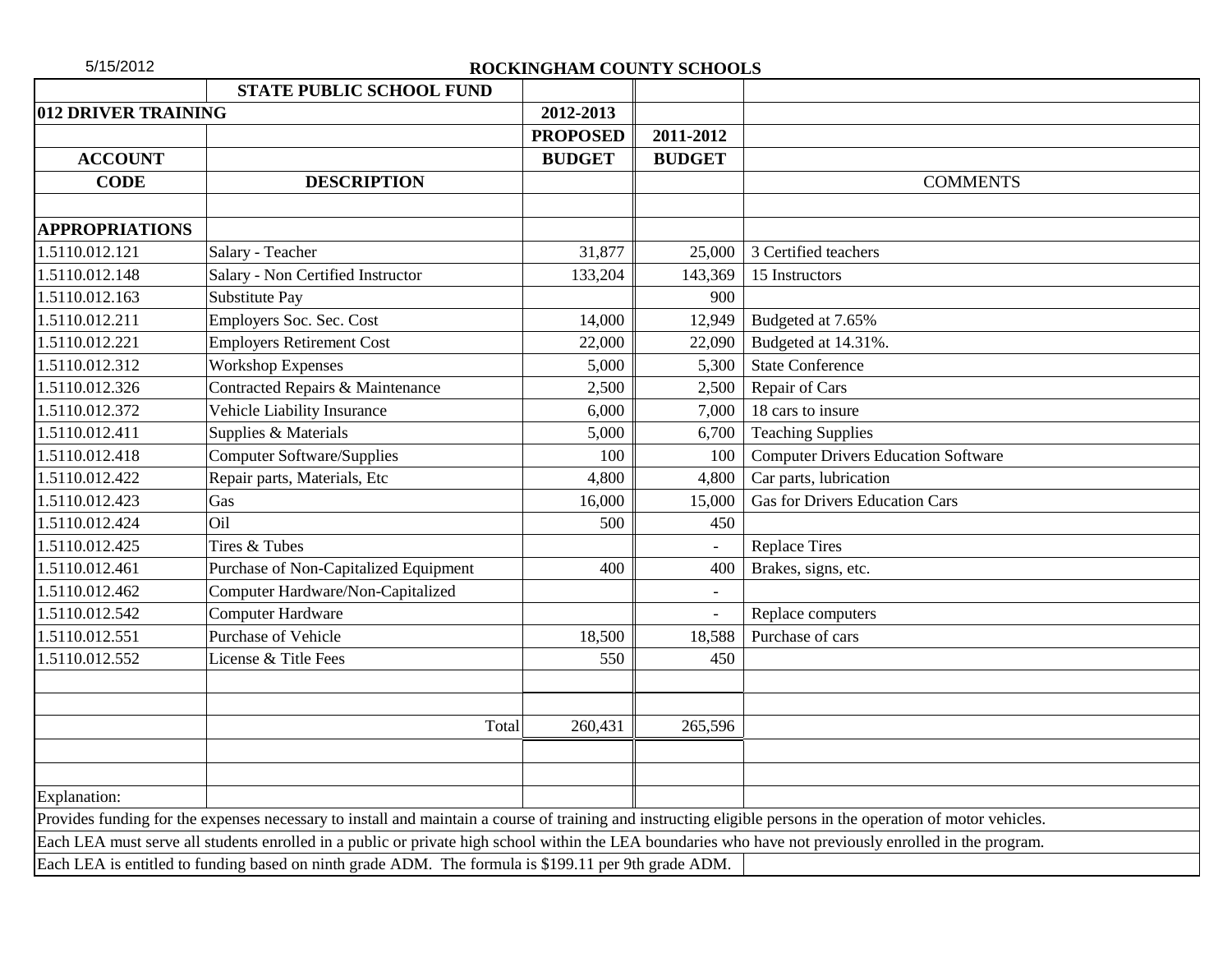| 5/15/2012             |                                                                                                                                                       | ROCKINGHAM COUNTY SCHOOLS |                          |                                                                                                                                                     |
|-----------------------|-------------------------------------------------------------------------------------------------------------------------------------------------------|---------------------------|--------------------------|-----------------------------------------------------------------------------------------------------------------------------------------------------|
|                       | <b>STATE PUBLIC SCHOOL FUND</b>                                                                                                                       |                           |                          |                                                                                                                                                     |
|                       | 013 CAREER AND TECHNICAL EDUCATION PERSONNEL                                                                                                          | 2012-2013                 |                          |                                                                                                                                                     |
|                       |                                                                                                                                                       | <b>PROPOSED</b>           | 2011-2012                |                                                                                                                                                     |
| <b>ACCOUNT</b>        |                                                                                                                                                       | <b>BUDGET</b>             | <b>BUDGET</b>            | <b>COMMENTS</b>                                                                                                                                     |
| <b>CODE</b>           | <b>DESCRIPTION</b>                                                                                                                                    |                           |                          |                                                                                                                                                     |
|                       |                                                                                                                                                       |                           |                          |                                                                                                                                                     |
| <b>APPROPRIATIONS</b> |                                                                                                                                                       |                           |                          |                                                                                                                                                     |
| 1.5120.013.121        | Salary - Teacher                                                                                                                                      |                           | $\blacksquare$           | These positions have been sent back as part of the discretionary                                                                                    |
| 1.5120.013.162        | Salary - Substitute Pay                                                                                                                               |                           | $\overline{\phantom{0}}$ | reversion and have been moved to PRC 001                                                                                                            |
| 1.5120.013.211        | Employers Soc. Sec. Cost                                                                                                                              |                           |                          | Budgeted at 7.65%                                                                                                                                   |
| 1.5120.013.221        | <b>Employers Retirement Cost</b>                                                                                                                      |                           | $\overline{\phantom{a}}$ | Budgeted at 14.31%                                                                                                                                  |
| 1.5120.013.231        | <b>Employers Hospital Cost</b>                                                                                                                        |                           |                          | Budgeted at \$5,192/employee (60)                                                                                                                   |
| 1.5830.013.131        | Salary - Career Development Coordinator                                                                                                               | 200,000                   | 200,000                  |                                                                                                                                                     |
| 1.5830.013.211        | Employers Soc. Sec. Cost                                                                                                                              | 15,300                    | 15,300                   | Budgeted at 7.65%                                                                                                                                   |
| 1.5830.013.221        | <b>Employers Retirement Cost</b>                                                                                                                      | 29,000                    | 27,000                   | Budgeted at 14.31%                                                                                                                                  |
| 1.5830.013.231        | <b>Employers Hospital Cost</b>                                                                                                                        | 21,000                    | 20,000                   | Budgeted at \$5,192/employee (4)                                                                                                                    |
|                       |                                                                                                                                                       |                           |                          |                                                                                                                                                     |
|                       | Total                                                                                                                                                 | 265,300                   | 262,300                  |                                                                                                                                                     |
|                       |                                                                                                                                                       |                           |                          |                                                                                                                                                     |
| Explanation:          |                                                                                                                                                       |                           |                          |                                                                                                                                                     |
|                       | Additional positions or part of positions are listed as State, ADM, Enhancement and Non CTE. The state allotment is based on 50 months of employment  |                           |                          |                                                                                                                                                     |
|                       |                                                                                                                                                       |                           |                          | per LEA with the remainder distributed based on ADM in grades 8 - 12. The planning allotment for Rockingham County is 631 man months of employment. |
|                       | In addition, schools are using 37.5 ADM or Enhancement months of employment.                                                                          |                           |                          |                                                                                                                                                     |
|                       |                                                                                                                                                       |                           |                          |                                                                                                                                                     |
|                       | The following chart is the breakdown of the Career and Technical positions for the following schools. McMichael High, Morehead High, Reidsville High, |                           |                          |                                                                                                                                                     |
|                       | Rockingham High, Holmes Middle, Reidsville Middle, Western Rockingham Middle and Rockingham Middle School for 2010-2011.                              |                           |                          |                                                                                                                                                     |
|                       |                                                                                                                                                       |                           |                          |                                                                                                                                                     |
|                       |                                                                                                                                                       |                           |                          |                                                                                                                                                     |
|                       |                                                                                                                                                       |                           |                          |                                                                                                                                                     |
|                       |                                                                                                                                                       |                           |                          |                                                                                                                                                     |
|                       |                                                                                                                                                       |                           |                          |                                                                                                                                                     |
|                       |                                                                                                                                                       |                           |                          |                                                                                                                                                     |
|                       |                                                                                                                                                       |                           |                          |                                                                                                                                                     |
|                       |                                                                                                                                                       |                           |                          |                                                                                                                                                     |
|                       |                                                                                                                                                       |                           |                          |                                                                                                                                                     |
|                       |                                                                                                                                                       |                           |                          |                                                                                                                                                     |
|                       |                                                                                                                                                       |                           |                          |                                                                                                                                                     |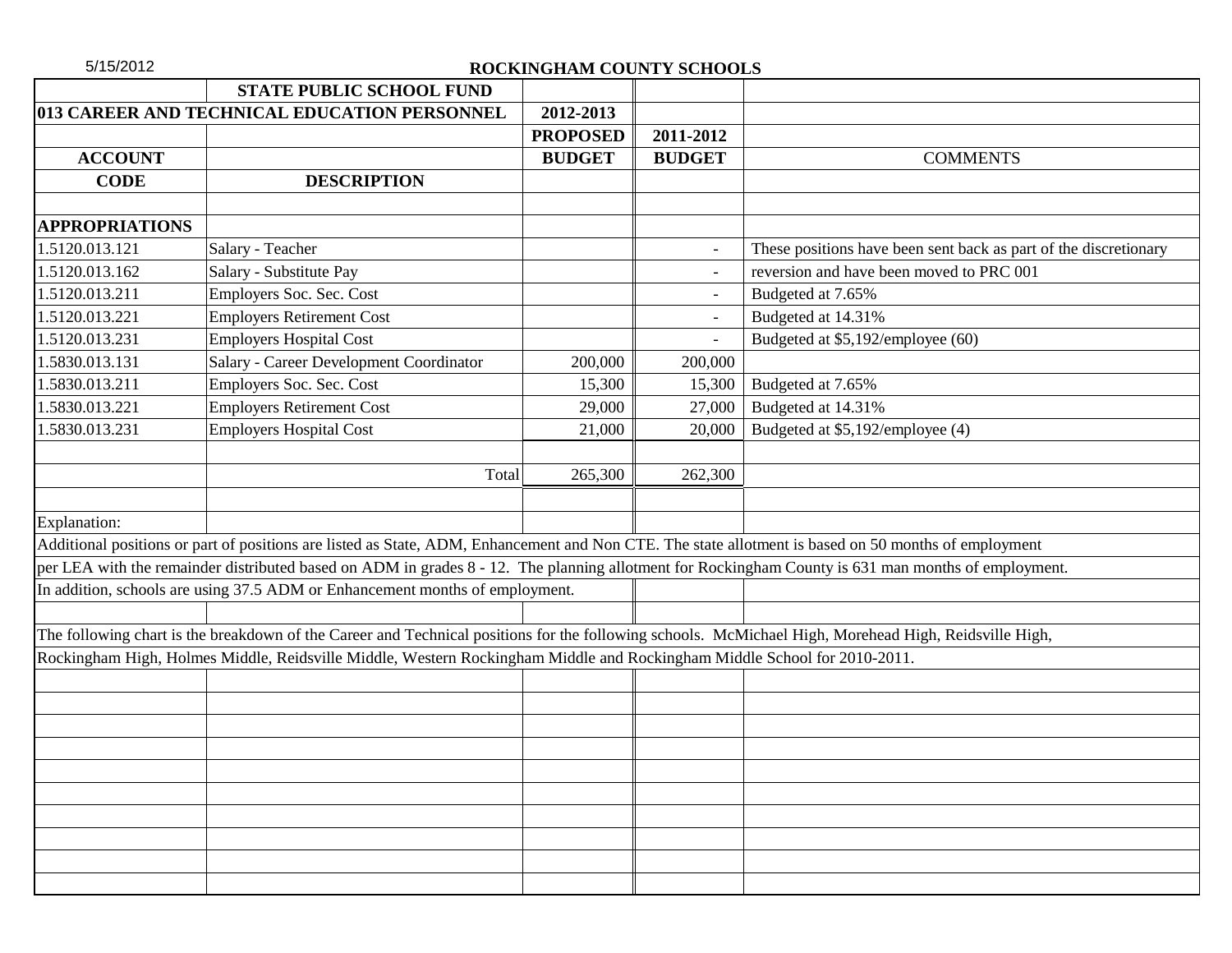|                                                             |              | 2010-2011 SOURCE AND DISTRIBUTION OF MONTHS OF EMPLOYMENT |  |                                                                                                                                                         |
|-------------------------------------------------------------|--------------|-----------------------------------------------------------|--|---------------------------------------------------------------------------------------------------------------------------------------------------------|
|                                                             |              |                                                           |  |                                                                                                                                                         |
|                                                             |              |                                                           |  |                                                                                                                                                         |
|                                                             |              |                                                           |  |                                                                                                                                                         |
|                                                             |              |                                                           |  |                                                                                                                                                         |
|                                                             | PRC 013**    | PRC 001*                                                  |  |                                                                                                                                                         |
| McMichael                                                   | 126          | 5                                                         |  |                                                                                                                                                         |
| Morehead                                                    | 130          |                                                           |  |                                                                                                                                                         |
| Reidsville High                                             | 117.5        | $2.5\,$                                                   |  |                                                                                                                                                         |
| Rockingham City High                                        | 142          |                                                           |  |                                                                                                                                                         |
| <b>WRMS</b>                                                 | 30           | $10\,$                                                    |  |                                                                                                                                                         |
| Reidsville Middle                                           | 30           |                                                           |  |                                                                                                                                                         |
| Holmes                                                      | $ 30\rangle$ | $10\,$                                                    |  |                                                                                                                                                         |
| Rockingham Cty Middle 30                                    |              | $10\,$                                                    |  |                                                                                                                                                         |
|                                                             |              |                                                           |  |                                                                                                                                                         |
| MOE's                                                       | 635.5        | 37.5                                                      |  |                                                                                                                                                         |
|                                                             |              |                                                           |  |                                                                                                                                                         |
|                                                             |              |                                                           |  |                                                                                                                                                         |
| *Paid from Schools regular allotment                        |              |                                                           |  |                                                                                                                                                         |
|                                                             |              |                                                           |  |                                                                                                                                                         |
|                                                             |              |                                                           |  | ** All except 40 months have been reverted to the State as part of the required discretionary reversion. We receive more credit for Voc Ed than regular |
| teachers. We will pay for these Voc Ed teachers from -001-. |              |                                                           |  |                                                                                                                                                         |
|                                                             |              |                                                           |  |                                                                                                                                                         |
|                                                             |              |                                                           |  |                                                                                                                                                         |
|                                                             |              |                                                           |  |                                                                                                                                                         |
|                                                             |              |                                                           |  |                                                                                                                                                         |
|                                                             |              |                                                           |  |                                                                                                                                                         |
|                                                             |              |                                                           |  |                                                                                                                                                         |
|                                                             |              |                                                           |  |                                                                                                                                                         |
|                                                             |              |                                                           |  |                                                                                                                                                         |
|                                                             |              |                                                           |  |                                                                                                                                                         |
|                                                             |              |                                                           |  |                                                                                                                                                         |
|                                                             |              |                                                           |  |                                                                                                                                                         |
|                                                             |              |                                                           |  |                                                                                                                                                         |
|                                                             |              |                                                           |  |                                                                                                                                                         |
|                                                             |              |                                                           |  |                                                                                                                                                         |
|                                                             |              |                                                           |  |                                                                                                                                                         |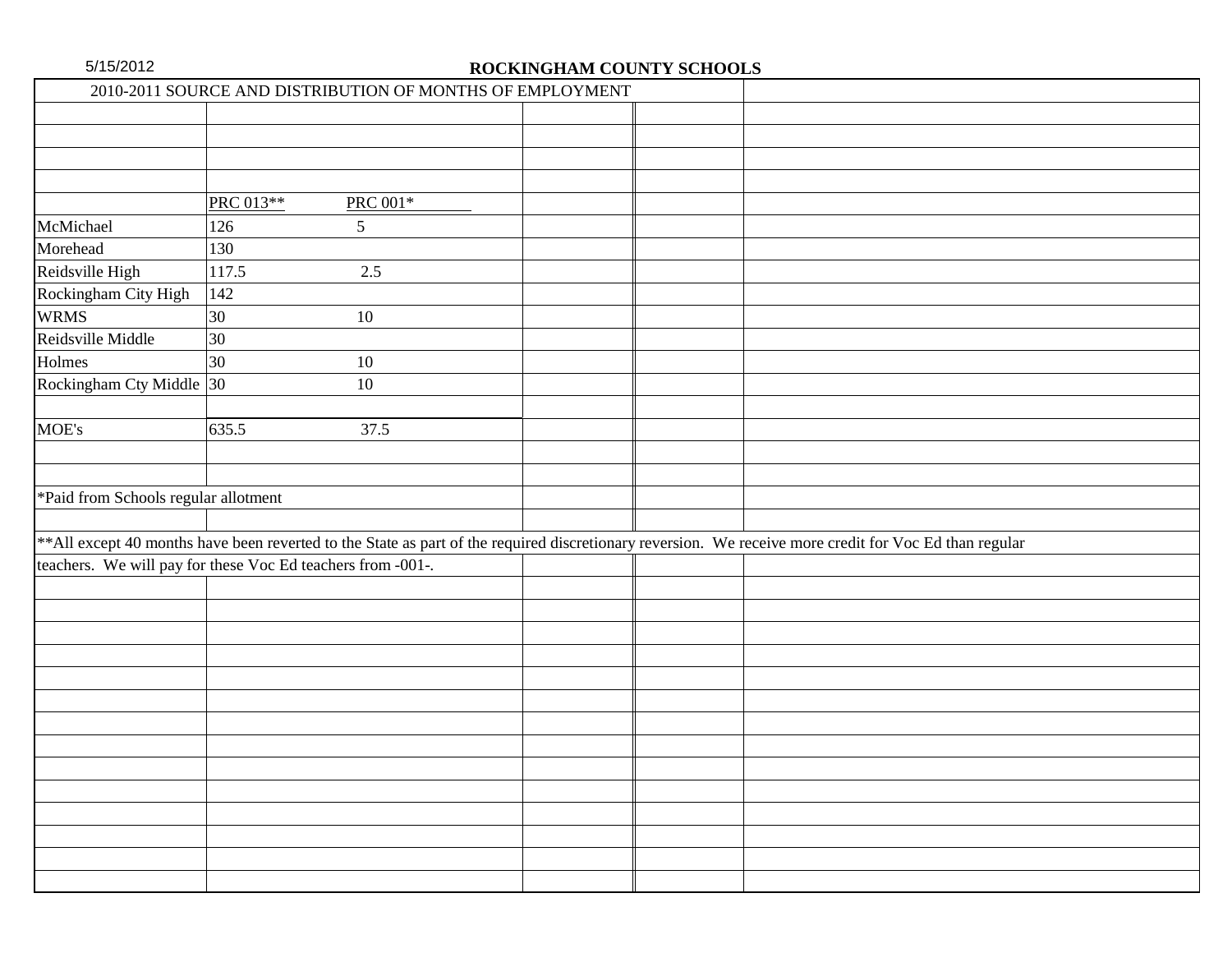| 5/15/2012             |                                                                                                                                                 | ROCKINGHAM COUNTY SCHOOLS |               |                                                               |
|-----------------------|-------------------------------------------------------------------------------------------------------------------------------------------------|---------------------------|---------------|---------------------------------------------------------------|
|                       | <b>STATE PUBLIC SCHOOL FUND</b>                                                                                                                 |                           |               |                                                               |
| 014 PROGRAM SUPPORT   |                                                                                                                                                 | 2012-2013                 |               |                                                               |
|                       |                                                                                                                                                 | <b>PROPOSED</b>           | 2011-2012     |                                                               |
| <b>ACCOUNT</b>        |                                                                                                                                                 | <b>BUDGET</b>             | <b>BUDGET</b> | <b>COMMENTS</b>                                               |
| <b>CODE</b>           | <b>DESCRIPTION</b>                                                                                                                              |                           |               |                                                               |
|                       |                                                                                                                                                 |                           |               |                                                               |
| <b>APPROPRIATIONS</b> |                                                                                                                                                 |                           |               |                                                               |
| 1.5120.014.162        | Substitute Pay                                                                                                                                  | 1,000                     | 1,000         |                                                               |
| 1.5120.014.211        | Employers Soc. Sec. Cost                                                                                                                        | 77                        | 77            | Social Security - Substitutes at 7.65%                        |
| 1.5120.014.312        | <b>Workshop Expenses</b>                                                                                                                        | 11,500                    | 11,500        | Workshop expenses for teacher                                 |
| 1.5120.014.332        | Travel                                                                                                                                          | 3,000                     | 3,000         | Travel for CDC's, co-op teachers                              |
| 1.5120.014.333        | <b>Field Trips</b>                                                                                                                              | 2,000                     | 2,000         | Activity bus charges for field trips                          |
| 1.5120.014.411        | <b>Instructional Supplies</b>                                                                                                                   | 27,236                    | 30,997        | Middle and High School classroom materials & supplies         |
| 1.5120.014.422        | Repair Parts & Materials                                                                                                                        | 2,480                     | 2,480         | Repairs & replacement parts for classroom equipment & labor   |
| 1.6120.014.151        | Salary - Office Personnel                                                                                                                       | 60,920                    | 60,920        | Salary for Office Support                                     |
| 1.6120.014.184        | <b>Longevity Pay</b>                                                                                                                            | 1,936                     | 1,936         | Longevity pay for Office Support                              |
| 1.6120.014.211        | Employers Soc. Sec. Cost                                                                                                                        | 4,660                     | 4,660         | Social Security for Office Support at 7.65%                   |
| 1.6120.014.221        | <b>Employers Retirement Cost</b>                                                                                                                | 8,995                     | 6,403         | Retirement for Office Support at 14.31%                       |
| 1.6120.014.231        | <b>Employers Hospital Cost</b>                                                                                                                  | 7,269                     | 6,888         | Hospitalization insurance for Office Support (1.4) at \$5,192 |
| 1.6120.014.311        | <b>VoCats Contract</b>                                                                                                                          | 55,485                    | 55,485        | <b>VoCATS Contract</b>                                        |
| 1.6550.014.171        | Salary - Driver                                                                                                                                 | 400                       | 400           | Salary for bus driver                                         |
| 1.6550.014.211        | Employers Soc. Sec. Cost                                                                                                                        | 100                       | 100           | Social Security for bus driver at 7.65%                       |
|                       |                                                                                                                                                 |                           |               |                                                               |
|                       | Total                                                                                                                                           | 187,058                   | 187,846       |                                                               |
|                       |                                                                                                                                                 |                           |               |                                                               |
| Explanation:          |                                                                                                                                                 |                           |               |                                                               |
|                       | The 014 State Budget is used for both Middle and High schools. The budget covers instructional supplies, travel for teachers                    |                           |               |                                                               |
|                       | and support personnel, computers, materials, equipment, salary for a secretary and lateral entry teachers educational expenses.                 |                           |               |                                                               |
|                       | These funds are also used for field trip expenses for students, social security, retirement, and hospital insurance costs for office secretary. |                           |               |                                                               |
|                       |                                                                                                                                                 |                           |               |                                                               |
|                       |                                                                                                                                                 |                           |               |                                                               |
|                       |                                                                                                                                                 |                           |               |                                                               |
|                       |                                                                                                                                                 |                           |               |                                                               |
|                       |                                                                                                                                                 |                           |               |                                                               |
|                       |                                                                                                                                                 |                           |               |                                                               |
|                       |                                                                                                                                                 |                           |               |                                                               |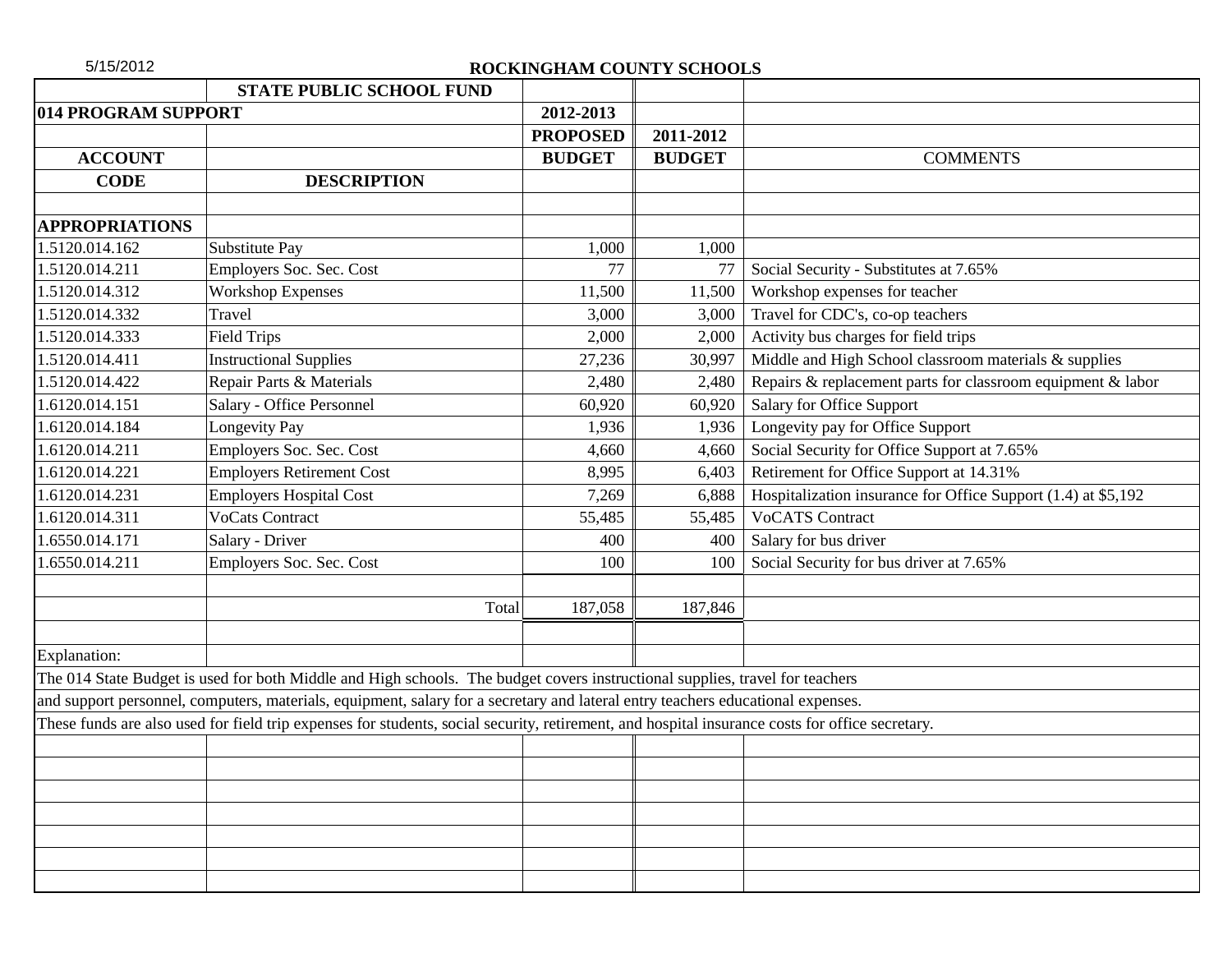| 5/15/2012             | ROCKINGHAM COUNTY SCHOOLS                                                     |                |                                                               |
|-----------------------|-------------------------------------------------------------------------------|----------------|---------------------------------------------------------------|
|                       | <b>STATE PUBLIC SCHOOL FUND</b>                                               |                |                                                               |
| 015 TECHNOLOGY FUND   | 2012-2013                                                                     |                |                                                               |
|                       | <b>PROPOSED</b>                                                               | 2011-2012      |                                                               |
| <b>ACCOUNT</b>        | <b>BUDGET</b>                                                                 | <b>BUDGET</b>  | <b>COMMENTS</b>                                               |
| <b>CODE</b>           | <b>DESCRIPTION</b>                                                            |                |                                                               |
|                       |                                                                               |                |                                                               |
| <b>APPROPRIATIONS</b> |                                                                               |                |                                                               |
| 1.5110.015.312        | <b>Workshop Expense</b>                                                       | $\overline{a}$ | <b>Staff Development - Instructional Technology</b>           |
| 1.5110.015.418        | <b>Computer Software</b>                                                      | 20,000         | Upgrading and Purchase of Software - Instructional Technology |
| 1.5110.015.461        | Non-Capitalized equipment                                                     | 20,000         | Computers under \$2,000 - Instructional Technology            |
| 1.5110.015.462        | Non-Capitalized computers                                                     | 15,000         | Computers under \$2,000                                       |
| 1.6400.015.312        | <b>Workshop Expenses</b>                                                      | 4,000          | Staff Development - technology services                       |
| .6400.015.326         | <b>Computer Repairs</b>                                                       | 40,772         | Parts & related services - technology services                |
| 1.6400.015.418        | Computer Software & Supplies - Tech Serv.                                     | 2,000          | Upgrading & purchase of software-Tech Services                |
| 1.6400.015.461        | Non-Capitalized equipment                                                     | 35,000         | Equipment under \$2,000 - Technology services                 |
| 1.6400.015.462        | <b>Non-Capitalized Computers</b>                                              | 5,000          | Technology support - Computer equipment-inventoried           |
| 1.6400.015.541        | <b>Capitalized Equipment</b>                                                  | 22,700         | Network equipment, switches, etc. over \$2,000                |
| 1.6400.015.542        | Computer Equipment                                                            | 43,000         | Network Equipment, servers, over \$2,000                      |
|                       |                                                                               |                |                                                               |
|                       | Total<br>$\overline{\phantom{a}}$                                             | 207,472        |                                                               |
|                       |                                                                               |                |                                                               |
| Explanation:          |                                                                               |                |                                                               |
|                       |                                                                               |                |                                                               |
|                       | The State has not included an amount for PRC 015 in their planning allotment. |                |                                                               |
|                       |                                                                               |                |                                                               |
|                       |                                                                               |                |                                                               |
|                       |                                                                               |                |                                                               |
|                       |                                                                               |                |                                                               |
|                       |                                                                               |                |                                                               |
|                       |                                                                               |                |                                                               |
|                       |                                                                               |                |                                                               |
|                       |                                                                               |                |                                                               |
|                       |                                                                               |                |                                                               |
|                       |                                                                               |                |                                                               |
|                       |                                                                               |                |                                                               |
|                       |                                                                               |                |                                                               |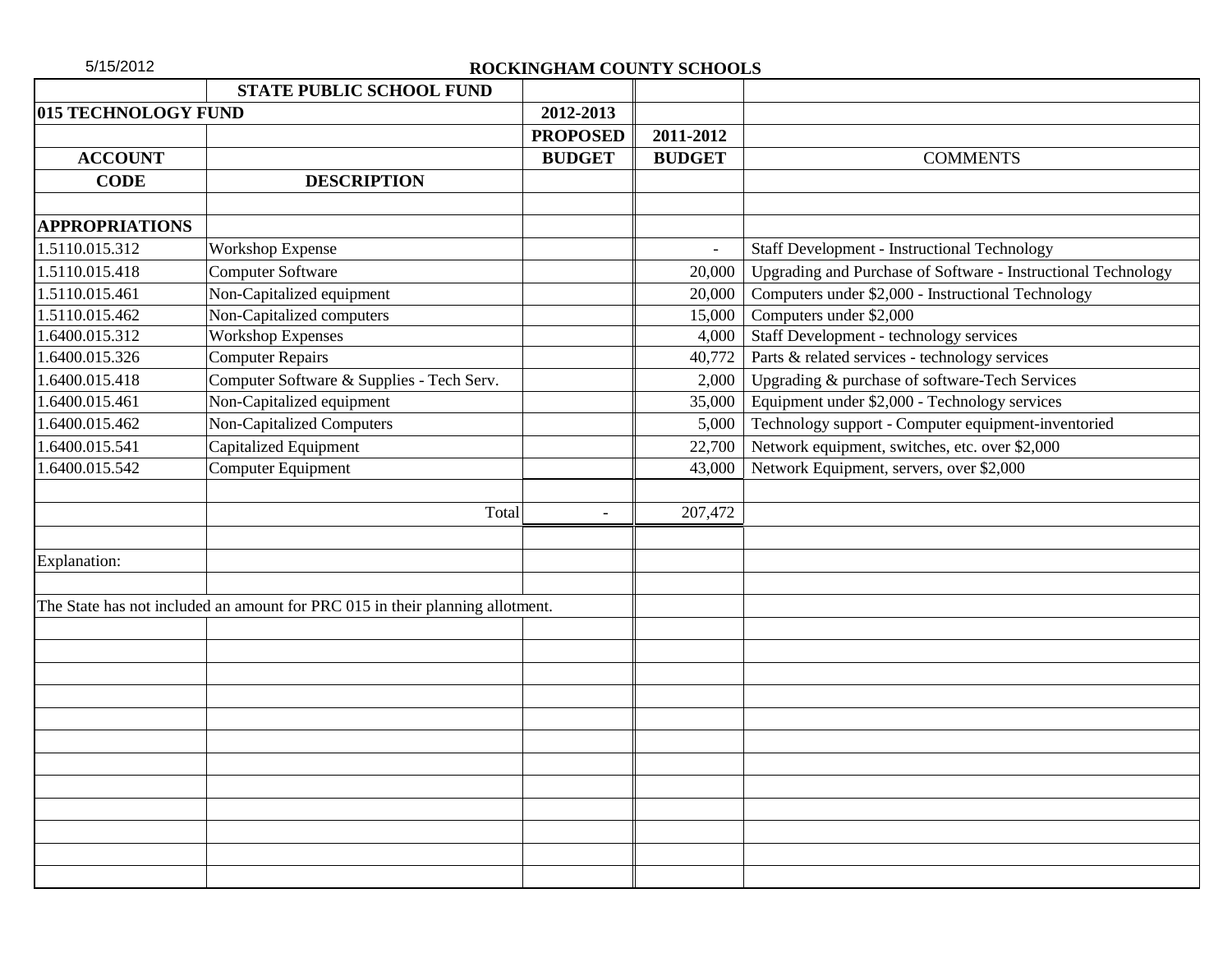| 5/15/2012      |                                                                                                                                                 | ROCKINGHAM COUNTY SCHOOLS |               |                                                             |
|----------------|-------------------------------------------------------------------------------------------------------------------------------------------------|---------------------------|---------------|-------------------------------------------------------------|
|                | <b>STATE PUBLIC SCHOOL FUND</b>                                                                                                                 |                           |               |                                                             |
|                | 024 DISADVANTAGED STUDENTS SUPPLEMENTAL FUNDIN                                                                                                  | 2012-2013                 |               |                                                             |
|                |                                                                                                                                                 | <b>PROPOSED</b>           | 2011-2012     |                                                             |
| <b>ACCOUNT</b> |                                                                                                                                                 | <b>BUDGET</b>             | <b>BUDGET</b> | <b>COMMENTS</b>                                             |
| <b>CODE</b>    | <b>DESCRIPTION</b>                                                                                                                              |                           |               |                                                             |
| 1.5110.024.121 | Salary - Teachers                                                                                                                               | 55,960                    | 55,960        | 1.75 teachers                                               |
| 1.5110.024.143 | Salary - Tutor                                                                                                                                  | 53,000                    | 53,000        | Tutoring money for the schools                              |
| 1.5110.024.183 | <b>Bonus</b>                                                                                                                                    | 166,000                   | 166,000       | \$15,000 for Math Teachers at Reidsville High/additional    |
|                |                                                                                                                                                 |                           |               | for DMHS & MHS                                              |
| 1.5110.024.196 | Salary - Stipends                                                                                                                               | 5,000                     | 5,000         | <b>Workshop Stipends</b>                                    |
| 1.5110.024.197 | Salary - Workshop Instructor                                                                                                                    | 15,000                    | 15,000        | <b>Workshop Salaries</b>                                    |
| 1.5110.024.211 | Employers Soc. Sec. Cost                                                                                                                        | 22,564                    | 22,564        | FICA @ 7.65%                                                |
| 1.5110.024.221 | <b>Employers Retirement Cost</b>                                                                                                                | 42,209                    | 40,935        | Retirement Cost 14.31%                                      |
| 1.5110.024.231 | <b>Employers Hospital Cost</b>                                                                                                                  | 7,788                     | 7,397         | Hospitalization - \$5,192/employee (1.5)                    |
| 1.5110.024.311 | <b>Contracted Services</b>                                                                                                                      | 50,000                    | 50,000        | Choice Bus and Family resource center (Non Title I Schools) |
| 1.5110.024.312 | Workshop Expense                                                                                                                                | 5,000                     | 5,000         | <b>Staff Development Material/Books</b>                     |
| 1.5110.024.411 | Supplies & Materials                                                                                                                            | 10,000                    | 10,000        | Peripheral Equipment for ACTIVBOARDS                        |
| 1.5110.024.418 | Computer Programs                                                                                                                               | 24,000                    | 24,000        | <b>United Steaming</b>                                      |
| 1.5110.024.461 | Non-Capitalized Equipment                                                                                                                       | 339,773                   | 355,317       | Teacher Laptops and student equipment                       |
| 1.5880.024.311 | <b>Contracted Services</b>                                                                                                                      | 14,000                    | 14,000        | Alert-Now telephone announcements                           |
| 1.6110.024.191 | Salary - Curriculum Development                                                                                                                 | 21,100                    | 21,100        | Technology development                                      |
| 1.6110.024.211 | Employers Soc. Sec. Cost                                                                                                                        | 1,614                     | 1,614         | FICA @ 7.65%                                                |
| 1.6110.024.221 | <b>Employers Retirement Cost</b>                                                                                                                | 3,020                     | 2,768         | Retirement Cost 14.31%                                      |
|                |                                                                                                                                                 |                           |               |                                                             |
|                | Total                                                                                                                                           | 836,028                   | 849,655       |                                                             |
| Explanation:   |                                                                                                                                                 |                           |               |                                                             |
|                | These funds are to address the capacity needs of local school administrative units to meet the needs of disadvantaged students. Funds are to be |                           |               |                                                             |
| used to:       |                                                                                                                                                 |                           |               |                                                             |
|                | provide instructional positions or instructional support positions, and/or                                                                      |                           |               |                                                             |
|                | professional development                                                                                                                        |                           |               |                                                             |
|                | 2 - provide intensive in-school and/or after school remediation                                                                                 |                           |               |                                                             |
|                | 3 - purchase diagnostic software and progress-monitoring tools; and                                                                             |                           |               |                                                             |
| $4 -$          | provide funds for teacher bonuses and supplements. The State Board of                                                                           |                           |               |                                                             |
|                | Education has established that a maximum of 35% of the funds may be used                                                                        |                           |               |                                                             |
|                | for this purpose.                                                                                                                               |                           |               |                                                             |
|                | A plan for expenditures is written each year and approved by the North Carolina Department of Public Instruction.                               |                           |               |                                                             |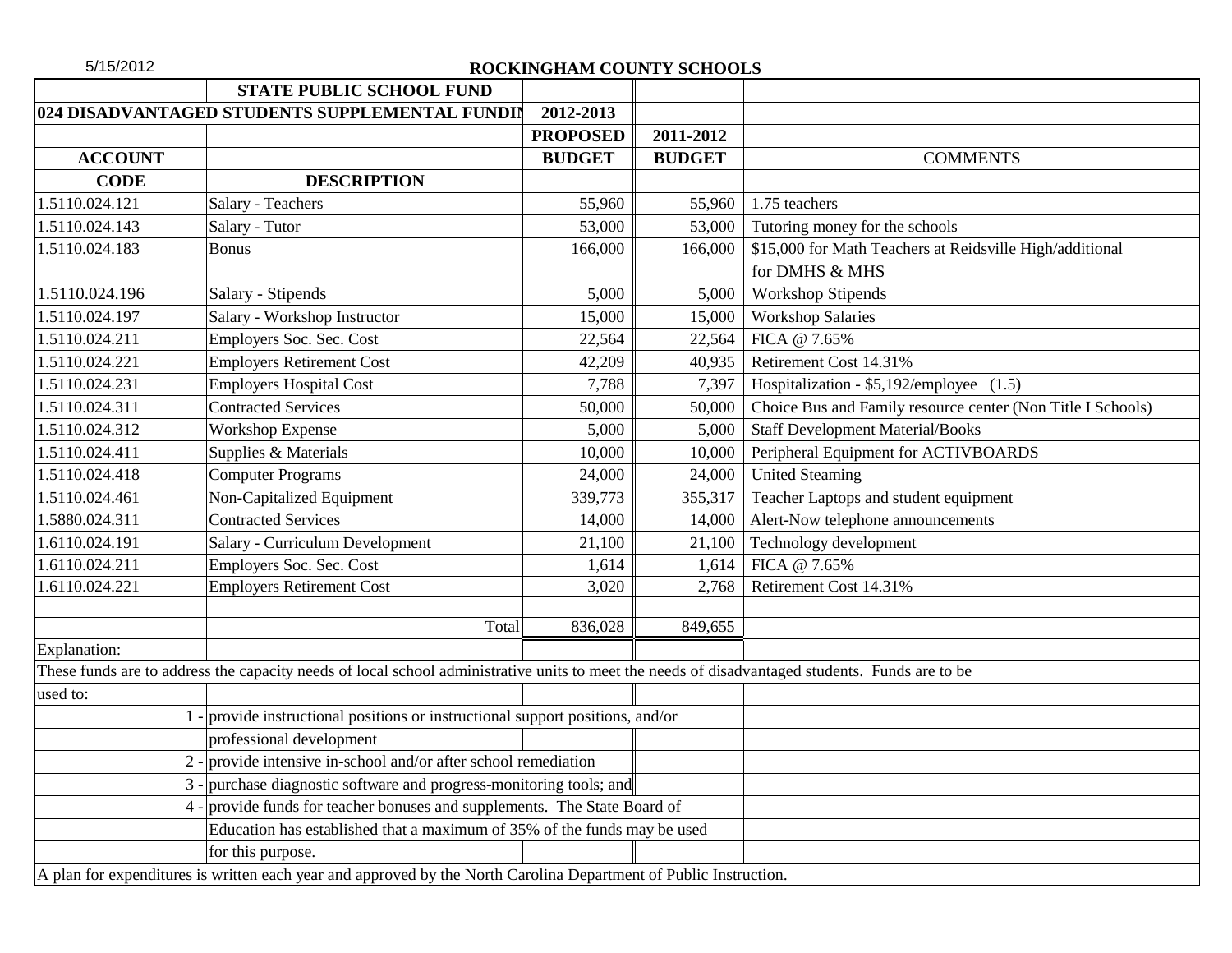| STATE PUBLIC SCHOOL FUND<br>027 TEACHER ASSISTANTS<br>2012-2013<br><b>PROPOSED</b><br>2011-2012<br><b>ACCOUNT</b><br><b>BUDGET</b><br><b>BUDGET</b><br><b>COMMENTS</b><br><b>DESCRIPTION</b><br><b>CODE</b><br><b>APPROPRIATIONS</b><br>Salary - Teacher Assistant<br>1.5110.027.142<br>2,724,000<br>2,801,889<br>1.5110.027.211<br>Employers Soc. Sec. Cost<br>208,386<br>214,344<br>Budgeted at 7.65%<br><b>Employers Retirement Cost</b><br>Budgeted at 14.31%<br>1.5110.027.221<br>389,805<br>367,608<br><b>Employers Hospital Cost</b><br>Budgeted at \$5,192/employee (119.7404)<br>1.5110.027.231<br>621,693<br>606,793<br>3,943,884<br>Total<br>3,990,634<br>Provides funding for salaries and benefits for regular and self-contained teacher assistants.<br>Funds are allotted currently based on \$1,171.64 per K-3 ADM.<br>This pays for approximately 120 teacher assistants. Due to savings from attrition we will transfer \$839,000 into<br>008 to pay for teachers. | 5/15/2012 | ROCKINGHAM COUNTY SCHOOLS |  |
|--------------------------------------------------------------------------------------------------------------------------------------------------------------------------------------------------------------------------------------------------------------------------------------------------------------------------------------------------------------------------------------------------------------------------------------------------------------------------------------------------------------------------------------------------------------------------------------------------------------------------------------------------------------------------------------------------------------------------------------------------------------------------------------------------------------------------------------------------------------------------------------------------------------------------------------------------------------------------------------|-----------|---------------------------|--|
|                                                                                                                                                                                                                                                                                                                                                                                                                                                                                                                                                                                                                                                                                                                                                                                                                                                                                                                                                                                      |           |                           |  |
|                                                                                                                                                                                                                                                                                                                                                                                                                                                                                                                                                                                                                                                                                                                                                                                                                                                                                                                                                                                      |           |                           |  |
|                                                                                                                                                                                                                                                                                                                                                                                                                                                                                                                                                                                                                                                                                                                                                                                                                                                                                                                                                                                      |           |                           |  |
|                                                                                                                                                                                                                                                                                                                                                                                                                                                                                                                                                                                                                                                                                                                                                                                                                                                                                                                                                                                      |           |                           |  |
|                                                                                                                                                                                                                                                                                                                                                                                                                                                                                                                                                                                                                                                                                                                                                                                                                                                                                                                                                                                      |           |                           |  |
|                                                                                                                                                                                                                                                                                                                                                                                                                                                                                                                                                                                                                                                                                                                                                                                                                                                                                                                                                                                      |           |                           |  |
|                                                                                                                                                                                                                                                                                                                                                                                                                                                                                                                                                                                                                                                                                                                                                                                                                                                                                                                                                                                      |           |                           |  |
|                                                                                                                                                                                                                                                                                                                                                                                                                                                                                                                                                                                                                                                                                                                                                                                                                                                                                                                                                                                      |           |                           |  |
|                                                                                                                                                                                                                                                                                                                                                                                                                                                                                                                                                                                                                                                                                                                                                                                                                                                                                                                                                                                      |           |                           |  |
|                                                                                                                                                                                                                                                                                                                                                                                                                                                                                                                                                                                                                                                                                                                                                                                                                                                                                                                                                                                      |           |                           |  |
|                                                                                                                                                                                                                                                                                                                                                                                                                                                                                                                                                                                                                                                                                                                                                                                                                                                                                                                                                                                      |           |                           |  |
|                                                                                                                                                                                                                                                                                                                                                                                                                                                                                                                                                                                                                                                                                                                                                                                                                                                                                                                                                                                      |           |                           |  |
|                                                                                                                                                                                                                                                                                                                                                                                                                                                                                                                                                                                                                                                                                                                                                                                                                                                                                                                                                                                      |           |                           |  |
|                                                                                                                                                                                                                                                                                                                                                                                                                                                                                                                                                                                                                                                                                                                                                                                                                                                                                                                                                                                      |           |                           |  |
|                                                                                                                                                                                                                                                                                                                                                                                                                                                                                                                                                                                                                                                                                                                                                                                                                                                                                                                                                                                      |           |                           |  |
|                                                                                                                                                                                                                                                                                                                                                                                                                                                                                                                                                                                                                                                                                                                                                                                                                                                                                                                                                                                      |           |                           |  |
|                                                                                                                                                                                                                                                                                                                                                                                                                                                                                                                                                                                                                                                                                                                                                                                                                                                                                                                                                                                      |           |                           |  |
|                                                                                                                                                                                                                                                                                                                                                                                                                                                                                                                                                                                                                                                                                                                                                                                                                                                                                                                                                                                      |           |                           |  |
|                                                                                                                                                                                                                                                                                                                                                                                                                                                                                                                                                                                                                                                                                                                                                                                                                                                                                                                                                                                      |           |                           |  |
|                                                                                                                                                                                                                                                                                                                                                                                                                                                                                                                                                                                                                                                                                                                                                                                                                                                                                                                                                                                      |           |                           |  |
|                                                                                                                                                                                                                                                                                                                                                                                                                                                                                                                                                                                                                                                                                                                                                                                                                                                                                                                                                                                      |           |                           |  |
|                                                                                                                                                                                                                                                                                                                                                                                                                                                                                                                                                                                                                                                                                                                                                                                                                                                                                                                                                                                      |           |                           |  |
|                                                                                                                                                                                                                                                                                                                                                                                                                                                                                                                                                                                                                                                                                                                                                                                                                                                                                                                                                                                      |           |                           |  |
|                                                                                                                                                                                                                                                                                                                                                                                                                                                                                                                                                                                                                                                                                                                                                                                                                                                                                                                                                                                      |           |                           |  |
|                                                                                                                                                                                                                                                                                                                                                                                                                                                                                                                                                                                                                                                                                                                                                                                                                                                                                                                                                                                      |           |                           |  |
|                                                                                                                                                                                                                                                                                                                                                                                                                                                                                                                                                                                                                                                                                                                                                                                                                                                                                                                                                                                      |           |                           |  |
|                                                                                                                                                                                                                                                                                                                                                                                                                                                                                                                                                                                                                                                                                                                                                                                                                                                                                                                                                                                      |           |                           |  |
|                                                                                                                                                                                                                                                                                                                                                                                                                                                                                                                                                                                                                                                                                                                                                                                                                                                                                                                                                                                      |           |                           |  |
|                                                                                                                                                                                                                                                                                                                                                                                                                                                                                                                                                                                                                                                                                                                                                                                                                                                                                                                                                                                      |           |                           |  |
|                                                                                                                                                                                                                                                                                                                                                                                                                                                                                                                                                                                                                                                                                                                                                                                                                                                                                                                                                                                      |           |                           |  |
|                                                                                                                                                                                                                                                                                                                                                                                                                                                                                                                                                                                                                                                                                                                                                                                                                                                                                                                                                                                      |           |                           |  |
|                                                                                                                                                                                                                                                                                                                                                                                                                                                                                                                                                                                                                                                                                                                                                                                                                                                                                                                                                                                      |           |                           |  |
|                                                                                                                                                                                                                                                                                                                                                                                                                                                                                                                                                                                                                                                                                                                                                                                                                                                                                                                                                                                      |           |                           |  |
|                                                                                                                                                                                                                                                                                                                                                                                                                                                                                                                                                                                                                                                                                                                                                                                                                                                                                                                                                                                      |           |                           |  |
|                                                                                                                                                                                                                                                                                                                                                                                                                                                                                                                                                                                                                                                                                                                                                                                                                                                                                                                                                                                      |           |                           |  |
|                                                                                                                                                                                                                                                                                                                                                                                                                                                                                                                                                                                                                                                                                                                                                                                                                                                                                                                                                                                      |           |                           |  |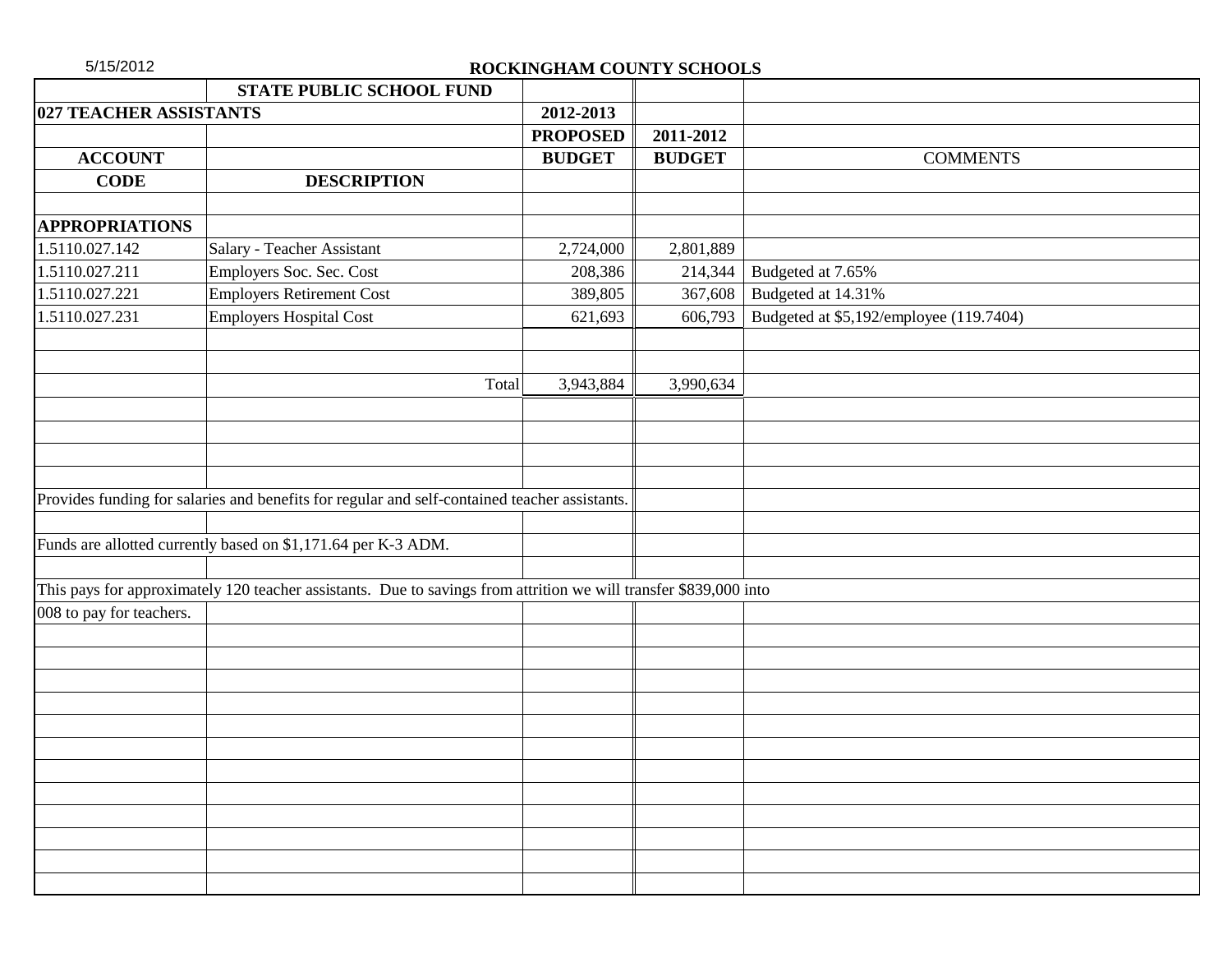| 5/15/2012              |                                                                                                                                                          | ROCKINGHAM COUNTY SCHOOLS |               |                                                                                                                                                              |
|------------------------|----------------------------------------------------------------------------------------------------------------------------------------------------------|---------------------------|---------------|--------------------------------------------------------------------------------------------------------------------------------------------------------------|
|                        | <b>STATE PUBLIC SCHOOL FUND</b>                                                                                                                          |                           |               |                                                                                                                                                              |
| 029 BEHAVIORAL SUPPORT |                                                                                                                                                          | 2012-2013                 |               |                                                                                                                                                              |
|                        |                                                                                                                                                          | <b>PROPOSED</b>           | 2011-2012     |                                                                                                                                                              |
| <b>ACCOUNT</b>         |                                                                                                                                                          | <b>BUDGET</b>             | <b>BUDGET</b> | <b>COMMENTS</b>                                                                                                                                              |
| <b>CODE</b>            | <b>DESCRIPTION</b>                                                                                                                                       |                           |               |                                                                                                                                                              |
|                        |                                                                                                                                                          |                           |               |                                                                                                                                                              |
| <b>APPROPRIATIONS</b>  |                                                                                                                                                          |                           |               |                                                                                                                                                              |
| 1.5210.029.121         | Salary - At-Risk-Liaison                                                                                                                                 | 43,608                    | 43,608        | $1(2 part-time)$ crisis invention & direct service teachers                                                                                                  |
| 1.5210.029.142         | Salary - Teacher Assistant                                                                                                                               | 42,976                    | 42,976        | 2 assistants assigned to work directly with at risk students                                                                                                 |
| 1.5210.029.211         | Employers Soc. Sec. Cost                                                                                                                                 | 6,624                     | 6,623         | Social Security Cost @ 7.65%                                                                                                                                 |
| 1.5210.029.221         | <b>Employers Retirement Cost</b>                                                                                                                         | 12,390                    | 11,360        | Retirement Cost @ 14.31%                                                                                                                                     |
| 1.5210.029.231         | <b>Employers Hospital Cost</b>                                                                                                                           | 13,762                    | 14,793        | Hospitalization cost @ \$5,192/employee (3)                                                                                                                  |
|                        | Total                                                                                                                                                    | 119,360                   | 119,360       |                                                                                                                                                              |
|                        |                                                                                                                                                          |                           |               |                                                                                                                                                              |
|                        |                                                                                                                                                          |                           |               |                                                                                                                                                              |
| Explanation:           |                                                                                                                                                          |                           |               |                                                                                                                                                              |
|                        | Revenue (1) Behavioral Support Services Funds (PRC 29) are allotted on a needs basis. All requests for funds must include a completed Behavioral Support |                           |               |                                                                                                                                                              |
|                        |                                                                                                                                                          |                           |               | Service Funding Request form (with appropriate signatures) and a copy of the students' IEPS. The IEP shall address all the required components as delineated |
|                        | in $1.507(c)(1-12)$ . (2) Funds are designated as add-on funds. They are to be used to make the "critical difference" in the successful development and  |                           |               |                                                                                                                                                              |
|                        | implementation of the IEP. These funds may not be used to supplant or replace other funding sources (e.g., state aid exceptional children funds).        |                           |               |                                                                                                                                                              |
|                        | They are to be used only to provide services to approved eligible assaultive and violent children (EAVC) and other children with disabilities and        |                           |               |                                                                                                                                                              |
|                        | accompanying chronic and acute behavioral/emotional needs. Requests for funds are evaluated according to specific criteria listed in procedures.         |                           |               |                                                                                                                                                              |
|                        |                                                                                                                                                          |                           |               |                                                                                                                                                              |
|                        |                                                                                                                                                          |                           |               |                                                                                                                                                              |
|                        |                                                                                                                                                          |                           |               |                                                                                                                                                              |
|                        |                                                                                                                                                          |                           |               |                                                                                                                                                              |
|                        | Expenditures: Rockingham County Schools utilizes the PRC 029 funds to provide direct services to At Risk students. Rockingham County                     |                           |               |                                                                                                                                                              |
|                        | currently has close to 100 children identified At Risk. The cost of 1 (2 part-time) teachers & 2 assistants are assigned                                 |                           |               |                                                                                                                                                              |
| to this budget.        |                                                                                                                                                          |                           |               |                                                                                                                                                              |
|                        |                                                                                                                                                          |                           |               |                                                                                                                                                              |
|                        |                                                                                                                                                          |                           |               |                                                                                                                                                              |
|                        |                                                                                                                                                          |                           |               |                                                                                                                                                              |
|                        |                                                                                                                                                          |                           |               |                                                                                                                                                              |
|                        |                                                                                                                                                          |                           |               |                                                                                                                                                              |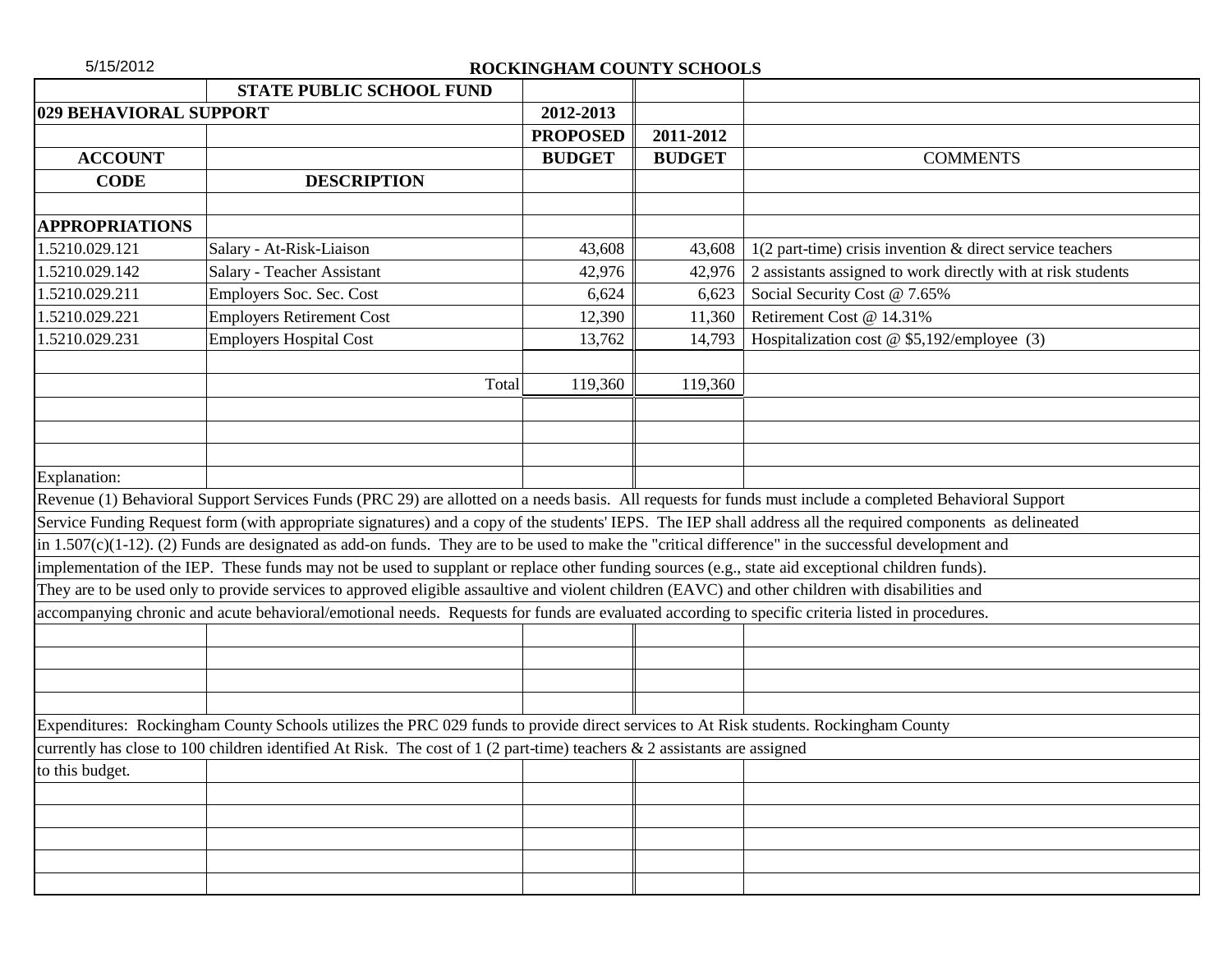|                       | STATE PUBLIC SCHOOL FUND            |                 |               |                                                                   |
|-----------------------|-------------------------------------|-----------------|---------------|-------------------------------------------------------------------|
|                       | 031 LOW WEALTH SUPPLEMENTAL FUNDING | 2012-2013       |               |                                                                   |
|                       |                                     | <b>PROPOSED</b> | 2011-2012     |                                                                   |
| <b>ACCOUNT</b>        |                                     | <b>BUDGET</b>   | <b>BUDGET</b> | <b>COMMENTS</b>                                                   |
| <b>CODE</b>           | <b>DESCRIPTION</b>                  |                 |               |                                                                   |
|                       |                                     |                 |               |                                                                   |
| <b>APPROPRIATIONS</b> |                                     |                 |               |                                                                   |
| 1.5110.031.121        | Salary - Teacher                    | 791,180         | 821,483       | 26 Additional teachers @ A-1, (\$30,430)                          |
| 1.5110.031.181        | <b>Supplementary Pay</b>            | 1,800,168       | 2,062,000     | Reduced by 14 teachers due to increase in discretionary reversion |
| 1.5110.031.211        | Employers Soc. Sec. Cost            | 216,313         | 220,586       | Budgeted at 7.65%                                                 |
| 1.5110.031.221        | <b>Employers Retirement Cost</b>    | 404,632         | 378,313       | Budgeted at 14.31%                                                |
| 1.5110.031.231        | <b>Employers Hospital Cost</b>      | 134,992         | 165,852       | Budgeted at \$5,192/employee (26)                                 |
| 1.5110.031.411        | Supplies & Materials                |                 | 57,788        |                                                                   |
| 1.5110.031.461        | Non-Capitalized Equipment           | 76,437          | 315,000       | Laptops - final payment                                           |
| 1.5210.031.231        | <b>Employers Hospital Cost</b>      |                 | 1,643         |                                                                   |
| 1.5330.031.311        | <b>Contracted Services</b>          | 28,000          | 28,000        | <b>Alert Now</b>                                                  |
| 1.5400.031.151        | Salary - Clerical                   | 348,283         | 161,682       | Additional clerical support (5 positions)                         |
| 1.5400.031.211        | Employers Soc. Sec. Cost            | 26,644          | 12,369        | Budgeted at 7.65%                                                 |
| 1.5400.031.221        | <b>Employers Retirement Cost</b>    | 49,840          | 21,213        | Budgeted at 14.31%                                                |
| 1.5400.031.231        | <b>Employers Hospital Cost</b>      | 57,112          | 29,584        | Budgeted at \$5,192/employee (11)                                 |
| 1.5810.031.131        | Salary - Media Specialist           | 133,220         | 133,220       | 4 Media Specialists                                               |
| 1.5810.031.211        | Employers Soc. Sec. Cost            | 10,191          | 10,191        | Budgeted at 7.65%                                                 |
| 1.5810.031.221        | <b>Employers Retirement Cost</b>    | 19,064          | 17,479        | Budgeted at 14.31%                                                |
| 1.5810.031.231        | <b>Employers Hospital Cost</b>      | 20,768          | 17,259        | Budgeted at \$5,192/employee (4)                                  |
| 1.5830.031.131        | Salary - Guidance                   | 131,310         | 97,840        |                                                                   |
| 1.5830.031.211        | Employers Soc. Sec. Cost            | 10,046          | 7,485         | Budgeted at 7.65%                                                 |
| 1.5830.031.221        | <b>Employers Retirement Cost</b>    | 18,791          | 12,836        | Budgeted at 14.31%                                                |
| 1.5830.031.231        | <b>Employers Hospital Cost</b>      | 20,768          | 13,150        | Budgeted at \$5,192/employee (4)                                  |
| 1.5840.031.131        | <b>Salary - Health Services</b>     | 87,840          | 87,841        | 2 Nurses                                                          |
| 1.5840.031.211        | Employers Soc. Sec. Cost            | 6,720           | 6,720         | Budgeted at 7.65%                                                 |
| 1.5840.031.221        | <b>Employers Retirement Cost</b>    | 12,570          | 11,524        | Budgeted at 14.31%                                                |
| 1.5840.031.231        | <b>Employers Hospital Cost</b>      | 10,384          | 9,376         | Budgeted at \$5,192/employee (2)                                  |
| 1.6400.031.152        | Salary - Technology                 | 188,963         | 157,469       | 4 technology technicians                                          |
| 1.6400.031.211        | Employers Soc. Sec. Cost            | 14,456          | 12,046        | Budgeted at 7.65%                                                 |
| 1.6400.031.221        | <b>Employers Retirement Cost</b>    | 27,041          | 20,660        | Budgeted at 14.31%                                                |
| 1.6400.031.231        | <b>Employers Hospital Cost</b>      | 20,768          | 18,902        | Budgeted at \$5,192/employee (4)                                  |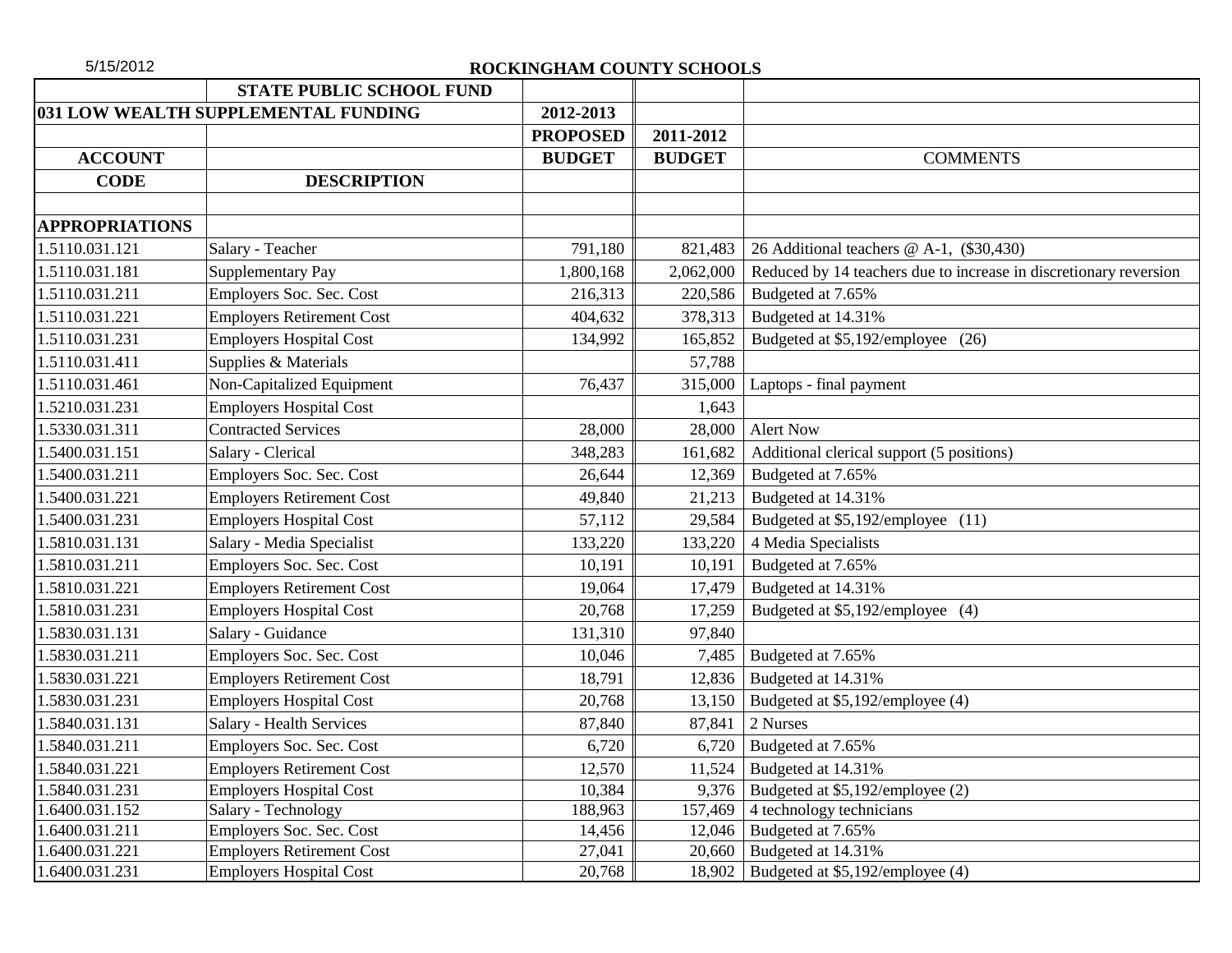| 5/15/2012                            |                                                                                                                                                                 | ROCKINGHAM COUNTY SCHOOLS |           |                                             |
|--------------------------------------|-----------------------------------------------------------------------------------------------------------------------------------------------------------------|---------------------------|-----------|---------------------------------------------|
| 1.6610.031.153                       | Salary - Clerical                                                                                                                                               | 33,216                    | 33,216    |                                             |
| 1.6610.031.211                       | Employers Soc. Sec. Cost                                                                                                                                        | 2,541                     | 2,541     | Budgeted at 7.65%                           |
| 1.6710.031.151                       | Salary - Clerical                                                                                                                                               | 19,366                    | 19,366    | Testing                                     |
| 1.6710.031.211                       | Employers Soc. Sec. Cost                                                                                                                                        | 1,481                     | 1,481     | Budgeted at 7.65%                           |
| 1.6710.031.221                       | <b>Employers Retirement Cost</b>                                                                                                                                | 2,772                     | 2,541     | Budgeted at 14.31%                          |
| 1.6710.031.231                       | Employers Hospital Cost                                                                                                                                         | 3,116                     | 3,287     | Budgeted at \$5,192/employee (.6 positions) |
| 1.6820.031.151                       | Salary - Office Personnel                                                                                                                                       | 98,464                    | 98,206    |                                             |
| 1.6820.031.211                       | Employers Soc. Sec. Cost                                                                                                                                        | 7,533                     | 7,513     | Budget at 7.65%                             |
| 1.6820.031.221                       | <b>Employers Retirement Cost</b>                                                                                                                                | 14,091                    | 12,884    | Budget at 14.31%                            |
| 1.6820.031.231                       | <b>Employers Hospital Cost</b>                                                                                                                                  | 12,980                    | 10,273    | Budget at \$5,192/employee (2.5 positions)  |
| 1.6940.031.151                       | Salary - Clerical                                                                                                                                               | 297,405                   | 297,405   | 6.5 positions - superintendent office       |
| 1.6940.031.211                       | Employers Soc. Sec. Cost                                                                                                                                        | 22,751                    | 22,751    | Budget at 7.65%                             |
| 1.6940.031.221                       | <b>Employers Retirement Cost</b>                                                                                                                                | 42,559                    | 39,020    | Budget at 14.31%                            |
| 1.6940.031.231                       | <b>Employers Hospital Cost</b>                                                                                                                                  | 33,748                    | 29,176    | Budget at \$5,192/employee (6.5 positions)  |
|                                      | Total                                                                                                                                                           | 5,258,524                 | 5,489,171 |                                             |
|                                      |                                                                                                                                                                 |                           |           |                                             |
|                                      |                                                                                                                                                                 |                           |           |                                             |
|                                      |                                                                                                                                                                 |                           |           |                                             |
|                                      |                                                                                                                                                                 |                           |           |                                             |
|                                      | This is a dollar allotment to provide supplemental funds in counties that do not have the ability to generate revenue to support public schools at the state    |                           |           |                                             |
|                                      | average level (per a legislated formula). The funding is to allow those counties to enhance the instructional program and student achievement.                  |                           |           |                                             |
|                                      | The state has a formula to allot these funds which take into account the overall wealth of a county, as well as if they are meeting a minimum effort in funding |                           |           |                                             |
| schools. Low wealth is fully funded. |                                                                                                                                                                 |                           |           |                                             |
|                                      |                                                                                                                                                                 |                           |           |                                             |
|                                      |                                                                                                                                                                 |                           |           |                                             |
|                                      |                                                                                                                                                                 |                           |           |                                             |
|                                      |                                                                                                                                                                 |                           |           |                                             |
| The funds must be used only for:     |                                                                                                                                                                 |                           |           |                                             |
| <b>Instructional positions</b>       | Staff development                                                                                                                                               |                           |           |                                             |
| Instructional support                |                                                                                                                                                                 |                           |           |                                             |
| postions                             | Fringe benefits                                                                                                                                                 |                           |           |                                             |
| Clerical positions                   | Supplements for instructional personnel                                                                                                                         |                           |           |                                             |
| Instructional equipment              | Instructional supplies & materials                                                                                                                              |                           |           |                                             |
|                                      |                                                                                                                                                                 |                           |           |                                             |
|                                      |                                                                                                                                                                 |                           |           |                                             |
|                                      |                                                                                                                                                                 |                           |           |                                             |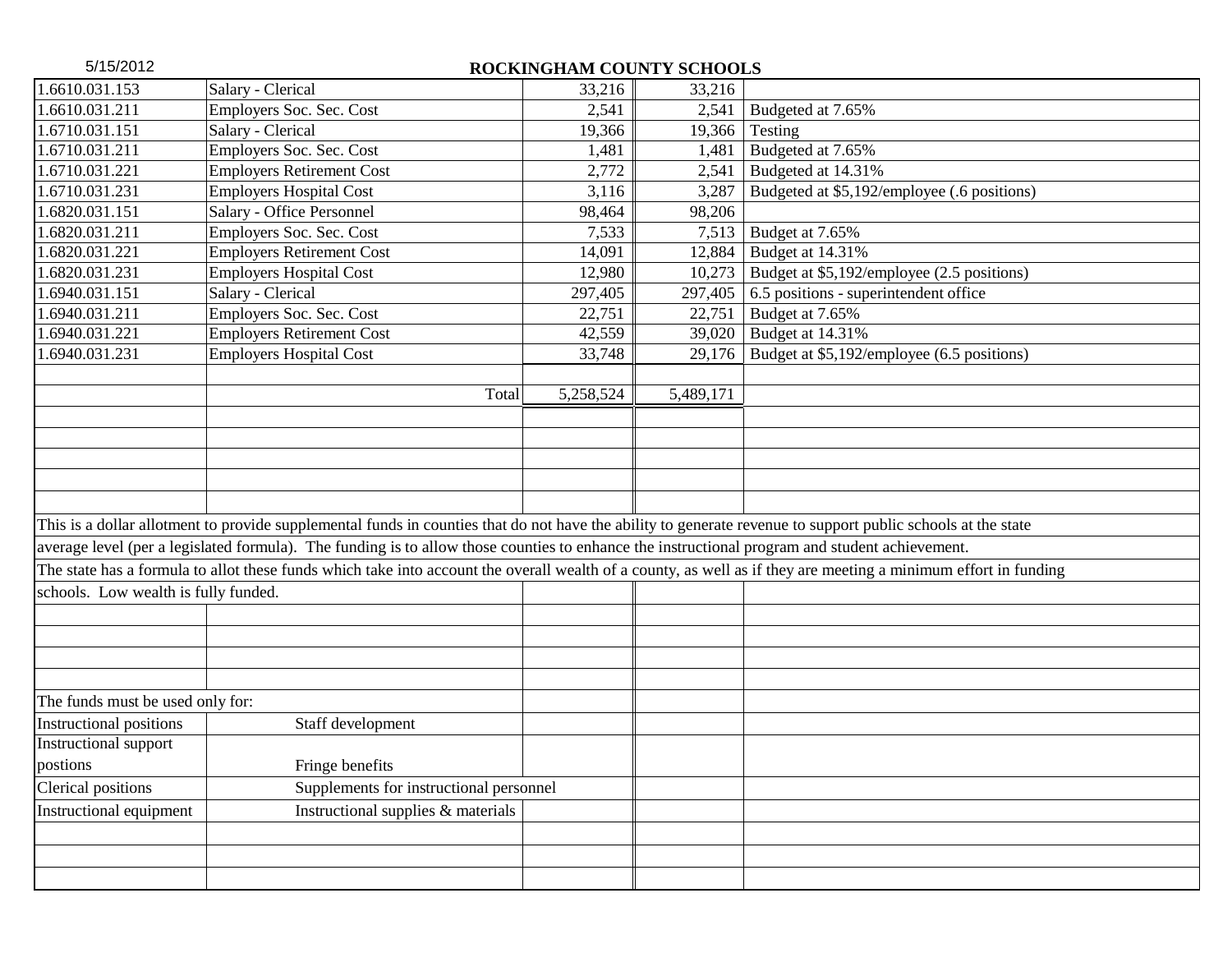| 5/15/2012             |                                                 | ROCKINGHAM COUNTY SCHOOLS |               |                                                |
|-----------------------|-------------------------------------------------|---------------------------|---------------|------------------------------------------------|
|                       | <b>STATE PUBLIC SCHOOL FUND</b>                 |                           |               |                                                |
|                       | 032 CHILDREN WITH SPECIAL NEEDS                 | 2012-2013                 |               |                                                |
|                       |                                                 | <b>PROPOSED</b>           | 2011-2012     |                                                |
| <b>ACCOUNT</b>        |                                                 | <b>BUDGET</b>             | <b>BUDGET</b> | <b>COMMENTS</b>                                |
| <b>CODE</b>           | <b>DESCRIPTION</b>                              |                           |               |                                                |
|                       |                                                 |                           |               |                                                |
| <b>APPROPRIATIONS</b> |                                                 |                           |               |                                                |
| 1.5210.032.121        | Salary - Teachers                               | 2,687,741                 | 2,673,771     | Salary for 71 teachers                         |
| 1.5210.032.133        | Salary - Psychologist                           | 283,635                   | 300,267       | Salary for 6 psychologists                     |
| 1.5210.032.142        | <b>Salary - Teacher Assistants</b>              | 127,719                   | 219,636       | Salary for 6 teacher assistants                |
| 1.5210.032.146        | Salary - Other Assignments - HB                 | 20,000                    | 20,000        | Other assignments - homebound                  |
| 1.5210.032.162        | Substitute Pay - Sick                           | 35,000                    | 25,000        | Substitute Pay - Sick                          |
| 1.5210.032.163        | Substitute Pay - Workshops                      | 15,000                    | 23,500        | Sub-pay for workshops                          |
| 1.5210.032.167        | <b>Teacher Assistant Substitute for Teacher</b> | 6,500                     | 6,500         | Substitute Pay when assistant subs for teacher |
| 1.5210.032.199        | Overtime Pay                                    |                           |               | Overtime Pay                                   |
| 1.5210.032.211        | Employers Soc. Sec. Cost                        | 242,933                   | 250,053       | Social Security Cost @ 7.65%                   |
| 1.5210.032.221        | <b>Employers Retirement Cost</b>                | 443,384                   | 411,757       | Retirement Cost @ 14.31%                       |
| 1.5210.032.231        | <b>Employers Hospital Cost</b>                  | 430,936                   | 416,670       | Hospitalization Cost @ \$5,192 (84.5)          |
| 1.5210.032.311        | <b>Contracted Services</b>                      | 7,000                     | 7,000         | <b>Contracted Services</b>                     |
| 1.5210.032.312        | <b>Workshop Expenses</b>                        | 15,000                    | 15,000        | Instructional workshop expenses                |
| 1.5210.032.313        | <b>Advertising Fees</b>                         | 500                       | 500           | <b>Advertising Fees</b>                        |
| 1.5210.032.314        | Printing & Binding                              | 2,000                     | 1,000         | Printing & Binding                             |
| 1.5210.032.326        | <b>Contracted Repair</b>                        | 15,000                    | 10,000        | Contracted Repair                              |
| 1.5210.032.327        | Rental                                          | 50                        | 50            | Rental                                         |
| 1.5210.032.332        | Travel                                          | 20,000                    | 20,000        | Travel reimbursement                           |
| 1.5210.032.333        | <b>Field Trips</b>                              | 7,000                     | 5,500         | Field trip cost                                |
| 1.5210.032.342        | Postage                                         | 100                       | 100           | Postage                                        |
| 1.5210.032.351        | <b>Tuition Fees</b>                             | 500                       | 500           | <b>Tuition Cost</b>                            |
| 1.5210.032.411        | Supplies & Materials                            | 60,000                    | 69,991        | Supplies & Materials                           |
| 1.5210.032.418        | <b>Computer Supplies</b>                        | 1,000                     | 500           | Computer Software                              |
| 1.5210.032.422        | Repair, Parts & Materials                       | 2,000                     | 2,000         | Repair, parts, and materials                   |
| 1.5210.032.459        | <b>Other Food Purchases</b>                     | 2,500                     | 2,500         | <b>Food Purchases</b>                          |
| 1.5210.032.461        | <b>Non-Capitalized Equipment</b>                | 5,000                     | 5,000         | Non-Capitalized Equipment under \$2000         |
| 1.5210.032.462        | Non-Capitalized Computer Hardware               | 25,000                    | 18,500        | Non-Capitalized Hardware under \$2000          |
| 1.5210.032.541        | Equipment                                       | 2,500                     | 2,500         | Equipment over \$2000                          |
| 1.5220.032.145        | Salary - Occupational Therapist                 | 189,005                   | 137,447       | Salary for 4 occupational therapists           |
| 1.5220.032.211        | Employers Soc. Sec. Cost                        | 14,459                    | 10,515        | Employers social security cost $@ 7.65\%$      |
| 1.5220.032.221        | <b>Employers Retirement Cost</b>                | 27,047                    | 18,033        | Retirement Cost @ 14.31%                       |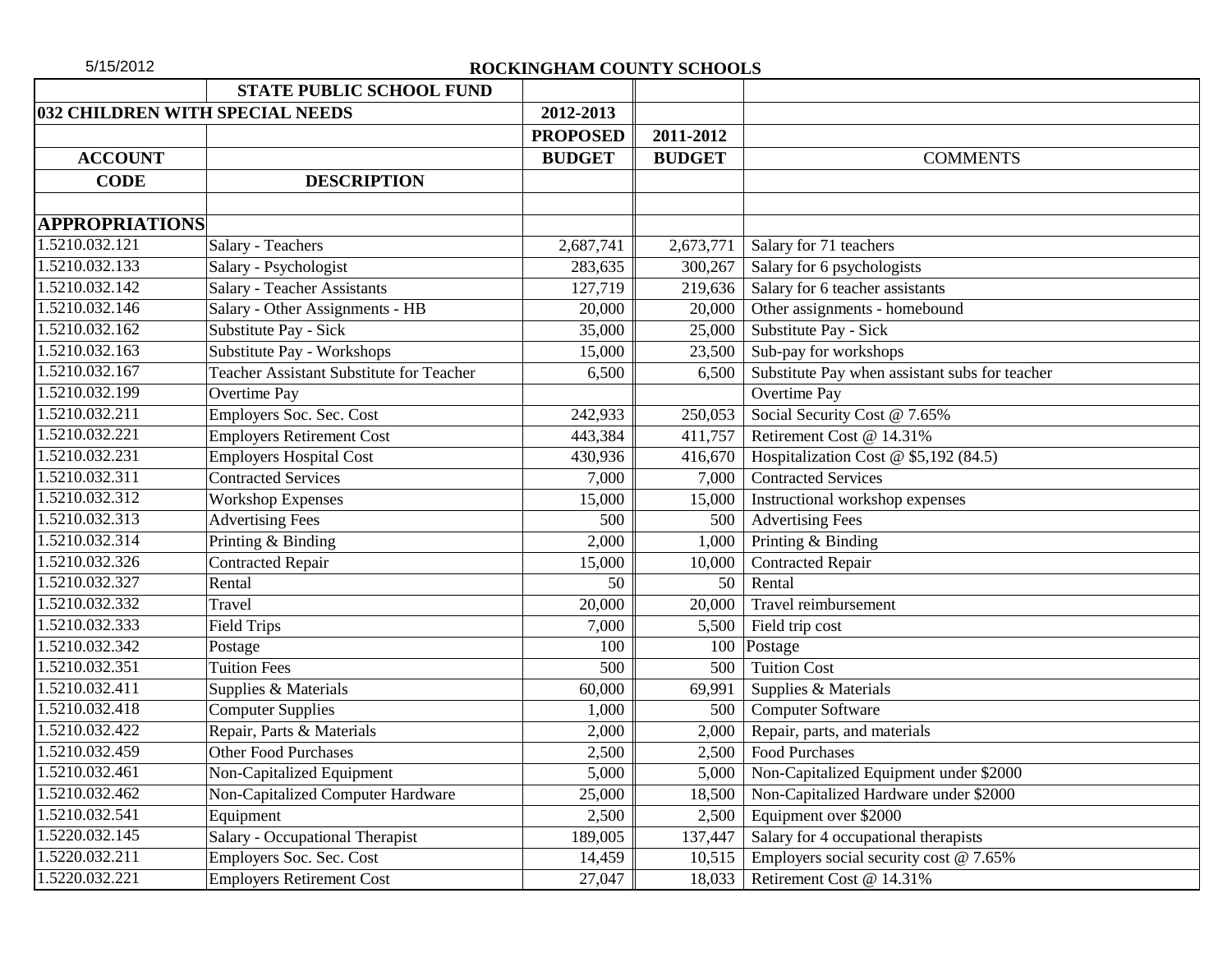| 5/15/2012<br>ROCKINGHAM COUNTY SCHOOLS |                                         |         |                          |                                                             |  |  |  |
|----------------------------------------|-----------------------------------------|---------|--------------------------|-------------------------------------------------------------|--|--|--|
| 1.5220.032.231                         | <b>Employers Hospital Cost</b>          | 20,768  | 14,793                   | Hospitalization Cost @ $$5,192$ /employee (3)               |  |  |  |
| 1.5220.032.312                         | <b>Workshop Expenses</b>                | 1,000   | 500                      | Occupational Therapist workshop expenses                    |  |  |  |
| 1.5220.032.332                         | Travel                                  | 3,000   | 3,000                    | Travel reimbursement for occupational therapist             |  |  |  |
| 1.5220.032.411                         | Supplies                                | 3,000   | 2,000                    | Supplies & material cost for occupational therapist         |  |  |  |
| 1.5230.032.121                         | Salary - Preschool Teachers             | 355,205 | 324,775                  | Salary for 9 teachers (preschool)                           |  |  |  |
| 1.5230.032.142                         | Salary -Preschool Teacher Assistant     | 94,525  | 75,050                   | Salary for 4.5 teacher assistant (preschool)                |  |  |  |
| 1.5230.032.144                         | Salary-Preschool Interpreter            | 2,000   | 2,000                    | Salary for as needed interpreter                            |  |  |  |
| 1.5230.032.146                         | Salary - Other Assignments              | 1,500   | 1,500                    |                                                             |  |  |  |
| 1.5230.032.162                         | Substitute Pay                          | 4,000   | 4,000                    | Substitute Pay (preschool)                                  |  |  |  |
| 1.5230.032.163                         | Substitute Pay - Workshop               | 500     | 500                      | Sub-pay for workshops (preschool)                           |  |  |  |
| 1.5230.032.211                         | Employers Soc. Sec. Cost                | 35,016  | 31,199                   | Social Security Cost @ 7.65%                                |  |  |  |
| 1.5230.032.221                         | <b>Employers Retirement Cost</b>        | 64,571  | 52,654                   | Retirement Cost @ 14.31%                                    |  |  |  |
| 1.5230.032.231                         | <b>Employers Hospital Cost</b>          | 67,496  | 56,707                   | Hospitalization Cost @ \$5,192/employee (11.5)              |  |  |  |
| 1.5230.032.311                         | <b>Contracted Services</b>              | 500     | 500                      | Contracted Services (preschool)                             |  |  |  |
| 1.5230.032.312                         | <b>Workshop Expenses</b>                | 3,000   | 3,000                    | Workshop expenses (preschool)                               |  |  |  |
| 1.5230.032.313                         | <b>Advertising Fees</b>                 | 300     | 300                      | Advertising Fees (preschool)                                |  |  |  |
| 1.5230.032.314                         | Printing & Binding                      | 750     | 750                      | Printing & Binding (preschool)                              |  |  |  |
| 1.5230.032.326                         | <b>Contracted Repair</b>                | 1,000   | 1,000                    | Contracted Repair (preschool)                               |  |  |  |
| 1.5230.032.331                         | <b>Contracted Pupil Transportation</b>  | 3,780   | 4,462                    | Contracted preschool transportation                         |  |  |  |
| 1.5230.032.332                         | Preschool Travel                        | 4,000   | 4,000                    | Travel reimbursement (preschool)                            |  |  |  |
| 1.5230.032.333                         | <b>Field Trips</b>                      | 2,750   | 2,750                    | Field Trip (preschool)                                      |  |  |  |
| 1.5230.032.351                         | <b>Tuition Fees</b>                     | 250     | 250                      | Tuition Cost (preschool)                                    |  |  |  |
| 1.5230.032.411                         | <b>Instructional Supplies</b>           | 7,500   | 7,500                    | <b>Instructional Supplies (preschool)</b>                   |  |  |  |
| 1.5230.032.422                         | Repair, Parts & Materials               | 1,500   | 1,500                    | Parts & Materials (preschool)                               |  |  |  |
| 1.5230.032.459                         | <b>Other Food Purchases</b>             | 4,000   | 4,000                    | Food Purchases (preschool)                                  |  |  |  |
| 1.5230.032.461                         | Non-Capitalized - Under \$2000          | 250     | 250                      | Non-Capitalized equipment under \$2000 (preschool)          |  |  |  |
| 1.5230.032.462                         | Non-Capitalized Hardware - Under \$2000 |         | $\overline{\phantom{0}}$ | Non-Capitalized hardware under \$2000 (preschool)           |  |  |  |
| 1.5240.032.132                         | <b>Speech Teachers</b>                  | 778,567 | 807,335                  | Salary for 17 speech therapists                             |  |  |  |
| 1.5240.032.211                         | Employers Soc. Sec. Cost                | 59,560  | 61,761                   | Social Security Cost @ 7.65%                                |  |  |  |
| 1.5240.032.221                         | <b>Employers Retirement Cost</b>        | 109,622 | 103,459                  | Retirement Cost @ 14.31%                                    |  |  |  |
| 1.5240.032.231                         | <b>Employers Hospital Cost</b>          | 88,264  | 83,827                   | Hospitalization Cost @ \$5,192/employee (17)                |  |  |  |
| 1.5240.032.311                         | <b>Contracted Services - Speech</b>     | 38,000  | 35,600                   | <b>Contracted Speech Therapy Services</b>                   |  |  |  |
| 1.5240.032.312                         | <b>Workshop Expenses</b>                | 1,000   | 500                      | Workshop expenses for speech therapist                      |  |  |  |
| 1.5240.032.332                         | Travel                                  | 2,000   | 1,500                    | Travel reimbursement for speech therapist                   |  |  |  |
| 1.5240.032.411                         | Supplies                                | 1,000   | 1,000                    | Supplies & material cost for speech therapist               |  |  |  |
| 1.5240.032.461                         | Non-Capitalized Equipment               | 2,000   | 2,000                    | Non-Capitalized Equipment under \$2000 for speech therapist |  |  |  |
| 1.5241.032.132                         | <b>Preschool Speech Teachers</b>        | 134,140 | 181,425                  | Salary for 3 speech therapists (preschool)                  |  |  |  |
| 1.5241.032.211                         | Employers Soc. Sec. Cost                | 10,262  | 13,879                   | Social Security Cost for speech therapist                   |  |  |  |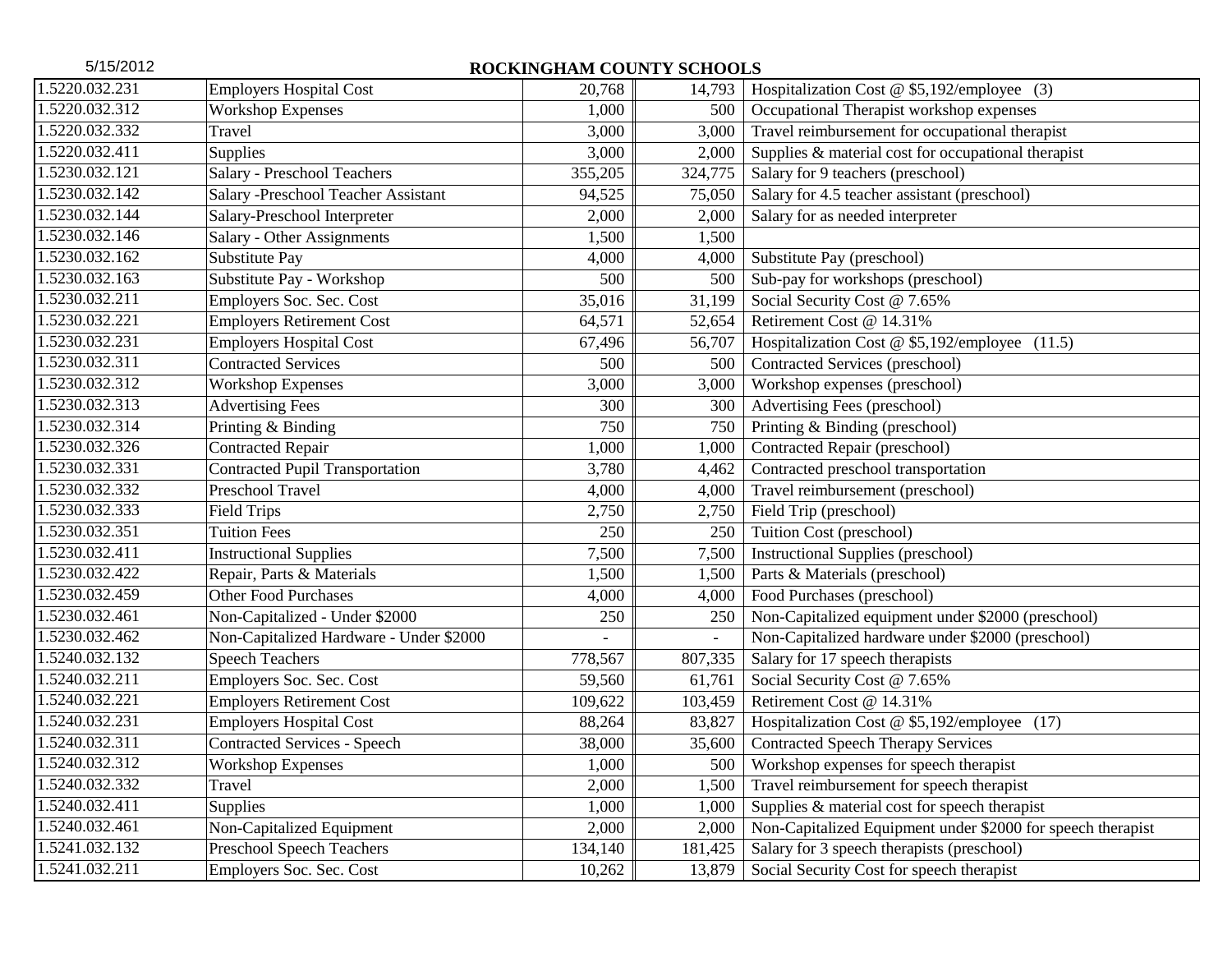| 5/15/2012                                                                                                                                  | ROCKINGHAM COUNTY SCHOOLS                                                                                                                |           |           |                                                         |  |  |  |  |
|--------------------------------------------------------------------------------------------------------------------------------------------|------------------------------------------------------------------------------------------------------------------------------------------|-----------|-----------|---------------------------------------------------------|--|--|--|--|
| 1.5241.032.221                                                                                                                             | <b>Employers Retirement Cost</b>                                                                                                         | 19,195    | 23,803    | Retirement Cost for speech therapist @ 14.31%           |  |  |  |  |
| 1.5241.032.231                                                                                                                             | <b>Employers Hospital Cost</b>                                                                                                           | 15,576    | 19,724    | Hospital Cost for speech therapist $@$ \$5,192 (4)      |  |  |  |  |
| 1.5241.032.311                                                                                                                             | <b>Contracted Services - PS Speech</b>                                                                                                   | 40,000    | 53,400    | <b>Contracted Services - Preschool Speech</b>           |  |  |  |  |
| 1.5241.032.332                                                                                                                             | Travel                                                                                                                                   | 5,000     | 5,000     | Travel reimbursement for preschool speech therapist     |  |  |  |  |
| 1.5241.032.411                                                                                                                             | Supplies                                                                                                                                 | 500       | 1,500     | Supplies & material cost for preschool speech therapist |  |  |  |  |
| 1.5250.032.311                                                                                                                             | <b>Contracted Services - Audio</b>                                                                                                       | 100       | 100       | Contracted audiology services                           |  |  |  |  |
| 1.5250.032.332                                                                                                                             | Travel - Audiology                                                                                                                       | 2,000     | 2,000     | Travel reimbursement for physical therapy               |  |  |  |  |
| 1.5840.032.145                                                                                                                             | Salary - Health Specialist                                                                                                               | 276,100   | 268,227   | Salary for 7 day treatment qualified professionals      |  |  |  |  |
| 1.5840.032.211                                                                                                                             | Employers Soc. Sec. Cost                                                                                                                 | 21,122    | 20,519    | Social Security Cost @ 7.65%                            |  |  |  |  |
| 1.5840.032.221                                                                                                                             | <b>Employers Retirement Cost</b>                                                                                                         | 39,510    | 35,191    | Retirement Cost @ 14.31%                                |  |  |  |  |
| 1.5840.032.231                                                                                                                             | <b>Employers Hospital Cost</b>                                                                                                           | 36,344    | 34,517    | Hospital Cost @ \$5,192 (7)                             |  |  |  |  |
| 1.5840.032.311                                                                                                                             | <b>Contracted Services - Physical Therapy</b>                                                                                            | 636       | 500       | Contracted physical therapy services                    |  |  |  |  |
| 1.5840.032.332                                                                                                                             | Travel - PT                                                                                                                              | 5,000     | 3,500     | Travel reimbursement for physical therapy               |  |  |  |  |
| 1.6200.032.113                                                                                                                             | Salary - Directors                                                                                                                       | 103,066   | 94,477    |                                                         |  |  |  |  |
| 1.6200.032.211                                                                                                                             | Employers Soc. Sec. Cost                                                                                                                 | 7,885     | 7,227     | Social Security Cost @ 7.65%                            |  |  |  |  |
| 1.6200.032.221                                                                                                                             | <b>Employers Retirement Cost</b>                                                                                                         | 14,749    | 12,395    | Retirement Cost @ 14.31%                                |  |  |  |  |
| 1.6200.032.231                                                                                                                             | <b>Employers Hospital Cost</b>                                                                                                           | 5,192     | 4,931     | Hospitalization @ \$5,192/employee (1)                  |  |  |  |  |
| 1.6200.032.312                                                                                                                             | Non-Instructional/Workshop/Staff Deve.                                                                                                   | 2,500     | 2,500     | Non-Instructional Workshop Expense                      |  |  |  |  |
| 1.6200.032.341                                                                                                                             | Telephone                                                                                                                                | 2,500     | 2,500     | Pager service cost                                      |  |  |  |  |
| 1.6200.032.361                                                                                                                             | Membership Dues & Fees                                                                                                                   | 4,500     | 4,500     | Dues & Fees                                             |  |  |  |  |
| 1.6201.032.341                                                                                                                             | Telephone                                                                                                                                | 500       | 500       | Telephone cost                                          |  |  |  |  |
|                                                                                                                                            |                                                                                                                                          |           |           |                                                         |  |  |  |  |
|                                                                                                                                            |                                                                                                                                          |           |           |                                                         |  |  |  |  |
|                                                                                                                                            | Total                                                                                                                                    | 7,197,060 | 7,162,027 |                                                         |  |  |  |  |
| Explanation:                                                                                                                               |                                                                                                                                          |           |           |                                                         |  |  |  |  |
|                                                                                                                                            |                                                                                                                                          |           |           |                                                         |  |  |  |  |
|                                                                                                                                            | Revenues: These monies represent state allocation for both preschool and school aged students with disabilities. Allocations for         |           |           |                                                         |  |  |  |  |
|                                                                                                                                            | school-aged students are made on a headcount basis and are based on either the April 1st headcount of students with special              |           |           |                                                         |  |  |  |  |
| needs or 12.5% of the ADM, whichever is less. These monies are "in addition to" or "add-on" allocations intended to supplement the average |                                                                                                                                          |           |           |                                                         |  |  |  |  |
| daily membership base allocation for all children. For preschool students the allocation is a base amount (the average cost of a teacher)  |                                                                                                                                          |           |           |                                                         |  |  |  |  |
| plus monies given based on the April 1 count of preschool students with disabilities.                                                      |                                                                                                                                          |           |           |                                                         |  |  |  |  |
|                                                                                                                                            |                                                                                                                                          |           |           |                                                         |  |  |  |  |
|                                                                                                                                            | Expenditures: These state monies provide the core special education program for both school age and preschool students with disabilities |           |           |                                                         |  |  |  |  |
| beyond what these students receive through general education. Teachers, assistants, therapists, psychologists, equipment and materials,    |                                                                                                                                          |           |           |                                                         |  |  |  |  |
| office and central office support, and other needs are included through these monies.                                                      |                                                                                                                                          |           |           |                                                         |  |  |  |  |
|                                                                                                                                            |                                                                                                                                          |           |           |                                                         |  |  |  |  |
|                                                                                                                                            |                                                                                                                                          |           |           |                                                         |  |  |  |  |
|                                                                                                                                            |                                                                                                                                          |           |           |                                                         |  |  |  |  |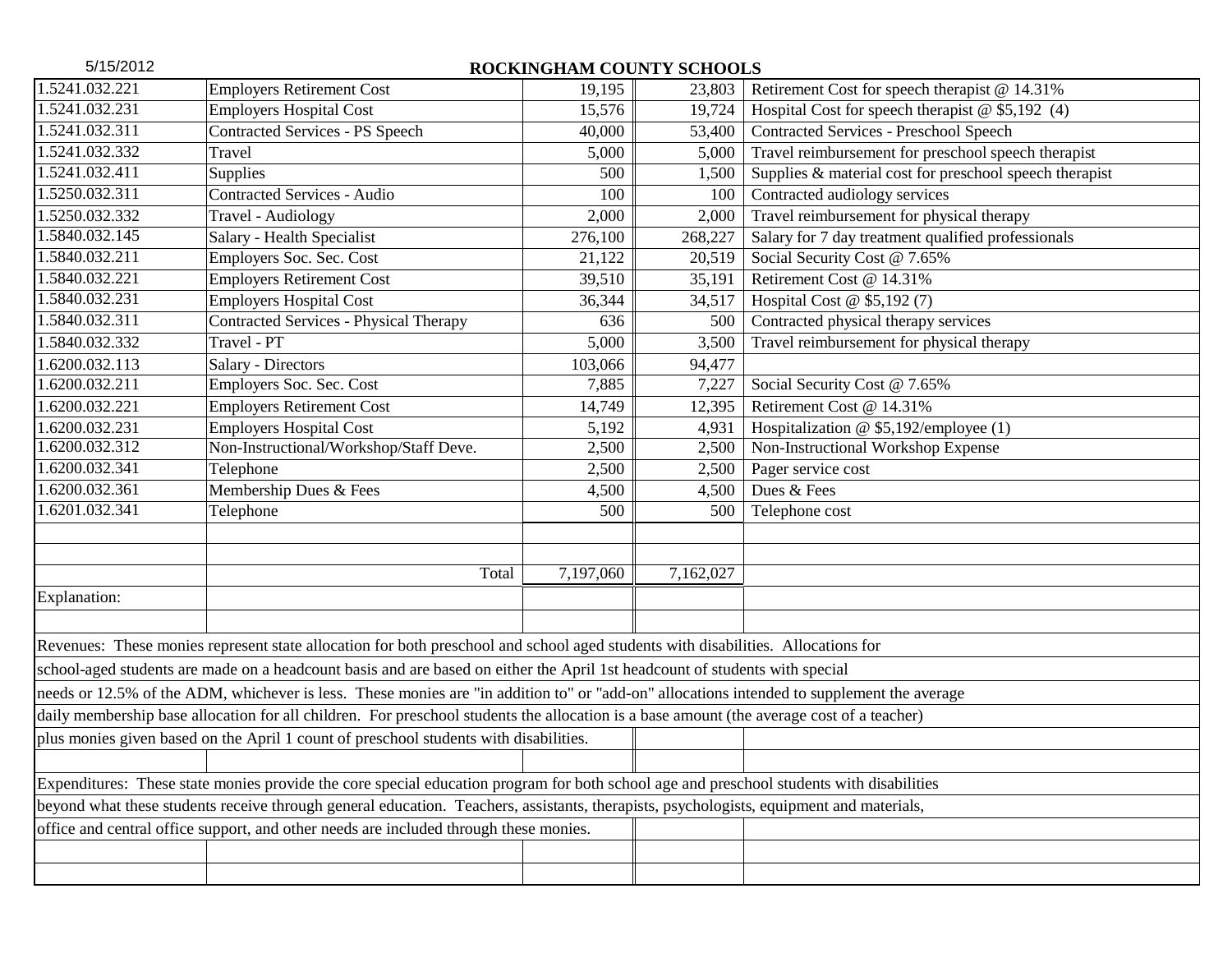|                                                                                                                                                                               | <b>STATE PUBLIC SCHOOL FUND</b>     |                 |               |                                                                                                                                                                                |  |  |  |
|-------------------------------------------------------------------------------------------------------------------------------------------------------------------------------|-------------------------------------|-----------------|---------------|--------------------------------------------------------------------------------------------------------------------------------------------------------------------------------|--|--|--|
| 034 ACADEMICALLY GIFTED BUDGET                                                                                                                                                |                                     |                 |               |                                                                                                                                                                                |  |  |  |
|                                                                                                                                                                               |                                     | 2012-2013       |               |                                                                                                                                                                                |  |  |  |
| <b>ACCOUNT</b>                                                                                                                                                                |                                     | <b>PROPOSED</b> | 2011-2012     | <b>COMMENTS</b>                                                                                                                                                                |  |  |  |
| <b>CODE</b>                                                                                                                                                                   | <b>DESCRIPTION</b>                  | <b>BUDGET</b>   | <b>BUDGET</b> |                                                                                                                                                                                |  |  |  |
|                                                                                                                                                                               |                                     |                 |               |                                                                                                                                                                                |  |  |  |
| <b>APPROPRIATIONS</b>                                                                                                                                                         |                                     |                 |               |                                                                                                                                                                                |  |  |  |
| 1.5260.034.121                                                                                                                                                                | Salary - Teachers                   | 439,403         | 439,343       | Salaries for 9.8 Certified AIG teachers                                                                                                                                        |  |  |  |
| 1.5260.034.151                                                                                                                                                                | Salary - Office Personnel           | 31,580          | 31,580        | Pays 100% of Secretary's salary                                                                                                                                                |  |  |  |
| 1.5260.034.162                                                                                                                                                                | Substitute Pay                      | 1,000           | 1,000         | Sub Pay - Sick leave for certified personnel                                                                                                                                   |  |  |  |
| 1.5260.034.163                                                                                                                                                                | Substitute Pay (Workshops)          | 700             | 700           | Sub Pay for Staff Development for certified personnel                                                                                                                          |  |  |  |
| 1.5260.034.197                                                                                                                                                                | Salary - Workshop Instructor        | 4,000           | 4,000         | Coaches for High School Academic Teams                                                                                                                                         |  |  |  |
| 1.5260.034.211                                                                                                                                                                | Employers Soc. Sec. Cost            | 36,337          | 35,728        | Contribution to Social Security System - teachers, coaches,                                                                                                                    |  |  |  |
|                                                                                                                                                                               |                                     |                 |               | secretary @ 7.65%                                                                                                                                                              |  |  |  |
| 1.5260.034.221                                                                                                                                                                | <b>Employers Retirement Cost</b>    | 60,155          | 54,108        | Contribution to NC Retirement System - teachers, coaches,                                                                                                                      |  |  |  |
|                                                                                                                                                                               |                                     |                 |               | secretary @ 13.12%                                                                                                                                                             |  |  |  |
| 1.5260.034.231                                                                                                                                                                | <b>Employers Hospital Cost</b>      | 51,920          | 48,080        | Contribution to NC Health Plan - teachers & secretary                                                                                                                          |  |  |  |
|                                                                                                                                                                               |                                     |                 |               | at \$4,931/employee                                                                                                                                                            |  |  |  |
| 1.5260.034.311                                                                                                                                                                | <b>Contracted Services</b>          | 2,000           | 2,000         |                                                                                                                                                                                |  |  |  |
| 1.5260.034.312                                                                                                                                                                | <b>Workshop Expenses</b>            | 3,275           | 3,275         | Staff Development Expenses & Teachers' AIG Certification                                                                                                                       |  |  |  |
| 1.5260.034.332                                                                                                                                                                | <b>Travel - Itinerant Personnel</b> | 2,000           | 2,000         | Travel Between Schools and to Professional Meetings                                                                                                                            |  |  |  |
| 1.5260.034.333                                                                                                                                                                | <b>Field Trips</b>                  | 250             | 250           | <b>Travel for Academic Competitions</b>                                                                                                                                        |  |  |  |
| 1.5260.034.351                                                                                                                                                                | Tuition                             | 810             | 810           |                                                                                                                                                                                |  |  |  |
| 1.5260.034.361                                                                                                                                                                | Membership Dues & Fees              | 327             | 240           | Professional Dues for Lead Teacher                                                                                                                                             |  |  |  |
| 1.5260.034.411                                                                                                                                                                | Supplies & Materials                | 32,059          | 40,296        | Instructional and Office Supplies, ACC, BOB, and CoGat Tests                                                                                                                   |  |  |  |
|                                                                                                                                                                               | Total                               | 665,816         | 663,410       |                                                                                                                                                                                |  |  |  |
|                                                                                                                                                                               |                                     |                 |               |                                                                                                                                                                                |  |  |  |
| Explanation:                                                                                                                                                                  |                                     |                 |               |                                                                                                                                                                                |  |  |  |
|                                                                                                                                                                               |                                     |                 |               | The purpose of Rockingham County Schools' AIG program is to identify, nurture, challenge, and support students of high academic potential. Gifted learners, especially         |  |  |  |
|                                                                                                                                                                               |                                     |                 |               | those from impoverished backgrounds, have unique needs and problems within the traditional educational environment. These students, like other exceptional students,           |  |  |  |
|                                                                                                                                                                               |                                     |                 |               | require that regular grade level curriculum be differentiated - enhanced, enriched, accelerated, expanded - in order for them to achieve academic growth. Gifted students also |  |  |  |
|                                                                                                                                                                               |                                     |                 |               | have social and emotional issues resulting from the disconnect between their chronological age and their mental age, which can be one or more years advanced                   |  |  |  |
|                                                                                                                                                                               |                                     |                 |               | beyond their peers. Teachers need special training to serve the needs of these children. Over 90% of the AIG budget is spent in salaries for teachers specially AIG certified. |  |  |  |
| These teachers deal directly with gifted children and/or their classroom teachers. In addition, they provide direct support to regular classroom teachers for K-2 students to |                                     |                 |               |                                                                                                                                                                                |  |  |  |
| foster critical and creative thinking skills development in all students at those grade levels.                                                                               |                                     |                 |               |                                                                                                                                                                                |  |  |  |
|                                                                                                                                                                               |                                     |                 |               |                                                                                                                                                                                |  |  |  |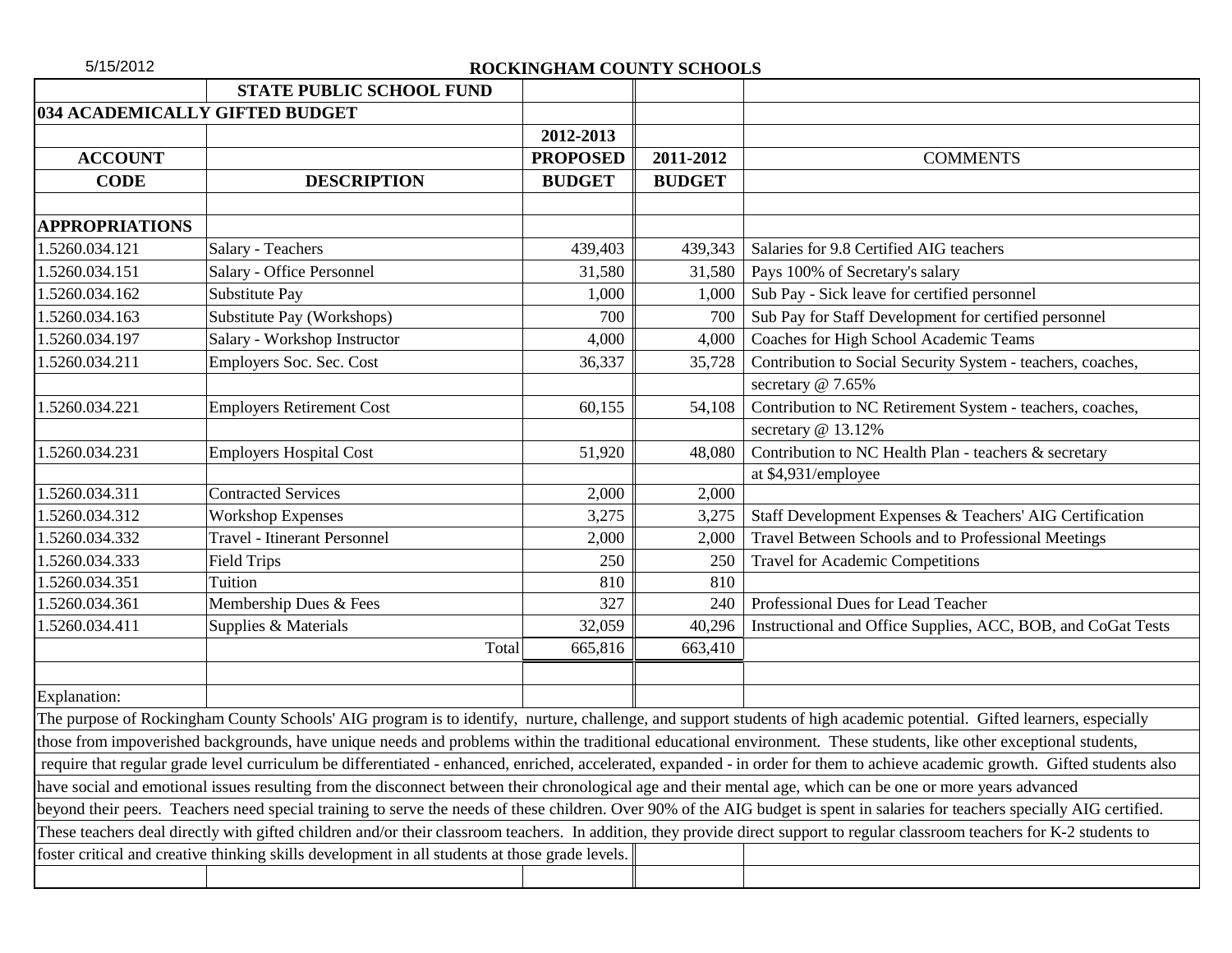| 5/15/2012             |                                                                                                                                                            | ROCKINGHAM COUNTY SCHOOLS |               |                                                                                                                                                                     |
|-----------------------|------------------------------------------------------------------------------------------------------------------------------------------------------------|---------------------------|---------------|---------------------------------------------------------------------------------------------------------------------------------------------------------------------|
|                       | <b>STATE PUBLIC SCHOOL FUND</b>                                                                                                                            |                           |               |                                                                                                                                                                     |
|                       | 054 LIMITED ENGLISH PROFICIENCY                                                                                                                            | 2012-2013                 |               |                                                                                                                                                                     |
|                       |                                                                                                                                                            | <b>PROPOSED</b>           | 2011-2012     |                                                                                                                                                                     |
| <b>ACCOUNT</b>        |                                                                                                                                                            | <b>BUDGET</b>             | <b>BUDGET</b> |                                                                                                                                                                     |
| <b>CODE</b>           | <b>DESCRIPTION</b>                                                                                                                                         |                           |               | <b>COMMENTS</b>                                                                                                                                                     |
|                       |                                                                                                                                                            |                           |               |                                                                                                                                                                     |
| <b>APPROPRIATIONS</b> |                                                                                                                                                            |                           |               |                                                                                                                                                                     |
| 1.5270.054.121        | Salary - Teacher                                                                                                                                           | 317,918                   | 324,364       | 7.6 teachers                                                                                                                                                        |
| 1.5270.054.163        | Substitute Pay - Workshops                                                                                                                                 |                           | 3,000         |                                                                                                                                                                     |
| 1.5270.054.211        | Employers Soc. Sec. Cost                                                                                                                                   | 24,321                    | 24,814        | Social Security for LEP Teachers/Assistants @ 7.65%                                                                                                                 |
| 1.5270.054.221        | <b>Employers Retirement Cost</b>                                                                                                                           | 42,410                    | 34,039        | Retirement for LEP Teachers/Assistants @ 14.31%                                                                                                                     |
| 1.5270.054.231        | <b>Employers Hospital Cost</b>                                                                                                                             | 41,535                    | 32,053        | Hospitalization Cost for LEP Teachers/Assistants @ \$5,192/emp.                                                                                                     |
| 1.5270.054.311        | <b>Contracted Services</b>                                                                                                                                 |                           | 3,400         |                                                                                                                                                                     |
| 1.5270.054.312        | Workshop Expenses/Allowable travel                                                                                                                         |                           |               | <b>Workshop Expenses</b>                                                                                                                                            |
| 1.5270.054.332        | Travel                                                                                                                                                     |                           | 4,000         | <b>Travel for LEP Employees</b>                                                                                                                                     |
| 1.5270.054.411        | <b>Instructional Supplies</b>                                                                                                                              | 37,667                    | 1,663         | Supplies for Instruction                                                                                                                                            |
|                       |                                                                                                                                                            |                           |               |                                                                                                                                                                     |
|                       | Total                                                                                                                                                      | 463,851                   | 427,333       |                                                                                                                                                                     |
|                       |                                                                                                                                                            |                           |               |                                                                                                                                                                     |
|                       | * Supplement and Longevity are paid by the State.                                                                                                          |                           |               |                                                                                                                                                                     |
|                       |                                                                                                                                                            |                           |               |                                                                                                                                                                     |
| Explanation:          |                                                                                                                                                            |                           |               |                                                                                                                                                                     |
|                       |                                                                                                                                                            |                           |               | Limited English Proficient is a program funded by the State Department of Public Instruction. The program is designed to provide additional help for those students |
|                       | who are limited in their use of the English Language. These students receive additional help from a certified teacher to help them function in the regular |                           |               |                                                                                                                                                                     |
|                       | classroom. The program provides funds for additional teachers, supplies, staff development, and many other items.                                          |                           |               |                                                                                                                                                                     |
|                       |                                                                                                                                                            |                           |               |                                                                                                                                                                     |
|                       |                                                                                                                                                            |                           |               |                                                                                                                                                                     |
|                       | The budget above indicates the planned use of this money for the LEP.                                                                                      |                           |               |                                                                                                                                                                     |
|                       |                                                                                                                                                            |                           |               |                                                                                                                                                                     |
|                       |                                                                                                                                                            |                           |               |                                                                                                                                                                     |
|                       |                                                                                                                                                            |                           |               |                                                                                                                                                                     |
|                       |                                                                                                                                                            |                           |               |                                                                                                                                                                     |
|                       |                                                                                                                                                            |                           |               |                                                                                                                                                                     |
|                       |                                                                                                                                                            |                           |               |                                                                                                                                                                     |
|                       |                                                                                                                                                            |                           |               |                                                                                                                                                                     |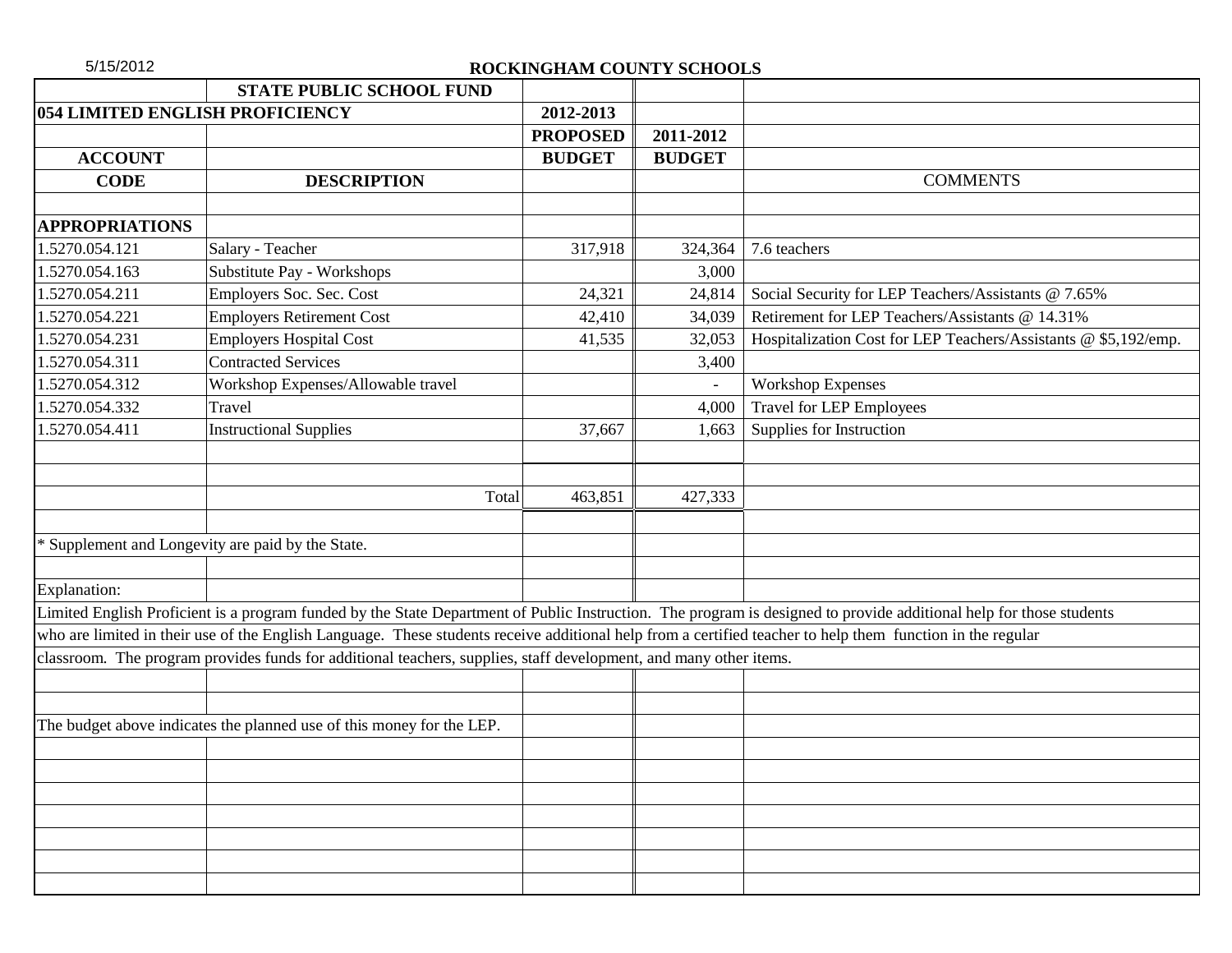| 5/15/2012             |                                                | ROCKINGHAM COUNTY SCHOOLS |               |                                                                  |
|-----------------------|------------------------------------------------|---------------------------|---------------|------------------------------------------------------------------|
|                       | <b>STATE PUBLIC SCHOOL FUND</b>                |                           |               |                                                                  |
|                       | 055 LEARN AND EARN (ROCKINGHAM COUNTY EARLY CO | 2012-2013                 |               |                                                                  |
|                       |                                                | <b>PROPOSED</b>           | 2011-2012     |                                                                  |
| <b>ACCOUNT</b>        |                                                | <b>BUDGET</b>             | <b>BUDGET</b> |                                                                  |
| <b>CODE</b>           | <b>DESCRIPTION</b>                             |                           |               | <b>COMMENTS</b>                                                  |
|                       |                                                |                           |               |                                                                  |
| <b>APPROPRIATIONS</b> |                                                |                           |               |                                                                  |
| 1.5110.055.135        | Salary - Lead Teacher                          | 8,510                     | 8,510         | 1/4 salary for lead teacher                                      |
| 1.5110.055.163        | <b>Substitute Teachers - Staff Development</b> | 925                       | 925           | <b>Teaching for Results</b>                                      |
| 1.5110.055.211        | Employers Soc. Sec. Cost                       | 727                       | 727           | FICA at 7.65%                                                    |
| 1.5110.055.221        | <b>Employers Retirement Cost</b>               | 1,218                     | 1,117         | Retirement @ 14.31%                                              |
| 1.5110.055.231        | <b>Employers Hospital Cost</b>                 | 1,298                     | 1,233         | Hospitalization @\$5,192/employee (.25)                          |
| 1.5110.055.312        | <b>Workshop Expenses</b>                       | 5,000                     | 5,000         | Teaching for Results expenses                                    |
| 1.5110.055.315        | Reproduction                                   | 1,000                     | 2,000         | Reproduction                                                     |
| 1.5110.055.333        | <b>Field Trips</b>                             |                           |               |                                                                  |
| 1.5110.055.411        | <b>Office Supplies</b>                         | 11,853                    | 23,532        |                                                                  |
| 1.5110.055.413        | <b>Textbooks</b>                               | 50,000                    | 35,000        | Includes college and high school texts                           |
| 1.5400.055.151        | Office Support                                 | 31,981                    | 31,981        | Salary from support positions                                    |
| 1.5400.055.211        | Employers Soc. Sec. Cost                       | 2,448                     | 2,448         | FICA at 7.65%                                                    |
| 1.5400.055.221        | <b>Employers Retirement Cost</b>               | 4,577                     | 4,196         | Retirement @ 14.31%                                              |
| 1.5400.055.231        | <b>Employers Hospital Cost</b>                 | 5,192                     | 4,930         | Hospitalization @\$5,192/employee                                |
| 1.5830.055.131        | <b>Guidance Counselor Salary</b>               | 51,106                    | 51,106        | Salary from support positions                                    |
| 1.5830.055.211        | Employers Soc. Sec. Cost                       | 3,910                     | 3,910         | FICA at 7.65%                                                    |
| 1.5830.055.221        | <b>Employers Retirement Cost</b>               | 7,313                     | 6,705         | Retirement @ 14.31%                                              |
| 1.5830.055.231        | <b>Employers Hospital Cost</b>                 | 5,192                     | 4,930         | Hospitalization @\$5,192/employee                                |
| 1.6110.055.311        | <b>Contracted Services</b>                     | 108,500                   | 108,500       | Liaison salary, coach, leadership for small school, teaching for |
|                       |                                                |                           |               | results evaluation, lab fees                                     |
| 1.6110.055.312        | <b>Workshop Expenses</b>                       | 6,000                     | 6,000         | Leadership for Small Schools expenses                            |
| 1.6110.055.332        | Travel                                         |                           | 2,000         | Travel                                                           |
| 1.6110.055.342        | Postage                                        | 400                       | 400           | Postage                                                          |
| 1.6110.055.411        | <b>Office Supplies</b>                         | 500                       | 2,500         | Office supplies                                                  |
|                       |                                                |                           |               |                                                                  |
|                       |                                                |                           |               |                                                                  |
|                       |                                                | Total<br>307,650          | 307,650       |                                                                  |
|                       |                                                |                           |               |                                                                  |
|                       |                                                |                           |               |                                                                  |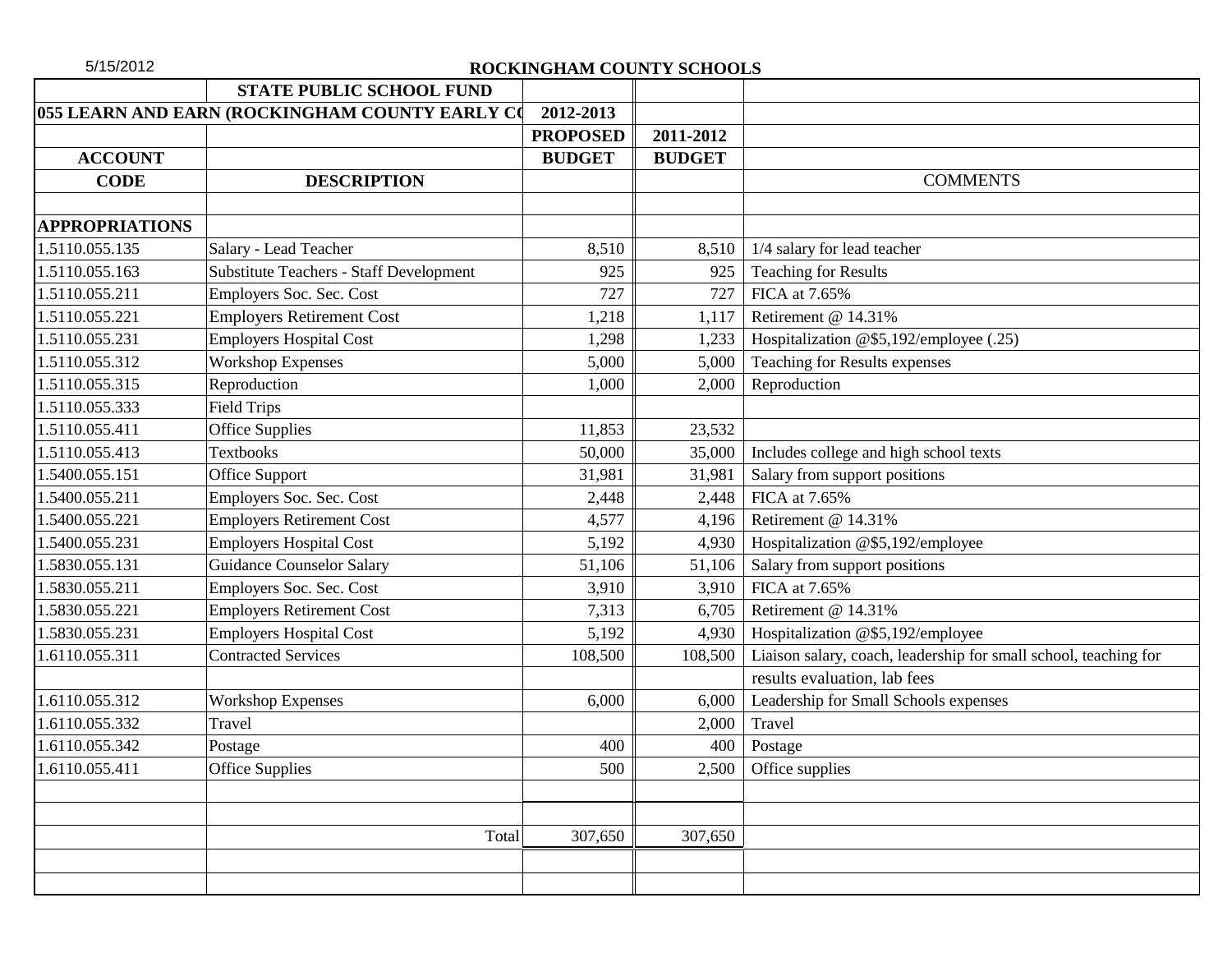| Explanation:                                                                                                                                                            |  |
|-------------------------------------------------------------------------------------------------------------------------------------------------------------------------|--|
|                                                                                                                                                                         |  |
|                                                                                                                                                                         |  |
| The purpose of the program is to create rigorous and relevant high school options that provide students with the opportunity and assistance to earn an associate degree |  |
| or two year of college credit by the conclusion of the year after their senior year in high school.                                                                     |  |
|                                                                                                                                                                         |  |
| These funds shall be used to establish new high schools in which a local school administrative unit, two and four-year colleges and universities, and local employers   |  |
| work together to ensure that high school and postsecondary college curricula operate seamlessly and meet the needs of participating employers.                          |  |
|                                                                                                                                                                         |  |
|                                                                                                                                                                         |  |
|                                                                                                                                                                         |  |
|                                                                                                                                                                         |  |
|                                                                                                                                                                         |  |
|                                                                                                                                                                         |  |
|                                                                                                                                                                         |  |
|                                                                                                                                                                         |  |
|                                                                                                                                                                         |  |
|                                                                                                                                                                         |  |
|                                                                                                                                                                         |  |
|                                                                                                                                                                         |  |
|                                                                                                                                                                         |  |
|                                                                                                                                                                         |  |
|                                                                                                                                                                         |  |
|                                                                                                                                                                         |  |
|                                                                                                                                                                         |  |
|                                                                                                                                                                         |  |
|                                                                                                                                                                         |  |
|                                                                                                                                                                         |  |
|                                                                                                                                                                         |  |
|                                                                                                                                                                         |  |
|                                                                                                                                                                         |  |
|                                                                                                                                                                         |  |
|                                                                                                                                                                         |  |
|                                                                                                                                                                         |  |
|                                                                                                                                                                         |  |
|                                                                                                                                                                         |  |
|                                                                                                                                                                         |  |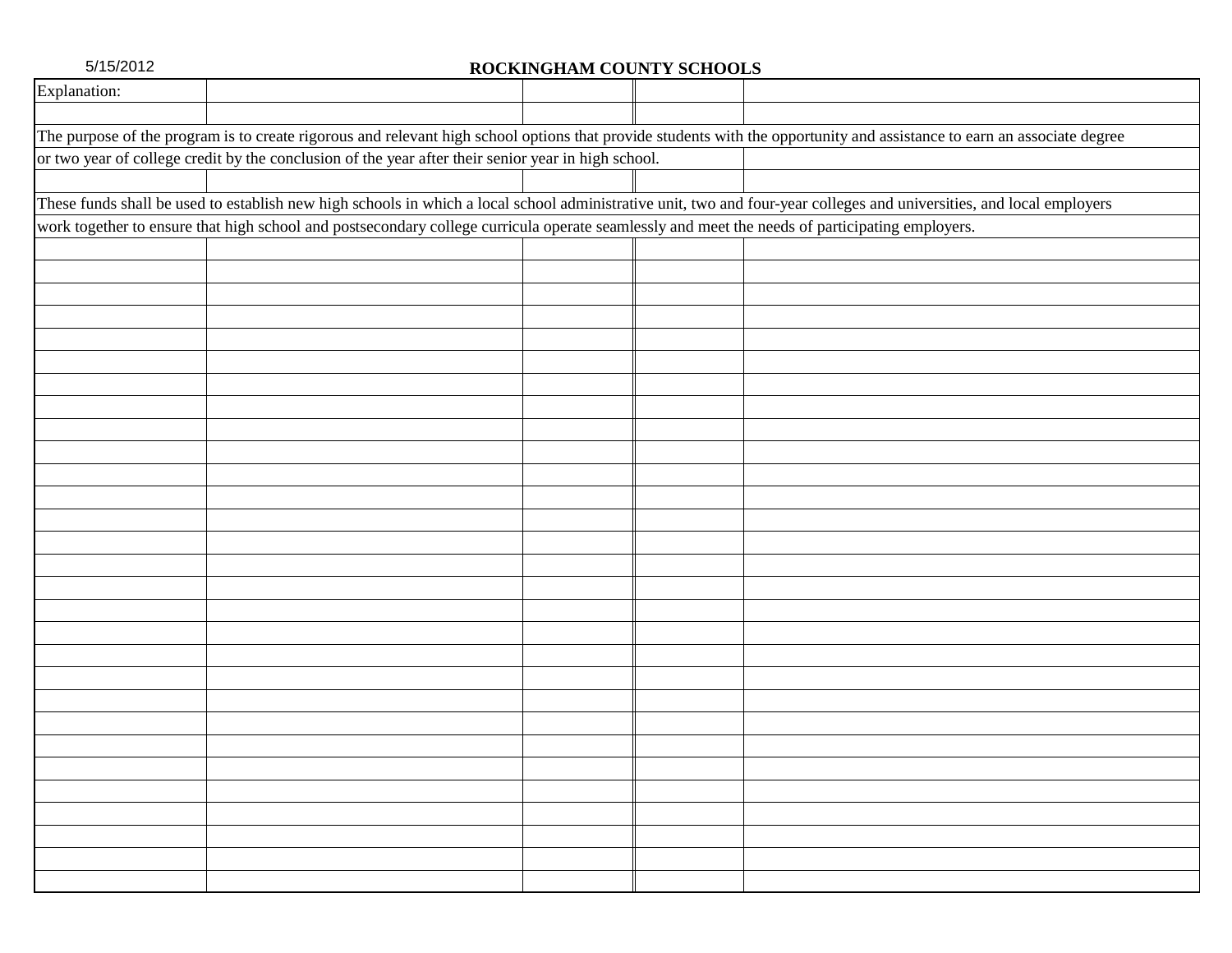| 5/15/2012                 |                                                                                                                                                                | ROCKINGHAM COUNTY SCHOOLS |               |                                                               |
|---------------------------|----------------------------------------------------------------------------------------------------------------------------------------------------------------|---------------------------|---------------|---------------------------------------------------------------|
|                           | <b>STATE PUBLIC SCHOOL FUND</b>                                                                                                                                |                           |               |                                                               |
| <b>056 TRANSPORTATION</b> |                                                                                                                                                                | 2012-2013                 |               |                                                               |
|                           |                                                                                                                                                                | <b>PROPOSED</b>           | 2011-2012     |                                                               |
| <b>ACCOUNT</b>            |                                                                                                                                                                | <b>BUDGET</b>             | <b>BUDGET</b> |                                                               |
| <b>CODE</b>               | <b>DESCRIPTION</b>                                                                                                                                             |                           |               | <b>COMMENTS</b>                                               |
|                           |                                                                                                                                                                |                           |               |                                                               |
| <b>APPROPRIATIONS</b>     |                                                                                                                                                                |                           |               |                                                               |
| 1.6550.056.165            | <b>Substitute Driver</b>                                                                                                                                       |                           |               | <b>Substitute Driver</b>                                      |
| 1.6550.056.171            | <b>Bus Driver Salary</b>                                                                                                                                       | 1,301,279                 | 1,047,260     | Salary of the bus drivers up to the state maximum of \$12.50; |
|                           |                                                                                                                                                                |                           |               | local supplement must pick-up any salaries above the          |
|                           |                                                                                                                                                                |                           |               | state maximum                                                 |
| 1.6550.056.172            | Overtime Pay - Bus Driver                                                                                                                                      | 2,000                     | 2,000         |                                                               |
| 1.6550.056.175            | <b>Salary - Transportation Personnel</b>                                                                                                                       | 537,900                   | 544,901       | (other than Director)                                         |
| 1.6550.056.211            | Employers Soc. Sec. Cost                                                                                                                                       | 140,851                   | 150,850       | Employers Soc. Sec. Cost @ 7.65%                              |
| 1.6550.056.221            | <b>Employers Retirement Cost</b>                                                                                                                               | 195,613                   | 140,000       | Employers Retirement Cost @ 14.31%                            |
| 1.6550.056.231            | <b>Employers Hospital Cost</b>                                                                                                                                 | 273,762                   | 260,000       | Employers Hospital Cost \$5,192                               |
| 1.6550.056.326            | <b>Contracted Services</b>                                                                                                                                     | 43,000                    | 40,000        |                                                               |
| 1.6550.056.331            | <b>Pupil Transportation - Contracted</b>                                                                                                                       | 16,125                    | 15,000        |                                                               |
| 1.6550.056.411            | Supplies & Materials                                                                                                                                           |                           | 5,000         |                                                               |
| 1.6550.056.422            | Repair Parts, Materials                                                                                                                                        | 102,125                   | 95,000        |                                                               |
| 1.6550.056.423            | Gas/Diesel Fuel                                                                                                                                                | 186,571                   | 110,773       | Gas/Diesel Fuel                                               |
| 1.6550.056.424            | Oil                                                                                                                                                            | 6,450                     | 6,000         |                                                               |
| 1.6550.056.425            | Tires & Tubes                                                                                                                                                  | 40,000                    | 40,000        | Tires & Tubes                                                 |
|                           |                                                                                                                                                                |                           |               |                                                               |
|                           |                                                                                                                                                                |                           |               |                                                               |
|                           | Total                                                                                                                                                          | 2,845,676                 | 2,456,784     |                                                               |
|                           |                                                                                                                                                                |                           |               |                                                               |
|                           |                                                                                                                                                                |                           |               |                                                               |
|                           |                                                                                                                                                                |                           |               |                                                               |
| Explanation:              |                                                                                                                                                                |                           |               |                                                               |
|                           | The mission of the Rockingham County Schools Transportation Department is to provide transportation services to our student and staff population in the        |                           |               |                                                               |
|                           | safest and most efficient way possible under the guidelines set forth by the Board of Education and the Department of Public Instruction with safety being the |                           |               |                                                               |
|                           | foremost objective and efficiency secondary.                                                                                                                   |                           |               |                                                               |
|                           |                                                                                                                                                                |                           |               |                                                               |
|                           |                                                                                                                                                                |                           |               |                                                               |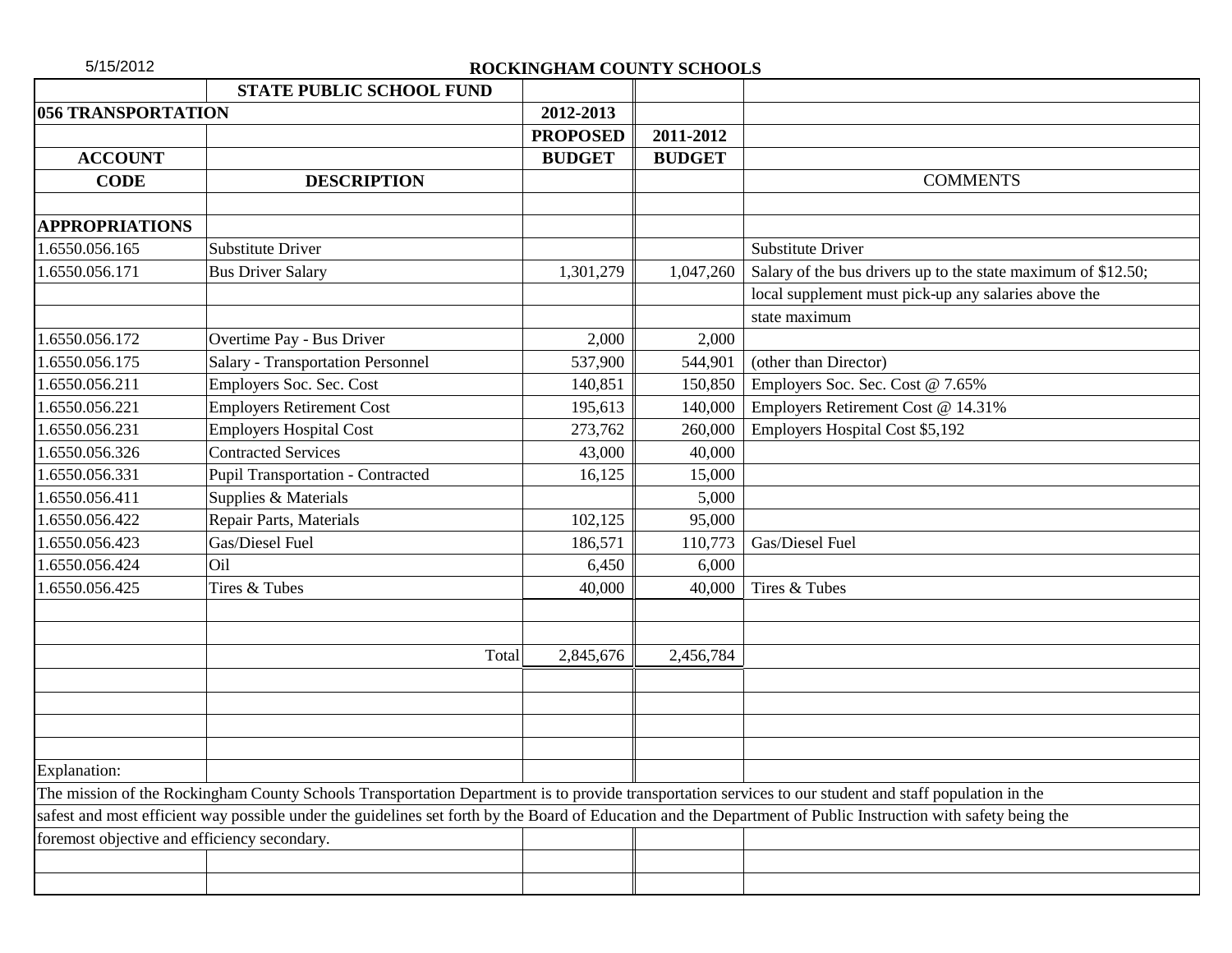|                       | <b>STATE PUBLIC SCHOOL FUND</b>                                                                        |                 |                 |                                                                |
|-----------------------|--------------------------------------------------------------------------------------------------------|-----------------|-----------------|----------------------------------------------------------------|
|                       | 061 CLASSROOM MATERIALS/INSTRUCTIONAL SUPPLIES/EQUIPMENT                                               |                 |                 |                                                                |
|                       |                                                                                                        | 2012-2013       |                 |                                                                |
|                       |                                                                                                        | <b>PROPOSED</b> | 2011-2012       |                                                                |
| <b>ACCOUNT</b>        |                                                                                                        | <b>BUDGET</b>   | <b>BUDGET</b>   |                                                                |
| <b>CODE</b>           | <b>DESCRIPTION</b>                                                                                     |                 |                 |                                                                |
|                       |                                                                                                        |                 |                 |                                                                |
| <b>APPROPRIATIONS</b> |                                                                                                        |                 |                 |                                                                |
| 1.5110.061.411        | <b>Instructional Supplies</b>                                                                          | 457,060         | 455,028         | Based on estimated allotment for 2011 - 2012.                  |
|                       |                                                                                                        |                 |                 |                                                                |
|                       |                                                                                                        |                 |                 |                                                                |
|                       | Total                                                                                                  | 457,060         | 455,028         |                                                                |
|                       |                                                                                                        |                 |                 |                                                                |
|                       |                                                                                                        |                 |                 |                                                                |
|                       |                                                                                                        |                 |                 | * The risk factors are used to adjust ADM to give a higher ADM |
| Explanation:          |                                                                                                        |                 |                 | to schools who need extra assistance because of higher risk    |
|                       | Provides funds for Instructional Materials and Supplies, Instructional Equipment, and Testing support. |                 |                 | students.                                                      |
|                       | Funds are allotted at \$33.16/ per ADM (up from \$32.82) plus \$2.69 per ADM in grades 8 and 9 for     |                 |                 | The risk factors used are:                                     |
|                       | PSAT testing. Funds are allotted to schools based on their ADM adjusted for risk factors.              |                 |                 | -% proficiency                                                 |
|                       |                                                                                                        |                 |                 | - % free and reduced lunch                                     |
|                       |                                                                                                        |                 |                 | -% transient                                                   |
|                       | <b>BREAKDOWN OF -061-</b>                                                                              |                 |                 | -% ESL/Migrant                                                 |
|                       | Mentors<br>Teacher of the Year                                                                         | 9,702           | 9,702           | -% EC Population                                               |
|                       |                                                                                                        | 3,200           | 3,200           | -% Performance Gap                                             |
|                       | <b>PSAT Testing</b>                                                                                    | 5,170           | 5,170           |                                                                |
|                       | Curriculum<br>Reserve                                                                                  | 16,810<br>2,000 | 16,810<br>2,000 |                                                                |
|                       | Schools Allotment                                                                                      | 420,178         | 418,146         |                                                                |
|                       |                                                                                                        | 457,060         | 455,028         |                                                                |
|                       |                                                                                                        |                 |                 |                                                                |
|                       |                                                                                                        |                 |                 |                                                                |
|                       |                                                                                                        |                 |                 |                                                                |
|                       |                                                                                                        |                 |                 |                                                                |
|                       |                                                                                                        |                 |                 |                                                                |
|                       |                                                                                                        |                 |                 |                                                                |
|                       |                                                                                                        |                 |                 |                                                                |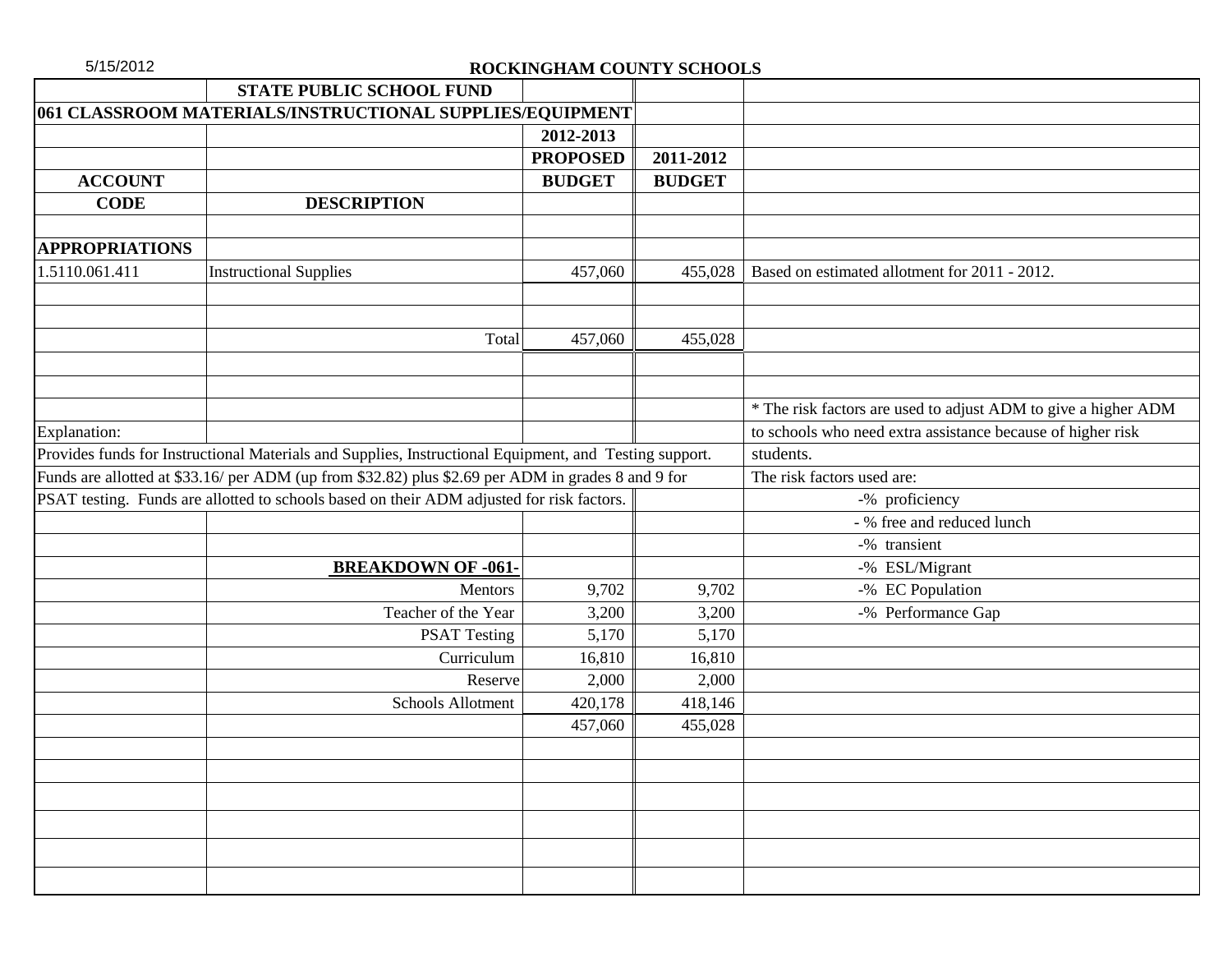|              |                                             | $2011 - 2012$                                  |
|--------------|---------------------------------------------|------------------------------------------------|
| SCHOOL NO. # | <b>SCHOOL NAME</b>                          | TO SCHOOLS TOTAL STATE INSTRUCTIONAL ALLOTMENT |
| 302          | Bethany                                     | 13,119                                         |
| 310          | <b>Central Elementary</b>                   | 13,889                                         |
| 314          | McMichael High School                       | 31,420                                         |
| 318          | Douglass Elementary                         | 10,927                                         |
| 322          | <b>Draper Elementary</b>                    | 8,114                                          |
| 327          | Huntsville Elementary                       | 13,978                                         |
| 330          | JE Holmes Middle                            | 28,696                                         |
| 334          | John Dillard Primary                        | 9,950                                          |
| 338          | Lawsonville Ave. Elementary                 | 6,722                                          |
| 344          | Leaksville-Spray Elementary                 | 13,711                                         |
| 347          | <b>Lincoln Elementary</b>                   | 10,335                                         |
| 350          | <b>Monroeton Elementary</b>                 | 13,889                                         |
| 354          | Morehead High School                        | 34,500                                         |
| 358          | <b>Moss Street Elementary</b>               | 7,048                                          |
| 362          | New Vision Intermediate                     | 7,167                                          |
| 366          | Reidsville High School                      | 28,340                                         |
| 374          | Reidsville Middle School                    | 21,381                                         |
| 378          | Rockingham County High School               | 34,382                                         |
| 379          | Rockingham County Early College High School | 8,795                                          |
| 380          | Rockingham County Middle School             | 25,705                                         |
| 386          | South End Elementary                        | 9,062                                          |
| 390          | Stoneville Elementary                       | 12,112                                         |
| 392          | <b>SCORE</b>                                | 4,087                                          |
| 394          | Western Rockingham Middle School            | 25,794                                         |
| 398          | Wentworth Elementary                        | 12,230                                         |
| 402          | Williamsburg Elementary                     | 12,793                                         |
|              |                                             |                                                |
|              |                                             |                                                |
|              | Allotted to Schools                         | 418,146                                        |
|              |                                             |                                                |
|              |                                             |                                                |
|              |                                             |                                                |
|              |                                             |                                                |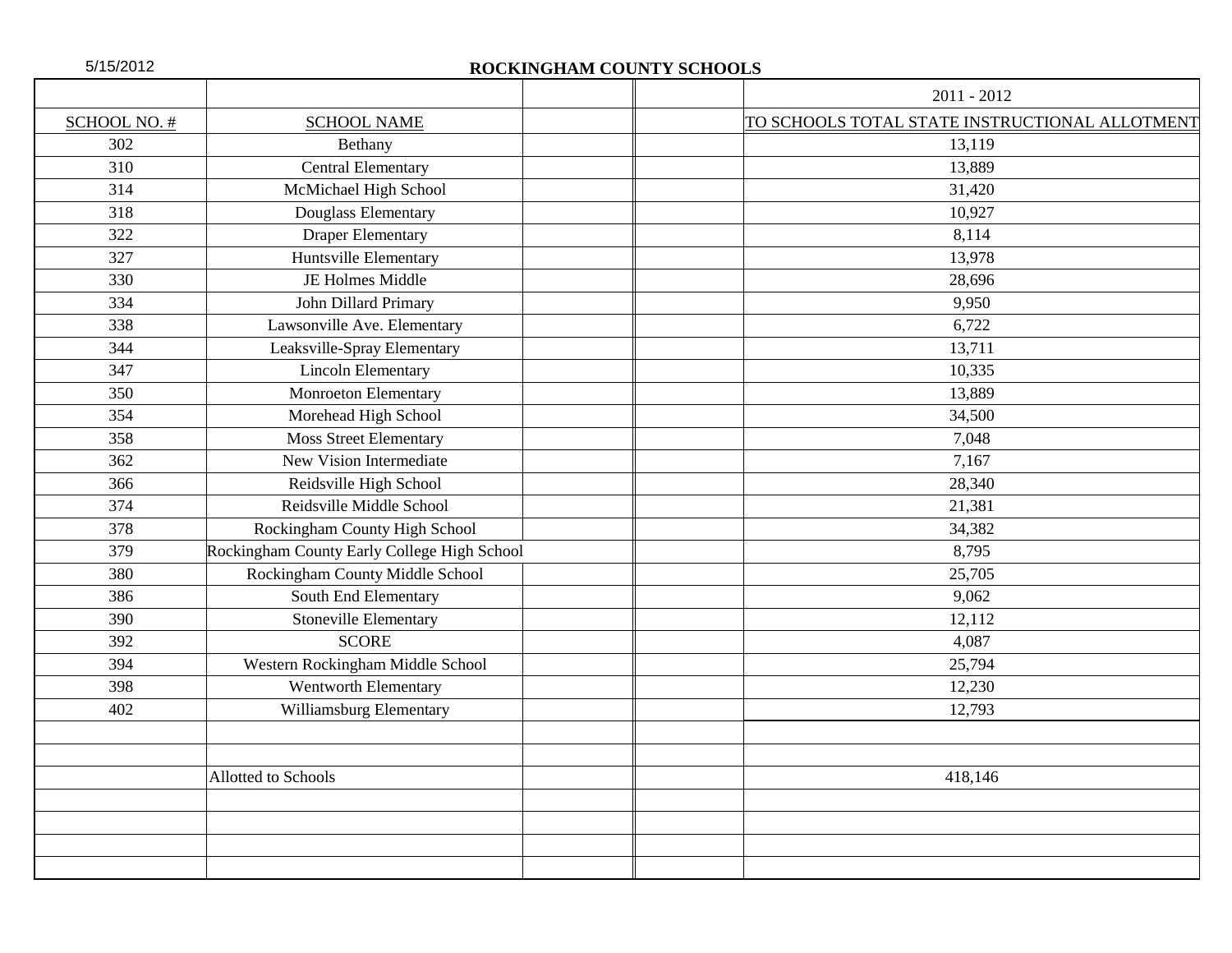|                               | <b>STATE PUBLIC SCHOOL FUND</b>                                                                                                              |                 |               |                                                             |
|-------------------------------|----------------------------------------------------------------------------------------------------------------------------------------------|-----------------|---------------|-------------------------------------------------------------|
| <b>068 ALTERNATIVE SCHOOL</b> |                                                                                                                                              | 2012-2013       |               |                                                             |
|                               |                                                                                                                                              | <b>PROPOSED</b> | 2011-2012     |                                                             |
| <b>ACCOUNT</b>                |                                                                                                                                              | <b>BUDGET</b>   | <b>BUDGET</b> |                                                             |
| <b>CODE</b>                   | <b>DESCRIPTION</b>                                                                                                                           |                 |               | <b>COMMENTS</b>                                             |
|                               |                                                                                                                                              |                 |               |                                                             |
| <b>APPROPRIATIONS</b>         |                                                                                                                                              |                 |               |                                                             |
| 1.5310.068.121                | Salary - Teacher                                                                                                                             | 204,911         | 204,911       | Salaries for (5) teachers at Alternative School             |
| 1.5310.068.142                | Salary - Teacher Assistant                                                                                                                   | 30,333          | 30,333        | Salaries for (1.5) teacher assistants at Alternative School |
| 1.5310.068.162                | Substitute Pay                                                                                                                               | 5,000           | 2,500         | To pay substitutes for Alternative School                   |
| 1.5310.068.211                | Employers Soc. Sec. Cost                                                                                                                     | 18,379          | 18,188        | FICA @ 7.65%                                                |
| 1.5310.068.221                | <b>Employers Retirement Cost</b>                                                                                                             | 34,379          | 31,192        | Retirement @ 14.31%                                         |
| 1.5310.068.231                | <b>Employers Hospital Cost</b>                                                                                                               | 33,748          | 32,052        | Hospitalization $@5,192/ (6.5)$ employees                   |
| 1.5310.068.311                | <b>Contracted Services (ALPS)</b>                                                                                                            | 65,000          | 65,000        | Alternative Program for Long Term Suspended Students        |
| 1.5310.068.312                | <b>Workshop Expenses</b>                                                                                                                     | 1,000           | 1,000         | Administrative Workshop Expenses                            |
| 1.5310.068.411                | Supplies & Materials                                                                                                                         | 1,000           | 1,000         | Supplies & Materials needed at the Center                   |
| 1.5820.068.151                | Salary - Office Personnel                                                                                                                    | 47,445          | 47,190        | Salary - Clerical Staff (1.5) at Alternative School         |
| 1.5820.068.211                | Employers Soc. Sec. Cost                                                                                                                     | 3,630           | 3,611         | FICA @ 7.65%                                                |
| 1.5820.068.221                | <b>Employers Retirement Cost</b>                                                                                                             | 6,790           | 6,192         | Retirement @ 14.31%                                         |
| 1.5820.068.231                | <b>Employers Hospital Cost</b>                                                                                                               | 7,788           | 7,397         | Hospitalization $@$ 5,192/employee (1.5) employees          |
| 1.5830.068.131                | <b>Salary - Guidance Counselors</b>                                                                                                          | 33,470          | 33,470        | Salary for School Counselor                                 |
| 1.5830.068.211                | Employers Soc. Sec. Cost                                                                                                                     | 2,561           | 2,561         | FICA @ 7.65%                                                |
| 1.5830.068.221                | <b>Employers Retirement Cost</b>                                                                                                             | 4,790           | 4,392         | Retirement @ 14.31%                                         |
| 1.5830.068.231                | <b>Employers Hospital Cost</b>                                                                                                               | 5,192           | 4,931         | Hospitalization @ 5,192/employee                            |
| 1.5850.068.311                | <b>Contracted Services (SRO)</b>                                                                                                             | 60,000          | 60,000        | <b>School Resource Officer at SCORE</b>                     |
|                               |                                                                                                                                              |                 |               |                                                             |
|                               | Total                                                                                                                                        | 565,416         | 555,920       |                                                             |
|                               |                                                                                                                                              |                 |               |                                                             |
|                               |                                                                                                                                              |                 |               |                                                             |
|                               |                                                                                                                                              |                 |               |                                                             |
| <b>Explanation:</b>           |                                                                                                                                              |                 |               |                                                             |
|                               | This PRC accounts for both alternative programs. This includes the budget for SCORE center as well as payments to the county's ALPS program. |                 |               |                                                             |
|                               |                                                                                                                                              |                 |               |                                                             |
|                               |                                                                                                                                              |                 |               |                                                             |
|                               |                                                                                                                                              |                 |               |                                                             |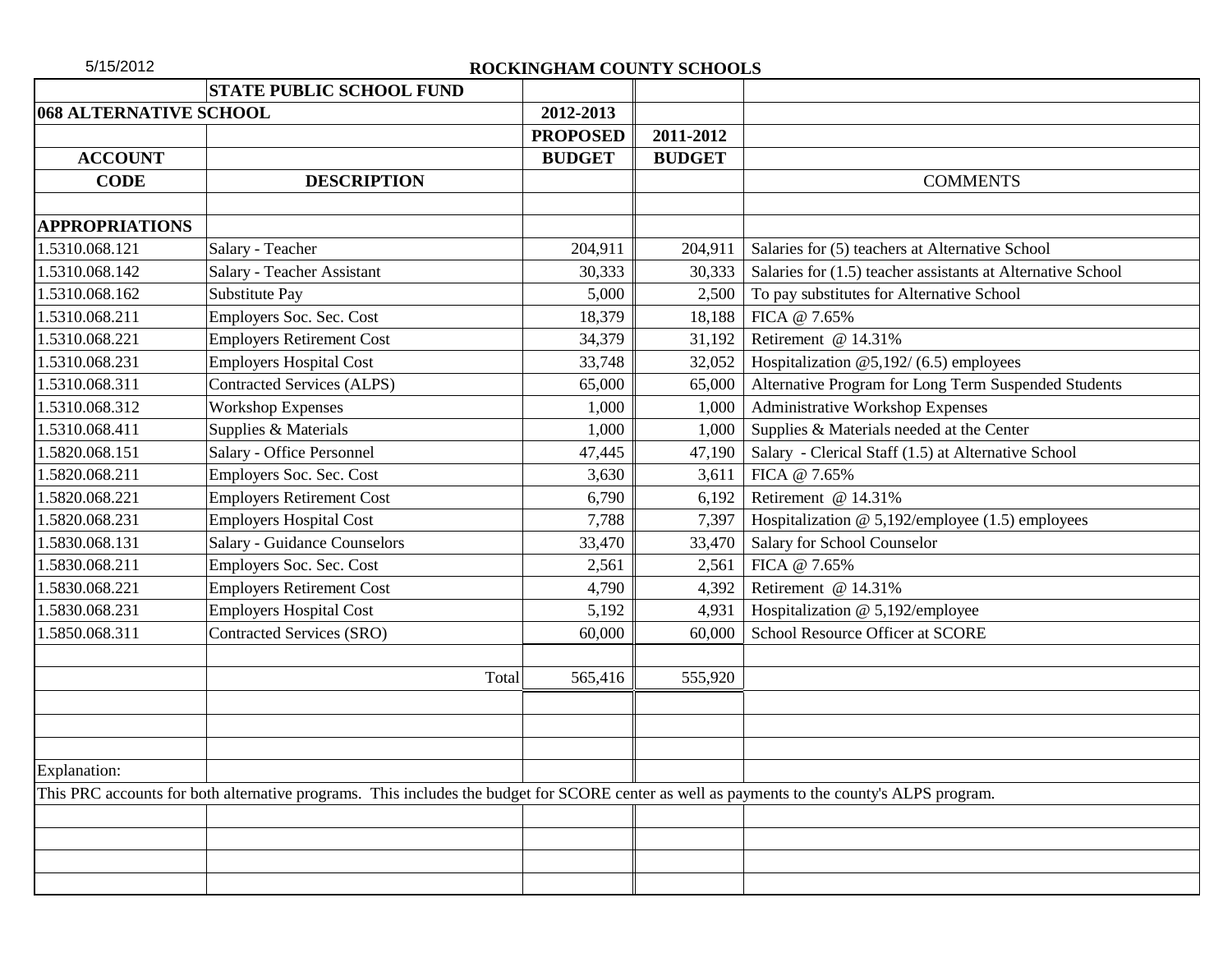| 5/15/2012                    | ROCKINGHAM COUNTY SCHOOLS          |                 |               |                                                                  |  |  |
|------------------------------|------------------------------------|-----------------|---------------|------------------------------------------------------------------|--|--|
|                              | <b>STATE PUBLIC SCHOOL FUND</b>    | 2012-2013       |               |                                                                  |  |  |
| 069 AT-RISK STUDENT SERVICES |                                    | <b>PROPOSED</b> | 2011-2012     |                                                                  |  |  |
|                              |                                    | <b>BUDGET</b>   | <b>BUDGET</b> |                                                                  |  |  |
| <b>ACCOUNT</b>               |                                    |                 |               |                                                                  |  |  |
| <b>CODE</b>                  | <b>DESCRIPTION</b>                 |                 |               | <b>COMMENTS</b>                                                  |  |  |
|                              |                                    |                 |               |                                                                  |  |  |
| <b>APPROPRIATIONS</b>        |                                    |                 |               |                                                                  |  |  |
| 1.5310.069.121               | Salary - Teacher                   | 855,000         | 651,290       | Funds ISS, Remediation, and Dropout positions at HS $\&$ MS (21) |  |  |
| 1.5310.069.142               | Salary - Teacher Assistant         | 93,282          | 93,282        | Teacher Assistants (4.2)                                         |  |  |
| 1.5310.069.146               | Salary - DOP Specialist            | 52,140          | 52,140        | Dropout Prevention Specialist (1)                                |  |  |
| 1.5310.069.162               | Substitute Pay                     | 12,000          | 12,000        | Substitute for teachers paid from PRC 069                        |  |  |
| 1.5310.069.191               | Salary (HAL and Homebound)         | 40,000          | 40,000        | Salary for Homework Assistance & Homebound Teachers              |  |  |
| 1.5310.069.211               | Employers Soc. Sec. Cost           | 80,511          | 64,927        | FICA @ 7.65%                                                     |  |  |
| 1.5310.069.221               | <b>Employers Retirement Cost</b>   | 150,602         | 111,352       | Retirement @ 14.31%                                              |  |  |
| 1.5310.069.231               | <b>Employers Hospital Cost</b>     | 156,799         | 123,769       | Hospitalization @ \$5,192/employee                               |  |  |
| 1.5310.069.411               | Supplies & Materials               | 5,000           | 15,000        | Supplies & Materials                                             |  |  |
| 1.5310.069.461               | Non-Cap. Equipment (Inventoried)   | 10,000          | 10,000        | <b>Unexpected Computer Costs</b>                                 |  |  |
| 1.5310.069.541               | Equipment - Capitalized            | 10,000          | 10,000        | <b>Unexpected Computer Costs</b>                                 |  |  |
| 1.5320.069.131               | Salary - Social Worker             | 32,650          | 32,000        | Salary - Social Worker                                           |  |  |
| 1.5320.069.211               | Employers Soc. Sec. Cost           | 2,498           | 2,448         | FICA @ 7.65%                                                     |  |  |
| 1.5320.069.221               | <b>Employers Retirement Cost</b>   | 4,673           | 4,199         | Retirement @ 14.31%                                              |  |  |
| 1.5320.069.231               | <b>Employers Hospital Cost</b>     | 5,192           | 4,931         | Hospitalization @ \$5,192/employee                               |  |  |
| 1.5330.069.341               | Telephone                          | 2,000           | 1,800         | Homework Assistance Line (HAL)                                   |  |  |
| 1.5830.069.131               | Salary - School Counselors         | 15,000          | 15,000        | School Counselors & Lead counselor (summer)                      |  |  |
| 1.5830.069.211               | Employers Soc. Sec. Cost           | 1,148           | 1,148         | FICA @ 7.65%                                                     |  |  |
| 1.5830.069.221               | <b>Employers Retirement Cost</b>   | 2,147           | 1,968         | Retirement @ 14.31%                                              |  |  |
| 1.5840.069.131               | Salary - Certified Nurse (SNIF)    | 106,897         | 106,897       | School Nurses (2)                                                |  |  |
| 1.5840.069.146               | Salary - Administrative Specialist | 6,750           | 6,750         | Student Health Coordinator (15%)                                 |  |  |
| 1.5840.069.211               | Employers Soc. Sec. Cost           | 8,694           | 8,694         | FICA @ 7.65%                                                     |  |  |
| 1.5840.069.221               | <b>Employers Retirement Cost</b>   | 16,263          | 14,025        | Retirement @ 14.31%                                              |  |  |
| 1.5840.069.231               | <b>Employers Hospital Cost</b>     | 11,163          | 10,602        | Hospitalization @ \$5,192/employee (1)                           |  |  |
| 1.5840.069.311               | <b>Contracted Services</b>         | 20,000          |               | <b>Student Health Center</b>                                     |  |  |
| 1.5850.069.311               | SRO (8 Officers)                   | 330,356         | 797,731       | School Resource Officers for 4 Middle Schools & 4 High Schools   |  |  |
| 1.5870.069.312               | <b>Workshop Expenses</b>           | 12,000          | 12,000        | Workshop Expenses / Allowable Travel - Unallocated               |  |  |
| 1.6300.069.151               | Salary - Office Personnel          | 24,666          | 24,666        | Clerical Staff (.5)                                              |  |  |
| 1.6300.069.211               | Employers Soc. Sec. Cost           | 1,887           | 1,887         | FICA @ 7.65%                                                     |  |  |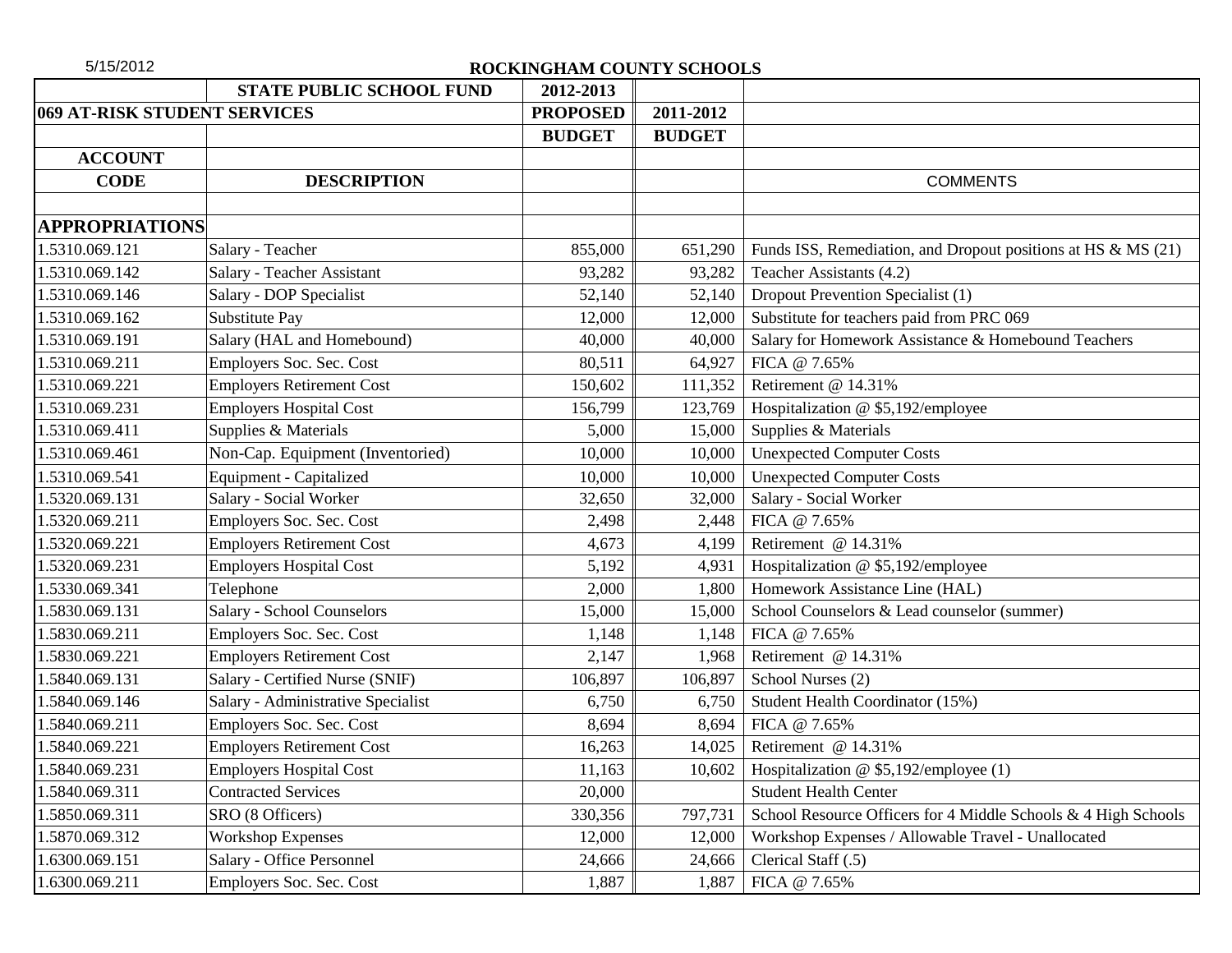| 5/15/2012                         | ROCKINGHAM COUNTY SCHOOLS                                                                                                                                    |             |              |                                                                                                                                                                     |  |
|-----------------------------------|--------------------------------------------------------------------------------------------------------------------------------------------------------------|-------------|--------------|---------------------------------------------------------------------------------------------------------------------------------------------------------------------|--|
| 1.6300.069.221                    | <b>Employers Retirement Cost</b>                                                                                                                             | 3,530       | 3,237        | Retirement @ 14.31%                                                                                                                                                 |  |
| 1.6300.069.231                    | <b>Employers Hospital Cost</b>                                                                                                                               | 2,596       | 2,466        | Hospitalization @ \$5,192/employee                                                                                                                                  |  |
| 1.6550.069.171                    | Salary - Driver                                                                                                                                              | 10,000      | 10,000       | Bus Driver salaries for Year Round Education                                                                                                                        |  |
| 1.6550.069.211                    | Employers Soc. Sec. Cost                                                                                                                                     | 765         | 765          | FICA @ 7.65%                                                                                                                                                        |  |
| 1.6550.069.221                    | <b>Employers Retirement Cost</b>                                                                                                                             | 1,431       | 1,312        | Retirement @ 14.31%                                                                                                                                                 |  |
| 1.6550.069.331                    | Transportation                                                                                                                                               | 22,000      | 22,000       | <b>YRE</b> Transportation                                                                                                                                           |  |
|                                   |                                                                                                                                                              |             |              |                                                                                                                                                                     |  |
|                                   |                                                                                                                                                              |             |              |                                                                                                                                                                     |  |
|                                   | Total                                                                                                                                                        | 2,109,640   | 2,270,286    |                                                                                                                                                                     |  |
|                                   |                                                                                                                                                              |             |              |                                                                                                                                                                     |  |
|                                   |                                                                                                                                                              |             |              |                                                                                                                                                                     |  |
|                                   |                                                                                                                                                              |             |              |                                                                                                                                                                     |  |
|                                   |                                                                                                                                                              |             |              |                                                                                                                                                                     |  |
|                                   |                                                                                                                                                              |             |              |                                                                                                                                                                     |  |
| Explanation:                      |                                                                                                                                                              |             |              |                                                                                                                                                                     |  |
|                                   |                                                                                                                                                              |             |              | PRC 069 monies are allotted to meet the needs of K-12 "at risk" students. The fund is the result of several programs being collapsed into one. The money is used to |  |
|                                   | provide funds for remediation at the school level, hire ISS teachers, counselors, and SROs, to staff and operate the SCORE Center and to contract with Youth |             |              |                                                                                                                                                                     |  |
|                                   | Involvement for alternative learning program services. Alternative programs are budgeted under PRC -068-.                                                    |             |              |                                                                                                                                                                     |  |
|                                   |                                                                                                                                                              |             |              |                                                                                                                                                                     |  |
| $***(1)$                          | School                                                                                                                                                       | Remediation | <b>ISS</b>   | Dropout                                                                                                                                                             |  |
| Teachers are allotted as follows: |                                                                                                                                                              |             |              |                                                                                                                                                                     |  |
|                                   | Morehead High School                                                                                                                                         |             | $\mathbf{1}$ |                                                                                                                                                                     |  |
|                                   | McMichael High School                                                                                                                                        |             |              |                                                                                                                                                                     |  |
|                                   | Reidsville High School                                                                                                                                       |             | 1            |                                                                                                                                                                     |  |
|                                   | Rockingham County High School                                                                                                                                |             | 1            |                                                                                                                                                                     |  |
|                                   | Holmes Middle School                                                                                                                                         |             | 1            |                                                                                                                                                                     |  |
|                                   | Reidsville Middle School                                                                                                                                     |             |              |                                                                                                                                                                     |  |
|                                   | Rockingham County Middle School                                                                                                                              |             |              |                                                                                                                                                                     |  |
|                                   | Western Rockingham Middle School                                                                                                                             |             |              |                                                                                                                                                                     |  |
|                                   |                                                                                                                                                              | 4           | 8            | 8<br>$= 20 + 6$ where needed $= 26$                                                                                                                                 |  |
|                                   | Schools may trade in a teacher position for 1.4 assistants.                                                                                                  |             |              |                                                                                                                                                                     |  |
|                                   |                                                                                                                                                              |             |              |                                                                                                                                                                     |  |
|                                   |                                                                                                                                                              |             |              |                                                                                                                                                                     |  |
|                                   |                                                                                                                                                              |             |              |                                                                                                                                                                     |  |
|                                   |                                                                                                                                                              |             |              |                                                                                                                                                                     |  |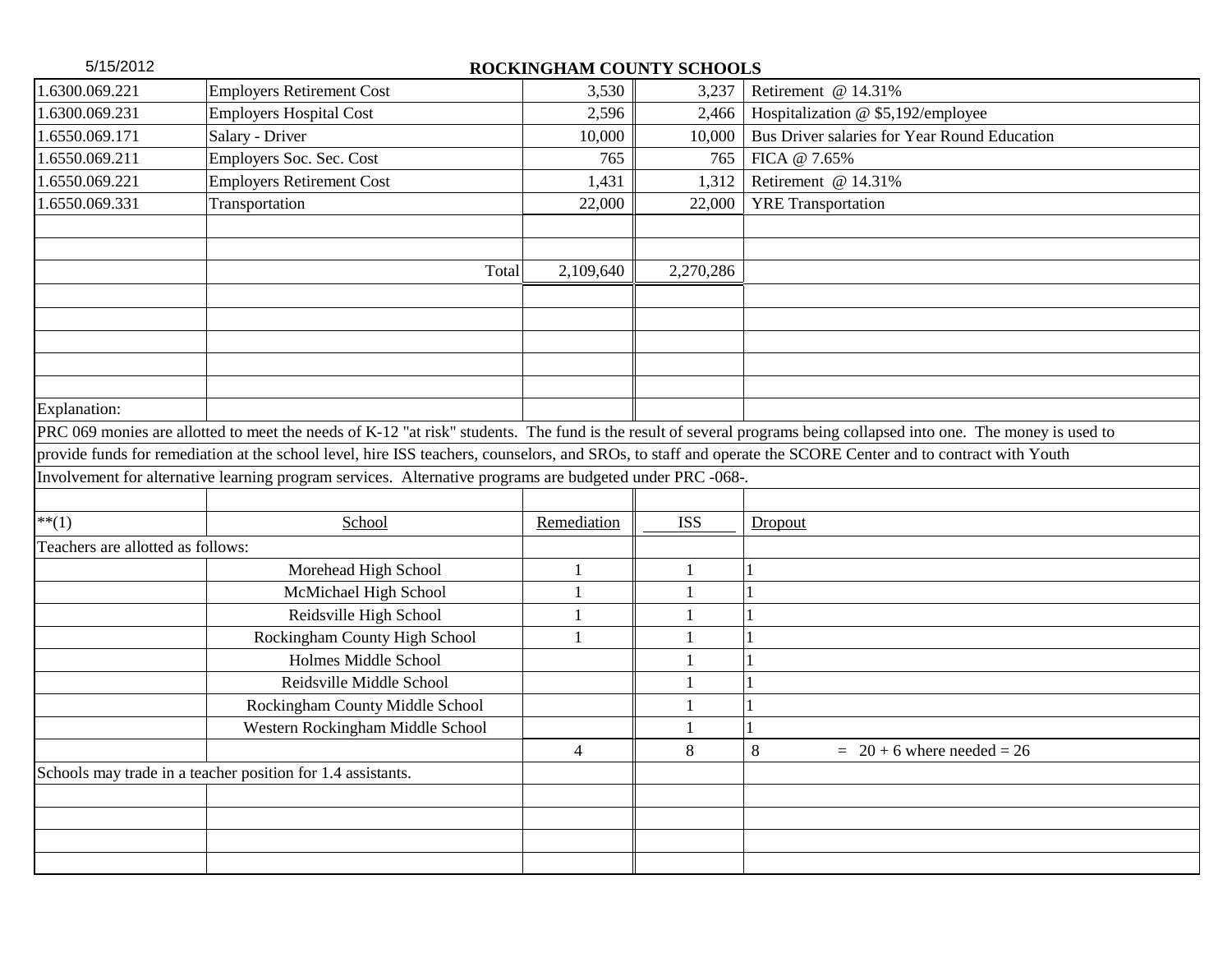| 5/15/2012<br>ROCKINGHAM COUNTY SCHOOLS |                                                                                                                               |                 |               |                 |
|----------------------------------------|-------------------------------------------------------------------------------------------------------------------------------|-----------------|---------------|-----------------|
|                                        | <b>STATE PUBLIC SCHOOL FUND</b>                                                                                               |                 |               |                 |
| 073 TELECOMMUNICATIONS                 |                                                                                                                               | 2012-2013       |               |                 |
|                                        |                                                                                                                               | <b>PROPOSED</b> | 2011-2012     |                 |
| <b>ACCOUNT</b>                         |                                                                                                                               | <b>BUDGET</b>   | <b>BUDGET</b> |                 |
| <b>CODE</b>                            | <b>DESCRIPTION</b>                                                                                                            |                 |               | <b>COMMENTS</b> |
| <b>APPROPRIATIONS</b>                  |                                                                                                                               |                 |               |                 |
| 1.6400.073.343                         | Telecommunications                                                                                                            | 152,926         | 152,926       |                 |
|                                        |                                                                                                                               |                 |               |                 |
|                                        | Total                                                                                                                         | 152,926         | 152,926       |                 |
|                                        |                                                                                                                               |                 |               |                 |
|                                        |                                                                                                                               |                 |               |                 |
| Note:                                  |                                                                                                                               |                 |               |                 |
|                                        | State PRC 073 is not located on the State planning allotment. However, the director has stated this allotment is to be funded |                 |               |                 |
|                                        | through 2014 and is allocated in the fall being paid for by the State Connectivity Initiative.                                |                 |               |                 |
|                                        |                                                                                                                               |                 |               |                 |
|                                        |                                                                                                                               |                 |               |                 |
|                                        |                                                                                                                               |                 |               |                 |
|                                        |                                                                                                                               |                 |               |                 |
|                                        |                                                                                                                               |                 |               |                 |
|                                        |                                                                                                                               |                 |               |                 |
|                                        |                                                                                                                               |                 |               |                 |
|                                        |                                                                                                                               |                 |               |                 |
|                                        |                                                                                                                               |                 |               |                 |
|                                        |                                                                                                                               |                 |               |                 |
|                                        |                                                                                                                               |                 |               |                 |
|                                        |                                                                                                                               |                 |               |                 |
|                                        |                                                                                                                               |                 |               |                 |
|                                        |                                                                                                                               |                 |               |                 |
|                                        |                                                                                                                               |                 |               |                 |
|                                        |                                                                                                                               |                 |               |                 |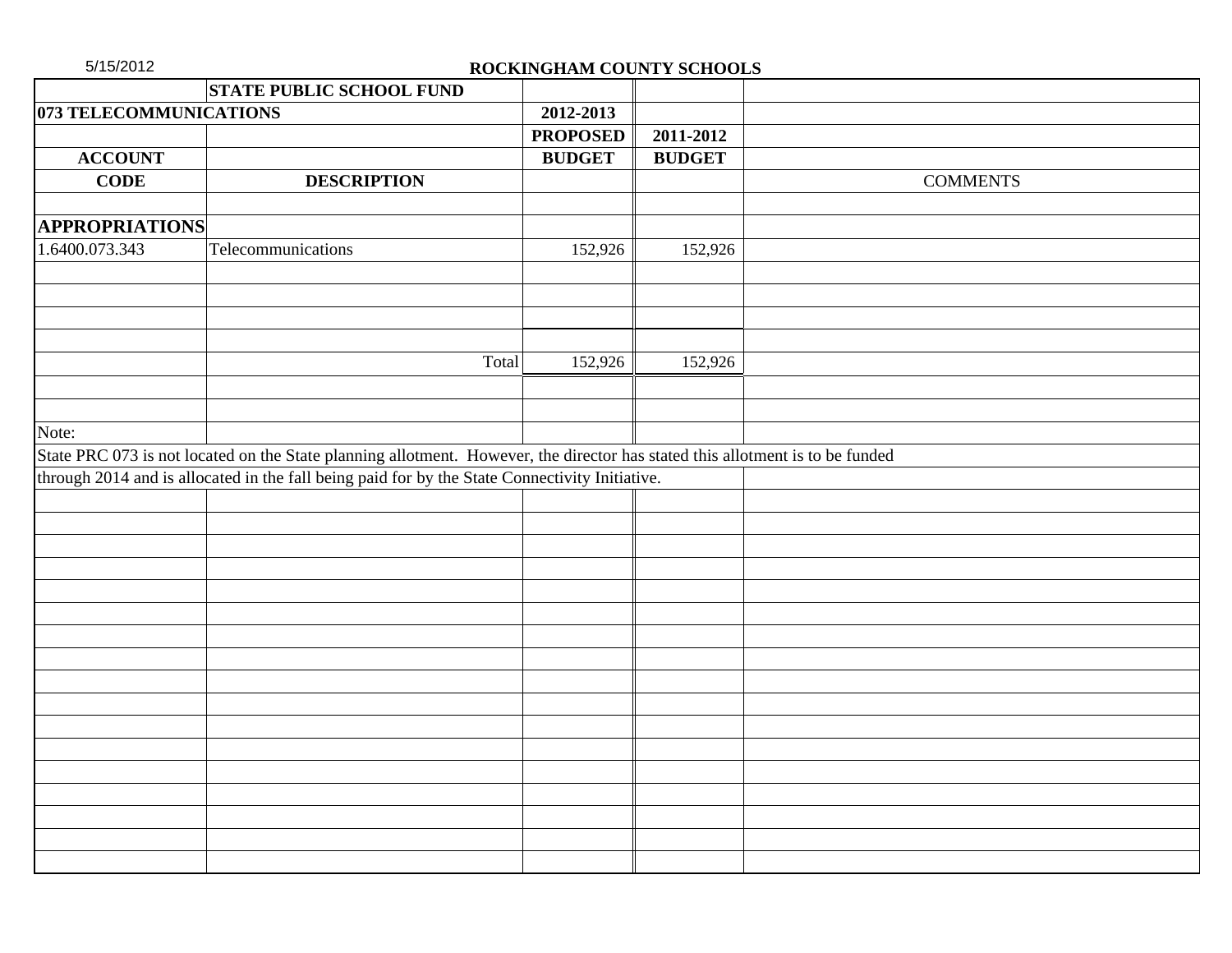| 5/15/2012             |                                                                  | ROCKINGHAM COUNTY SCHOOLS |               |                                                          |
|-----------------------|------------------------------------------------------------------|---------------------------|---------------|----------------------------------------------------------|
|                       | <b>STATE PUBLIC SCHOOL FUND</b>                                  |                           |               |                                                          |
| <b>130 TEXTBOOKS</b>  |                                                                  | 2012-2013                 |               |                                                          |
|                       |                                                                  | <b>PROPOSED</b>           | 2011-2012     |                                                          |
| <b>ACCOUNT</b>        |                                                                  | <b>BUDGET</b>             | <b>BUDGET</b> |                                                          |
| <b>CODE</b>           | <b>DESCRIPTION</b>                                               |                           |               | <b>COMMENTS</b>                                          |
|                       |                                                                  |                           |               |                                                          |
| <b>APPROPRIATIONS</b> |                                                                  |                           |               |                                                          |
| 1.5110.130.412        | State Textbooks                                                  | 203,000                   | 388,000       | Estimated expenditures for state adopted textbooks.      |
|                       |                                                                  |                           |               | This has been moved from the local current expense fund. |
|                       |                                                                  |                           |               |                                                          |
|                       | Total                                                            | 203,000                   | 388,000       |                                                          |
|                       |                                                                  |                           |               |                                                          |
|                       |                                                                  |                           |               |                                                          |
| Explanation:          |                                                                  |                           |               |                                                          |
|                       | This includes carryover plus current year allotment of \$23,091. |                           |               |                                                          |
|                       |                                                                  |                           |               |                                                          |
|                       |                                                                  |                           |               |                                                          |
|                       |                                                                  |                           |               |                                                          |
|                       |                                                                  |                           |               |                                                          |
|                       |                                                                  |                           |               |                                                          |
|                       |                                                                  |                           |               |                                                          |
|                       | Total                                                            | 78,105,670                | 77,482,224    |                                                          |
|                       |                                                                  |                           |               |                                                          |
|                       |                                                                  |                           |               |                                                          |
|                       |                                                                  |                           |               |                                                          |
|                       |                                                                  |                           |               |                                                          |
|                       |                                                                  |                           |               |                                                          |
|                       |                                                                  |                           |               |                                                          |
|                       |                                                                  |                           |               |                                                          |
|                       |                                                                  |                           |               |                                                          |
|                       |                                                                  |                           |               |                                                          |
|                       |                                                                  |                           |               |                                                          |
|                       |                                                                  |                           |               |                                                          |
|                       |                                                                  |                           |               |                                                          |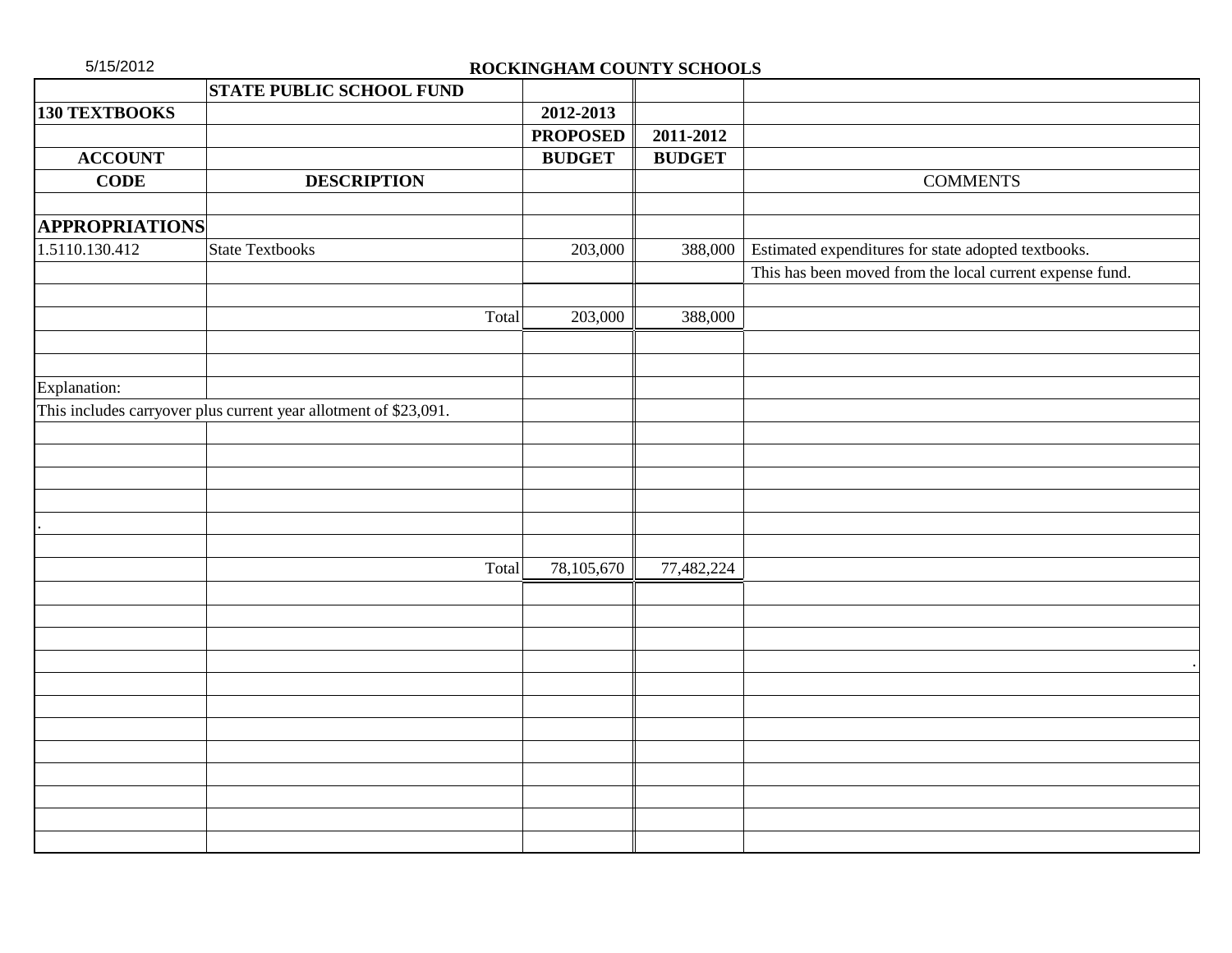# **Local Current Expense Fund**

**Rockingham County Schools Proposed Budget 2012-13**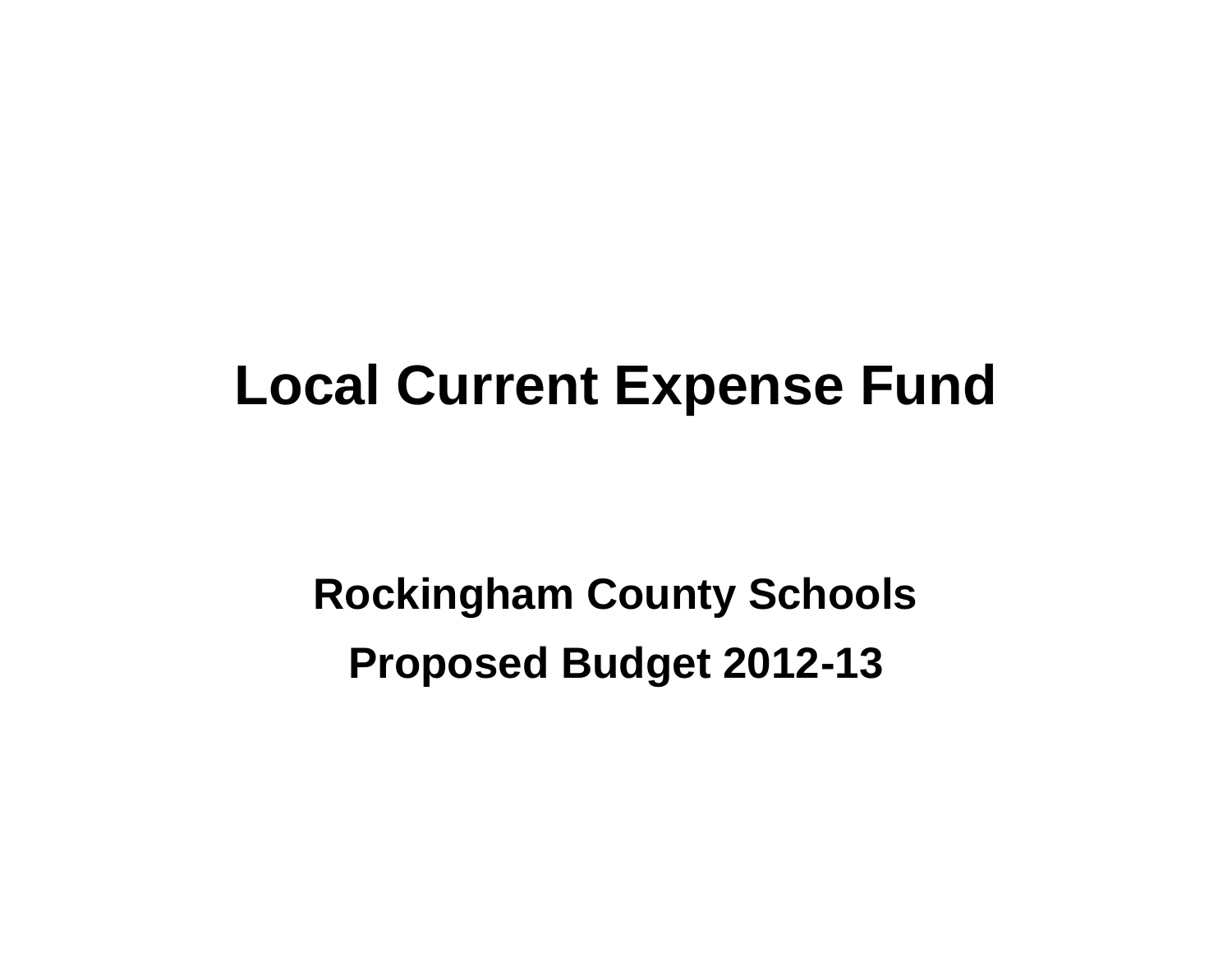|                 | <b>LOCAL CURRENT EXPENSE FUND</b> |               |               |                                                                                |
|-----------------|-----------------------------------|---------------|---------------|--------------------------------------------------------------------------------|
|                 |                                   | $2012 - 2013$ | $2011 - 2012$ |                                                                                |
|                 |                                   | <b>BUDGET</b> | <b>BUDGET</b> |                                                                                |
| <b>ACCOUNT</b>  |                                   |               |               | <b>COMMENTS</b>                                                                |
| <b>CODE</b>     | <b>DESCRIPTION</b>                |               |               |                                                                                |
|                 |                                   |               |               |                                                                                |
| <b>REVENUES</b> |                                   |               |               |                                                                                |
| 2.4110.000.000  | County Appropriation              | 15,834,840    | 15,834,840    |                                                                                |
| 2.4410.000.000  | Fines & Forfeitures               | 370,500       | 423,000       | Estimate on current and historical earnings. Includes the                      |
|                 |                                   |               |               | proceeds of all penalties and forfeitures and all fines collected              |
|                 |                                   |               |               | in the General Court of Justice in Rockingham County.                          |
|                 |                                   |               |               | Based on Current Collections.                                                  |
| 2.4430.000.000  | Contributions                     | 25,000        | 25,000        |                                                                                |
| 2.4450.000.000  | Interest                          | 50,000        | 50,000        | Estimate based on estimates of funds and rates.                                |
| 2.4470.000.000  | Reimbursements                    | 30,000        | 30,000        |                                                                                |
| 2.4490.000.000  | Miscellaneous Revenue             | 10,000        | 25,000        |                                                                                |
| 2.4880.000.000  | <b>Indirect Cost</b>              | 300,000       | 160,000       | Costs charged to Federal programs and Enterprise funds for overhead. Increased |
|                 |                                   |               |               | due to allowable percentage increase by the state. Reduced Child Nutrition to  |
|                 |                                   |               |               | 0%. They are unable tp pay Indirect Cost and break even with new regulations   |
|                 |                                   |               |               | and salary increases.                                                          |
| 2.4890.000.000  | Other Restricted Local Revenues   | 200,000       | 150,000       | State Grant for School Nurse Initiative. Paid from 007                         |
| 2.4910.000.000  | Fund Balance Appropriated         | 5,797,810     | 2,037,424     |                                                                                |
|                 |                                   |               |               |                                                                                |
|                 |                                   |               |               |                                                                                |
|                 | Total                             | 22,618,150    | 18,735,264    |                                                                                |
|                 |                                   |               |               |                                                                                |
|                 |                                   |               |               |                                                                                |
|                 |                                   |               |               |                                                                                |
|                 |                                   |               |               |                                                                                |
|                 |                                   |               |               |                                                                                |
|                 |                                   |               |               |                                                                                |
|                 |                                   |               |               |                                                                                |
|                 |                                   |               |               |                                                                                |
|                 |                                   |               |               |                                                                                |
|                 |                                   |               |               |                                                                                |
|                 |                                   |               |               |                                                                                |
|                 |                                   |               |               |                                                                                |
|                 |                                   |               |               |                                                                                |
|                 |                                   |               |               |                                                                                |
|                 |                                   |               |               |                                                                                |
|                 |                                   |               |               |                                                                                |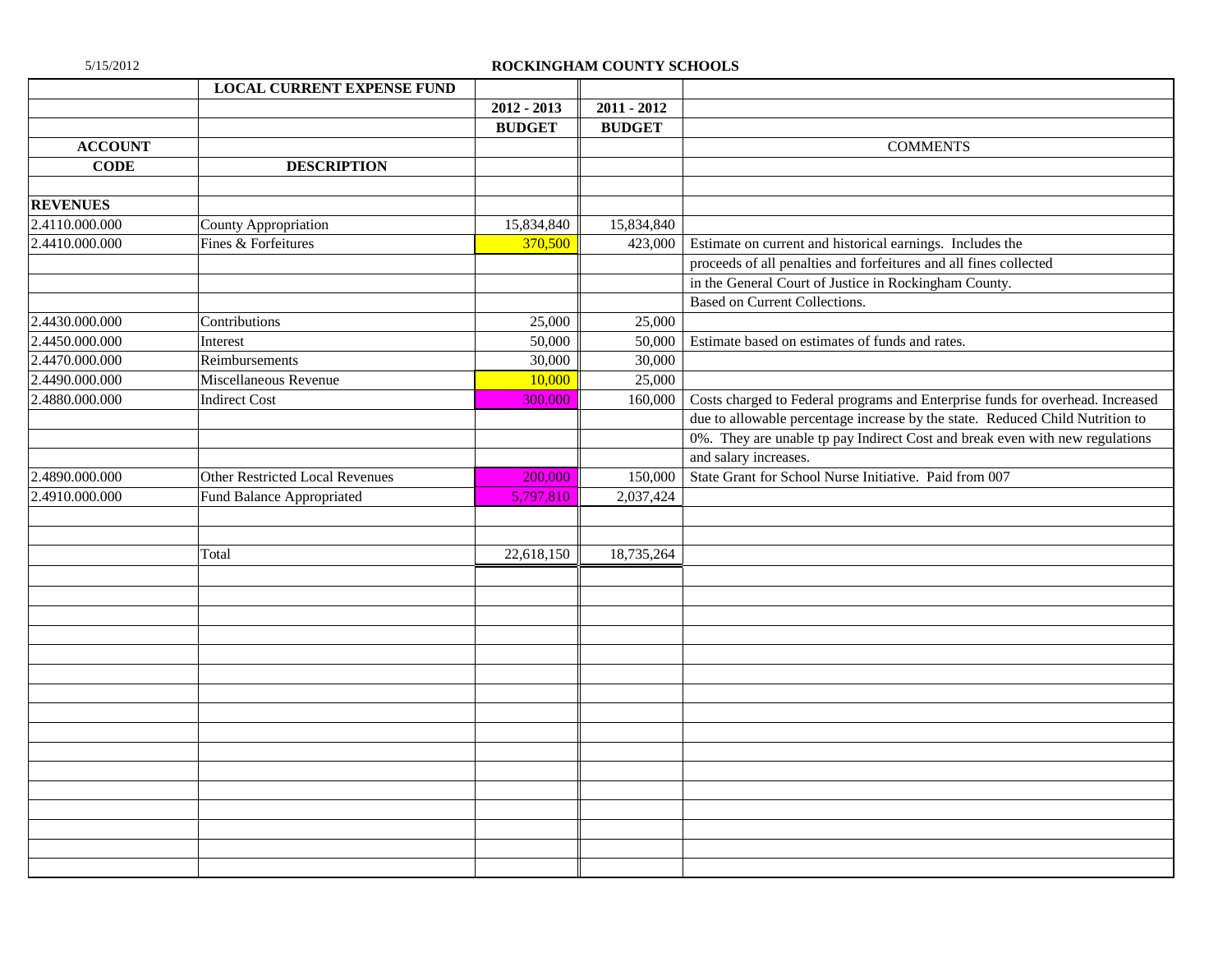|                       | <b>LOCAL CURRENT EXPENSE FUND</b> |               |               |                                                                                |          |
|-----------------------|-----------------------------------|---------------|---------------|--------------------------------------------------------------------------------|----------|
| 001 REGULAR TEACHERS  |                                   |               |               |                                                                                |          |
|                       |                                   | $2012 - 2013$ | $2011 - 2012$ |                                                                                |          |
| <b>ACCOUNT</b>        |                                   | <b>BUDGET</b> | <b>BUDGET</b> | <b>COMMENTS</b>                                                                |          |
| <b>CODE</b>           | <b>DESCRIPTION</b>                |               |               |                                                                                |          |
| <b>APPROPRIATIONS</b> |                                   |               |               |                                                                                |          |
| 2.5110.001.121        | Salary - Teacher                  | 90,637        |               | 90,637 Testing Coordinator                                                     | \$50,420 |
|                       |                                   |               |               | 2 summer months for football coaches                                           | \$35,310 |
|                       |                                   |               |               | 1 month cultural arts coordinator                                              | 4,907    |
|                       |                                   |               |               |                                                                                | \$90,637 |
| 2.5110.001.187        | Salary - Differential             | 10,180        | 12,537        | Pay lead teachers for national board                                           |          |
| 2.5110.001.135        | Salary - Lead Teacher             | 46,998        | 46,998        |                                                                                |          |
| 2.5110.001.181        | Supplement Pay                    | 1,309,138     | 1,369,138     | Reflects teachers supplements @ 5% - Reduced to reflect reduction in teachers. |          |
|                       |                                   |               |               | Includes \$75,000 for signing bonuses.                                         |          |
| 2.5110.001.211        | Employers Soc. Sec. Cost          | 111,457       | 116,227       | Employers Social Security Cost, 7.65% of all earnings                          |          |
| 2.5110.001.221        | <b>Employers Retirement Cost</b>  | 208,490       | 199,334       | Estimated Employers Retirement Cost, 14.31% earnings, an increase of 9%        |          |
| 2.5110.001.231        | <b>Employers Hospital Cost</b>    | 10,384        |               | 9,862 \ $$5,192$ /year per employee. (2), an increase of 5.3%                  |          |
|                       |                                   |               |               |                                                                                |          |
|                       |                                   |               |               |                                                                                |          |
|                       |                                   |               |               |                                                                                |          |
|                       | Total                             | 1,787,284     | 1,844,733     |                                                                                |          |
|                       |                                   |               |               |                                                                                |          |
|                       |                                   |               |               |                                                                                |          |
|                       |                                   |               |               |                                                                                |          |
|                       |                                   |               |               |                                                                                |          |
|                       |                                   |               |               |                                                                                |          |
|                       |                                   |               |               |                                                                                |          |
|                       |                                   |               |               |                                                                                |          |
|                       |                                   |               |               |                                                                                |          |
|                       |                                   |               |               |                                                                                |          |
|                       |                                   |               |               |                                                                                |          |
|                       |                                   |               |               |                                                                                |          |
|                       |                                   |               |               |                                                                                |          |
|                       |                                   |               |               |                                                                                |          |
|                       |                                   |               |               |                                                                                |          |
|                       |                                   |               |               |                                                                                |          |
|                       |                                   |               |               |                                                                                |          |
|                       |                                   |               |               |                                                                                |          |
|                       |                                   |               |               |                                                                                |          |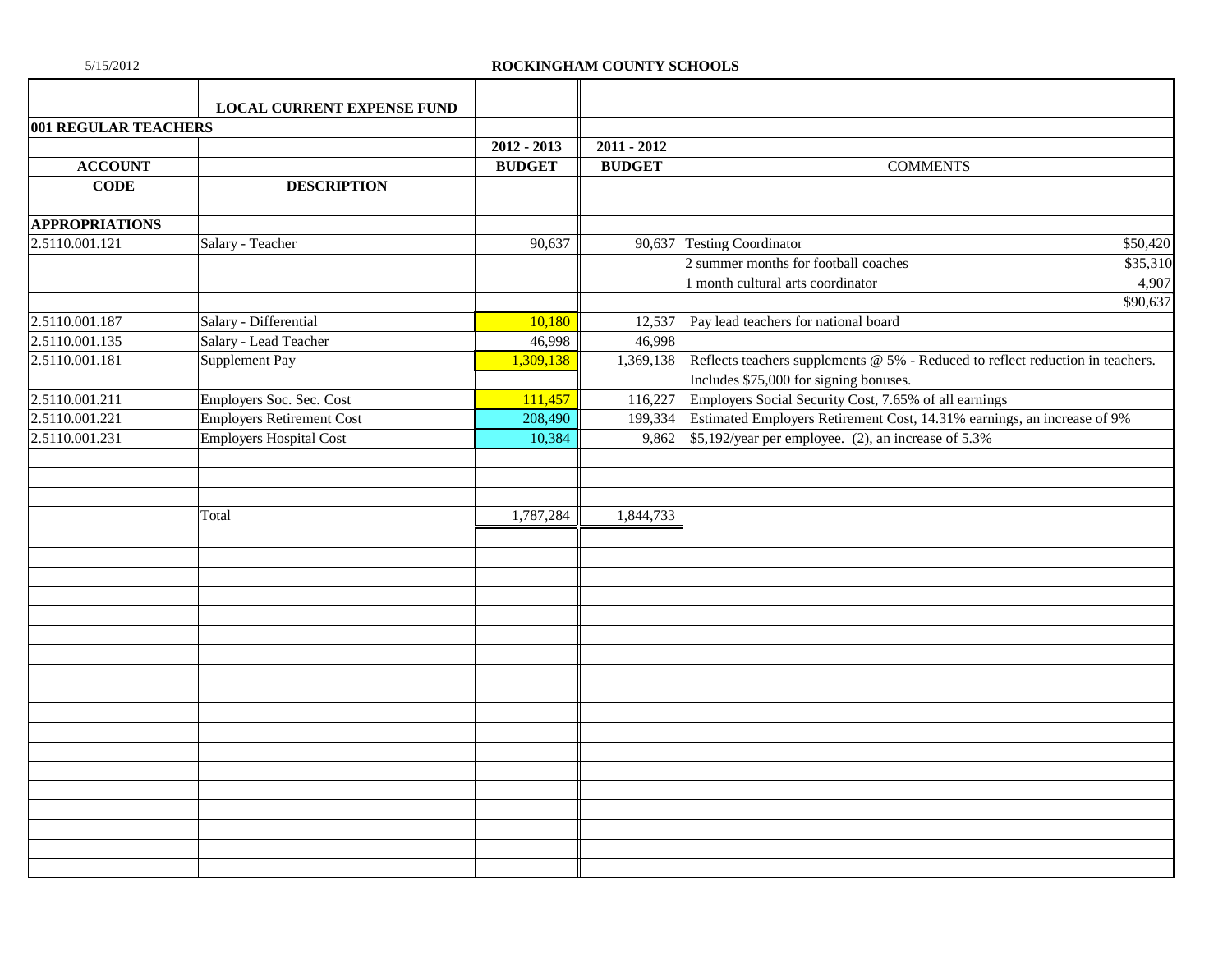|                       | <b>LOCAL CURRENT EXPENSE FUND</b>   |               |               |                                                                       |
|-----------------------|-------------------------------------|---------------|---------------|-----------------------------------------------------------------------|
| 002 ADMINISTRATIVE    |                                     |               |               |                                                                       |
|                       |                                     | $2012 - 2013$ | $2011 - 2012$ |                                                                       |
| <b>ACCOUNT</b>        |                                     | <b>BUDGET</b> | <b>BUDGET</b> | <b>COMMENTS</b>                                                       |
| <b>CODE</b>           | <b>DESCRIPTION</b>                  |               |               |                                                                       |
|                       |                                     |               |               |                                                                       |
| <b>APPROPRIATIONS</b> |                                     |               |               |                                                                       |
| 2.6110.002.113        | Salary - Directors                  | 164,609       | 193,100       | Directors salaries remaining after State Funds are expended.          |
| 2.6110.002.211        | Employers Soc. Sec. Cost            | 12,593        | 14,773        | Budgeted at 7.65%                                                     |
| 2.6110.002.221        | <b>Employers Retirement Cost</b>    | 23,556        | 25,335        | Budgeted at 14.31%.                                                   |
| 2.6110.002.231        | <b>Employers Hospital Cost</b>      | 11,103        | 13,150        | 2.1383 x 5,192                                                        |
| 2.6580.002.113        | Salary - Supervisor                 | 102,309       | 102,309       |                                                                       |
| 2.6580.002.181        | Supplementary Pay                   | 7,162         | 7,162         |                                                                       |
| 2.6580.002.211        | Employers Soc. Sec. Cost            | 8,375         | 8,375         | Budgeted at 7.65%                                                     |
| 2.6580.002.221        | <b>Employers Retirement Cost</b>    | 15.666        | 14,363        | Budgeted at 14.31%.                                                   |
| 2.6580.002.231        | <b>Employers Hospital Cost</b>      | 10,384        | 9,862         | 2 x \$5,192                                                           |
| 2.6610.002.113        | Salary - Assistant Finance Officers | 75,494        | 99,647        | 1.5 positions                                                         |
| 2.6610.002.181        | Supplementary Pay                   | 6,000         | 6,000         |                                                                       |
| 2.6610.002.211        | Employers Soc. Sec. Cost            | 5,970         | 8,082         | Budgeted at 7.65%                                                     |
| 2.6610.002.221        | <b>Employers Retirement Cost</b>    | 11,167        | 13,861        | Budgeted at 14.31%.                                                   |
| 2.6610.002.231        | <b>Employers Hospital Cost</b>      | 5,192         | 4,931         | 1 x \$5,192                                                           |
| 2.6940.002.181        | Supplement - Directors              | 25,803        | 25,803        |                                                                       |
| 2.6940.002.187        | Salary - Differential               | 59,083        | 58,452        | Includes the travel for the Superintendent (\$400/month, \$6000/yr.), |
|                       |                                     |               |               | Travel for 2 Assistant Superintendents (\$325/month, \$3,900 year).   |
|                       |                                     |               |               | Also includes local portion of salaries.                              |
| 2.6940.002.211        | Employers Soc. Sec. Cost            | 6,494         | 6,446         | Budgeted at 7.65%                                                     |
| 2.6940.002.221        | <b>Employers Retirement Cost</b>    | 12,148        | 11,054        | Budgeted at 14.31%.                                                   |
|                       |                                     |               |               |                                                                       |
|                       | Total                               | 563,108       | 622,705       |                                                                       |
|                       |                                     |               |               |                                                                       |
|                       |                                     |               |               |                                                                       |
|                       |                                     |               |               |                                                                       |
|                       |                                     |               |               |                                                                       |
|                       |                                     |               |               |                                                                       |
|                       |                                     |               |               |                                                                       |
|                       |                                     |               |               |                                                                       |
|                       |                                     |               |               |                                                                       |
|                       |                                     |               |               |                                                                       |
|                       |                                     |               |               |                                                                       |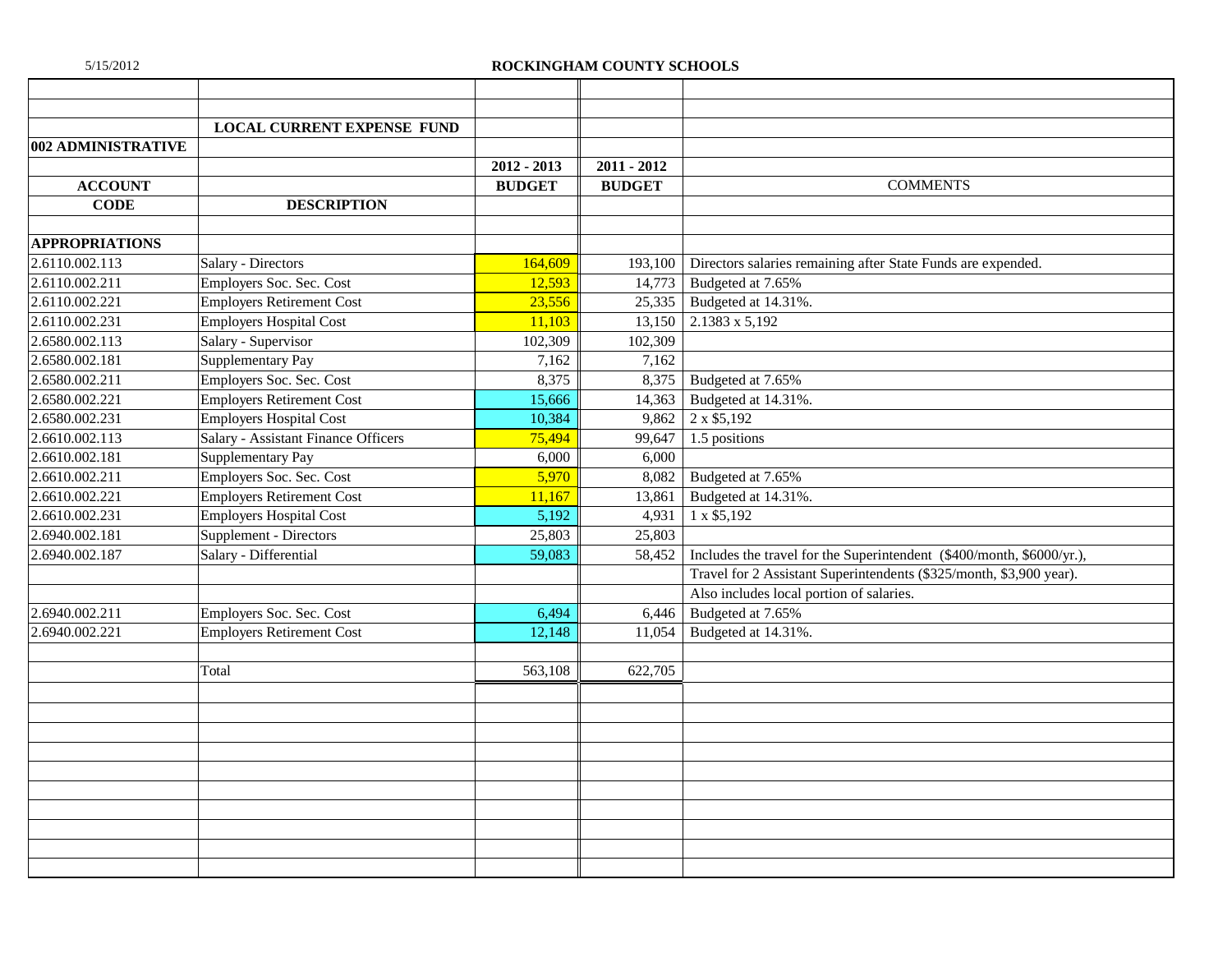|                       | <b>LOCAL CURRENT EXPENSE FUND</b>                                                 |               |               |                                                                              |
|-----------------------|-----------------------------------------------------------------------------------|---------------|---------------|------------------------------------------------------------------------------|
|                       | 003 CLASSIFIED SUPPORT (CLERICAL & CUSTODIANS)                                    |               |               |                                                                              |
|                       |                                                                                   | $2012 - 2013$ | $2011 - 2012$ | <b>COMMENTS</b>                                                              |
| <b>ACCOUNT</b>        |                                                                                   | <b>BUDGET</b> | <b>BUDGET</b> |                                                                              |
| <b>CODE</b>           | <b>DESCRIPTION</b>                                                                |               |               |                                                                              |
|                       |                                                                                   |               |               |                                                                              |
| <b>APPROPRIATIONS</b> |                                                                                   |               |               |                                                                              |
| 2.5110.003.162        | Substitute Pay                                                                    | 510,000       | 520,000       | Based estimated on 10-11 and 11-12 figures                                   |
| 2.5110.003.211        | Employers Soc. Sec. Cost                                                          | 39,015        | 39,780        | Budgeted at 7.65%                                                            |
| 2.6110.003.177        | Salary - Work Study Student                                                       | 8,000         | 8,000         |                                                                              |
| 2.6110.003.211        | Employers Soc. Sec. Cost                                                          | 612           | 612           | Budgeted at 7.65%                                                            |
| 2.6200.003.151        | Salary - Office Personnel                                                         | 536,702       |               | Moved back from state 031 (17) Federal jobs money was depleted.              |
| 2.6200.003.211        | Employers Soc. Sec. Cost                                                          | 41,058        |               | Budgeted at 7.65%                                                            |
| 2.6200.003.221        | <b>Employers Retirement Cost</b>                                                  | 76,803        |               | Budgeted at 14.31%.                                                          |
| 2.6200.003.231        | <b>Employers Hospital Cost</b>                                                    | 88,264        |               | Budgeted at \$5,192/employee (17)                                            |
| 2.6540.003.173        | Salary - Custodian                                                                | 1,953,806     | 500,000       | Reflects estimated salary costs after use of state funds. Amount needed here |
|                       |                                                                                   |               |               | depends on state funding. Federal jobs money was depleted.                   |
| 2.6540.003.199        | Overtime Pay                                                                      | 1,000         | 1,000         |                                                                              |
| 2.6540.003.211        | Employers Soc. Sec. Cost                                                          | 149,467       | 38,327        | Budgeted at 7.65%                                                            |
| 2.6540.003.221        | <b>Employers Retirement Cost</b>                                                  | 279,590       | 65,730        | Budgeted at 14.31%.                                                          |
| 2.6540.003.231        | <b>Employers Hospital Cost</b>                                                    | 415,360       | 83,827        | Budgeted at \$5,192/employee (80)                                            |
|                       |                                                                                   |               |               |                                                                              |
|                       | Total                                                                             | 4,099,677     | 1,257,276     |                                                                              |
|                       |                                                                                   |               |               |                                                                              |
|                       | Explanation:                                                                      |               |               |                                                                              |
|                       | In 2011-12, we used \$2.97 million of Federal jobs money which has been depleted. |               |               |                                                                              |
|                       |                                                                                   |               |               |                                                                              |
|                       |                                                                                   |               |               |                                                                              |
|                       |                                                                                   |               |               |                                                                              |
|                       |                                                                                   |               |               |                                                                              |
|                       |                                                                                   |               |               |                                                                              |
|                       |                                                                                   |               |               |                                                                              |
|                       |                                                                                   |               |               |                                                                              |
|                       |                                                                                   |               |               |                                                                              |
|                       |                                                                                   |               |               |                                                                              |
|                       |                                                                                   |               |               |                                                                              |
|                       |                                                                                   |               |               |                                                                              |
|                       |                                                                                   |               |               |                                                                              |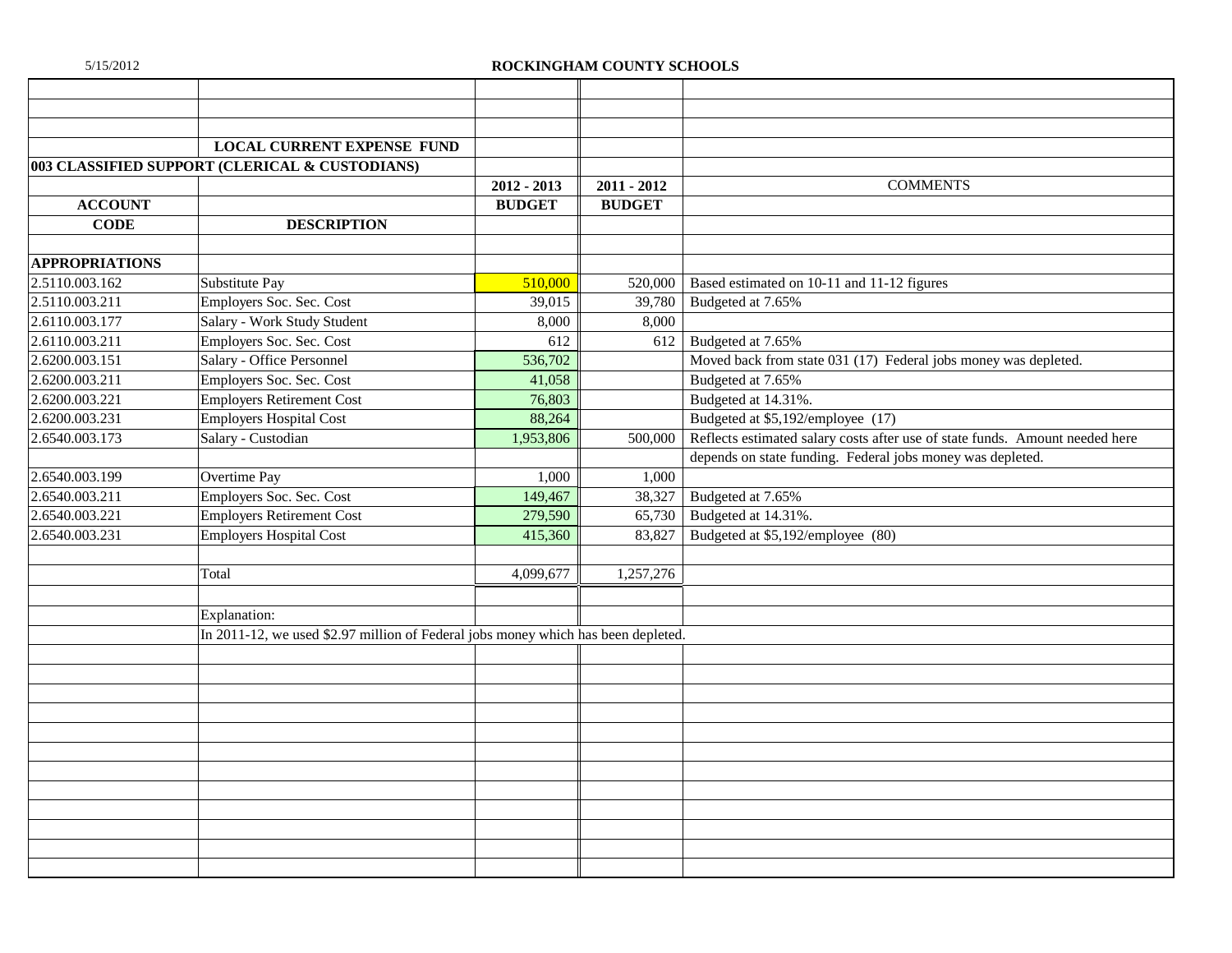|                           | <b>LOCAL CURRENT EXPENSE FUND</b> |               |               |                                                                                 |
|---------------------------|-----------------------------------|---------------|---------------|---------------------------------------------------------------------------------|
| 005 SCHOOL ADMINISTRATORS |                                   |               |               |                                                                                 |
|                           |                                   | $2012 - 2013$ | $2011 - 2012$ |                                                                                 |
| <b>ACCOUNT</b>            |                                   | <b>BUDGET</b> | <b>BUDGET</b> | <b>COMMENTS</b>                                                                 |
| <b>CODE</b>               | <b>DESCRIPTION</b>                |               |               |                                                                                 |
|                           |                                   |               |               |                                                                                 |
| <b>APPROPRIATIONS</b>     |                                   |               |               |                                                                                 |
| 2.5400.005.116            | Salary - Assistant Principals     | 606,790       | 503,000       | Total local months is 132.4. See State 005 for more details. Includes positions |
|                           |                                   |               |               | traded in by Stoneville for an A/P. Also increased due to cut of 34 months from |
|                           |                                   |               |               | the state.                                                                      |
| 2.5400.005.181            | Supplements - Principals          | 230,000       | 230,000       | Supplements for High School Principals at 13%,                                  |
|                           |                                   |               |               | Middle School Principals at 8%, Elementary Principals at 6 1/2%,                |
|                           |                                   |               |               | High School Assistant Principals at 7%, other Assistant                         |
|                           |                                   |               |               | Principals at 6%.                                                               |
| 2.5400.005.187            | Principal Pay Differential        | 110.000       | 105,200       | Reflects funds needed to pay all principals based on total                      |
|                           |                                   |               |               | teachers. The State only funds principals based on number                       |
|                           |                                   |               |               | of state teachers. Funds to incorporate 101 rule for principals,                |
|                           |                                   |               |               | in order that they will be paid at least 101% of their highest                  |
|                           |                                   |               |               | paid employee, on an annual basis. Also adds funds to pay for                   |
|                           |                                   |               |               | Assistant Principals who have National Board certification                      |
|                           |                                   |               |               | and would make more as a teacher. Estimated to increase due                     |
|                           |                                   |               |               | to reduction of teachers paid from state funds                                  |
| 2.5400.005.211            | Employers Soc. Sec. Cost          | 72,080        | 64,122        | Budgeted at 7.65%                                                               |
| 2.5400.005.221            | <b>Employers Retirement Cost</b>  | 134,830       | 109,972       | Budgeted at 14.31%.                                                             |
| 2.5400.005.231            | <b>Employers Hospital Cost</b>    | 57,112        | 54,241        | Budgeted at \$5,192/employee (11).                                              |
|                           |                                   |               |               |                                                                                 |
|                           |                                   |               |               |                                                                                 |
|                           | Total                             | 1,210,812     | 1,066,535     |                                                                                 |
|                           |                                   |               |               |                                                                                 |
|                           |                                   |               |               |                                                                                 |
|                           |                                   |               |               |                                                                                 |
|                           |                                   |               |               |                                                                                 |
|                           |                                   |               |               |                                                                                 |
|                           |                                   |               |               |                                                                                 |
|                           |                                   |               |               |                                                                                 |
|                           |                                   |               |               |                                                                                 |
|                           |                                   |               |               |                                                                                 |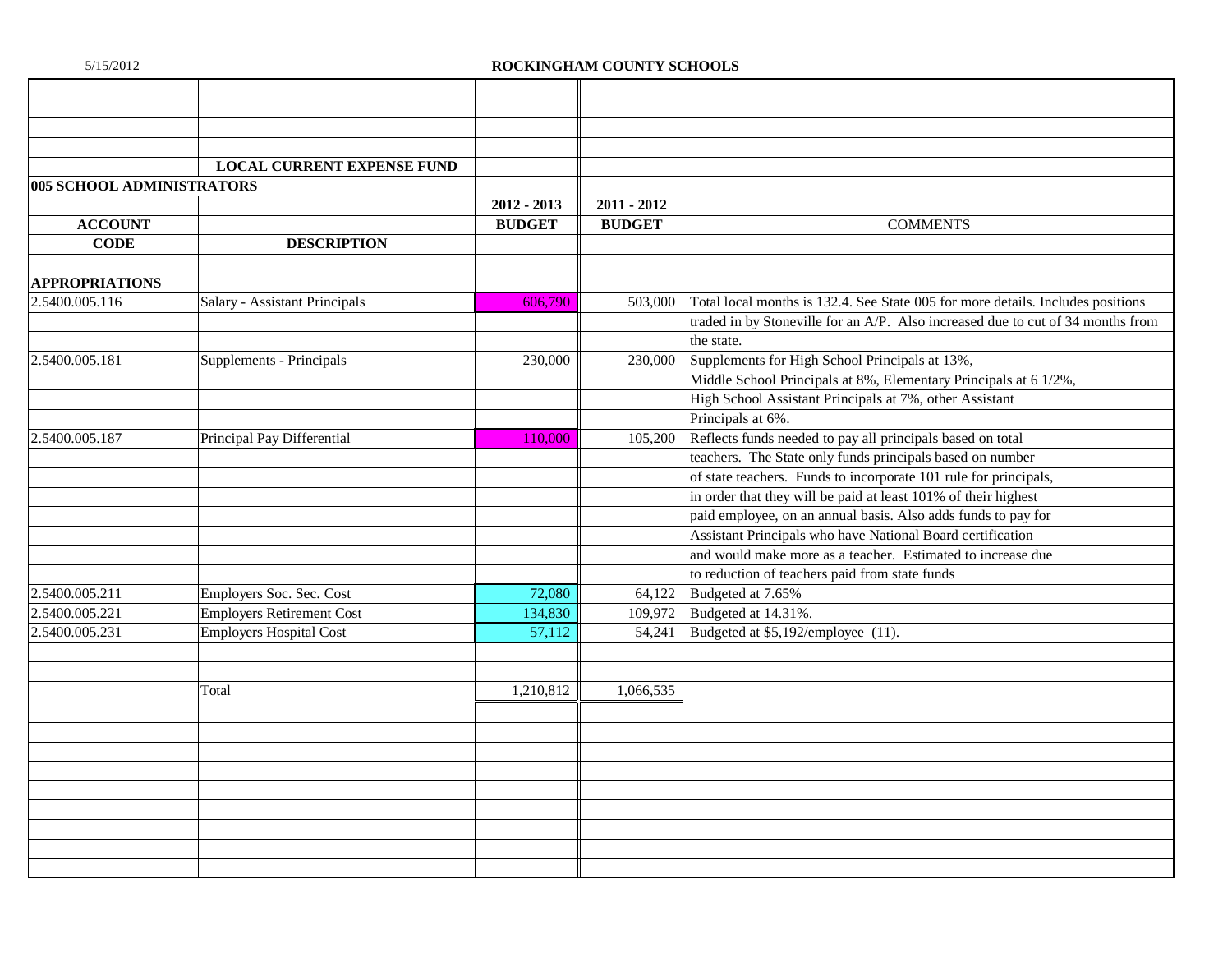|                                     | <b>LOCAL CURRENT EXPENSE FUND</b>                                                                                     |               |               |                                                          |
|-------------------------------------|-----------------------------------------------------------------------------------------------------------------------|---------------|---------------|----------------------------------------------------------|
| 007 CERTIFIED SUPPORT               |                                                                                                                       |               |               |                                                          |
|                                     |                                                                                                                       | $2012 - 2013$ | $2011 - 2012$ |                                                          |
| <b>ACCOUNT</b>                      |                                                                                                                       | <b>BUDGET</b> | <b>BUDGET</b> | <b>COMMENTS</b>                                          |
| <b>CODE</b>                         | <b>DESCRIPTION</b>                                                                                                    |               |               |                                                          |
|                                     |                                                                                                                       |               |               |                                                          |
| <b>APPROPRIATIONS</b>               |                                                                                                                       |               |               |                                                          |
| 2.5830.007.131                      | Salary - Guidance                                                                                                     | 43,000        | 43,000        | Funds two months of summer guidance at each high school. |
| 2.5830.007.211                      | Employers Soc. Sec. Cost                                                                                              | 3,290         | 3,290         | FICA at 7.65%                                            |
| 2.5830.007.221                      | <b>Employers Retirement Cost</b>                                                                                      | 6,154         | 5,642         | Retirement at 14.31%.                                    |
| 2.5840.007.131                      | Salary - Nurse *                                                                                                      | 141,261       | 77,268        | School Nurse (4 positions)                               |
| 2.5840.007.211                      | Employers Soc. Sec. Cost                                                                                              | 10,807        | 5,911         | FICA at 7.65%                                            |
| 2.5840.007.221                      | <b>Employers Retirement Cost</b>                                                                                      | 20,215        |               | 10,138 Retirement at 14.31%.                             |
| 2.5840.007.231                      | <b>Employers Hospital Cost</b>                                                                                        | 20,768        | 9,862         | Hospitalization @ 5,192 (4)                              |
| 2.5840.007.312                      | Workshop Expense                                                                                                      | 6,949         | $\sim$        | <b>Workshop Expenses</b>                                 |
|                                     |                                                                                                                       |               |               |                                                          |
|                                     | Total                                                                                                                 | 252,444       | 155,111       |                                                          |
|                                     |                                                                                                                       |               |               |                                                          |
|                                     |                                                                                                                       |               |               |                                                          |
|                                     |                                                                                                                       |               |               |                                                          |
| Explanation:                        |                                                                                                                       |               |               |                                                          |
| * These are state-funded positions. |                                                                                                                       |               |               |                                                          |
|                                     | The School Nurse Initiative is a statewide initiative aimed at reducing the student to nurse ratio in public schools. |               |               |                                                          |
|                                     |                                                                                                                       |               |               |                                                          |
|                                     |                                                                                                                       |               |               |                                                          |
|                                     |                                                                                                                       |               |               |                                                          |
| <b>NOTES</b>                        |                                                                                                                       |               |               |                                                          |
| Amanda Perkins                      | 100% - PRC 007                                                                                                        |               |               |                                                          |
| Debbie Southard                     | 100% - PRC 007                                                                                                        |               |               |                                                          |
| Jacqulynne Chilton                  | 100% - PRC 007                                                                                                        |               |               |                                                          |
| Sharon Ellis                        | 100% - PRC 007                                                                                                        |               |               |                                                          |
|                                     |                                                                                                                       |               |               |                                                          |
|                                     |                                                                                                                       |               |               |                                                          |
|                                     |                                                                                                                       |               |               |                                                          |
|                                     |                                                                                                                       |               |               |                                                          |
|                                     |                                                                                                                       |               |               |                                                          |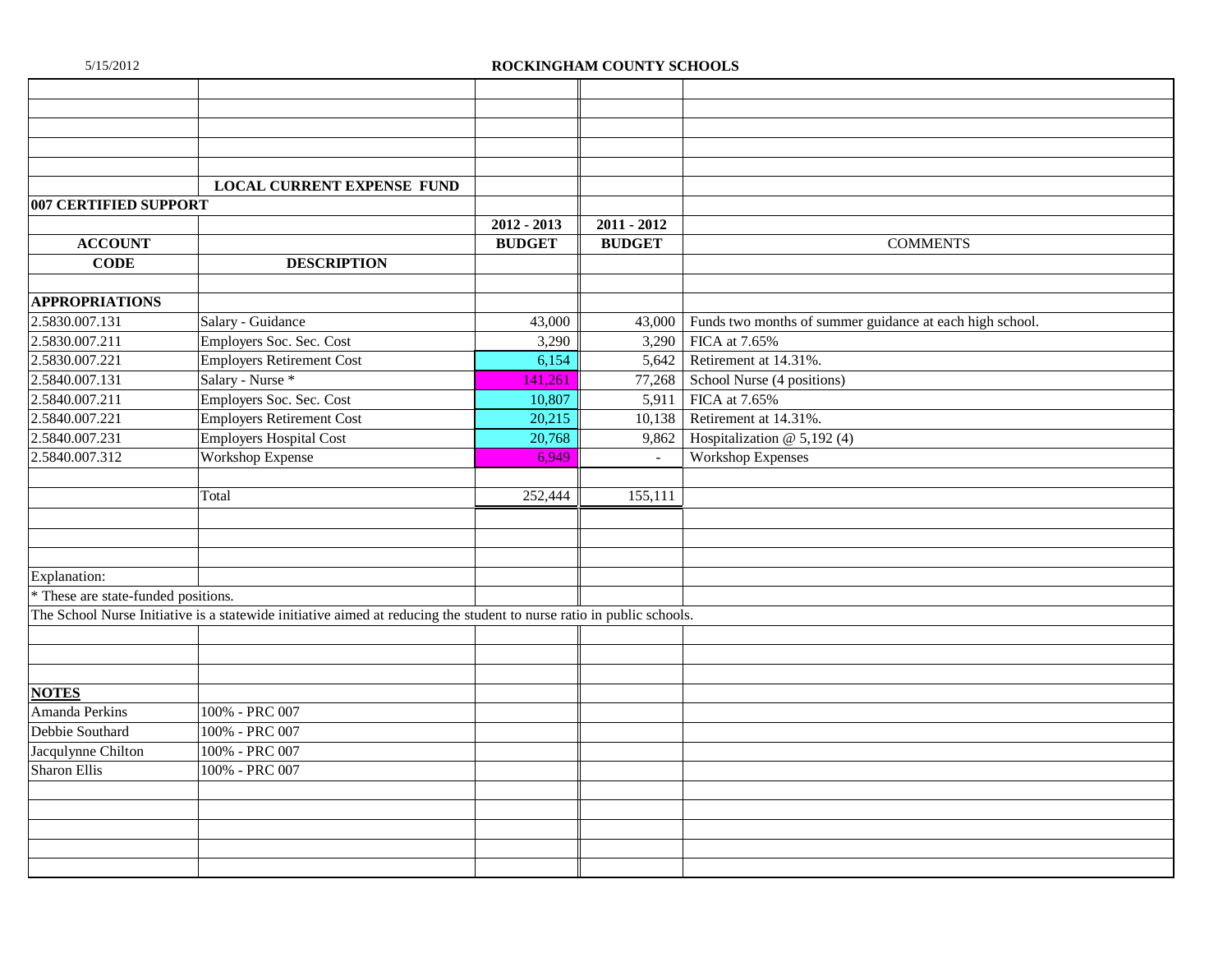|                       | <b>LOCAL CURRENT EXPENSE FUND</b>      |               |               |                                                                  |
|-----------------------|----------------------------------------|---------------|---------------|------------------------------------------------------------------|
|                       | 009 NON-CONTRIBUTORY EMPLOYEE BENEFITS |               |               |                                                                  |
|                       |                                        | $2012 - 2013$ | $2011 - 2012$ |                                                                  |
| <b>ACCOUNT</b>        |                                        | <b>BUDGET</b> | <b>BUDGET</b> | <b>COMMENTS</b>                                                  |
| <b>CODE</b>           | <b>DESCRIPTION</b>                     |               |               |                                                                  |
|                       |                                        |               |               |                                                                  |
| <b>APPROPRIATIONS</b> |                                        |               |               |                                                                  |
| 2.5110.009.184        | Longevity                              | 10,000        | 10,000        | Cost of longevity paid for locally paid instructional personnel. |
|                       |                                        |               |               | Permanent or part-time employees begin receiving longevity       |
|                       |                                        |               |               | payments when they have 10 years of total qualifying state       |
|                       |                                        |               |               | service. The payments are made the month of their                |
|                       |                                        |               |               | anniversary. The payment is a percent of their salary            |
|                       |                                        |               |               | depending upon the length of state service.                      |
|                       |                                        |               |               | The percentages are:                                             |
|                       |                                        |               |               | 1.5%<br>$10 - 14$ years                                          |
|                       |                                        |               |               | 15 - 19 years<br>2.25%                                           |
|                       |                                        |               |               | $\overline{20}$ - 24 years<br>3.25%                              |
|                       |                                        |               |               | 25 or more years<br>4.5%                                         |
| 2.5110.009.188        | <b>Annual Leave</b>                    | 25,000        | 25,000        | Cost of annual leave paid up when locally paid instructional     |
|                       |                                        |               |               | personnel resigns or retires. Employees leaving employment       |
|                       |                                        |               |               | may receive payment for their annual leave balance, up to a      |
|                       |                                        |               |               | maximum of 30 days.                                              |
| 2.5110.009.211        | Employers Soc. Sec. Cost               | 2,678         | 2,678         | Budgeted at 7.65%                                                |
| 2.5110.009.221        | <b>Employers Retirement Cost</b>       | 5,010         | 4,592         | Budgeted at 14.31%.                                              |
| 2.5400.009.184        | Longevity                              | 8,000         | 8,000         |                                                                  |
| 2.5400.009.211        | Employers Soc. Sec. Cost               | 612           | 612           | Budgeted at 7.65%                                                |
| 2.5400.009.221        | <b>Employers Retirement Cost</b>       | 1,150         | 1,050         | Budgeted at 14.31%                                               |
| 2.5501.009.184        | Longevity                              | 6,000         | 6,000         |                                                                  |
| 2.5501.009.211        | Employers Soc. Sec. Cost               | 459           | 459           | Budgeted @ 7.65%                                                 |
| 2.5501.009.221        | <b>Employers Retirement Cost</b>       | 859           | 788           | Budgeted @ 14.31%                                                |
| 2.5840.009.184        | Longevity                              | 2,500         | 2,500         |                                                                  |
| 2.5840.009.211        | Employers Soc. Sec. Cost               | 192           | 192           | Budgeted @ 7.65%                                                 |
| 2.5840.009.221        | <b>Employers Retirement Cost</b>       | 358           | 328           | Budgeted @ 14.31%                                                |
| 2.5860.009.184        | Longevity                              | 3,000         | 3,000         |                                                                  |
| 2.5860.009.211        | Employers Soc. Sec. Cost               | 230           | 230           | Budgeted @ 7.65%                                                 |
| 2.5860.009.221        | <b>Employers Retirement Cost</b>       | 430           | 394           | Budgeted @ 14.31%                                                |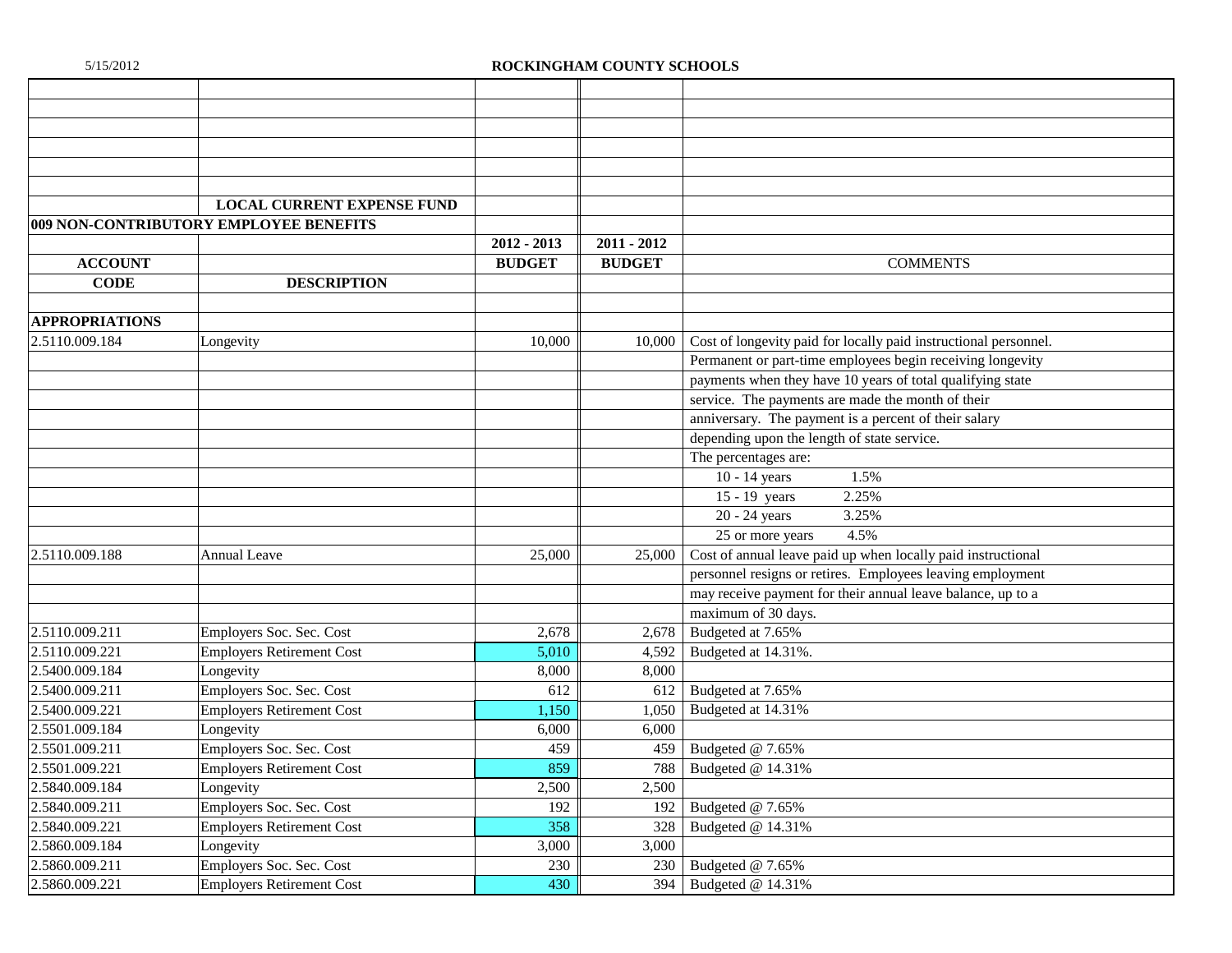| 2.6110.009.184                   | Longevity                                     | 2,000         | 2,000         |                                                                     |
|----------------------------------|-----------------------------------------------|---------------|---------------|---------------------------------------------------------------------|
| 2.6110.009.211                   | Employers Soc. Sec. Cost                      | 153           | 153           | Budgeted @ 7.65%                                                    |
| 2.6110.009.221                   | <b>Employers Retirement Cost</b>              | 287           | 263           | Budgeted @ 14.31%                                                   |
| 2.6200.009.184                   | Longevity                                     | 1,000         | 1,000         | To budget for projected longevity costs for locally paid employees. |
| 2.6200.009.188                   | <b>Annual Leave</b>                           | 3,588         | 3,588         | Estimated cost to pay up annual leave when                          |
|                                  |                                               |               |               | non-instructional locally paid employees resign or retire.          |
| 2.6200.009.211                   | Employers Soc. Sec. Cost                      | 351           | 351           | Budgeted at 7.65%                                                   |
| 2.6200.009.221                   | <b>Employers Retirement Cost</b>              | 657           | 602           | Budgeted at 14.31%                                                  |
|                                  |                                               |               |               |                                                                     |
|                                  |                                               |               |               |                                                                     |
|                                  |                                               |               |               |                                                                     |
|                                  |                                               |               |               |                                                                     |
|                                  |                                               |               |               |                                                                     |
|                                  |                                               |               |               |                                                                     |
|                                  |                                               |               |               |                                                                     |
|                                  |                                               |               |               |                                                                     |
|                                  |                                               |               |               |                                                                     |
|                                  | <b>LOCAL CURRENT EXPENSE FUND</b>             |               |               |                                                                     |
|                                  | 009 NON-CONTRIBUTORY EMPLOYEE BENEFITS        |               |               |                                                                     |
|                                  |                                               | $2012 - 2013$ | $2011 - 2012$ |                                                                     |
| <b>ACCOUNT</b>                   |                                               | <b>BUDGET</b> | <b>BUDGET</b> | <b>COMMENTS</b>                                                     |
| <b>CODE</b>                      | <b>DESCRIPTION</b>                            |               |               |                                                                     |
|                                  |                                               |               |               |                                                                     |
| <b>APPROPRIATIONS</b>            |                                               |               |               |                                                                     |
| 2.6400.009.184                   | Longevity                                     | 5,000         | 5,000         |                                                                     |
| 2.6400.009.211                   | Employers Soc. Sec. Cost                      | 383           | 383           | Budgeted at 7.65%                                                   |
| 2.6400.009.221                   | <b>Employers Retirement Cost</b>              | 716           | 656           | Budgeted at 14.31%.                                                 |
| 2.6540.009.184                   | Longevity                                     | 9,202         | 9,202         |                                                                     |
| 2.6540.009.188                   | <b>Annual Leave</b>                           | 10,000        | 10,000        |                                                                     |
| 2.6540.009.211                   | Employers Soc. Sec. Cost                      | 1,071         | 1,071         | Budgeted @ 7.65%                                                    |
| 2.6540.009.221                   | <b>Employers Retirement Cost</b>              | 2,748         | 1,837         | Budgeted at 14.31%.                                                 |
| 2.6550.009.184                   | Longevity                                     | 2,700         | 2,700         |                                                                     |
| 2.6550.009.211                   | Employers Soc. Sec. Cost                      | 207           | 207           | Budgeted @ 7.65%                                                    |
| 2.6550.009.221                   |                                               | 387           | 355           |                                                                     |
| 2.6580.009.184                   | <b>Employers Retirement Cost</b>              |               |               | Budgeted at 14.31%.                                                 |
|                                  | Longevity                                     | 24,000        | 24,000        |                                                                     |
| 2.6580.009.188                   | <b>Annual Leave</b>                           | 6,000         | 6,000         |                                                                     |
| 2.6580.009.211                   | Employers Soc. Sec. Cost                      | 2,295         | 2,295         | Budgeted @ 7.65%                                                    |
| 2.6580.009.221                   | <b>Employers Retirement Cost</b>              | 4,293         | 3,936         | Budgeted at 14.31%.                                                 |
| 2.6610.009.184                   | Longevity                                     | 4,500         | 4,500         |                                                                     |
| 2.6610.009.211                   | Employers Soc. Sec. Cost                      | 345           | 345           | Budgeted @ 7.65%                                                    |
| 2.6610.009.221<br>2.6940.009.184 | <b>Employers Retirement Cost</b><br>Longevity | 644           | 591           | Budgeted at 14.31%.                                                 |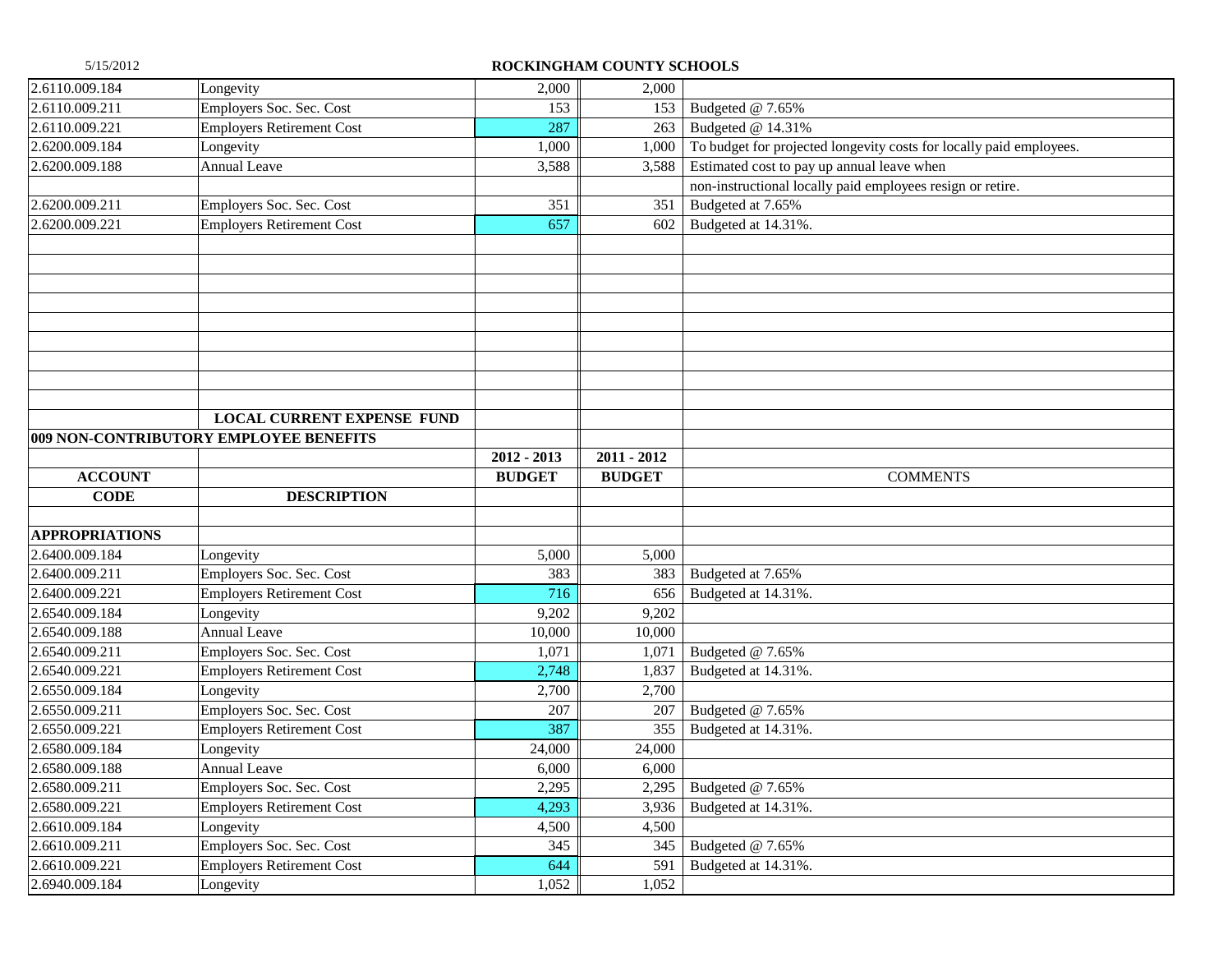| 2.6940.009.188        | <b>Annual Leave</b>               | 3,900         | 3,900               |                                                                            |
|-----------------------|-----------------------------------|---------------|---------------------|----------------------------------------------------------------------------|
| 2.6940.009.211        | Employers Soc. Sec. Cost          | 379           |                     | 379 Budgeted @ 7.65%                                                       |
| 2.6940.009.221        | Employers Retirement Cost         | 709           |                     | 650 Budgeted at 14.31%.                                                    |
|                       |                                   |               |                     |                                                                            |
|                       |                                   |               |                     |                                                                            |
|                       | Total                             | 155,045       | 152,839             |                                                                            |
|                       | <b>LOCAL CURRENT EXPENSE FUND</b> |               |                     |                                                                            |
| 012 DRIVERS EDUCATION |                                   |               |                     |                                                                            |
|                       |                                   | $2012 - 2013$ | $2011 - 2012$       |                                                                            |
| <b>ACCOUNT</b>        |                                   | <b>BUDGET</b> | <b>BUDGET</b>       | <b>COMMENTS</b>                                                            |
| <b>CODE</b>           | <b>DESCRIPTION</b>                |               |                     |                                                                            |
|                       |                                   |               |                     |                                                                            |
| <b>APPROPRIATIONS</b> |                                   |               |                     |                                                                            |
| 2.5110.012.148        | Salary - Administrator            | 60,000        |                     | 60,000 To administer Driver Education program, system wide safety program, |
|                       |                                   |               |                     | transfers, athletics.                                                      |
| 2.5110.012.211        | Employers Soc. Sec. Cost          | 4,590         |                     | 4,590 Budgeted at 7.65%                                                    |
|                       |                                   |               |                     |                                                                            |
|                       |                                   |               |                     |                                                                            |
|                       | Total                             | 64,590        | $\overline{64,590}$ |                                                                            |
|                       |                                   |               |                     |                                                                            |
|                       |                                   |               |                     |                                                                            |
|                       |                                   |               |                     |                                                                            |
|                       |                                   |               |                     |                                                                            |
|                       |                                   |               |                     |                                                                            |
|                       |                                   |               |                     |                                                                            |
|                       |                                   |               |                     |                                                                            |
|                       |                                   |               |                     |                                                                            |
|                       |                                   |               |                     |                                                                            |
|                       |                                   |               |                     |                                                                            |
|                       |                                   |               |                     |                                                                            |
|                       |                                   |               |                     |                                                                            |
|                       |                                   |               |                     |                                                                            |
|                       |                                   |               |                     |                                                                            |
|                       |                                   |               |                     |                                                                            |
|                       |                                   |               |                     |                                                                            |
|                       |                                   |               |                     |                                                                            |
|                       |                                   |               |                     |                                                                            |
|                       |                                   |               |                     |                                                                            |
|                       |                                   |               |                     |                                                                            |
|                       |                                   |               |                     |                                                                            |
|                       |                                   |               |                     |                                                                            |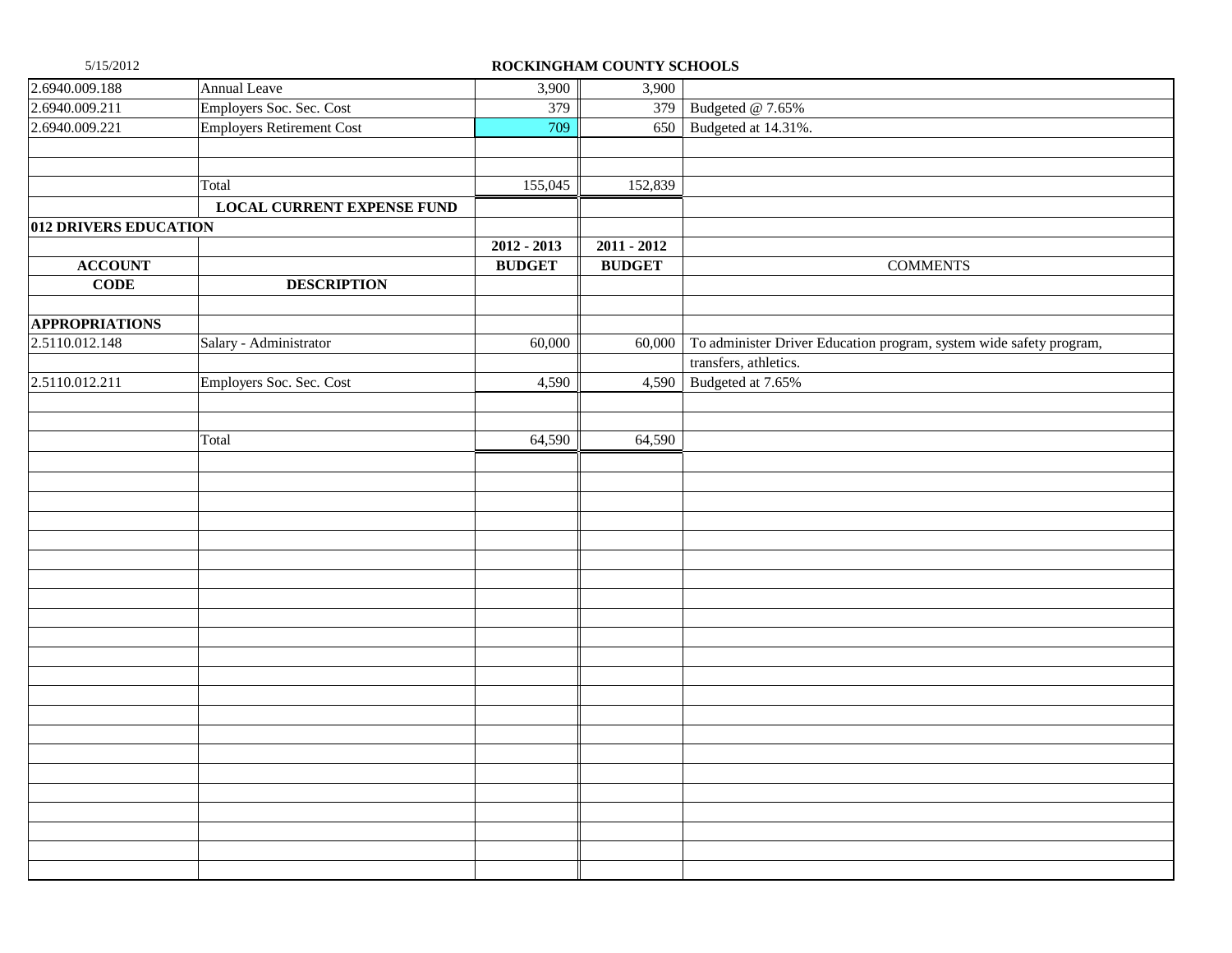|                       | <b>LOCAL CURRENT EXPENSE FUND</b> |               |               |                                                                                        |
|-----------------------|-----------------------------------|---------------|---------------|----------------------------------------------------------------------------------------|
| <b>015 TECHNOLOGY</b> |                                   |               |               |                                                                                        |
|                       |                                   | $2012 - 2013$ | $2011 - 2012$ |                                                                                        |
| <b>ACCOUNT</b>        |                                   | <b>BUDGET</b> | <b>BUDGET</b> | <b>COMMENTS</b>                                                                        |
| <b>CODE</b>           | <b>DESCRIPTION</b>                |               |               |                                                                                        |
|                       |                                   |               |               |                                                                                        |
| <b>APPROPRIATIONS</b> |                                   |               |               |                                                                                        |
| 2.5110.015.163        | Subs                              | 20,000        |               | Substitute teachers for regular teacher training - moved from 715.                     |
| 2.5110.015.312        | <b>Workshop Expense</b>           | 22,500        |               | 5,371 Outside district workshop instructors for in-district trainings.                 |
| 2.5110.015.332        | Travel                            | 10,000        |               | 11,879 Travel and mileage for instructional, technology and media                      |
| 2.5110.015.361        | <b>ITS</b> Membership             | 1,500         |               | Professional memberships                                                               |
| 2.5110.015.418        | <b>Computer Software</b>          | 185,000       | 160,000       | Upgrading software and supplies for instructional technology, computer                 |
| 2.5110.015.461        | Non-Capitalized Equipment         | 36,452        | 40,680        | Non-computer technology-bulbs, projectors, active board replace.                       |
| 2.5110.015.411        | Supplies & Materials              | 9.000         | 7,000         | Instructional technology, materials, copier, lease.                                    |
| 2.5110.015.462        | Non-Capitalized Computer          | 106.509       | 106,195       | Computers for elementary/middle                                                        |
| 2.5860.015.131        | Salary - Instructional Support    | 348,000       | 218,750       | 8 instructional tech. specialists - 1 transfer from -715-, request to add 2 elementary |
| 2.5860.015.211        | Employers Soc. Sec. Cost          | 26,622        | 16,735        | Budgeted at 7.65%                                                                      |
| 2.5860.015.221        | <b>Employers Retirement Cost</b>  | 49,799        | 28,700        | Budgeted at 14.31%.                                                                    |
| 2.5860.015.231        | <b>Employers Hospital Cost</b>    | 41,536        | 24,655        | Budgeted at \$5,192/employee (8)                                                       |
| 2.6400.015.152        | <b>IT Technicians</b>             | 356,927       | 356,927       | Consists of 7 computer technicians plus (1) director                                   |
| 2.6400.015.211        | Employers Soc. Sec. Cost          | 27,305        | 27,305        | Budgeted at 7.65%                                                                      |
| 2.6400.015.221        | <b>Employers Retirement Cost</b>  | 51,077        | 46,829        | Budgeted at 14.31%.                                                                    |
| 2.6400.015.231        | <b>Employers Hospital Cost</b>    | 41,536        | 39,448        | Budgeted at \$5,192/employee (8)                                                       |
| 2.6400.015.311        | <b>Contracted Services</b>        | 100,000       | 100,000       | Contracted services to support network infrastructures                                 |
| 2.6400.015.312        | <b>Workshop Expense</b>           | 4.000         |               | Staff development - technolgy services                                                 |
| 2.6400.015.326        | <b>Computer Repairs</b>           | 35,000        |               | Parts and related services - technolgy                                                 |
| 2.6400.015.332        | <b>Travel - Tech Services</b>     | 12,000        | 12,000        | Mileage for Technology Services                                                        |
| 2.6400.015.418        | Computer Software & Supplies      | 2.000         |               | Upgrading and purchase of software - tech. services                                    |
| 2.6400.015.461        | Non-Capitalized Equipment         | 50,000        | 20,000        | VoIP telephone, test sets, access points, etc.                                         |
| 2.6400.015.462        | Non-Capitalized Equipment         | 45,000        | 44.918        | Computer, switches, network equipment under \$2,000.                                   |
| 2.6510.015.341        | Telephones                        | 76,500        | 100,945       | Telephone Service-PRI's, VoIP, & Security connections                                  |
|                       |                                   |               |               |                                                                                        |
|                       | Total                             | 1,658,263     | 1,368,337     |                                                                                        |
|                       |                                   |               |               |                                                                                        |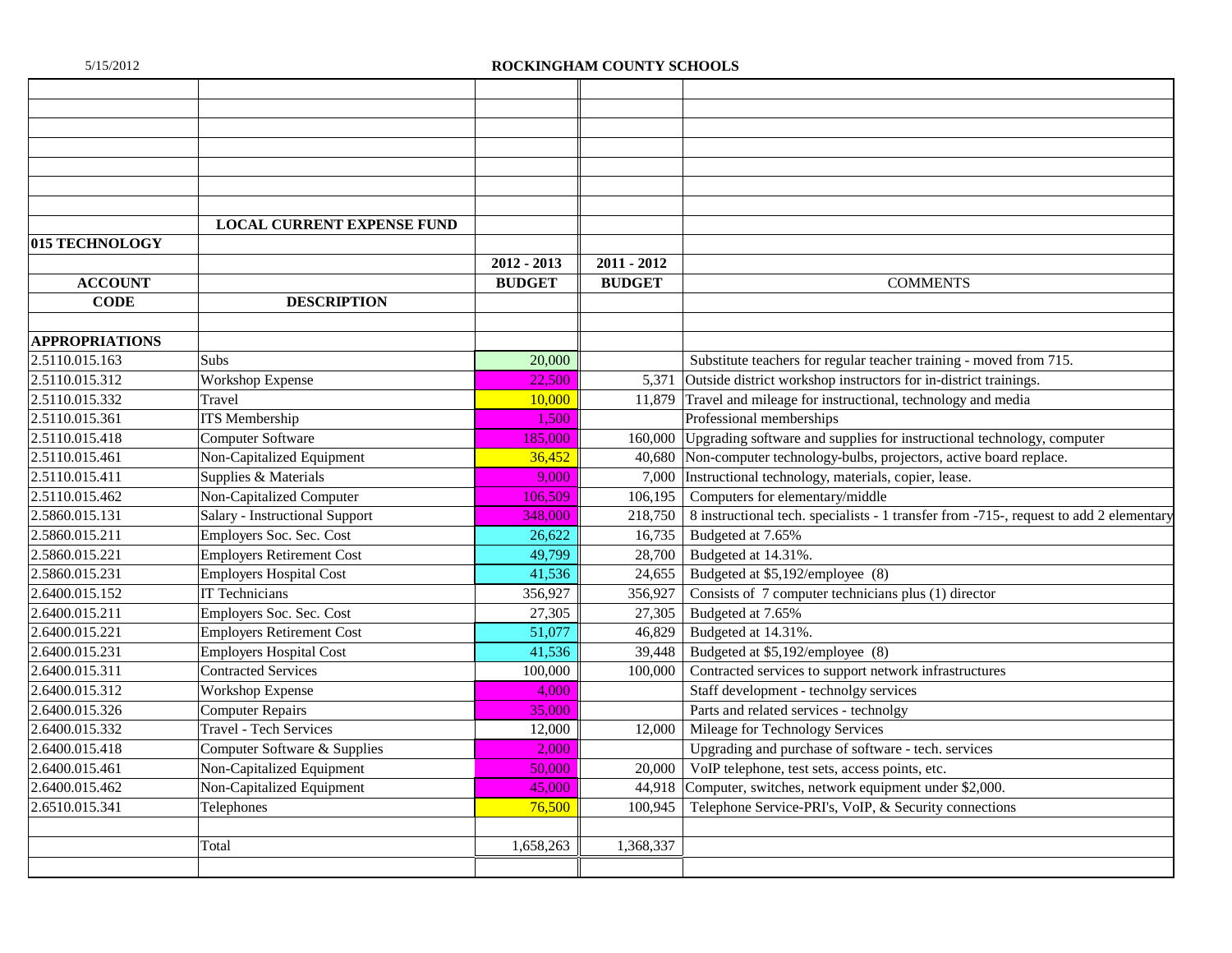| * The suffix 905 designates the use is for Technology Services                                                                                                        |               |               |                 |
|-----------------------------------------------------------------------------------------------------------------------------------------------------------------------|---------------|---------------|-----------------|
| * The suffix 915 designates the use is for Instructional Technology & Media                                                                                           |               |               |                 |
|                                                                                                                                                                       |               |               |                 |
| Note: State PRC 015 did not have any funding in the planning allotment. Moved \$147472 from state funds to local funds. Will need to find funding for                 |               |               |                 |
| \$60,000 of requested budget for capitalized computer equipment not moved.                                                                                            |               |               |                 |
|                                                                                                                                                                       |               |               |                 |
| Explanation:                                                                                                                                                          |               |               |                 |
| Revenue: Request for budget expansion to support (1) ITS move from PRC 715 and (2) additional positions to support elementary schools.                                |               |               |                 |
|                                                                                                                                                                       |               |               |                 |
| Expenditures: We use local PRC 015 funds for both ITS and technical support personnel. Additionally, these funds pay for equipment replacement and other              |               |               |                 |
| new instructional technology purchases in support of the technology plan.                                                                                             |               |               |                 |
| These services are vital in meeting minimum support needs of instructional technology across the district.                                                            |               |               |                 |
|                                                                                                                                                                       |               |               |                 |
| Savings which result from cloud based and converged services such as VOIP will allow us to support expanded instructional support with the integration of technology. |               |               |                 |
|                                                                                                                                                                       |               |               |                 |
|                                                                                                                                                                       |               |               |                 |
|                                                                                                                                                                       |               |               |                 |
|                                                                                                                                                                       |               |               |                 |
|                                                                                                                                                                       |               |               |                 |
|                                                                                                                                                                       |               |               |                 |
|                                                                                                                                                                       |               |               |                 |
|                                                                                                                                                                       |               |               |                 |
|                                                                                                                                                                       |               |               |                 |
|                                                                                                                                                                       |               |               |                 |
|                                                                                                                                                                       |               |               |                 |
|                                                                                                                                                                       |               |               |                 |
|                                                                                                                                                                       |               |               |                 |
|                                                                                                                                                                       |               |               |                 |
|                                                                                                                                                                       |               |               |                 |
|                                                                                                                                                                       |               |               |                 |
|                                                                                                                                                                       |               |               |                 |
|                                                                                                                                                                       |               |               |                 |
|                                                                                                                                                                       |               |               |                 |
|                                                                                                                                                                       |               |               |                 |
|                                                                                                                                                                       |               |               |                 |
|                                                                                                                                                                       |               |               |                 |
| <b>LOCAL CURRENT EXPENSE FUND</b>                                                                                                                                     |               |               |                 |
| 018 REDUCTION IN FORCE EXPENDITURES                                                                                                                                   |               |               |                 |
|                                                                                                                                                                       | 2012 - 2013   | $2011 - 2012$ |                 |
| <b>ACCOUNT</b>                                                                                                                                                        | <b>BUDGET</b> | <b>BUDGET</b> | <b>COMMENTS</b> |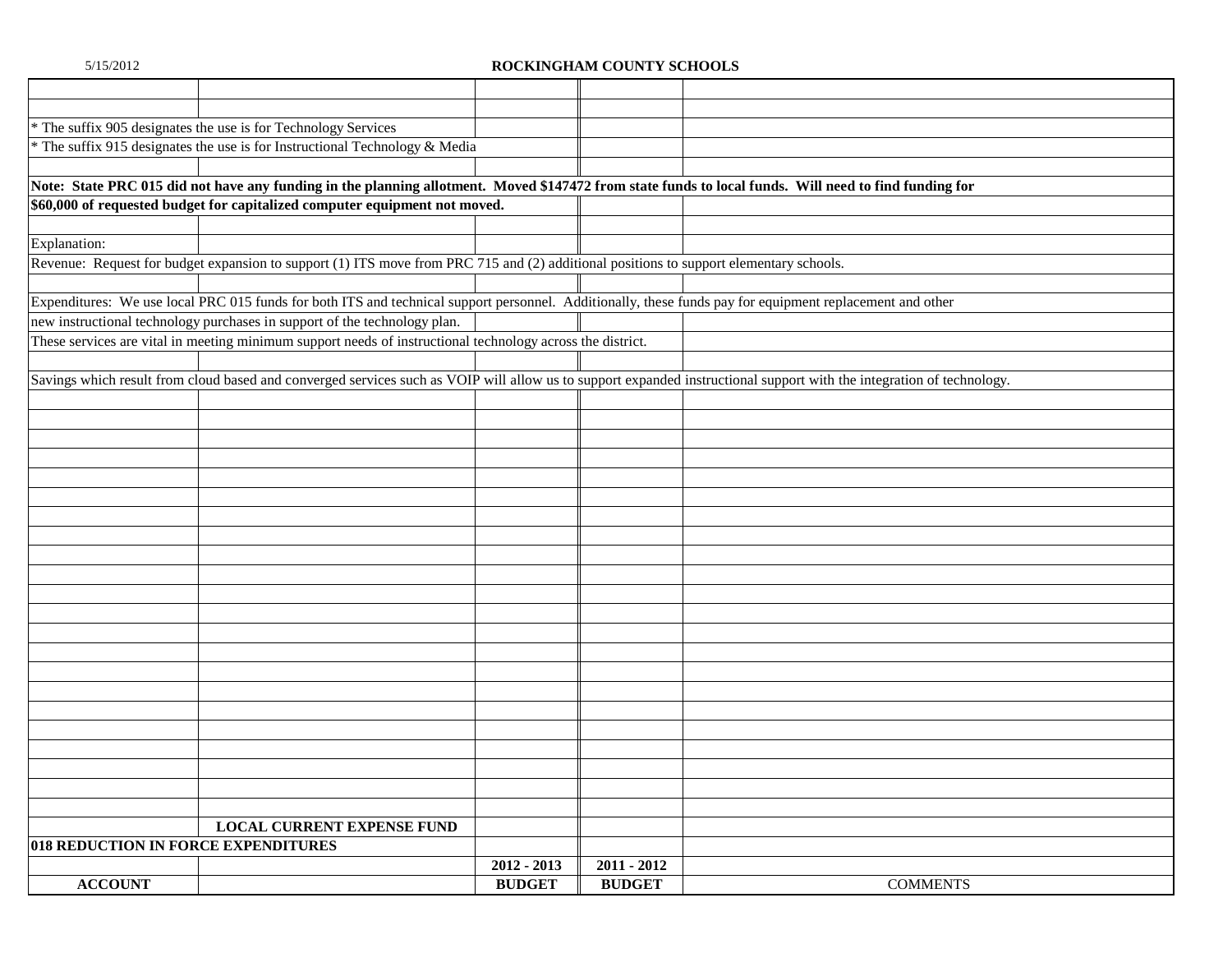| <b>CODE</b>            | <b>DESCRIPTION</b>                          |                                |                          |                                                                  |
|------------------------|---------------------------------------------|--------------------------------|--------------------------|------------------------------------------------------------------|
|                        |                                             |                                |                          |                                                                  |
| <b>APPROPRIATIONS</b>  |                                             |                                |                          |                                                                  |
| 2.5110.018.231         | <b>Employers Hospital Cost</b>              |                                | $\bar{\phantom{a}}$      | Estimated Hospitalization cost for 1 year to cover RIF employees |
|                        |                                             |                                |                          |                                                                  |
|                        |                                             |                                |                          |                                                                  |
|                        | Total                                       | $\overline{\phantom{a}}$       | $\overline{\phantom{a}}$ |                                                                  |
|                        |                                             |                                |                          |                                                                  |
|                        | <b>LOCAL CURRENT EXPENSE FUND</b>           |                                |                          |                                                                  |
| 028 STAFF DEVELOPMENT  |                                             |                                |                          |                                                                  |
|                        |                                             | $2012 - 2013$<br><b>BUDGET</b> | $2011 - 2012$            |                                                                  |
| <b>ACCOUNT</b>         |                                             |                                | <b>BUDGET</b>            | <b>COMMENTS</b>                                                  |
| $CODE$                 | <b>DESCRIPTION</b>                          |                                |                          |                                                                  |
| <b>APPROPRIATIONS</b>  |                                             |                                |                          |                                                                  |
| 2.5110.028.163         | Substitute Pay                              | 23,000                         | 23,000                   | Includes local portion of schools allotment                      |
| 2.5110.028.211         | Employers Soc. Sec. Cost                    | 1,760                          | 1,760                    | Budgeted at 7.65%                                                |
| 2.5110.028.221         | <b>Employers Retirement Cost</b>            | 3,291                          | 3,018                    | Budgeted at 14.31%.                                              |
| 2.5110.028.312         | Workshop Expenses - ILT                     | 10,000                         | 10,000                   |                                                                  |
| 2.6200.028.312.000.918 | <b>Workshop Expenses - Student Services</b> | 3,000                          |                          |                                                                  |
| 2.6300.028.312.000.911 | Workshop Expenses - SEA System              | 5,600                          | 5,600                    |                                                                  |
| 2.6610.028.312.000.904 | Workshop Expenses - Finance                 | 2,500                          | 2,500                    |                                                                  |
| 2.6620.028.312         | <b>Workshop Expenses</b>                    |                                | 1,750                    |                                                                  |
| 2.6710.028.312.000.914 | Workshop Expenses - Testing                 | 2,000                          | 2,000                    |                                                                  |
| 2.6800.028.312.000.901 | Workshop Expenses - Personnel               | 1,750                          | 3,000                    |                                                                  |
| 2.6940.028.312.000.911 | Workshop Expenses - Curriculum              | 35,599                         | 32,372                   |                                                                  |
| 2.6940.028.312.000.912 | <b>Workshop Expenses - Operations</b>       | 6,500                          |                          |                                                                  |
| 2.6940.028.312.000.916 | Workshop Expenses - Superintendent          | 5,000                          |                          |                                                                  |
|                        |                                             |                                |                          |                                                                  |
|                        | Total                                       | 100,000                        | 85,000                   |                                                                  |
|                        |                                             |                                |                          |                                                                  |
|                        |                                             |                                |                          |                                                                  |
|                        |                                             |                                |                          |                                                                  |
|                        |                                             |                                |                          |                                                                  |
|                        |                                             |                                |                          |                                                                  |
|                        |                                             |                                |                          |                                                                  |
|                        |                                             |                                |                          |                                                                  |
|                        |                                             |                                |                          |                                                                  |
|                        |                                             |                                |                          |                                                                  |
|                        |                                             |                                |                          |                                                                  |
|                        |                                             |                                |                          |                                                                  |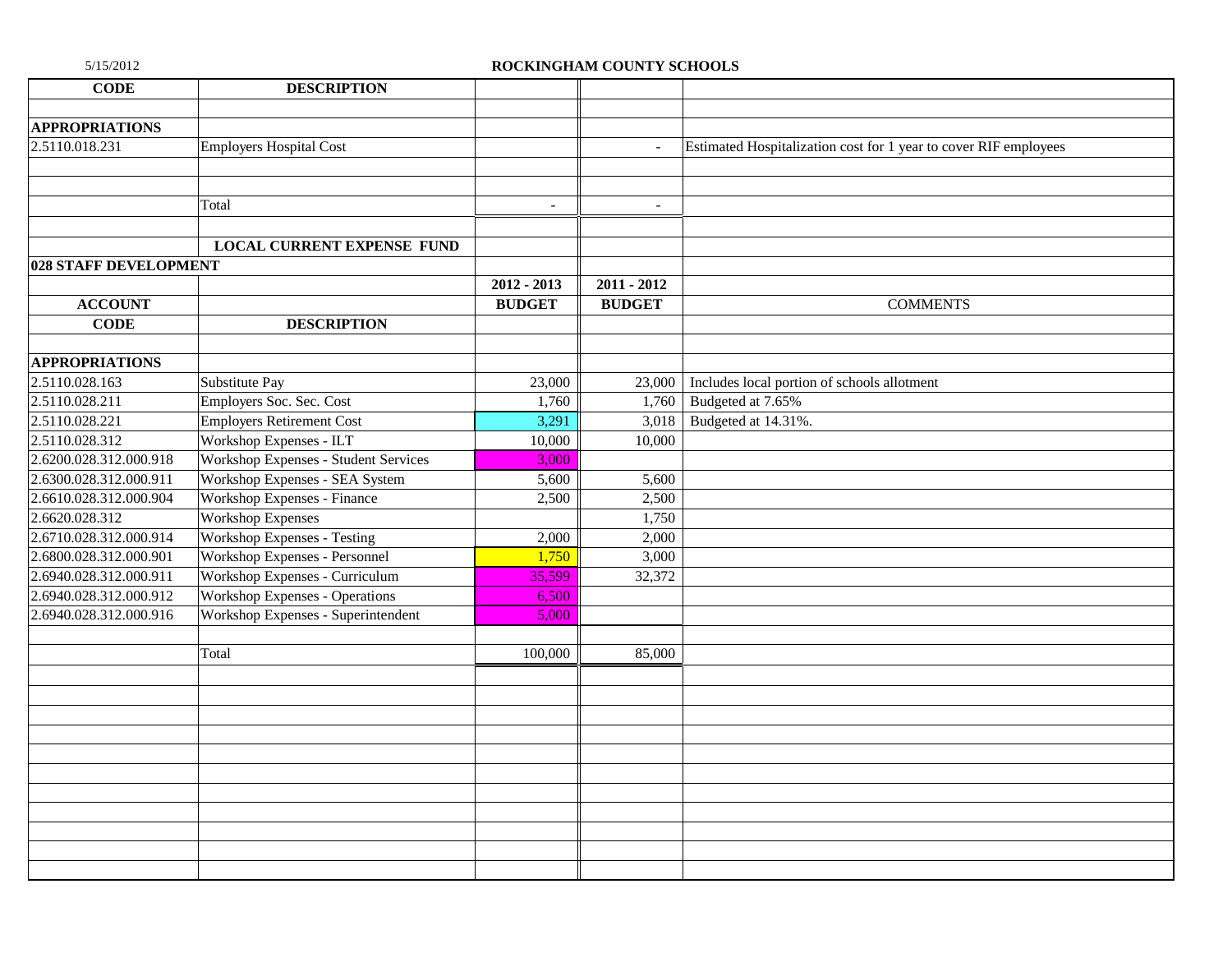|                       | <b>LOCAL CURRENT EXPENSE FUND</b>  |               |               |                                                                     |
|-----------------------|------------------------------------|---------------|---------------|---------------------------------------------------------------------|
| 036 CHARTER SCHOOLS   |                                    |               |               |                                                                     |
|                       |                                    | $2012 - 2013$ | $2011 - 2012$ |                                                                     |
| <b>ACCOUNT</b>        |                                    | <b>BUDGET</b> | <b>BUDGET</b> | <b>COMMENTS</b>                                                     |
| <b>CODE</b>           | <b>DESCRIPTION</b>                 |               |               |                                                                     |
|                       |                                    |               |               |                                                                     |
| <b>APPROPRIATIONS</b> |                                    |               |               |                                                                     |
| 2.8100.036.717        | <b>Transfer to Charter Schools</b> | 400,000       |               | 400,000 Local funds by law to be transferred from County Allocation |
|                       |                                    |               |               | and Fines & Forfeitures to Charter Schools to cover students        |
|                       |                                    |               |               | from Rockingham County. Based upon \$1,128/student for 230          |
|                       |                                    |               |               | students from the county, and \$28/student for fines &              |
|                       |                                    |               |               | forfeitures. We currently send funds to 3 charter schools           |
|                       |                                    |               |               | Covers potential increase due to Senate Bill 8                      |
|                       |                                    |               |               |                                                                     |
|                       |                                    |               |               |                                                                     |
|                       | Total                              | 400,000       | 400,000       |                                                                     |
|                       |                                    |               |               |                                                                     |
|                       |                                    |               |               |                                                                     |
|                       |                                    |               |               |                                                                     |
|                       |                                    |               |               |                                                                     |
|                       |                                    |               |               |                                                                     |
|                       |                                    |               |               |                                                                     |
|                       |                                    |               |               |                                                                     |
|                       |                                    |               |               |                                                                     |
|                       |                                    |               |               |                                                                     |
|                       |                                    |               |               |                                                                     |
|                       |                                    |               |               |                                                                     |
|                       |                                    |               |               |                                                                     |
|                       |                                    |               |               |                                                                     |
|                       |                                    |               |               |                                                                     |
|                       |                                    |               |               |                                                                     |
|                       |                                    |               |               |                                                                     |
|                       |                                    |               |               |                                                                     |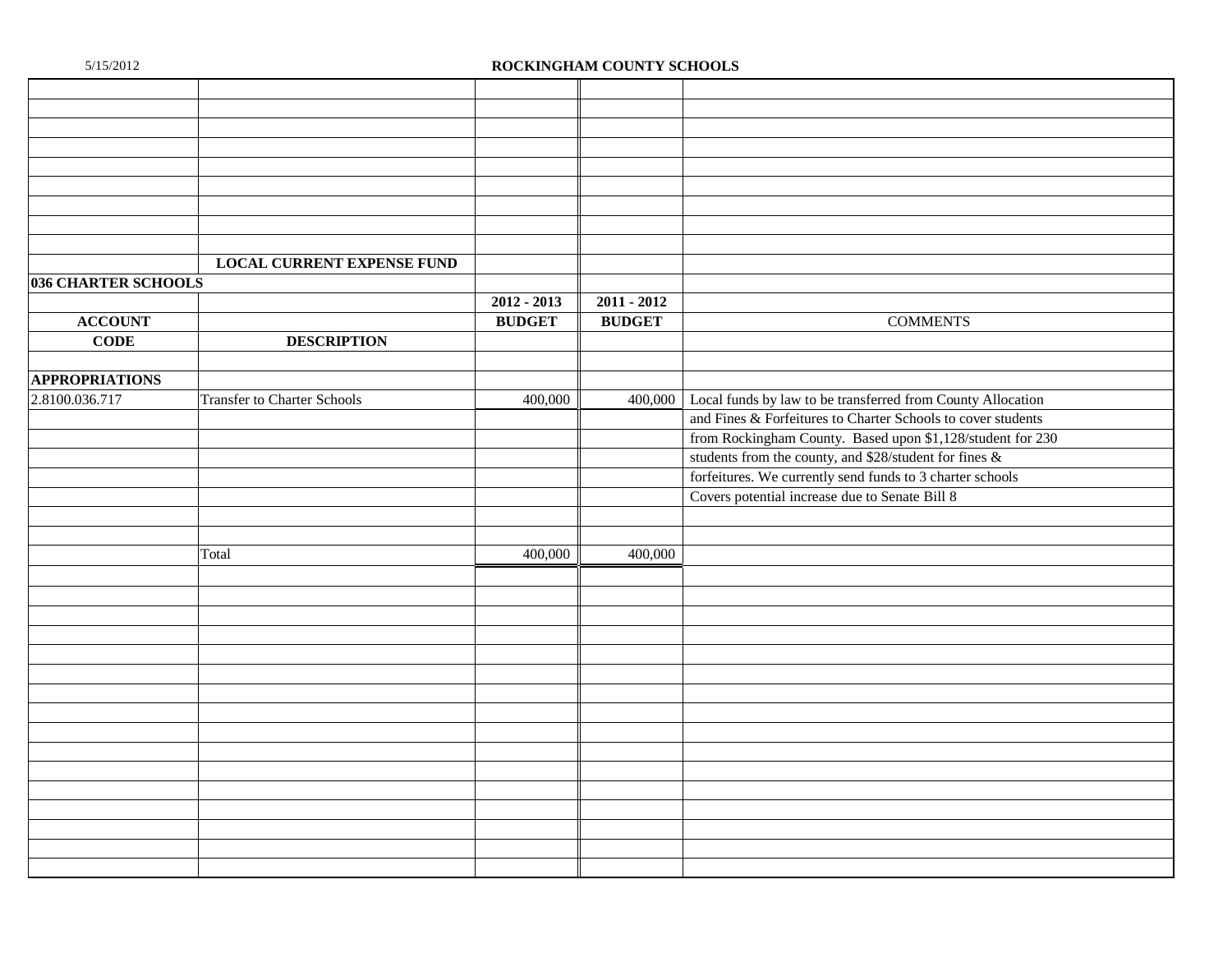|                                                        | <b>LOCAL CURRENT EXPENSE FUND</b>                                                                                                                       |               |               |                                                                             |
|--------------------------------------------------------|---------------------------------------------------------------------------------------------------------------------------------------------------------|---------------|---------------|-----------------------------------------------------------------------------|
| <b>056 TRANSPORTATION</b>                              |                                                                                                                                                         |               |               |                                                                             |
|                                                        |                                                                                                                                                         | $2012 - 2013$ | $2011 - 2012$ |                                                                             |
| <b>ACCOUNT</b>                                         |                                                                                                                                                         | <b>BUDGET</b> | <b>BUDGET</b> | <b>COMMENTS</b>                                                             |
| <b>CODE</b>                                            | <b>DESCRIPTION</b>                                                                                                                                      |               |               |                                                                             |
|                                                        |                                                                                                                                                         |               |               |                                                                             |
| <b>APPROPRIATIONS</b>                                  |                                                                                                                                                         |               |               |                                                                             |
| 2.6550.056.171                                         | Salary - Drivers                                                                                                                                        | 1,000         | 1,000         |                                                                             |
| 2.6550.056.211                                         | Employers Soc. Sec. Cost                                                                                                                                | 77            |               | 77 Budgeted at 7.65%                                                        |
| 2.6550.056.221                                         | <b>Employers Retirement Cost</b>                                                                                                                        | 144           | 131           | Budgeted at 14.31%                                                          |
| 2.6550.056.312                                         | <b>Workshop Expenses</b>                                                                                                                                | 2,687         | 2,500         |                                                                             |
| 2.6550.056.326                                         | Garage Maint. of Equipment                                                                                                                              | 37,625        | 35,000        | Outsourced repairs, rebuilt engines, alternators, air compressors           |
| 2.6550.056.331                                         | <b>Contracted Transportation</b>                                                                                                                        | 5,375         | 5,000         | Transportation of students that bus route cannot accommodate.               |
| 2.6550.056.332                                         | Travel                                                                                                                                                  | 2,150         | 2,000         |                                                                             |
| 2.6550.056.341                                         | Telephone                                                                                                                                               | 75,250        | 70,000        | Garage/Nextel dispatch phones on schools buses/transportation               |
|                                                        |                                                                                                                                                         |               |               | employees                                                                   |
| 2.6550.056.411                                         | Supplies                                                                                                                                                | 6,500         | 60,000        | Supplies used for the upkeep of Transportation Fleet and its facilities     |
| 2.6550.056.422                                         | Repair Parts, Grease                                                                                                                                    | 27,000        | 25,000        | Parts used for repairs & upkeep of school bus fleet                         |
| 2.6550.056.423                                         | Gas/Diesel Fuel                                                                                                                                         | 724,965       | 466,965       | Fuel yellow buses service vehicle. State rate \$2.773 - Feb. 15th Allotment |
| 2.6550.056.424                                         | Oil                                                                                                                                                     | 6,450         | 6,000         |                                                                             |
|                                                        |                                                                                                                                                         |               |               |                                                                             |
|                                                        |                                                                                                                                                         |               |               |                                                                             |
|                                                        | Total                                                                                                                                                   | 889,223       | 673,673       |                                                                             |
|                                                        |                                                                                                                                                         |               |               |                                                                             |
|                                                        |                                                                                                                                                         |               |               |                                                                             |
|                                                        |                                                                                                                                                         |               |               |                                                                             |
| Explanation:                                           |                                                                                                                                                         |               |               |                                                                             |
|                                                        | The mission of the Rockingham County Schools Transportation Department is to provide transportation services to our student and staff population in the |               |               |                                                                             |
|                                                        | safest and most efficient way possible under the guidelines set forth by the Board of Education and the Department of Public Instruction with safety    |               |               |                                                                             |
| being the foremost objective and efficiency secondary. |                                                                                                                                                         |               |               |                                                                             |
|                                                        |                                                                                                                                                         |               |               |                                                                             |
|                                                        |                                                                                                                                                         |               |               |                                                                             |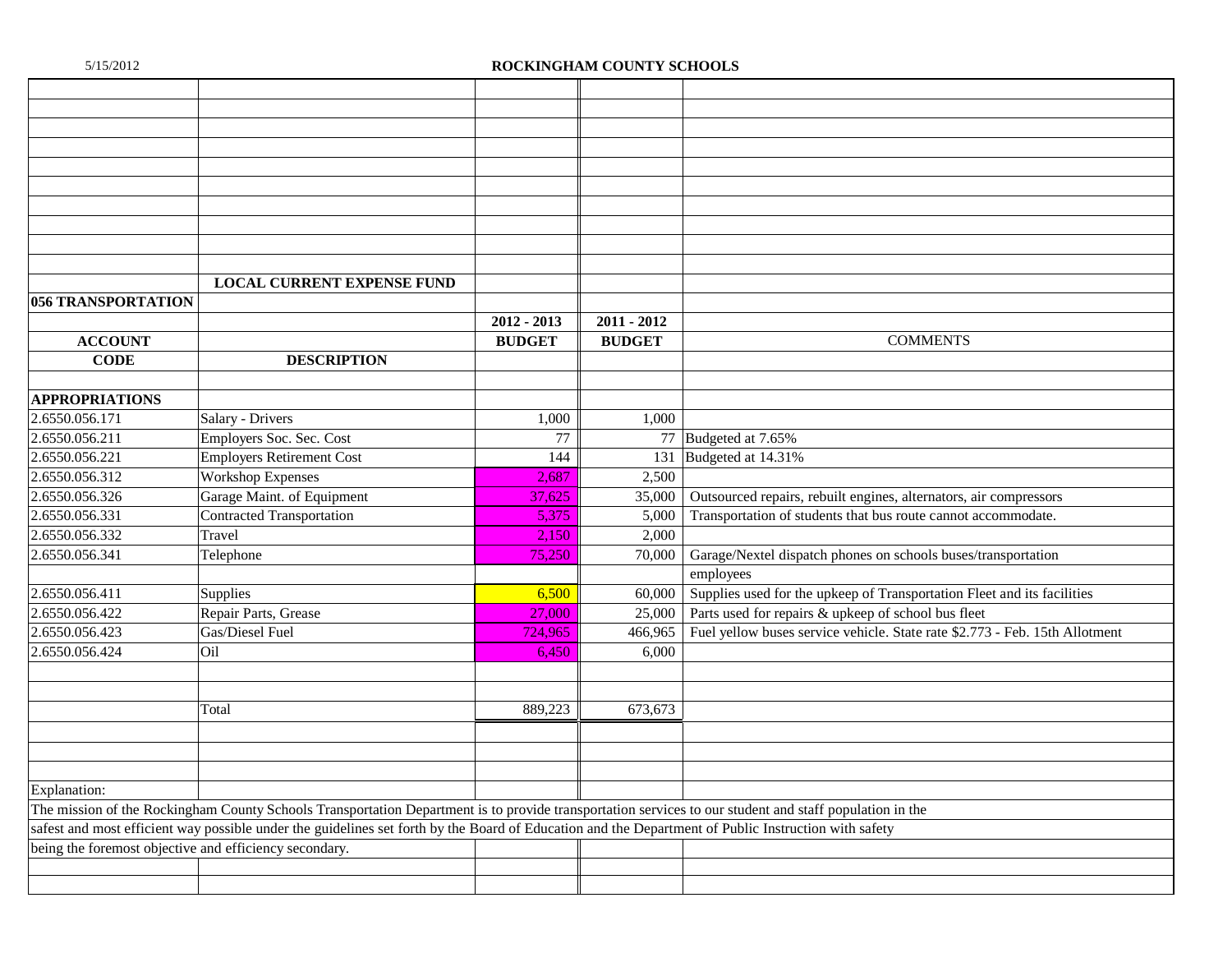|                                    | <b>LOCAL CURRENT EXPENSE FUND</b>  |               |               |                                                                                    |
|------------------------------------|------------------------------------|---------------|---------------|------------------------------------------------------------------------------------|
| 061 INSTRUCTIONAL AND SCHOOL FUNDS |                                    |               |               |                                                                                    |
|                                    |                                    | $2012 - 2013$ | $2011 - 2012$ |                                                                                    |
| <b>ACCOUNT</b>                     |                                    | <b>BUDGET</b> | <b>BUDGET</b> | <b>COMMENTS</b>                                                                    |
| <b>CODE</b>                        | <b>DESCRIPTION</b>                 |               |               |                                                                                    |
|                                    |                                    |               |               |                                                                                    |
| <b>APPROPRIATIONS</b>              |                                    |               |               |                                                                                    |
| 2.5110.061.411                     | <b>Instructional Supplies</b>      | 152.912       | 152.912       | Budgeted at \$8/ADM                                                                |
|                                    |                                    |               |               | Based on Enrollment of 14,012 adjusted to 14,120 to include various risk factors   |
|                                    |                                    |               |               | at each school. The state allots instructional supplies at \$32.82/ADM. Schools    |
|                                    |                                    |               |               | will be allowed to move funds to and from 5110 with the 5400 codes as part of the  |
|                                    |                                    |               |               | school based management flexibility. This reflects projected transfers to          |
|                                    |                                    |               |               | operation by schools. Includes \$20,000 to cover band supplies so each high school |
|                                    |                                    |               |               | receives \$5,000, and \$8,000 for chorus so each high school receives \$2,000.     |
| 2.5110.061.413                     | <b>Other Textbooks</b>             | 3,824         | 3,824         | Funds to purchase textbooks not available from the state textbook warehouse.       |
| 2.5110.061.414                     | <b>Library Books</b>               | 4,900         | 4.900         | The funds budgeted here are what the schools decided to budget                     |
|                                    |                                    |               |               | from their local allotment.                                                        |
| 2.5110.061.462                     | Non-Capitalized Computer Equipment |               |               |                                                                                    |
| 2.5400.061.311                     | <b>Maintenance Contracts</b>       | 120,849       | 120,849       | Only schools funds are reflected here.                                             |
| 2.5400.061.315                     | Reproduction                       | 99,728        | 99.728        | Funds are allotted to schools, and the schools budget their allotment              |
| 2.5400.061.332                     | Travel                             | 43,129        | 43,129        | by line item. High Schools are allotted at \$36.74/ADM                             |
| 2.5400.061.341                     | Telephone                          | 59,651        | 59,651        | as adjusted for risk factors and K-8 schools                                       |
|                                    |                                    |               |               | are allotted at \$24.98/ADM as adjusted for risk factors.                          |
| 2.5400.061.342                     | Postage                            | 12,841        | 12,841        | Risk factors are used to direct more fund to disadvantaged schools. The risk       |
| 2.5400.061.361                     | Membership Dues & Fees             | 3,555         | 3,555         | factore are percentage proficient, free & reduced lunches, percent transient,      |
| 2.5400.061.411                     | <b>Office Supplies</b>             | 22,188        | 22,188        | percent ESL & migrant, percent EC population & percent performance gap.            |
| 2.5400.061.462                     | <b>Non-Capitalized Computers</b>   | 1,423         | 1,423         | Applicable Schools reduced by \$6.00/ADM for loss of telephone cost.               |
|                                    |                                    |               |               | Changing to voice over internet.                                                   |
|                                    | Total                              | 525,000       | 525,000       |                                                                                    |
|                                    |                                    |               |               |                                                                                    |
|                                    |                                    |               |               |                                                                                    |
|                                    |                                    |               |               |                                                                                    |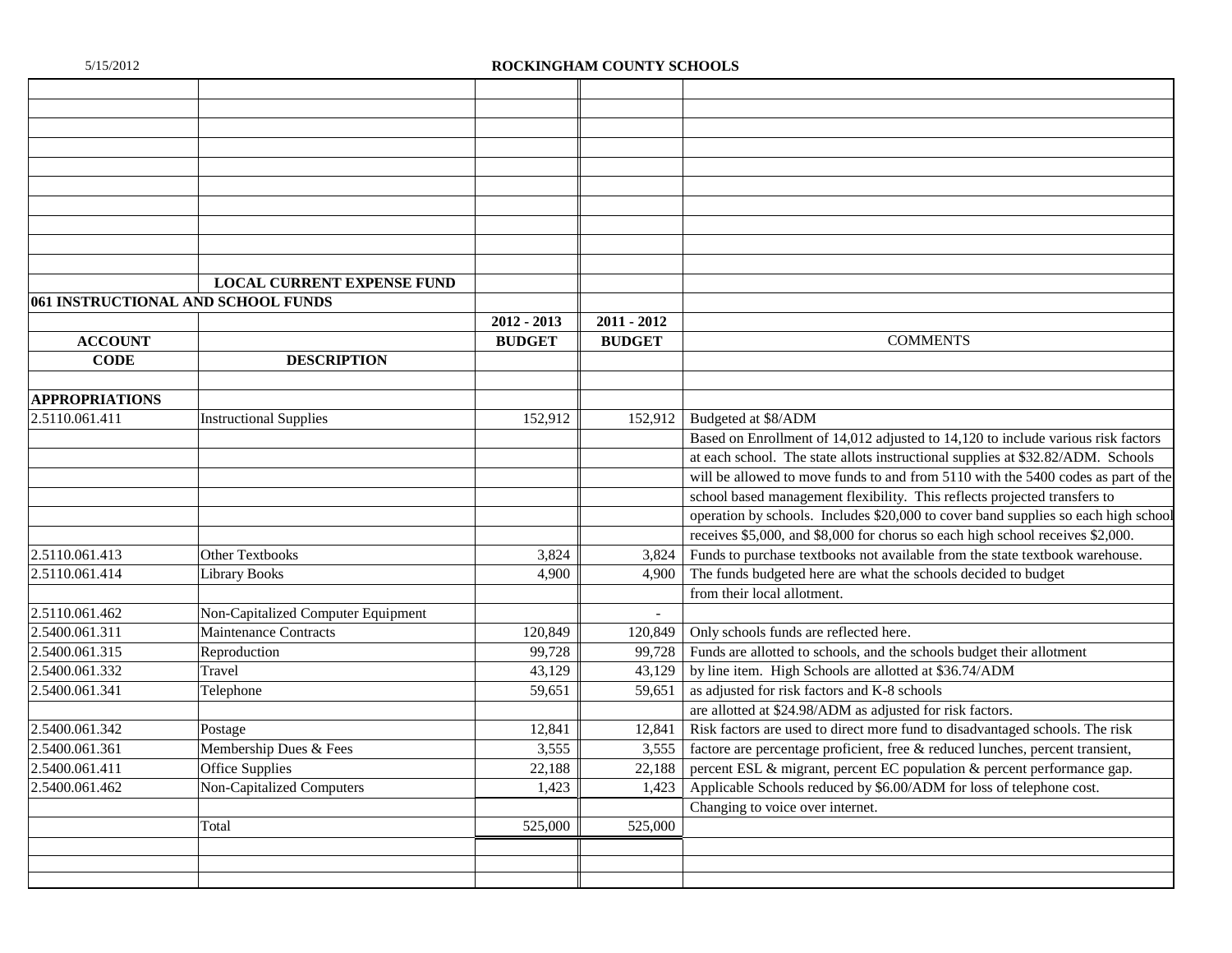|                                         |                                                                                                              |               |               | Explanation: ADM is expected to decrease for fiscal year 2012-2013. In order to be conservative for planning purposes, we are using the prior year budget as our planning budget. |
|-----------------------------------------|--------------------------------------------------------------------------------------------------------------|---------------|---------------|-----------------------------------------------------------------------------------------------------------------------------------------------------------------------------------|
|                                         |                                                                                                              |               |               |                                                                                                                                                                                   |
|                                         |                                                                                                              |               |               |                                                                                                                                                                                   |
|                                         |                                                                                                              |               |               |                                                                                                                                                                                   |
|                                         |                                                                                                              |               |               |                                                                                                                                                                                   |
|                                         |                                                                                                              |               |               |                                                                                                                                                                                   |
|                                         |                                                                                                              |               |               |                                                                                                                                                                                   |
|                                         |                                                                                                              |               |               |                                                                                                                                                                                   |
|                                         |                                                                                                              |               |               |                                                                                                                                                                                   |
|                                         |                                                                                                              |               |               |                                                                                                                                                                                   |
|                                         | <b>LOCAL CURRENT EXPENSE FUND</b>                                                                            |               |               |                                                                                                                                                                                   |
| 706 OTHER LOCAL TRANSPORTATION          |                                                                                                              |               |               |                                                                                                                                                                                   |
|                                         |                                                                                                              | $2012 - 2013$ | $2011 - 2012$ |                                                                                                                                                                                   |
| <b>ACCOUNT</b>                          |                                                                                                              | <b>BUDGET</b> | <b>BUDGET</b> | <b>COMMENTS</b>                                                                                                                                                                   |
| <b>CODE</b>                             | <b>DESCRIPTION</b>                                                                                           |               |               |                                                                                                                                                                                   |
|                                         |                                                                                                              |               |               |                                                                                                                                                                                   |
| <b>APPROPRIATIONS</b>                   |                                                                                                              |               |               |                                                                                                                                                                                   |
| 2.6550.706.113                          | Salary - Director                                                                                            | 60,168        | 60,168        | Cost of Transportation Director.                                                                                                                                                  |
| 2.6550.706.171                          | Salary - Drivers                                                                                             | 50,000        | 50,000        | Salaries above state maximum, and above state allotments                                                                                                                          |
| 2.6550.706.175                          | <b>Salary - Transportation Personnel</b>                                                                     | 65,091        | 65,091        | Local Costs for Transportation Employees.                                                                                                                                         |
| 2.6550.706.177                          | Salary - Work Study Students                                                                                 | 4,200         | 4,200         |                                                                                                                                                                                   |
| 2.6550.706.181                          | Supplementary Pay                                                                                            | 7,350         | 7,350         |                                                                                                                                                                                   |
| 2.6550.706.211                          | Employers Soc. Sec. Cost                                                                                     | 14,291        | 14,291        | Budgeted at 7.65%                                                                                                                                                                 |
| 2.6550.706.221                          | <b>Employers Retirement Cost</b>                                                                             | 26,733        | 23,959        | Budgeted at 14.31%.                                                                                                                                                               |
| 2.6550.706.231                          | <b>Employers Hospital Cost</b>                                                                               | 12,980        | 12,328        | Budgeted at \$5,192/employee (2.5)                                                                                                                                                |
| 2.6550.706.311                          | <b>Contracted Services</b>                                                                                   | 30,000        | 25,000        | Contracted services/Service Agreements/Where Bus                                                                                                                                  |
| 2.6550.706.326                          | Contracted Repairs & Maintenance                                                                             | 1,000         | 1,000         |                                                                                                                                                                                   |
| 2.6550.706.411                          | Supplies & Materials                                                                                         | 15,000        | 15,000        |                                                                                                                                                                                   |
|                                         |                                                                                                              |               |               |                                                                                                                                                                                   |
|                                         | Total                                                                                                        | 286,813       | 278,387       |                                                                                                                                                                                   |
|                                         |                                                                                                              |               |               |                                                                                                                                                                                   |
|                                         |                                                                                                              |               |               |                                                                                                                                                                                   |
|                                         |                                                                                                              |               |               |                                                                                                                                                                                   |
|                                         |                                                                                                              |               |               |                                                                                                                                                                                   |
|                                         |                                                                                                              |               |               |                                                                                                                                                                                   |
| Explanation:                            |                                                                                                              |               |               |                                                                                                                                                                                   |
|                                         | PRC 706 is a program required by the State to account for local transportation expenditures not eligible for |               |               |                                                                                                                                                                                   |
| inclusion in the state funding formula. |                                                                                                              |               |               |                                                                                                                                                                                   |
|                                         |                                                                                                              |               |               |                                                                                                                                                                                   |
|                                         |                                                                                                              |               |               |                                                                                                                                                                                   |
|                                         |                                                                                                              |               |               |                                                                                                                                                                                   |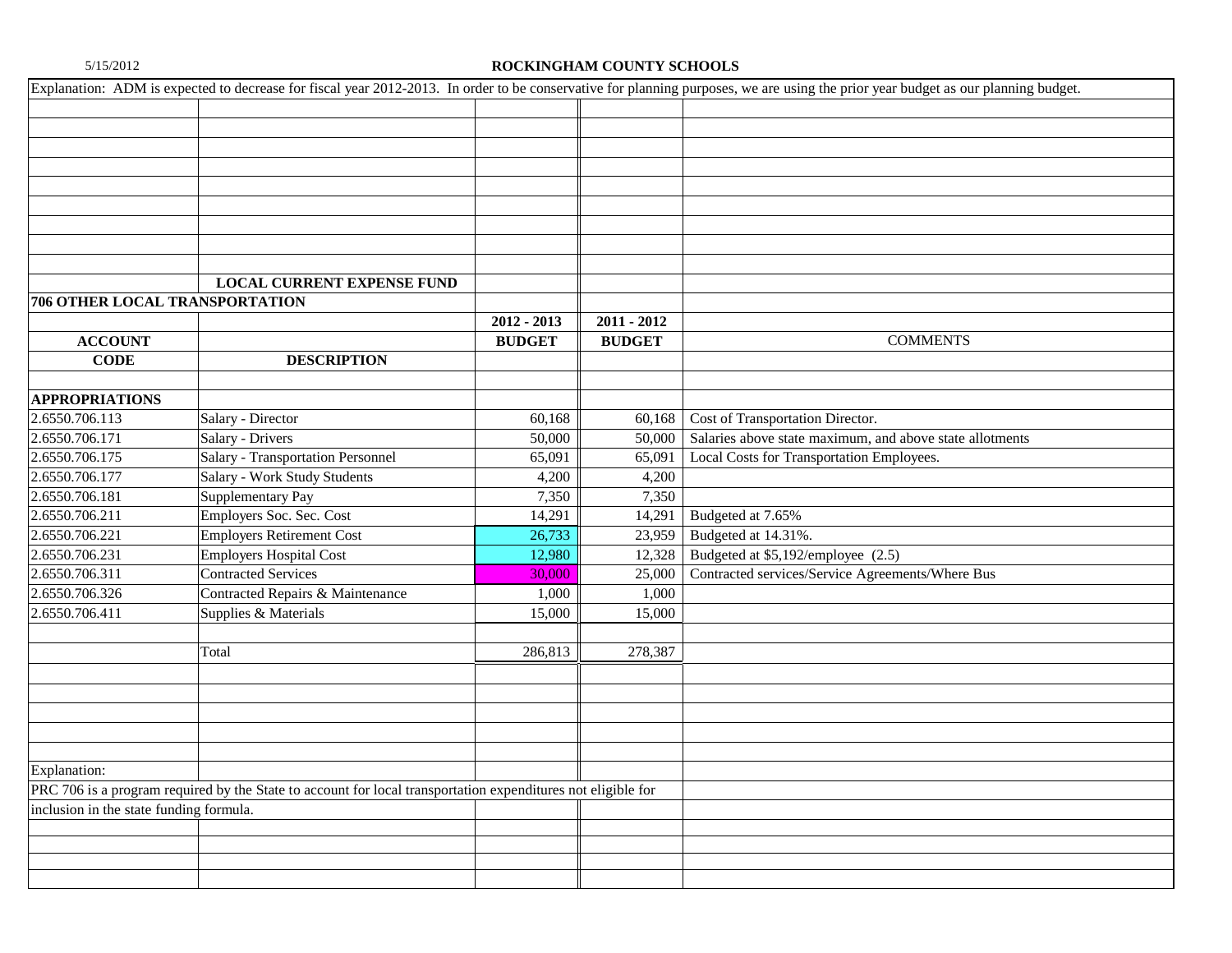|                               | <b>LOCAL CURRENT EXPENSE FUND</b>   |               |               |                                                                                   |
|-------------------------------|-------------------------------------|---------------|---------------|-----------------------------------------------------------------------------------|
| <b>801 GENERAL OPERATIONS</b> |                                     |               |               |                                                                                   |
|                               |                                     | $2012 - 2013$ | $2011 - 2012$ |                                                                                   |
| <b>ACCOUNT</b>                |                                     | <b>BUDGET</b> | <b>BUDGET</b> | <b>COMMENTS</b>                                                                   |
| <b>CODE</b>                   | <b>DESCRIPTION</b>                  |               |               |                                                                                   |
|                               |                                     |               |               |                                                                                   |
| <b>APPROPRIATIONS</b>         |                                     |               |               |                                                                                   |
| 2.5110.801.148                | Other Instructional Salary          | 44,000        |               | 44,000 Includes \$20,000 for homebound, \$3,000 for                               |
|                               |                                     |               |               | SAT review, \$21,000 for reimbursements                                           |
|                               |                                     |               |               | received.                                                                         |
| 2.5110.801.211                | Employers Soc. Sec. Cost            | 3,366         | 3,366         | Budgeted @ 7.65%                                                                  |
| 2.5110.801.221                | <b>Employers Retirement Cost</b>    | 6,296         | 5,773         | Budgeted @ 14.31%.                                                                |
| 2.5110.801.232                | Workers Compensation Ins.           | 500,000       | 300,000       | Est. cost of Local workers compensation insurance based on prior years increases. |
| 2.5110.801.233                | <b>Unemployment Compensation</b>    | 20,000        | 20,000        | Estimated cost of local unemployment - moved from 6910                            |
| 2.5110.801.235                | Life Insurance Cost                 | 21,000        | 21,000        | Estimated cost of \$8,000/employee Life ins.                                      |
| 2.5110.801.311                | <b>Contracted Services</b>          | 15,000        | 15,000        | Includes payments for Employee assistance                                         |
|                               |                                     |               |               | program with Rockingham County Mental                                             |
|                               |                                     |               |               | Health and Carolina Psychological, Contracting for Sign                           |
|                               |                                     |               |               | Language Interpretation                                                           |
| 2.5110.801.332                | <b>Travel - Instructional Staff</b> | 46,500        | 46,000        | Primarily for itinerant teacher travel                                            |
|                               |                                     |               |               | reimbursements. Current reimbursement                                             |
|                               |                                     |               |               | rate is 55.5 cents per mile                                                       |
| 2.5120.801.311                | <b>Contracted Services</b>          | 25,000        | 25,000        | Contract for Vocational Rehabilitation with                                       |
|                               |                                     |               |               | the North Carolina Division of Vocational                                         |
|                               |                                     |               |               | Rehabilitation Services. They provide                                             |
|                               |                                     |               |               | counselors to the schools to provide transition                                   |
|                               |                                     |               |               | services to students with special needs and at                                    |
|                               |                                     |               |               | risk. They also provide minimal stipends to                                       |
|                               |                                     |               |               | students at job sites.                                                            |
| 2.5330.801.192                | Stipends                            | 4,499         | 4,754         | Academic Coach Compensation (10 academic coaches)                                 |
| 2.5330.801.211                | Employers Soc. Sec. Cost            | 443           | 459           | Employers Soc. Sec. Cost @ 7.65%                                                  |
| 2.5330.801.221                | <b>Employers Retirement Cost</b>    | 858           | 787           | Employers Retirement Cost @ 14.31%                                                |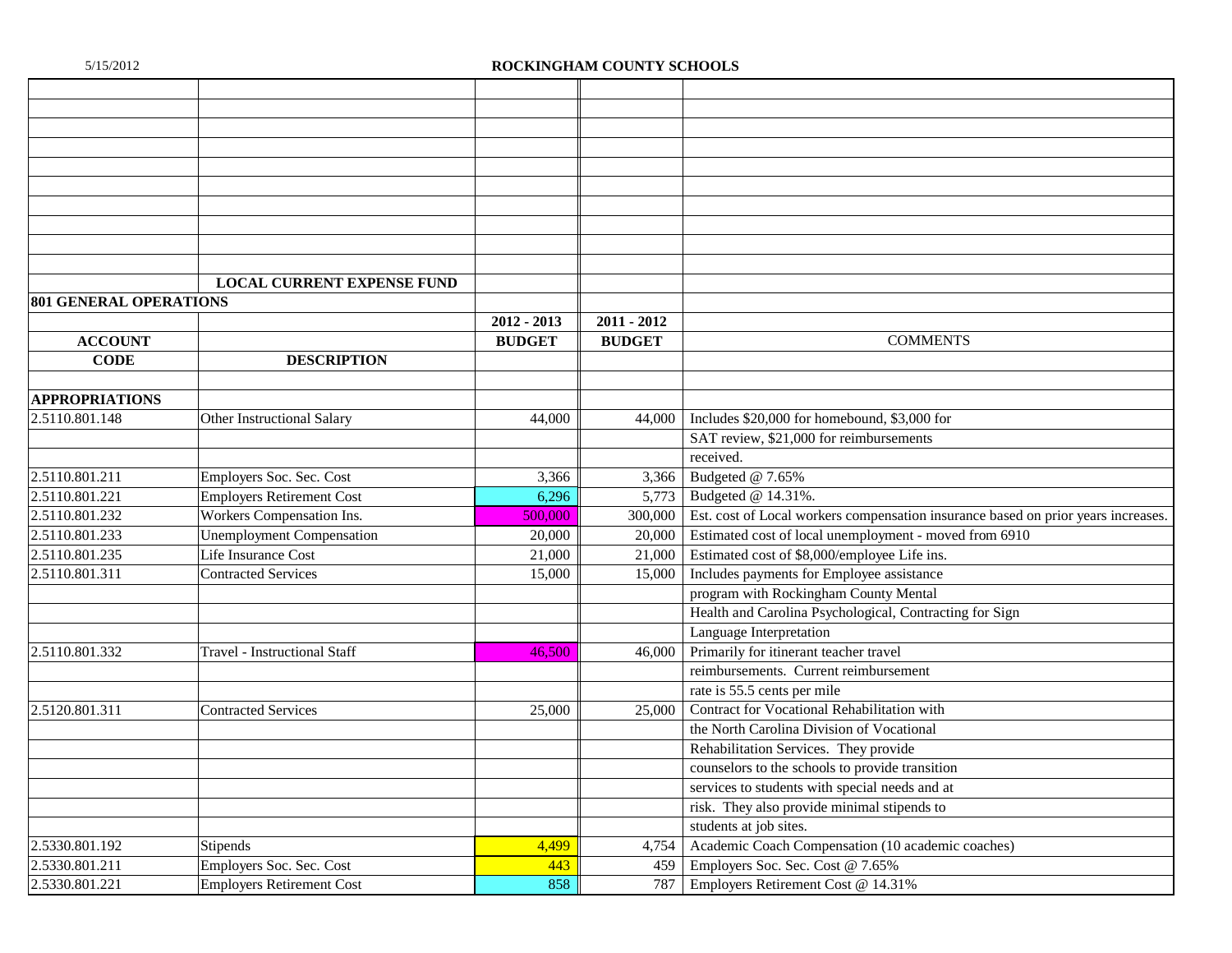| 2.5330.801.312 | Workshop Expense                       | 300     | 300     | Academic Coaches                                                                |
|----------------|----------------------------------------|---------|---------|---------------------------------------------------------------------------------|
| 2.5330.801.332 | Travel                                 | 200     | 200     | <b>Travel for Academic Coaches</b>                                              |
| 2.5840.801.311 | Contracted Services - Health Clinic    |         | 45,000  | Funds for Student Health Services through Morehead Hospital.                    |
| 2.5840.801.312 | Workshop Expense - Nurses, Soc Workers | 3,000   | 3,000   |                                                                                 |
| 2.5840.801.371 | <b>Liability Insurance - Nurses</b>    | 515     | 515     |                                                                                 |
| 2.5840.801.411 | Supplies - Health Services             | 4,000   | 4,000   | Supplies for nurses and social workers.                                         |
| 2.6110.801.314 | Printing                               | 35,000  | 35,000  | Funds to utilize print shop                                                     |
| 2.6110.801.332 | Travel                                 | 36,000  | 36,000  | Travel for Central Office directors & staff. Also covers SACS travel            |
| 2.6120.801.371 | Insurance                              | 1,515   | 1,515   | Cost of garage keepers insurance for garage                                     |
|                |                                        |         |         | at Morehead High School and Rockingham County High School                       |
| 2.6550.801.411 | <b>TIMS</b> Supplies                   | 1,500   | 1,500   | Supplies for transportation information                                         |
| 2.6550.801.423 | Gas. Diesel Fuel                       | 80,000  | 63,426  | \$15,500 per high school and \$4,500 per middle schools: increase due to higher |
|                |                                        |         |         | gas prices                                                                      |
| 2.6610.801.311 | <b>Contracted Services</b>             | 37,236  | 37,236  | Cost for required services, i.e. postage meter,                                 |
|                |                                        |         |         | check signer. Internal Auditor Contract                                         |
| 2.6610.801.326 | Contracted Repairs/Maint. Equipment    | 34,000  | 34,000  | Includes Maintenance and repairs to AS400, printers, bursters, etc.             |
| 2.6610.801.332 | Travel                                 | 3,000   | 2,800   | Travel to schools, bank, etc.                                                   |
| 2.6610.801.343 | <b>Telecommunications Network</b>      | 10,000  | 10,000  | Costs for state network (sips lines)                                            |
| 2.6610.801.361 | Membership Dues                        | 1,800   | 1,800   | ASBO (Association of School Business Officials, GFOA (Government                |
|                |                                        |         |         | Finance Officers Association), NCACPA (North Carolina Association               |
|                |                                        |         |         | of Certified Public Accountants), AICPA American Institute of Certified         |
|                |                                        |         |         | Carolina Association of Certified Public Accountants.                           |
| 2.6610.801.375 | <b>Fidelity Bond</b>                   | 5,400   | 5,400   | Bonds for employees handling funds                                              |
| 2.6610.801.411 | Supplies                               | 45,000  | 45,000  | Computer paper, copier paper, purchase                                          |
|                |                                        |         |         | orders, other forms, receipt books, checks                                      |
| 2.6620.801.311 | <b>Contracted Services</b>             | 112,251 | 112,251 | Out-source ILT Service. Estimated cost to drug test all new                     |
|                |                                        |         |         | employees, and cost of outsourcing director activities.                         |
| 2.6620.801.319 | <b>Criminal Records Checks</b>         | 15,000  | 15,000  | Costs for new employee criminal records checks. Increased to cover volunteers   |
| 2.6620.801.326 | <b>HRMS</b> Maintenance                | 6,820   | 6,820   | Human Resource Management System (HRMS) software maintenance fee.               |
| 2.6622.801.313 | Advertising                            | 500     | 500     | Advertising costs of recruitment.                                               |
| 2.6622.801.314 | Printing                               | 10,000  | 10,000  | Costs of printing recruitment brochures                                         |
| 2.6622.801.332 | <b>Personnel Recruitment</b>           | 10,500  | 10,500  | Includes travel, subsistence, and fees for recruiting.                          |
| 2.6622.801.411 | <b>Recruitment Supplies</b>            | 3,500   | 3,500   | Supplies needed for recruiting new teachers.                                    |
| 2.6710.801.411 | Testing/Supplies                       | 69,425  | 69,425  | Testing supplies, benchmark assessment development and                          |
|                |                                        |         |         | duplication, CogAT Testing, SAT Testing, PSAT Testing,                          |
|                |                                        |         |         | testing equipment, test scoring costs, training costs, professional             |
|                |                                        |         |         | development, data warehouse costs, student forms.                               |
|                |                                        |         |         | The district's testing and accountability program provides local                |
|                |                                        |         |         | formative/benchmark testing, standardized tests (PSAT, SAT and                  |
|                |                                        |         |         | CogAT), and test training, reporting and analysis services for local,           |
|                |                                        |         |         | EOG and EOC tests. The increase in this year's budget request is                |
|                |                                        |         |         | primarily due to the district-wide formative assessment initiative              |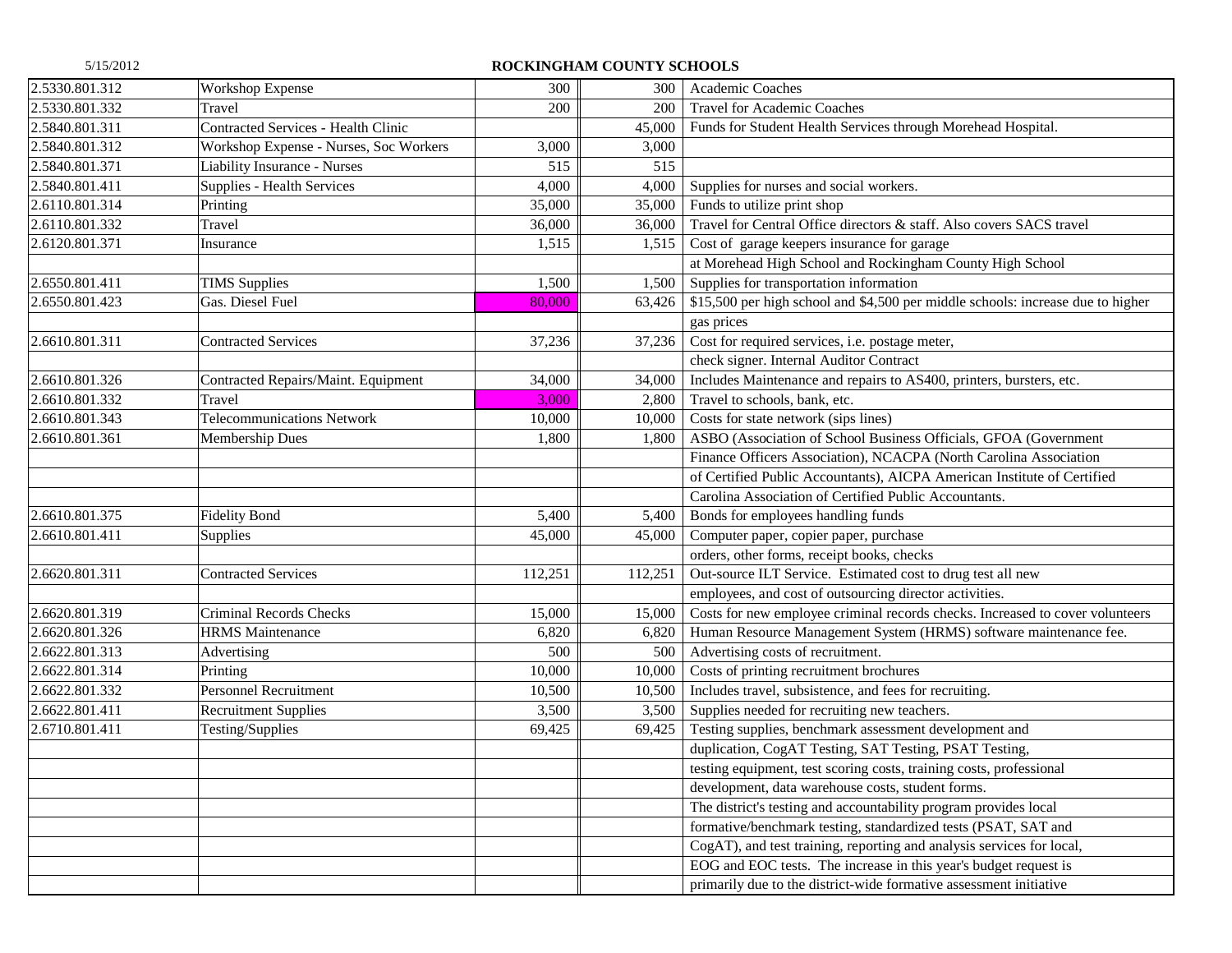|                |                                     |        |        | (benchmark and formative assessments).                                           |
|----------------|-------------------------------------|--------|--------|----------------------------------------------------------------------------------|
| 2.6820.801.311 | <b>Contracted Services</b>          | 25,000 | 25,000 | Funds to continue microfilming student records.                                  |
| 2.6820.801.411 | <b>NCWISE Supplies</b>              | 16,000 | 16,000 | Supplies for NC WISE                                                             |
| 2.6850.801.319 | <b>Blood Borne Pathogen Program</b> | 5,000  | 5,000  | Hepatitis serum for about 50 employees/year for employees in high                |
|                |                                     | 41,155 |        | risk positions. \$75/employee. Clinical Laboratory Improvement                   |
|                |                                     | 3,149  |        | Amendments program registration certificate, and necessary training.             |
| 2.6910.801.192 | <b>Payment to Board Members</b>     | 53,800 | 41,155 | Monthly Payment to Board Members                                                 |
| 2.6910.801.211 | Employers Soc. Sec. Cost            |        | 3,149  | Budgeted at 7.65%                                                                |
| 2.6910.801.311 | <b>Contracted Services</b>          |        | 53,800 | Funds to contract from outside sources for needed services, includes             |
|                |                                     |        |        | \$7,950 for Web Based Board Policies, \$10,200 for IB affiliation fee.           |
|                |                                     |        |        | Redirections Truancy Mediation program for \$12,500, cost of deputies.           |
|                |                                     |        |        | \$45,000 for Medicaid Administrative Outreach Program filing moved to Fund 8     |
| 2.6910.801.313 | Advertising                         | 2,000  | 2,000  | <b>Board Advertising</b>                                                         |
| 2.6910.801.332 | Travel                              | 42,500 | 61,387 | Board Travel. \$3,636 per member plus \$2500 for staff                           |
| 2.6910.801.361 | Membership Dues & Fees -            | 50,000 | 50,000 | Funds Southern Association of Colleges and Schools (SACS) costs.                 |
|                |                                     |        |        | \$4,000 for 15 Schools reaccreditations and \$15,625 for dues                    |
|                |                                     |        |        | Includes National School Boards Association Dues, North Carolina School          |
|                |                                     |        |        | Boards Assoc. Dues, Legal Assistance Fund, Low Wealth Consortium,                |
|                |                                     |        |        | North Carolina Middle School Association, Chamber of Commerce dues.              |
| 2.6910.801.371 | <b>Liability Insurance</b>          | 23,000 | 23,000 | Estimated Cost of Error & Omissions and Liability coverage.                      |
| 2.6910.801.379 | Other Insurance                     | 2,000  | 2,000  | Insurance to adult volunteers                                                    |
| 2.6910.801.411 | Supplies                            | 33,000 | 33,000 | Funds for supplies for board use. Includes Yearbook ads, Special Dinners,        |
|                |                                     |        |        | Diplomas (\$6,000), various Board obligations                                    |
| 2.6920.801.311 | Legal                               | 58,000 | 58,000 | <b>Estimated Legal Costs</b>                                                     |
| 2.6930.801.311 | Audit                               | 30,500 | 29,500 | <b>Estimated Audit Cost.</b>                                                     |
| 2.6940.801.315 | Reproduction - Central Office       | 44,000 | 44,000 | Copier Cost                                                                      |
| 2.6940.801.342 | Postage - Central Office            | 35,000 | 35,000 | Estimated cost of postage                                                        |
| 2.6941.801.311 | <b>Contracted Services</b>          | 8,000  | 8,000  | Principal & Assistant Principal meeting costs                                    |
| 2.6941.801.332 | Travel                              | 14,500 | 14,000 | Travel for the Superintendent's office & directly reporting                      |
| 2.6941.801.361 | Membership Dues                     | 15,000 | 14,000 | Includes ASCD (Association of Supervisors and Curriculum Development),           |
|                |                                     |        |        | AASA (American Association of School Administration), Chambers, CEFPI            |
|                |                                     |        |        | (Council of Educational Facility Planners, International), NCASCD (North         |
|                |                                     |        |        | Carolina Association of Supervisors and Curriculum Development)                  |
| 2.6941.801.411 | Supplies                            | 30,000 | 30,000 | Central Office - supplies, subscriptions                                         |
| 2.6950.801.153 | Salary - PIO                        | 47,266 | 47,266 | Salary for a Public Information Officer.                                         |
| 2.6950.801.211 | Employers Soc. Sec. Cost            | 3,616  |        | 3,616 Budgeted at 7.65%                                                          |
| 2.6950.801.221 | <b>Employers Retirement Cost</b>    | 6,764  | 6,203  | Budgeted at 14.31%.                                                              |
| 2.6950.801.231 | <b>Employers Hospital Cost</b>      | 5,192  | 4,931  | Budgeted at \$5,192/employee                                                     |
| 2.6950.801.411 | Supplies - Public Relations/Publ.   | 41,850 | 26,850 | Includes the cost of preparing and printing various mult-media publications      |
|                |                                     |        |        | such as the annual report, district brochures, Kindergarten registration         |
|                |                                     |        |        | materials and handbooks. Increased by \$8700 in prior year to cover new students |
|                |                                     |        |        | handbooks and \$15,000 in current year for common core announcements.            |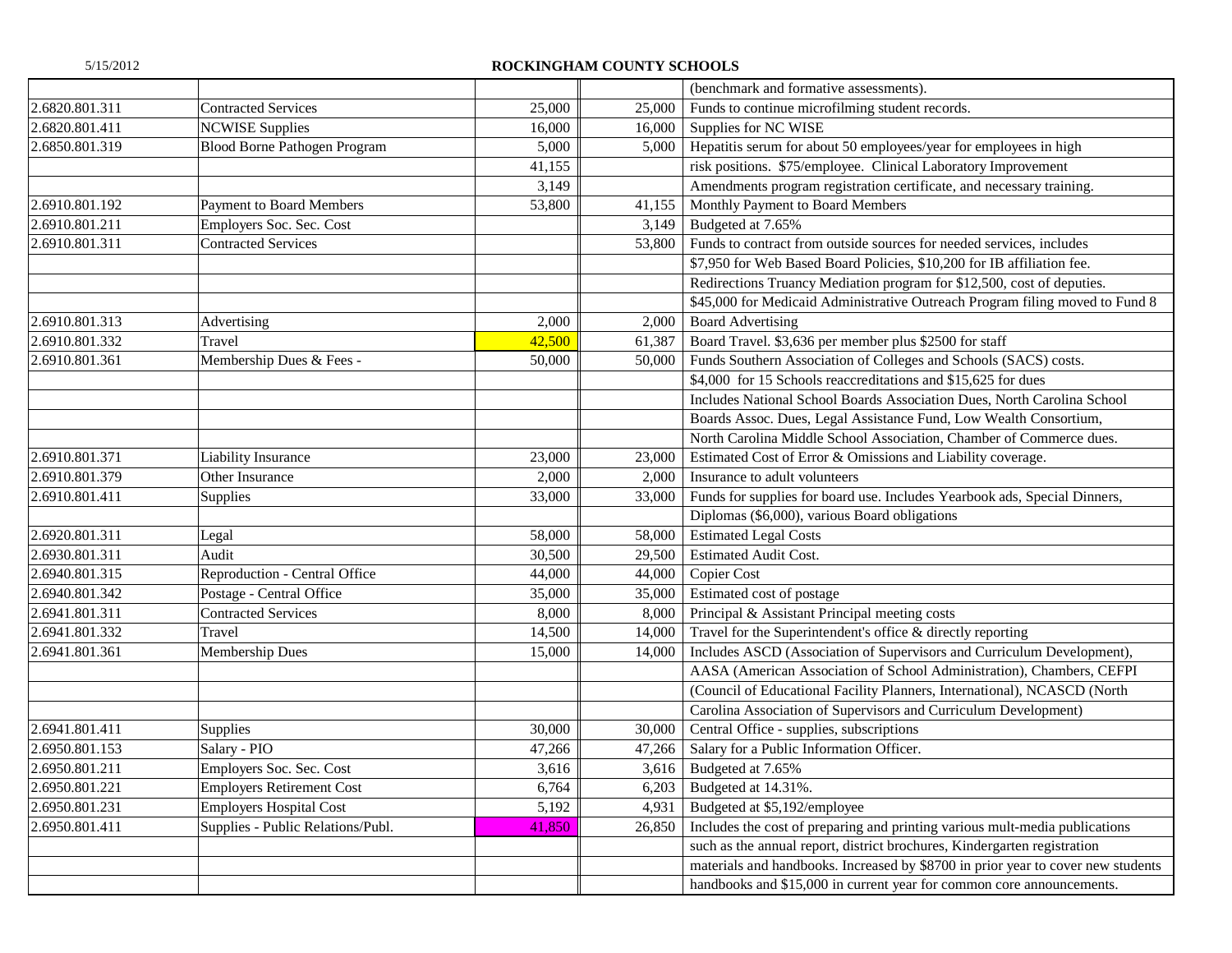|                            |                                   |               |               | This helps consolodate the district wide student publications to one funding source |
|----------------------------|-----------------------------------|---------------|---------------|-------------------------------------------------------------------------------------|
|                            |                                   |               |               |                                                                                     |
|                            |                                   |               |               |                                                                                     |
|                            | Total                             | 1,849,716     | 1,677,684     |                                                                                     |
|                            |                                   |               |               |                                                                                     |
|                            |                                   |               |               |                                                                                     |
|                            |                                   |               |               |                                                                                     |
|                            |                                   |               |               |                                                                                     |
|                            |                                   |               |               |                                                                                     |
|                            |                                   |               |               |                                                                                     |
|                            | <b>LOCAL CURRENT EXPENSE FUND</b> |               |               |                                                                                     |
| <b>802 PLANT OPERATION</b> |                                   |               |               |                                                                                     |
|                            |                                   | 2012 - 2013   | $2011 - 2012$ |                                                                                     |
| <b>ACCOUNT</b>             |                                   | <b>BUDGET</b> | <b>BUDGET</b> | <b>COMMENTS</b>                                                                     |
| <b>CODE</b>                | <b>DESCRIPTION</b>                |               |               |                                                                                     |
|                            |                                   |               |               |                                                                                     |
| <b>APPROPRIATIONS</b>      |                                   |               |               |                                                                                     |
| 2.6530.802.311             | <b>HVAC Service Contracts</b>     | 320,670       | 320,670       | Outsource HVAC maintenance program. Promotes more of a                              |
|                            |                                   |               |               | preventive program verses reactive one. Utilizes licensed HVAC                      |
|                            |                                   |               |               | contractors. Increases in costs of parts.                                           |
| 2.6530.802.321             | Electricity                       | 2,263,884     | 2,263,884     | Based on estimated usage                                                            |
| 2.6530.802.322             | Natural Gas                       | 1,200,489     | 1,313,422     | Transferred excess to water/sewer                                                   |
| 2.6530.802.323             | Water/Sewage                      | 750,000       | 637,067       | Based on estimated projected usage                                                  |
| 2.6530.802.324             | Waste Management                  | 320,000       | 320,000       | Disposal of waste, trash, old records.                                              |
| 2.6530.802.341             | Telephone                         | 40,000        | 40,000        |                                                                                     |
| 2.6530.802.421             | Fuel Oil                          | 106,037       | 35,000        | Increase fuel oil prices.                                                           |
| 2.6540.802.411             | <b>Custodial Supplies</b>         | 43,050        | 41,000        | Custodial supplies for schools. Moved to Fund 8                                     |
|                            |                                   |               |               | Increase due to increased demand for wax and stripper.                              |
| 2.6580.802.175             | Salary - Maintenance Employees    | 950,000       | 950,000       | Estimated cost for Maintenance Employees.                                           |
| 2.6580.802.177             | Salary - Work Study Student       | 3,000         | 3,000         | Work Study Student                                                                  |
| 2.6580.802.211             | Employers Soc. Sec. Cost          | 72,905        | 72,905        | Budgeted at 7.65%                                                                   |
| 2.6580.802.221             | <b>Employers Retirement Cost</b>  | 135,945       | 124,640       | Budgeted at 14.31%.                                                                 |
| 2.6580.802.231             | <b>Employers Hospital Cost</b>    | 109,032       | 103,551       | Budgeted at \$5,192/employee (21).                                                  |
| 2.6580.802.311             | <b>Contracted Services</b>        | 375,620       | 375,620       | Includes grounds contract/janitorial service for Central Office                     |
|                            |                                   |               |               | building; OSHA training and safety inspectors, energy management                    |
|                            |                                   |               |               | of schools, elevator inspections and contract, engineering fees,                    |
|                            |                                   |               |               | asbestos abatement, AHERA inspections, security/fire alarm systems,                 |
|                            |                                   |               |               | fire sprinkler systems, pest control management program,                            |
|                            |                                   |               |               | maintenance program, maintenance of pool, back-up generator                         |
|                            |                                   |               |               | service contract, chemical treatment program, ozone generator                       |
|                            |                                   |               |               | services, and other services as identified.                                         |
| 2.6580.802.315             | Reproduction - Maintenance        | 2,600         | 2,600         | Copier contract, paper                                                              |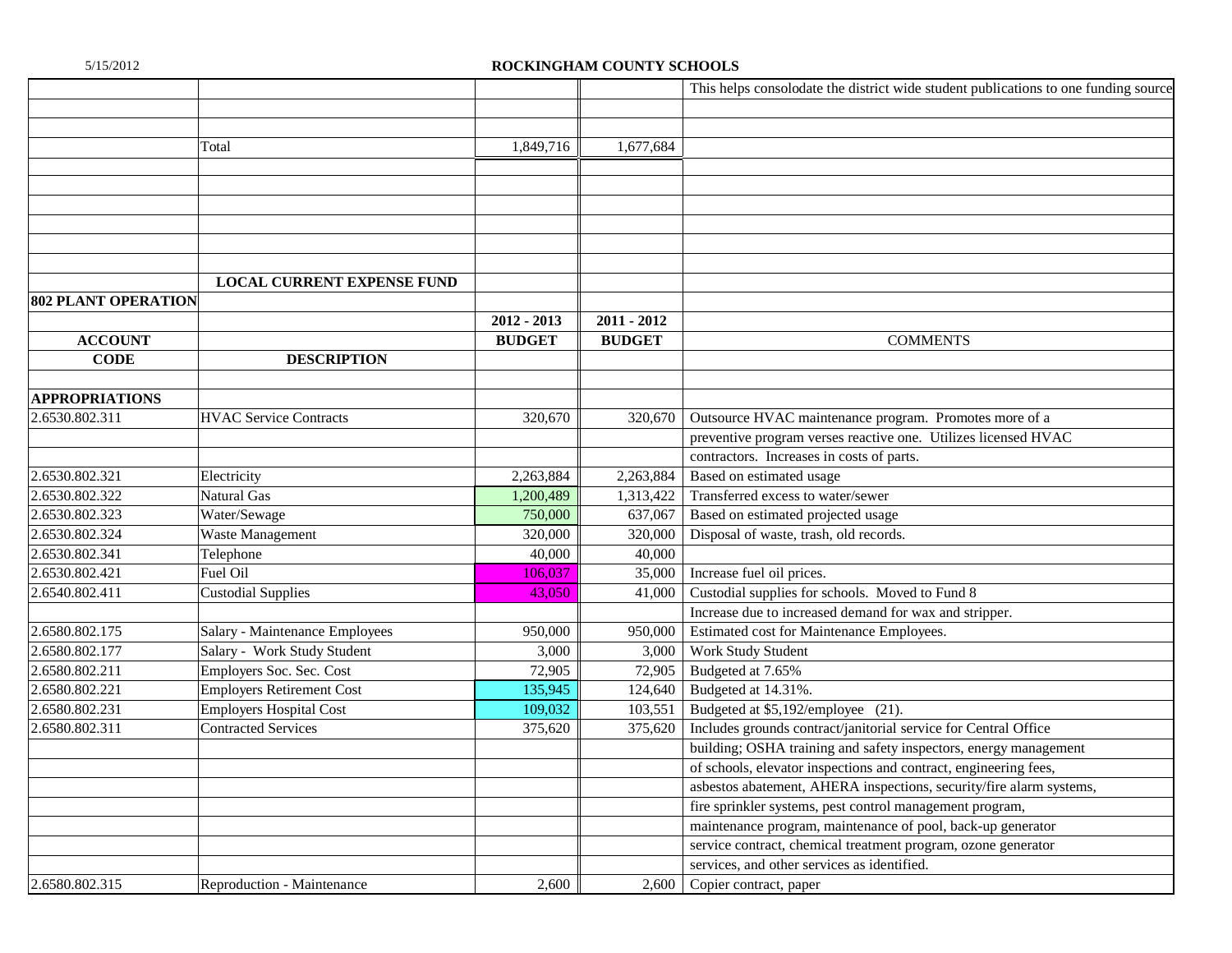| 2.6580.802.325 | Contracted Maintenance - Grounds      | 150,215   |           | 150,215 Schools are allotted funds and contract with a company to                   |
|----------------|---------------------------------------|-----------|-----------|-------------------------------------------------------------------------------------|
|                |                                       |           |           | perform these services.                                                             |
| 2.6580.802.326 | <b>Contracted Services: Equipment</b> | 41,900    | 41,900    | Repair of Equipment                                                                 |
| 2.6580.802.327 | Rental of Equipment                   | 35,000    |           | 35,000   Includes various maintenance contracts, i.e.                               |
|                |                                       |           |           | uniform rental, mop rental, equipment rental. Increase due to high                  |
|                |                                       |           |           | cost of goods and equipment.                                                        |
| 2.6580.802.329 | <b>Other Property Services</b>        | 170,000   | 135,100   | Costs to maintain older fleet of maintenance vehicles. Various costs, including     |
|                |                                       |           |           | storage tank permits, wastewater wells, asbestos physicals, pest control            |
| 2.6580.802.372 | Vehicle Liability Insurance           | 34,000    | 32,000    | Estimated cost for Fleet insurance                                                  |
| 2.6580.802.373 | Property Insurance                    | 146,000   | 146,000   |                                                                                     |
| 2.6580.802.411 | Maintenance Supplies                  | 8,000     | 4,000     | Office supplies, computer equipment, new technology.                                |
| 2.6580.802.422 | Repair Parts & Materials              | 398,000   | 341,440   | Maintenance of facilities. Higher costs for indoor air-quality. Filters continue to |
|                |                                       |           |           | increase in price. Also includes HVAC parts for repair, code improvement,           |
|                |                                       |           |           | site licenses, support software for work orders and utility programs, phone system, |
|                |                                       |           |           | tools, general work repair, etc.                                                    |
|                |                                       |           |           | Increase due to higher cost of maintaining buildings & Douglass coming online       |
| 2.6580.802.423 | Gasoline                              | 2,400     | 2,400     | Gas for maintenance vehicles.                                                       |
|                |                                       |           |           |                                                                                     |
|                | Total                                 | 7,678,747 | 7,491,414 |                                                                                     |
|                |                                       |           |           |                                                                                     |
|                |                                       |           |           |                                                                                     |
|                |                                       |           |           |                                                                                     |
|                |                                       |           |           |                                                                                     |
|                |                                       |           |           |                                                                                     |
|                |                                       |           |           |                                                                                     |
|                |                                       |           |           |                                                                                     |
|                |                                       |           |           |                                                                                     |
|                |                                       |           |           |                                                                                     |
|                |                                       |           |           |                                                                                     |
|                |                                       |           |           |                                                                                     |
|                |                                       |           |           |                                                                                     |
|                |                                       |           |           |                                                                                     |
|                |                                       |           |           |                                                                                     |
|                |                                       |           |           |                                                                                     |
|                |                                       |           |           |                                                                                     |
|                |                                       |           |           |                                                                                     |
|                |                                       |           |           |                                                                                     |
|                |                                       |           |           |                                                                                     |
|                |                                       |           |           |                                                                                     |
|                |                                       |           |           |                                                                                     |
|                |                                       |           |           |                                                                                     |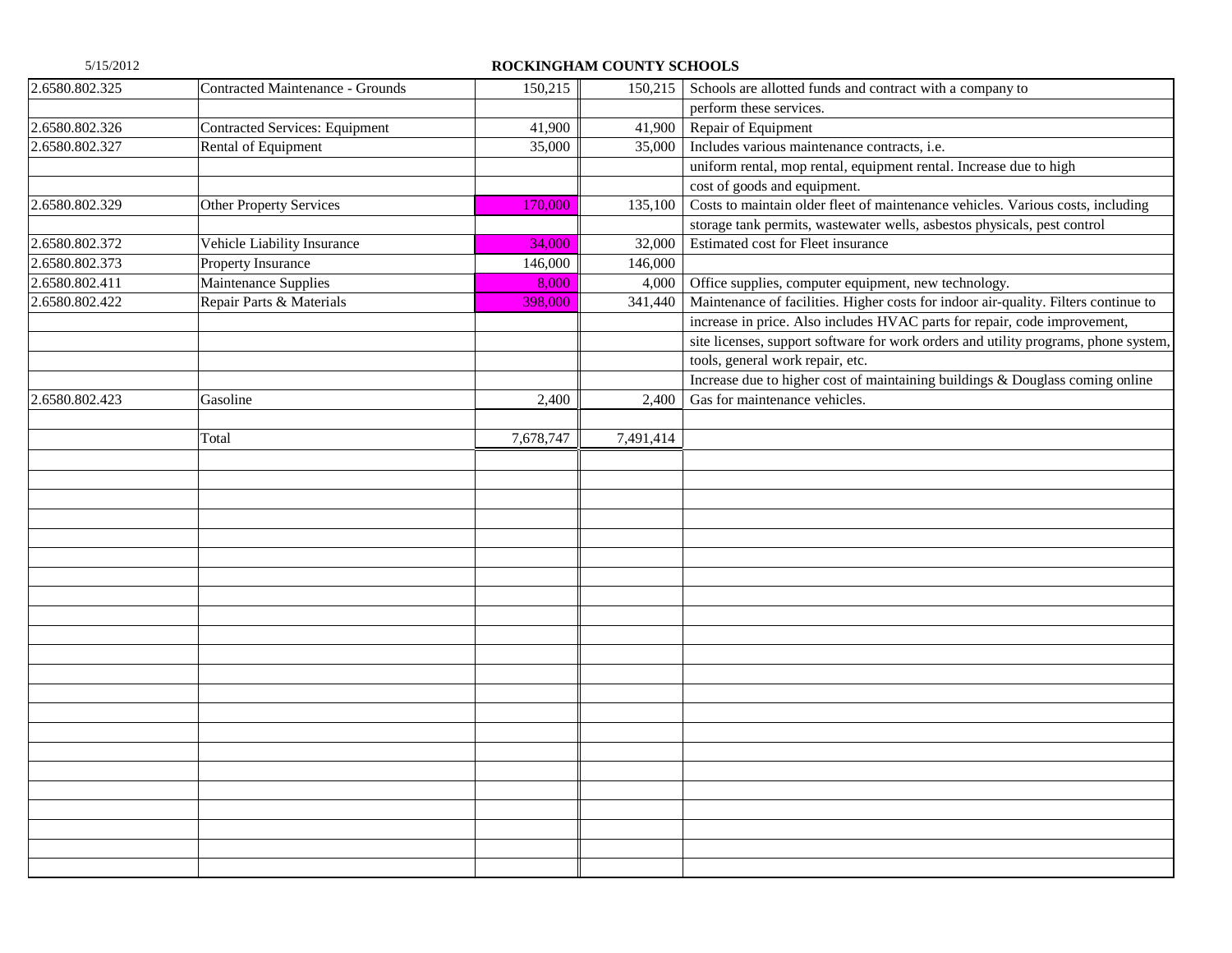|                               | <b>LOCAL CURRENT EXPENSE FUND</b> |               |               |                                                               |
|-------------------------------|-----------------------------------|---------------|---------------|---------------------------------------------------------------|
| 803 CULTURAL ARTS SUPPLEMENTS |                                   |               |               |                                                               |
|                               |                                   | $2012 - 2013$ | $2011 - 2012$ |                                                               |
| <b>ACCOUNT</b>                |                                   | <b>BUDGET</b> | <b>BUDGET</b> | <b>COMMENTS</b>                                               |
| <b>CODE</b>                   | <b>DESCRIPTION</b>                |               |               |                                                               |
|                               |                                   |               |               |                                                               |
| <b>APPROPRIATIONS</b>         |                                   |               |               |                                                               |
| 2.5502.803.192                | Co-Curricular Personnel           | 49,000        | 49,000        | Cultural arts supplements schedule, i.e. Band, Choral, Drama. |
|                               |                                   |               |               | Also includes 20 days summer employment for High School       |
|                               |                                   |               |               | Band Directors, and 10 days for Middle School Band Directors. |
| 2.5502.803.211                | Employers Soc. Sec. Cost          | 3,749         | 3,749         | Budgeted at 7.65%                                             |
| 2.5502.803.221                | <b>Employers Retirement Cost</b>  | 7,012         | 6,429         | Budgeted at 14.31%.                                           |
|                               |                                   |               |               |                                                               |
|                               | Total                             | 59,761        | 59,178        |                                                               |
|                               |                                   |               |               |                                                               |
|                               |                                   |               |               |                                                               |
|                               |                                   |               |               |                                                               |
|                               |                                   |               |               |                                                               |
|                               |                                   |               |               |                                                               |
|                               |                                   |               |               |                                                               |
|                               |                                   |               |               |                                                               |
|                               |                                   |               |               |                                                               |
|                               |                                   |               |               |                                                               |
|                               |                                   |               |               |                                                               |
|                               |                                   |               |               |                                                               |
|                               |                                   |               |               |                                                               |
|                               |                                   |               |               |                                                               |
|                               |                                   |               |               |                                                               |
|                               |                                   |               |               |                                                               |
|                               |                                   |               |               |                                                               |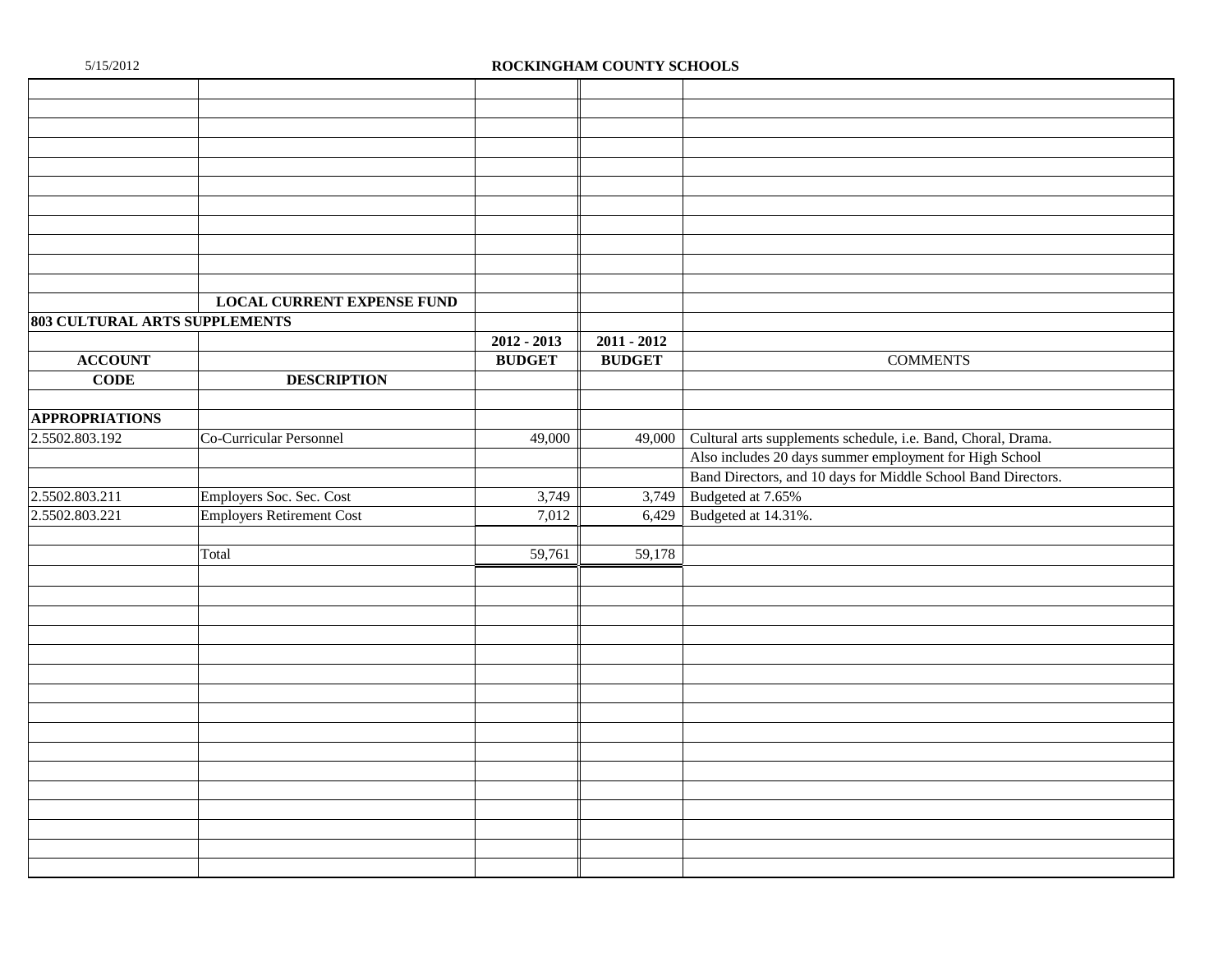|                          | <b>LOCAL CURRENT EXPENSE FUND</b> |               |               |                                                                                   |
|--------------------------|-----------------------------------|---------------|---------------|-----------------------------------------------------------------------------------|
| <b>843 CULTURAL ARTS</b> |                                   |               |               |                                                                                   |
|                          |                                   | $2012 - 2013$ | $2011 - 2012$ |                                                                                   |
| <b>ACCOUNT</b>           |                                   | <b>BUDGET</b> | <b>BUDGET</b> | <b>COMMENTS</b>                                                                   |
| <b>CODE</b>              | <b>DESCRIPTION</b>                |               |               |                                                                                   |
|                          |                                   |               |               |                                                                                   |
| <b>APPROPRIATIONS</b>    |                                   |               |               |                                                                                   |
| 2.5502.843.162           | Substitute Pay                    | 2,000         | 2,000         |                                                                                   |
| 2.5502.843.211           | Employers Soc. Sec. Cost          | 153           | 153           |                                                                                   |
| 2.5502.843.311           | <b>Contracted Services</b>        | 3,750         |               | 3,750 North Carolina Symphony performance in the spring $\&$ all county contracts |
| 2.5502.843.331           | Transportation                    | 3,000         | 3,000         |                                                                                   |
| 2.5502.843.411           | <b>Instructional Supplies</b>     | 20,597        | 20,597        | Systemwide funds for cultural arts activities, science fair,                      |
|                          |                                   |               |               | children's theater, Sawtooth Center, Young Writers program,                       |
|                          |                                   |               |               | choral festival, and supplies.                                                    |
|                          |                                   |               |               |                                                                                   |
|                          | Total                             | 29,500        | 29,500        |                                                                                   |
|                          |                                   |               |               |                                                                                   |
|                          |                                   |               |               |                                                                                   |
|                          |                                   |               |               |                                                                                   |
|                          |                                   |               |               |                                                                                   |
|                          |                                   |               |               |                                                                                   |
|                          |                                   |               |               |                                                                                   |
|                          |                                   |               |               |                                                                                   |
|                          |                                   |               |               |                                                                                   |
|                          |                                   |               |               |                                                                                   |
|                          |                                   |               |               |                                                                                   |
|                          |                                   |               |               |                                                                                   |
|                          |                                   |               |               |                                                                                   |
|                          |                                   |               |               |                                                                                   |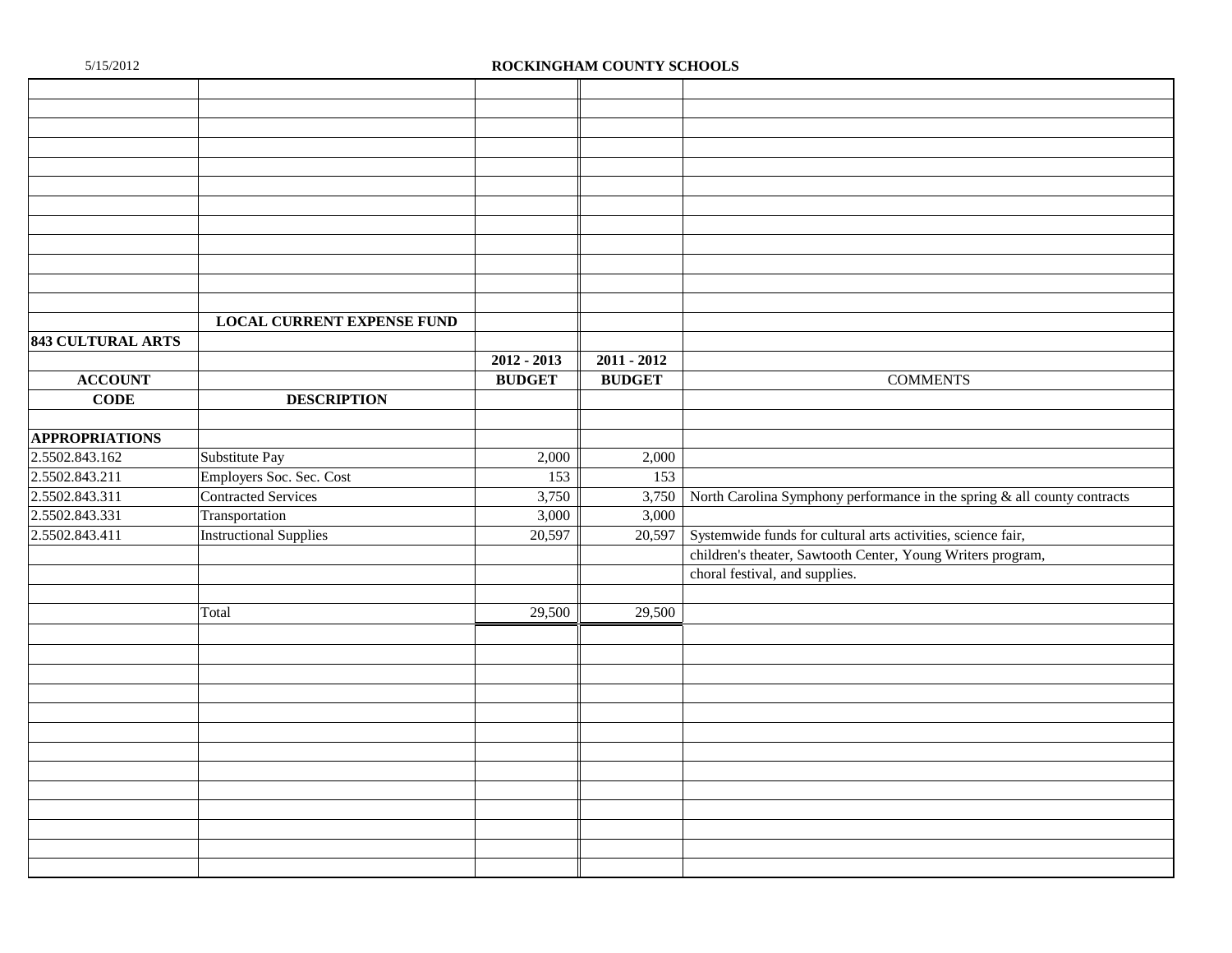|                | <b>LOCAL CURRENT EXPENSE FUND</b> |               |               |                                                            |
|----------------|-----------------------------------|---------------|---------------|------------------------------------------------------------|
| 880 PRINT SHOP |                                   |               |               |                                                            |
|                |                                   | $2012 - 2013$ | $2011 - 2012$ |                                                            |
| <b>ACCOUNT</b> |                                   | <b>BUDGET</b> | <b>BUDGET</b> | <b>COMMENTS</b>                                            |
| <b>CODE</b>    | <b>DESCRIPTION</b>                |               |               |                                                            |
| 2.5400.880.314 | Printing                          | 45,157        | 45,157        | Funds allotted to schools and designated for use only with |
|                |                                   |               |               | print shop, and restricted to this use.                    |
|                |                                   |               |               |                                                            |
|                |                                   |               |               |                                                            |
|                | Total                             | 45,157        | 45,157        |                                                            |
|                |                                   |               |               |                                                            |
|                |                                   |               |               |                                                            |
|                |                                   |               |               |                                                            |
|                |                                   |               |               |                                                            |
|                |                                   |               |               |                                                            |
|                |                                   |               |               |                                                            |
|                |                                   |               |               |                                                            |
|                |                                   |               |               |                                                            |
|                |                                   |               |               |                                                            |
|                |                                   |               |               |                                                            |
|                |                                   |               |               |                                                            |
|                |                                   |               |               |                                                            |
|                |                                   |               |               |                                                            |
|                |                                   |               |               |                                                            |
|                |                                   |               |               |                                                            |
|                |                                   |               |               |                                                            |
|                |                                   |               |               |                                                            |
|                |                                   |               |               |                                                            |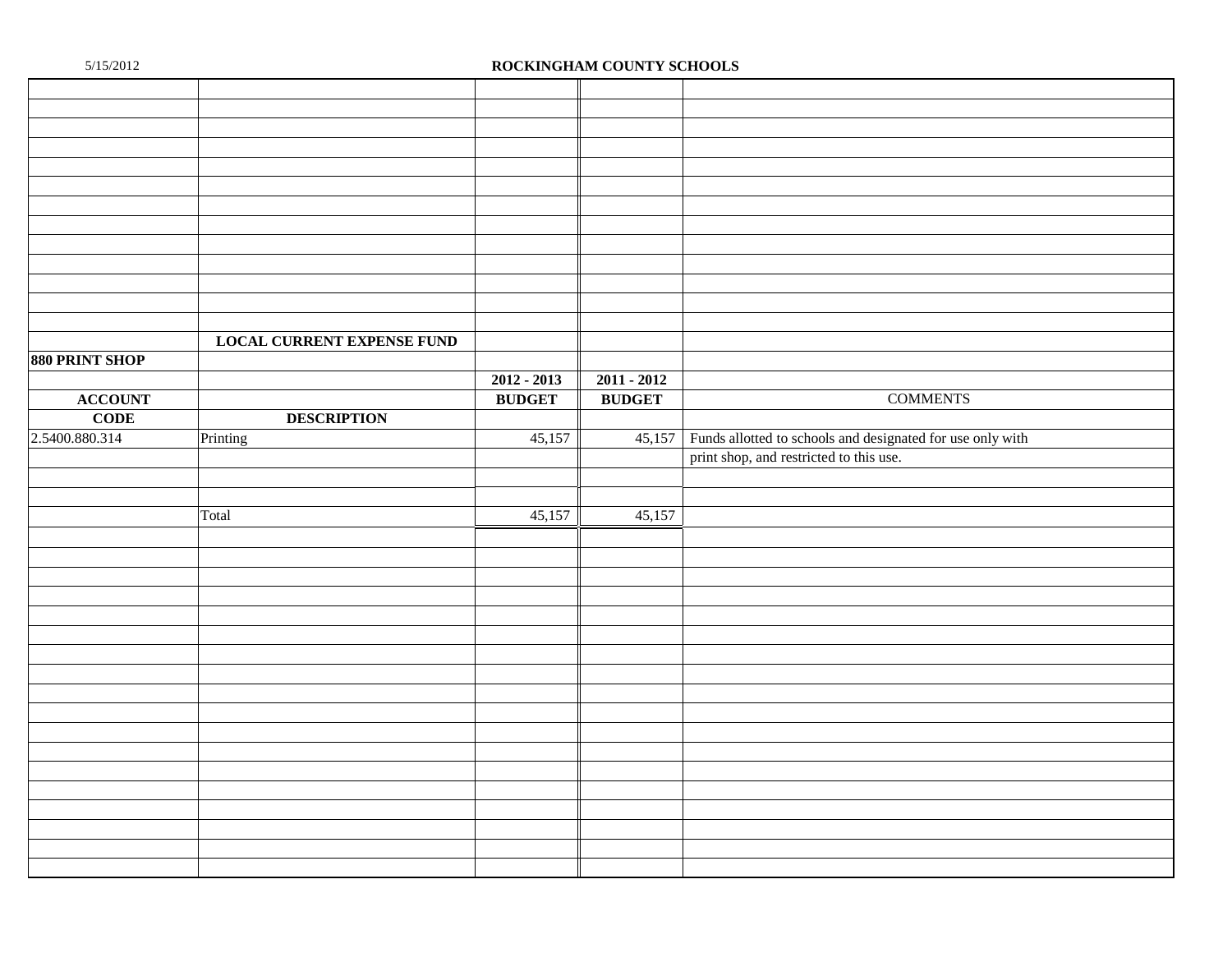|                       | <b>LOCAL CURRENT EXPENSE FUND</b>    |               |               |                                                                        |
|-----------------------|--------------------------------------|---------------|---------------|------------------------------------------------------------------------|
| <b>882 ATHLETICS</b>  |                                      |               |               |                                                                        |
|                       |                                      | $2012 - 2013$ | $2011 - 2012$ |                                                                        |
| <b>ACCOUNT</b>        |                                      | <b>BUDGET</b> | <b>BUDGET</b> | <b>COMMENTS</b>                                                        |
| <b>CODE</b>           | <b>DESCRIPTION</b>                   |               |               |                                                                        |
|                       |                                      |               |               |                                                                        |
| <b>APPROPRIATIONS</b> |                                      |               |               |                                                                        |
| 2.5501.882.121        | Salary - Athletic/Activity Directors | 201,100       | 202,000       | Salaries for four athletic directors.                                  |
| 2.5501.882.181        | Supplemental Pay - Coaching          | 451,330       | 451,330       | Coaching salaries                                                      |
| 2.5501.882.211        | Employers Soc. Sec. Cost             | 49,911        | 49,980        | Budgeted at 7.65%                                                      |
| 2.5501.882.221        | <b>Employers Retirement Cost</b>     | 93,363        | 85,717        | Budgeted at 14.31%.                                                    |
| 2.5501.882.231        | <b>Employers Hospital Cost</b>       | 20,768        | 19,724        | Budgeted at \$5,192/employee (4)                                       |
| 2.5501.882.378        | Student Accident Ins. - Sports       | 40,000        | 38,439        | Costs of insurance for athletic programs.                              |
|                       |                                      |               |               | These plans provide coverage for                                       |
|                       |                                      |               |               | injuries sustained at school or during school sponsored                |
|                       |                                      |               |               | activities until the end of the regular school term excluding          |
|                       |                                      |               |               | varsity football.                                                      |
| 2.5501.882.411        | Supplies - Athletics                 | 40,000        | 37,500        | Funds to help fund athletic programs in high schools & middle schools. |
| 2.6580.882.175        | <b>Turf Management</b>               | 7,000         | 7,000         | Payment to Employees for turf grass maintenance of athletic            |
|                       |                                      |               |               | facilities                                                             |
| 2.6580.882.211        | Employers Soc. Sec. Cost             | 536           | 536           | Budgeted at 7.65%                                                      |
| 2.6580.882.221        | <b>Employers Retirement Cost</b>     | 1,002         | 919           | Budgeted at 14.31%.                                                    |
| 2.6580.882.411        | Turf Management & Pool Supplies      | 58,000        | 45,000        | Increase due to building four new softball fields.                     |
|                       |                                      |               |               |                                                                        |
|                       |                                      |               |               |                                                                        |
|                       | Total                                | 963,010       | 938,145       |                                                                        |
|                       |                                      |               |               |                                                                        |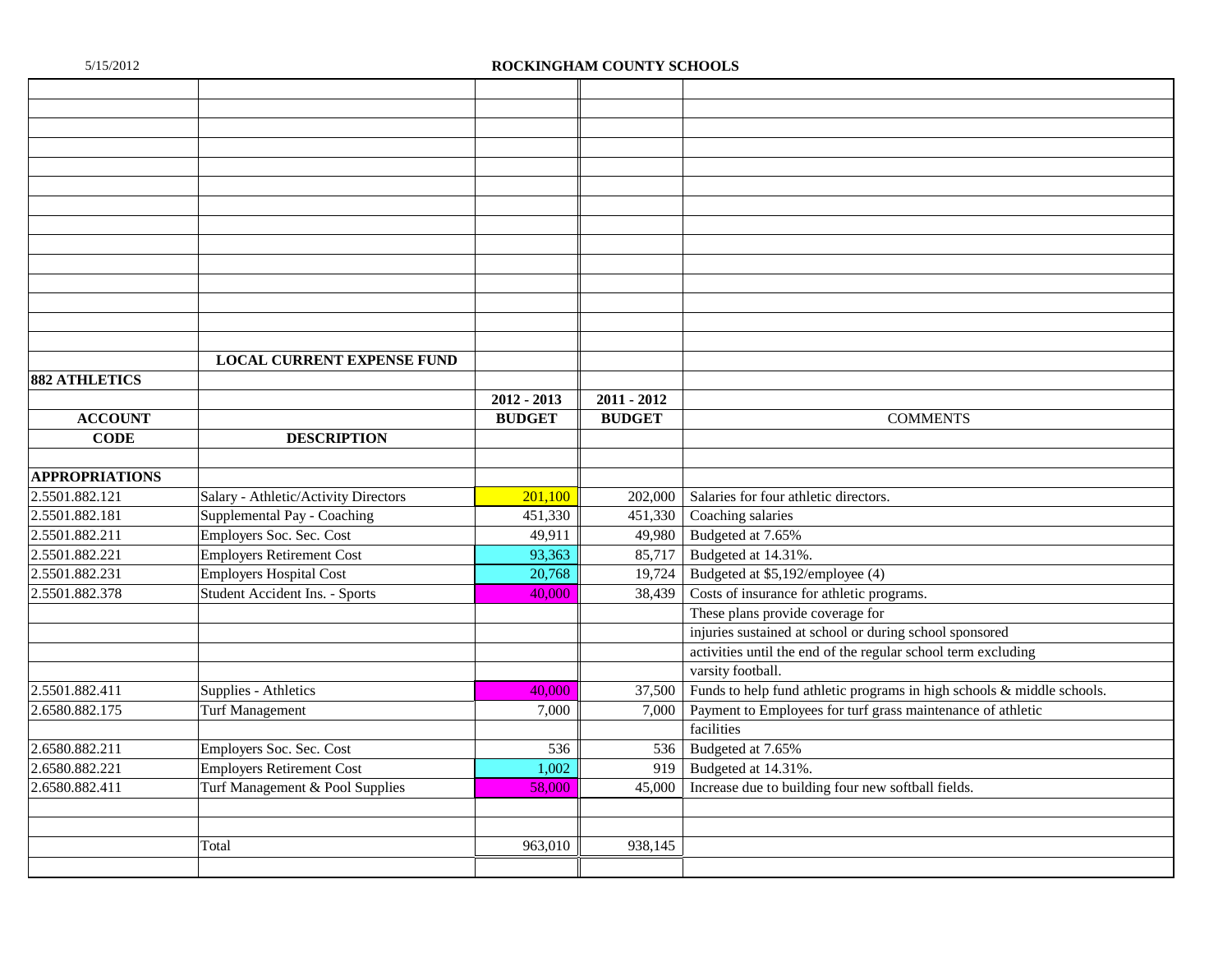| Total | 22,618,150 | 18,735,264 |  |
|-------|------------|------------|--|
|       |            |            |  |
|       |            |            |  |
|       |            |            |  |
|       |            |            |  |
|       |            |            |  |
|       |            |            |  |
|       |            |            |  |
|       |            |            |  |
|       |            |            |  |
|       |            |            |  |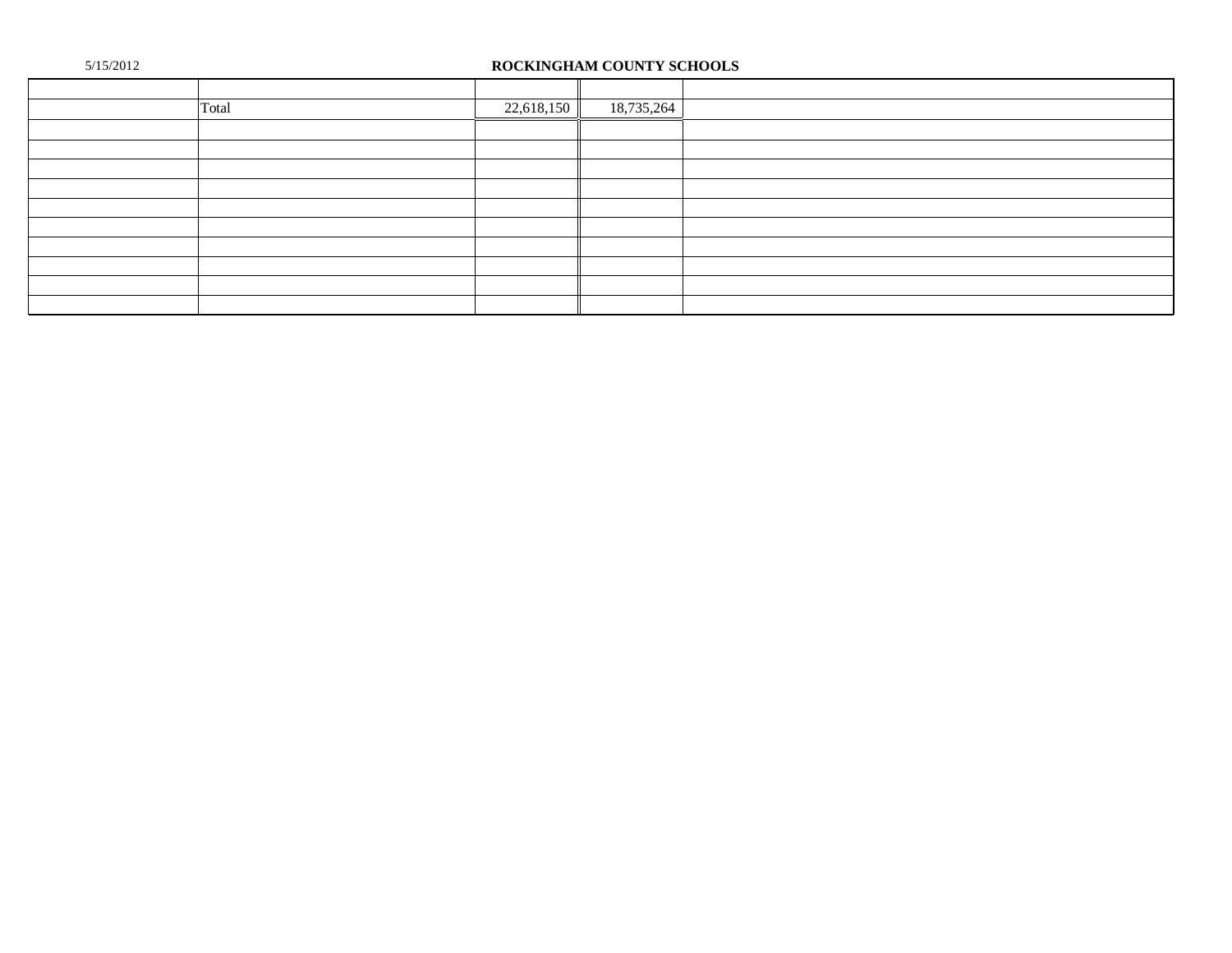# **Federal Grant Fund**

**Rockingham County Schools Proposed Budget 2012-13**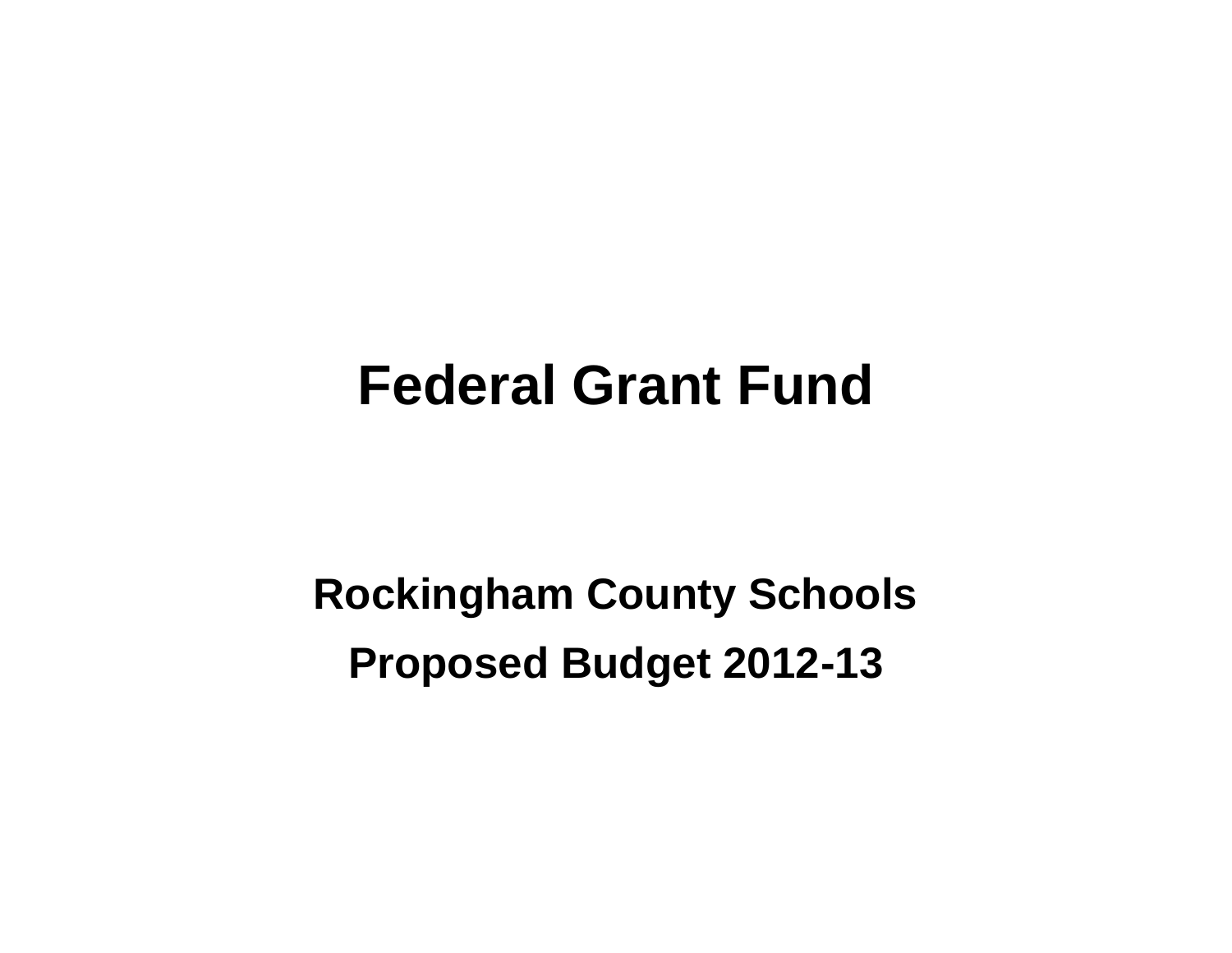| 5/15/2012 |  |  |  |
|-----------|--|--|--|
|           |  |  |  |

|                | <b>FEDERAL GRANT FUND</b>                           |               |               |                 |
|----------------|-----------------------------------------------------|---------------|---------------|-----------------|
|                |                                                     |               |               |                 |
| <b>ACCOUNT</b> |                                                     | $2012 - 2013$ | $2011 - 2012$ | <b>COMMENTS</b> |
| <b>CODE</b>    | <b>DESCRIPTION</b>                                  | <b>BUDGET</b> | <b>BUDGET</b> |                 |
| <b>REVENUE</b> |                                                     |               |               |                 |
| 3.3600.017.000 | Voc. Ed. Program Improvement                        | 169,897.00    | 173,601.00    |                 |
| 3.3600.026.000 | <b>Education for Homeless Child</b>                 |               |               |                 |
| 3.3600.044.000 | IDEA VI-B Capacity Bldg/Improve.                    |               |               |                 |
| 3.3600.048.000 | Title IV - Safe & Drug Free Schools and Communities |               | 2,756.42      |                 |
| 3.3600.049.000 | <b>IDEA Title VI-B - Pre-School</b>                 | 464,877.00    | 435,416.19    |                 |
| 3.3600.050.000 | <b>ESEA Title I - Basic Prog.</b>                   | 3,239,939.00  | 4,174,661.00  |                 |
| 3.3600.051.000 | <b>ESEA Title I Migrant Education</b>               | 275,715.00    | 346,205.00    |                 |
| 3.3600.060.000 | <b>IDEA VI-B Handicapped</b>                        | 6,012,576.00  | 5,920,977.53  |                 |
| 3.3600.082.000 | <b>IDEA VI-B State Improvement</b>                  |               | 6,905.07      |                 |
| 3.3600.103.000 | Title II - Improving Teacher Quality                | 550,256.00    | 606,994.00    |                 |
| 3.3600.104.000 | Title III - Language Acquisition                    | 82,681.00     | 82,953.22     |                 |
| 3.3600.105.000 | Title I School Improvement                          | 59,176.00     | 13,709.65     |                 |
| 3.3600.107.000 | <b>Education Technology</b>                         |               |               |                 |
| 3.3600.118.000 | <b>IDEA VI-B Special Needs Target</b>               |               | 2,402.91      |                 |
| 3.3600.119.000 | <b>IDEA</b> Targeted Assist for Preschool           |               | 10,000.00     |                 |
| 3.3600.140.000 | <b>ARRA</b> - Education Stabilization               |               | 127,166.81    |                 |
| 3.3600.141.000 | <b>ARRA</b> - Title I                               |               | 24,037.00     |                 |
| 3.3600.142.000 | <b>ARRA</b> - Title I School Improvement            |               |               |                 |
| 3.3600.144.000 | <b>ARRA - IDEA VI B</b>                             |               | 44,068.72     |                 |
| 3.3600.145.000 | <b>ARRA-IDEA Pre-School</b>                         |               |               |                 |
| 3.3600.146.000 | <b>ARRA-Education Technology</b>                    |               |               |                 |
| 3.3600.148.000 | <b>ARRA-McKinney Vento</b>                          |               |               |                 |
| 3.3600.149.000 | <b>ARRA</b> - Child Nutrition - Equipment           |               |               |                 |
| 3.3600.155.000 | <b>Education Jobs Fund</b>                          |               | 2,970,687.00  |                 |
| 3.3600.156.000 | ARRA - Race to the Top                              | 260,135.00    | 1,670,567.00  |                 |
|                |                                                     | 11,115,252.00 | 16,613,108.52 |                 |
|                |                                                     |               |               |                 |
|                |                                                     |               |               |                 |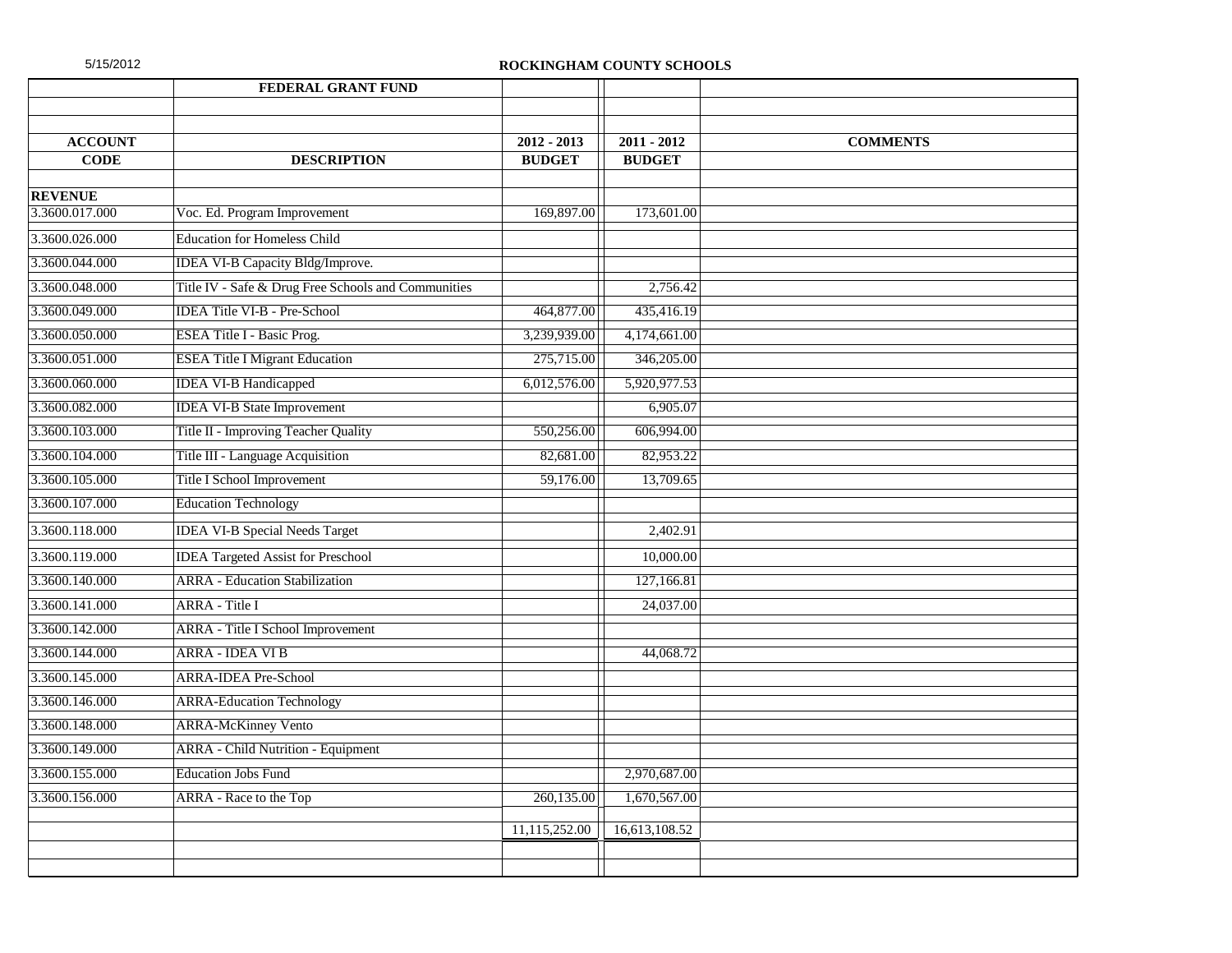|                          | FEDERAL GRANT FUND                                                                                                               |               |               |                                                                  |
|--------------------------|----------------------------------------------------------------------------------------------------------------------------------|---------------|---------------|------------------------------------------------------------------|
|                          | 017 VOCATIONAL EDUCATION PROGRAM IMPROVEMENT                                                                                     |               |               |                                                                  |
|                          |                                                                                                                                  |               |               |                                                                  |
| <b>ACCOUNT</b>           |                                                                                                                                  | $2012 - 2013$ | 2011 - 2012   | <b>COMMENTS</b>                                                  |
| <b>CODE</b>              | <b>DESCRIPTION</b>                                                                                                               | <b>BUDGET</b> | <b>BUDGET</b> |                                                                  |
|                          |                                                                                                                                  |               |               |                                                                  |
| <b>APPROPRIATIONS</b>    |                                                                                                                                  |               |               |                                                                  |
| 3.5120.017.163           | Substitute Pay-Workshop                                                                                                          | 3,000.00      | 3,000.00      |                                                                  |
| 3.5120.017.211           | Employers Soc. Sec. Cost                                                                                                         | 230.00        | 230.00        |                                                                  |
| 3.5120.017.312           | <b>Workshop Expenses</b>                                                                                                         | 7,330.00      |               | 7,330.00 Workshop expense for CTE teachers                       |
| 3.5120.017.342           | Postage                                                                                                                          |               |               | Postage fees for CTE mailings                                    |
| 3.5120.017.379           | Other Insurance/Judgments                                                                                                        | 3,337.00      |               | 3,337.00 Insurance for Allied Health and interns                 |
| 3.5120.017.411           | Supplies & Materials                                                                                                             | 76,506.00     |               | 79,923.00 Supplies for CTE classes                               |
| 3.5120.017.418           | Computer Software                                                                                                                |               |               | 15,000.00 Software for CTE classes                               |
| 3.5120.017.422           | Repairs                                                                                                                          | 2,500.00      |               | $2,500.00$ Repairs for equipment                                 |
| 3.5120.017.461           | Non-Capitalized Equipment                                                                                                        |               |               | Purchase of equipment under \$2000 for classroom                 |
| 3.5120.017.462           | Non-Capitalized Computer Hardware                                                                                                | 42,000.00     |               | 50,000.00 Purchase of Non-Capitalized Computer Equipment (update |
|                          |                                                                                                                                  |               |               | drafting labs at DMHS and RCHS)                                  |
| 3.5120.017.541           | Purchase of Equipment                                                                                                            | 4,000.00      | 4,000.00      |                                                                  |
| 3.5870.017.312           | <b>Workshop Expenses</b>                                                                                                         |               |               | Workshop expense for CTE teachers                                |
| 3.6120.017.411           | Supplies & Materials                                                                                                             | 4,449.00      |               | 4,449.00 VoCATS supplies                                         |
| 3.6120.017.462           | <b>Computer Hardware VoCATS</b>                                                                                                  | 800.00        |               | 800.00 Computer hardware for VoCATS                              |
| 3.6250.017.311           | <b>Contracted Services</b>                                                                                                       | 5,000.00      |               | Tutors; ERG Consultant; Math                                     |
| 3.6550.017.312           | <b>Workshop Expenses</b>                                                                                                         |               |               | Workshop expense for CTE staff                                   |
| 3.8100.017.392           | <b>Indirect Cost</b>                                                                                                             | 5,745.00      |               | 3,032.00 Payment for indirect cost $@$ 3.5%                      |
| 3.8100.017.418           | <b>Computer Software and Supplies</b>                                                                                            | 15,000.00     |               |                                                                  |
| 3.8200.017.399           | Unbudgeted Federal Grant Fund                                                                                                    |               |               |                                                                  |
|                          |                                                                                                                                  |               |               |                                                                  |
|                          |                                                                                                                                  |               |               |                                                                  |
|                          | Total                                                                                                                            | 169,897.00    | 173,601.00    |                                                                  |
|                          |                                                                                                                                  |               |               |                                                                  |
|                          |                                                                                                                                  |               |               |                                                                  |
|                          |                                                                                                                                  |               |               |                                                                  |
|                          |                                                                                                                                  |               |               |                                                                  |
|                          |                                                                                                                                  |               |               |                                                                  |
|                          |                                                                                                                                  |               |               |                                                                  |
| Explanation:             |                                                                                                                                  |               |               |                                                                  |
|                          | The 017 Federal Budget is used to provide support for CTE educators through the purchasing of equipment, materials and supplies. |               |               |                                                                  |
|                          | These funds are also used to provide support for the VoCats Program and to pay expenses for appropriate staff development to     |               |               |                                                                  |
| support the CTE Program. |                                                                                                                                  |               |               |                                                                  |
|                          |                                                                                                                                  |               |               |                                                                  |
|                          |                                                                                                                                  |               |               |                                                                  |
|                          |                                                                                                                                  |               |               |                                                                  |
|                          |                                                                                                                                  |               |               |                                                                  |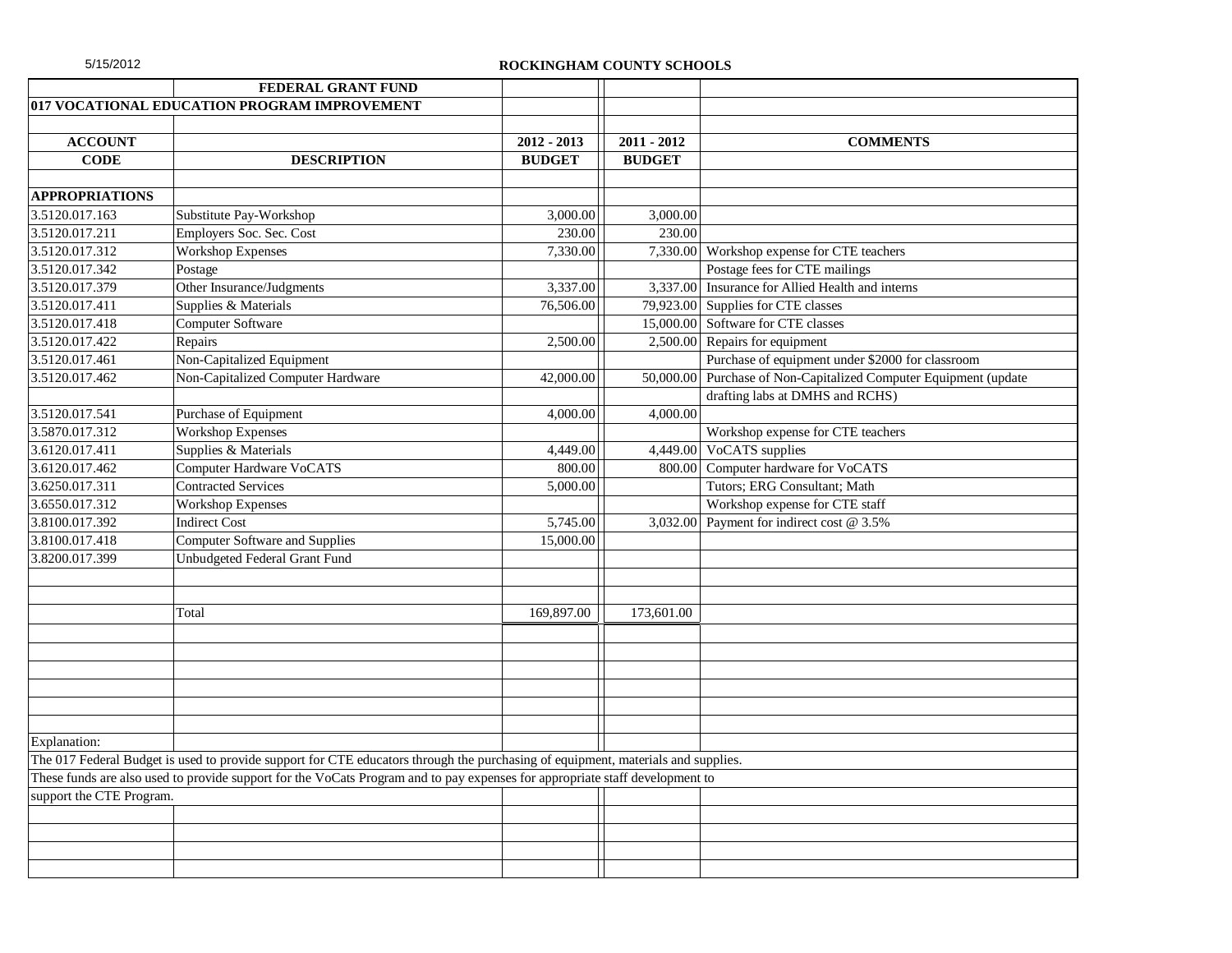|                       | FEDERAL GRANT FUND               |               |                |                 |
|-----------------------|----------------------------------|---------------|----------------|-----------------|
|                       | 026 EDUCATION FOR HOMELESS CHILD |               |                |                 |
|                       |                                  |               |                |                 |
| <b>ACCOUNT</b>        |                                  | $2012 - 2013$ | $2011 - 2012$  | <b>COMMENTS</b> |
| <b>CODE</b>           | <b>DESCRIPTION</b>               | <b>BUDGET</b> | <b>BUDGET</b>  |                 |
|                       |                                  |               |                |                 |
| <b>APPROPRIATIONS</b> |                                  |               |                |                 |
| 3.5330.026.121        | Salary - Teacher                 |               |                |                 |
| 3.5330.026.211        | Employers Soc. Sec. Cost         |               |                |                 |
| 3.5330.026.411        | Supplies & Materials             |               |                |                 |
| 3.8100.026.392        | <b>Indirect Cost</b>             |               |                |                 |
| 3.8200.026.399        | Unbudgeted Federal Grant Fund    |               |                |                 |
|                       |                                  |               |                |                 |
|                       | Total                            | $\sim$        | $\blacksquare$ |                 |
|                       |                                  |               |                |                 |
|                       |                                  |               |                |                 |
|                       |                                  |               |                |                 |
|                       |                                  |               |                |                 |
|                       |                                  |               |                |                 |
|                       |                                  |               |                |                 |
|                       |                                  |               |                |                 |
|                       |                                  |               |                |                 |
|                       |                                  |               |                |                 |
|                       |                                  |               |                |                 |
|                       |                                  |               |                |                 |
|                       |                                  |               |                |                 |
|                       |                                  |               |                |                 |
|                       |                                  |               |                |                 |
|                       |                                  |               |                |                 |
|                       |                                  |               |                |                 |
|                       |                                  |               |                |                 |
|                       |                                  |               |                |                 |
|                       |                                  |               |                |                 |
|                       |                                  |               |                |                 |
|                       |                                  |               |                |                 |
|                       |                                  |               |                |                 |
|                       |                                  |               |                |                 |
|                       |                                  |               |                |                 |
|                       |                                  |               |                |                 |
|                       |                                  |               |                |                 |
|                       |                                  |               |                |                 |
|                       |                                  |               |                |                 |
|                       |                                  |               |                |                 |
|                       |                                  |               |                |                 |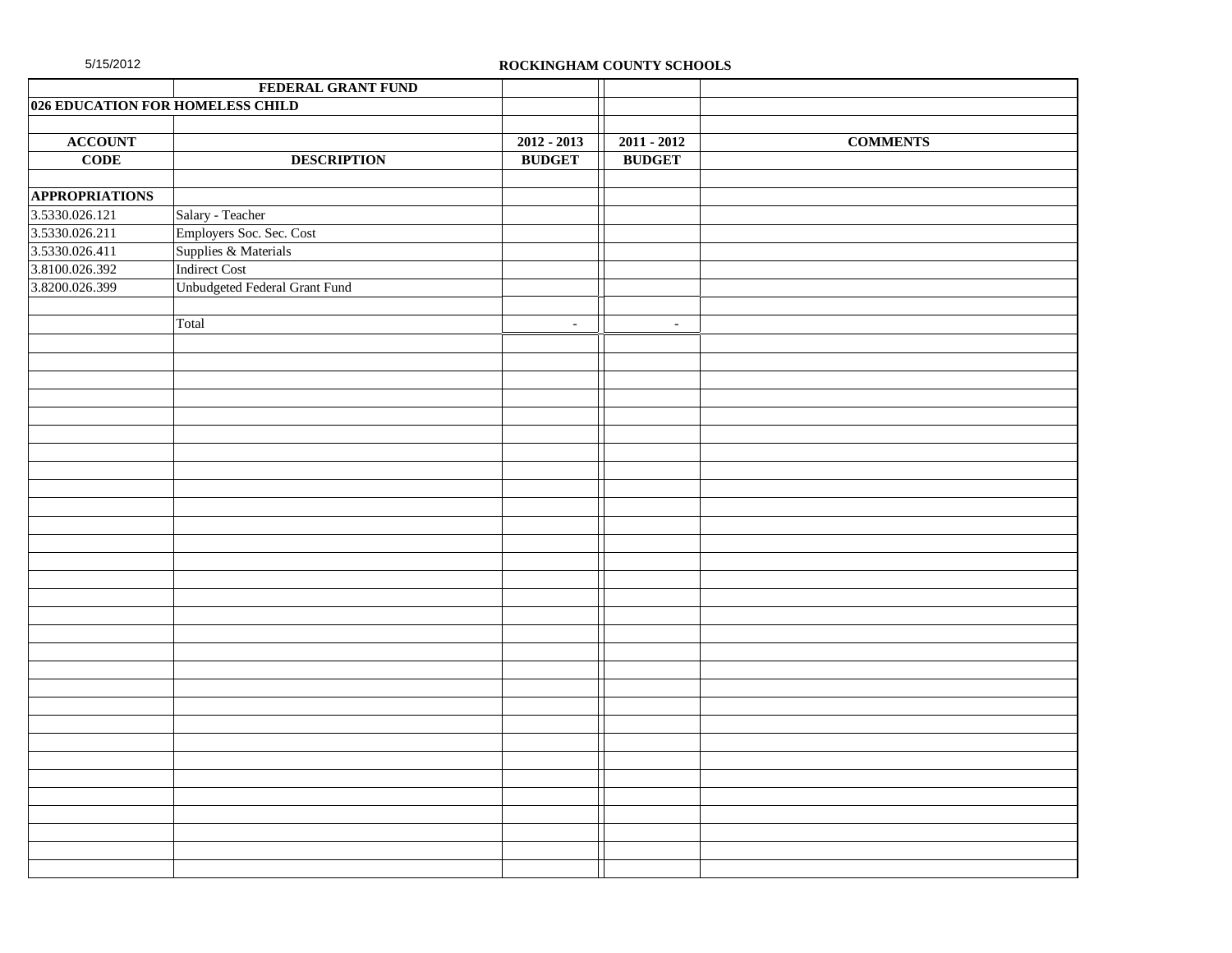|                             | FEDERAL GRANT FUND                                                                                                                      |               |                |                                      |
|-----------------------------|-----------------------------------------------------------------------------------------------------------------------------------------|---------------|----------------|--------------------------------------|
|                             | 044 IDEA VI-B CAPACITY BUILDING/IMPROVEMENT                                                                                             |               |                |                                      |
|                             |                                                                                                                                         | $2012 - 2013$ | $2011 - 2012$  |                                      |
| <b>ACCOUNT</b>              |                                                                                                                                         | <b>BUDGET</b> | <b>BUDGET</b>  | <b>COMMENTS</b>                      |
| <b>CODE</b>                 | <b>DESCRIPTION</b>                                                                                                                      |               |                |                                      |
|                             |                                                                                                                                         |               |                |                                      |
| <b>APPROPRIATIONS</b>       |                                                                                                                                         |               |                |                                      |
| 3.5210.044.121              | Salary - Teacher                                                                                                                        |               |                |                                      |
| 3.5210.044.142              | Salary - Teacher Assistant                                                                                                              |               |                | Salary for 1 Day Treatment assistant |
| $3.5210.044.\overline{162}$ | Substitute Pay                                                                                                                          |               |                | Substitute Pay                       |
| 3.5210.044.181              | Supplementary Pay                                                                                                                       |               |                |                                      |
| 3.5210.044.211              | Employers Soc. Sec. Cost                                                                                                                |               |                | Social Security Cost @ 7.65%         |
| 3.5210.044.221              | <b>Employers Retirement Cost</b>                                                                                                        |               |                | Retirement Cost @ 10.51%             |
| 3.5210.044.231              | <b>Employers Hospital Cost</b>                                                                                                          |               |                | Hospitalization Cost @ \$4,930       |
| 3.5210.044.232              | <b>Workers Compensation</b>                                                                                                             |               |                | <b>Workers Compensation Cost</b>     |
| 3.8100.044.392              | <b>Indirect Cost</b>                                                                                                                    |               |                | Indirect Cost @ 1.82%                |
| 3.8200.044.399              | Unbudgeted Federal Grant Fund                                                                                                           |               |                | Federal Unbudgeted                   |
|                             |                                                                                                                                         |               |                |                                      |
|                             | Total                                                                                                                                   |               | $\blacksquare$ |                                      |
|                             |                                                                                                                                         |               |                |                                      |
|                             |                                                                                                                                         |               |                |                                      |
|                             |                                                                                                                                         |               |                |                                      |
| Explanation:                |                                                                                                                                         |               |                |                                      |
|                             | Revenues: Capacity Building and Improvement (Sliver) Grant monies are awarded for specific purposes, namely the development of programs |               |                |                                      |
|                             | and services for children with disabilities based on a grant application process.                                                       |               |                |                                      |
|                             |                                                                                                                                         |               |                |                                      |
|                             | Expenditures: Salary and benefits for 1 Day Treatment assistant for 2010-2011 school year.                                              |               |                |                                      |
|                             |                                                                                                                                         |               |                |                                      |
|                             |                                                                                                                                         |               |                |                                      |
|                             |                                                                                                                                         |               |                |                                      |
|                             |                                                                                                                                         |               |                |                                      |
|                             |                                                                                                                                         |               |                |                                      |
|                             |                                                                                                                                         |               |                |                                      |
|                             |                                                                                                                                         |               |                |                                      |
|                             |                                                                                                                                         |               |                |                                      |
|                             |                                                                                                                                         |               |                |                                      |
|                             |                                                                                                                                         |               |                |                                      |
|                             |                                                                                                                                         |               |                |                                      |
|                             |                                                                                                                                         |               |                |                                      |
|                             |                                                                                                                                         |               |                |                                      |
|                             |                                                                                                                                         |               |                |                                      |
|                             |                                                                                                                                         |               |                |                                      |
|                             |                                                                                                                                         |               |                |                                      |
|                             |                                                                                                                                         |               |                |                                      |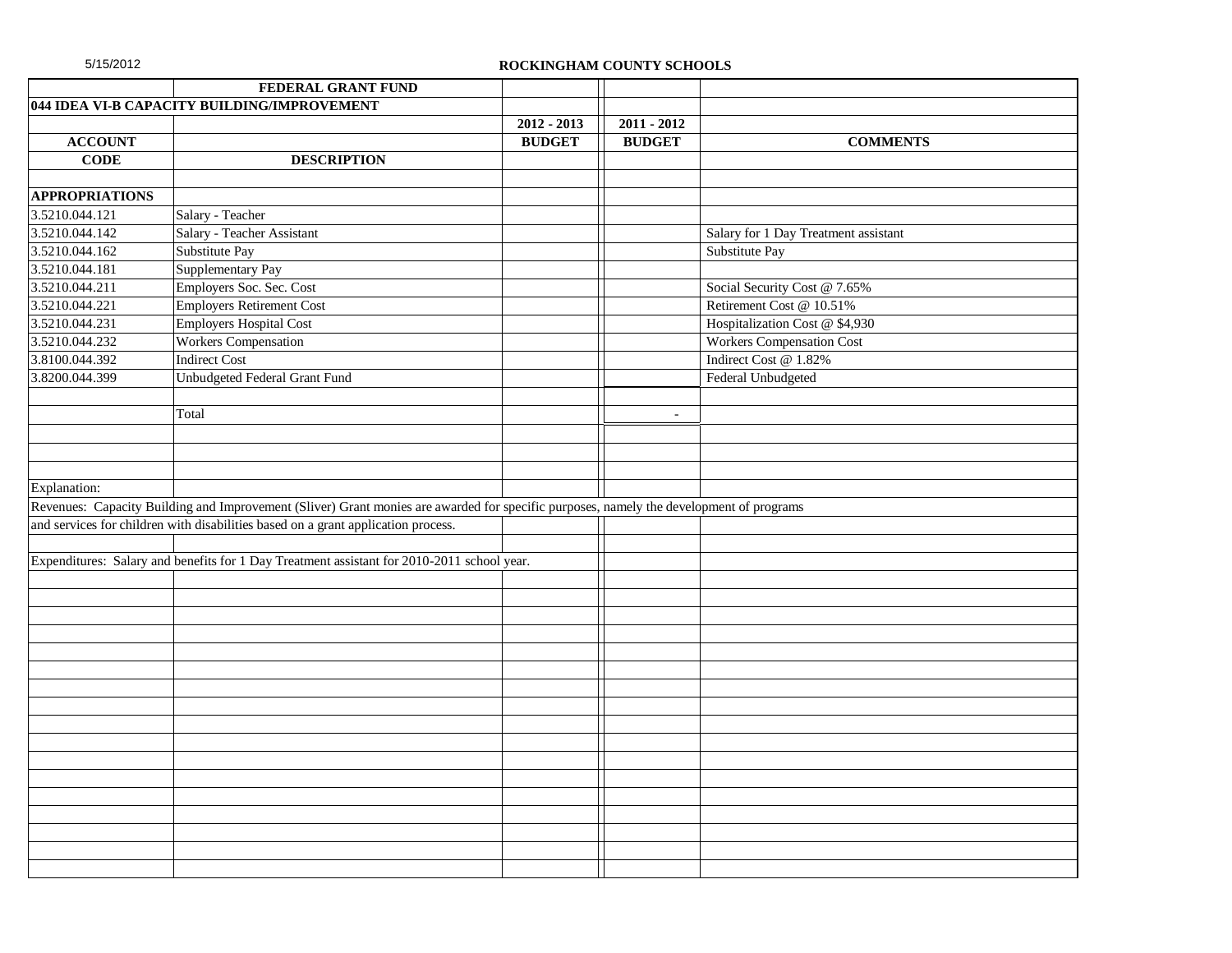|  | 5/15/2012 |  |  |
|--|-----------|--|--|
|  |           |  |  |

|                       | FEDERAL GRANT FUND                                                                                                                                                   |                |               |                                                               |
|-----------------------|----------------------------------------------------------------------------------------------------------------------------------------------------------------------|----------------|---------------|---------------------------------------------------------------|
|                       | 048 TITLE IV - SAFE & DRUG FREE SCHOOLS AND COMMUNITIES                                                                                                              |                |               |                                                               |
|                       |                                                                                                                                                                      | $2012 - 2013$  | $2011 - 2012$ |                                                               |
| <b>ACCOUNT</b>        |                                                                                                                                                                      | <b>BUDGET</b>  | <b>BUDGET</b> | <b>COMMENTS</b>                                               |
| <b>CODE</b>           | <b>DESCRIPTION</b>                                                                                                                                                   |                |               |                                                               |
|                       |                                                                                                                                                                      |                |               |                                                               |
| <b>APPROPRIATIONS</b> |                                                                                                                                                                      |                |               |                                                               |
| 3.5850.048.411        | Supplies & Materials                                                                                                                                                 |                |               | 2,707.00 Instructional Supplies, Red Ribbon, and Prom Promise |
| 3.8100.048.392        | <b>Indirect Cost</b>                                                                                                                                                 |                | 49.00         | <b>Indirect Cost</b>                                          |
| 3.8200.048.399        | Unbudgeted Federal Grant Fund                                                                                                                                        |                | 0.42          | <b>Unbudgeted Reserve</b>                                     |
|                       |                                                                                                                                                                      |                |               |                                                               |
|                       | Total                                                                                                                                                                | $\overline{a}$ | 2,756.42      |                                                               |
|                       |                                                                                                                                                                      |                |               |                                                               |
|                       |                                                                                                                                                                      |                |               |                                                               |
| Explanation:          |                                                                                                                                                                      |                |               |                                                               |
|                       | The purpose of the Safe and Drug-Free Schools and Communities Act is to support programs preventing violence as well as the illegal use of alcohol, tobacco and      |                |               |                                                               |
|                       | other drugs in and around schools; that involve parents and communities; and that coordinate with related State and community efforts to foster a safe and drug-free |                |               |                                                               |
|                       | learning environment that supports academic achievement. To achieve the purpose described above, the U.S. Department of Education requires each state and            |                |               |                                                               |
|                       | school district applying for Safe and Drug-Free funds to adopt the following performance goal:                                                                       |                |               |                                                               |
|                       | All students will be educated in learning environments that are safe, drug-free, and conducive to learning.                                                          |                |               |                                                               |
|                       |                                                                                                                                                                      |                |               |                                                               |
|                       | This grant has expired. This represents the carryover to 2011-12.                                                                                                    |                |               |                                                               |
|                       |                                                                                                                                                                      |                |               |                                                               |
|                       |                                                                                                                                                                      |                |               |                                                               |
|                       |                                                                                                                                                                      |                |               |                                                               |
|                       |                                                                                                                                                                      |                |               |                                                               |
|                       |                                                                                                                                                                      |                |               |                                                               |
|                       |                                                                                                                                                                      |                |               |                                                               |
|                       |                                                                                                                                                                      |                |               |                                                               |
|                       |                                                                                                                                                                      |                |               |                                                               |
|                       |                                                                                                                                                                      |                |               |                                                               |
|                       |                                                                                                                                                                      |                |               |                                                               |
|                       |                                                                                                                                                                      |                |               |                                                               |
|                       |                                                                                                                                                                      |                |               |                                                               |
|                       |                                                                                                                                                                      |                |               |                                                               |
|                       |                                                                                                                                                                      |                |               |                                                               |
|                       |                                                                                                                                                                      |                |               |                                                               |
|                       |                                                                                                                                                                      |                |               |                                                               |
|                       |                                                                                                                                                                      |                |               |                                                               |
|                       |                                                                                                                                                                      |                |               |                                                               |
|                       |                                                                                                                                                                      |                |               |                                                               |
|                       |                                                                                                                                                                      |                |               |                                                               |
|                       |                                                                                                                                                                      |                |               |                                                               |
|                       |                                                                                                                                                                      |                |               |                                                               |
|                       |                                                                                                                                                                      |                |               |                                                               |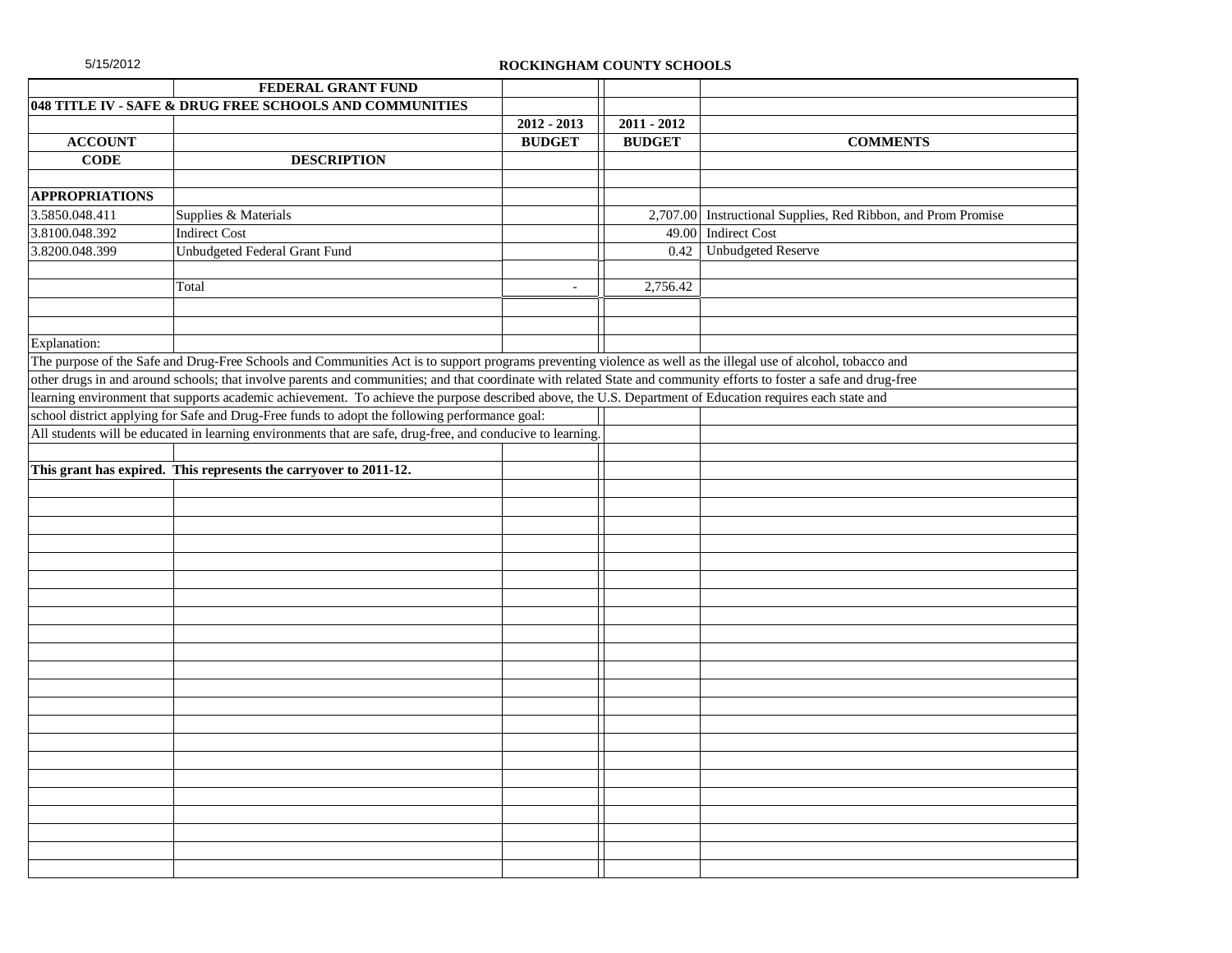|                                | FEDERAL GRANT FUND                              |               |                     |                                                                |
|--------------------------------|-------------------------------------------------|---------------|---------------------|----------------------------------------------------------------|
| 049 IDEA TITLE VI-B PRE-SCHOOL |                                                 |               |                     |                                                                |
|                                |                                                 |               |                     |                                                                |
| <b>ACCOUNT</b>                 |                                                 | $2012 - 2013$ | $2011 - 2012$       | <b>COMMENTS</b>                                                |
| <b>CODE</b>                    | <b>DESCRIPTION</b>                              | <b>BUDGET</b> | <b>BUDGET</b>       |                                                                |
|                                |                                                 |               |                     |                                                                |
| <b>APPROPRIATIONS</b>          |                                                 |               |                     |                                                                |
| 3.5230.049.121                 | Salary - Teacher                                | 44,430.00     | 44,430.00 1 teacher |                                                                |
| 3.5230.049.142                 | Salary - Teacher Assistant                      | 166,622.00    |                     | 166,651.00 8 Assistants to provide early intervention services |
| 3.5230.049.146                 | Salary - Other Assignments                      | 1,111.00      |                     | 1,111.00 Summer contract for preschool teacher                 |
| 3.5230.049.162                 | Substitute Pay                                  | 2,500.00      |                     | 1,500.00 Substitute Pay                                        |
| 3.5230.049.167                 | Substitute Pay - Asst Subs for Teacher          |               |                     | Substitute Pay when teacher assistant subs for teacher         |
| 3.5230.049.181                 | Supplement Pay                                  | 2,222.00      |                     | 2,222.00 Bonus Pay                                             |
| 3.5230.049.184                 | Longevity Pay                                   | 1,500.00      |                     | 500.00 Longevity Pay                                           |
| 3.5230.049.211                 | Employers Soc. Sec. Cost                        | 16,706.00     |                     | 16,556.00 Employers Social Security Cost                       |
| 3.5230.049.221                 | <b>Employers Retirement Cost</b>                | 30,893.00     |                     | 22,587.00 Employers Retirement Cost @14.31%                    |
| 3.5230.049.231                 | Employers Hospital Cost                         | 45,945.00     |                     | 44,361.00 Employers Hospital Cost 6 @ \$5,192/employee         |
| 3.5230.049.232                 | <b>Employers Workers Compensation Insurance</b> | 1,310.00      | 1,310.00            |                                                                |
| 3.5230.049.233                 | <b>Unemployment Insurance</b>                   | 15.00         |                     | <b>Unemployment Cost</b>                                       |
| 3.5241.049.132                 | <b>Salary - Speech Teachers</b>                 | 38,920.00     |                     | $21,005.00$ Pay 1 speech therapist                             |
| 3.5241.049.146                 | Salary - Other Assignments                      | 5,883.00      |                     | 6,720.00 Summer contract for speech therapist                  |
| 3.5241.049.181                 | Supplement Pay                                  | 1,946.00      | 1,386.00            |                                                                |
| 3.5241.049.211                 | Employers Soc. Sec. Cost                        | 3,576.00      |                     | 2,227.00 Employers Social Security Cost @ 7.65%                |
| 3.5241.049.221                 | <b>Employers Retirement Cost</b>                | 6,690.00      |                     | 3,060.00 Employers Retirement Cost @ 14.31%                    |
| 3.5241.049.231                 | <b>Employers Hospital Cost</b>                  | 5,192.00      |                     | Employers Hospital Cost @ \$5,192/employee                     |
| 3.5241.049.311                 | Contracted Services - Speech                    | 20,000.00     |                     | 35,000.00 Contracted Speech Services                           |
| 3.6201.049.151                 | Salary - Office Personnel                       | 31,980.00     |                     | 31,980.00 Salary for Office personnel                          |
| 3.6201.049.211                 | Employers Soc. Sec. Cost                        | 2,446.00      |                     | 2,446.00 Employers Social Security Cost @ 7.65%                |
| 3.6201.049.221                 | <b>Employers Retirement Cost</b>                | 4,576.00      |                     | 3,361.00 Employers Retirement Cost @ 14.31%                    |
| 3.6201.049.231                 | <b>Employers Hospital Cost</b>                  | 5,192.00      | 4,929.00            | Employers Hospital Cost @ \$5,192/employee                     |
| 3.6550.049.331                 | <b>Contracted Pupil Transport</b>               | 3,000.00      | 3,000.00            | Contracted pupil transportation                                |
| 3.8100.049.392                 | <b>Indirect Cost</b>                            | 14,793.00     | 6.940.00            | <b>Indirect Cost</b>                                           |
| 3.8200.049.399                 | Unbudgeted Federal Grant Fund                   | 7,429.00      | 12,134.19           | Federal Unbudgeted                                             |
|                                |                                                 |               |                     |                                                                |
|                                | Total                                           | 464,877.00    | 435,416.19          |                                                                |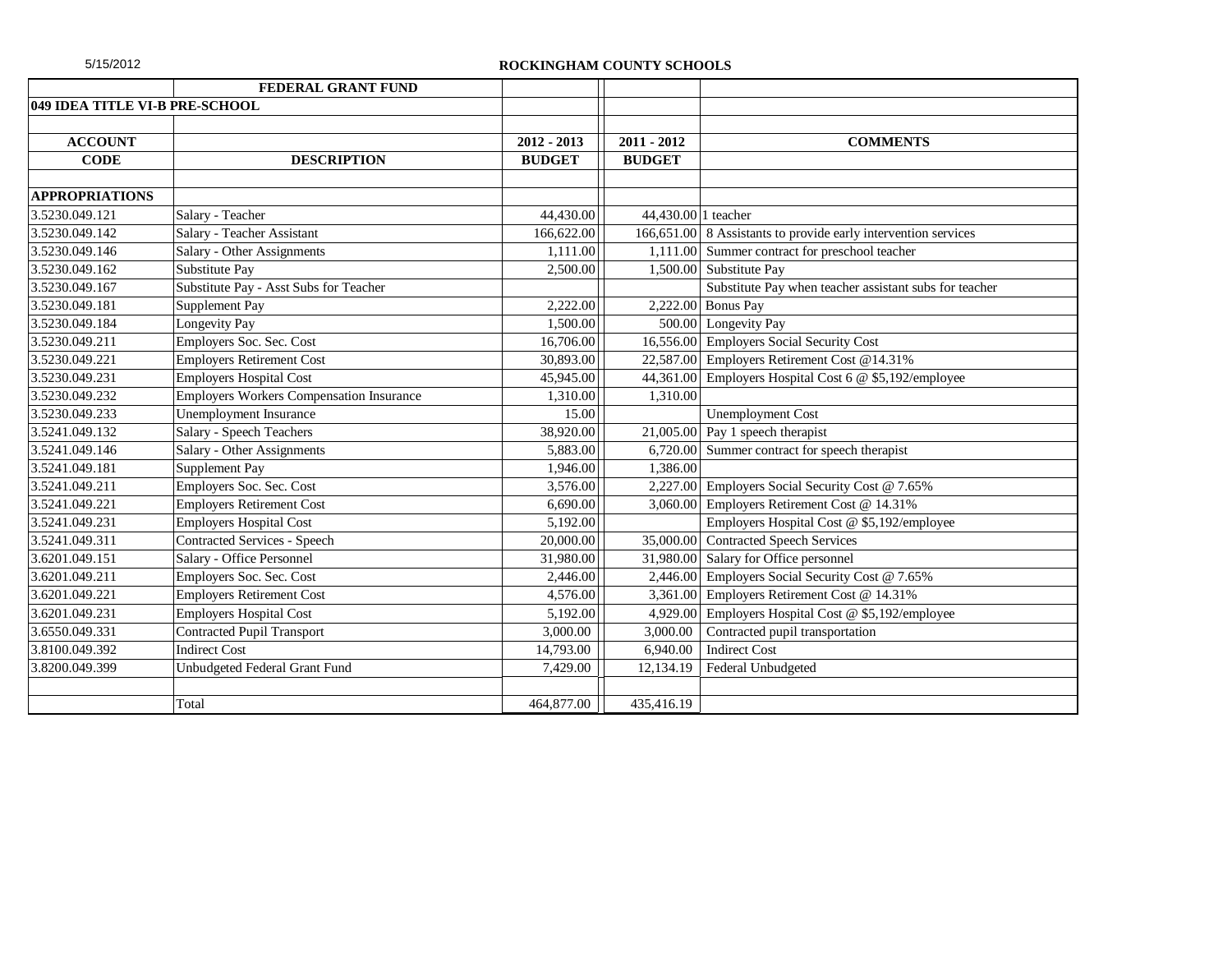|                                      | Revenue: Monies are based on a formula including poverty, average expenditures, and ADM. This budget projects the same allotment for         |  |  |
|--------------------------------------|----------------------------------------------------------------------------------------------------------------------------------------------|--|--|
| 2012-2013 as we received in 2011-12. |                                                                                                                                              |  |  |
|                                      | Expenditures: Expenditures are based on an annual grant application process to support the preschool program for students with disabilities. |  |  |
|                                      | The current budget includes teachers, interpreters, teacher assistants, therapists, office support and other program supports.               |  |  |
|                                      |                                                                                                                                              |  |  |
|                                      |                                                                                                                                              |  |  |
|                                      |                                                                                                                                              |  |  |
|                                      |                                                                                                                                              |  |  |
|                                      |                                                                                                                                              |  |  |
|                                      |                                                                                                                                              |  |  |
|                                      |                                                                                                                                              |  |  |
|                                      |                                                                                                                                              |  |  |
|                                      |                                                                                                                                              |  |  |
|                                      |                                                                                                                                              |  |  |
|                                      |                                                                                                                                              |  |  |
|                                      |                                                                                                                                              |  |  |
|                                      |                                                                                                                                              |  |  |
|                                      |                                                                                                                                              |  |  |
|                                      |                                                                                                                                              |  |  |
|                                      |                                                                                                                                              |  |  |
|                                      |                                                                                                                                              |  |  |
|                                      |                                                                                                                                              |  |  |
|                                      |                                                                                                                                              |  |  |
|                                      |                                                                                                                                              |  |  |
|                                      |                                                                                                                                              |  |  |
|                                      |                                                                                                                                              |  |  |
|                                      |                                                                                                                                              |  |  |
|                                      |                                                                                                                                              |  |  |
|                                      |                                                                                                                                              |  |  |
|                                      |                                                                                                                                              |  |  |
|                                      |                                                                                                                                              |  |  |
|                                      |                                                                                                                                              |  |  |
|                                      |                                                                                                                                              |  |  |
|                                      |                                                                                                                                              |  |  |
|                                      |                                                                                                                                              |  |  |
|                                      |                                                                                                                                              |  |  |
|                                      |                                                                                                                                              |  |  |
|                                      |                                                                                                                                              |  |  |
|                                      |                                                                                                                                              |  |  |
|                                      |                                                                                                                                              |  |  |
|                                      |                                                                                                                                              |  |  |
|                                      |                                                                                                                                              |  |  |
|                                      |                                                                                                                                              |  |  |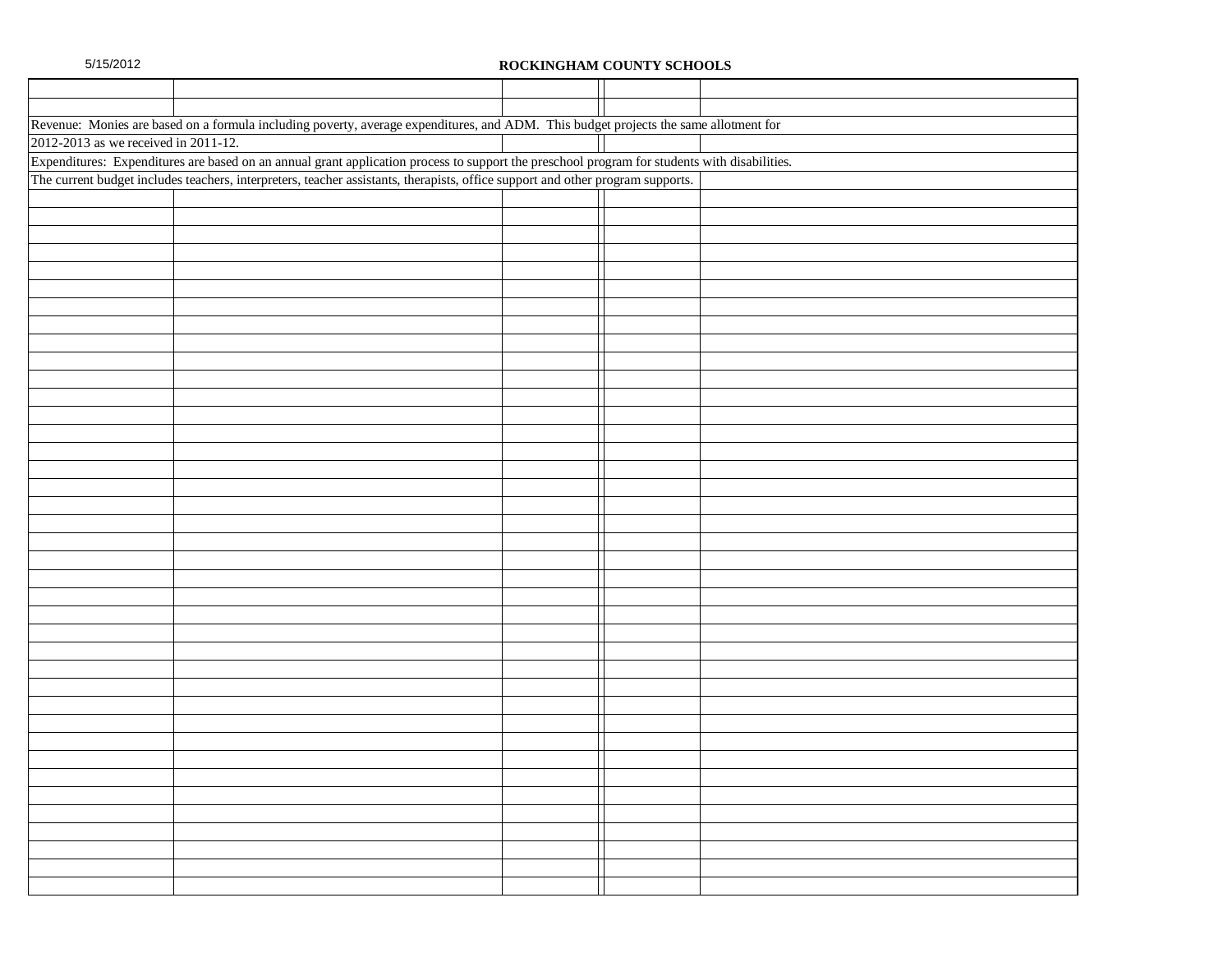| 5/15/2012 |  |  |
|-----------|--|--|
|           |  |  |

|                       | FEDERAL GRANT FUND                              |               |               |                                                                              |
|-----------------------|-------------------------------------------------|---------------|---------------|------------------------------------------------------------------------------|
|                       | 050 ESEA TITLE I - LEA BASIC PROGRAM            |               |               |                                                                              |
|                       |                                                 | 2012 - 2013   | 2011 - 2012   |                                                                              |
| <b>ACCOUNT</b>        |                                                 | <b>BUDGET</b> | <b>BUDGET</b> | <b>COMMENTS</b>                                                              |
| <b>CODE</b>           | <b>DESCRIPTION</b>                              |               |               |                                                                              |
|                       |                                                 |               |               |                                                                              |
| <b>APPROPRIATIONS</b> |                                                 |               |               |                                                                              |
| 3.5330.050.121        | Salary Remedial and Supplemental K-12           | 1,307,000.00  |               | 1,395,167.00 Salary 41.65 teachers                                           |
| 3.5330.050.142        | Salary - Teacher Assistant                      | 58,000.00     |               | 79,395.00 $\vert$ 2.74 teacher assistants                                    |
| 3.5330.050.143        | Salary - Tutor (within the instructional day)   | 100,000.00    |               | 100,000.00 17 certified & 8 non certified part time tutors-includes 2 tutors |
|                       |                                                 |               |               | for Eden Parent Resource Center.                                             |
| 3.5330.050.162        | Substitute Pay - Regular                        | 20,000.00     |               | 25,000.00 Used when teachers paid out of Title 1 are out sick                |
| 3.5330.050.163        | <b>Staff Development Unallocated Substitute</b> | 2,500.00      |               | 5,000.00 Subs when Title 1 teachers attend staff development                 |
| 3.5330.050.167        | Salary - Teacher Assistant - when substituting  |               |               | 2,000.00 Money to pay when a teacher assistant subs for a teacher            |
| 3.5330.050.181        | Supplement Pay                                  | 65,000.00     |               | 66,606.00 Supplement for teachers (5%)                                       |
| 3.5330.050.184        | Longevity Pay                                   | 5,000.00      |               | 2,814.00 Longevity pay for teachers/assistants                               |
| 3.5330.050.199        | Overtime Pay                                    |               |               |                                                                              |
| 3.5330.050.211        | Employers Soc. Sec. Cost                        | 119,149.00    |               | 127,997.00 Social Security for Title 1 Teachers/Assistants                   |
| 3.5330.050.221        | <b>Employers Retirement Cost</b>                | 205,349.00    |               | 202,464.00 Retirement for Title 1 Teachers/Assistants                        |
| 3.5330.050.231        | <b>Employers Hospital Cost</b>                  | 245,049.00    |               | 232,201.00 Hospitalization Cost for Title 1 Teachers/Assistants              |
| 3.5330.050.232        | <b>Employers Workers Compensation</b>           | 16,851.00     |               | 15,000.00 Title 1 portion of Worker's Compensation                           |
| 3.5330.050.311        | Contracted Services Other Pupil Support         | 6,000.00      | 58,000.00     | Supplemental Services for Schools in 2nd year of improvement                 |
| 3.5330.050.312        | <b>Workshop Expenses</b>                        | 2,000.00      |               | 30,000.00 Pays for staff development for Title 1 Staff                       |
| 3.5330.050.326        | Contracted Services Other Pupil Support         |               |               |                                                                              |
| 3.5330.050.332        | Travel                                          | 2,000.00      |               | 4,000.00 Travel allowance                                                    |
| 3.5330.050.341        | Telephone                                       |               | 2,000.00      |                                                                              |
| 3.5330.050.411        | Supplies & Materials (Periodicals)              | 50,000.00     |               | 58,254.00 Supplies used for direct instruction-above and beyond regular      |
| 3.5330.050.418        | Computer Software & Supplies                    | 5,000.00      | 3,000.00      | Instructional software to be used in the classroom                           |
| 3.5330.050.461        | Lease/Purchase of Non-Capitalized Equip.        | 9,000.00      |               | Purchase of Non Capitalized Classroom Equipment                              |
| 3.5330.050.462        | Lease/Purchase of Non-Capitalized Computer      | 1,500.00      | 4,000.00      | Purchase of Non Capital Classroom Computer Equipment                         |
| 3.5330.050.541        | Purchase of Equipment - Capitalized             | 900.00        |               |                                                                              |
| 3.5330.050.542        | Purchase of Computer Equipment                  |               |               | Capital Purchase of classroom computers                                      |
| 3.5350.050.131        | <b>SES</b> Coordinator                          | 17,000.00     | 16,008.00     | Contracted to oversee Supplemental Services                                  |
| 3.5350.050.181        | Supplement Pay                                  |               |               |                                                                              |
| 3.5350.050.211        | Employers Soc. Sec. Cost                        | 1,301.00      |               | 1,225.00 Social Security for contract for Supplemental Services              |
| 3.5350.050.221        | <b>Employers Retirement Cost</b>                |               |               |                                                                              |
| 3.5350.050.231        | <b>Employers Hospital Cost</b>                  |               |               |                                                                              |
| 3.5350.050.311        | Contracted Services Other Pupil Support         | 250,000.00    |               | 528,601.00 Supplemental Education Services                                   |
| 3.5810.050.131        | <b>SES</b> Coordinator                          |               |               | Media Salary - 50% Position 338                                              |
| 3.5810.050.181        | Supplement Pay                                  |               |               | Media Support - 50%                                                          |
| 3.5810.050.184        | Educational Media - Longevity                   |               |               | Media Longevity - 50%                                                        |
| 3.5810.050.211        | Employers Soc. Sec. Cost                        |               |               | Social Security Cost @ 7.65%                                                 |
| 3.5810.050.221        | <b>Employers Retirement Cost</b>                |               |               | Retirement Cost @ 14.31%                                                     |
| 3.5810.050.231        | <b>Employers Hospital Cost</b>                  |               |               | <b>Hospitalization Cost</b>                                                  |
| 3.5830.050.131        | Salary - Guidance                               | 43,858.00     | 43,858.00     |                                                                              |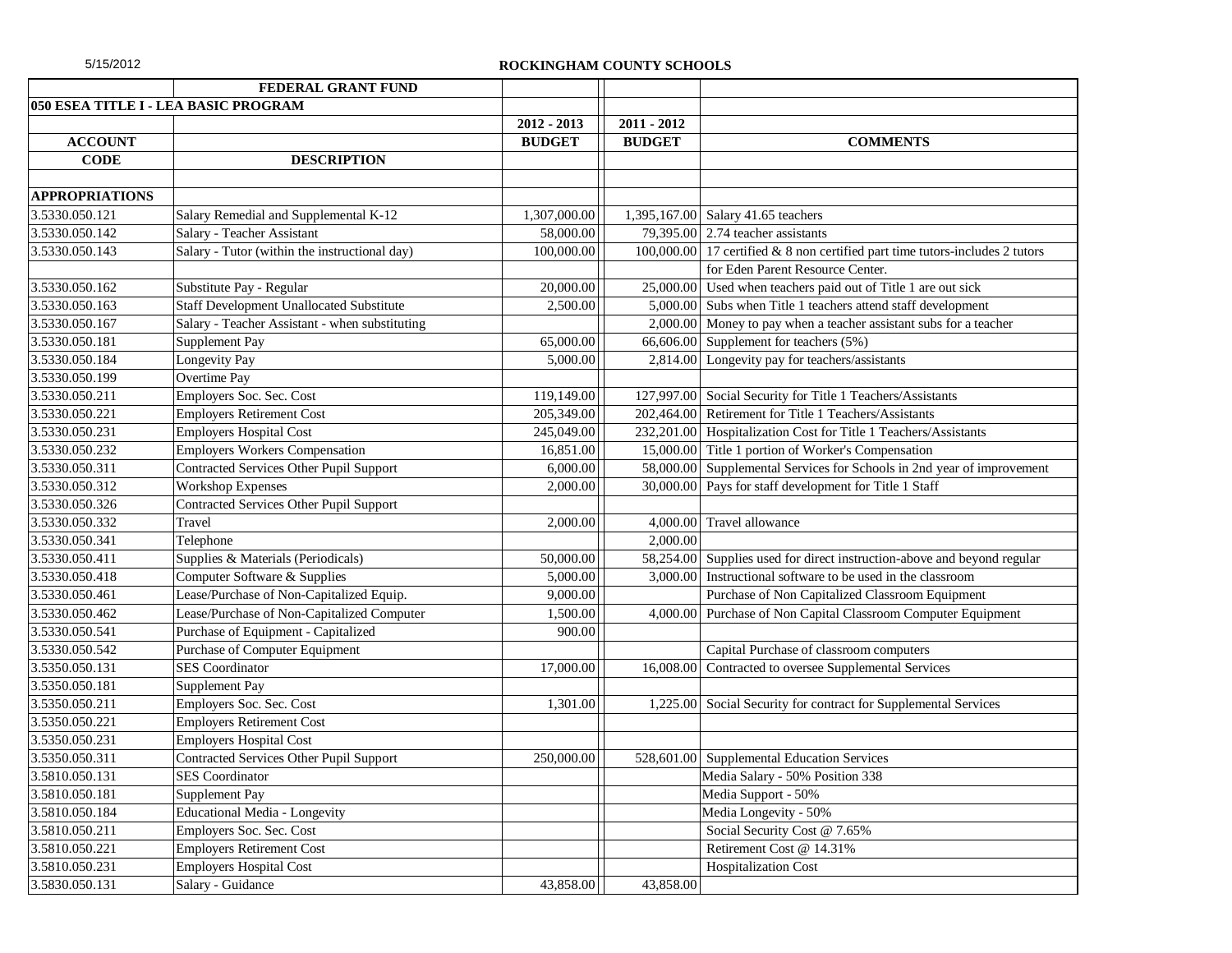| 3.5830.050.181 | Supplement Pay                             | 2,193.00   | 2,191.00   |                                                                |
|----------------|--------------------------------------------|------------|------------|----------------------------------------------------------------|
| 3.5830.050.184 | <b>Longevity Pay</b>                       | 303.00     | 302.00     |                                                                |
| 3.5830.050.211 | Employers Soc. Sec. Cost                   | 3,547.00   | 3,546.00   |                                                                |
| 3.5830.050.221 | <b>Employers Retirement Cost</b>           | 6,634.00   | 6,081.00   |                                                                |
| 3.5830.050.231 | <b>Employers Hospital Cost</b>             | 6,750.00   | 6,410.00   |                                                                |
| 3.5870.050.135 | Salary - Lead Teacher                      | 97,238.00  | 102,842.00 | Plans and implements Staff Development for LEA Improvement     |
| 3.5870.050.163 | <b>Staff Development Substitute</b>        |            | 34,402.00  | Sub for Staff Development                                      |
| 3.5870.050.181 | Supplement Pay                             | 5,143.00   | 5,143.00   |                                                                |
| 3.5870.050.184 | Longevity Pay                              | 3,408.00   | 1,138.00   |                                                                |
| 3.5870.050.211 | Employers Soc. Sec. Cost                   | 8,093.00   | 10,980.00  | Social Security for those paid from School Improve. Staff Dev. |
| 3.5870.050.221 | <b>Employers Retirement Cost</b>           | 15,139.00  | 14,317.00  | Retirement Cost @ 14.31%                                       |
| 3.5870.050.231 | <b>Employers Hospital Cost</b>             | 10,384.00  | 9,862.00   | <b>Hospitalization Cost</b>                                    |
| 3.5870.050.311 | School IMP Contracted Services School      | 20,000.00  |            | 900.00 Contracted Services for LEA School Improvement          |
| 3.5870.050.312 | <b>Workshop Expenses</b>                   | 80,000.00  | 161,934.00 | Staff Development School Improvement                           |
| 3.5870.050.418 | Computer Software & Supplies               |            | 7,300.00   |                                                                |
| 3.5880.050.131 | Salary - Parent Involvement                | 58,116.00  | 58,116.00  | Licensed employees for parent centers                          |
| 3.5880.050.146 | Salary - Parent Involvement                |            |            | <b>Teacher Assistant</b>                                       |
| 3.5880.050.181 | Supplement Pay                             | 2,906.00   | 2,906.00   | Supplement                                                     |
| 3.5880.050.184 | Longevity Pay                              | 2,615.00   | 2,615.00   | Longevity for Parent Center Employees                          |
| 3.5880.050.211 | Employers Soc. Sec. Cost                   | 4,869.00   | 4,868.00   | Social Security Cost @ 7.65%                                   |
| 3.5880.050.221 | <b>Employers Retirement Cost</b>           | 9,107.00   | 8,349.00   | Retirement Cost @ 14.31%                                       |
| 3.5880.050.231 | <b>Employers Hospital Cost</b>             | 5,192.00   | 4,931.00   | <b>Hospitalization Cost</b>                                    |
| 3.5880.050.311 | School IMP Contracted Services School      |            |            | <b>Contracted Services</b>                                     |
| 3.5880.050.312 | <b>Workshop Expenses</b>                   | 3,000.00   | 550.00     | Workshop Cost - Parent Involvement related                     |
| 3.5880.050.332 | Travel                                     | 1,400.00   | 1,400.00   | Travel Parent Involvement related                              |
| 3.5880.050.342 | Postage                                    | 1,800.00   | 1,800.00   | Postage                                                        |
| 3.5880.050.411 | Supplies                                   | 20,000.00  | 57,000.00  | Used for Parent Involvement                                    |
| 3.6300.050.113 | Director/Supervisor                        | 76,056.00  | 76,056.00  |                                                                |
| 3.6300.050.151 | Salary - Office Personnel                  | 33,829.00  | 33,829.00  | Salary Title 1 Secretary                                       |
| 3.6300.050.181 | Supplement Pay                             |            | 6,845.00   |                                                                |
| 3.6300.050.184 | Longevity Pay                              | 1,244.00   | 1,141.00   | <b>Longevity Cost Secretary</b>                                |
| 3.6300.050.211 | Employers Soc. Sec. Cost                   | 8,502.00   | 9,017.00   | Social Security for Secretary                                  |
| 3.6300.050.221 | <b>Employers Retirement Cost</b>           | 15,903.00  | 15,465.00  | <b>Retirement for Secretary</b>                                |
| 3.6300.050.231 | <b>Employers Hospital Cost</b>             | 10,384.00  | 9,862.00   | <b>Hospitalization Cost Secretary</b>                          |
| 3.6300.050.311 | Contracted Services Other Pupil Support    | 5,500.00   | 200,000.00 | <b>Contracted Services Director</b>                            |
| 3.6300.050.312 | <b>Staff Development</b>                   | 2,000.00   | 5,000.00   |                                                                |
| 3.6300.050.314 | Print/Binding Fees                         | 63.00      | 3,000.00   | Cost for Printing for Title 1                                  |
| 3.6300.050.327 | Rentals                                    |            | 15,000.00  | Parent Center Rental Space & Copier                            |
| 3.6300.050.332 | Travel                                     |            | 5,000.00   | <b>Office Support Travel</b>                                   |
| 3.6300.050.341 | Telephone                                  | 600.00     | 1,000.00   | Telephone expense for Eden Parent Center                       |
| 3.6300.050.342 | Postage                                    | 500.00     | 1,000.00   | Postage Expense for Title 1                                    |
| 3.6300.050.411 | Supplies & Materials (Periodicals)         | 500.00     | 14,429.00  | Admin Supplies & Materials                                     |
| 3.6300.050.462 | Lease/Purchase of Non-Capitalized Computer |            | 5,000.00   | Admin Computer Equipment                                       |
| 3.6550.050.331 | Pupil Transportation - Contracted          | 75,000.00  | 200,000.00 | Transportation cost for choice schools                         |
| 3.8100.050.392 | <b>Indirect Cost</b>                       | 109,563.00 | 60,544.00  | Indirect cost for system                                       |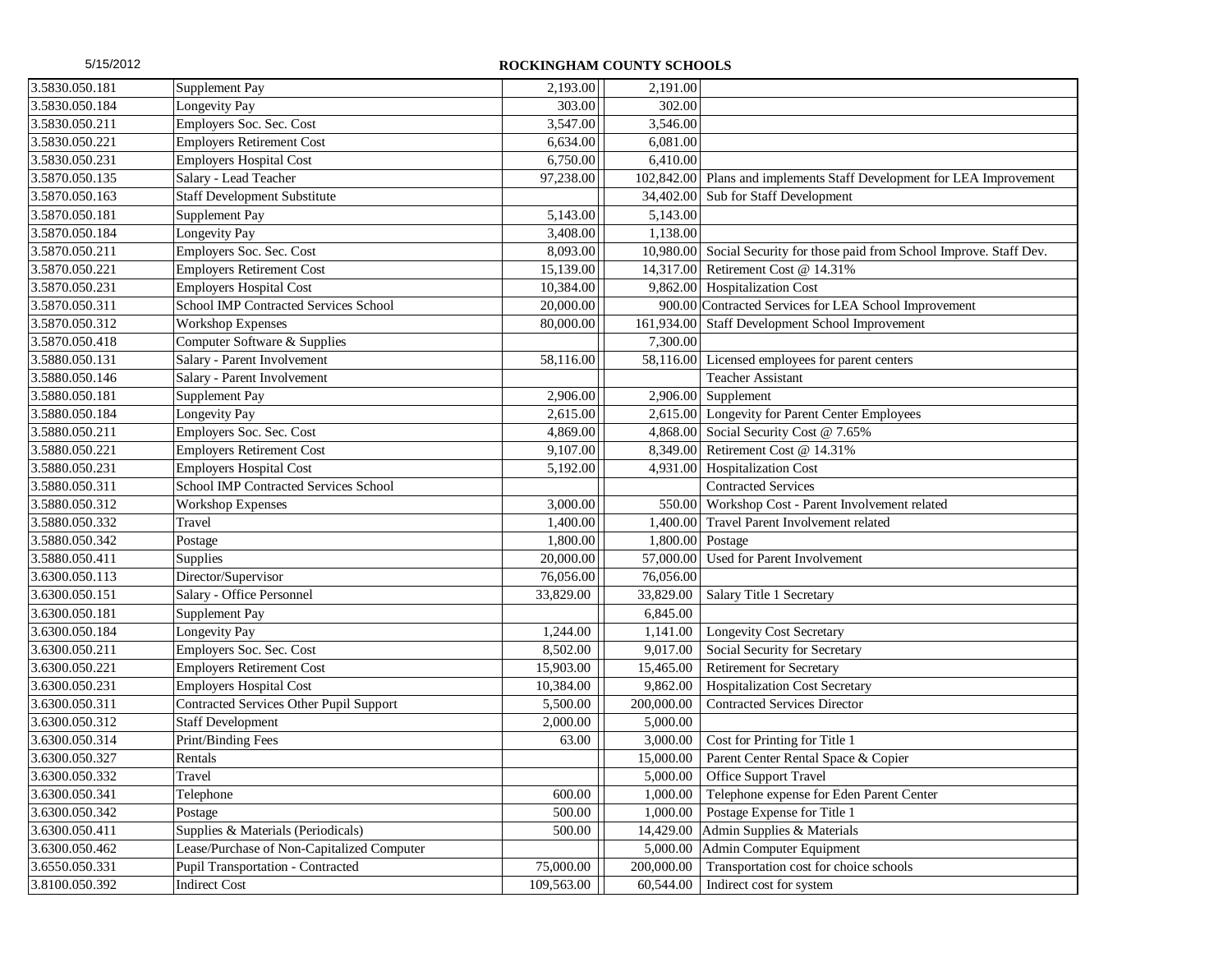| 3.8200.050.399                             | Unbudgeted Federal Grant Fund                                                                                                                                                 | 1.00         |              | Unbudgeted Federal Grant Fund |
|--------------------------------------------|-------------------------------------------------------------------------------------------------------------------------------------------------------------------------------|--------------|--------------|-------------------------------|
|                                            |                                                                                                                                                                               |              |              |                               |
|                                            | Total                                                                                                                                                                         | 3,239,939.00 | 4,174,661.00 |                               |
|                                            |                                                                                                                                                                               |              |              |                               |
|                                            |                                                                                                                                                                               |              |              |                               |
| Explanation:                               |                                                                                                                                                                               |              |              |                               |
|                                            | Title I is the largest Education Program funded by the Federal Government. This program was started in 1965 to provide additional funds to schools                            |              |              |                               |
|                                            | whose student numbers consists of large numbers of poor students. The program provides funds for additional teachers, tutors, supplies,                                       |              |              |                               |
|                                            | staff development, parent involvement and many other items as listed.                                                                                                         |              |              |                               |
|                                            |                                                                                                                                                                               |              |              |                               |
|                                            | Rockingham County School's expected allotment this year is \$3,239,939.00 plus carryover expected to be around \$500,000. The budget indicates the planned use of this money. |              |              |                               |
|                                            |                                                                                                                                                                               |              |              |                               |
|                                            | Rockingham County has 13 elementary schools that receive Title I funds. In these schools the free and reduced lunch is at or above                                            |              |              |                               |
|                                            | the district average. In Rockingham County, Early Intervention is emphasized, therefore Title I services are concentrated in                                                  |              |              |                               |
|                                            | elementary schools with high poverty rates. In the 13 elementary schools that offer Title I services the percentages of students receiving free and reduced                   |              |              |                               |
| lunch is at or above the district average. |                                                                                                                                                                               |              |              |                               |
|                                            |                                                                                                                                                                               |              |              |                               |
|                                            |                                                                                                                                                                               |              |              |                               |
|                                            |                                                                                                                                                                               |              |              |                               |
|                                            |                                                                                                                                                                               |              |              |                               |
|                                            |                                                                                                                                                                               |              |              |                               |
|                                            |                                                                                                                                                                               |              |              |                               |
|                                            |                                                                                                                                                                               |              |              |                               |
|                                            |                                                                                                                                                                               |              |              |                               |
|                                            |                                                                                                                                                                               |              |              |                               |
|                                            |                                                                                                                                                                               |              |              |                               |
|                                            |                                                                                                                                                                               |              |              |                               |
|                                            |                                                                                                                                                                               |              |              |                               |
|                                            |                                                                                                                                                                               |              |              |                               |
|                                            |                                                                                                                                                                               |              |              |                               |
|                                            |                                                                                                                                                                               |              |              |                               |
|                                            |                                                                                                                                                                               |              |              |                               |
|                                            |                                                                                                                                                                               |              |              |                               |
|                                            |                                                                                                                                                                               |              |              |                               |
|                                            |                                                                                                                                                                               |              |              |                               |
|                                            |                                                                                                                                                                               |              |              |                               |
|                                            |                                                                                                                                                                               |              |              |                               |
|                                            |                                                                                                                                                                               |              |              |                               |
|                                            |                                                                                                                                                                               |              |              |                               |
|                                            |                                                                                                                                                                               |              |              |                               |
|                                            |                                                                                                                                                                               |              |              |                               |
|                                            |                                                                                                                                                                               |              |              |                               |
|                                            |                                                                                                                                                                               |              |              |                               |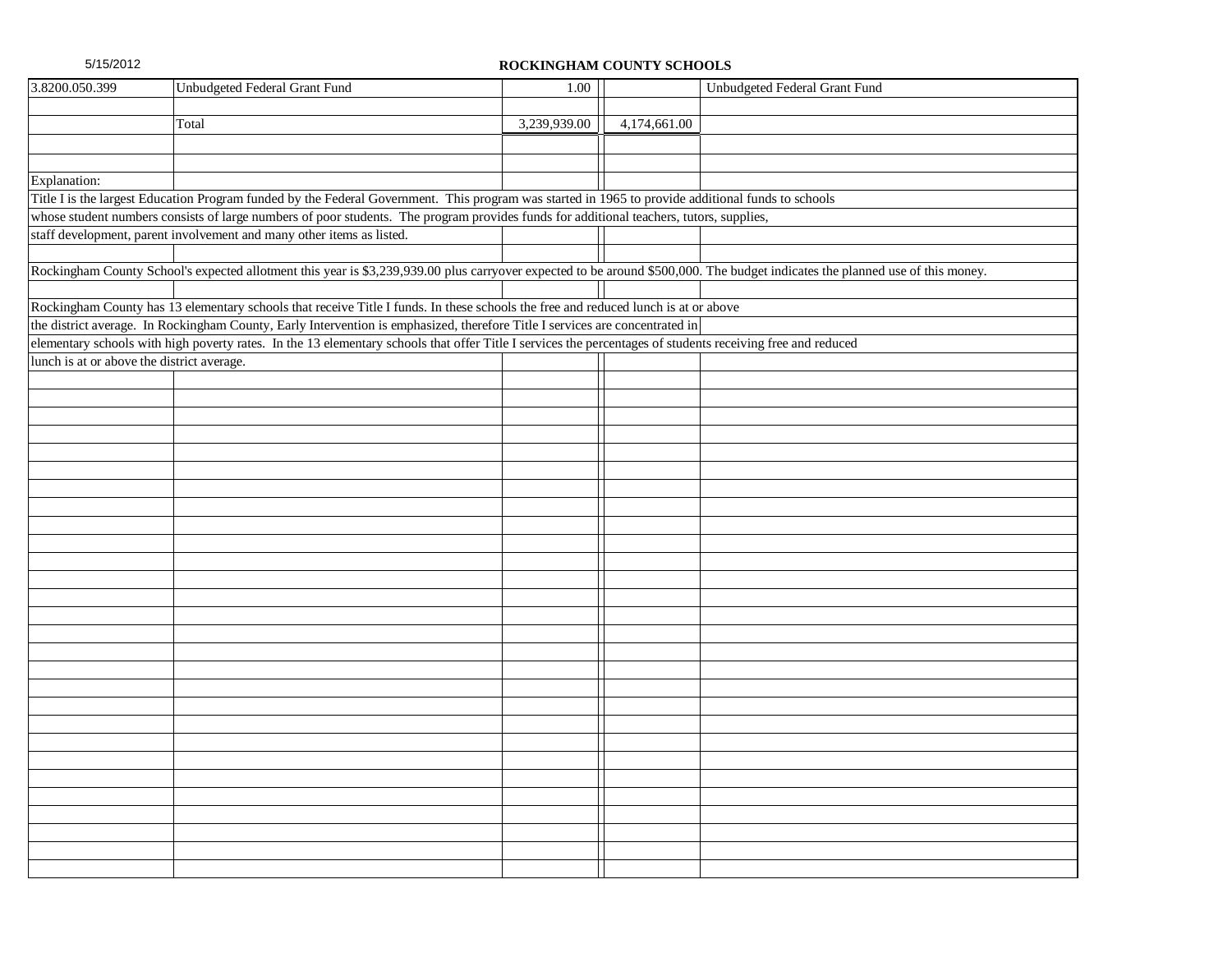| 5/15/2012 |  |  |  |
|-----------|--|--|--|
|           |  |  |  |

|                       | FEDERAL GRANT FUND                    |                              |                                |                                                             |
|-----------------------|---------------------------------------|------------------------------|--------------------------------|-------------------------------------------------------------|
|                       | 051 ESEA TITLE I - MIGRANT REGULAR    |                              |                                |                                                             |
| <b>ACCOUNT</b>        |                                       | 2012 - 2013<br><b>BUDGET</b> | $2011 - 2012$<br><b>BUDGET</b> | <b>COMMENTS</b>                                             |
| <b>CODE</b>           | <b>DESCRIPTION</b>                    |                              |                                |                                                             |
|                       |                                       |                              |                                |                                                             |
| <b>APPROPRIATIONS</b> |                                       |                              |                                |                                                             |
| 3.5330.051.135        | Salary - Teacher                      | 38,155.00                    |                                | 38,155.00 46% of Salary for Lead Teacher                    |
| 3.5330.051.143        | Salary - Tutors                       | 80,100.00                    |                                | 78,444.00 3.60 full time equivalent tutors                  |
| 3.5330.051.181        | Supplement Pay                        | 1,908.00                     |                                | 1,908.00 Supplement for Lead and Tutors                     |
| 3.5330.051.184        | Longevity Pay                         | 3,823.00                     |                                | 1,717.00 Longevity for employees                            |
| 3.5330.051.211        | Employers Soc. Sec. Cost              | 9,485.00                     |                                | 9,197.00 Social Security for Migrant Tutor Staff            |
| 3.5330.051.221        | <b>Employers Retirement Cost</b>      | 17,742.00                    | 15,773.00                      | Retirement for Migrant Staff                                |
| 3.5330.051.231        | <b>Employers Hospital Cost</b>        | 23,624.00                    | 20,464.00                      | Hospitalization for Migrant Staff                           |
| 3.5330.051.232        | <b>Employers Workers Compensation</b> | 2,000.00                     | 2,000.00                       | Migrant portion of system worker's comp                     |
| 3.5330.051.311        | <b>Contracted Services</b>            | 1,000.00                     | 16,145.00                      |                                                             |
| 3.5330.051.312        | <b>Workshop Expenses</b>              |                              | 4,000.00                       | Registration/expenses for Migrant Staff - Staff Development |
| 3.5330.051.332        | Travel                                |                              | 5,000.00                       | Tutors travel                                               |
| 3.5330.051.411        | Supplies & Materials                  |                              | 1,600.00                       | Supplies for Tutors/Recruiters                              |
| 3.6110.051.341        | Telephone                             | 600.00                       | 100.00                         |                                                             |
| 3.6200.051.153        | Salary - Migrant Recruiter            | 19,000.00                    | 51,962.00                      |                                                             |
| 3.6200.051.184        | <b>Longevity Pay</b>                  | 478.00                       | 478.00                         |                                                             |
| 3.6200.051.211        | Employers Soc. Sec. Cost              | 1,485.00                     | 4,012.00                       | Social Security cost for Director, Secretary and Recruiters |
| 3.6200.051.221        | <b>Employers Retirement Cost</b>      | 2,775.00                     | 2,850.00                       | Retirement for Secretary/recruiters                         |
| 3.6200.051.231        | <b>Employers Hospital Cost</b>        | 2,860.00                     | 3,205.00                       | Hospitalization Cost Secretary/Recruiter                    |
| 3.6200.051.311        | <b>Contracted Services</b>            |                              | 21,464.00                      | <b>Contracted Services</b>                                  |
| 3.6200.051.332        | Travel                                | 2,000.00                     | 3,000.00                       | Mileage cost                                                |
| 3.6200.051.341        | Telephone                             | 300.00                       | 425.00                         | Telephone Migrant Recruiter                                 |
| 3.6200.051.342        | Postage                               |                              | 1,300.00                       | Postage                                                     |
| 3.6300.051.113        | Salary - Director                     | 35,557.00                    | 35,557.00                      | Salary for Director                                         |
| 3.6300.051.184        | Longevity Pay                         | 1,600.00                     | 1,600.00                       | <b>Longevity Cost Director</b>                              |
| 3.6300.051.211        | Employers Soc. Sec. Cost              | 2,843.00                     | 2,720.00                       | Social Security cost for Director                           |
| 3.6300.051.221        | <b>Employers Retirement Cost</b>      | 5,317.00                     | 4,665.00                       | Retirement for Director                                     |
| 3.6300.051.231        | <b>Employers Hospital Cost</b>        | 2,336.00                     | 2,219.00                       | <b>Hospitalization Cost Director</b>                        |
| 3.6300.051.312        | <b>Workshop Expenses</b>              |                              | 500.00                         | Workshop expenses, director                                 |
| 3.6300.051.341        | Telephone                             |                              |                                | Phone for office & Cell Phone Service for Recruiters        |
| 3.6400.051.152        | Salary - Technology Support           | 7.190.00                     | 4,902.00                       | Data entry salary (65%)                                     |
| 3.6400.051.184        | Longevity Pay                         | 162.00                       | 111.00                         |                                                             |
| 3.6400.051.211        | Employers Soc. Sec. Cost              | 563.00                       | 383.00                         |                                                             |
| 3.6400.051.221        | <b>Employers Retirement Cost</b>      | 1,100.00                     | 658.00                         |                                                             |
| 3.6400.051.231        | <b>Employers Hospital Cost</b>        | 2,336.00                     | 740.00                         |                                                             |
| 3.6400.051.312        | <b>Workshop Expenses</b>              |                              | 1,000.00                       |                                                             |
| 3.6400.051.332        | Travel                                |                              | 1,000.00                       |                                                             |
| 3.6400.051.411        | Supplies & Materials                  |                              | 1,435.00                       |                                                             |
| 3.8100.051.392        | <b>Indirect Cost</b>                  | 9,208.00                     |                                | 5,516.00 Indirect cost for system                           |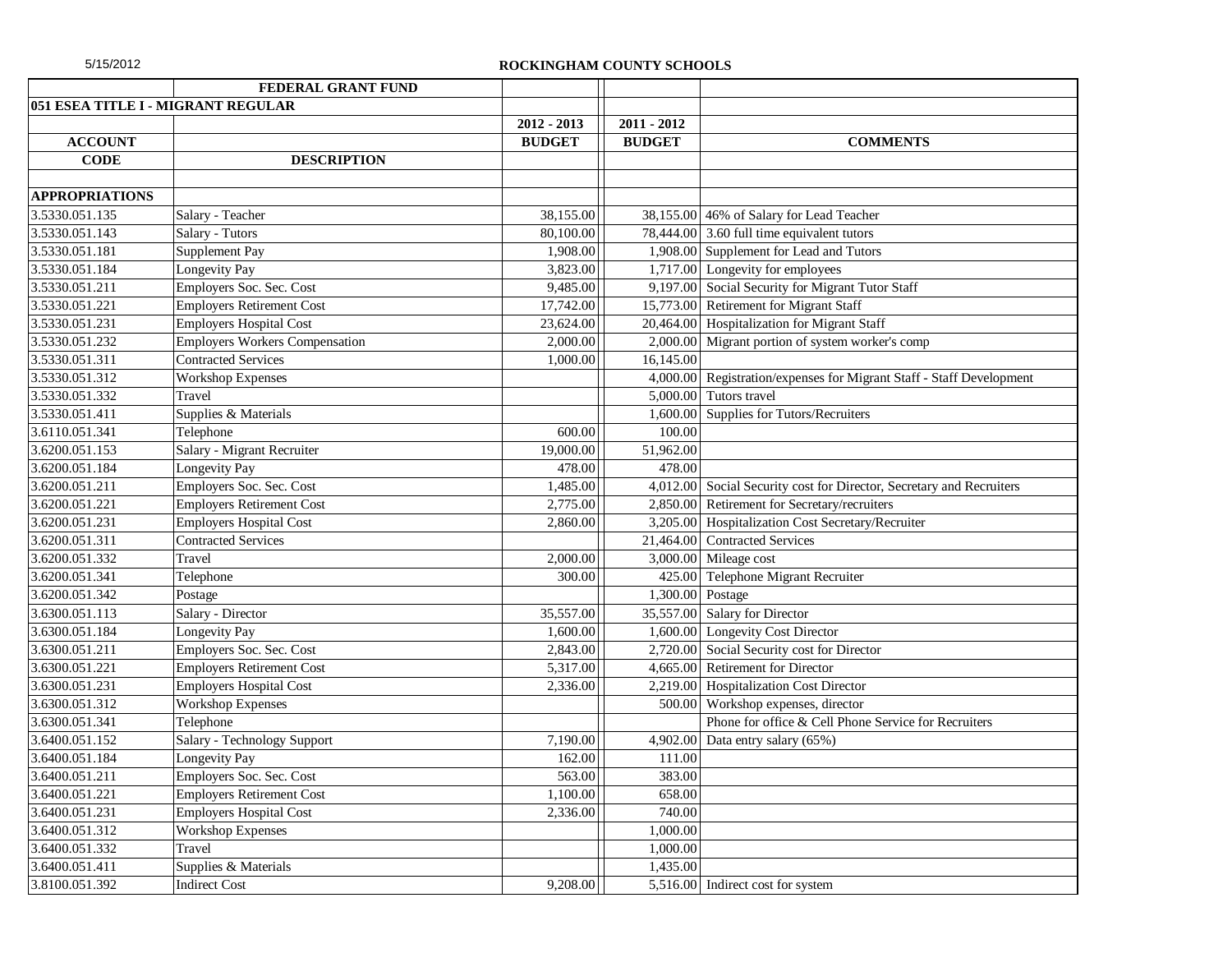| 3.8200.051.399 | Unbudgeted Federal Grant Fund                                                                                                                                                                                                                                     | 168.00     |            |  |
|----------------|-------------------------------------------------------------------------------------------------------------------------------------------------------------------------------------------------------------------------------------------------------------------|------------|------------|--|
|                |                                                                                                                                                                                                                                                                   |            |            |  |
|                | Total                                                                                                                                                                                                                                                             | 275,715.00 | 346,205.00 |  |
|                |                                                                                                                                                                                                                                                                   |            |            |  |
|                |                                                                                                                                                                                                                                                                   |            |            |  |
|                |                                                                                                                                                                                                                                                                   |            |            |  |
|                |                                                                                                                                                                                                                                                                   |            |            |  |
| Explanation:   |                                                                                                                                                                                                                                                                   |            |            |  |
|                | Migrant Education is a program of the Federal Government. This program is to provide services to Migrant families and students.                                                                                                                                   |            |            |  |
|                | It provides funds for tutors, recruiters, supplies, staff development, parent involvement, summer school opportunities and many<br>other items as listed above. The budget indicates the planned use of this money for the students of Rockingham County Schools. |            |            |  |
|                |                                                                                                                                                                                                                                                                   |            |            |  |
|                |                                                                                                                                                                                                                                                                   |            |            |  |
|                |                                                                                                                                                                                                                                                                   |            |            |  |
|                |                                                                                                                                                                                                                                                                   |            |            |  |
|                |                                                                                                                                                                                                                                                                   |            |            |  |
|                |                                                                                                                                                                                                                                                                   |            |            |  |
|                |                                                                                                                                                                                                                                                                   |            |            |  |
|                |                                                                                                                                                                                                                                                                   |            |            |  |
|                |                                                                                                                                                                                                                                                                   |            |            |  |
|                |                                                                                                                                                                                                                                                                   |            |            |  |
|                |                                                                                                                                                                                                                                                                   |            |            |  |
|                |                                                                                                                                                                                                                                                                   |            |            |  |
|                |                                                                                                                                                                                                                                                                   |            |            |  |
|                |                                                                                                                                                                                                                                                                   |            |            |  |
|                |                                                                                                                                                                                                                                                                   |            |            |  |
|                |                                                                                                                                                                                                                                                                   |            |            |  |
|                |                                                                                                                                                                                                                                                                   |            |            |  |
|                |                                                                                                                                                                                                                                                                   |            |            |  |
|                |                                                                                                                                                                                                                                                                   |            |            |  |
|                |                                                                                                                                                                                                                                                                   |            |            |  |
|                |                                                                                                                                                                                                                                                                   |            |            |  |
|                |                                                                                                                                                                                                                                                                   |            |            |  |
|                |                                                                                                                                                                                                                                                                   |            |            |  |
|                |                                                                                                                                                                                                                                                                   |            |            |  |
|                |                                                                                                                                                                                                                                                                   |            |            |  |
|                |                                                                                                                                                                                                                                                                   |            |            |  |
|                |                                                                                                                                                                                                                                                                   |            |            |  |
|                |                                                                                                                                                                                                                                                                   |            |            |  |
|                |                                                                                                                                                                                                                                                                   |            |            |  |
|                |                                                                                                                                                                                                                                                                   |            |            |  |
|                |                                                                                                                                                                                                                                                                   |            |            |  |
|                |                                                                                                                                                                                                                                                                   |            |            |  |
|                |                                                                                                                                                                                                                                                                   |            |            |  |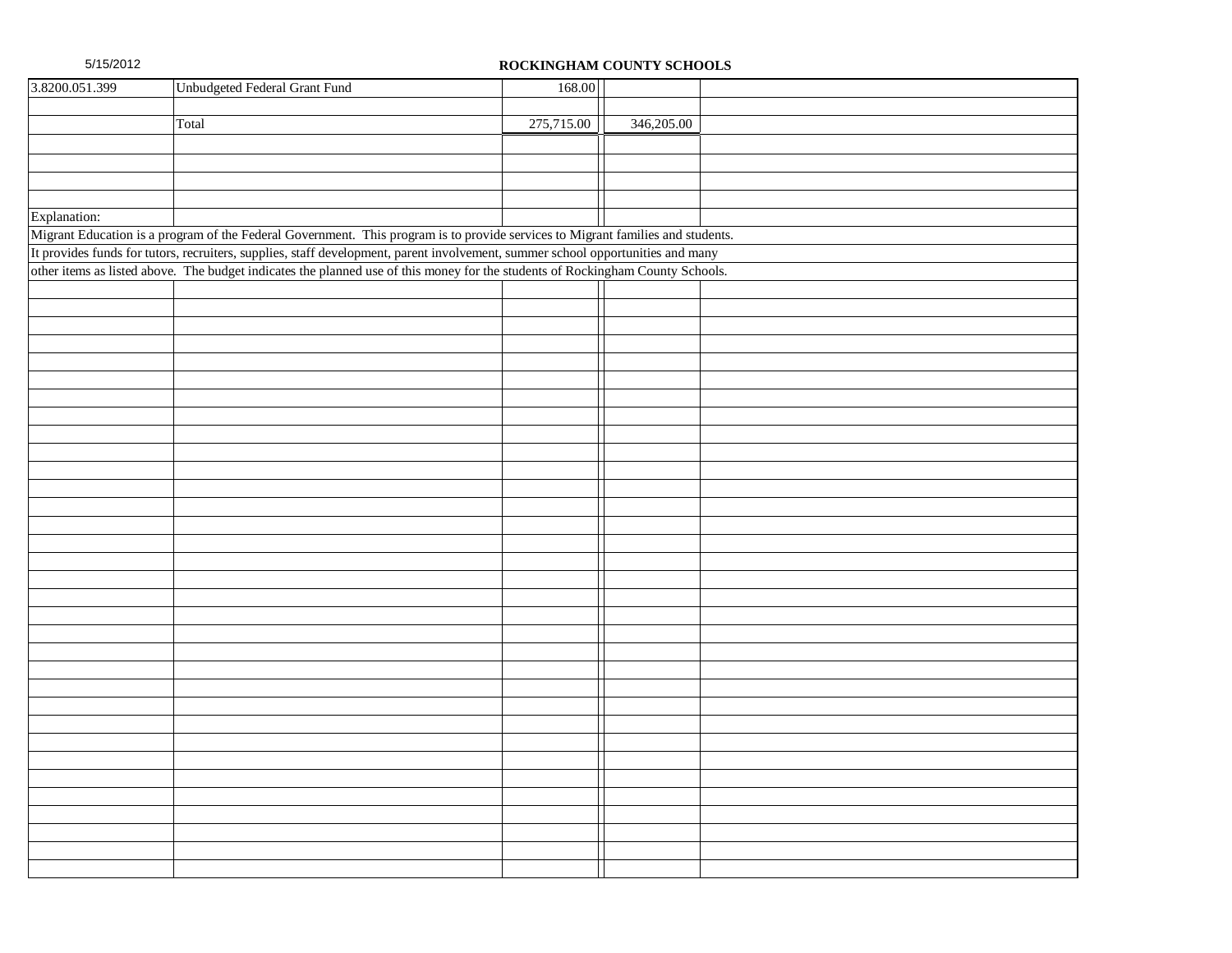|                           | FEDERAL GRANT FUND                                 |               |               |                                                                  |
|---------------------------|----------------------------------------------------|---------------|---------------|------------------------------------------------------------------|
| 060 IDEA VI-B HANDICAPPED |                                                    |               |               |                                                                  |
|                           |                                                    |               |               |                                                                  |
| <b>ACCOUNT</b>            |                                                    | $2012 - 2013$ | $2011 - 2012$ | <b>COMMENTS</b>                                                  |
| <b>CODE</b>               | <b>DESCRIPTION</b>                                 | <b>BUDGET</b> | <b>BUDGET</b> |                                                                  |
|                           |                                                    |               |               |                                                                  |
| <b>APPROPRIATIONS</b>     |                                                    |               |               |                                                                  |
| 3.5210.060.121            | Salary - Teachers                                  | 477,335.00    |               | 600,340.00 Salary for 14 teachers                                |
| 3.5210.060.133            | Salary - Psychologist                              | 202,290.00    |               | 203,144.00 Salary for 4 FTE psych's & 1 month each for 3 psych's |
| 3.5210.060.142            | Salary - Teacher Assistants                        | 1,701,879.00  |               | 1,637,523.00 Salary for 78.886 teacher assistants                |
| 3.5210.060.144            | Salary - EC Interpreter                            | 102,173.00    |               | 102,173.00 Salary for 3 interpreters                             |
| 3.5210.060.146            | Salary - Teacher                                   | 24,000.00     |               | 24,000.00 Salary for psych intern?                               |
| 3.5210.060.162            | Substitute Pay                                     | 10,500.00     |               | 10,500.00 Substitute Pay                                         |
| 3.5210.060.167            | Salary - TA Sub for Teachers                       | 5,000.00      |               | 5,000.00 Sub pay for teacher assistants who subs for teachers    |
| 3.5210.060.181            | Salary - Supplement Pay                            | 33,106.00     |               | 39,256.00 Supplementary Pay                                      |
| 3.5210.060.184            | Longevity Pay                                      | 17,500.00     |               | 12,500.00 Longevity pay                                          |
| 3.5210.060.189            | Short Term Disability                              | 7,500.00      | 7,500.00      |                                                                  |
| 3.5210.060.211            | Employers Soc. Sec. Cost                           | 197,468.00    |               | 202,108.00 Employers Social Security Cost @ 7.65%                |
| 3.5210.060.221            | <b>Employers Retirement Cost</b>                   | 367,879.00    |               | 269,681.00 Employers Retirement Cost @ 14.31%                    |
| 3.5210.060.231            | <b>Employers Hospital Cost</b>                     | 518,608.00    |               | 492,857.00 Employers Hospital Cost @ \$5,192/employee            |
| 3.5210.060.232            | <b>Workers Compensation Cost</b>                   | 21,380.00     | 18,916.00     | <b>Workers Compensation Cost</b>                                 |
| 3.5210.060.233            | <b>Unemployment Cost</b>                           | 19,620.00     |               | <b>Unemployment Cost</b>                                         |
| 3.5210.060.311            | <b>Contracted Services - Communication Service</b> | 20,000.00     |               | 20,000.00 Contracted Interpreting services                       |
| 3.5240.060.132            | Salary - Speech                                    | 77,840.00     |               | 77,840.00 Salary for 2 speech therapist                          |
| 3.5240.060.181            | Salary - Supplement Pay                            | 3,892.00      |               | 3,892.00 Supplement Pay                                          |
| 3.5240.060.211            | Employers Soc. Sec. Cost                           | 6,252.00      |               | 6,253.00 Employers Social Security Cost @ 7.65%                  |
| 3.5240.060.221            | <b>Employers Retirement Cost</b>                   | 11,696.00     |               | 8,590.00 Employers Retirement Cost @ 14.31%                      |
| 3.5240.060.231            | <b>Employers Hospital Cost</b>                     | 10,384.00     |               | 9,858.00 Employers Hospitalization Cost @ 5,192%                 |
| 3.5240.060.311            | Contracted Services - Speech                       | 140,000.00    |               | 140,000.00 Speech services - Individual                          |
| 3.5250.060.311            | <b>Contracted Services - Audiology</b>             | 40,800.00     |               | 40,800.00 Contracted Audiology                                   |
| 3.5840.060.145            | Salary - Health Services                           | 131,920.00    |               | 127,090.00 Salary for 4 day treatment qp's                       |
| 3.5840.060.211            | Employers Soc. Sec. Cost                           | 10,092.00     |               | 9,722.00 Employers Social Security Cost @ 7.65%                  |
| 3.5840.060.221            | <b>Employers Retirement Cost</b>                   | 18,878.00     |               | 13,357.00 Employers Retirement Cost @ 14.31%                     |
| 3.5840.060.231            | <b>Employers Hospital Cost</b>                     | 20,768.00     |               | 19,716.00 Employers Hospital Cost @ \$5,192/employee             |
| 3.5840.060.311            | <b>Contracted Services</b>                         | 150,000.00    |               | 322,230.00 Contracted Physical/Occupational Therapy services     |
| 3.6200.060.113            | Salary - Director                                  | 147,467.00    |               | 75,178.00 Salary for 1 Exceptional Children Coordinator          |
| 3.6200.060.151            | Salary - Office                                    | 82,439.00     |               | 82,439.00 Salary for 2 office support personnel                  |
| 3.6200.060.184            | Longevity Pay                                      | 8,200.00      |               | 5,000.00 Longevity Pay                                           |
| 3.6200.060.211            | Employers Soc. Sec. Cost                           | 18,215.00     |               | 12,440.00 Employers Soc. Sec. Cost at 7.65%                      |
| 3.6200.060.221            | <b>Employers Retirement Cost</b>                   | 34,073.00     | 17,091.00     | Employers Retirement Cost @ 14.31%                               |
| 3.6200.060.231            | <b>Employers Hospital Cost</b>                     | 20,768.00     | 14,787.00     | Employers Hospital Cost @ \$5,192/employee                       |
| 3.6201.060.151            | Salary - Office Personnel                          | 15,000.00     | 20,418.00     | Salary for .5 part time office support personnel                 |
| 3.6201.060.211            | Employers Soc. Sec. Cost                           | 1,148.00      | 1,562.00      | Employers Soc. Sec. Cost at 7.65%                                |
| 3.6550.060.147            | Salary - Bus Monitor                               | 200,590.00    | 200,590.00    | Salary for 8.5265 bus monitors                                   |
| 3.6550.060.189            | <b>Short Term Disability</b>                       | 2,000.00      |               |                                                                  |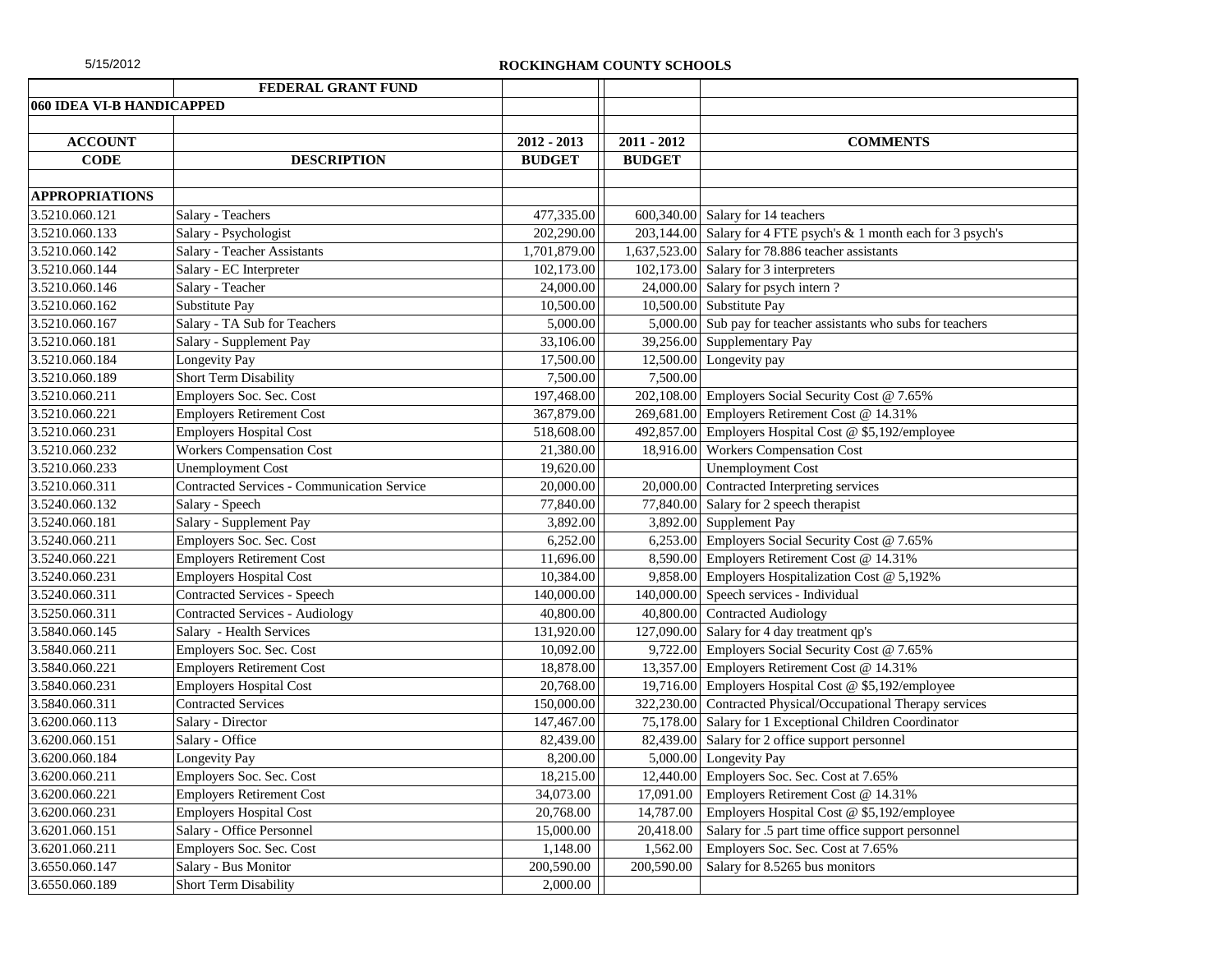| 3.6550.060.211 | Employers Soc. Sec. Cost                                                                                         | 15,498.00    | 15,345.00    | Employers Social Security Cost @ 7.65%     |
|----------------|------------------------------------------------------------------------------------------------------------------|--------------|--------------|--------------------------------------------|
| 3.6550.060.221 | <b>Employers Retirement Cost</b>                                                                                 | 13,087.00    | 9,284.00     | Employers Retirement Cost @ 14.31%         |
| 3.6550.060.231 | <b>Employers Hospital Cost</b>                                                                                   | 26,036.00    | 25,828.00    | Employers Hospital Cost @ \$5,192/employee |
| 3.6550.060.311 | Contracted Services - Servs. Transport                                                                           | 3,000.00     |              | Contract transportation                    |
| 3.8100.060.392 | <b>Indirect Cost</b>                                                                                             | 159,627.00   | 79,748.00    | <b>Indirect Cost</b>                       |
| 3.8200.060.399 | Unbudgeted Federal Grant Fund                                                                                    | 916,668.00   | 936,421.53   | Unbudgeted funds                           |
|                |                                                                                                                  |              |              |                                            |
|                | Total                                                                                                            | 6,012,576.00 | 5,920,977.53 |                                            |
|                |                                                                                                                  |              |              |                                            |
|                |                                                                                                                  |              |              |                                            |
| Explanation:   |                                                                                                                  |              |              |                                            |
|                | Revenue: Monies are based on a formula that includes poverty, average expenditures, and ADM. The budget projects |              |              |                                            |
|                | the same allotment for 2012-13 as we received in 2011-12.                                                        |              |              |                                            |
|                |                                                                                                                  |              |              |                                            |
|                |                                                                                                                  |              |              |                                            |
|                | Expenditures: Expenditures for the current monies are controlled by a grant application process. Monies will     |              |              |                                            |
|                | support the special education program by paying for teachers, psychologists, interpreters, teacher assistants,   |              |              |                                            |
|                | qualified professionals (for day treatment), director and office staff, bus monitors, and other program support. |              |              |                                            |
|                |                                                                                                                  |              |              |                                            |
|                |                                                                                                                  |              |              |                                            |
|                |                                                                                                                  |              |              |                                            |
|                |                                                                                                                  |              |              |                                            |
|                |                                                                                                                  |              |              |                                            |
|                |                                                                                                                  |              |              |                                            |
|                |                                                                                                                  |              |              |                                            |
|                |                                                                                                                  |              |              |                                            |
|                |                                                                                                                  |              |              |                                            |
|                |                                                                                                                  |              |              |                                            |
|                |                                                                                                                  |              |              |                                            |
|                |                                                                                                                  |              |              |                                            |
|                |                                                                                                                  |              |              |                                            |
|                |                                                                                                                  |              |              |                                            |
|                |                                                                                                                  |              |              |                                            |
|                |                                                                                                                  |              |              |                                            |
|                |                                                                                                                  |              |              |                                            |
|                |                                                                                                                  |              |              |                                            |
|                |                                                                                                                  |              |              |                                            |
|                |                                                                                                                  |              |              |                                            |
|                |                                                                                                                  |              |              |                                            |
|                |                                                                                                                  |              |              |                                            |
|                |                                                                                                                  |              |              |                                            |
|                |                                                                                                                  |              |              |                                            |
|                |                                                                                                                  |              |              |                                            |
|                |                                                                                                                  |              |              |                                            |
|                |                                                                                                                  |              |              |                                            |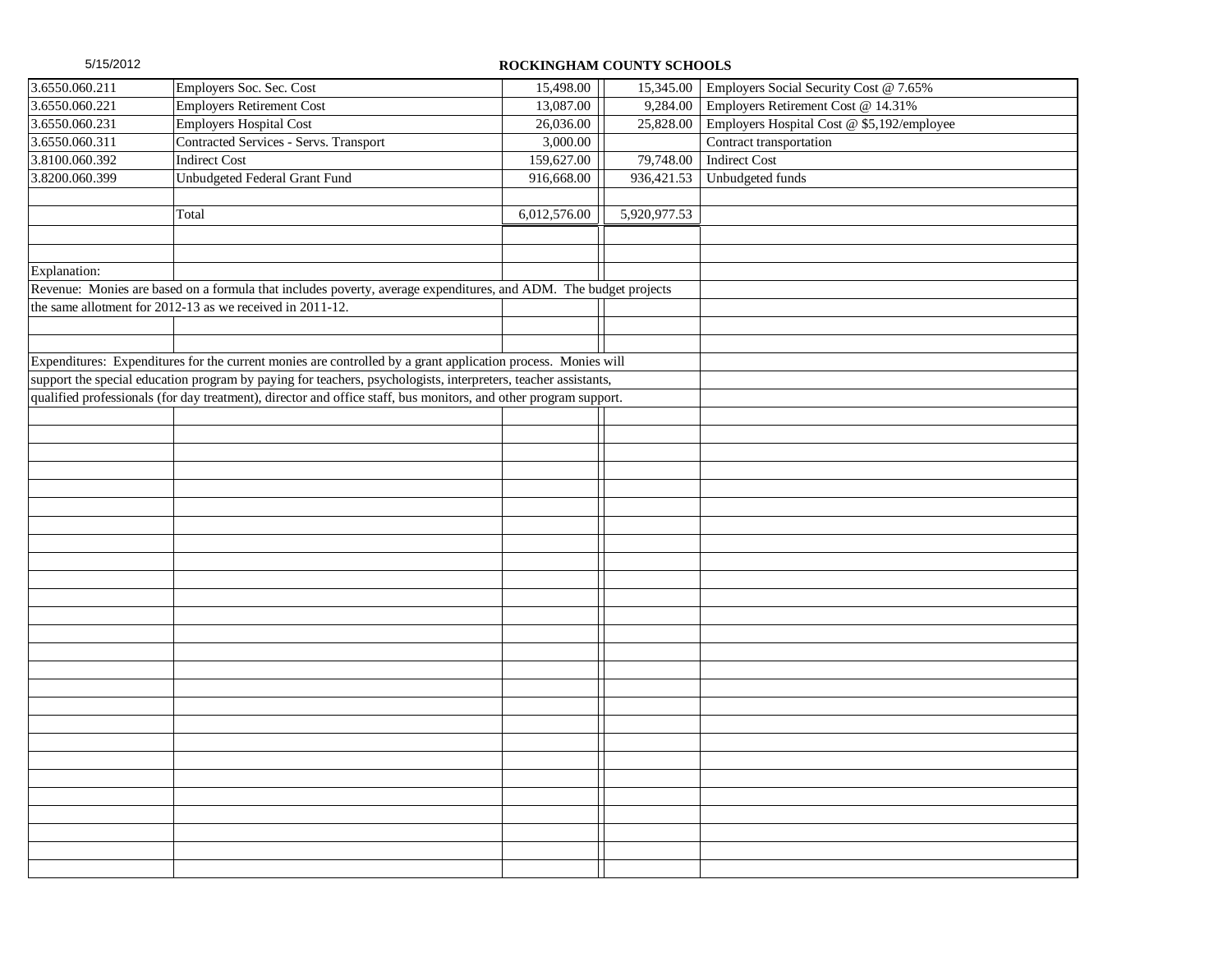|                                 | FEDERAL GRANT FUND            |               |               |                 |
|---------------------------------|-------------------------------|---------------|---------------|-----------------|
| 082 IDEA VI-B STATE IMPROVEMENT |                               |               |               |                 |
|                                 |                               |               |               |                 |
| <b>ACCOUNT</b>                  |                               | $2012 - 2013$ | $2011 - 2012$ | <b>COMMENTS</b> |
| <b>CODE</b>                     | <b>DESCRIPTION</b>            | <b>BUDGET</b> | <b>BUDGET</b> |                 |
|                                 |                               |               |               |                 |
| <b>APPROPRIATIONS</b>           |                               |               |               |                 |
| 3.5210.082.411                  | <b>Instructional Supplies</b> |               | 6,782.00      |                 |
| 3.8100.082.392                  | Indirect Cost                 |               | 123.00        |                 |
| 3.8200.082.399                  | Unbudgeted Federal Grant Fund |               | 0.07          |                 |
|                                 |                               |               |               |                 |
|                                 | Total                         | $\sim$        | 6,905.07      |                 |
|                                 |                               |               |               |                 |
|                                 |                               |               |               |                 |
|                                 |                               |               |               |                 |
|                                 |                               |               |               |                 |
|                                 |                               |               |               |                 |
|                                 |                               |               |               |                 |
|                                 |                               |               |               |                 |
|                                 |                               |               |               |                 |
|                                 |                               |               |               |                 |
|                                 |                               |               |               |                 |
|                                 |                               |               |               |                 |
|                                 |                               |               |               |                 |
|                                 |                               |               |               |                 |
|                                 |                               |               |               |                 |
|                                 |                               |               |               |                 |
|                                 |                               |               |               |                 |
|                                 |                               |               |               |                 |
|                                 |                               |               |               |                 |
|                                 |                               |               |               |                 |
|                                 |                               |               |               |                 |
|                                 |                               |               |               |                 |
|                                 |                               |               |               |                 |
|                                 |                               |               |               |                 |
|                                 |                               |               |               |                 |
|                                 |                               |               |               |                 |
|                                 |                               |               |               |                 |
|                                 |                               |               |               |                 |
|                                 |                               |               |               |                 |
|                                 |                               |               |               |                 |
|                                 |                               |               |               |                 |
|                                 |                               |               |               |                 |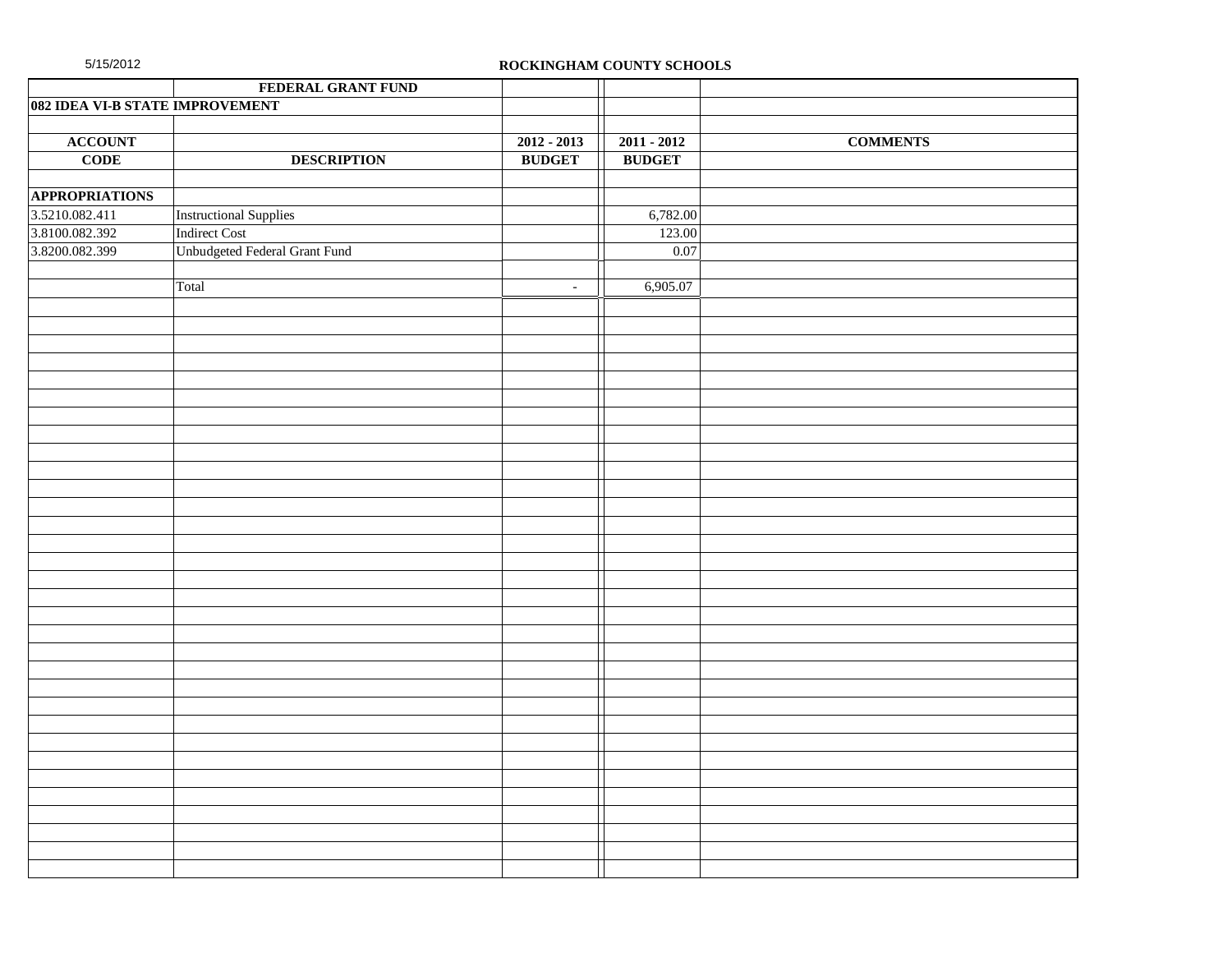| 5/15/2012 |  |  |  |
|-----------|--|--|--|
|           |  |  |  |

|                             | FEDERAL GRANT FUND                                                                                                      |               |               |                                                                 |
|-----------------------------|-------------------------------------------------------------------------------------------------------------------------|---------------|---------------|-----------------------------------------------------------------|
|                             | 103 TITLE II - IMPROVING TEACHER QUALITY                                                                                |               |               |                                                                 |
|                             |                                                                                                                         | $2012 - 2013$ | $2011 - 2012$ |                                                                 |
| <b>ACCOUNT</b>              |                                                                                                                         | <b>BUDGET</b> | <b>BUDGET</b> | <b>COMMENTS</b>                                                 |
| <b>CODE</b>                 | <b>DESCRIPTION</b>                                                                                                      |               |               |                                                                 |
|                             |                                                                                                                         |               |               |                                                                 |
| <b>APPROPRIATIONS</b>       |                                                                                                                         |               |               |                                                                 |
| 3.5110.103.121              | Salary - Teacher                                                                                                        | 351,344.00    |               | 393,800.00 11 teachers hired                                    |
| 3.5110.103.162              | Substitute Pay for Sick                                                                                                 | 4,773.00      |               | 11,000.00 Money to cover subs for Title II teachers - Sick days |
| 3.5110.103.163              | Substitute Pay for Sick                                                                                                 |               |               |                                                                 |
| 3.5110.103.181              | Supplement                                                                                                              | 15,683.00     |               | 17,805.00 Supplement for Teachers in Title II                   |
| 3.5110.103.211              | Social Security                                                                                                         | 26,877.00     |               | 32,329.00 Social Security for Title II Teachers/Assistants      |
| 3.5110.103.221              | Retirement                                                                                                              | 50,277.00     |               | 43,260.00 Retirement for Title II Teachers/Assistants @ 14.31%  |
| 3.5110.103.231              | Hospitalization                                                                                                         | 53,956.00     | 59,148.00     | Hospitalization Cost for Title II Teachers/Assistants           |
|                             |                                                                                                                         |               |               | $@$ \$5,192/employee                                            |
| 3.5110.103.232              | Workers Compensation Insurance                                                                                          | 4,885.00      | 3,692.00      | Title II portion of Worker's Compensation                       |
| 3.5110.103.312              | <b>Workshop Expenses</b>                                                                                                |               | 8,965.00      |                                                                 |
| 3.5110.103.352              | <b>Employee Education Reimbursement</b>                                                                                 |               | 500.00        |                                                                 |
| 3.6200.103.151              | Office Support                                                                                                          | 17,689.00     | 19,283.00     |                                                                 |
| $3.6200.103.\overline{184}$ | Longevity Pay                                                                                                           | 668.00        | 868.00        |                                                                 |
| 3.6200.103.211              | Social Security                                                                                                         | 1,542.00      | 1,542.00      |                                                                 |
| 3.6200.103.221              | Retirement                                                                                                              | 2,531.00      | 2,118.00      |                                                                 |
| 3.6200.103.231              | Hospitalization                                                                                                         | 1,423.00      | 1,834.00      |                                                                 |
| 3.8100.103.392              | <b>Indirect Cost</b>                                                                                                    | 18,608.00     | 10,850.00     | Indirect cost for system $@3.5\%$                               |
| 3.8200.103.399              | Unbudgeted Federal Grant Fund                                                                                           |               |               |                                                                 |
|                             |                                                                                                                         |               |               |                                                                 |
|                             | Total                                                                                                                   | 550,256.00    | 606,994.00    |                                                                 |
|                             |                                                                                                                         |               |               |                                                                 |
|                             |                                                                                                                         |               |               |                                                                 |
| Explanation:                |                                                                                                                         |               |               |                                                                 |
|                             | Title II is a Federally funded program. The lst key components of this program, Improving Teacher Quality (PRC 103),    |               |               |                                                                 |
|                             | continues to place emphasis on maintaining and increasing the number of reduced class size positions. The 2nd component |               |               |                                                                 |
|                             | emphasizes recruiting, hiring and maintaining "highly qualified teachers and principals".                               |               |               |                                                                 |
|                             |                                                                                                                         |               |               |                                                                 |
|                             | The budget indicates the planned use of this money for the students of Rockingham County Schools.                       |               |               |                                                                 |
|                             |                                                                                                                         |               |               |                                                                 |
|                             |                                                                                                                         |               |               |                                                                 |
|                             |                                                                                                                         |               |               |                                                                 |
|                             |                                                                                                                         |               |               |                                                                 |
|                             |                                                                                                                         |               |               |                                                                 |
|                             |                                                                                                                         |               |               |                                                                 |
|                             |                                                                                                                         |               |               |                                                                 |
|                             |                                                                                                                         |               |               |                                                                 |
|                             |                                                                                                                         |               |               |                                                                 |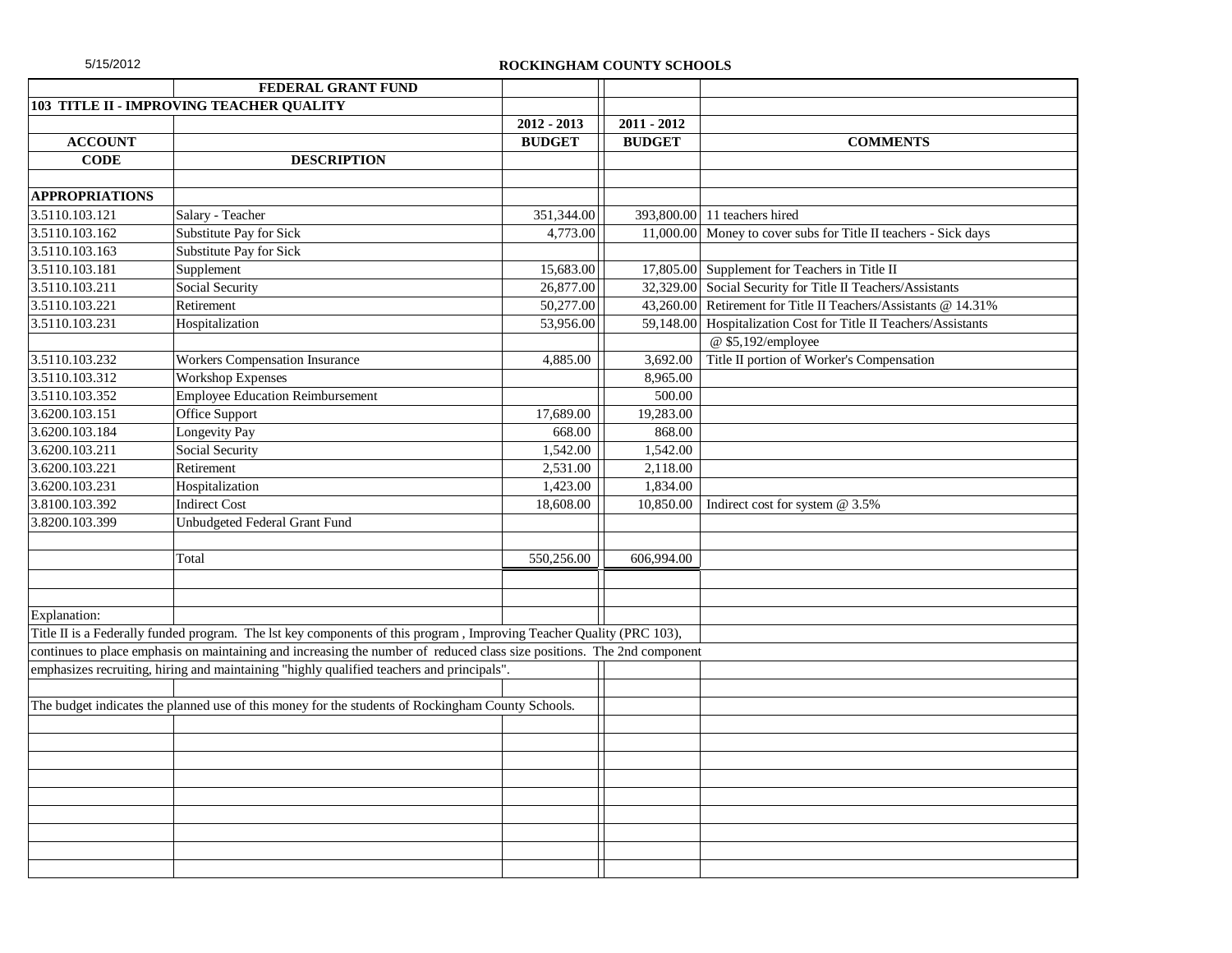| 5/15/2012             |                                                                                                                    | ROCKINGHAM COUNTY SCHOOLS |               |                                                                          |
|-----------------------|--------------------------------------------------------------------------------------------------------------------|---------------------------|---------------|--------------------------------------------------------------------------|
|                       | <b>FEDERAL GRANT FUND</b>                                                                                          |                           |               |                                                                          |
|                       | 104 TITLE III - LANGUAGE ACQUISITION                                                                               |                           |               |                                                                          |
|                       |                                                                                                                    | $2012 - 2013$             | $2011 - 2012$ |                                                                          |
| <b>ACCOUNT</b>        |                                                                                                                    | <b>BUDGET</b>             | <b>BUDGET</b> | <b>COMMENTS</b>                                                          |
| <b>CODE</b>           | <b>DESCRIPTION</b>                                                                                                 |                           |               |                                                                          |
|                       |                                                                                                                    |                           |               |                                                                          |
| <b>APPROPRIATIONS</b> |                                                                                                                    |                           |               |                                                                          |
| 3.5270.104.135        | Salary - Lead Teacher                                                                                              | 30,859.00                 |               | 25,716.00 Salary for 50% Lead Teacher                                    |
| 3.5270.104.142        | Salary - Teacher Assistant                                                                                         | 23,713.00                 |               | 23,713.00 Salary Teacher Assistant for ESL program                       |
| 3.5270.104.181        | Supplement                                                                                                         | 1,543.00                  |               | 1,286.00 Supplement for Teachers paid out of 104                         |
| 3.5270.104.184        | <b>Longevity Pay</b>                                                                                               | 1,359.00                  |               | 836.00 Longevity Pay                                                     |
| 3.5270.104.211        | Employers Soc. Sec. Cost                                                                                           | 4,397.00                  | 3,944.00      | Social Security for Teachers/Assistants                                  |
| 3.5270.104.221        | <b>Employers Retirement Cost</b>                                                                                   | 8,225.00                  | 6,763.00      | Retirement for Teachers/Assistants @ 14.31%                              |
| 3.5270.104.231        | <b>Employers Hospital Cost</b>                                                                                     | 8,307.00                  |               | 7,397.00 Hospitalization Cost for Teachers/Assistants @ \$5,192/employee |
| 3.5270.104.232        | <b>Workers Compensations</b>                                                                                       | 587.00                    | 350.00        | Title III Portion of Workers' Compensation                               |
| 3.5270.104.411        | <b>Instructional Supplies</b>                                                                                      | 882.00                    |               | 11,465.00 Supplies to be used for Instruction                            |
| 3.5330.104.121        | Salary Limited English Proficient Teachers                                                                         |                           |               | ESL Teachers 49.75% of a position                                        |
| 3.5330.104.181        | Supplement Pay                                                                                                     |                           |               | Supplement for Teachers paid out of 104                                  |
| 3.5330.104.184        | Longevity Pay                                                                                                      |                           |               | Longevity Pay                                                            |
| 3.5330.104.211        | Employers Soc. Sec. Cost                                                                                           |                           |               | Social Security for Teachers/Assistants                                  |
| 3.5330.104.221        | <b>Employers Retirement Cost</b>                                                                                   |                           |               | Retirement for Teachers/Assistants                                       |
| 3.5330.104.231        | <b>Employers Hospital Cost</b>                                                                                     |                           |               | Hospitalization Cost for Teachers/Assistants                             |
| 3.8100.104.392        | <b>Indirect Cost</b>                                                                                               | 2,809.00                  | 1,483.00      | Paid to system to cover administration expenses                          |
| 3.8200.104.399        | Unbudgeted Federal Grant Fund                                                                                      |                           | 0.22          |                                                                          |
|                       |                                                                                                                    |                           |               |                                                                          |
|                       | Total                                                                                                              | 82,681.00                 | 82,953.22     |                                                                          |
|                       |                                                                                                                    |                           |               |                                                                          |
|                       |                                                                                                                    |                           |               |                                                                          |
|                       |                                                                                                                    |                           |               |                                                                          |
| Explanation:          |                                                                                                                    |                           |               |                                                                          |
|                       | Title III Language Acquisition (PRC 104) is a federally funded program. This is a program to supplement/enhance    |                           |               |                                                                          |
|                       | services for immigrant and Limited English Proficient Students. This is what the carryover money will be used for. |                           |               |                                                                          |
|                       |                                                                                                                    |                           |               |                                                                          |
|                       |                                                                                                                    |                           |               |                                                                          |
|                       |                                                                                                                    |                           |               |                                                                          |
|                       |                                                                                                                    |                           |               |                                                                          |
|                       |                                                                                                                    |                           |               |                                                                          |
|                       |                                                                                                                    |                           |               |                                                                          |
|                       |                                                                                                                    |                           |               |                                                                          |
|                       |                                                                                                                    |                           |               |                                                                          |
|                       |                                                                                                                    |                           |               |                                                                          |
|                       |                                                                                                                    |                           |               |                                                                          |
|                       |                                                                                                                    |                           |               |                                                                          |
|                       |                                                                                                                    |                           |               |                                                                          |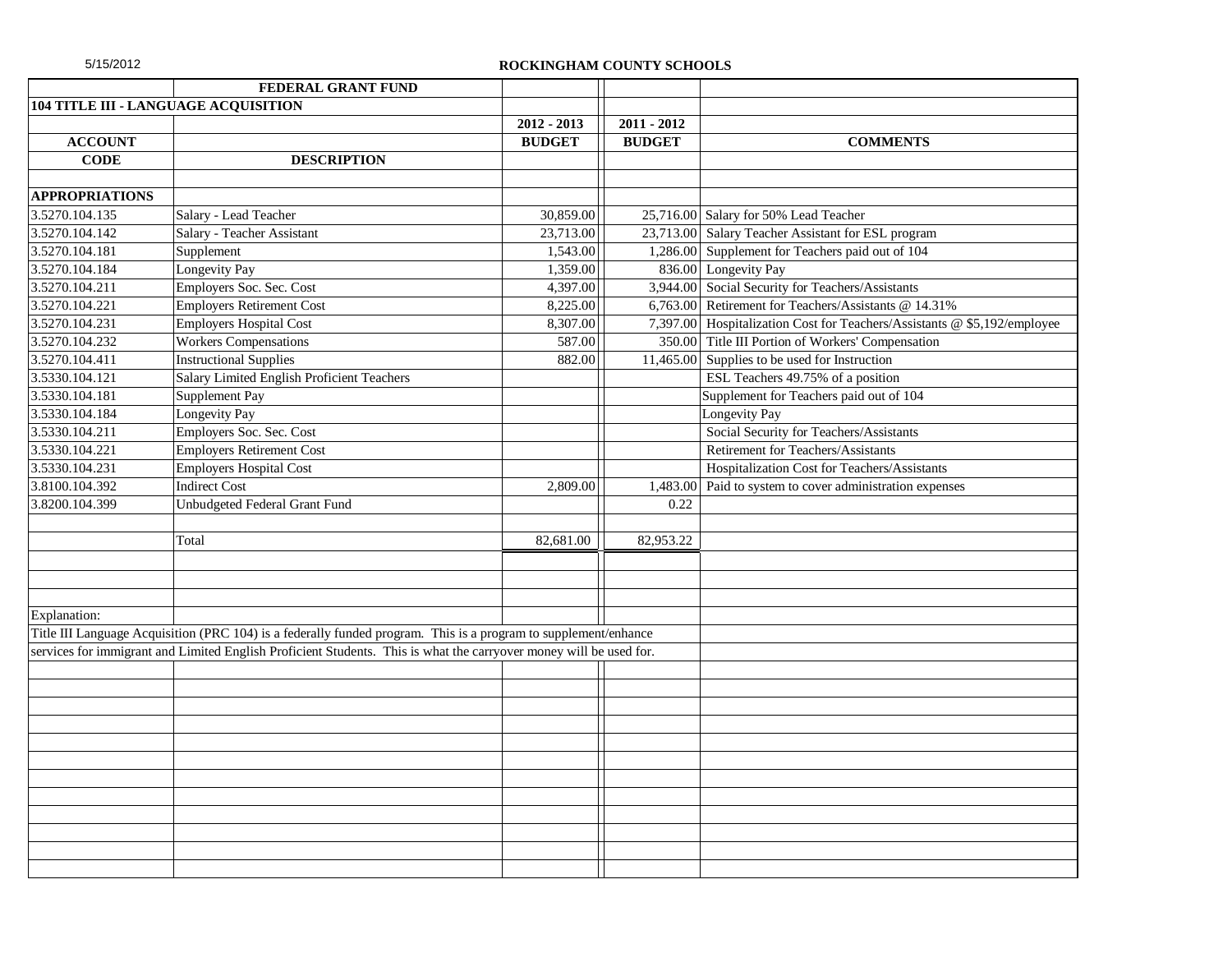| 5/15/2012 |  |  |
|-----------|--|--|
|           |  |  |

|                       | FEDERAL GRANT FUND                                                                                                                              |               |               |                                |
|-----------------------|-------------------------------------------------------------------------------------------------------------------------------------------------|---------------|---------------|--------------------------------|
|                       | <b>105 TITLE I SCHOOL IMPROVEMENT</b>                                                                                                           |               |               |                                |
|                       |                                                                                                                                                 | $2012 - 2013$ | $2011 - 2012$ |                                |
| <b>ACCOUNT</b>        |                                                                                                                                                 | <b>BUDGET</b> | <b>BUDGET</b> | <b>COMMENTS</b>                |
| <b>CODE</b>           | <b>DESCRIPTION</b>                                                                                                                              |               |               |                                |
|                       |                                                                                                                                                 |               |               |                                |
| <b>APPROPRIATIONS</b> |                                                                                                                                                 |               |               |                                |
|                       |                                                                                                                                                 |               |               |                                |
| 3.5330.105.121        | Salary - Teachers                                                                                                                               |               |               | 10,340.00 Salary for tutors    |
| 3.5330.105.143        | Tutor                                                                                                                                           | 25,000.00     |               |                                |
| 3.5330.105.211        | Employers Soc. Sec. Cost                                                                                                                        | 1,913.00      |               | 791.00 Social Security Cost    |
| 3.5330.105.221        | <b>Employers Retirement Cost</b>                                                                                                                |               | 1,357.00      |                                |
| 3.5330.105.231        | <b>Employers Hospital Cost</b>                                                                                                                  |               | 976.00        |                                |
| 3.5330.105.232        | <b>Workers Compensations</b>                                                                                                                    | 563.00        |               |                                |
| 3.5330.105.311        | <b>Contracted Services</b>                                                                                                                      | 9,000.00      |               |                                |
| 3.5330.105.312        | <b>Workshop Expenses</b>                                                                                                                        | 10,000.00     |               | <b>Workshop Expenses</b>       |
| 3.5330.105.411        | Supplies & Materials                                                                                                                            | 10,000.00     |               | <b>Instructional Supply</b>    |
| 3.5330.105.462        | Lease/Purchase of Non-Capitalized Computer                                                                                                      |               |               | Non Capital Computer Equipment |
| 3.5880.105.411        | <b>Instructional Supplies</b>                                                                                                                   | 698.00        |               |                                |
| 3.8100.105.392        | <b>Indirect Cost</b>                                                                                                                            | 2,001.00      | 245.00        | <b>Indirect Cost</b>           |
| 3.8200.105.399        | Unbudgeted Federal Grant Fund                                                                                                                   | 1.00          | 0.65          |                                |
|                       |                                                                                                                                                 |               |               |                                |
|                       | Total                                                                                                                                           | 59,176.00     | 13,709.65     |                                |
|                       |                                                                                                                                                 |               |               |                                |
|                       |                                                                                                                                                 |               |               |                                |
|                       |                                                                                                                                                 |               |               |                                |
| Explanation:          |                                                                                                                                                 |               |               |                                |
|                       | This federal money is available from the state only for Title I Schools in School Improvement. The schools write a plan, must be approved       |               |               |                                |
|                       | by NCDPI and, which outlines how they will spend this money to focus on students needs. The amount of money decrease with the number of schools |               |               |                                |
|                       | across the state who are in school improvement. This plan may change as the NC Department of Public Instruction has submitted a waiver to       |               |               |                                |
|                       | U.S. Department of Education, which could provide flexibility in how funds are distributed to schools.                                          |               |               |                                |
|                       |                                                                                                                                                 |               |               |                                |
|                       | Expected allotment is approximately \$59,176 for 2012-13 - No carryover.                                                                        |               |               |                                |
|                       |                                                                                                                                                 |               |               |                                |
|                       |                                                                                                                                                 |               |               |                                |
|                       |                                                                                                                                                 |               |               |                                |
|                       |                                                                                                                                                 |               |               |                                |
|                       |                                                                                                                                                 |               |               |                                |
|                       |                                                                                                                                                 |               |               |                                |
|                       |                                                                                                                                                 |               |               |                                |
|                       |                                                                                                                                                 |               |               |                                |
|                       |                                                                                                                                                 |               |               |                                |
|                       |                                                                                                                                                 |               |               |                                |
|                       |                                                                                                                                                 |               |               |                                |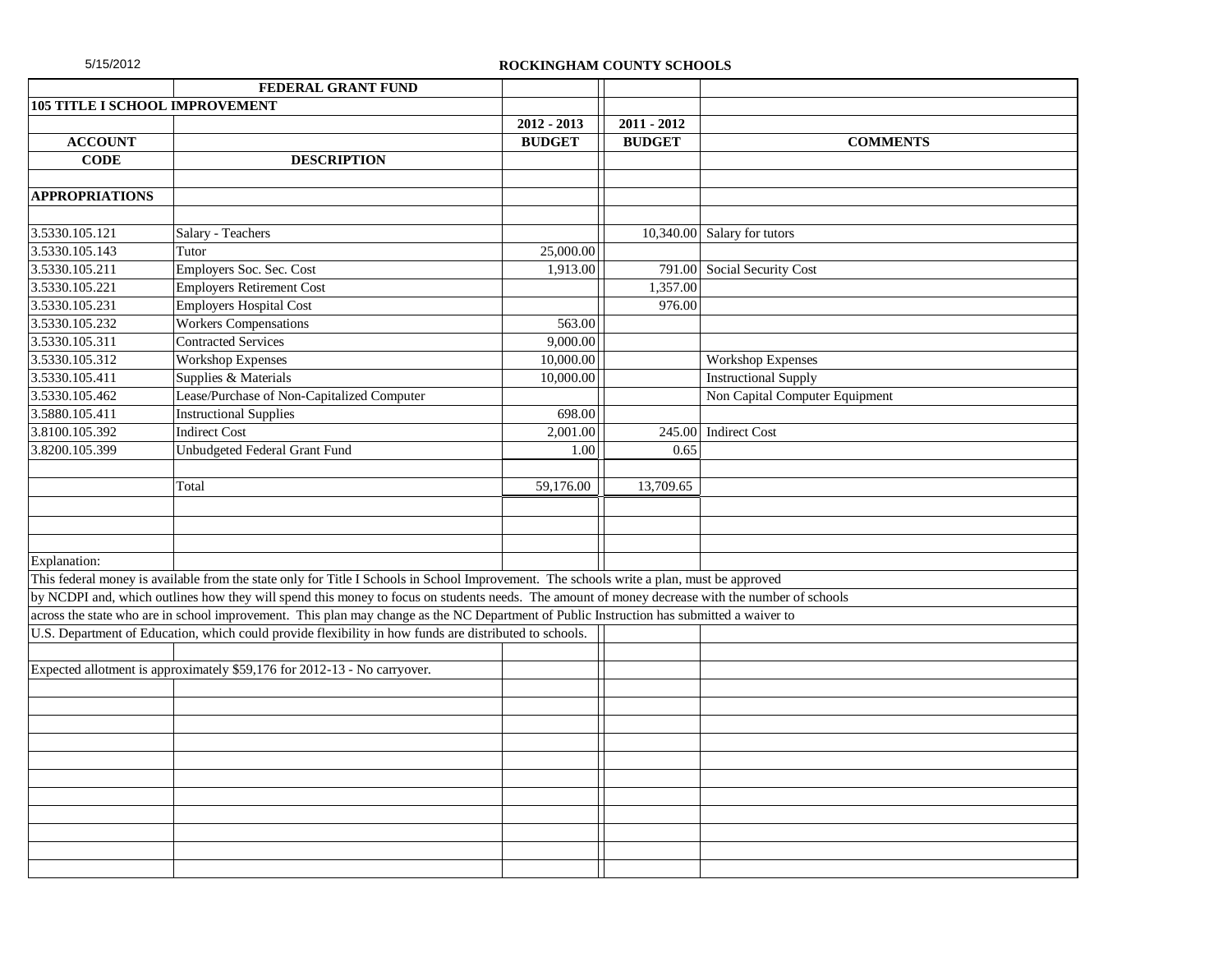| 5/15/2012             | ROCKINGHAM COUNTY SCHOOLS                         |               |                |                 |
|-----------------------|---------------------------------------------------|---------------|----------------|-----------------|
|                       | FEDERAL GRANT FUND                                |               |                |                 |
|                       | 107 EDUCATIONAL TECHNOLOGY-FORMULA                |               |                |                 |
|                       |                                                   | $2012 - 2013$ | $2011 - 2012$  |                 |
| <b>ACCOUNT</b>        |                                                   | <b>BUDGET</b> | <b>BUDGET</b>  | <b>COMMENTS</b> |
| <b>CODE</b>           | <b>DESCRIPTION</b>                                |               |                |                 |
|                       |                                                   |               |                |                 |
| <b>APPROPRIATIONS</b> |                                                   |               |                |                 |
| 3.5110.107.163        | Substitute Pay                                    |               |                |                 |
| 3.5110.107.197        | Salary - Summer Workshop Instructor               |               |                |                 |
| 3.5110.107.211        | Employers Soc. Sec. Cost                          |               |                |                 |
| 3.5110.107.221        | <b>Employers Retirement Cost</b>                  |               |                |                 |
| 3.5110.107.461        | Lease/Purchase of Non-Capitalized Equip.          |               |                |                 |
| 3.5860.107.163        | Substitute Pay                                    |               |                |                 |
| 3.5860.107.197        | Salary - Summer Workshop Instructor               |               |                |                 |
| 3.5860.107.211        | Employers Soc. Sec. Cost                          |               |                |                 |
| 3.5860.107.221        | <b>Employers Retirement Cost</b>                  |               |                |                 |
| 3.8100.107.392        | <b>Indirect Cost</b>                              |               |                |                 |
| 3.8200.107.399        | <b>Unbudgeted Federal Grant Funds</b>             |               |                |                 |
|                       |                                                   |               |                |                 |
|                       |                                                   |               |                |                 |
|                       | Total                                             |               | $\blacksquare$ |                 |
|                       |                                                   |               |                |                 |
|                       |                                                   |               |                |                 |
| Explanation:          |                                                   |               |                |                 |
|                       | These are funds for year 2 of 2-Year EETT Program |               |                |                 |
|                       |                                                   |               |                |                 |
|                       |                                                   |               |                |                 |
|                       |                                                   |               |                |                 |
|                       |                                                   |               |                |                 |
|                       |                                                   |               |                |                 |
|                       |                                                   |               |                |                 |
|                       |                                                   |               |                |                 |
|                       |                                                   |               |                |                 |
|                       |                                                   |               |                |                 |
|                       |                                                   |               |                |                 |
|                       |                                                   |               |                |                 |
|                       |                                                   |               |                |                 |
|                       |                                                   |               |                |                 |
|                       |                                                   |               |                |                 |
|                       |                                                   |               |                |                 |
|                       |                                                   |               |                |                 |
|                       |                                                   |               |                |                 |
|                       |                                                   |               |                |                 |
|                       |                                                   |               |                |                 |
|                       |                                                   |               |                |                 |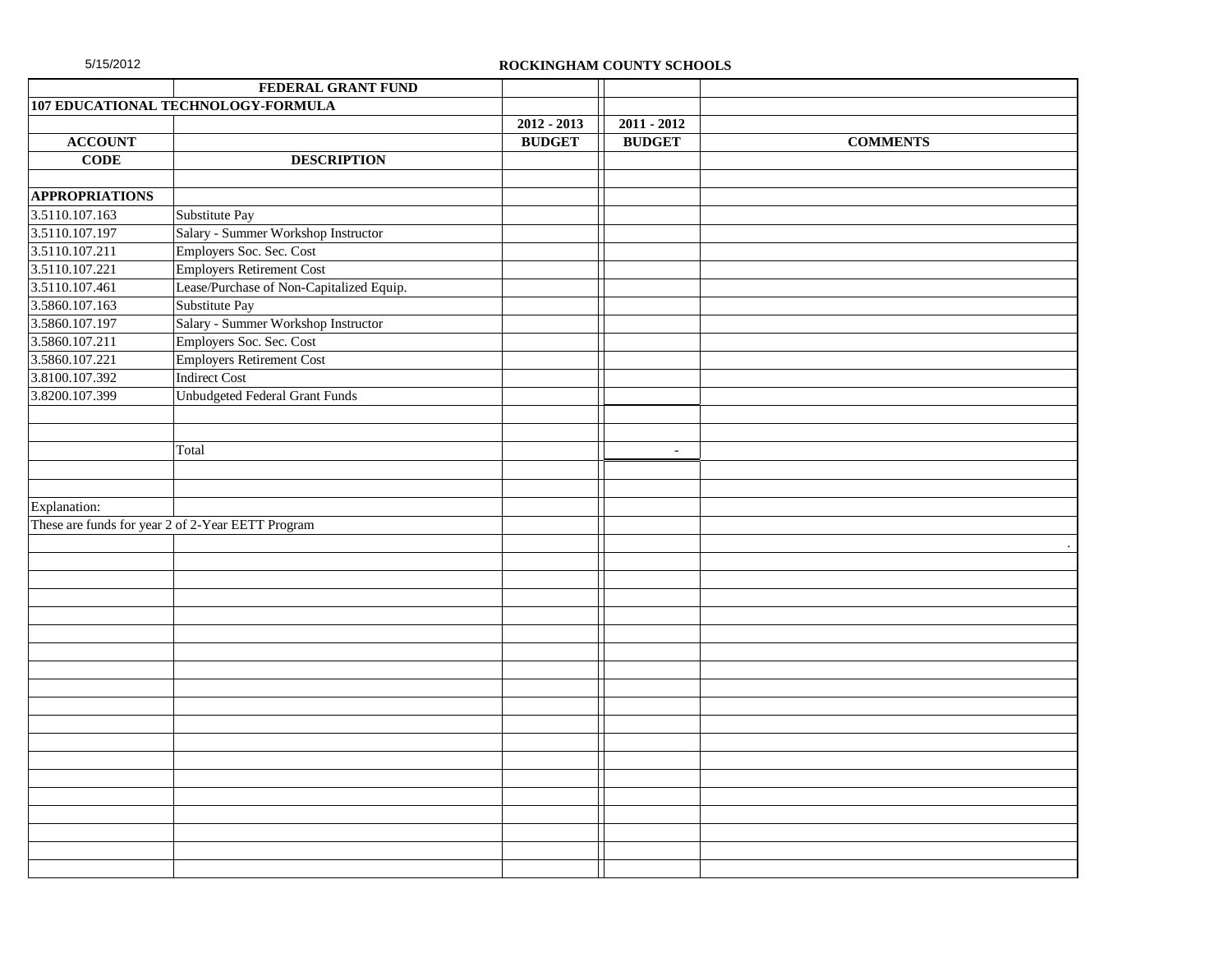| 5/15/2012<br>ROCKINGHAM COUNTY SCHOOLS    |                                     |               |               |                 |
|-------------------------------------------|-------------------------------------|---------------|---------------|-----------------|
|                                           | FEDERAL GRANT FUND                  |               |               |                 |
| <b>118 IDEA VI-B SPECIAL NEEDS TARGET</b> |                                     |               |               |                 |
|                                           |                                     | $2012 - 2013$ | $2011 - 2012$ |                 |
| <b>ACCOUNT</b>                            |                                     | <b>BUDGET</b> | <b>BUDGET</b> | <b>COMMENTS</b> |
| <b>CODE</b>                               | <b>DESCRIPTION</b>                  |               |               |                 |
|                                           |                                     |               |               |                 |
| <b>APPROPRIATIONS</b>                     |                                     |               |               |                 |
| 3.5210.118.163                            | Substitute Pay                      |               | 700.00        |                 |
| 3.5210.118.197                            | Salary - Summer Workshop Instructor |               |               |                 |
| 3.5210.118.211                            | Employers Soc. Sec. Cost            |               | 54.00         |                 |
| 3.5210.118.312                            | <b>Workshop Expenses</b>            |               | 1,000.00      |                 |
| 3.5210.118.411                            | Supplies & Materials                |               | 380.00        |                 |
| 3.5330.118.121                            | Salary - Teacher                    |               |               |                 |
| 3.5330.118.211                            | Employers Soc. Sec. Cost            |               |               |                 |
| 3.5330.118.221                            | <b>Employers Retirement Cost</b>    |               |               |                 |
| 3.5330.118.231                            | <b>Employers Hospital Cost</b>      |               | 224.00        |                 |
| 3.8100.118.392                            | <b>Indirect Cost</b>                |               | 43.00         |                 |
| 3.8200.118.399                            | Unbudgeted Federal Grant Funds      |               | 1.91          |                 |
|                                           |                                     |               |               |                 |
|                                           | Total                               | $\sim$        | 2,402.91      |                 |
|                                           |                                     |               |               |                 |
|                                           |                                     |               |               |                 |
|                                           |                                     |               |               |                 |
|                                           |                                     |               |               |                 |
|                                           |                                     |               |               |                 |
|                                           |                                     |               |               |                 |
|                                           |                                     |               |               |                 |
|                                           |                                     |               |               |                 |
|                                           |                                     |               |               |                 |
|                                           |                                     |               |               |                 |
|                                           |                                     |               |               |                 |
|                                           |                                     |               |               |                 |
|                                           |                                     |               |               |                 |
|                                           |                                     |               |               |                 |
|                                           |                                     |               |               |                 |
|                                           |                                     |               |               |                 |
|                                           |                                     |               |               |                 |
|                                           |                                     |               |               |                 |
|                                           |                                     |               |               |                 |
|                                           |                                     |               |               |                 |
|                                           |                                     |               |               |                 |
|                                           |                                     |               |               |                 |
|                                           |                                     |               |               |                 |
|                                           |                                     |               |               |                 |
|                                           |                                     |               |               |                 |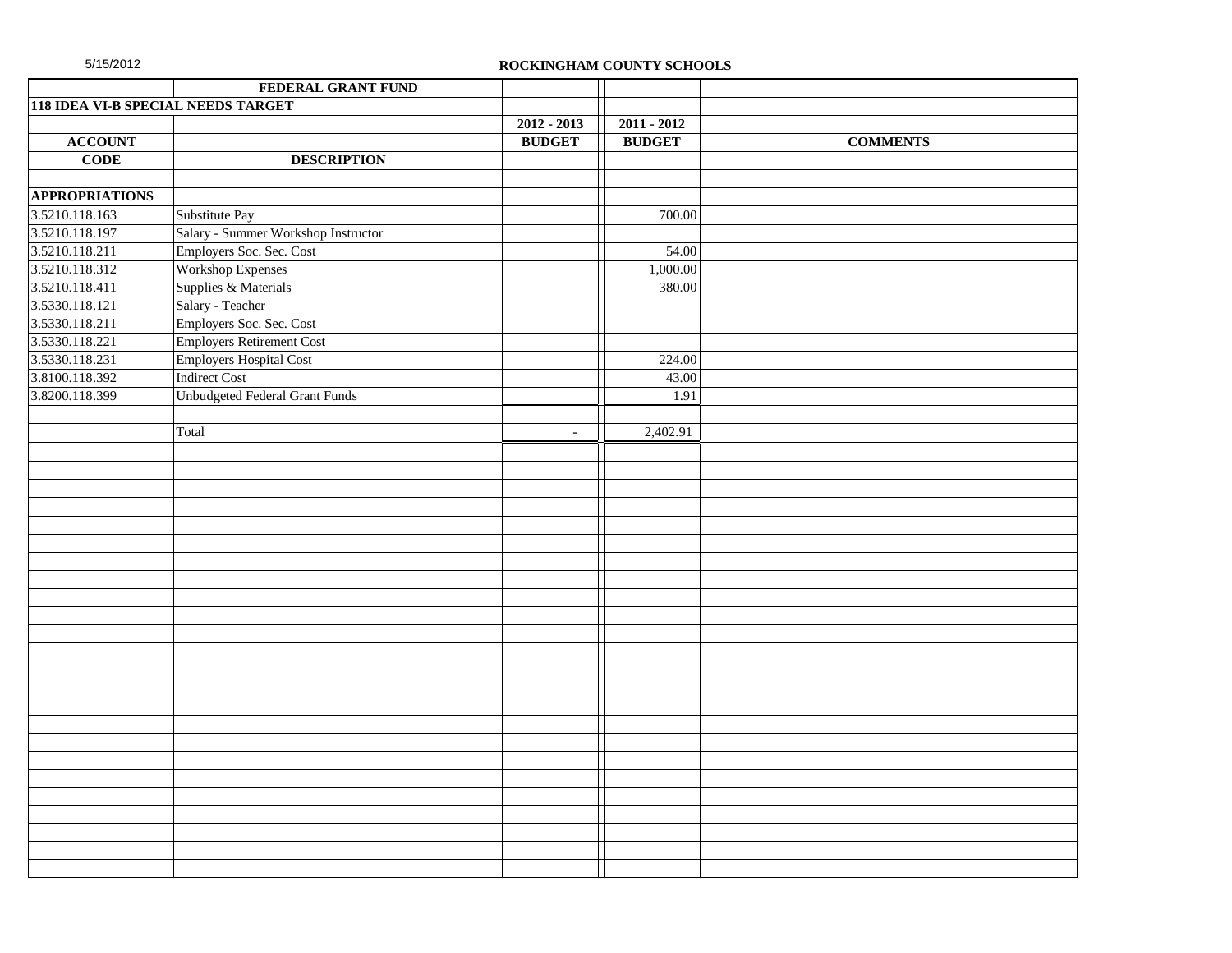| 5/15/2012             |                                        |               | ROCKINGHAM COUNTY SCHOOLS |                 |
|-----------------------|----------------------------------------|---------------|---------------------------|-----------------|
|                       | FEDERAL GRANT FUND                     |               |                           |                 |
|                       | 119 IDEA TARGETED ASSIST FOR PRESCHOOL |               |                           |                 |
|                       |                                        | $2012 - 2013$ | $2011 - 2012$             |                 |
| <b>ACCOUNT</b>        |                                        | <b>BUDGET</b> | <b>BUDGET</b>             | <b>COMMENTS</b> |
| $CODE$                | <b>DESCRIPTION</b>                     |               |                           |                 |
|                       |                                        |               |                           |                 |
| <b>APPROPRIATIONS</b> |                                        |               |                           |                 |
| 3.5230.119.411        | Supplies & Materials                   |               | 9,821.00                  |                 |
| 3.8100.119.392        | <b>Indirect Cost</b>                   |               | 179.00                    |                 |
|                       |                                        |               |                           |                 |
|                       | Total                                  | $\omega$      | 10,000.00                 |                 |
|                       |                                        |               |                           |                 |
|                       |                                        |               |                           |                 |
|                       |                                        |               |                           |                 |
|                       |                                        |               |                           |                 |
|                       |                                        |               |                           |                 |
|                       |                                        |               |                           |                 |
|                       |                                        |               |                           |                 |
|                       |                                        |               |                           |                 |
|                       |                                        |               |                           |                 |
|                       |                                        |               |                           |                 |
|                       |                                        |               |                           |                 |
|                       |                                        |               |                           |                 |
|                       |                                        |               |                           |                 |
|                       |                                        |               |                           |                 |
|                       |                                        |               |                           |                 |
|                       |                                        |               |                           |                 |
|                       |                                        |               |                           |                 |
|                       |                                        |               |                           |                 |
|                       |                                        |               |                           |                 |
|                       |                                        |               |                           |                 |
|                       |                                        |               |                           |                 |
|                       |                                        |               |                           |                 |
|                       |                                        |               |                           |                 |
|                       |                                        |               |                           |                 |
|                       |                                        |               |                           |                 |
|                       |                                        |               |                           |                 |
|                       |                                        |               |                           |                 |
|                       |                                        |               |                           |                 |
|                       |                                        |               |                           |                 |
|                       |                                        |               |                           |                 |
|                       |                                        |               |                           |                 |
|                       |                                        |               |                           |                 |
|                       |                                        |               |                           |                 |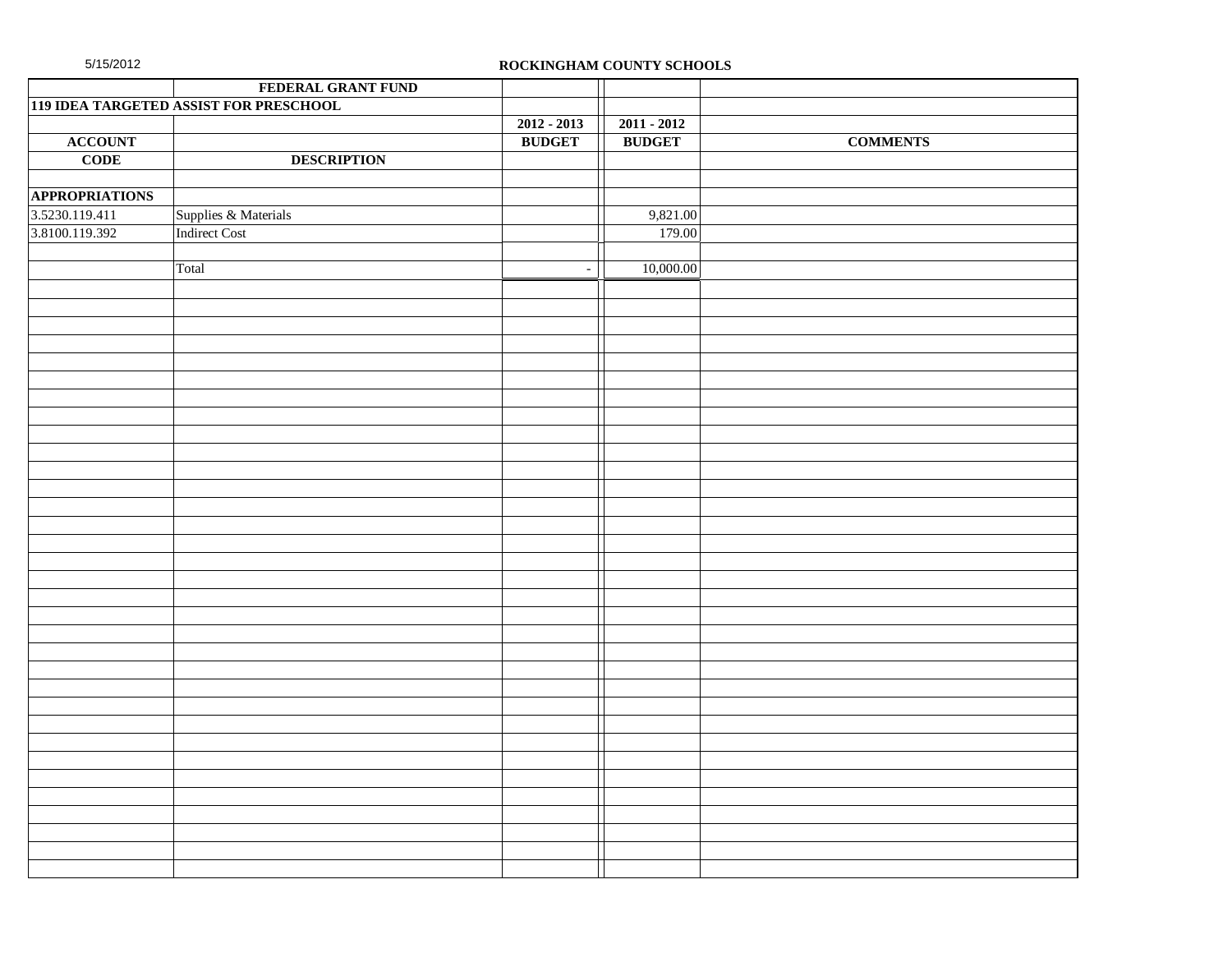|                       | FEDERAL GRANT FUND                                                                                                                                                             |               |               |                                         |
|-----------------------|--------------------------------------------------------------------------------------------------------------------------------------------------------------------------------|---------------|---------------|-----------------------------------------|
|                       | 140 ARRA - EDUCATION STABILIZATION                                                                                                                                             |               |               |                                         |
|                       |                                                                                                                                                                                | 2012 - 2013   | $2011 - 2012$ |                                         |
| <b>ACCOUNT</b>        |                                                                                                                                                                                | <b>BUDGET</b> | <b>BUDGET</b> | <b>COMMENTS</b>                         |
| <b>CODE</b>           | <b>DESCRIPTION</b>                                                                                                                                                             |               |               |                                         |
|                       |                                                                                                                                                                                |               |               |                                         |
| <b>APPROPRIATIONS</b> |                                                                                                                                                                                |               |               |                                         |
| 3.5400.140.151        | Salary - Office                                                                                                                                                                |               |               |                                         |
| 3.5400.140.211        | Employers Soc. Sec. Cost                                                                                                                                                       |               |               | Budgeted @ 7.65%                        |
| 3.5400.140.221        | <b>Employers Retirement Cost</b>                                                                                                                                               |               |               | Budgeted @ 10.51%                       |
| 3.5400.140.231        | <b>Employers Hospital Cost</b>                                                                                                                                                 |               | 20,513.00     | Budgeted @ \$4,931/employee (11)        |
| 3.6110.140.151        | Salary - Office                                                                                                                                                                |               |               |                                         |
| 3.6110.140.211        | Employers Soc. Sec. Cost                                                                                                                                                       |               |               | Budgeted @ 7.65%                        |
| 3.6110.140.221        | <b>Employers Retirement Cost</b>                                                                                                                                               |               |               | Budgeted @ 10.51%                       |
| 3.6110.140.231        | <b>Employers Hospital Cost</b>                                                                                                                                                 |               |               | 205.00 Budgeted @ $$4,931/employee (1)$ |
| 3.6540.140.173        | Salary - Custodian                                                                                                                                                             |               | 21,651.00     |                                         |
| 3.6540.140.211        | Employers Soc. Sec. Cost                                                                                                                                                       |               |               | 1,656.00 Budgeted @ 7.65%               |
| 3.6540.140.221        | <b>Employers Retirement Cost</b>                                                                                                                                               |               |               | 2,841.00 Budgeted @ 13.12%              |
| 3.6540.140.231        | <b>Employers Hospital Cost</b>                                                                                                                                                 |               |               | 51,430.00 Budgeted @ $$4,931$ /employee |
| 3.6610.140.151        | Salary - Office                                                                                                                                                                |               |               |                                         |
| 3.6610.140.211        | Employers Soc. Sec. Cost                                                                                                                                                       |               |               | Budgeted @ 7.65%                        |
| 3.6610.140.221        | <b>Employers Retirement Cost</b>                                                                                                                                               |               |               | Budgeted @ 10.51%                       |
| 3.6610.140.231        | <b>Employers Hospital Cost</b>                                                                                                                                                 |               |               | Budgeted @ \$4,930/employee (5)         |
| 3.6620.140.151        | Salary - Office                                                                                                                                                                |               |               |                                         |
| 3.6620.140.211        | Employers Soc. Sec. Cost                                                                                                                                                       |               |               | Budgeted @ 7.65%                        |
| 3.6620.140.221        | <b>Employers Retirement Cost</b>                                                                                                                                               |               |               | Budgeted @ 10.51%                       |
| 3.6620.140.231        | <b>Employers Hospital Cost</b>                                                                                                                                                 |               |               | Budgeted @ \$4,930/employee (12.6)      |
| 3.6820.140.151        | Salary - Office                                                                                                                                                                |               | 5,575.00      |                                         |
| 3.6820.140.211        | Employers Soc. Sec. Cost                                                                                                                                                       |               | 426.00        |                                         |
| 3.6820.140.221        | <b>Employers Retirement Cost</b>                                                                                                                                               |               | 731.00        |                                         |
| 3.6820.140.231        | <b>Employers Hospital Cost</b>                                                                                                                                                 |               | 1,233.00      |                                         |
| 3.6940.140.151        | Salary - Office                                                                                                                                                                |               | 11,676.00     |                                         |
| 3.6940.140.211        | Employers Soc. Sec. Cost                                                                                                                                                       |               |               | 893.00 Budgeted @ 7.65%                 |
| 3.6940.140.221        | <b>Employers Retirement Cost</b>                                                                                                                                               |               |               | 1,532.00 Budgeted @ 13.12%              |
| 3.6940.140.231        | <b>Employers Hospital Cost</b>                                                                                                                                                 |               |               | 2,876.00 Budgeted @ $$4,931/employee$   |
| 3.8100.140.392        | <b>Indirect Costs</b>                                                                                                                                                          |               | 144.00        |                                         |
| 3.8200.140.399        | Unbudgeted Federal Grant Fund                                                                                                                                                  |               | 3,784.81      |                                         |
|                       |                                                                                                                                                                                |               |               |                                         |
|                       | Total                                                                                                                                                                          |               | 127.166.81    |                                         |
|                       |                                                                                                                                                                                |               |               |                                         |
|                       |                                                                                                                                                                                |               |               |                                         |
| <b>Explanation:</b>   |                                                                                                                                                                                |               |               |                                         |
|                       | These are the stabilization funds of the federal stimulus money. These funds replaced the State -003- non-instructional support funds for 2009-10 and 2010-11. These funds are |               |               |                                         |
|                       | the carryover funds that must be spent by September 30, 2011.                                                                                                                  |               |               |                                         |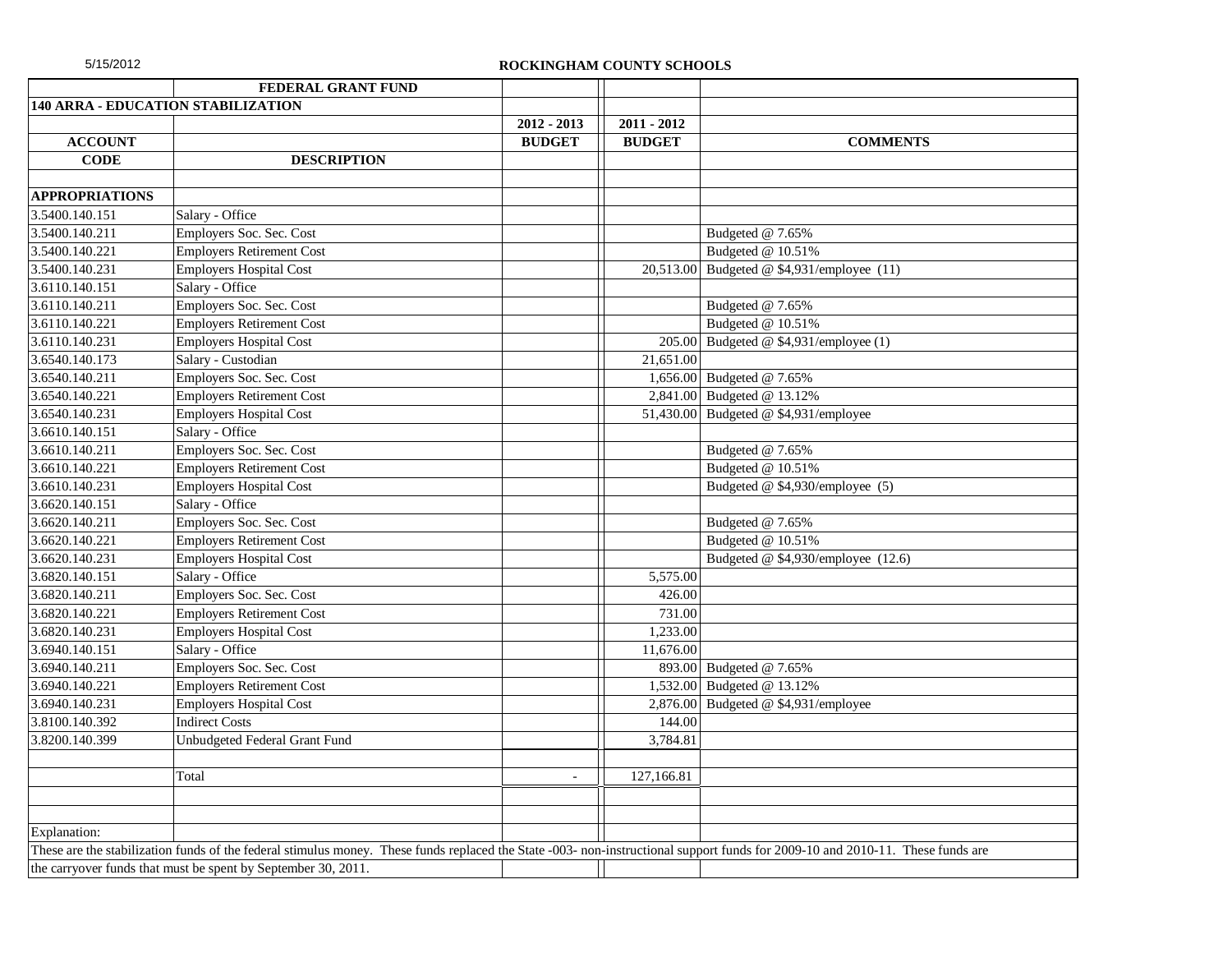| 5/15/2012             |                                                                                                                                                               | ROCKINGHAM COUNTY SCHOOLS |               |                 |
|-----------------------|---------------------------------------------------------------------------------------------------------------------------------------------------------------|---------------------------|---------------|-----------------|
|                       | FEDERAL GRANT FUND                                                                                                                                            |                           |               |                 |
| 141 ARRA - TITLE I    |                                                                                                                                                               |                           |               |                 |
|                       |                                                                                                                                                               | $2012 - 2013$             | $2011 - 2012$ |                 |
| <b>ACCOUNT</b>        |                                                                                                                                                               | <b>BUDGET</b>             | <b>BUDGET</b> | <b>COMMENTS</b> |
| <b>CODE</b>           | <b>DESCRIPTION</b>                                                                                                                                            |                           |               |                 |
|                       |                                                                                                                                                               |                           |               |                 |
| <b>APPROPRIATIONS</b> |                                                                                                                                                               |                           |               |                 |
| 3.5330.141.121        | Salary - Teacher                                                                                                                                              |                           | 11,336.00     |                 |
| 3.5330.141.143        | <b>Tutors</b>                                                                                                                                                 |                           |               |                 |
| 3.5330.141.162        | Substitute Pay                                                                                                                                                |                           |               |                 |
| 3.5330.141.181        | Supplement                                                                                                                                                    |                           | 567.00        |                 |
| 3.5330.141.184        | Longevity Pay                                                                                                                                                 |                           |               |                 |
| 3.5330.141.211        | Employers Soc. Sec. Cost                                                                                                                                      |                           | 910.00        |                 |
| 3.5330.141.221        | <b>Employers Retirement Cost</b>                                                                                                                              |                           | 1,251.00      |                 |
| 3.5330.141.231        | <b>Employers Hospital Cost</b>                                                                                                                                |                           | 4,740.00      |                 |
| 3.5330.141.232        | <b>Employers Workers Compensation Insurance</b>                                                                                                               |                           |               |                 |
| 3.5330.141.411        | Supplies & Materials                                                                                                                                          |                           | 2,665.00      |                 |
| 3.5830.141.131        | Salary - Tutor                                                                                                                                                |                           | 1.00          |                 |
| 3.5830.141.181        | Supplement Pay                                                                                                                                                |                           |               |                 |
| 3.5830.141.211        | Employers Soc. Sec. Cost                                                                                                                                      |                           |               |                 |
| 3.5830.141.221        | <b>Employers Retirement Cost</b>                                                                                                                              |                           |               |                 |
| 3.5830.141.231        | <b>Employers Hospital Cost</b>                                                                                                                                |                           | 822.00        |                 |
| 3.5880.141.411        | Supplies & Materials                                                                                                                                          |                           |               |                 |
| 3.8100.141.392        | <b>Indirect Cost</b>                                                                                                                                          |                           | 406.00        |                 |
| 3.8200.141.399        | Unbudgeted Federal Grant Fund                                                                                                                                 |                           | 1,339.00      |                 |
|                       |                                                                                                                                                               |                           |               |                 |
|                       | Total                                                                                                                                                         | $\blacksquare$            | 24,037.00     |                 |
|                       |                                                                                                                                                               |                           |               |                 |
|                       |                                                                                                                                                               |                           |               |                 |
| Explanation:          |                                                                                                                                                               |                           |               |                 |
|                       | The American Recovery and Reinvestment Act (ARRA) is the source for PRC 141 funds. These funds were allocated to Title I Schools. During the 2009-2010        |                           |               |                 |
|                       | school year these funds were used to save 22.15 teaching positions and during the 2010-2011 school year 27.5 teaching positions will be maintained. These are |                           |               |                 |
|                       | the carryover funds that must be spent by September 30, 2011.                                                                                                 |                           |               |                 |
|                       |                                                                                                                                                               |                           |               |                 |
|                       |                                                                                                                                                               |                           |               |                 |
|                       |                                                                                                                                                               |                           |               |                 |
|                       |                                                                                                                                                               |                           |               |                 |
|                       |                                                                                                                                                               |                           |               |                 |
|                       |                                                                                                                                                               |                           |               |                 |
|                       |                                                                                                                                                               |                           |               |                 |
|                       |                                                                                                                                                               |                           |               |                 |
|                       |                                                                                                                                                               |                           |               |                 |
|                       |                                                                                                                                                               |                           |               |                 |
|                       |                                                                                                                                                               |                           |               |                 |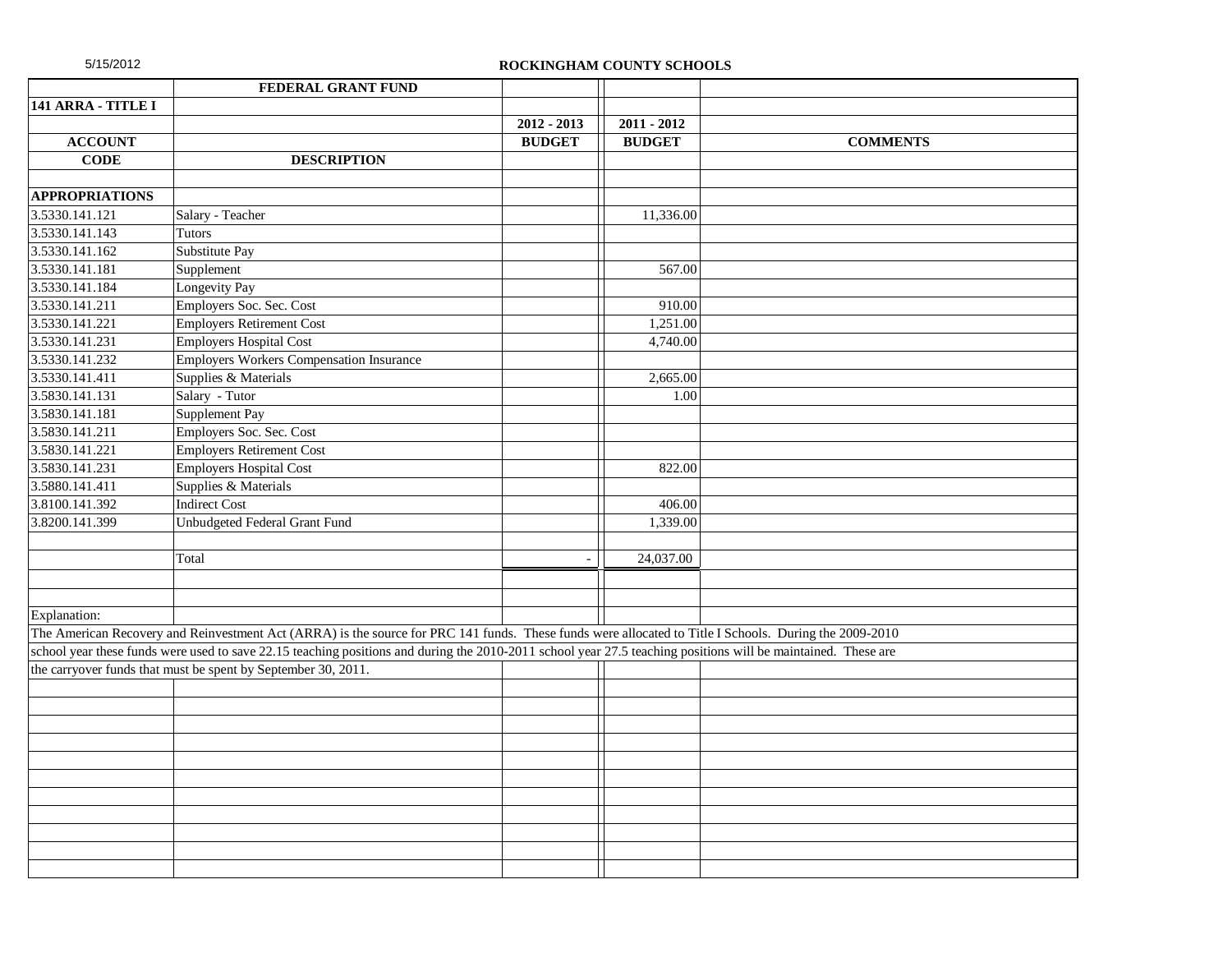| 5/15/2012                                  |                                                                                                                                         | ROCKINGHAM COUNTY SCHOOLS |               |                 |  |
|--------------------------------------------|-----------------------------------------------------------------------------------------------------------------------------------------|---------------------------|---------------|-----------------|--|
|                                            | FEDERAL GRANT FUND                                                                                                                      |                           |               |                 |  |
|                                            | 142 ARRA - TITLE 1 SCHOOL IMPROVEMENT                                                                                                   |                           |               |                 |  |
|                                            |                                                                                                                                         | $2012 - 2013$             | $2011 - 2012$ |                 |  |
| <b>ACCOUNT</b>                             |                                                                                                                                         | <b>BUDGET</b>             | <b>BUDGET</b> | <b>COMMENTS</b> |  |
| $CODE$                                     | <b>DESCRIPTION</b>                                                                                                                      |                           |               |                 |  |
|                                            |                                                                                                                                         |                           |               |                 |  |
| <b>APPROPRIATIONS</b>                      |                                                                                                                                         |                           |               |                 |  |
| 3.5330.142.311                             | <b>Contracted Services - Staff Development</b>                                                                                          |                           |               |                 |  |
| 3.5330.142.411                             | Supplies & Materials                                                                                                                    |                           |               |                 |  |
| 3.8100.142.392                             | <b>Indirect Cost</b>                                                                                                                    |                           |               |                 |  |
| 3.8200.142.399                             | Unbudgeted Federal Grant Fund                                                                                                           |                           |               |                 |  |
|                                            |                                                                                                                                         |                           |               |                 |  |
|                                            | Total                                                                                                                                   |                           | $\sim$        |                 |  |
|                                            |                                                                                                                                         |                           |               |                 |  |
|                                            |                                                                                                                                         |                           |               |                 |  |
|                                            | This money is available only for Title I Schools in School Improvement. These stimulus funds are to be used to save teaching positions. |                           |               |                 |  |
| These funds will expire in September 2011. |                                                                                                                                         |                           |               |                 |  |
|                                            |                                                                                                                                         |                           |               |                 |  |
|                                            |                                                                                                                                         |                           |               |                 |  |
|                                            |                                                                                                                                         |                           |               |                 |  |
|                                            |                                                                                                                                         |                           |               |                 |  |
|                                            |                                                                                                                                         |                           |               |                 |  |
|                                            |                                                                                                                                         |                           |               |                 |  |
|                                            |                                                                                                                                         |                           |               |                 |  |
|                                            |                                                                                                                                         |                           |               |                 |  |
|                                            |                                                                                                                                         |                           |               |                 |  |
|                                            |                                                                                                                                         |                           |               |                 |  |
|                                            |                                                                                                                                         |                           |               |                 |  |
|                                            |                                                                                                                                         |                           |               |                 |  |
|                                            |                                                                                                                                         |                           |               |                 |  |
|                                            |                                                                                                                                         |                           |               |                 |  |
|                                            |                                                                                                                                         |                           |               |                 |  |
|                                            |                                                                                                                                         |                           |               |                 |  |
|                                            |                                                                                                                                         |                           |               |                 |  |
|                                            |                                                                                                                                         |                           |               |                 |  |
|                                            |                                                                                                                                         |                           |               |                 |  |
|                                            |                                                                                                                                         |                           |               |                 |  |
|                                            |                                                                                                                                         |                           |               |                 |  |
|                                            |                                                                                                                                         |                           |               |                 |  |
|                                            |                                                                                                                                         |                           |               |                 |  |
|                                            |                                                                                                                                         |                           |               |                 |  |
|                                            |                                                                                                                                         |                           |               |                 |  |
|                                            |                                                                                                                                         |                           |               |                 |  |
|                                            |                                                                                                                                         |                           |               |                 |  |
|                                            |                                                                                                                                         |                           |               |                 |  |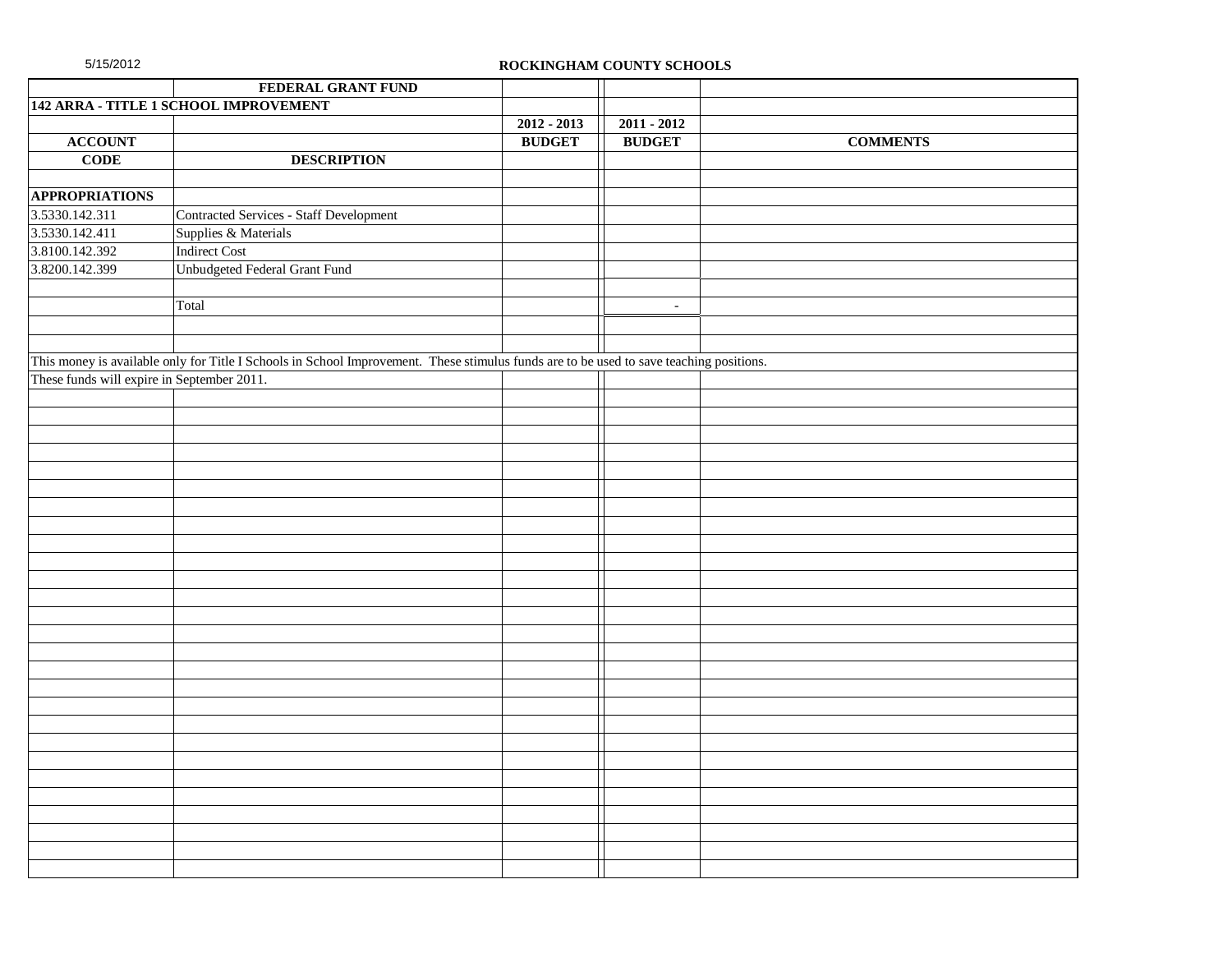| 5/15/2012                         |                                                                                                                                                                                    | ROCKINGHAM COUNTY SCHOOLS |               |                                                                                                                                                                                               |
|-----------------------------------|------------------------------------------------------------------------------------------------------------------------------------------------------------------------------------|---------------------------|---------------|-----------------------------------------------------------------------------------------------------------------------------------------------------------------------------------------------|
|                                   | <b>FEDERAL GRANT FUND</b>                                                                                                                                                          |                           |               |                                                                                                                                                                                               |
| <b>144 ARRA-IDEA VIB</b>          |                                                                                                                                                                                    |                           |               |                                                                                                                                                                                               |
|                                   |                                                                                                                                                                                    | $2012 - 2013$             | $2011 - 2012$ |                                                                                                                                                                                               |
| <b>ACCOUNT</b>                    |                                                                                                                                                                                    | <b>BUDGET</b>             | <b>BUDGET</b> | <b>COMMENTS</b>                                                                                                                                                                               |
| <b>CODE</b>                       | <b>DESCRIPTION</b>                                                                                                                                                                 |                           |               |                                                                                                                                                                                               |
|                                   |                                                                                                                                                                                    |                           |               |                                                                                                                                                                                               |
| <b>APPROPRIATIONS</b>             |                                                                                                                                                                                    |                           |               |                                                                                                                                                                                               |
| 3.5210.144.121                    | Salary - Teacher                                                                                                                                                                   |                           |               | Salary for 11 teachers                                                                                                                                                                        |
| 3.5210.144.142                    | Salary - Teacher Assistant                                                                                                                                                         |                           |               | Salary for 23 teacher assistants                                                                                                                                                              |
| 3.5210.144.144                    | Salary - Interpreter                                                                                                                                                               |                           |               | Salary for 4 interpreters                                                                                                                                                                     |
| 3.5210.144.146                    | Salary - Teacher                                                                                                                                                                   |                           | 10,421.00     | Summer contracted staff                                                                                                                                                                       |
| 3.5210.144.162                    | Substitute Pay                                                                                                                                                                     |                           |               | Substitute pay                                                                                                                                                                                |
| 3.5210.144.181                    | Supplement Pay                                                                                                                                                                     |                           |               |                                                                                                                                                                                               |
| 3.5210.144.211                    | Employers Soc. Sec. Cost                                                                                                                                                           |                           |               | 797.00 Social Security Cost @ 7.65%                                                                                                                                                           |
| 3.5210.144.221                    | <b>Employers Retirement Cost</b>                                                                                                                                                   |                           | 1,367.00      | Retirement Cost @ 13.12%                                                                                                                                                                      |
| 3.5210.144.231                    | <b>Employers Hospital Cost</b>                                                                                                                                                     |                           |               | 30,695.00 Hospitalization Cost @\$4,931                                                                                                                                                       |
| 3.8100.144.392                    | <b>Indirect Cost</b>                                                                                                                                                               |                           |               | 788.00 Indirect cost @ 1.82%                                                                                                                                                                  |
| 3.8200.144.399                    | Unbudgeted Federal Grant Fund                                                                                                                                                      |                           | 0.72          | Federal unbudgeted                                                                                                                                                                            |
|                                   |                                                                                                                                                                                    |                           |               |                                                                                                                                                                                               |
|                                   | Total                                                                                                                                                                              | $\sim$                    | 44,068.72     |                                                                                                                                                                                               |
|                                   |                                                                                                                                                                                    |                           |               |                                                                                                                                                                                               |
|                                   |                                                                                                                                                                                    |                           |               |                                                                                                                                                                                               |
|                                   |                                                                                                                                                                                    |                           |               |                                                                                                                                                                                               |
|                                   |                                                                                                                                                                                    |                           |               |                                                                                                                                                                                               |
|                                   |                                                                                                                                                                                    |                           |               |                                                                                                                                                                                               |
| Explanation:                      |                                                                                                                                                                                    |                           |               |                                                                                                                                                                                               |
|                                   |                                                                                                                                                                                    |                           |               |                                                                                                                                                                                               |
|                                   | This budget reflects the carryover of stimulus money. These monies can only be used for special education. Monies are utilized to maintain                                         |                           |               |                                                                                                                                                                                               |
| program and save staff positions. |                                                                                                                                                                                    |                           |               |                                                                                                                                                                                               |
|                                   | These funds must be spent by September 30, 2011.                                                                                                                                   |                           |               |                                                                                                                                                                                               |
|                                   | ARRA funds are formula funds and can only be used for items allowable for PRC60 (IDEA). In other words, these additional monies can only be used for special education purposes.   |                           |               |                                                                                                                                                                                               |
|                                   | The intent of all ARRA monies is to save jobs and stimulate the economy. Federal guidelines noted the following suggested uses for these (special education) ARRA funds:           |                           |               |                                                                                                                                                                                               |
|                                   | Assistive technology (AT) devices/ training on uses to access general curriculum                                                                                                   |                           |               |                                                                                                                                                                                               |
|                                   | Intensive district-wide professional development                                                                                                                                   |                           |               |                                                                                                                                                                                               |
|                                   | Develop/expand capacity to collect/use data                                                                                                                                        |                           |               |                                                                                                                                                                                               |
|                                   | Expand inclusive placement options for preschoolers                                                                                                                                |                           |               |                                                                                                                                                                                               |
|                                   | Develop job placements for youths with disabilities.                                                                                                                               |                           |               |                                                                                                                                                                                               |
|                                   | Monies received must be used by September 30, 2011.                                                                                                                                |                           |               |                                                                                                                                                                                               |
|                                   |                                                                                                                                                                                    |                           |               | ARRA funds are being used to offset the redirection of state paid positions that had been used for EC staff in order to maintain EC staff (jobs and services). Please note that this transfer |
|                                   | of staff from EC to general education is allowable due to our excellent CIPP report. In addition ARRA funds are being used to bring EC preschool and self contained classes to the |                           |               |                                                                                                                                                                                               |
|                                   | technology standard of general education classes. Also note that we must spend 1.5% of these monies for private school special education students.                                 |                           |               |                                                                                                                                                                                               |
|                                   |                                                                                                                                                                                    |                           |               |                                                                                                                                                                                               |
|                                   | The actual use of ARRA school age funds includes teachers and teacher assistants (maintain jobs), sign language interpreters (maintain and expand jobs), special education         |                           |               |                                                                                                                                                                                               |
|                                   | training opportunities (tuition and subs), equipment including computers, and contracted related services (speech, audiology, PT and OT).                                          |                           |               |                                                                                                                                                                                               |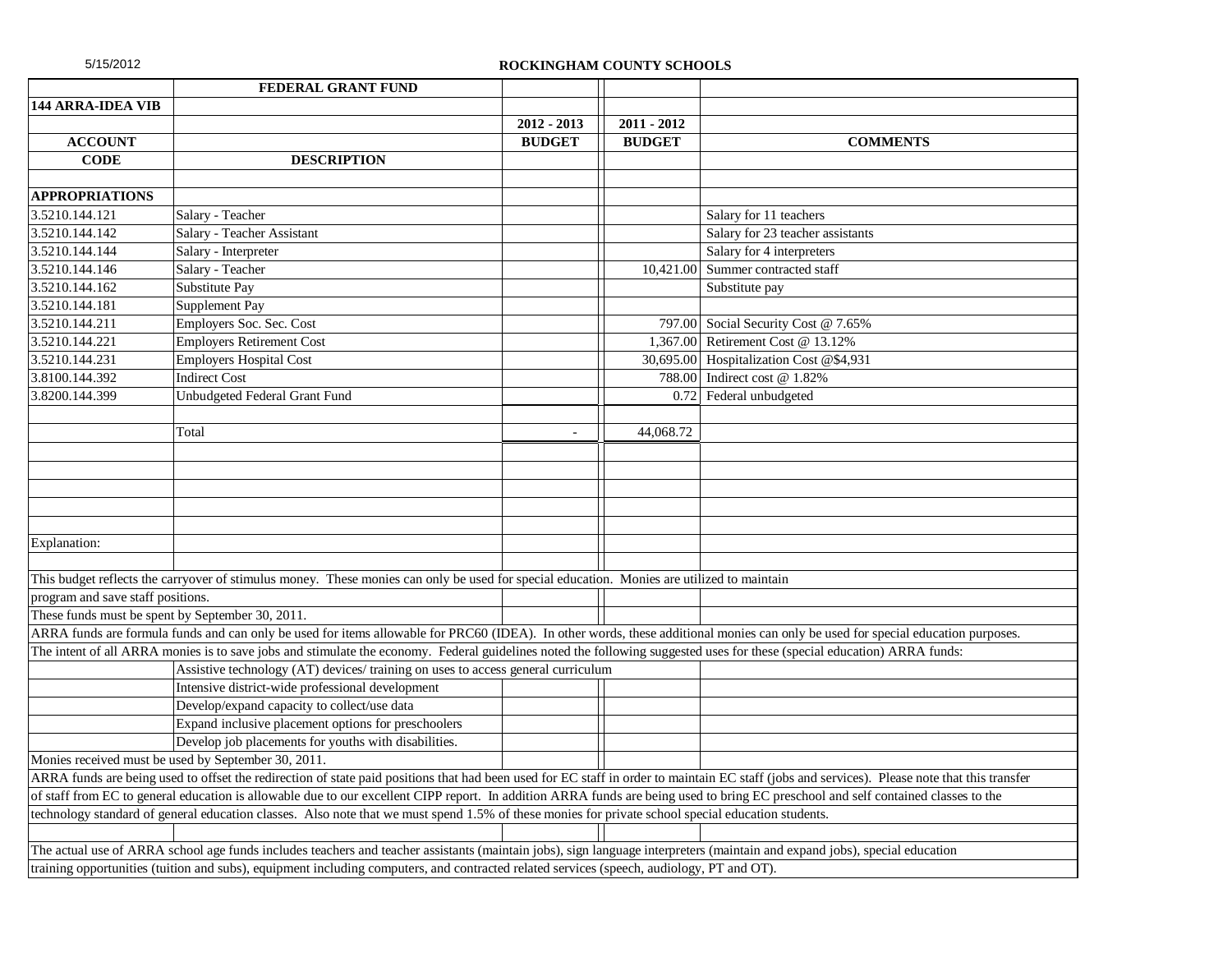| 5/15/2012                                     |                                                                                                                                                                        | ROCKINGHAM COUNTY SCHOOLS |               |                                                |
|-----------------------------------------------|------------------------------------------------------------------------------------------------------------------------------------------------------------------------|---------------------------|---------------|------------------------------------------------|
|                                               | FEDERAL GRANT FUND                                                                                                                                                     |                           |               |                                                |
| <b>145 ARRA-IDEA PRE-SCHOOL</b>               |                                                                                                                                                                        |                           |               |                                                |
|                                               |                                                                                                                                                                        | $2012 - 2013$             | $2011 - 2012$ |                                                |
| <b>ACCOUNT</b>                                |                                                                                                                                                                        | <b>BUDGET</b>             | <b>BUDGET</b> | <b>COMMENTS</b>                                |
| <b>CODE</b>                                   | <b>DESCRIPTION</b>                                                                                                                                                     |                           |               |                                                |
|                                               |                                                                                                                                                                        |                           |               |                                                |
| <b>APPROPRIATIONS</b>                         |                                                                                                                                                                        |                           |               |                                                |
| 3.5230.145.121                                | Salary - Teacher                                                                                                                                                       |                           |               | Salary for preschool teacher                   |
| 3.5230.145.146                                | Salary - Teacher                                                                                                                                                       |                           |               | Salary for summer screening staff              |
| 3.5230.145.162                                | Substitute Pay                                                                                                                                                         |                           |               | Substitute pay                                 |
| 3.5230.145.181                                | <b>Bonus Pay</b>                                                                                                                                                       |                           |               |                                                |
| 3.5230.145.211                                | Employers Soc. Sec. Cost                                                                                                                                               |                           |               | Social Security Cost @ 7.65%                   |
| 3.5230.145.221                                | <b>Employers Retirement Cost</b>                                                                                                                                       |                           |               | Retirement Cost @ 10.51%                       |
| 3.5230.145.231                                | <b>Employers Hospital Cost</b>                                                                                                                                         |                           |               | Hospitalization Cost @ \$4,930/employee        |
| 3.5230.145.411                                | Supplies & Materials                                                                                                                                                   |                           |               | <b>Instructional supplies</b>                  |
| 3.5240.145.146                                | Salary - Teacher                                                                                                                                                       |                           |               |                                                |
| 3.5240.145.211                                | Employers Soc. Sec. Cost                                                                                                                                               |                           |               |                                                |
| 3.5240.145.221                                | <b>Employers Retirement Cost</b>                                                                                                                                       |                           |               |                                                |
| 3.5241.145.146                                | Salary - Teacher                                                                                                                                                       |                           |               | Salary for 2 months @ 70% for speech therapist |
| 3.5241.145.211                                | Employers Soc. Sec. Cost                                                                                                                                               |                           |               | Social Security Cost                           |
| 3.5241.145.221                                | <b>Employers Retirement Cost</b>                                                                                                                                       |                           |               | <b>Retirement Cost</b>                         |
| 3.8100.145.392                                | <b>Indirect Cost</b>                                                                                                                                                   |                           |               | <b>Indirect Cost</b>                           |
| 3.8200.145.399                                | Unbudgeted Federal Grant Fund                                                                                                                                          |                           |               | Federal unbudgeted                             |
|                                               |                                                                                                                                                                        |                           |               |                                                |
|                                               | Total                                                                                                                                                                  |                           | $\sim$        |                                                |
|                                               |                                                                                                                                                                        |                           |               |                                                |
| Explanation:                                  |                                                                                                                                                                        |                           |               |                                                |
|                                               | This budget reflects the second year of stimulus money expenditures. These monies can only be used for special education. Monies are utilized to maintain              |                           |               |                                                |
| program and save staff positions.             |                                                                                                                                                                        |                           |               |                                                |
|                                               |                                                                                                                                                                        |                           |               |                                                |
| Preschool:                                    |                                                                                                                                                                        |                           |               |                                                |
|                                               |                                                                                                                                                                        |                           |               |                                                |
|                                               | ARRA funds are formula funds and can only be used for items allowable for PRC49 (IDEA preschool). In other words, these additional monies can only be used for special |                           |               |                                                |
|                                               | education preschool purposes. The intent of all ARRA monies is to save jobs and stimulate the economy                                                                  |                           |               |                                                |
|                                               |                                                                                                                                                                        |                           |               |                                                |
| All funds must be used by September 30, 2011. |                                                                                                                                                                        |                           |               |                                                |
|                                               |                                                                                                                                                                        |                           |               |                                                |
|                                               |                                                                                                                                                                        |                           |               |                                                |
|                                               |                                                                                                                                                                        |                           |               |                                                |
|                                               |                                                                                                                                                                        |                           |               |                                                |
|                                               |                                                                                                                                                                        |                           |               |                                                |
|                                               |                                                                                                                                                                        |                           |               |                                                |
|                                               |                                                                                                                                                                        |                           |               |                                                |
|                                               |                                                                                                                                                                        |                           |               |                                                |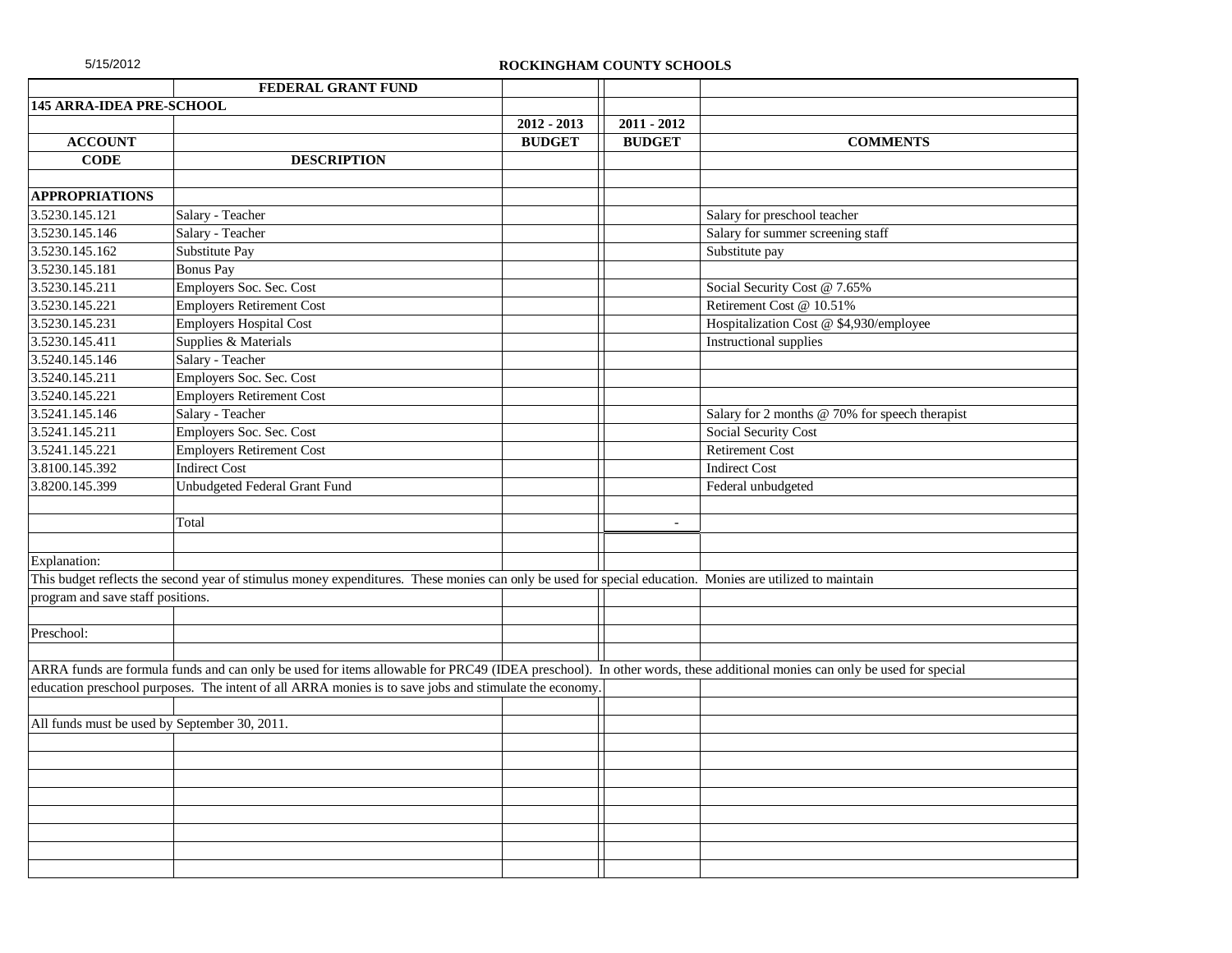| 5/15/2012                        |                                                                                                                        |                | ROCKINGHAM COUNTY SCHOOLS |                                           |
|----------------------------------|------------------------------------------------------------------------------------------------------------------------|----------------|---------------------------|-------------------------------------------|
|                                  | FEDERAL GRANT FUND                                                                                                     |                |                           |                                           |
| <b>148 ARRA - MCKINNEY VENTO</b> |                                                                                                                        |                |                           |                                           |
|                                  |                                                                                                                        | $2012 - 2013$  | $2011 - 2012$             |                                           |
| <b>ACCOUNT</b>                   |                                                                                                                        | <b>BUDGET</b>  | <b>BUDGET</b>             | <b>COMMENTS</b>                           |
| <b>CODE</b>                      | <b>DESCRIPTION</b>                                                                                                     |                |                           |                                           |
|                                  |                                                                                                                        |                |                           |                                           |
| <b>APPROPRIATIONS</b>            |                                                                                                                        |                |                           |                                           |
| 3.5330.148.121                   | Salary - Teacher                                                                                                       |                |                           |                                           |
| 3.5330.148.181                   | Supplementary Pay                                                                                                      |                |                           |                                           |
| 3.5330.148.211                   | Employers Soc. Sec. Cost                                                                                               |                |                           |                                           |
| 3.5330.148.332                   | Travel                                                                                                                 |                |                           |                                           |
| 3.5330.148.411                   | Supplies & Materials                                                                                                   |                |                           | Supplies to be used for instruction       |
| 3.6550.148.331                   | Transportation                                                                                                         |                |                           | Transportation cost for homeless students |
| 3.8100.148.392                   | <b>Indirect Cost</b>                                                                                                   |                |                           | To cover administrative expenses          |
| 3.8200.148.399                   | Unbudgeted Federal Grant Fund                                                                                          |                |                           |                                           |
|                                  |                                                                                                                        |                |                           |                                           |
|                                  | Total                                                                                                                  | $\blacksquare$ | $\blacksquare$            |                                           |
|                                  |                                                                                                                        |                |                           |                                           |
|                                  |                                                                                                                        |                |                           |                                           |
|                                  |                                                                                                                        |                |                           |                                           |
|                                  |                                                                                                                        |                |                           |                                           |
|                                  |                                                                                                                        |                |                           |                                           |
| Explanation:                     |                                                                                                                        |                |                           |                                           |
|                                  |                                                                                                                        |                |                           |                                           |
|                                  | ARRA McKinney Vento Funds are a grant from the Federal Government based on the number of homeless students reported in |                |                           |                                           |
|                                  | Rockingham County. The above budget indicates the planned use of these funds for the 2010-11 school year to benefit    |                |                           |                                           |
| Homeless Students.               |                                                                                                                        |                |                           |                                           |
|                                  |                                                                                                                        |                |                           |                                           |
|                                  |                                                                                                                        |                |                           |                                           |
|                                  |                                                                                                                        |                |                           |                                           |
|                                  |                                                                                                                        |                |                           |                                           |
|                                  |                                                                                                                        |                |                           |                                           |
|                                  |                                                                                                                        |                |                           |                                           |
|                                  |                                                                                                                        |                |                           |                                           |
|                                  |                                                                                                                        |                |                           |                                           |
|                                  |                                                                                                                        |                |                           |                                           |
|                                  |                                                                                                                        |                |                           |                                           |
|                                  |                                                                                                                        |                |                           |                                           |
|                                  |                                                                                                                        |                |                           |                                           |
|                                  |                                                                                                                        |                |                           |                                           |
|                                  |                                                                                                                        |                |                           |                                           |
|                                  |                                                                                                                        |                |                           |                                           |
|                                  |                                                                                                                        |                |                           |                                           |
|                                  |                                                                                                                        |                |                           |                                           |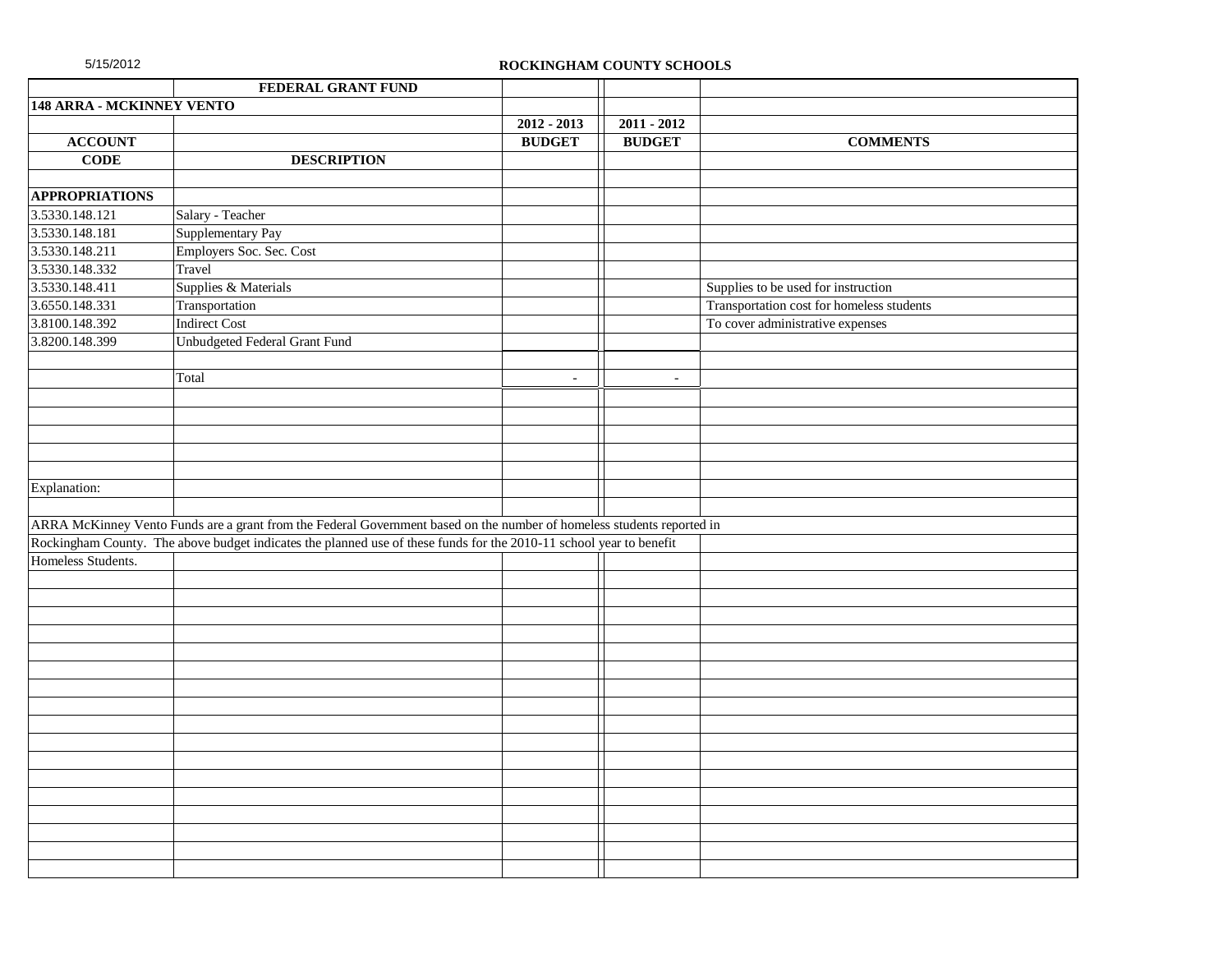| 5/15/2012                           |                                                                                                                | ROCKINGHAM COUNTY SCHOOLS |               |                                                                           |
|-------------------------------------|----------------------------------------------------------------------------------------------------------------|---------------------------|---------------|---------------------------------------------------------------------------|
|                                     | FEDERAL GRANT FUND                                                                                             |                           |               |                                                                           |
| <b>155 EDUCATION JOBS FUND</b>      |                                                                                                                |                           |               |                                                                           |
|                                     |                                                                                                                | $2012 - 2013$             | $2011 - 2012$ |                                                                           |
| <b>ACCOUNT</b>                      |                                                                                                                | <b>BUDGET</b>             | <b>BUDGET</b> | <b>COMMENTS</b>                                                           |
| <b>CODE</b>                         | <b>DESCRIPTION</b>                                                                                             |                           |               |                                                                           |
|                                     |                                                                                                                |                           |               |                                                                           |
| <b>APPROPRIATIONS</b>               |                                                                                                                |                           |               |                                                                           |
| 3.5400.155.151                      | Salary - Clerical                                                                                              |                           | 534,153.00    |                                                                           |
| 3.5400.155.211                      | Employers Soc. Sec. Cost                                                                                       |                           |               | 40,863.00 FICA @ 7.65%                                                    |
| 3.5400.155.221                      | <b>Employers Retirement Cost</b>                                                                               |                           |               | 70,081.00 Retirement @ 13.12%                                             |
| 3.5400.155.231                      | <b>Employers Hospital Cost</b>                                                                                 |                           |               | 123,275.00 Hospital cost @ \$4,931 (26) less amount pd from other sources |
| 3.6540.155.173                      | Custodian                                                                                                      |                           | 1,582,663.00  |                                                                           |
| 3.6540.155.211                      | Employers Soc. Sec. Cost                                                                                       |                           |               | 121,074.00 FICA @ 7.65%                                                   |
| 3.6540.155.221                      | <b>Employers Retirement Cost</b>                                                                               |                           |               | 207,645.00 Retirement @ 13.12%                                            |
| 3.6540.155.231                      | <b>Employers Hospital Cost</b>                                                                                 |                           |               | 290,929.00 Hospital cost @ \$4,931 (58.52)                                |
| 3.8200.146.399                      | <b>Unbudgeted Federal Grant Fund</b>                                                                           |                           | 4.00          |                                                                           |
|                                     |                                                                                                                |                           |               |                                                                           |
|                                     | Total                                                                                                          |                           | 2,970,687.00  |                                                                           |
|                                     |                                                                                                                |                           |               |                                                                           |
|                                     | This is a one time federal jobs fund that we are using to cushion for one year the expected cut from the state |                           |               |                                                                           |
| in non-instructional support funds. |                                                                                                                |                           |               |                                                                           |
|                                     |                                                                                                                |                           |               |                                                                           |
|                                     |                                                                                                                |                           |               |                                                                           |
|                                     |                                                                                                                |                           |               |                                                                           |
|                                     |                                                                                                                |                           |               |                                                                           |
|                                     |                                                                                                                |                           |               |                                                                           |
|                                     |                                                                                                                |                           |               |                                                                           |
|                                     |                                                                                                                |                           |               |                                                                           |
|                                     |                                                                                                                |                           |               |                                                                           |
|                                     |                                                                                                                |                           |               |                                                                           |
|                                     |                                                                                                                |                           |               |                                                                           |
|                                     |                                                                                                                |                           |               |                                                                           |
|                                     |                                                                                                                |                           |               |                                                                           |
|                                     |                                                                                                                |                           |               |                                                                           |
|                                     |                                                                                                                |                           |               |                                                                           |
|                                     |                                                                                                                |                           |               |                                                                           |
|                                     |                                                                                                                |                           |               |                                                                           |
|                                     |                                                                                                                |                           |               |                                                                           |
|                                     |                                                                                                                |                           |               |                                                                           |
|                                     |                                                                                                                |                           |               |                                                                           |
|                                     |                                                                                                                |                           |               |                                                                           |
|                                     |                                                                                                                |                           |               |                                                                           |
|                                     |                                                                                                                |                           |               |                                                                           |
|                                     |                                                                                                                |                           |               |                                                                           |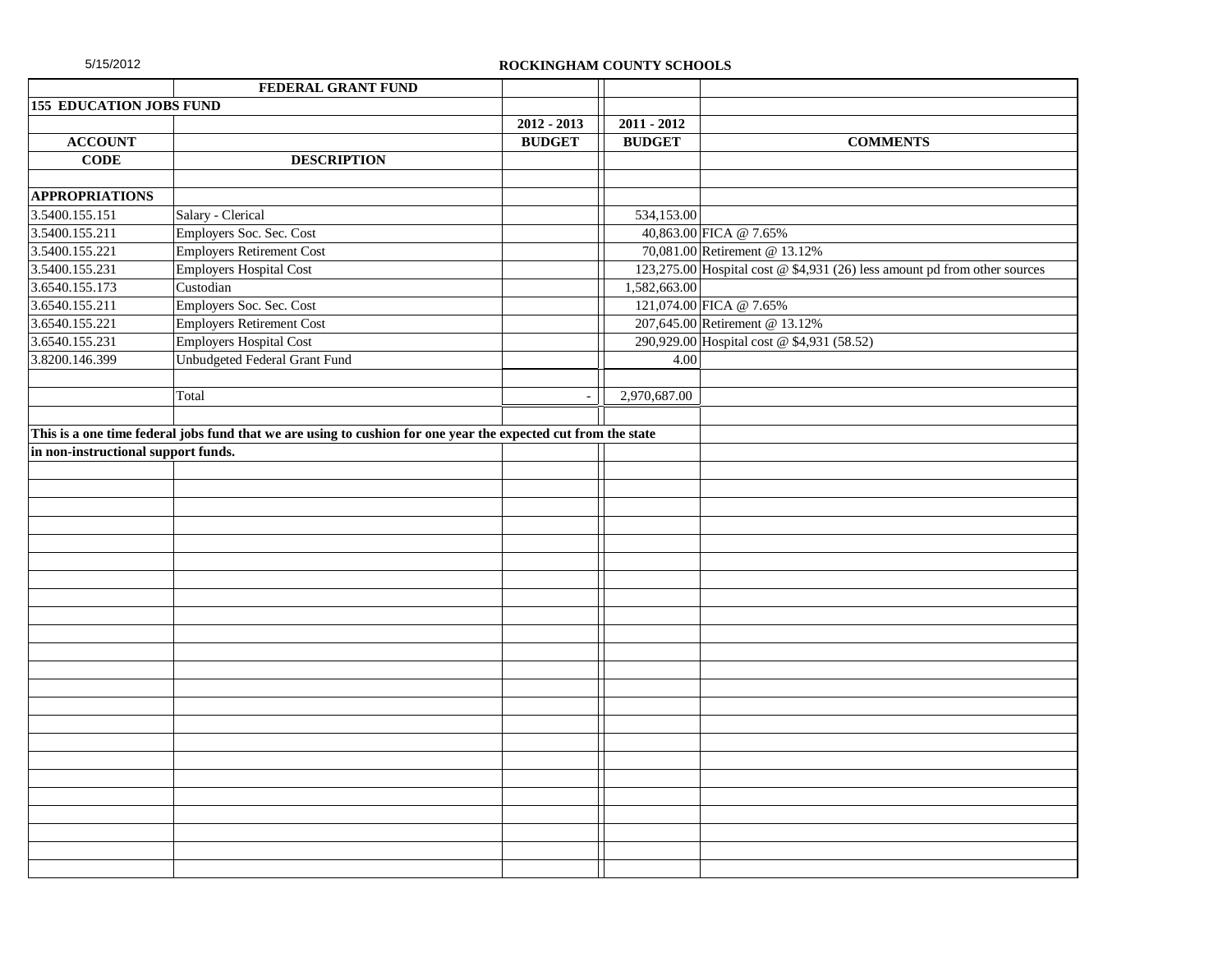| 5/15/2012 |  |  |  |
|-----------|--|--|--|
|           |  |  |  |

|                            | FEDERAL GRANT FUND                        |                       |               |                                      |
|----------------------------|-------------------------------------------|-----------------------|---------------|--------------------------------------|
| 156 ARRA - RACE TO THE TOP |                                           |                       |               |                                      |
|                            |                                           | $2012 - 2013$         | $2011 - 2012$ |                                      |
| <b>ACCOUNT</b>             |                                           | <b>BUDGET</b>         | <b>BUDGET</b> | <b>COMMENTS</b>                      |
| <b>CODE</b>                | <b>DESCRIPTION</b>                        |                       |               |                                      |
|                            |                                           |                       |               |                                      |
| <b>APPROPRIATIONS</b>      |                                           |                       |               |                                      |
| 3.5110.156.121             | Teacher                                   | 33,828.00             |               |                                      |
| 3.5110.156.135             | Lead Teacher                              |                       | 7,754.00      |                                      |
| 3.5110.156.146             | Specialist                                |                       | 31,200.00     |                                      |
| 3.5110.156.163             | Substitute                                | 15,000.00             | 39,600.00     |                                      |
| 3.5110.156.183             | <b>Bonus Pay</b>                          |                       | 5,000.00      |                                      |
| 3.5110.156.211             | Employers Soc. Sec. Cost                  | 3,825.00              |               | 6,392.00 FICA @ 7.65%                |
| 3.5110.156.221             | <b>Employers Retirement Cost</b>          | 7,155.00              |               | 813.00 Retirement @ 14.31%           |
| 3.5110.156.231             | <b>Employers Hospital Cost</b>            | 5,192.00              |               |                                      |
| 3.5110.156.312             | <b>Workshop Expenses</b>                  | 74,245.00             | 264,947.00    |                                      |
| 3.5110.156.332             | <b>Travel Reimbursement</b>               | 2,500.00              | 10,000.00     |                                      |
| 3.5110.156.418             | Computer Software & Supplies              | 6,000.00              | 6,000.00      |                                      |
| 3.5110.156.462             | Computer Equipment                        |                       | 562,200.00    |                                      |
| 3.5400.156.116             | <b>Assistant Principal (Non-Teaching)</b> |                       |               | 84,253.00 2 Assistant Principals     |
| 3.5400.156.181             | Supplement Pay                            |                       | 5,056.00      |                                      |
| 3.5400.156.211             | Employers Soc. Sec. Cost                  |                       |               | 6,832.00 FICA @ 7.65%                |
| 3.5400.156.221             | <b>Employers Retirement Cost</b>          |                       |               | 11,717.00 Retirement @ 14.31%        |
| 3.5400.156.231             | <b>Employers Hospital Cost</b>            |                       |               | 9,862.00 Hospital cost @ \$5,192 (2) |
| 3.6110.156.191             | <b>Curriculum Development Pay</b>         | 3,903.00              | 4,500.00      |                                      |
| 3.6110.156.211             | Employers Soc. Sec. Cost                  | 382.00                |               | 344.00 FICA @ 7.65%                  |
| 3.6110.156.221             | <b>Employers Retirement Cost</b>          | 715.00                |               | 590.00 Retirement @ 14.31%           |
| 3.6940.156.113             | Salary - Director                         | 76,608.00             | 82,644.00     |                                      |
| 3.6940.156.211             | Employers Soc. Sec. Cost                  | $\overline{5,860.00}$ |               | 6,322.00 FICA @ 7.65%                |
| 3.6940.156.221             | <b>Employers Retirement Cost</b>          | 10,962.00             |               | 10,843.00 Retirement @ 14.31%        |
| 3.6940.156.231             | <b>Employers Hospital Cost</b>            | 5,162.00              |               | 4,931.00 Hospital cost @ \$5,192 (2) |
| 3.8100.156.392             | <b>Indirect Costs</b>                     | 8,798.00              | 21,145.00     |                                      |
| 3.8200.156.399             | Unbudgeted Federal Grant Fund             |                       | 487,622.00    |                                      |
|                            |                                           |                       |               |                                      |
|                            | Total                                     | 260,135.00            | 1,670,567.00  |                                      |
|                            |                                           |                       |               |                                      |
|                            | <b>Total Federal Funds</b>                | 11,115,252.00         | 16,613,108.52 |                                      |
|                            |                                           |                       |               |                                      |
|                            |                                           |                       |               |                                      |
|                            |                                           |                       |               |                                      |
|                            |                                           |                       |               |                                      |
|                            |                                           |                       |               |                                      |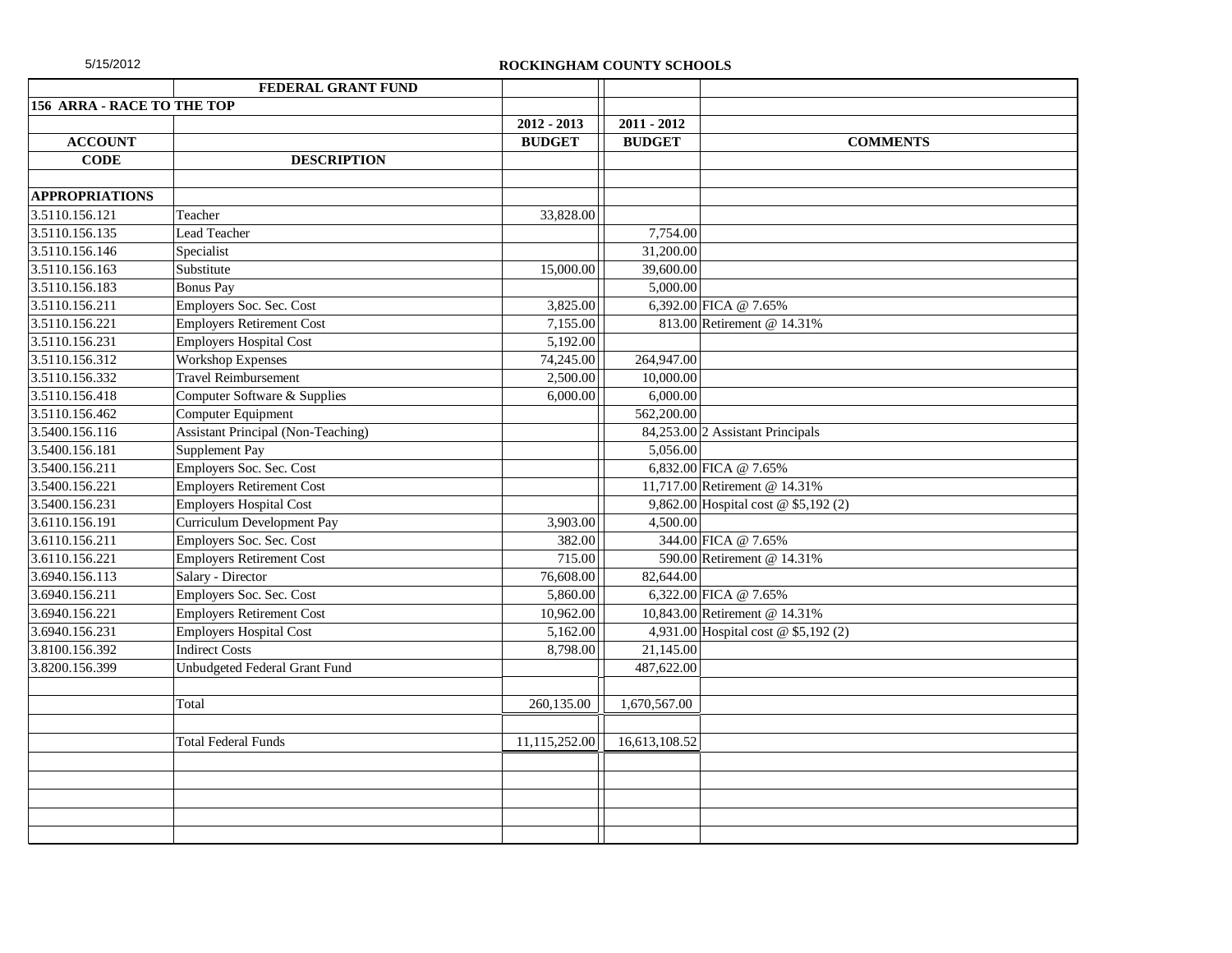# **Capital Outlay Fund**

**Rockingham County Schools Proposed Budget 2012-13**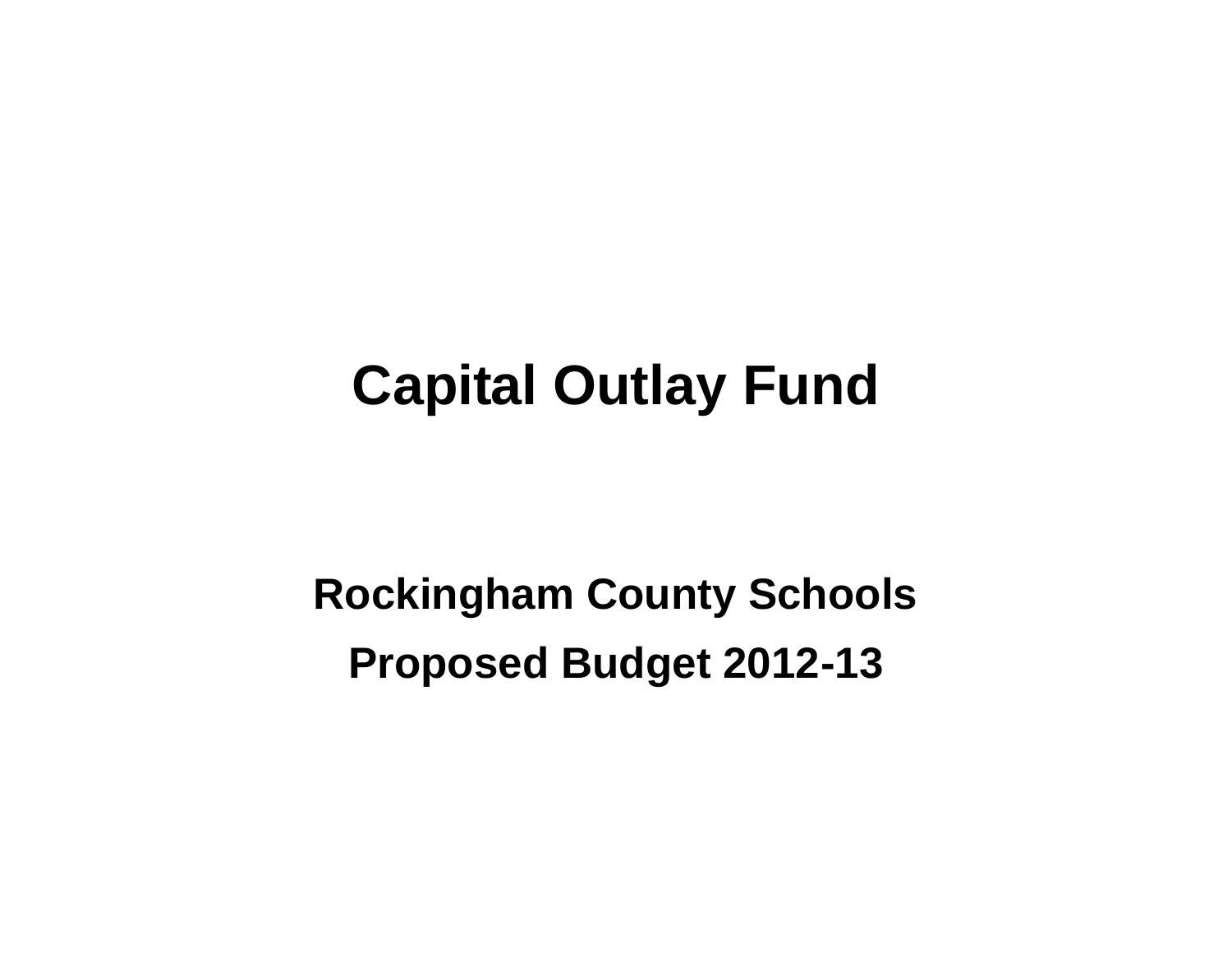|                | <b>CAPITAL OUTLAY FUND</b> |               |               |                                                                 |
|----------------|----------------------------|---------------|---------------|-----------------------------------------------------------------|
|                |                            |               |               |                                                                 |
|                |                            |               |               |                                                                 |
| <b>ACCOUNT</b> |                            | $2012 - 2013$ | $2011 - 2012$ | <b>COMMENTS</b>                                                 |
| <b>CODE</b>    | <b>DESCRIPTION</b>         | <b>BUDGET</b> | <b>BUDGET</b> |                                                                 |
|                |                            |               |               |                                                                 |
| <b>REVENUE</b> |                            |               |               |                                                                 |
| 4.4110.000.000 | County Appropriation       | 1,151,525     |               | 1,151,525 Consists of $$381,750$ from the county for categories |
|                |                            |               |               | II & III, and \$769,775 from the school systems                 |
|                |                            |               |               | capital reserve building fund for category I.                   |
|                |                            |               |               |                                                                 |
|                | Total                      | 1,151,525     | 1,151,525     |                                                                 |
|                |                            |               |               |                                                                 |
|                |                            |               |               |                                                                 |
|                |                            |               |               |                                                                 |
|                |                            |               |               |                                                                 |
|                |                            |               |               |                                                                 |
|                |                            |               |               |                                                                 |
|                |                            |               |               |                                                                 |
|                |                            |               |               |                                                                 |
|                |                            |               |               |                                                                 |
|                |                            |               |               |                                                                 |
|                |                            |               |               |                                                                 |
|                |                            |               |               |                                                                 |
|                |                            |               |               |                                                                 |
|                |                            |               |               |                                                                 |
|                |                            |               |               |                                                                 |
|                |                            |               |               |                                                                 |
|                |                            |               |               |                                                                 |
|                |                            |               |               |                                                                 |
|                |                            |               |               |                                                                 |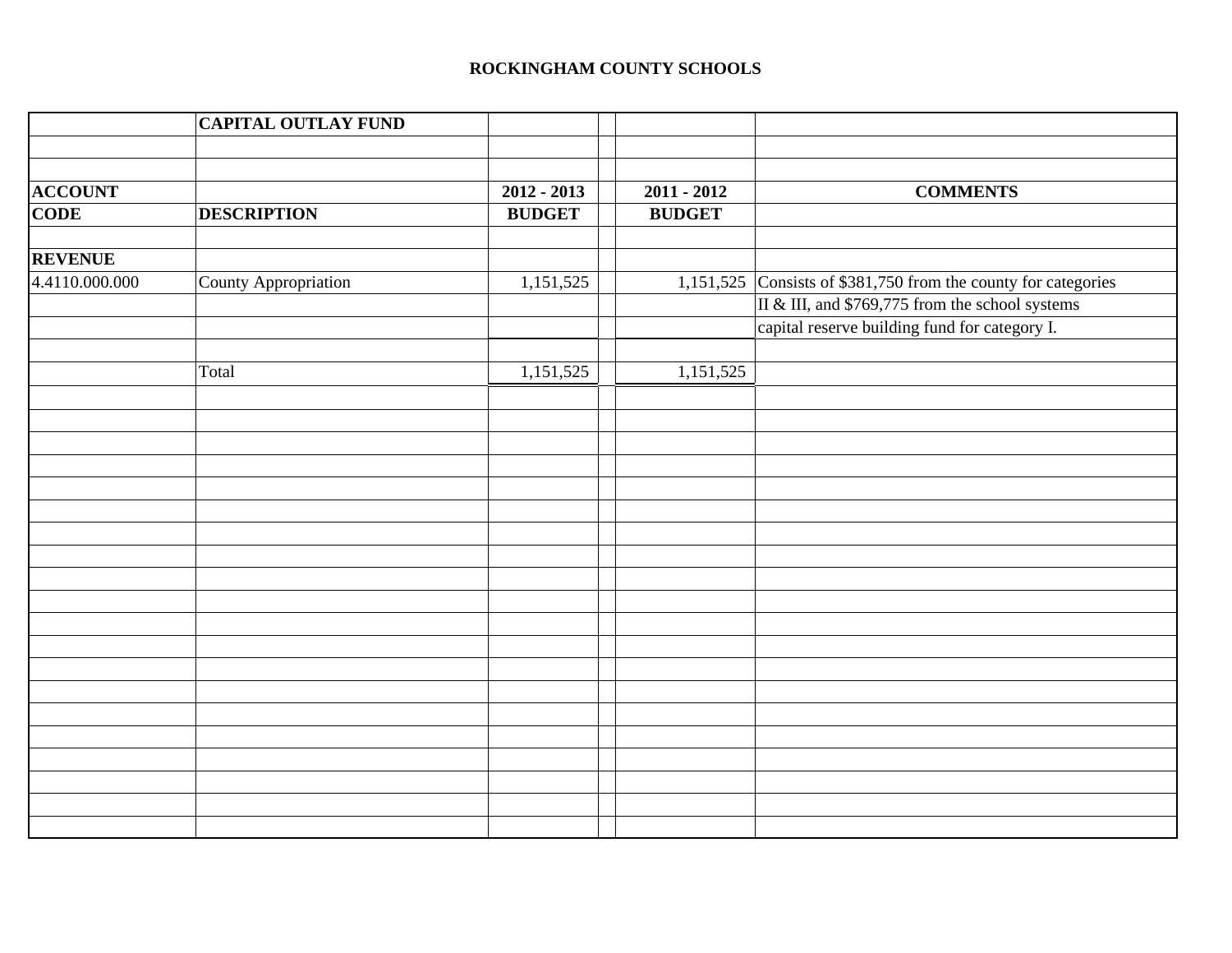|                       | <b>CAPITAL OUTLAY FUND</b>             |               |               |                                                              |
|-----------------------|----------------------------------------|---------------|---------------|--------------------------------------------------------------|
|                       |                                        |               |               |                                                              |
| <b>ACCOUNT</b>        |                                        | $2012 - 2013$ | $2011 - 2012$ | <b>COMMENTS</b>                                              |
| <b>CODE</b>           | <b>DESCRIPTION</b>                     | <b>BUDGET</b> | <b>BUDGET</b> |                                                              |
|                       |                                        |               |               |                                                              |
| <b>CATEGORY I</b>     |                                        |               |               |                                                              |
|                       |                                        |               |               |                                                              |
| <b>APPROPRIATIONS</b> |                                        |               |               |                                                              |
| 4.9000.801.529        | Roofs-Replacement/Repair               | 200,000       |               | 200,000 Roof Replacements as identified                      |
| 4.9001.801.529        | HVAC-Replacement/Parts/Materials/IAQ   | 72,598        |               | 72,598 Upkeep/replacement of HVAC Equipment                  |
| 4.9003.801.529        | Code/Security Improvements/Repair      | 32,500        | 32,500        | OSHA, AHERA, ADA, Elect. Fire, Security, Environ.,           |
|                       |                                        |               |               | Bldg, Reg.                                                   |
| 4.9005.801.529        | Floor Coverings/Refinishing            | 56,000        | 56,000        | Wooden gym floors, tile, carpet                              |
| 4.9006.801.529        | <b>Covered Walkways</b>                | 20,000        |               | 20,000 Installation/renovation as identified                 |
| 4.9007.801.529        | <b>Classroom/Building Renovations</b>  | 80,000        |               | 80,000 Renovations & projects as identified                  |
| 4.9008.801.529        | Paving/Gravel/Sealing                  | 25,000        |               | 25,000 Parking lot paving, repair, striping                  |
| 4.9009.801.529        | <b>Emergency Repair</b>                | 25,000        |               | 25,000 Emergency repairs to buildings                        |
| 4.9010.801.529        | <b>Grounds Improvement</b>             | 20,000        |               | 20,000 Playgrounds, tree service, fencing, grading, seeding  |
| 4.9013.801.529        | General Repair                         | 38,000        |               | $38,000$ General upkeep of buildings as identified           |
| 4.9014.801.529        | Communications/Intercom/Fire System    | 35,500        |               | 35,500 Replace/Repair as identified                          |
| 4.9019.801.529        | <b>Bus Garage Equipment</b>            | 5,000         |               | 5,000 Equipment for bus garage                               |
| 4.9025.801.529        | Mobile Units - (4 units)               |               |               | Relocate mobile unit(s)                                      |
| 4.9031.801.529        | <b>Boiler Replacement/Parts</b>        | 46,000        | 46,000        | Upkeep/replacement of boilers $&$ equipment                  |
| 4.9040.801.529        | School Stadiums/Gyms/Tracks/Tennis Ct. | 89,177        | 89,177        | Repair/replace/upgrade/parts for bleachers/fencing/          |
|                       |                                        |               |               | tracks                                                       |
| 4.9041.801.529        | Auditorium-Parts/Upgrades/Curtains     | 30,000        |               | 30,000 As identified                                         |
| 4.9042.801.529        | Swimming Pool - RCHS                   |               |               | Repair of pool, equipment                                    |
| 4.9043.801.529        | <b>OCR Facility Upgrades</b>           | 90,303        |               | 90,303 Office of Civil Rights facility requirements/upgrades |
|                       |                                        |               |               |                                                              |
|                       | <b>TOTAL</b>                           | 865,078       | 865,078       |                                                              |
|                       |                                        |               |               |                                                              |
|                       |                                        |               |               |                                                              |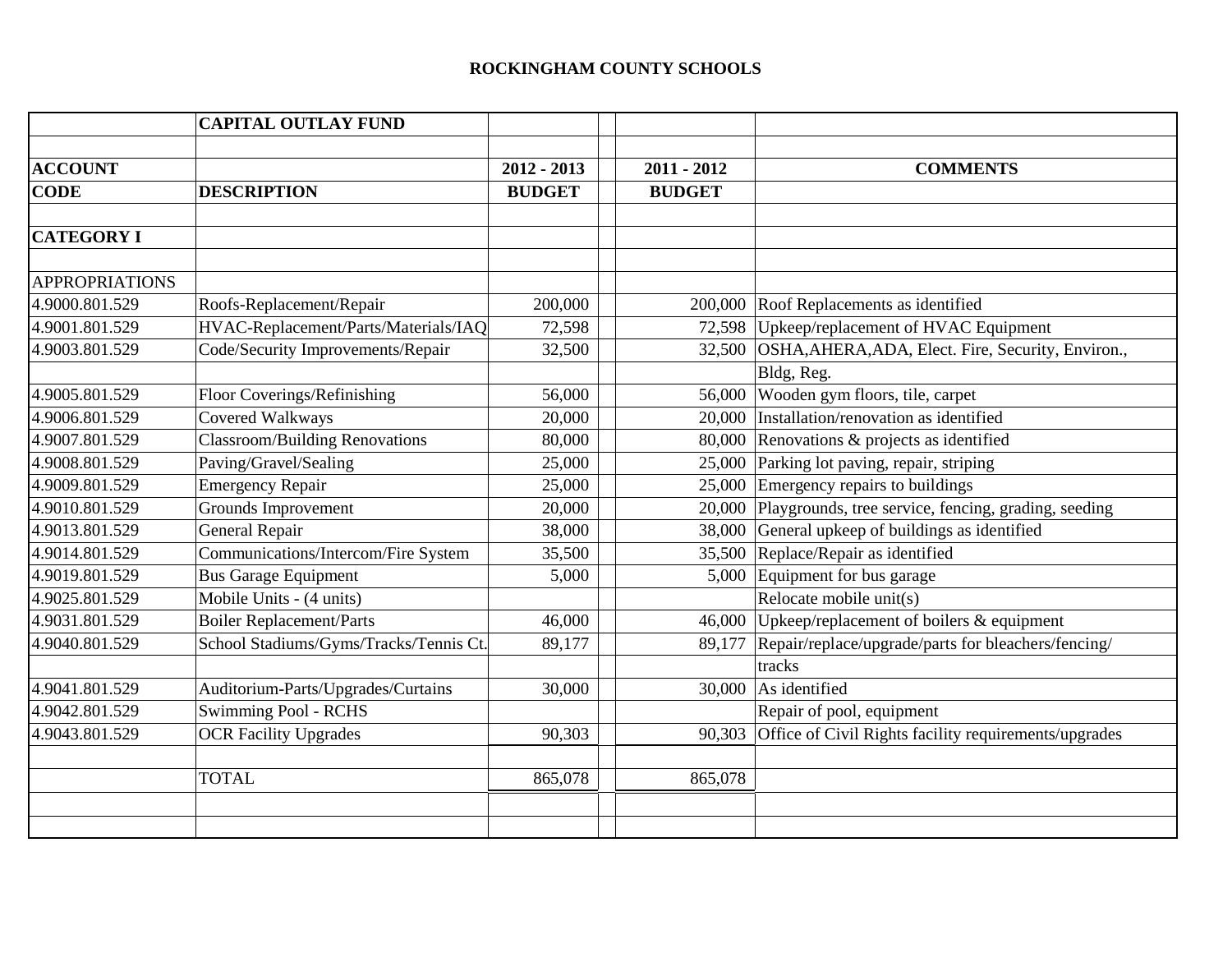|                       | <b>CAPITAL OUTLAY FUND</b>            |               |               |                                                  |
|-----------------------|---------------------------------------|---------------|---------------|--------------------------------------------------|
|                       |                                       |               |               |                                                  |
| <b>ACCOUNT</b>        |                                       | $2012 - 2013$ | $2011 - 2012$ | <b>COMMENTS</b>                                  |
| <b>CODE</b>           | <b>DESCRIPTION</b>                    | <b>BUDGET</b> | <b>BUDGET</b> |                                                  |
|                       |                                       |               |               |                                                  |
| <b>CATEGORY II</b>    |                                       |               |               |                                                  |
|                       |                                       |               |               |                                                  |
| <b>APPROPRIATIONS</b> |                                       |               |               |                                                  |
| 4.5110.802.541        | Technology Equipment, etc.            | 45,000        | 45,000        | Technology needs other than computers, printers, |
|                       |                                       |               |               | hardware                                         |
| 4.5110.802.542        | Computer/Printers                     | 59,111        |               | $\overline{59,111}$ Computer, printer, hardware  |
| 4.5400.801.541        | School Capital Outlay                 | 130,000       |               | 130,000 Money allocated to schools based on ADM  |
| 4.5401.801.541        | Equipment/Furnishings                 |               |               | School needs as identified                       |
| 4.6550.802.542        | <b>Bus Garage Computers/Equipment</b> |               |               | Computers/printers/etc.                          |
| 4.6610.801.542        | Finance Dept. - Equipment             | 9,336         |               | 9,336 Lease on AS400 Computer                    |
| 4.6820.802.542        | TIMS, N.C.Wise Equipment              | 8,000         |               | 8,000 Computers/Printers                         |
|                       |                                       |               |               |                                                  |
|                       | <b>TOTAL</b>                          | 251,447       | 251,447       |                                                  |
|                       |                                       |               |               |                                                  |
|                       |                                       |               |               |                                                  |
|                       |                                       |               |               |                                                  |
|                       |                                       |               |               |                                                  |
|                       |                                       |               |               |                                                  |
|                       |                                       |               |               |                                                  |
|                       |                                       |               |               |                                                  |
|                       |                                       |               |               |                                                  |
|                       |                                       |               |               |                                                  |
|                       |                                       |               |               |                                                  |
|                       |                                       |               |               |                                                  |
|                       |                                       |               |               |                                                  |
|                       |                                       |               |               |                                                  |
|                       |                                       |               |               |                                                  |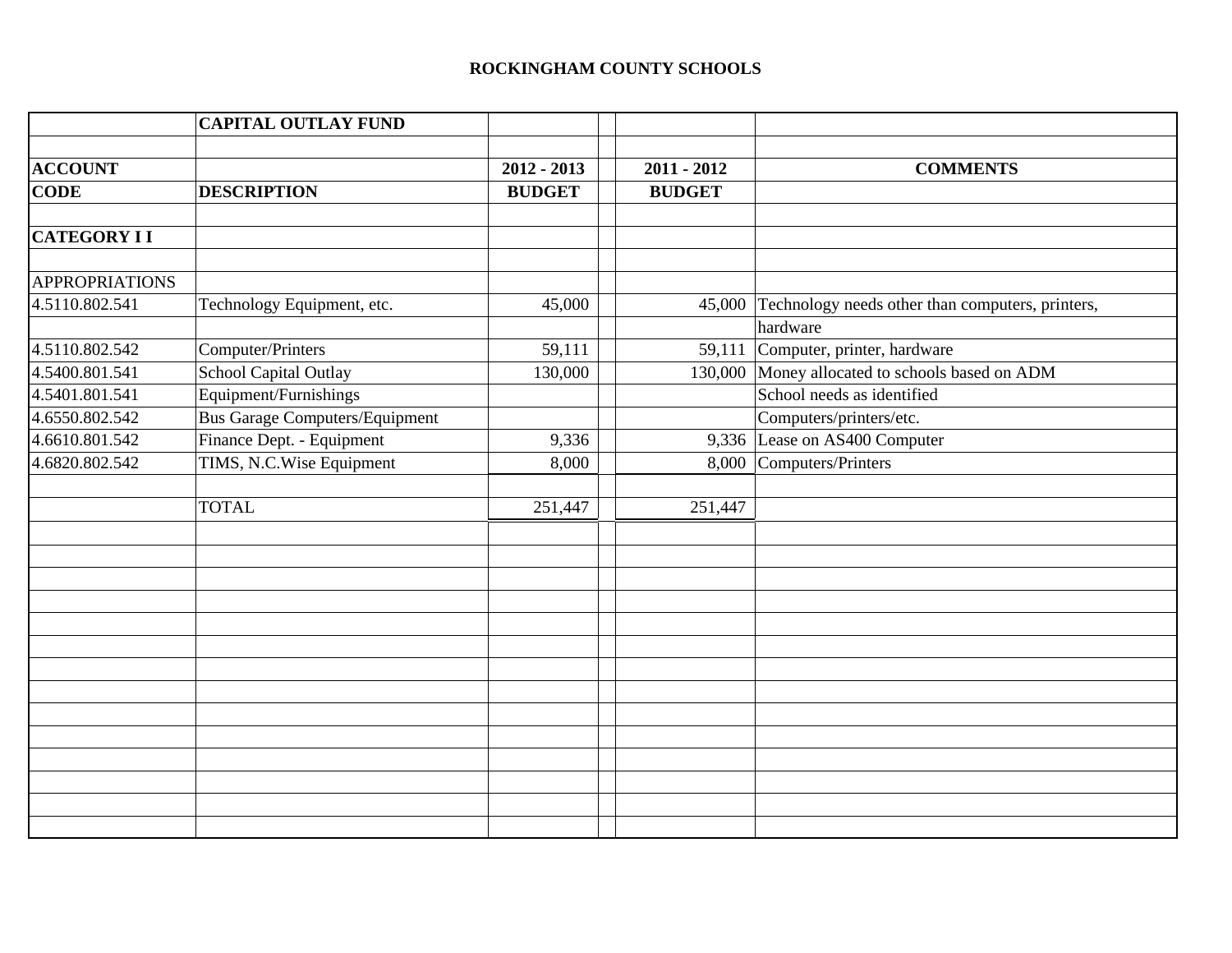## **ROCKINGHAM COUNTY SCHOOLS**

|                       | <b>CAPITAL OUTLAY FUND</b>     |               |               |                                                |
|-----------------------|--------------------------------|---------------|---------------|------------------------------------------------|
|                       |                                |               |               |                                                |
| <b>ACCOUNT</b>        |                                | $2012 - 2013$ | $2011 - 2012$ | <b>COMMENTS</b>                                |
| <b>CODE</b>           | <b>DESCRIPTION</b>             | <b>BUDGET</b> | <b>BUDGET</b> |                                                |
| <b>CATEGORY III</b>   |                                |               |               |                                                |
|                       |                                |               | $2010 - 2011$ |                                                |
| <b>APPROPRIATIONS</b> |                                |               | <b>BUDGET</b> |                                                |
| 4.6580.801.551        | Maintenance Vehicles/Equipment | 35,000        |               | 35,000 Lease & Purchase/Repair parts/Equipment |
| 4.9301.881.551        | <b>Activity Buses</b>          |               |               | <b>Purchases of Activity Buses</b>             |
|                       | <b>TOTAL</b>                   | 35,000        | 35,000        |                                                |
|                       |                                |               |               |                                                |
|                       | <b>GRAND TOTAL</b>             |               |               |                                                |
|                       |                                | 1,151,525     | 1,151,525     |                                                |
|                       |                                |               |               |                                                |
|                       |                                |               |               |                                                |
|                       |                                |               |               |                                                |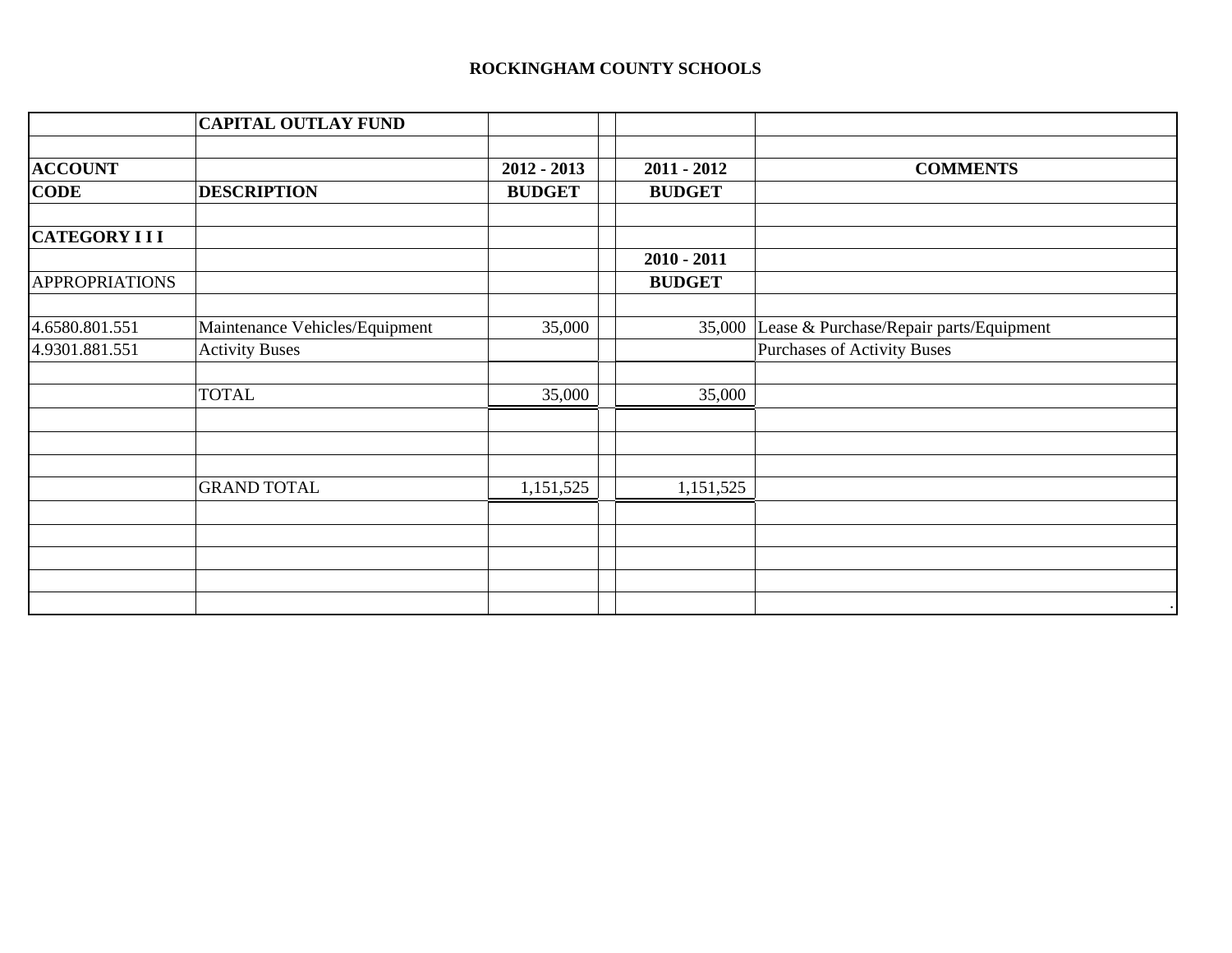# **Special Fund**

## **Rockingham County Schools Proposed Budget 2012-13**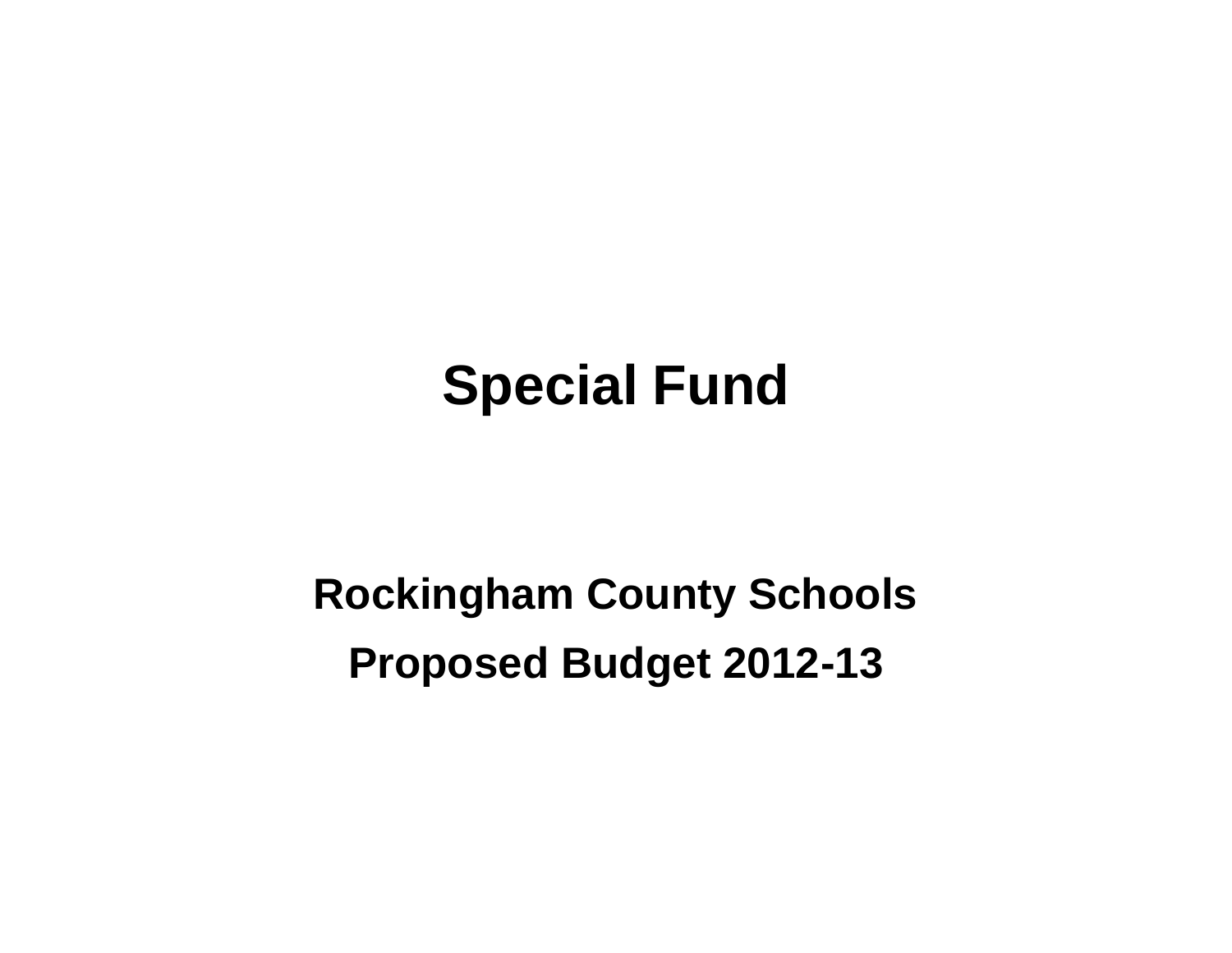| 5/15/2012      |                     | ROCKINGHAM COUNTY SCHOOLS |               |                 |
|----------------|---------------------|---------------------------|---------------|-----------------|
|                | <b>SPECIAL FUND</b> |                           |               |                 |
|                |                     |                           |               |                 |
|                |                     | 2012-2013                 | 2011-2012     |                 |
| <b>ACCOUNT</b> |                     | <b>BUDGET</b>             | <b>BUDGET</b> | <b>COMMENTS</b> |
| $CODE$         | <b>DESCRIPTION</b>  |                           |               |                 |
|                |                     |                           |               |                 |
| <b>REVENUE</b> |                     |                           |               |                 |
| 6.4210.701.000 | Tuition and Fees    | 549,136                   | 549,136       |                 |
|                |                     |                           |               |                 |
|                |                     |                           |               |                 |
|                | Total               | 549,136                   | 549,136       |                 |
|                |                     |                           |               |                 |
|                |                     |                           |               |                 |
|                |                     |                           |               |                 |
|                |                     |                           |               |                 |
|                |                     |                           |               |                 |
|                |                     |                           |               |                 |
|                |                     |                           |               |                 |
|                |                     |                           |               |                 |
|                |                     |                           |               |                 |
|                |                     |                           |               |                 |
|                |                     |                           |               |                 |
|                |                     |                           |               |                 |
|                |                     |                           |               |                 |
|                |                     |                           |               |                 |
|                |                     |                           |               |                 |
|                |                     |                           |               |                 |
|                |                     |                           |               |                 |
|                |                     |                           |               |                 |
|                |                     |                           |               |                 |
|                |                     |                           |               |                 |
|                |                     |                           |               |                 |
|                |                     |                           |               |                 |
|                |                     |                           |               |                 |
|                |                     |                           |               |                 |
|                |                     |                           |               |                 |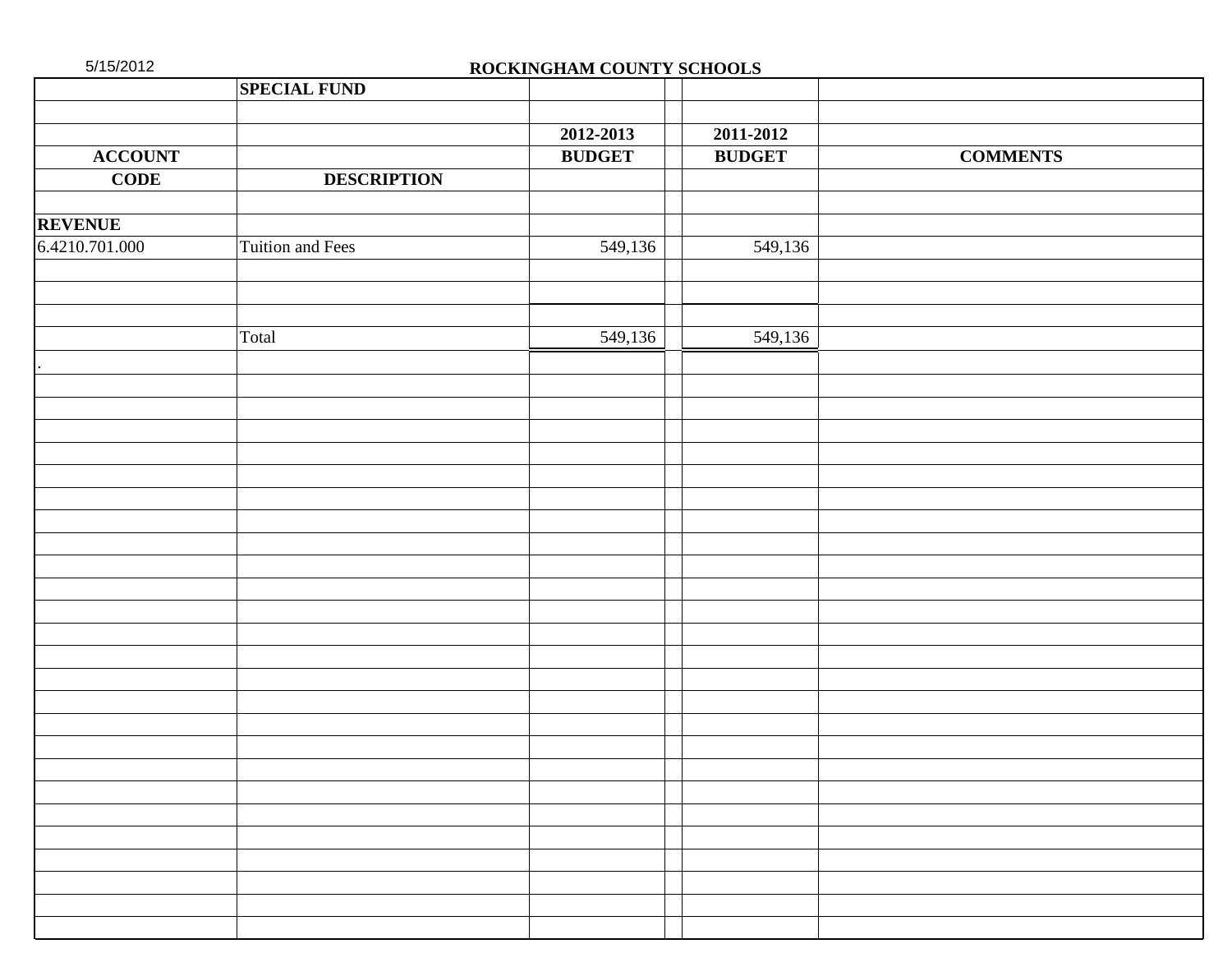| 5/15/2012                        |                                                                                                                                                        | ROCKINGHAM COUNTY SCHOOLS |               |                               |
|----------------------------------|--------------------------------------------------------------------------------------------------------------------------------------------------------|---------------------------|---------------|-------------------------------|
|                                  | <b>SPECIAL FUND</b>                                                                                                                                    |                           |               |                               |
| <b>701 SCHOOL AGE CHILD CARE</b> |                                                                                                                                                        |                           |               |                               |
| <b>ACCOUNT</b>                   |                                                                                                                                                        | 2012-2013                 | 2011-2012     | <b>COMMENTS</b>               |
| <b>CODE</b>                      | <b>DESCRIPTION</b>                                                                                                                                     | <b>BUDGET</b>             | <b>BUDGET</b> |                               |
| <b>APPROPRIATIONS</b>            |                                                                                                                                                        |                           |               |                               |
| 6.7100.701.178                   | <b>Salary - Hourly Associates</b>                                                                                                                      | 395,000                   | 395,000       | Salary for hourly associates  |
| 6.7100.701.184                   | Longevity Pay                                                                                                                                          | 2,500                     | 2,500         | Longevity Pay                 |
| 6.7100.701.185                   | <b>Bonus Leave Pay</b>                                                                                                                                 | 250                       | 500           | <b>Bonus Leave Pay</b>        |
| 6.7100.701.188                   | <b>Annual Leave Pay</b>                                                                                                                                | 1,400                     | 1,000         | <b>Annual Leave Pay</b>       |
| 6.7100.701.189                   | Short Term Disability                                                                                                                                  |                           |               | Short Term Disability Pay     |
| 6.7100.701.211                   | Employers Soc. Sec. Cost                                                                                                                               | 30,535                    | 30,524        | Budgeted @ 7.65%              |
| 6.7100.701.221                   | <b>Employers Retirement Cost</b>                                                                                                                       | 27,373                    | 24,671        | Budgeted @ 14.31%             |
| 6.7100.701.231                   | <b>Employers Hospital Cost</b>                                                                                                                         | 42,510                    | 40,364        | Budgeted @ \$5,192/employee   |
| 6.7100.701.232                   | <b>Workers Compensation</b>                                                                                                                            | 3,460                     | 3,000         | <b>Workers Compensation</b>   |
| 6.7100.701.233                   | Unemployment                                                                                                                                           | 8,447                     | 3,800         | <b>Unemployment Cost</b>      |
| 6.7100.701.312                   | <b>Staff Development</b>                                                                                                                               | 2,250                     | 1,000         | <b>Workshop Expenses</b>      |
| 6.7100.701.314                   | Printing & Binding                                                                                                                                     | 200                       | 500           | Printing & Binding            |
| 6.7100.701.332                   | Travel                                                                                                                                                 | 3,000                     | 3,500         | Itinerant travel              |
| 6.7100.701.333                   | <b>Field Trips</b>                                                                                                                                     | 7,000                     | 8,500         | <b>Field Trips</b>            |
| 6.7100.701.341                   | Telephone                                                                                                                                              | 4,000                     | 5,000         | Telephone charges             |
| 6.7100.701.342                   | Postage                                                                                                                                                | 200                       | 100           | Postage cost                  |
| 6.7100.701.411                   | Supplies & Materials                                                                                                                                   | 5,000                     | 5,000         | Office Supplies               |
| 6.7100.701.422                   | Repair, Parts, & Materials                                                                                                                             | 7,200                     | 7,200         | Contracted repairs            |
| 6.7100.701.459                   | Food/Snacks                                                                                                                                            | 4,000                     | 8,500         | Food/snacks purchase for kids |
| 6.7100.701.461                   | Non-Capital Equipment                                                                                                                                  | 100                       | 250           | Equipment under \$2000        |
| 6.7100.701.462                   | <b>Computer Equipment</b>                                                                                                                              | 100                       | 250           |                               |
| 6.8100.701.392                   | <b>Indirect Cost</b>                                                                                                                                   | 4,611                     | 7,977         | Budgeted at 3.5%              |
|                                  | Total                                                                                                                                                  | 549,136                   | 549,136       |                               |
|                                  |                                                                                                                                                        |                           |               |                               |
| Explanation:                     |                                                                                                                                                        |                           |               |                               |
|                                  | Revenue: The School Age Child Care program is operated with collected fees, both parental fees and DSS fees. The program appears to be breaking        |                           |               |                               |
|                                  | even, its operating costs are within the limits of monies collected. We will operate with a similar budget this year as last year; anticipated program |                           |               |                               |
|                                  | costs will include increase benefit costs which will be covered with a small anticipated program fund balance plus collected fees.                     |                           |               |                               |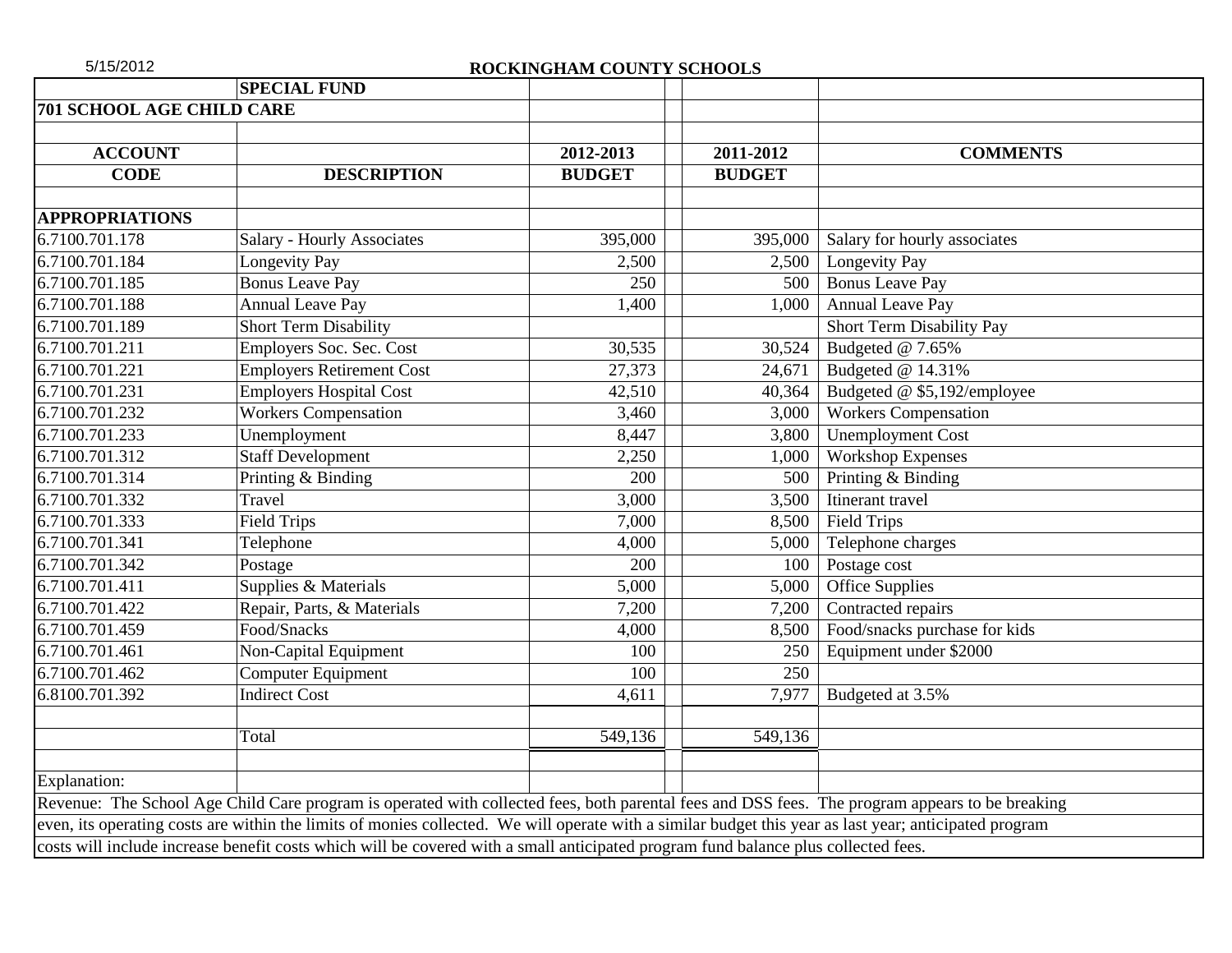#### **CHART OF ACCOUNTS STRUCTURE**

The Uniform Chart of Accounts consists of minimum of four dimensions. The dimensions are 1) fund, 2) function, 3) program report code, and 4) object.

The first dimension is the fund code. It consists of one numeric digit. The fund is an independent fiscal accounting entity with a selfbalancing set of accounts. (Example: State Public School Fund is fund 1).

The second dimension is the function code. It consists of four numeric digits and describes the purpose for which the activity exists or the type of balance sheet account. There are four types of functions codes: 1) Asset Codes (Example: 1100 Accounts Receivable); 2) Liabilities, Reserves and Fund Balance Codes (Example: 2010 Accounts Payable); 3) Revenue Codes (Example: 4110 County Appropriation); 4) Purpose Codes (Example: 5100 Regular Instructional Programs).

The third dimension is the program report code. It consists of three numeric digits. The program describes a plan of activity or a funding for a particular activity. (Example: Non-Instructional Support is code 003).

The fourth dimension is the object code. It consists of three numeric digits. The object is the service or commodity obtained as the result of a specific expenditure. (Example: Teachers Salary is code 121; Instructional Supplies is code 411).

On most of our reports you will see a fifth dimension, three digits which is the school number. In some cases we use a sixth dimension, a third digit code to separate accounts even further, such as by director.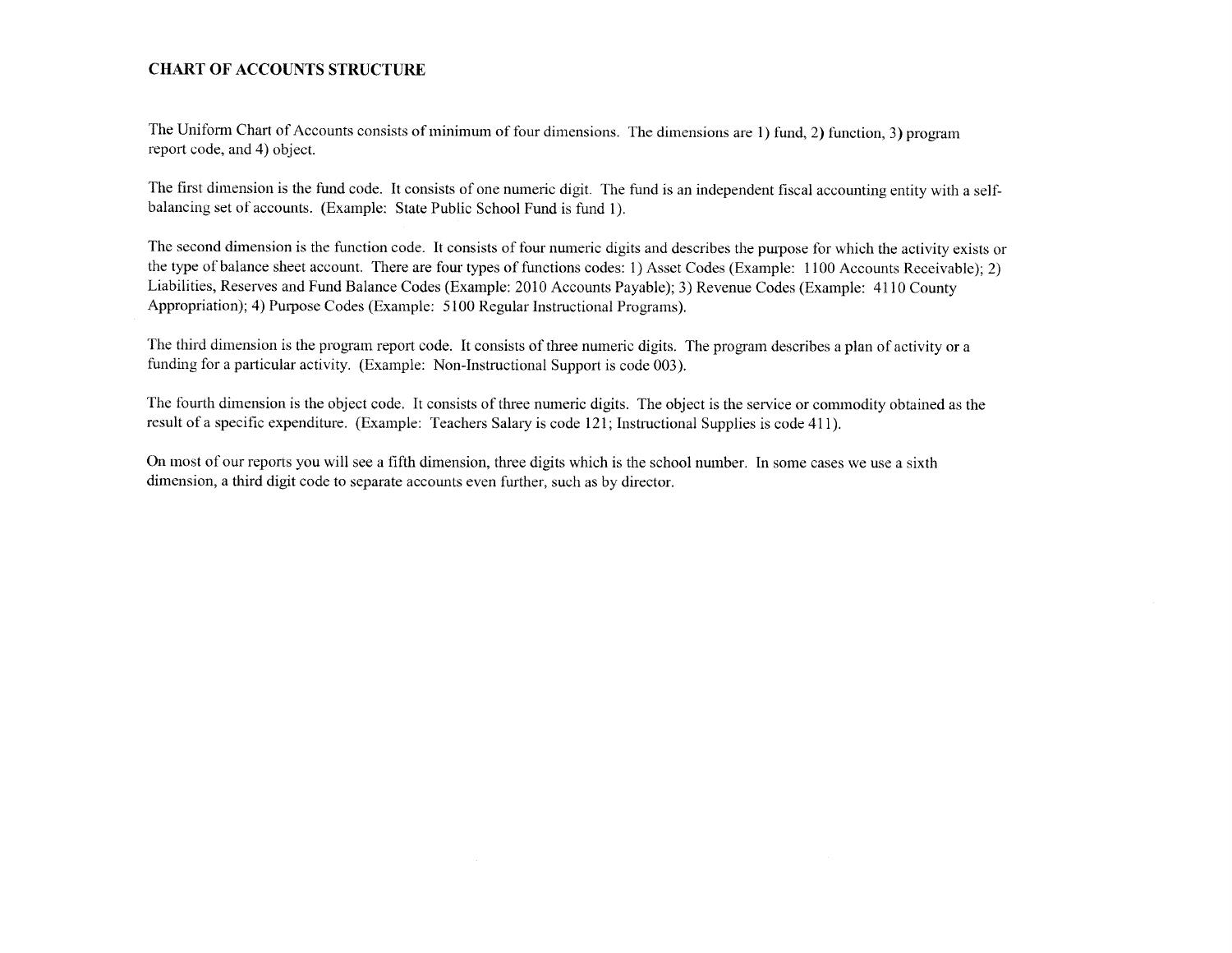### **FUND CODES**

A fund is an independent fiscal and account entity consisting of cash and other resources together with all related liabilities, obligations, reserves, and equities which are segregated by appropriate accounting techniques for the purpose of carrying on specific activities or attaining certain objectives in accordance with established legal regulations, restrictions, or limitations.

The Chart of Accounts uses six funds and one self-balancing group of accounts which we believe are appropriate for use by local school administrative units; however, other funds may be added as required.

- State Public School Fund  $\mathbf{1}$
- Local Current Expense Fund 2
- Federal Grant Fund  $\overline{3}$
- The Capital Outlay Fund  $\overline{4}$
- **Child Nutrition**  $\mathfrak{S}$
- Special After School Care 6
- General Fixed Assets Account Group  $\overline{9}$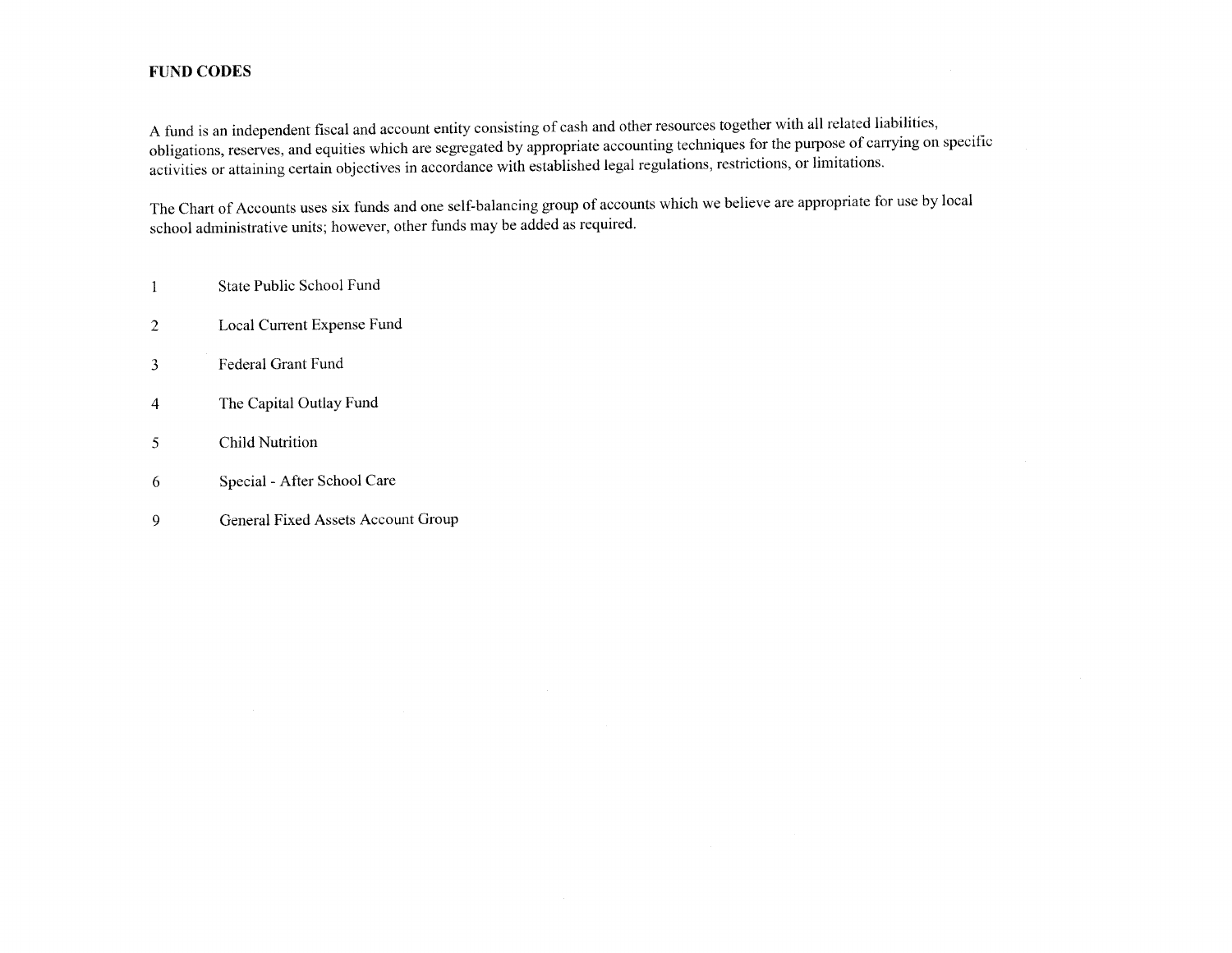#### **REVENUE CODES**

Revenues received by a local school administrative unit are classified by source of revenue by category and/or purpose within each source. The major source of revenue are: 1) State; 2) Federal; 3) County appropriations; 4) Supplemental Taxes; and 5) Other revenues.

When possible, program report codes should be used with revenue codes to segregate a broad revenue category into its NOTE: component parts. Also, the fourth digit of the revenue code may be used to further break down revenues to a more detailed level.

### REVENUES FROM STATE AND FEDERAL SOURCES (3000)

3100 State Public School Fund Revenue

## OTHER STATE ALLOCATIONS FOR CURRENT OPERATIONS (3200) AND (3300)

- 3200 State Revenue - Other Funds
- 3211 Textbooks
- 3250 Sales and Use Tax Revenue

## STATE ALLOCATIONS RESTRICTED TO CAPITAL OUTLAYS (3400)

- 3400 State Allocations Restricted to Capital Outlays
- 3460 Public School Capital Fund - Lottery

#### REVENUES FROM FEDERAL SOURCES - UNRESTRICTED (3500)

3590 Unrestricted Federal Grants

## REVENUES FROM FEDERAL SOURCES - RESTRICTED GRANTS (RECEIVED THROUGH DPI) (3600)

- 3600 Federal Fund Revenue
- 3700 Federal Revenue - Other Funds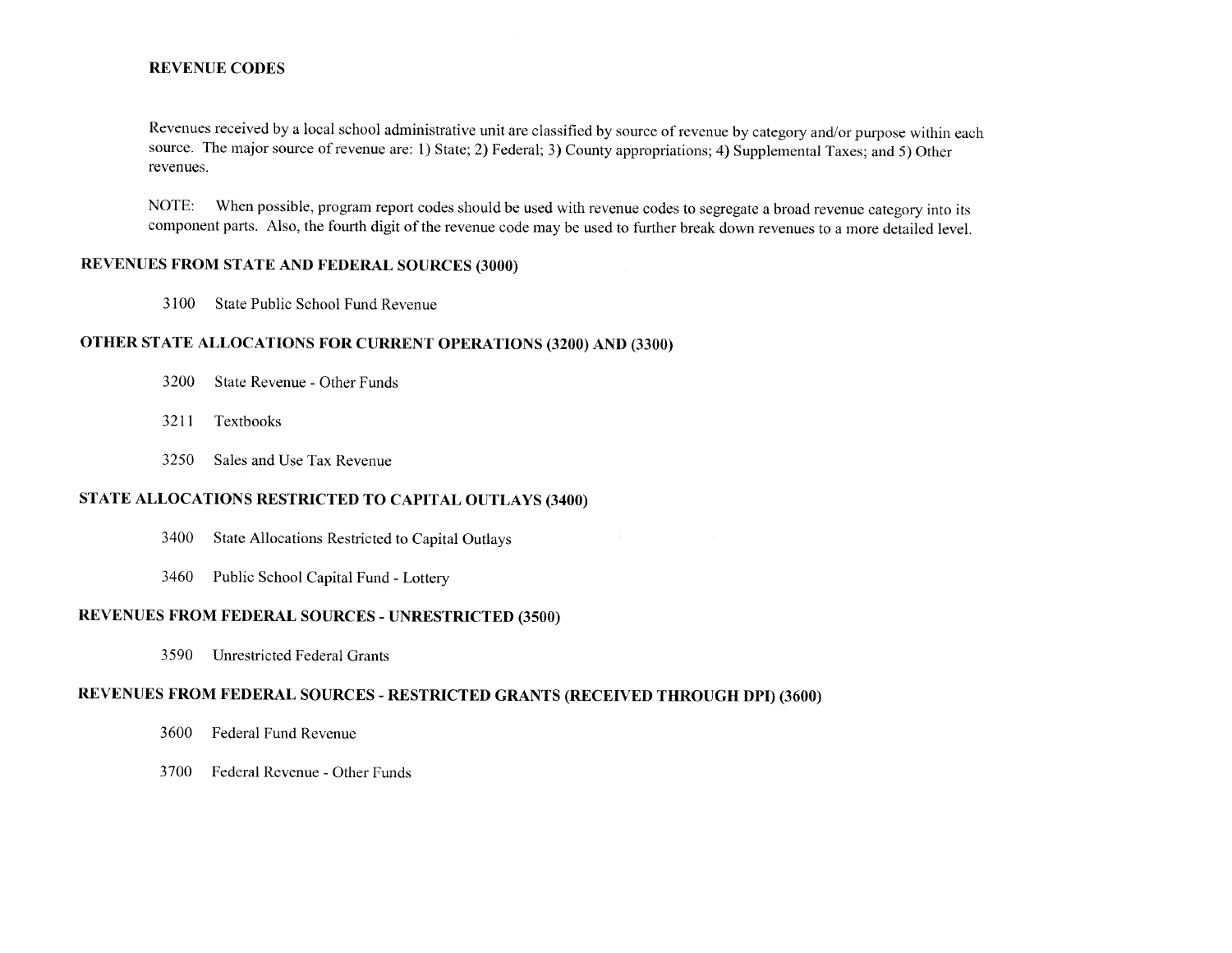## OTHER REVENUES FROM FEDERAL SOURCES - RESTRICTED GRANTS (38XX)

- Other Restricted Grants 3800
- **USDA Grants Regular** 3811
- USDA Grants Cash in Lieu of Commodities 3812
- **USDA Grants Non-Food Assistance** 3813
- **USDA Grants Summer Feeding Programs** 3814
- **USDA Grants Commodities Used** 3815
- Titles IV and VI of Civil Rights Act 3850

## **REVENUES FROM LOCAL AND OTHER SOURCES (4000)**

#### **LOCAL SOURCES GENERAL (4100)**

- County Appropriation 4110
- Supplemental Taxes Current Year 4120
- Supplemental Taxes Prior Years 4130
- 4140 Local Government Sales Tax

#### **LOCAL SOURCES - TUITION AND FEES (4200)**

4210 Tuition and Fees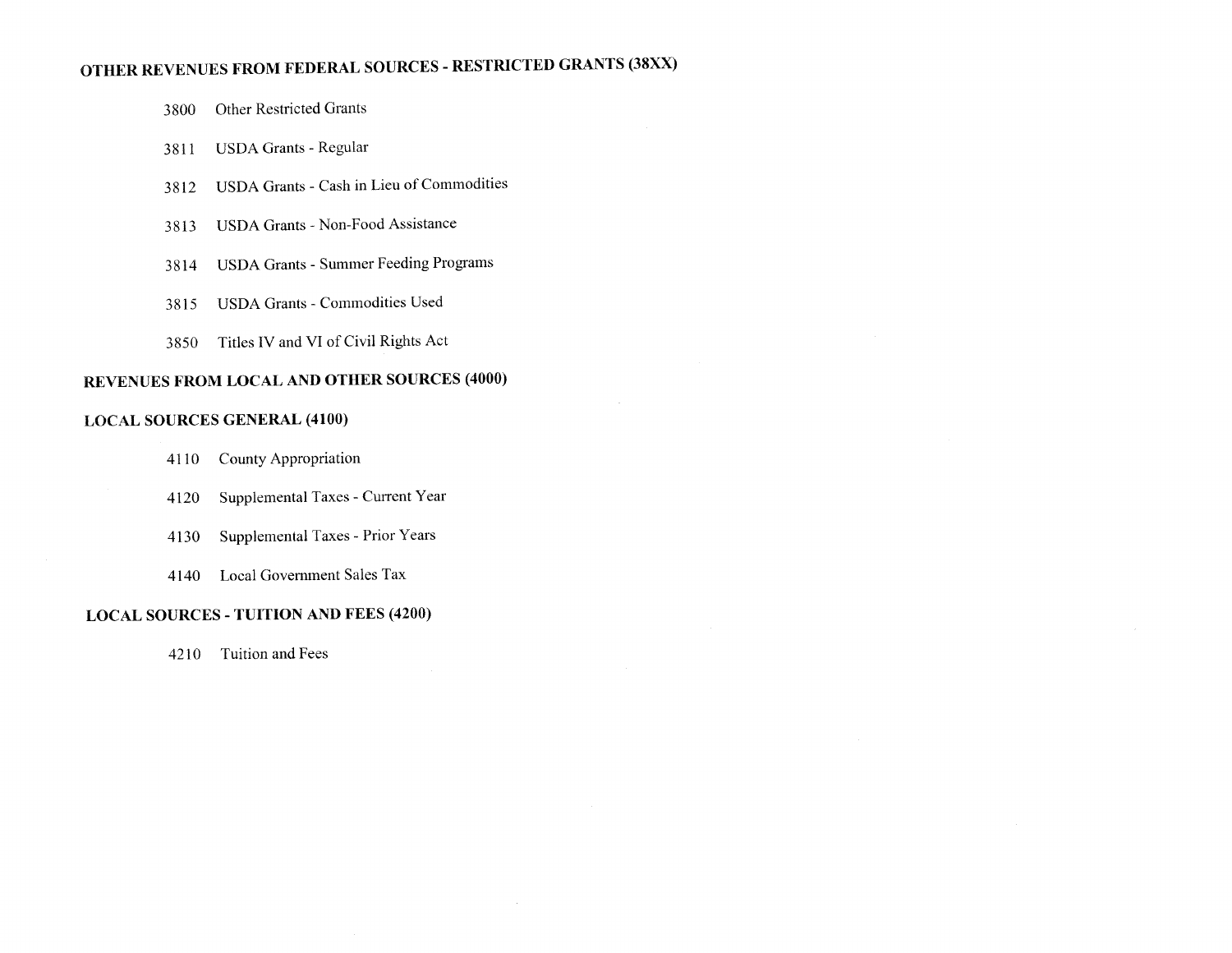#### **LOCAL SOURCES - REVENUES (4300)**

## 431X SALES REVENUES - CHILD NUTRITION

- Sales Breakfast Full Pay 4311
- 4312 Sales - Breakfast - Reduced
- 4313 Sales - Breakfast - Adults
- 4314 Sales - Lunch - Full Pay
- 4315 Sales - Lunch - Reduced
- Sales Lunch Adults 4316
- 4317 Sales - Special Milk Program
- 4318 Sales - Supplement Sales
- 4319 Sales - Other

### 432X CATERED MEALS

- **Catered Breakfasts** 4321
- 4322 Catered Lunches
- 4323 Suppers and Banquets
- 4324 **Catered Supplements**

#### **433X SUPPLEMENTS**

- 4331 Paid Student Meal Supplement
- Reduced Student Meal Supplement 4332

#### 434X **KINDERGARTEN BREAKFAST**

4341 State Reimbursement - Kindergarten Breakfast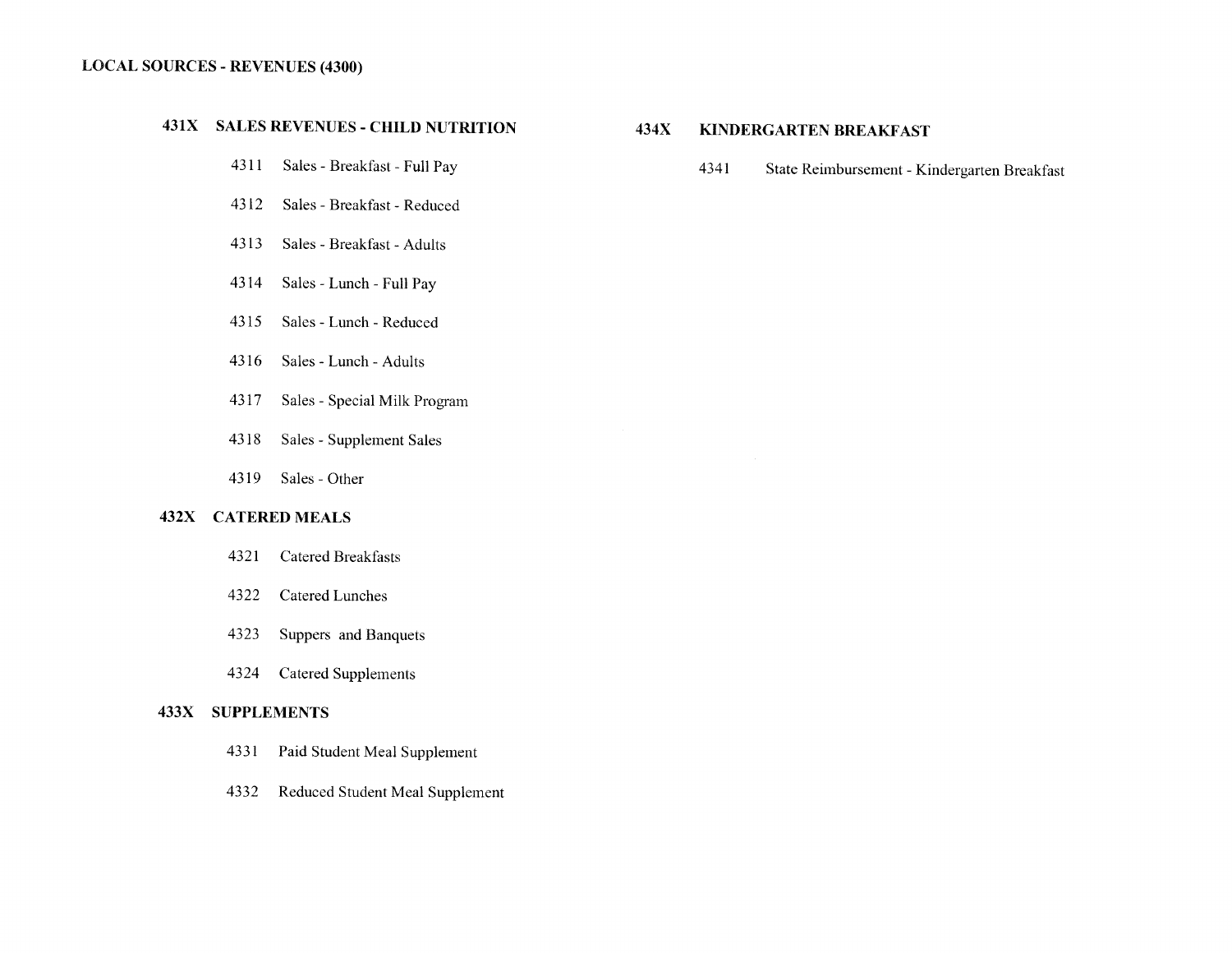## **LOCAL SOURCES - UNRESTRICTED (4400)**

- Fines and Forfeitures 4410
- Rental of School Property 4420
- Contributions & Donations 4430
- **ABC** Revenues 4440
- **Interest Earned on Investments** 4450
- Income from Endowment and other Trust Funds 4470
- Warehouse Revenue 4480
- Other Local Operating Revenues 4490

#### **LOCAL SOURCES - RESTRICTED (4800)**

- **Bond and Note Proceeds** 4810
- **County Installment Purchase** 4811
- **Restricted Sales Taxes** 4812
- Disposition of School Fixed Assets 4820
- **Federal Revenues Sharing** 4830
- Insurance Settlement on School Property 4840
- Lease Purchase/Installment Purchase 4850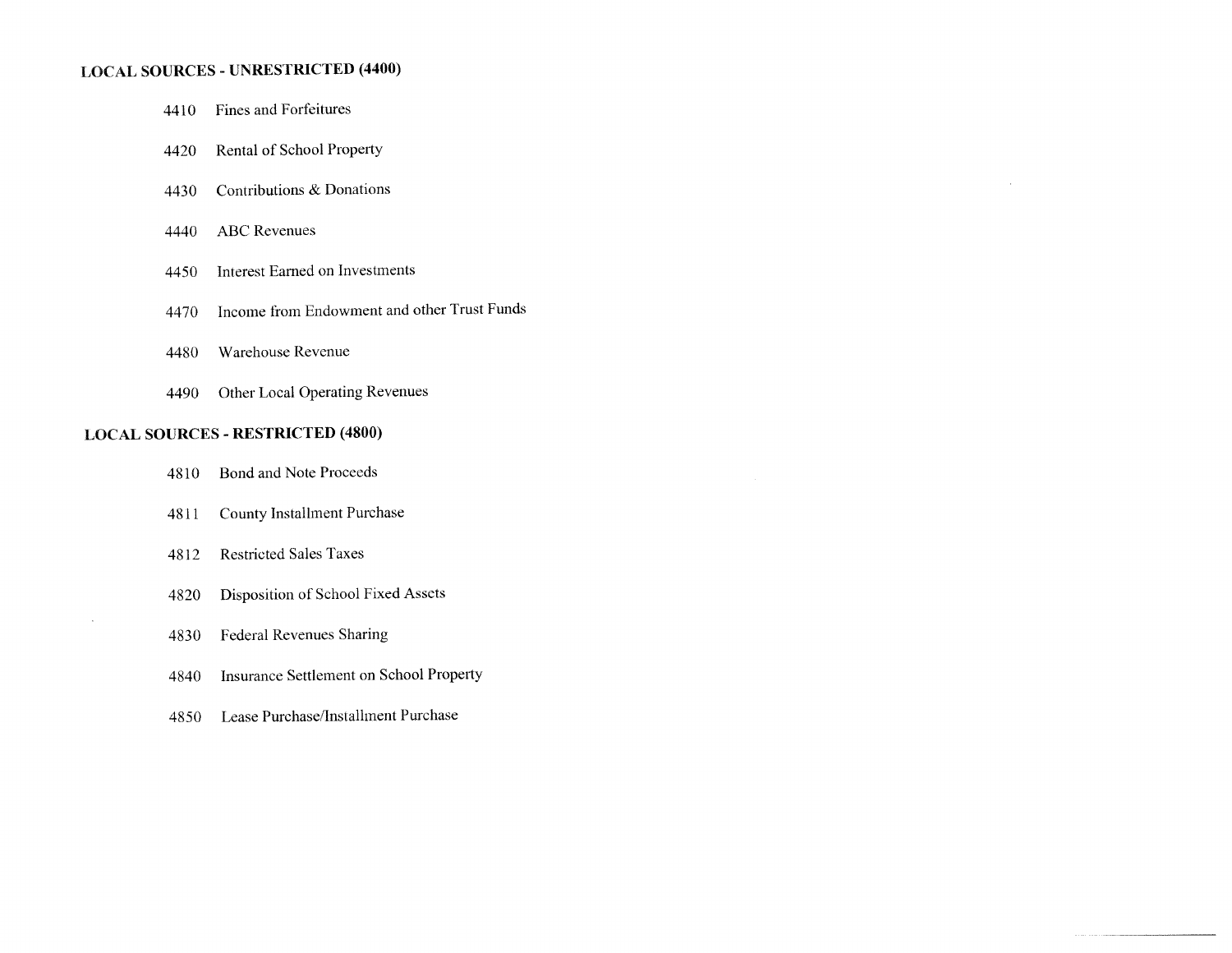#### **LOCAL SOURCES - RESTRICTED (4800) continued**

- 4860 **Installment Purchases - Guaranteed Energy Savings Contract**
- 4880 **Indirect Cost Allocated**
- Other Restricted Local Sources 4890

#### **SPECIAL REVENUE SERVICES (4900)**

Fund Balance Appropriated 4910

#### **FUND TRANSFERS (4920)**

- 4921 Transfer from the State Public School Fund
- 4922 Transfer from the Local Current Expense Fund
- 4923 Transfer from the Federal Grants Fund
- 4924 Transfer from the Capital Outlay Fund
- Transfer from the Multiple Enterprise Fund 4925
- 4926 Transfer from Special Funds of Individual Schools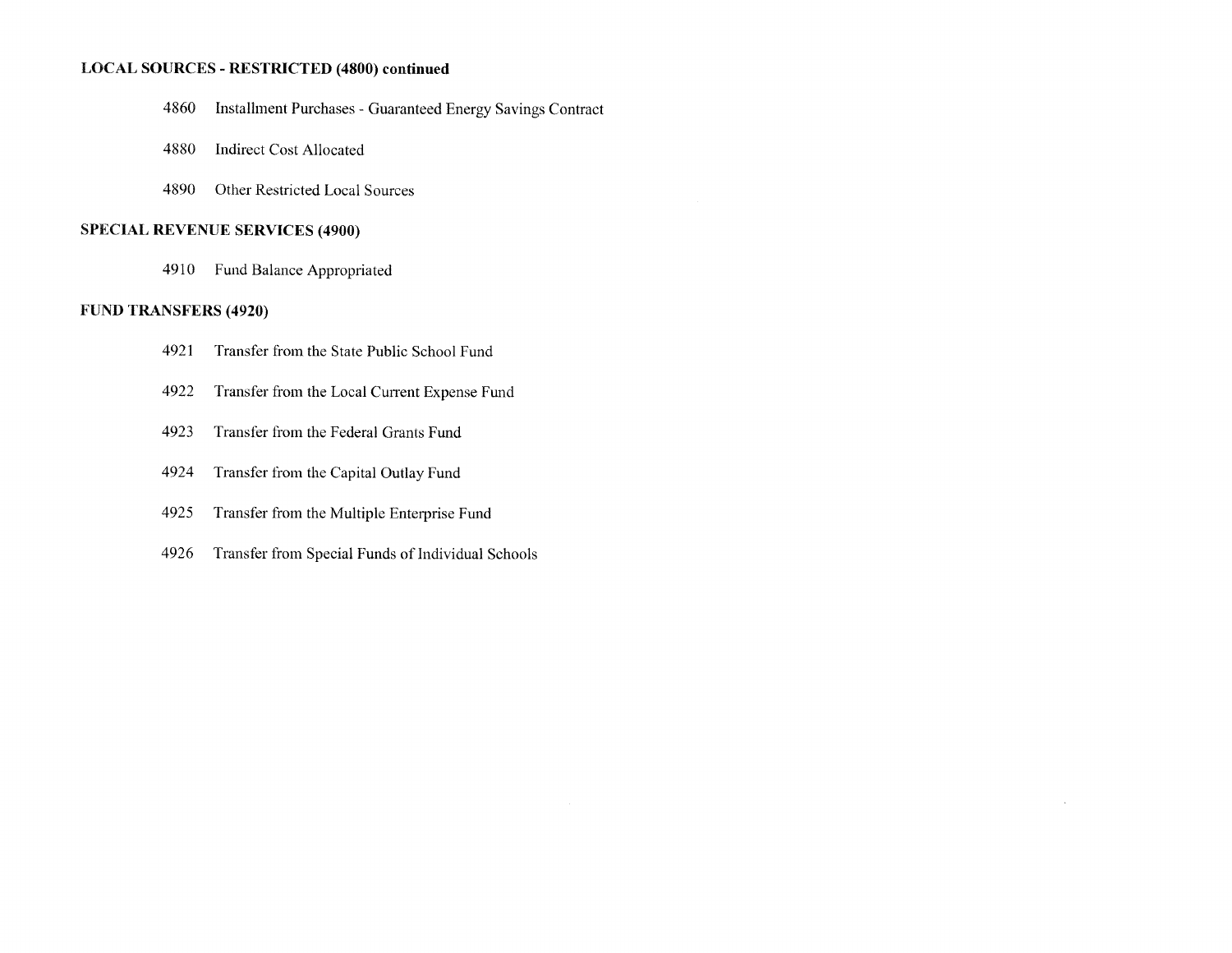#### **PURPOSE CODE**

Purpose means the reason for which something exists or is used. Purpose includes the activities or actions that are performed to accomplish the objectives of a local school administrative unit. For budgeting and accounting purposes, expenditures of a local school administrative unit are classified into five purposes as follows:

> 5000 Instructional Services 6000 System-wide Support Services 7000 Ancillary Services 8000 Non-Programmed Charges 9000 Capital Outlay

The "purpose dimension" is broken down into a function level at the second digit and, where appropriate, into a sub-function level at third digit. The fourth digit of this dimension is not currently required by NCDPI, but is highly recommended for your use to future break down the purpose of the expenditure. NCDPI, however, will replace the last digit of the purpose code with a zero (0) for NCDPI reporting purposes.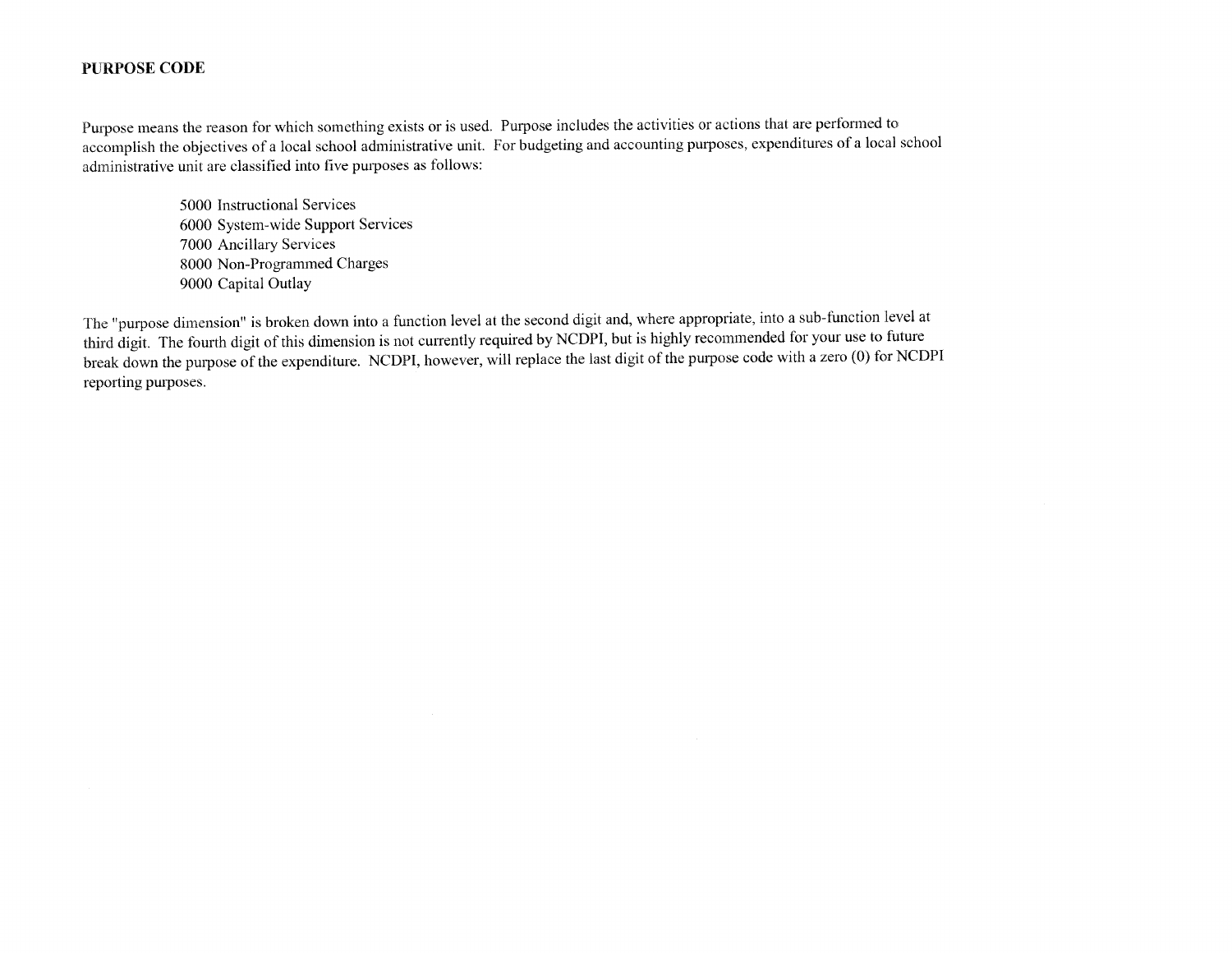## **INSTRUCTIONAL SERVICES (5000)**

| 5110 |      | <b>Regular Curricular Services</b>                     |      | 5280 - 5890 | Reserved for future use                             |
|------|------|--------------------------------------------------------|------|-------------|-----------------------------------------------------|
|      | 5111 | <b>JROTC Curricular Services</b>                       |      |             |                                                     |
|      | 5112 | <b>Cultural Arts Curricular Services</b>               | 5300 |             | Alternative Programs and Services                   |
|      | 5113 | <b>Physical Education Curricular Services</b>          |      | 5310        | Alternative Instructional Services K-12             |
|      |      |                                                        |      | 5320        | Attendance and Social Work Services                 |
|      | 5114 | Foreign Language Curricular Services                   |      | 5330        | Remedial and Supplemental K-12 Services             |
|      | 5115 | <b>Technology Curricular Services</b>                  |      |             |                                                     |
|      | 5116 | Homebound/Hospitalized Curricular Services             |      | 5340        | Pre-K Readiness/Remedial and Supplemental Services  |
| 5120 |      | <b>CTE Curricular Services</b>                         |      | 5350        | Extended Day/Year Instructional Services            |
|      |      |                                                        |      |             | Before/After School Instructional Services<br>5351  |
| 5200 |      | <b>Special Populations Services</b>                    |      |             | <b>Intersession Instructional Services</b><br>5352  |
|      | 5210 | Children With Disabilities Curricular Services         |      |             | <b>Summer School Instructional Services</b><br>5353 |
|      |      | 5211<br>Homebound Curricular Services                  |      |             |                                                     |
|      | 5220 | Children With Disabilities CTE Curricular Services     |      |             | Saturday School Instructional Services<br>5354      |
|      | 5230 | Pre-K Children With Disabilities Curricular Services   | 5400 |             | School Leadership Services                          |
|      |      |                                                        |      | 5401        | School Principal                                    |
|      | 5240 | Speech and Language Pathology Services                 |      | 5402        | School Assistant Principal                          |
|      | 5250 | <b>Audiology Services</b>                              |      |             |                                                     |
|      | 5260 | Academically/Intellectually Gifted Curricular Services |      | 5403        | School Treasurer                                    |
|      | 5270 | Limited English Proficiency Services                   |      | 5404        | <b>School Clerical Support</b>                      |
|      |      |                                                        |      |             |                                                     |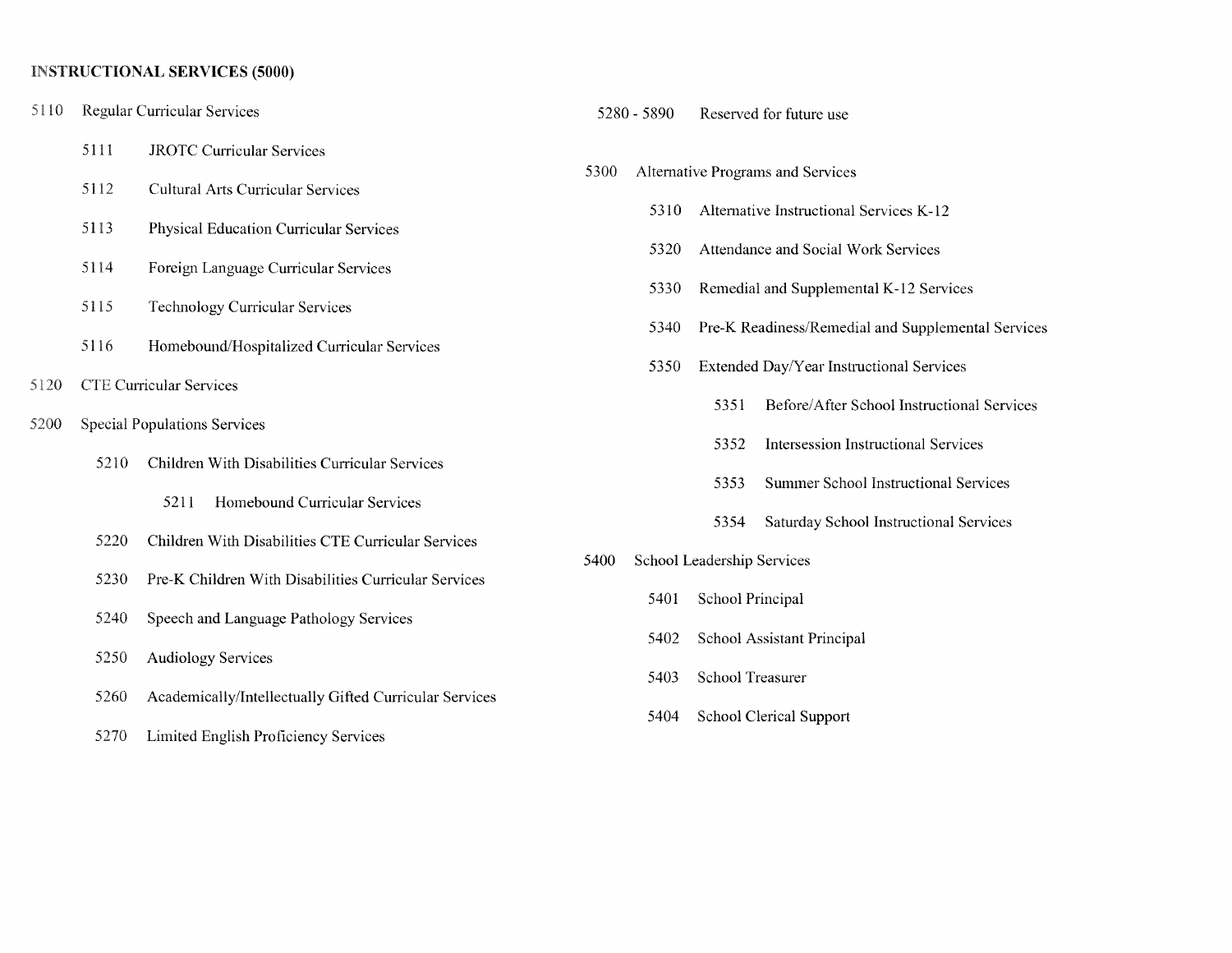- Co-Curricular Services 5500
	- Athletics 5501
	- Cultural Arts 5502
	- School Clubs & Other Student Organizations 5503
- Reserved for Future Use 5600
- 5700 Reserved for Future Use
- 5800 **School-Based Support Services** 
	- **Educational Media Services** 5810
	- 5820 **Student Accounting**
	- Guidance Services 5830
	- **Health Support Services** 5840
	- **Safety and Security Support Services** 5850
	- **Instructional Technology Services** 5860
	- **Staff Development Unallocated** 5870
	- Parent Involvement Services 5880
	- **Volunteer Services** 5890
- Reserved for Future Use 5900

#### **SYSTEM-WIDE SUPPORT SERVICES (6000)**

- **Support and Development Services** 6100
	- Regular Curricular Support and Development Services 6110
		- **JROTC Curricular Support and Development Services** 6111
		- Cultural Arts Curricular Support and Development Services 6112
		- Physical Education Curricular Support and Development Services 6113
		- Foreign Language Curricular Support and Development Services 6114
		- Technology Curricular Support and Development Services 6115
		- Homebound/Hospitalized Curricular Support and Development 6116 Services
- CTE Curricular Support and Development Services 6120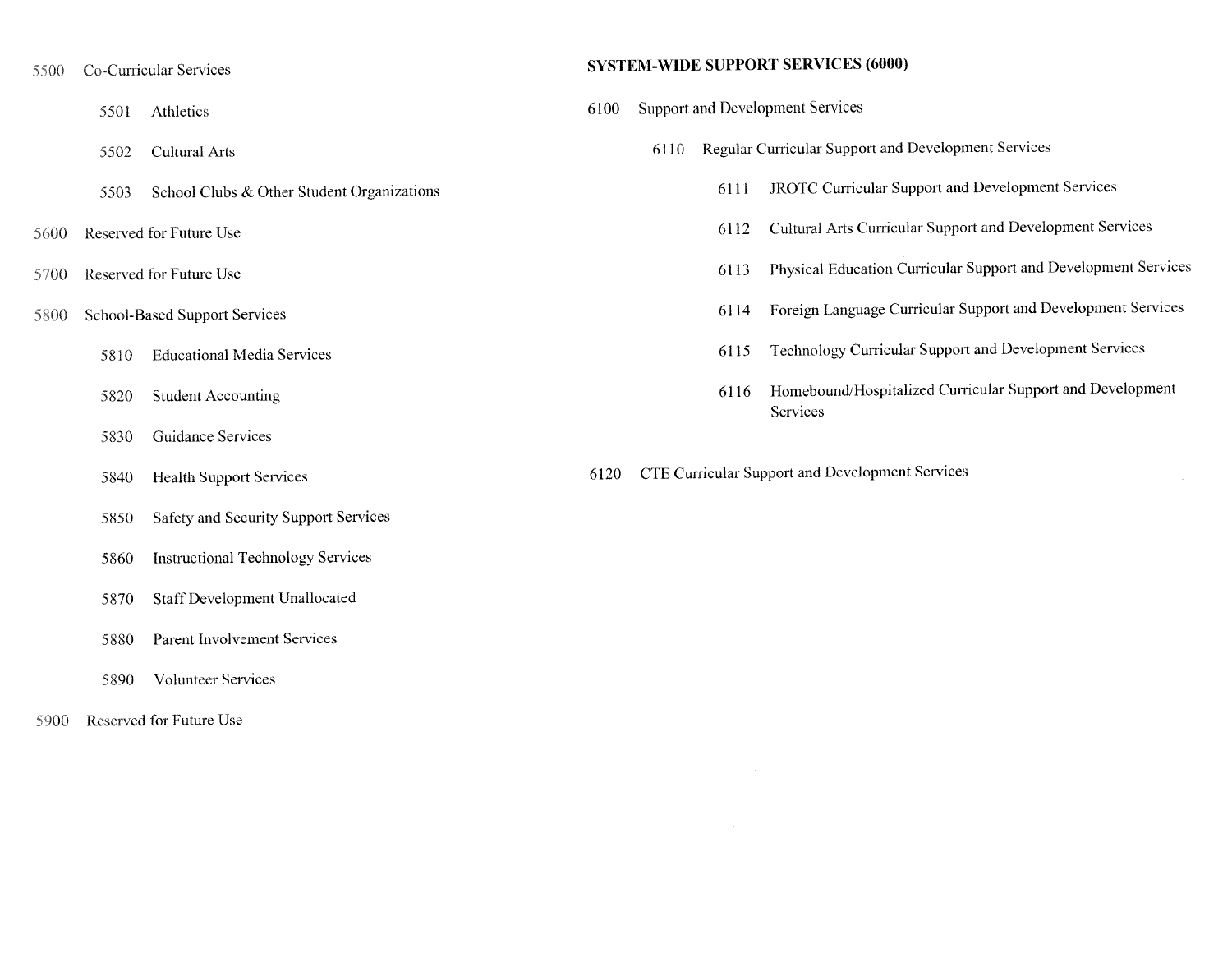- Special Population Support and Development Services 6200
	- 6201 Children With Disabilities Support and Development Services
	- CTE Children With Disabilities Curricular Support and 6202 Development Services
	- Pre-K Children With Disabilities Support and Development Services 6203
	- 6204 Speech and Language Pathology Support and Development Services
	- 6205 Audiology Support and Development Services
	- 6206 Academically/Intellectually Gifted Support and Development Services
	- 6207 Limited English Proficiency Support and Development Services
- 6300 Alternative Programs and Services Support and Development Services
	- 6301 Alternative Instructional Programs K-12 Support Services
	- 6302 Attendance and Social Work Support Services
	- 6303 Remedial and Supplemental Services K-12 Support Services
	- 6304 Pre-K Readiness/Remedial and Supplemental Support Services
	- 6305 Extended Day/Year Instructional Support Services
- 6400 **Technology Support Services** 
	- **Technology Services** 6401
	- 6402 Information Management Systems Services
	- 6403 **Technology User Support Services**
- 6500 **Operational Support Services** 
	- 6510 **Communication Services**
	- 6520 Printing and Copying Services
	- 6530 Public Utility and Energy Services
	- 6540 Custodial/Housekeeping Services
	- 6550 **Transportation Services**
	- 6560 Warehouse and Delivery Services
- 6570 Facilities Planning, Acquisition and Construction Services
- 6580 Maintenance Services
- Reserved for Future Use 6590
- **Financial and Human Resource Services** 6600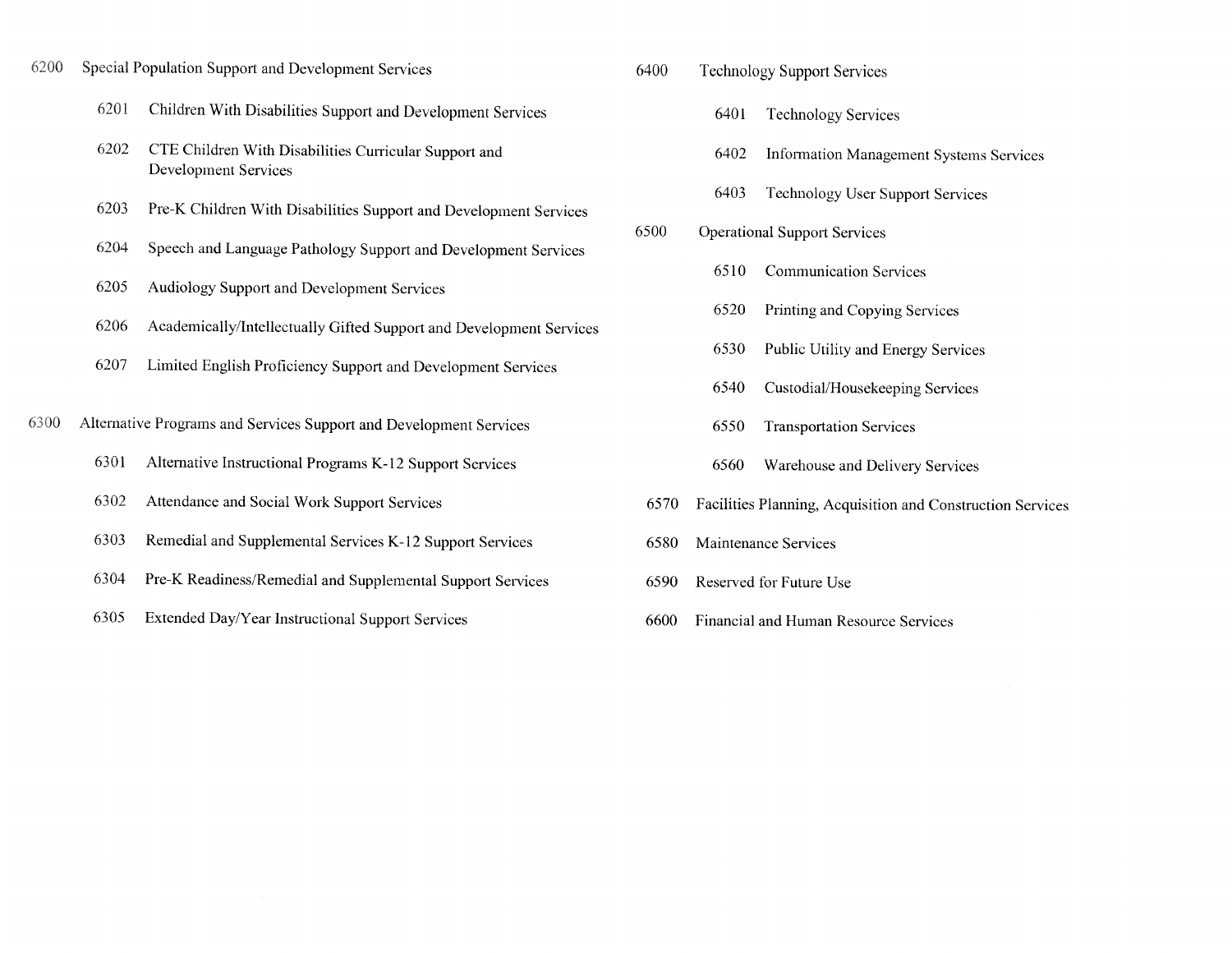| 6610 | <b>Financial Services</b> |                                |                                                       | 6800 |      | System-wide Pupil Support Services               |
|------|---------------------------|--------------------------------|-------------------------------------------------------|------|------|--------------------------------------------------|
|      | 6611                      |                                | <b>Financial Management Services</b>                  |      | 6810 | <b>Educational Media Support Services</b>        |
|      | 6612                      |                                | <b>Purchasing Services</b>                            |      | 6820 | <b>Student Accounting Support Services</b>       |
|      | 6613                      |                                | <b>Risk Management Services</b>                       |      | 6830 | Guidance Support Services                        |
|      | 6614                      |                                | <b>Resource Development Services</b>                  |      | 6840 | <b>Health Support Services</b>                   |
| 6620 |                           | Human Resource Services        |                                                       |      | 6850 | Safety and Security Support Services             |
|      |                           | 6621                           | Human Resource Management                             |      | 6860 | <b>Instructional Technology Support Services</b> |
|      |                           | 6622                           | <b>Recruitment Services</b>                           |      |      | Reserved for Future Use<br>6870 - 6890           |
|      |                           | 6623                           | <b>Staff Development Services</b>                     | 6900 |      | Policy, Leadership and Public Relations Services |
|      |                           | 6624                           | Salary and Benefit Services                           |      | 6910 | Board of Education                               |
|      |                           |                                | 6630 - 6690 Reserve for Future Use                    |      | 6920 | Legal Services                                   |
| 6700 |                           | <b>Accountability Services</b> |                                                       |      | 6930 | <b>Audit Services</b>                            |
|      | 6710                      |                                | <b>Student Testing Services</b>                       |      | 6931 | Internal Audit                                   |
|      | 6720                      |                                | Planning, Research Development and Program Evaluation |      | 6932 | <b>External Audit</b>                            |
|      |                           |                                |                                                       | 6940 |      | Leadership Services                              |

- 6941 Office of the Superintendent
- 6942 Deputy, Associate, and Assistants
- 6950 Public Relations and Marketing Services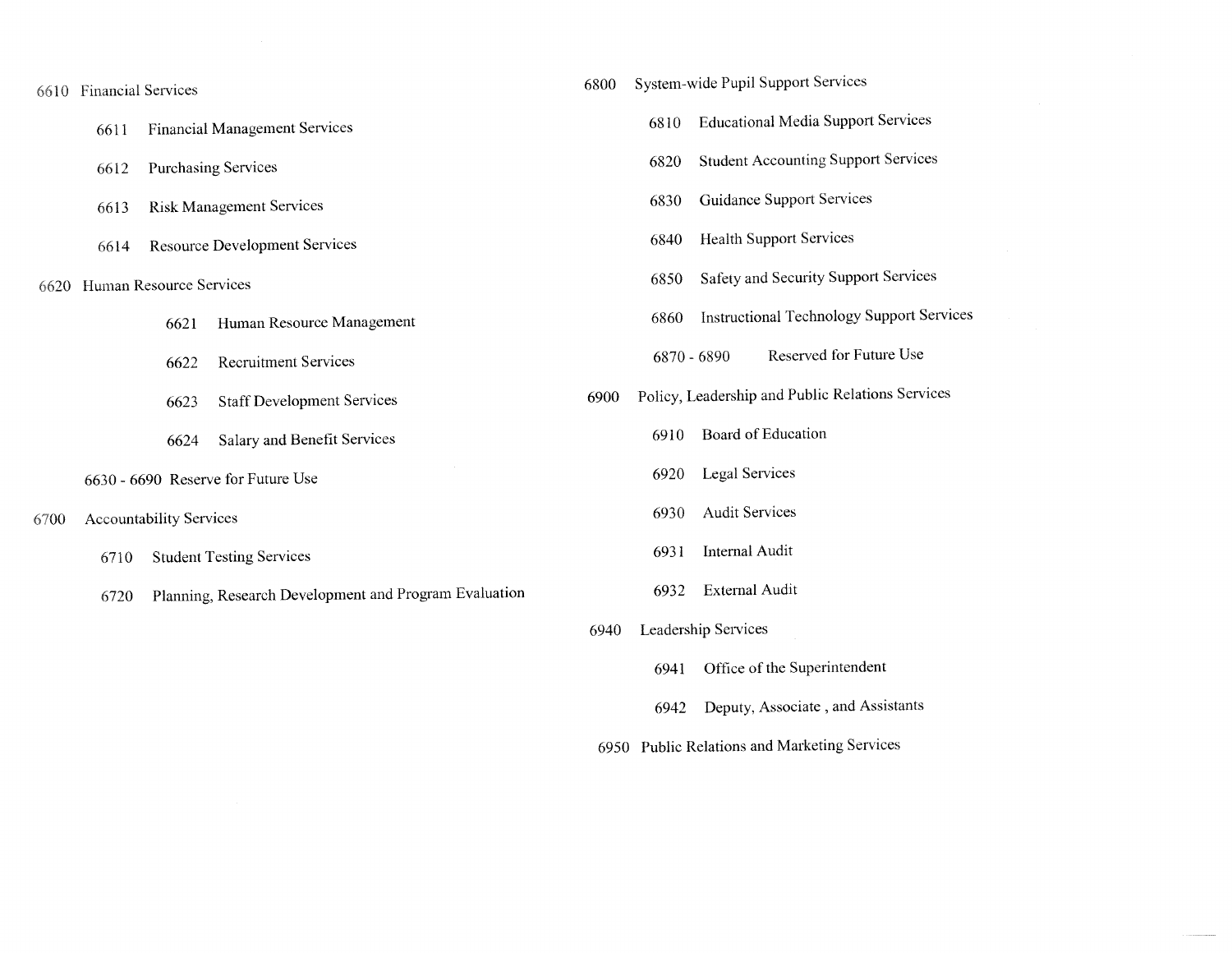## **ANCILLARY SERVICES (7000)**

- 7100 **Community Services**
- 7200 **Nutrition Services**
- 7300 **Adult Services**

## **NON-PROGRAMMED CHARGES (8000)**

- 8100 Payments to Other Governmental Units
- 8200 Unbudgeted Funds
- 8300 Debt Services
- 8400 **Interfund Transfers**
- 8500 Contingency
- 8600 **Educational Foundations**
- 8700 Scholarships

**CAPITAL OUTLAY (9000)**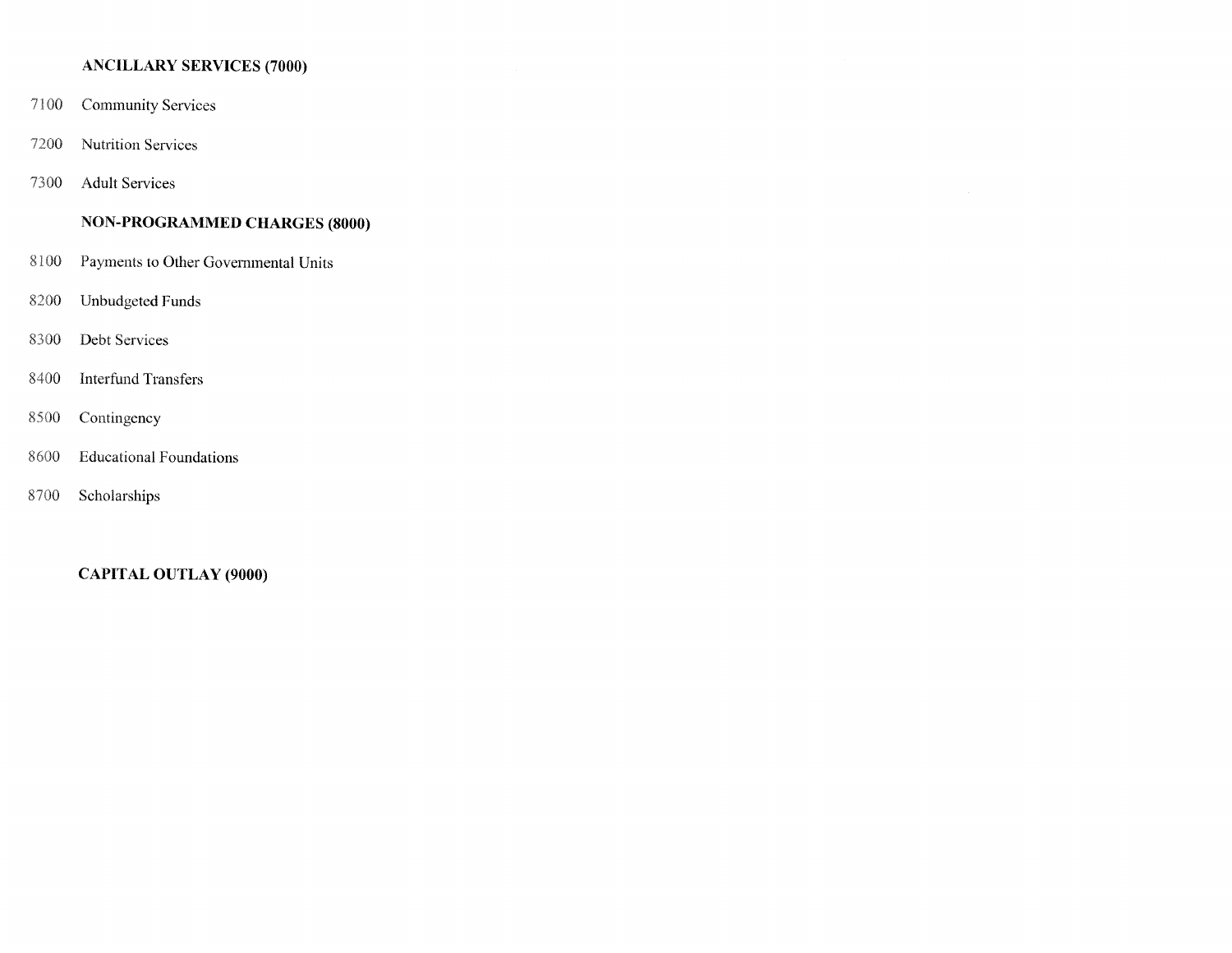#### PROGRAM REPORT CODES

A program report code (PRC) designates a plan of activities or funding designed to accomplish a predetermined objective. This dimension of program report codes allows the unit a framework for classifying expenditures by program to determine cost.

#### **State and Federal**

- **Classroom Teachers** OO1
- OO<sub>2</sub> Central Office Administration
- Non-Instructional Support Personnel OO3
- **Instructional Support Non-Certified** OO<sub>4</sub>
- **School Building Administration OO5**
- Waivers for Unavailable Categories OO6
- OO7 Instructional Support - Certified
- Dollars for K-3 Teachers **OO8**
- Non-Contributory Employee Benefits OO9
- Dollars for Certified Personnel  $O1O$
- **O11 NBPTS** Education Leave
- O<sub>12</sub> Driver Training
- Career Technical Education Months of Employment O13
- Career Technical Education Program Support Funds O14
- O15 School Technology Fund
- Career Technical Education Program Improvement O17
- **Small County Supplement Funding** O19
- Foreign Exchange Teachers  $O2O$
- O21 Military Differential Pay
- O22 **Mentors Programs**
- Career Technical Education Tech Prep Education O23
- Disadvantage Student Supplemental Funding O24
- McKinney-Vente-Homeless Assistance O26
- **Teacher Assistants** O27
- **Staff Development** O<sub>28</sub>
- **Behavioral Support** O<sub>29</sub>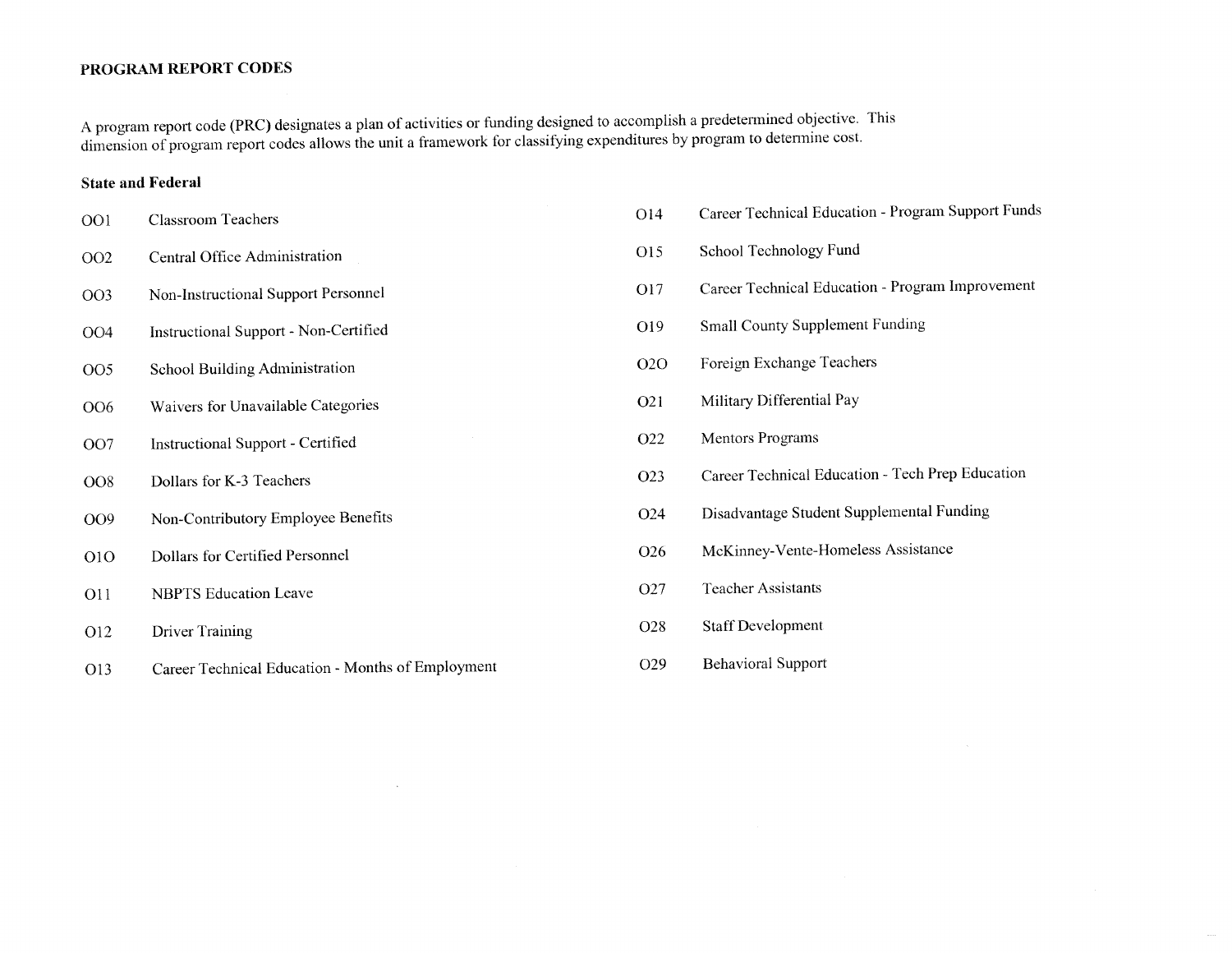## **PROGRAM REPORT CODES (continued)**

## **State and Federal**

| O31             | Low-Wealth Counties Supplemental Funding            |
|-----------------|-----------------------------------------------------|
| O32             | Children with Special Needs                         |
| O33             | <b>ABC</b> Incentive Award                          |
| O34             | Academically/Intellectually Gifted                  |
| O35             | <b>Child Nutrition</b>                              |
| O <sub>36</sub> | <b>Charter Schools</b>                              |
| O37             | ABC Intervention Assistance Team Funding            |
| O40             | Title I Comprehensive School Reform Demonstration   |
| O41             | FIE Comprehensive School Reform                     |
| O44             | <b>IDEA VI B Capacity Building and Improvement</b>  |
| O45             | <b>Compensation Bonus</b>                           |
| O46             | Federal Charter School Competitive Grant            |
| O48             | Title IV - Safe and Drug Free Schools & Communities |

O49 IDEA Title VI - B Pre-School

| 050             | ESEA Title I - Basic Program                             |
|-----------------|----------------------------------------------------------|
| O51             | <b>ESEA Title I - Migrant Education</b>                  |
| O <sub>52</sub> | <b>Literacy Coaches</b>                                  |
| O54             | Limited English Proficiency (LEP)                        |
| O55             | Learn & Earn (ECHS)                                      |
| O <sub>56</sub> | <b>Transportation of Pupils</b>                          |
| O57             | <b>Abstinence Education</b>                              |
| O59             | Title V - Innovative Education Programs                  |
| 060             | <b>IDEA Title VI - B Handicapped</b>                     |
| O61             | Classroom Materials/Instructional Supplies and Equipment |
| O <sub>63</sub> | Children with Special Needs - Spec. Funds                |
| O64             | Learn and Serve America                                  |
| O65             | ESEA Title I - Even Start                                |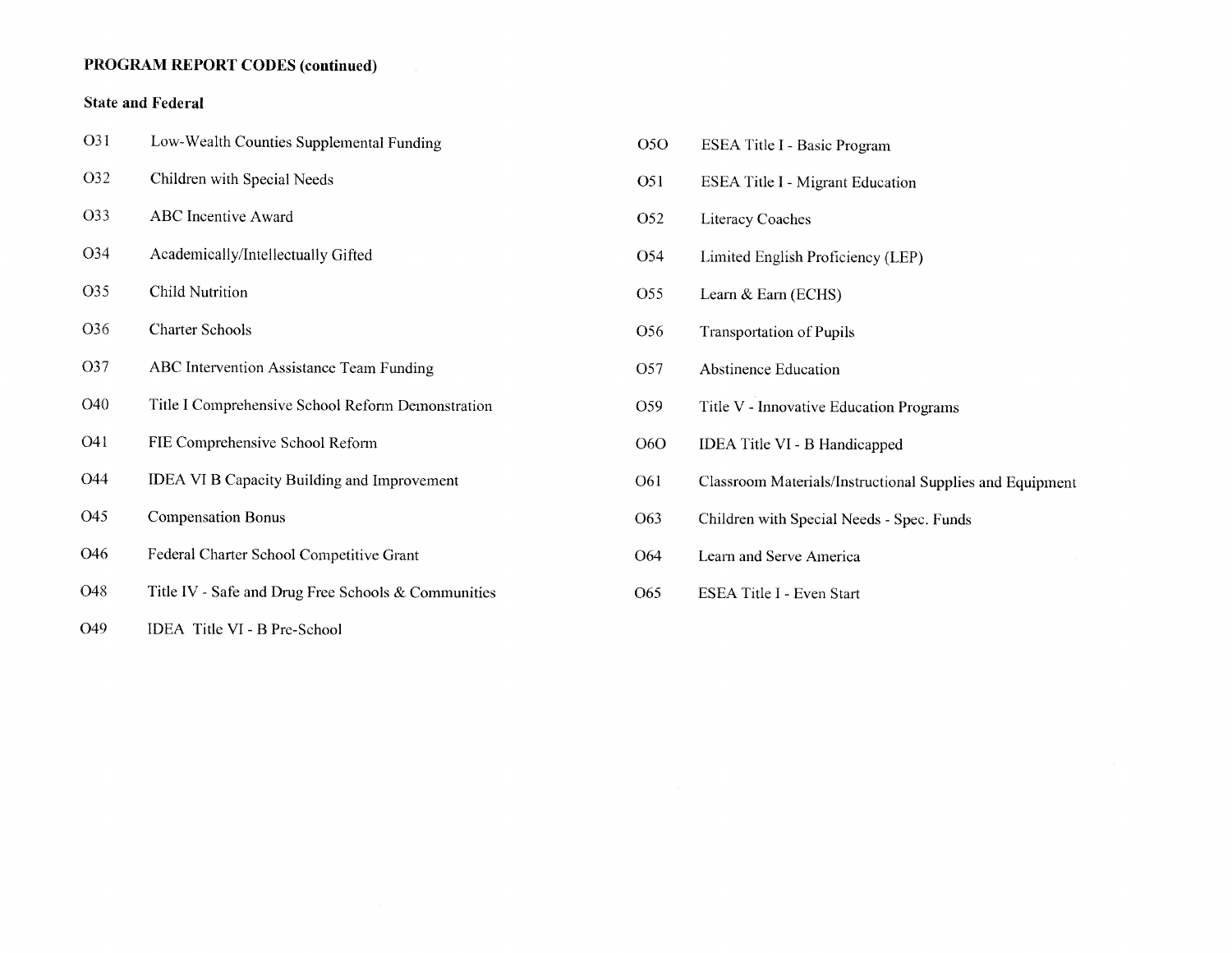## PROGRAM REPORT CODES (continued)

## **State and Federal**

| O66        | <b>Assistant Principal Intern</b>                          |
|------------|------------------------------------------------------------|
| O67        | Assistant Principal Intern - Full Time MSA Student         |
| O68        | <b>Alternative Programs and Schools</b>                    |
| O69        | <b>At-Risk Student Services</b>                            |
| <b>O7O</b> | IDEA VI-B Children with Disabilities - Targeted Assistance |
| O71        | <b>Education Reform Pilot Program</b>                      |
| O72        | Improving Student Accountability Standards                 |
| O73        | <b>School Connectivity</b>                                 |
| O74        | Public School Building Capital Fund                        |
| O75        | Critical School Facility Needs Fund                        |
| O76        | Public School Capital Fund - Lottery                       |
| O77        | Half-Cent Sales Tax Funds                                  |
| O78        | <b>Public School Building Bonds</b>                        |
| O79        | Medicaid Direct Services Reimbursement Program             |
| O80        | Math Science Teacher Supplement                            |
| O81        | School Technology Pilot                                    |

| O82 | <b>State Improvement Grant</b>                       |
|-----|------------------------------------------------------|
| O83 | At-Risk Student Service - Closing the Gap            |
| O84 | <b>High Student Achievement</b>                      |
| O85 | <b>Class Size Reduction</b>                          |
| O86 | Charter School Continuing Federal Aid                |
| O87 | <b>ESEA Title I Accountability</b>                   |
| O88 | Reading Excellence - Local Reading Improvement Grant |
| O89 | Reading Excellence Tutorial Assistance               |
| O91 | Small, Rural Schools Achievement Program (SRSA)      |
| O92 | Continually Low Performing                           |
| O93 | <b>High Priority Schools</b>                         |
| O94 | <b>Recruitment Retention Bonuses</b>                 |
| O95 | Special Dollar Allotment                             |
| O96 | <b>Special Position Allotment</b>                    |
| 100 | School Repair & Renovation - Emergency               |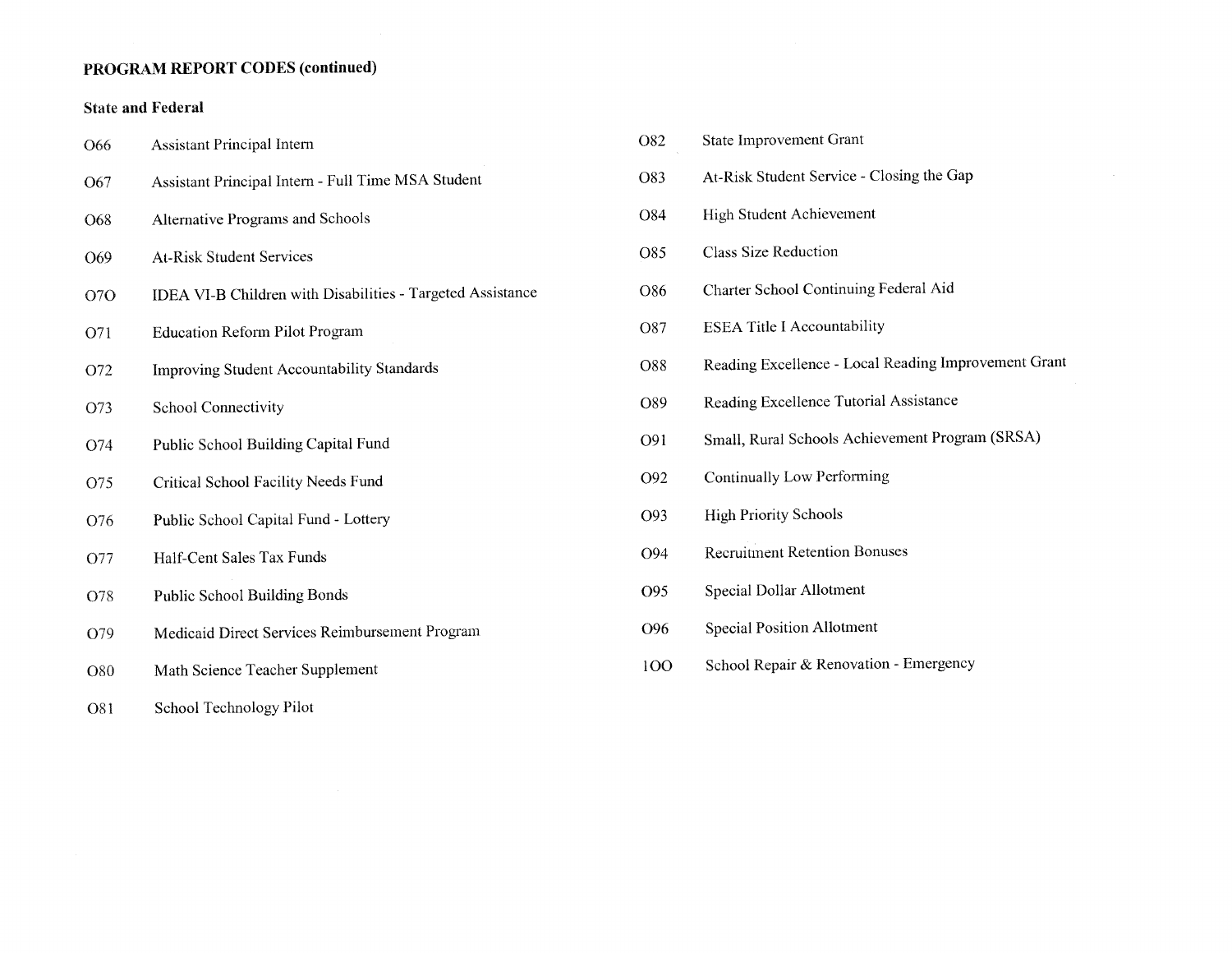#### **PROGRAM REPORT CODES (continued)**

#### **State and Federal**

- **101** School Repair & Renovation - IDEA
- **1O2** School Repair & Renovation - Technology
- 103 Title II-Improving Teacher Quality - Transferability In & Out
- **1O4** Title III-Language Acquisition Grant
- 105 ESEA Title I-School Improvement
- 106 Reading First State Grant
- 1O7 Education Technology - Formula - Transferability In & Out
- 1O<sub>8</sub> **Education Technology - Competitive**
- 109 Rural and Low-Income Schools (RLIS)
- 110 Title IV - 21st Century Community Learning Centers
- 111 Title III - Language Acquisition - Significant Increases
- 112 Title II - B - Math & Science Partnerships
- 113 Summer Program Mini Grant
- 113 Summer Program Mini Grant
- 114 Children with Disabilities - Risk Pool
- Emergency Impact Aid 115
- 116 Emergency Impact Aid - IDEA
- School Improvement Grant 1003 117
- 118 **IDEA VIB-Special Needs Target**
- 140 ARRA - Education Stabilization
- 141 ARRA - Title I
- 142 ARRA - Title I - School Improvement
- 144 ARRA - IDEA - VI B
- 145 ARRA - IDEA - Preschool
- **ARRA** Education Technology 146
- ARRA McKinney Vento 148
- 155 **Education Jobs Fund**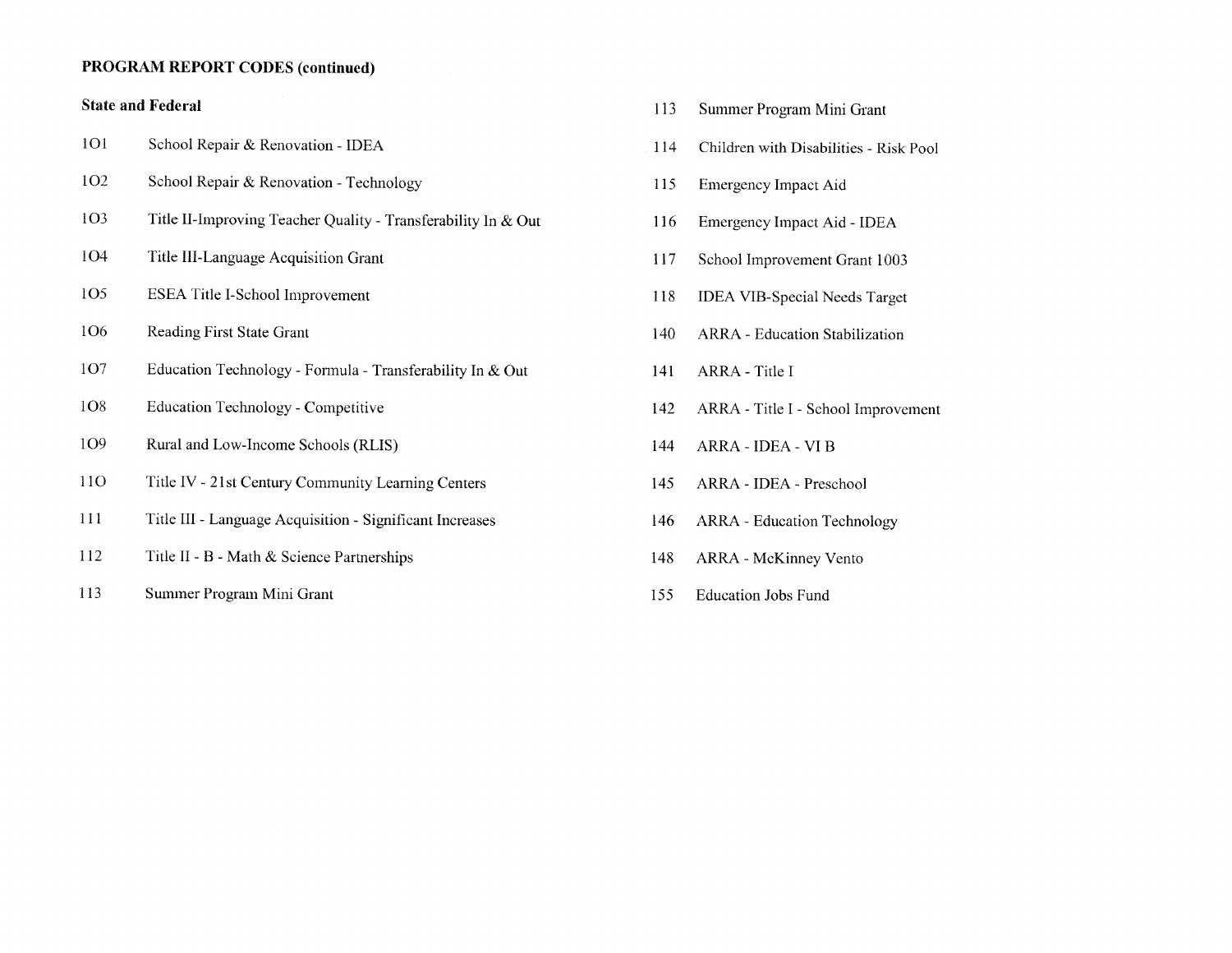### PRC's - LOCAL

For local funds, if we are using funds in the same manner as the state, we will use their designated PRC. For example, regular teachers are 001, assistants are 027, and clerical is 003. If we are using funds in a different manner than the state's defined PRC'S, we must use our unique number. Following are PRC's that are available for use for local funds during 2011-2012.

- **Regular Teachers** 001
- Administrative 002
- Classified Support (Clerical & Custodians) 003
- School Administrators 005
- Certified Support 007
- Non-Contributory Employee Benefits 009
- Technology 015
- Teacher Assistants 027
- **Charter Schools** 036
- Transportation 056
- **Instructional and School Funds** 061
- Other Local Transportation 706
- **General Operations** 801
- Plant Operation 802
- **Cultural Arts Supplements** 803
- **Impounded Vehicles** 814
- Cultural Arts 843
- Athletics 882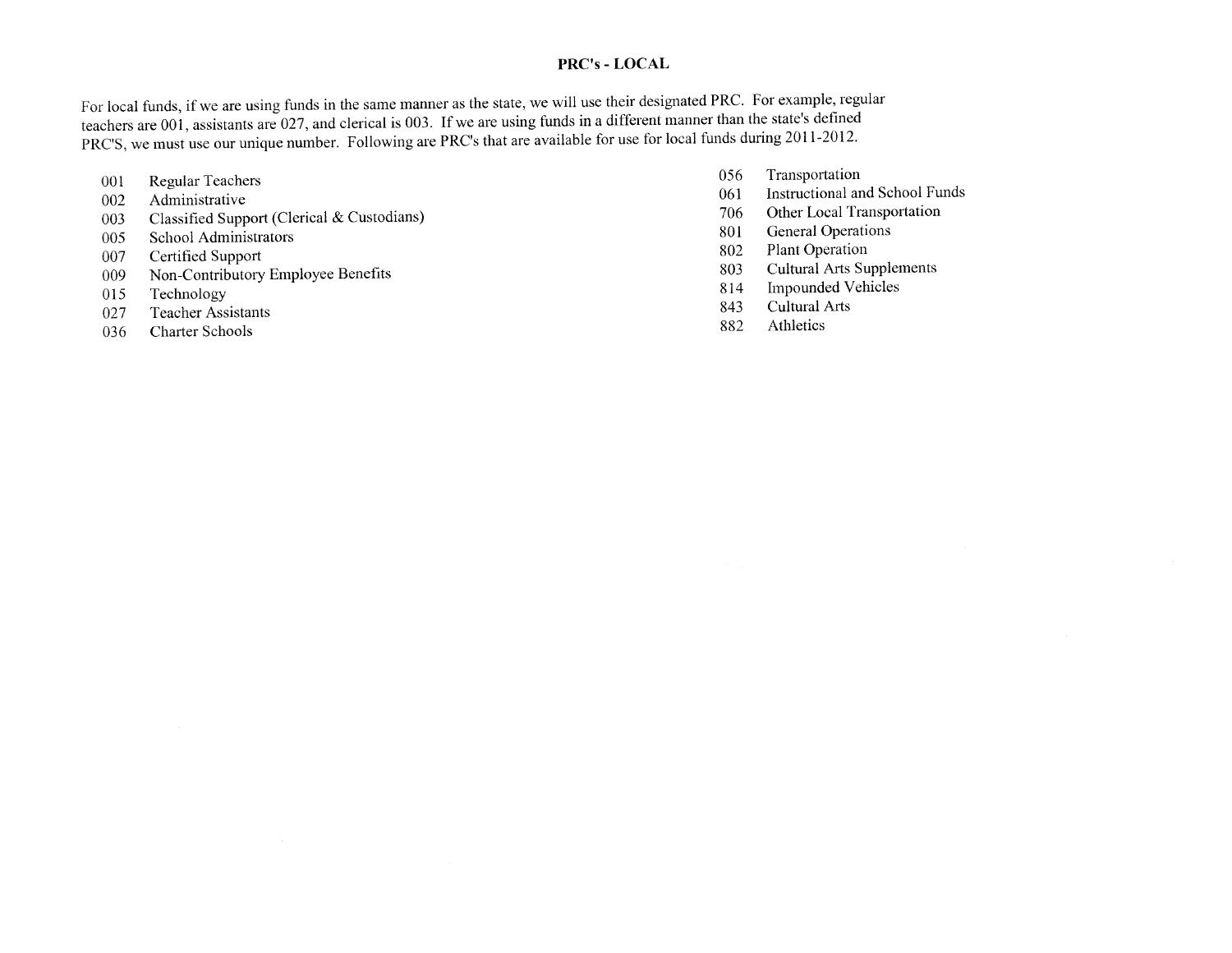#### **PRC's - FUND 8 - OTHER RESTRICTED FUNDS**

For Fund 8 Other Restricted Funds, if we are using funds in the same manner as the state, we will use their designated PRC. For example, regular teachers are 001, assistants are 027, and clerical is 003. If we are using funds in a different manner than the state's defined PRC'S, we must use our unique number. Following are PRC's that are available for use for other restricted funds during 2011-2012.

- 012 **Driver Education**
- 024 **DSSF**
- 032 **Exceptional Children**
- 034  $AIG -$
- 048 Alcohol & Drug Defense
- 049 Pre-School
- 050 Parent Center
- 051 Migrant
- 055 Early College
- 069 Remediation
- 301 **ROTC**
- 305 Medicaid Administrative Outreach
- Medicaid 306
- 403 **Quality Schools**
- 410 Early Childhood Center
- 411 Sales Tax Refund from State Expenditures
- 574 Rockingham County Education Foundation
- 575 Golden Leaf STEM Initiative Project
- **APEX** 581
- 582 Project Connect
- 583 Reidsville Area Foundation - Wellness Grant
- 584 Schoolwide Wireless Initiative
- 585 Reidsville Area Foundation - Social Workers Fund
- 586 **Dental Services**
- 587 Reidsville Area Foundation - Migrant
- 588 Reidsville Area Foundation - Reidsville Parent Center
- 589 Reidsville Area Foundation - SPARK
- 590 Reidsville Area Foundation - Principal's Fund Grant
- 591 School Health Coordinator
- 592 Reidsville Area Foundation - Conscious Discipline
- 593 Reidsville Area Foundation - Student Health Center
- 594 Reidsville Area Foundation - Mobile Learning Initiative
- 595 Reidsville Area Foundation - Active Board Grant
- 596 Reidsville Area Foundation - Science Classroom
- 597 Reidsville Area Foundation - Special Ed Computers
- 598 Reidsville Area Foundation - Teacher Laptops
- 715 **Technology Programs**
- 801 General Operations
- 804 Reading Is Fundamental
- 805 Rental
- 806 Children's Fund
- 808 I.B. Program
- 809 Scholar/Athlete
- **SERVE** 810
- 811 **Bright Beginnings**
- **Bright Beginnings** 811
- 819 School Health Advisory Council
- Marguerite Pratt Chapman Bequest 820
- Teacher Of The Year 821
- 833 Cultural Arts - Contributed
- 880 Print Shop
- 881 Activity Bus Use
- 890 Scholarships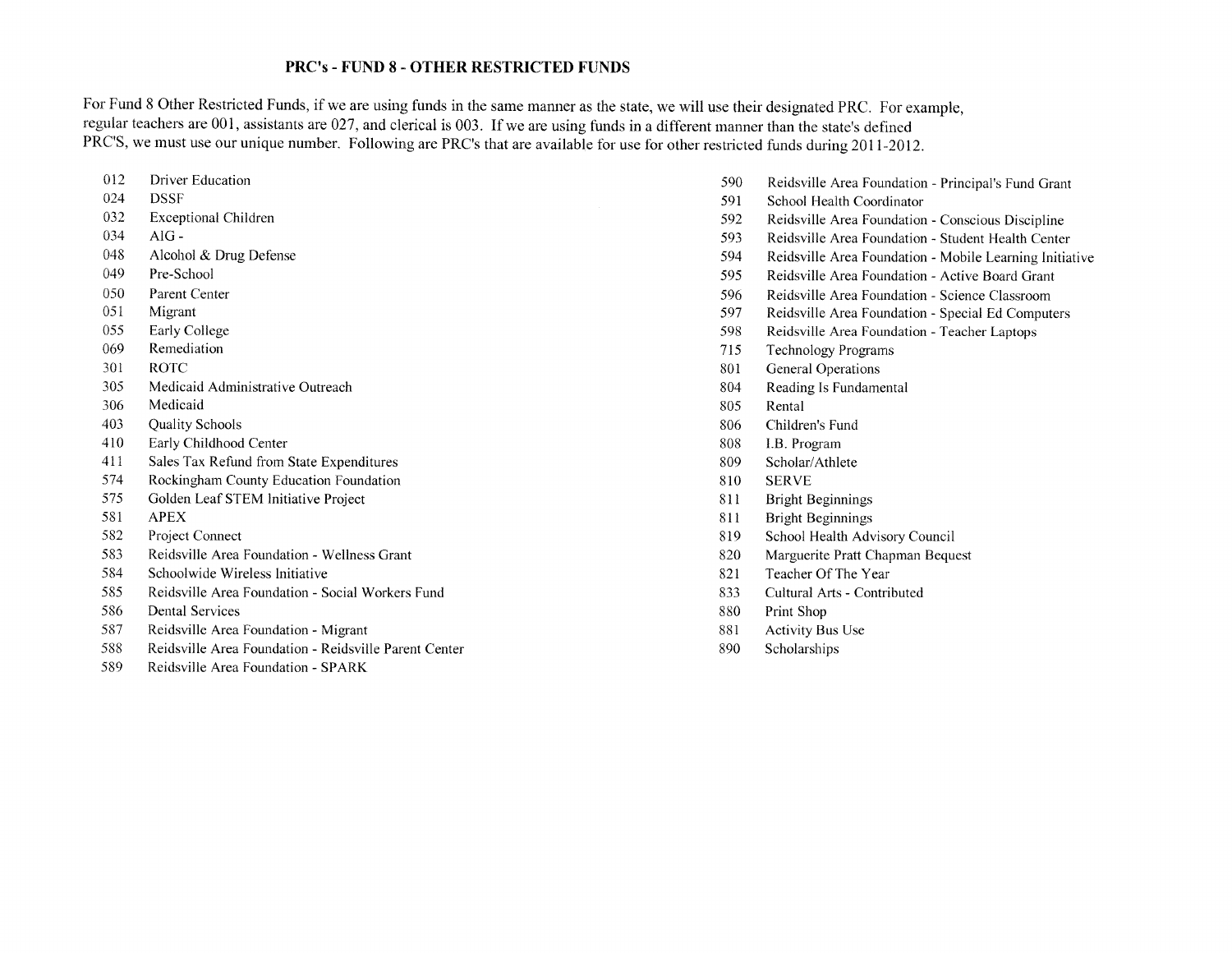#### **OBJECT CODES**

Object means the service or commodity obtained as a result of a specific expenditure.

- 100 **Salaries**
- **Employer Provided Benefits** 200
- **Purchased Services** 300
- Supplies and Materials 400
- Capital Outlay 500
- Reserved for Future Use 600
- Transfers 700

These broad categories are subdivided to obtain more detailed information about objects of expenditures. (Category numbers are not valid account codes, example 100, 200 etc.) A three-digit serial number is used to provide detailed information.

#### Salaries (100)

#### **Administrative Personnel (110)**

- Superintendent 111
- Associate and Deputy Superintendent 112
- Director and/or Supervisor 113
- 114 Principal/Headmaster
- Finance Officer 115
- **Assistant Principal (Non-teaching)** 116
- Other Assistant Principal Assignment 117
- **Assistant Superintendent** 118

#### **Instructional Personnel - Certified (120)**

- 120 11th and 12th Installment Accrual
- Teacher 121
- Interim Teacher (Paid at Non-Certified Rate) 122
- **JROTC Teacher** 123
- Foreign Exchange (VIF) 124
- New Teacher Orientation  $125$
- 126 **Extended Contracts**
- 128 Re-employed Retired Teacher -Exempt from the Earnings Cap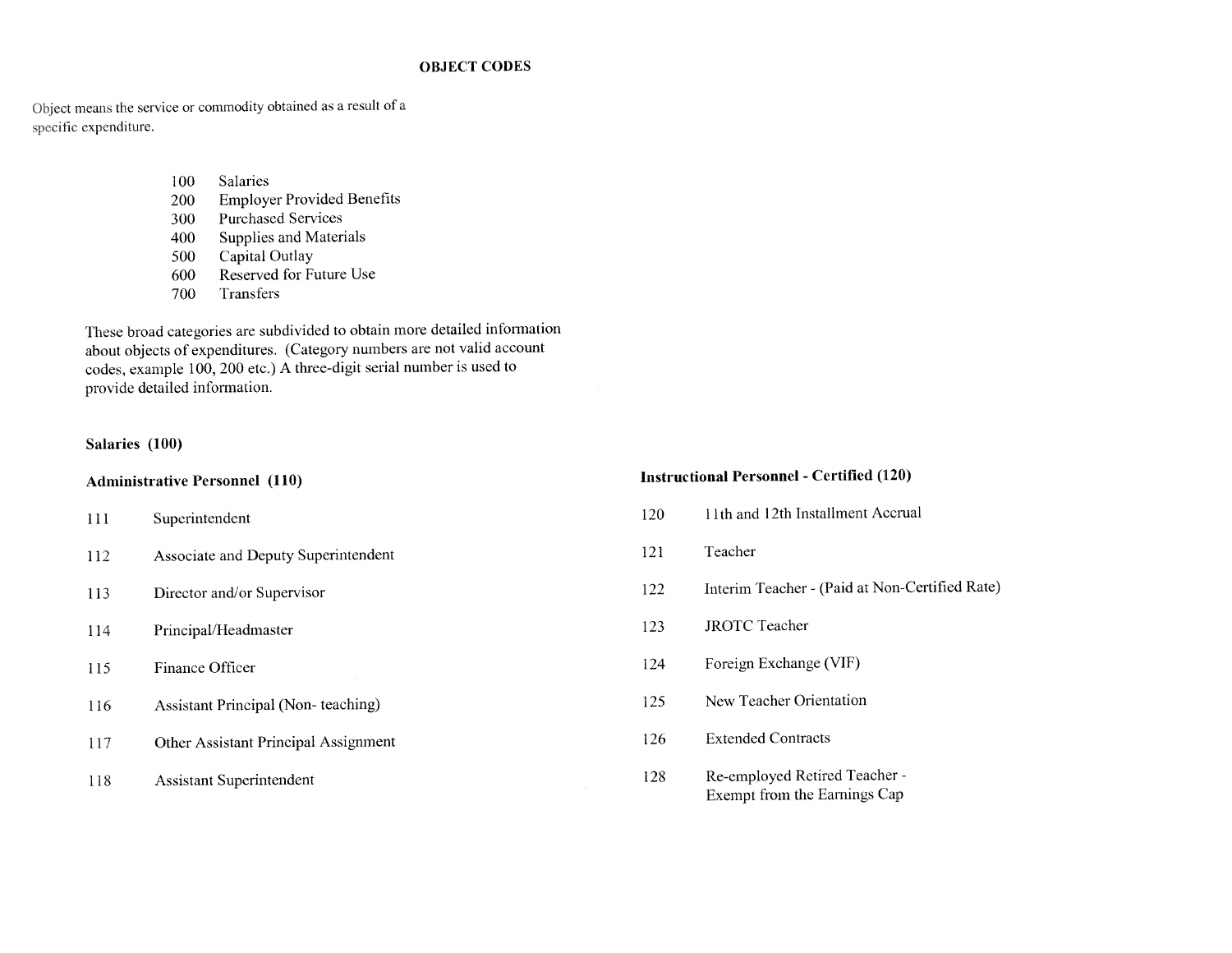#### **Instructional Support Personnel - Certified** (Teacher Pay Schedule) (130)

- 131 Instructional Support I - Regular Teacher Pay Scale
- 132 Instructional Support II - Advanced Pay Scale
- 133 Psychologist
- 134 Teacher Mentor
- 135 Lead Teacher

#### **Instructional Support Personnel - Non-Certified (140)**

- Teacher Assistant Other 141
- 142 Teacher Assistant - NCLB
- 143 Tutor (within the instructional day)
- 144 Interpreter, Brallist, Translator, Education Interpreter
- 145 Therapist
- 146 Specialist (School - Based)
- 147 Monitor
- 148 Non Certified Instructor
- 149 School Resource Officer

#### **Technical and Administrative Support Personnel (150)**

- 151 Office Support
- 152 **Technician Specialist**

153 Administrative Specialist (Central Support)

#### **Substitute Personnel (160)**

- 162 Substitute Teacher - Regular Teacher Absence
- 163 Substitute Teacher - Staff Development Absence
- Substitute Teacher Full-Time Non-Certified 164
- 165 Substitute - Non-Teaching
- 166 Teacher Assistant Salary When Substituting (Staff Development) Absence)
- Teacher Assistant Salary When Substituting (Regular Teacher) 167 Absence)

#### **Operational Support Personnel (170)**

- 171 Driver
- 172 Driver Overtime
- 173 Custodian
- 174 Cafeteria Worker
- 175 **Skilled Trades**
- 176 Manager
- 177 Work Study Student
- 178 Day Care/Before/After School Care Staff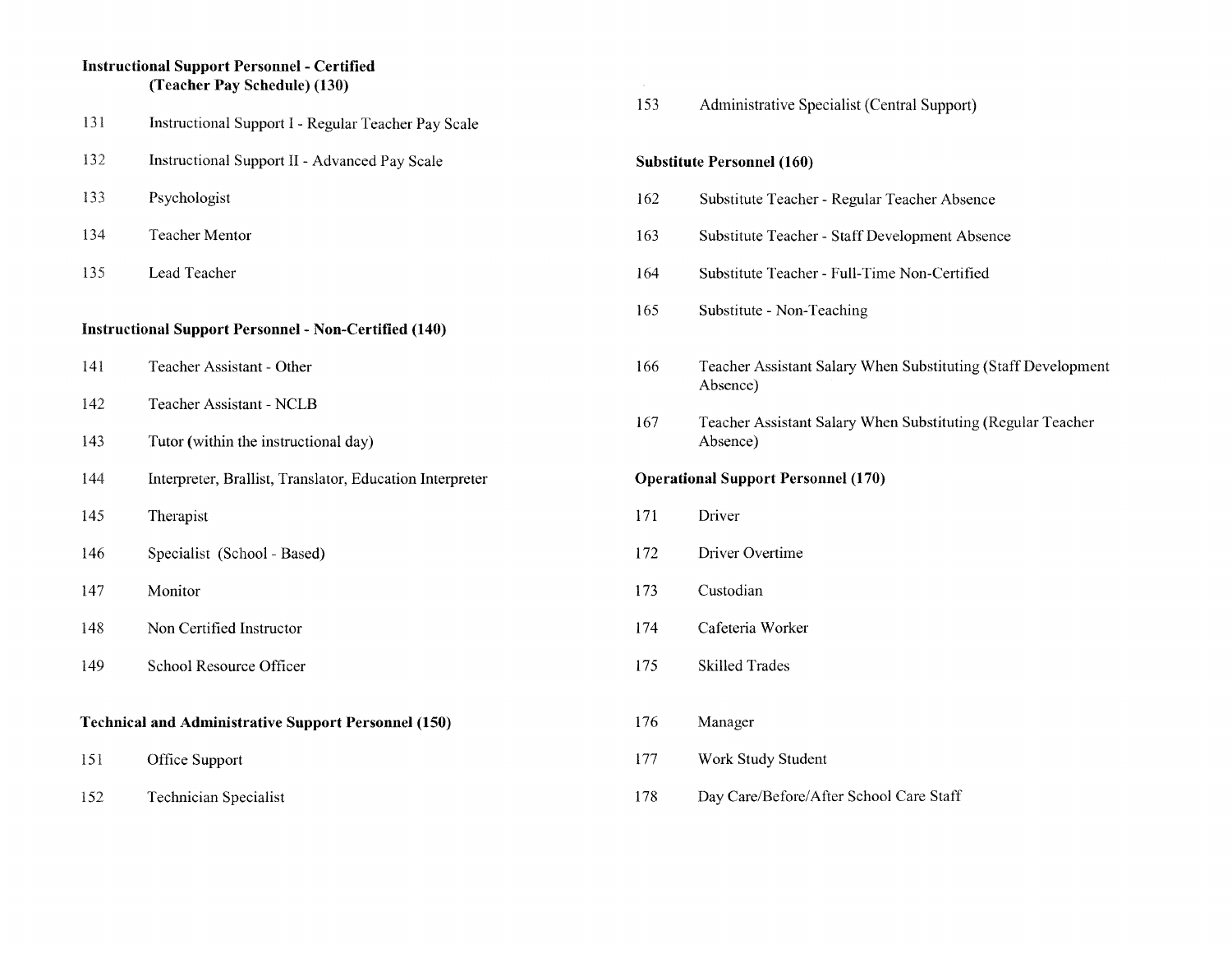#### **Supplementary and Benefits-Related Pay (180)**

- 181 Supplement/Supplementary Pay
- 182 **Employee Allowances Taxable**
- 183 Bonus Pay
- 184 Longevity Pay
- **Bonus Leave Payoff** 185
- Short Term Disability Payments Beyond Six Months 186
- Salary Differential 187
- 188 Annual Leave Payoff
- 189 Short Term Disability Payments - First Six Months

#### **Extra Duty Pay (190)**

- Curriculum Development Pay 191
- 192 Additional Responsibility Stipend
- 193 Mentor Pay
- 194 **State Designated Stipend**
- 195 Planning Period Stipend
- 196 **Staff Development Participant Pay**
- 197 **Staff Development Instructor**
- **Tutorial Pay** 198
- 199 Overtime Pay

#### **Employer Provided Benefits (200)**

#### **Federal Insurance Compensation Act (210)**

- Employer's Social Security Cost Installment Accrual 210
- 211 Employer's Social Security Cost - Regular

#### **Retirement Benefits (220)**

- Employer's Retirement Cost Installment Accrual 220
- Employer's Retirement Cost Regular 221
- 228 Employer's Retirement Costs - Re-employed Retired Teacher Not Subject to the Cap
- Other Retirement Cost 229

#### **Insurance Benefits (230)**

- 231 **Employer's Hospitalization Insurance Cost**
- 232 **Employer's Workers' Compensation Insurance Cost**
- Employer's Unemployment Insurance Cost 233
- 234 **Employer's Dental Insurance Cost**
- 235 Employer's Life Insurance Cost
- 239 Other Insurance Cost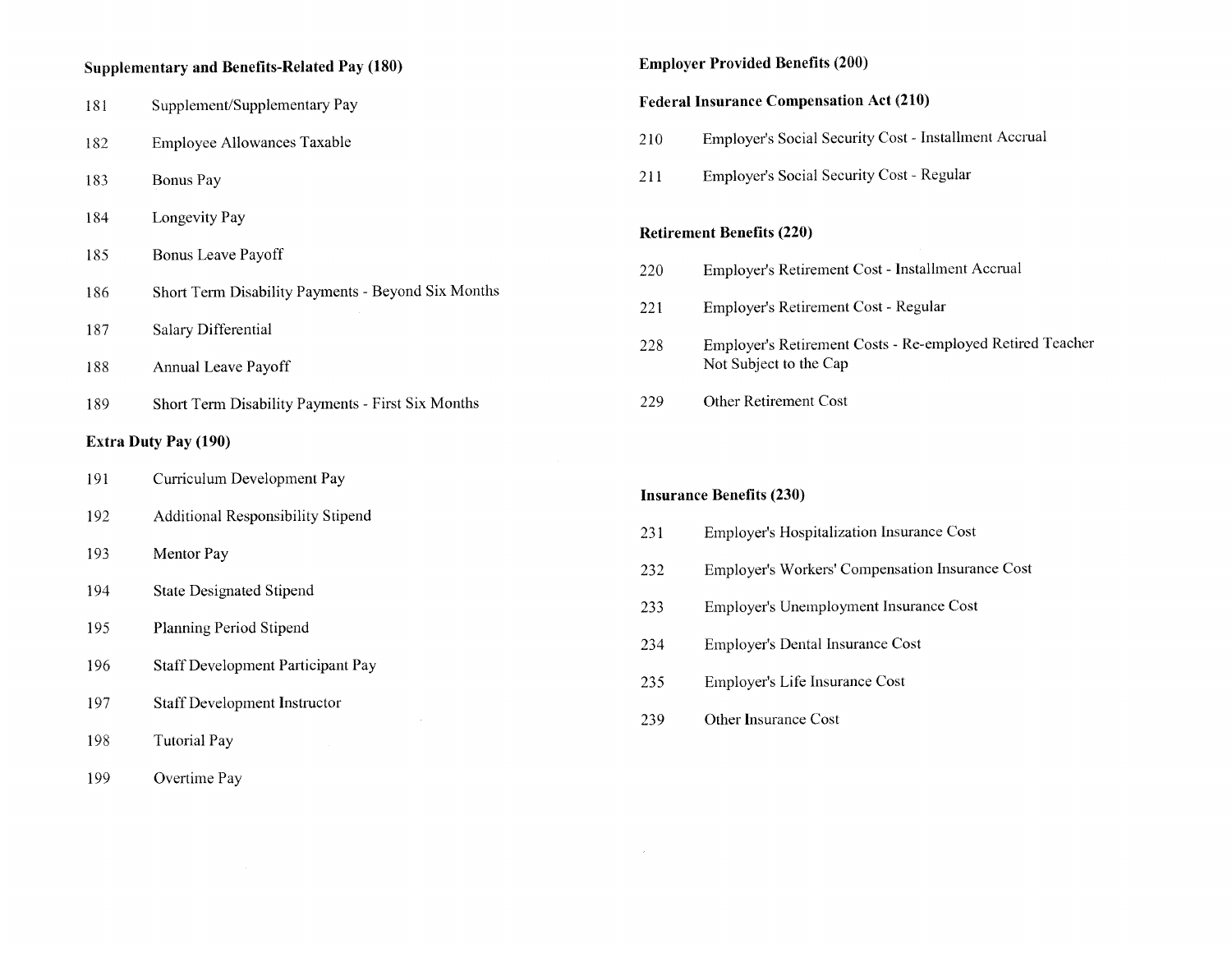## Other Employee Benefits (290)

| 291 | Payments to/for Injured Employees           |
|-----|---------------------------------------------|
| 299 | Other Employee Benefits                     |
|     | <b>Purchased Services (300)</b>             |
|     | Professional and Technical Services (310)   |
| 311 | <b>Contracted Services</b>                  |
| 312 | Workshop Expenses/Allowable Travel          |
| 313 | <b>Advertising Cost</b>                     |
| 314 | Printing and Binding Fees                   |
| 315 | <b>Reproduction Costs</b>                   |
| 316 | <b>Teach for America</b>                    |
| 317 | <b>Psychological Contract Services</b>      |
| 318 | Speech and Language Contract Services       |
| 319 | Other Professional and Technical Services   |
|     | <b>Property Services (320)</b>              |
| 321 | <b>Public Utilities - Electric Services</b> |
|     |                                             |

- 322 Public Utilities - Natural Gas
- 323 Public Utilities - Water and Sewer
- 324 Waste Management

## Property Services (320) (con't)

| 325 | Contracted Repairs & Maintenance - Land & Buildings |
|-----|-----------------------------------------------------|
| 326 | Contracted Repairs & Maintenance _ Equipment        |
| 327 | Rentals/Leases                                      |
| 329 | <b>Other Property Services</b>                      |
|     | <b>Transportation Services (330)</b>                |
| 331 | Pupil Transportation - Contracted                   |
| 332 | <b>Travel Reimbursement</b>                         |
| 333 | <b>Field Trips</b>                                  |
|     | <b>Communications (340)</b>                         |
| 341 | Telephone                                           |
| 342 | Postage                                             |
| 343 | <b>Telecommunications Services</b>                  |
| 344 | Mobile Communication Costs                          |
| 345 | Security Monitoring                                 |
| 349 | <b>Other Communication Services</b>                 |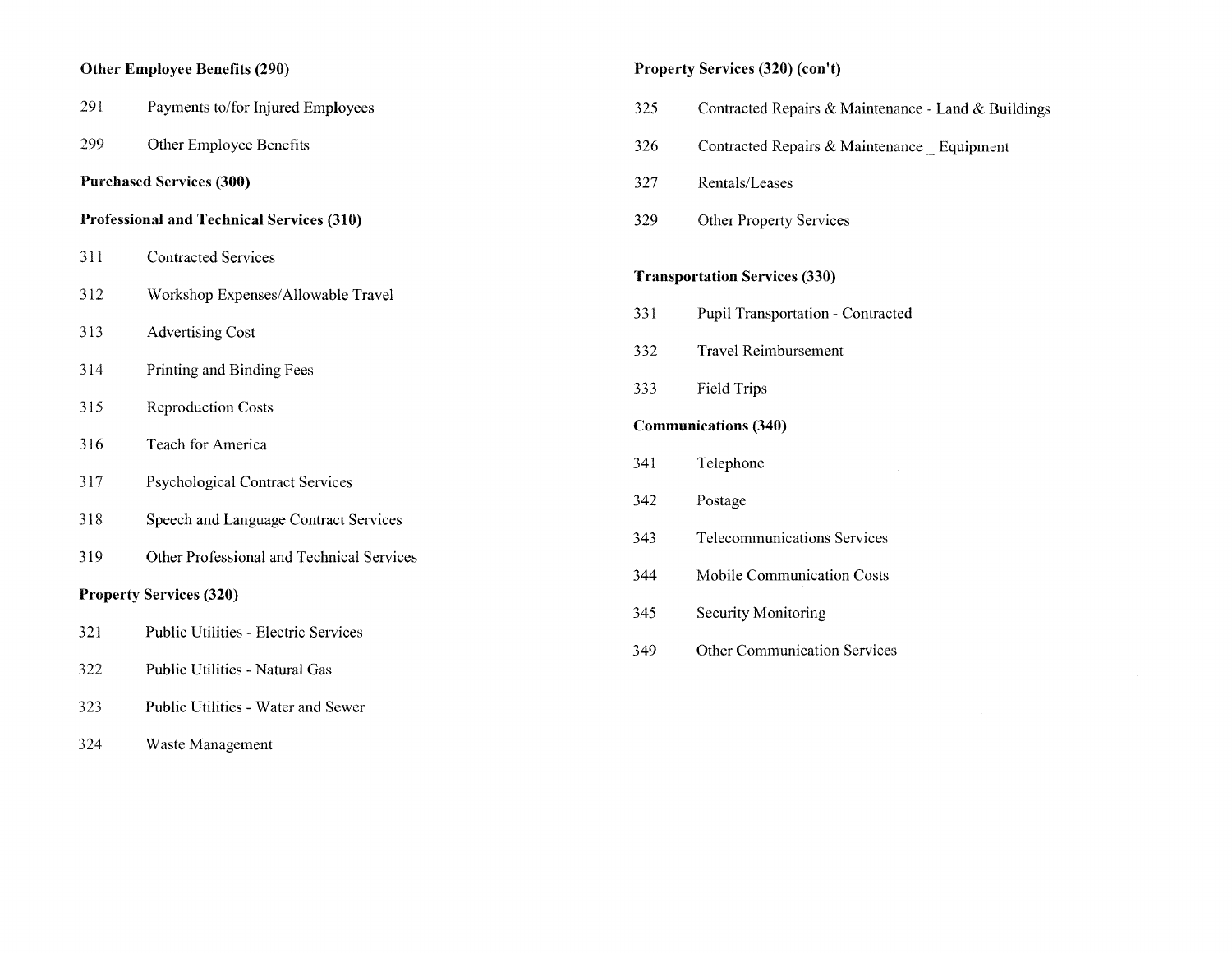## Tuition (350)

| 351 | <b>Tuition Fees</b>                                    |  |  |
|-----|--------------------------------------------------------|--|--|
| 352 | <b>Employee Education Reimbursement</b>                |  |  |
| 353 | <b>Eckerd Youth Camps</b>                              |  |  |
|     | Dues $&$ Fees (360)                                    |  |  |
| 361 | Membership Dues & Fees                                 |  |  |
| 362 | <b>Bank Service Fees</b>                               |  |  |
| 363 | Assessments/Penalties                                  |  |  |
|     | <b>Insurance and Judgments (370)</b>                   |  |  |
| 371 | <b>Liability Insurance</b>                             |  |  |
| 372 | Vehicle Liability Insurance                            |  |  |
| 373 | Property Insurance                                     |  |  |
| 374 | Judgments Against the Local School Administrative Unit |  |  |
| 375 | <b>Fidelity Bond Premium</b>                           |  |  |
| 376 | <b>Pupil Transportation Insurance</b>                  |  |  |
| 377 | Payments to Injured School Children                    |  |  |
| 378 | Scholastic Accident Insurance                          |  |  |
| 379 | Other Insurance and Judgments                          |  |  |

 $\sim$ 

|  | Debit Services (380) |  |
|--|----------------------|--|
|--|----------------------|--|

| 381 | Debt Service - Principle |
|-----|--------------------------|
|     |                          |

382 Debt Service - Interest

|  | <b>Other Administrative Costs (390)</b> |  |  |  |
|--|-----------------------------------------|--|--|--|
|--|-----------------------------------------|--|--|--|

- 391 Tax Payments
- 392 **Indirect Cost**
- Contingency Funds 393
- 399 **Unbudgeted Funds**

**Supplies & Materials (400)** 

**School & Office Supplies (410)** 

- Supplies & Materials 411
- 412 State Textbooks
- Other Textbooks 413
- 414 Library Books (Regular and Replacement)
- Computer Software & Supplies 418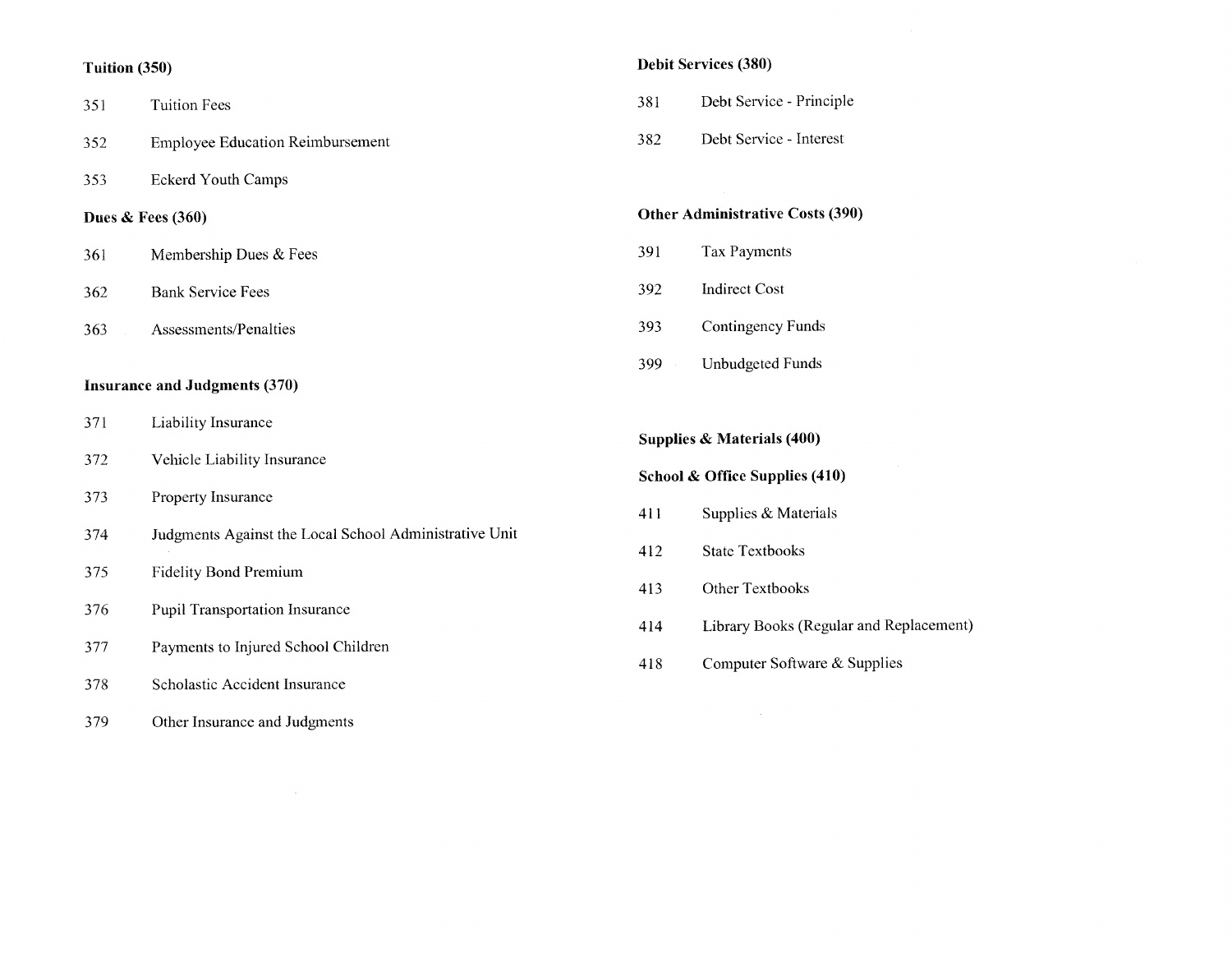## **Operational Supplies (420)**

| 421                                    | <b>Fuel for Facilities</b>                                      |  |  |  |
|----------------------------------------|-----------------------------------------------------------------|--|--|--|
| 422                                    | Repair Parts, Materials, & Related Labor, Grease, & Anti-Freeze |  |  |  |
| 423                                    | Gas/Diesel Fuel                                                 |  |  |  |
| 424                                    | Oil                                                             |  |  |  |
| 425                                    | Tires & Tubes                                                   |  |  |  |
| Food Supplies (450)                    |                                                                 |  |  |  |
| 451                                    | Food Purchases                                                  |  |  |  |
| 452                                    | <b>USDA Commodity Foods</b>                                     |  |  |  |
| 453                                    | Food Processing Supplies                                        |  |  |  |
| 454                                    | <b>Inventory Loss</b>                                           |  |  |  |
| 455                                    | <b>Meal Sales Discount</b>                                      |  |  |  |
| 459                                    | <b>Other Food Purchases</b>                                     |  |  |  |
| <b>Non-Capitalized Equipment (460)</b> |                                                                 |  |  |  |
| 461                                    | Furniture and Equipment - Inventoried                           |  |  |  |
| 462                                    | Computer Equipment - Inventoried                                |  |  |  |
| Sales & Use Tax (470)                  |                                                                 |  |  |  |
|                                        |                                                                 |  |  |  |

- 471 Sales & Use Tax Expense
- 472 Sales & Use Tax Refund (Contra-expenditure)

## Capital Outlay (500)

#### Land  $(510)$

- 511 Purchase of New Sites
- 512 Land Additions to Existing Sites

### **Buildings (520)**

- 521 **Purchase of Existing Buildings**
- 522 General Contract
- 523 **HVAC Contract**
- 524 **Electrical Contract**
- 525 Plumbing Contract
- 526 Architects Fees
- 527 **Construction Management Contracts**
- 528 **Carpentry Contracts**
- 529 Miscellaneous Contracts & Other Charges

### **Improvements Other Than Buildings (530)**

- 531 Improvements to New Sites
- 532 Improvements to Existing Sites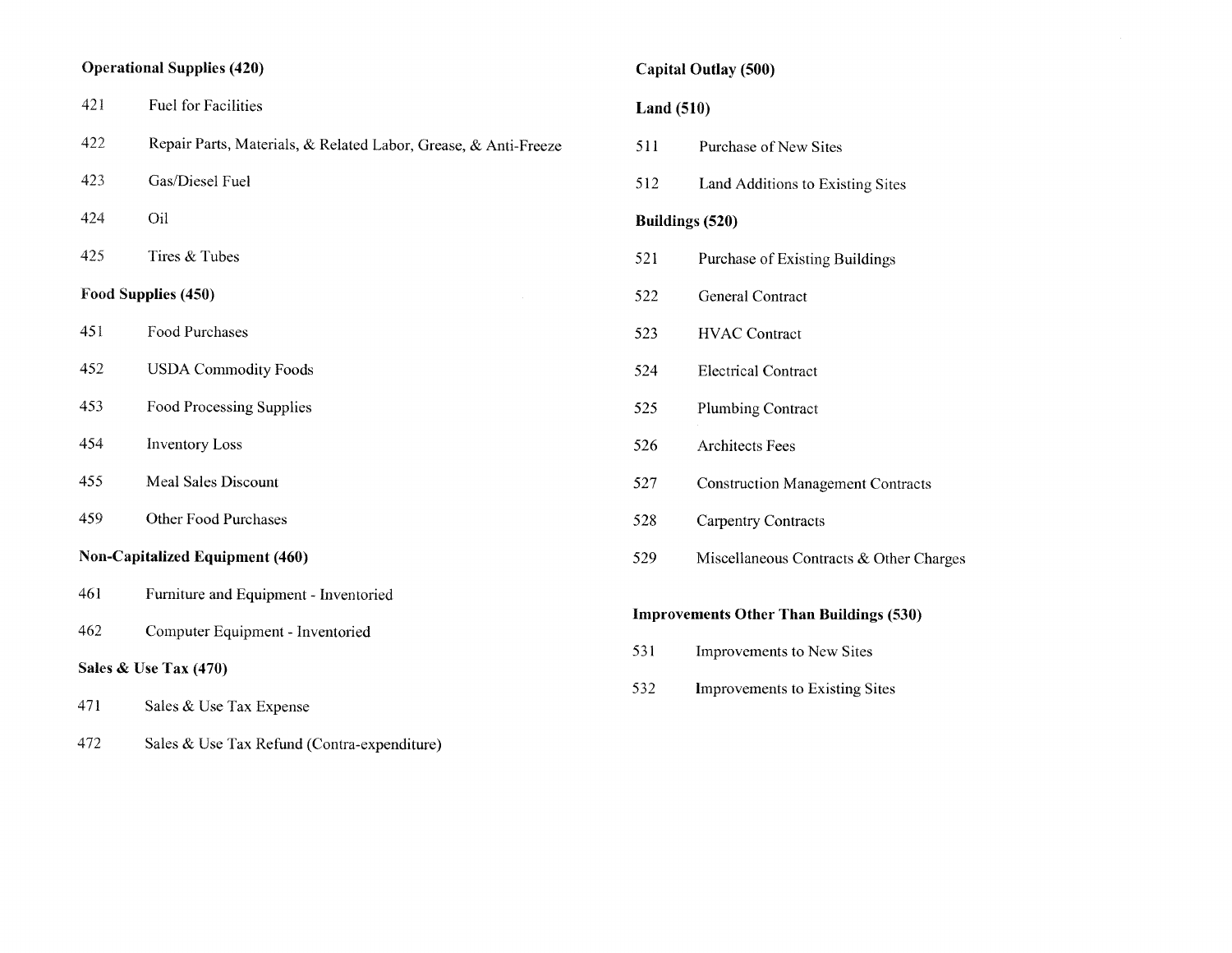#### Equipment (540)

| Purchase of Equipment - Capitalized<br>541 |  |
|--------------------------------------------|--|
|--------------------------------------------|--|

Purchase of Computer Hardware - Capitalized 542

#### Vehicles (550)

- Purchase of Vehicles 551
- License & Title Fees 552

#### **Library Books (560)**

Library Books - Capitalized 561

#### **Depreciation** (570)

- Depreciation 571
- Transfers (700)

## **Transfers To Other Funds (710)**

- Transfers to the State Public School Fund 711
- Transfers to the Local Current Expense Fund 712
- Transfers to the Federal Grant Fund 713
- Transfers to the Capital Outlay Fund 714
- Transfers to the Multiple Enterprise Fund 715
- Transfers to the Individual School Fund 716
- Transfers to Charter Schools 717
- **Transfers to Private Schools** 718

#### **Transfers Within A Fund (720)**

- NCLB Transferability  $\_$  Transfer In 721
- NCLB Transferability Transfer Out 722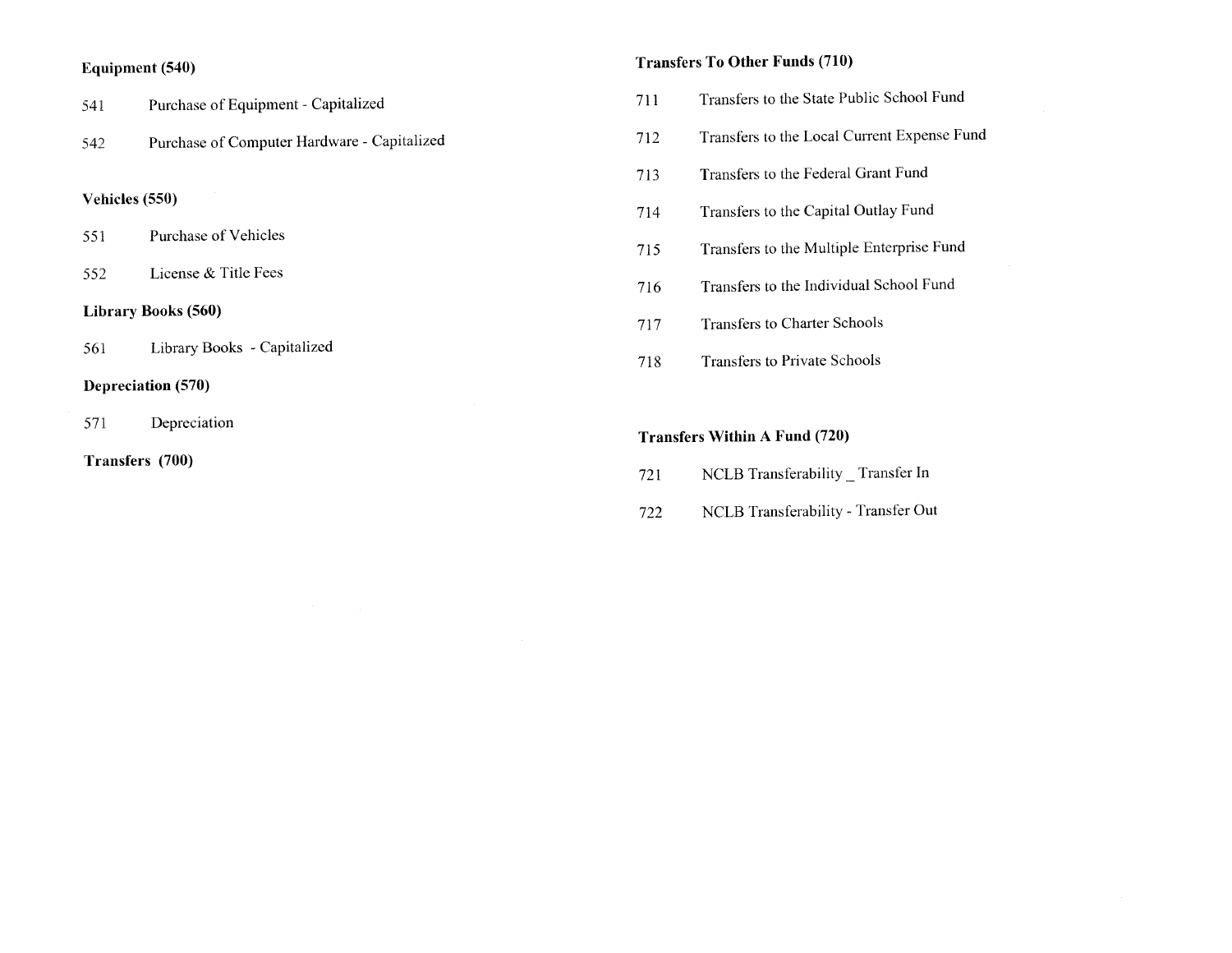#### **SCHOOL NUMBERS**

- 302 BETHANY ELEMENTARY
- 310 **CENTRAL ELEMENTARY**
- 314 DALTON MCMICHAEL HIGH SCHOOL
- 318 **DOUGLASS ELEMENTARY**
- 322 DRAPER ELEMENTARY
- 327 HUNTSVILLE ELEMENTARY
- 330 J.E. HOLMES MIDDLE SCHOOL
- 334 DILLARD ELEMENTARY
- 344 LEAKSVILLE-SPRAY ELEMENTARY
- 347 LINCOLN ELEMENTARY
- 350 MONROETON ELEMENTARY
- 354 JOHN M. MOREHEAD HIGH SCHOOL
- 358 MOSS ST. ELEMENTARY
- 362 NEW VISION SCHOOL OF MATH, SCIENCE, AND TECHNOLOGY
- 366 REIDSVILLE HIGH SCHOOL
- 374 REIDSVILLE MIDDLE SCHOOL
- 378 ROCKINGHAM COUNTY HIGH SCHOOL
- ROCKINGHAM COUNTY EARLY COLLEGE HIGH SCHOOL 379
- 380 ROCKINGHAM COUNTY MIDDLE SCHOOL
- 386 SOUTH END ELEMENTARY
- 390 STONEVILLE ELEMENTARY
- 392 **SCORE CENTER**
- 394 WESTERN ROCKINGHAM MIDDLE SCHOOL
- 398 WENTWORTH ELEMENTARY
- 402 WILLIAMSBURG ELEMENTARY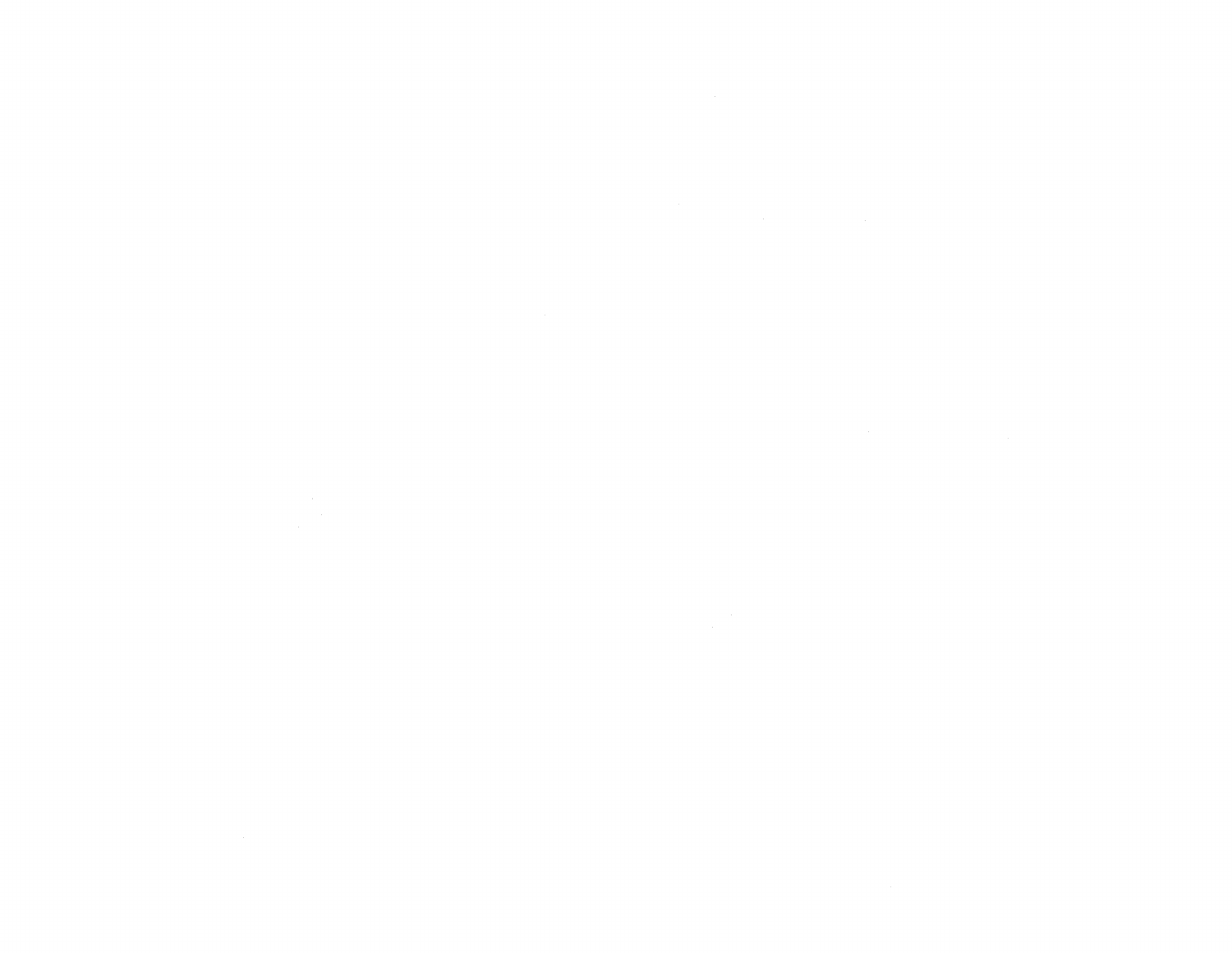## **School Food Service Fund**

**Rockingham County Schools Proposed Budget 2012-13**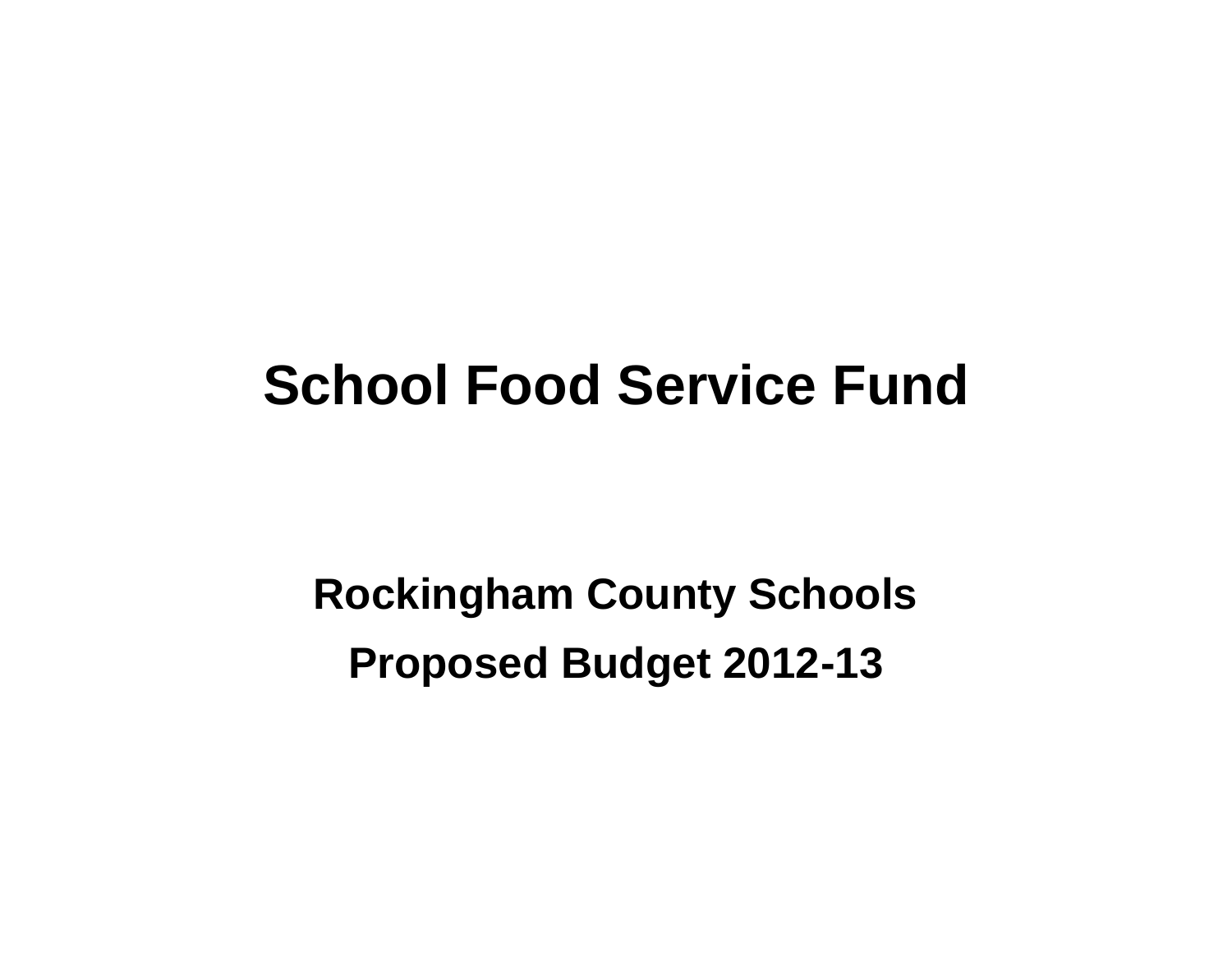## 5/15/2012 **ROCKINGHAM COUNTY SCHOOLS**

|                | <b>SCHOOL FOOD SERVICE</b>                 |               |               |                                                            |
|----------------|--------------------------------------------|---------------|---------------|------------------------------------------------------------|
|                |                                            | 2012-2013     | 2011-2012     |                                                            |
| <b>ACCOUNT</b> |                                            | <b>BUDGET</b> | <b>BUDGET</b> | <b>COMMENTS</b>                                            |
| <b>CODE</b>    | <b>DESCRIPTION</b>                         |               |               |                                                            |
|                |                                            |               |               |                                                            |
|                |                                            |               |               |                                                            |
| <b>REVENUE</b> |                                            |               |               |                                                            |
| 5.3200.035.000 | Other-State Alloc. Disab.BYND.6            | 2,500         |               |                                                            |
| 5.3811.035.000 | <b>USDA Grants - Regular</b>               | 4,132,000     |               | 4,132,000 Meals served times USDA formula                  |
| 5.3815.035.000 | <b>USDA Grants - Commodity Foods</b>       | 338,700       | 338,713       | Value of USDA donated food                                 |
| 5.4311.035.000 | <b>Paid Student Breakfast Sales</b>        | 59,000        |               | 59,000 Cafeteria sales by approved student status          |
| 5.4312.035.000 | <b>Reduced Student Breakfast Sales</b>     | 9,000         |               | 9,000 Cafeteria sales by approved student status           |
| 5.4313.035.000 | Sales - Breakfast - Adults                 | 5,000         |               |                                                            |
| 5.4314.035.000 | <b>Paid Student Lunch Sales</b>            | 709,000       |               | 709,000 Cafeteria sales by approved student status         |
| 5.4315.035.000 | <b>Reduced Student Lunch Sales</b>         | 44,700        |               | 44,600 Cafeteria sales by approved student status          |
| 5.4316.035.000 | <b>Adult Lunch Sales</b>                   | 115,000       |               | 115,000 Cafeteria sales to school staff, parents, visitors |
| 5.4318.035.000 | <b>Supplemental Sales</b>                  | 1,293,000     |               | 1,293,000 Sales other than reimbursable meals              |
| 5.4321.035.000 | <b>Catered Breakfast Sales</b>             | 28,000        |               | 28,000 Sales to outside agencies (Headstart, Daycare)      |
| 5.4322.035.000 | <b>Catered Lunch Sales</b>                 | 97,800        |               | 97,800 Sales to outside agencies (Headstart, Daycare)      |
| 5.4323.035.000 | Suppers & Banquets                         | 9,200         | 9,200         |                                                            |
| 5.4324.035.000 | <b>Catered Supplements</b>                 | 32,800        | 32,800        |                                                            |
| 5.4341.035.000 | State Kindergarten Reimbursement           | 35,000        |               |                                                            |
| 5.4430.035.000 | Contributions & Donations                  | 1,000         | 1,000         |                                                            |
| 5.4450.035.000 | <b>Interest Earned on Investments</b>      | 2,000         |               | 2,000 Interest earned on checking/investment               |
| 5.4490.035.000 | Miscellaneous Revenue                      | 15,000        |               | 1,000 Rebates, commissions, return check fees              |
| 5.4480.035.000 | <b>Indirect Cost Allocated</b>             | 256,230       |               |                                                            |
| 5.4922.035.000 | <b>Transfer from Local Current Expense</b> | 614,000       |               | 614,000 Indirect Cost Allocated                            |
|                | Fund                                       |               |               |                                                            |
|                |                                            |               |               |                                                            |
|                | <b>TOTAL</b>                               | 7,798,930     | 7,486,113     |                                                            |
|                |                                            |               |               |                                                            |
|                |                                            |               |               |                                                            |
|                |                                            |               |               |                                                            |
|                |                                            |               |               |                                                            |
|                |                                            |               |               |                                                            |
|                |                                            |               |               |                                                            |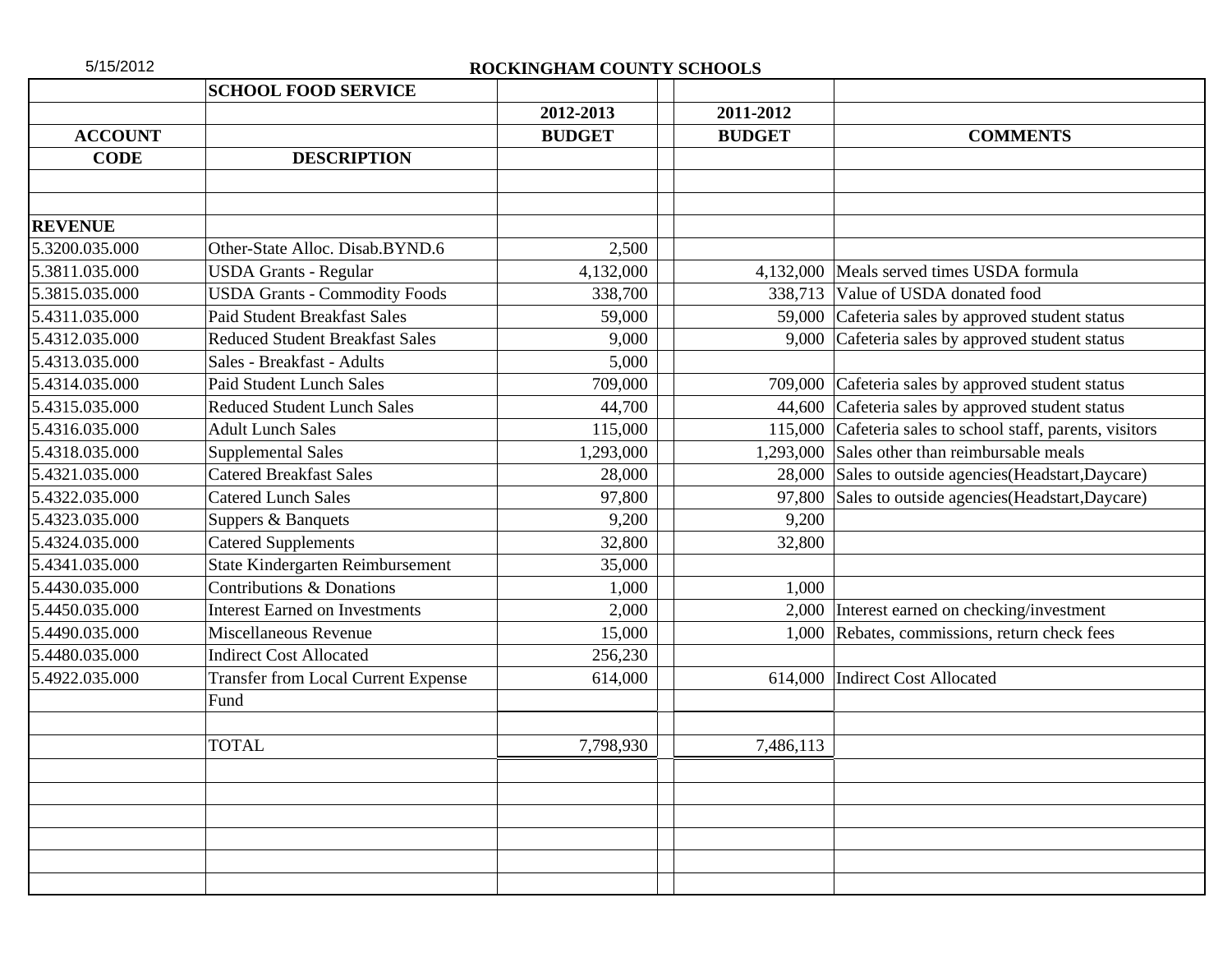| 5/15/2012             |                                    | ROCKINGHAM COUNTY SCHOOLS |               |                                                         |
|-----------------------|------------------------------------|---------------------------|---------------|---------------------------------------------------------|
|                       | <b>SCHOOL FOOD SERVICE</b>         |                           |               |                                                         |
|                       |                                    | 2012-2013                 | 2011-2012     |                                                         |
| <b>ACCOUNT</b>        |                                    | <b>BUDGET</b>             | <b>BUDGET</b> | <b>COMMENTS</b>                                         |
| <b>CODE</b>           | <b>DESCRIPTION</b>                 |                           |               |                                                         |
|                       |                                    |                           |               |                                                         |
| <b>APPROPRIATIONS</b> |                                    |                           |               |                                                         |
| 5.7200.035.113        | Salary - Supervisors               | 40,000                    |               |                                                         |
| 5.7200.035.151        | Office Personnel                   | 159,790                   |               | 159,790 Salaries for office personnel                   |
| 5.7200.035.165        | Substitutes                        | 111,200                   | 151,200       |                                                         |
| 5.7200.035.171        | <b>Drivers</b>                     | 64,300                    |               | 64,300 Salary for warehouse/delivery person             |
| 5.7200.035.174        | <b>Child Nutrition Employees</b>   | 1,259,600                 | 1,259,554     | Salaries for cafeteria employees                        |
| 5.7200.035.176        | Managers                           | 458,050                   |               | 458,050 Salaries for cafeteria managers                 |
| 5.7200.035.184        | Longevity Pay                      | 35,800                    |               | 35,800 Payments for applicable employees                |
| 5.7200.035.185        | <b>Bonus Leave Pay</b>             | 5,000                     | 5,000         |                                                         |
| 5.7200.035.188        | <b>Annual Leave</b>                | 10,400                    | 10,432        | Pay out of annual leave for retirement/resignations     |
| 5.7200.035.189        | Payments for Short Term Disability | 6,200                     | 4,200         | Short-term disability for approved workers              |
| 5.7200.035.199        | Overtime Pay                       | 1,000                     | 840           |                                                         |
| 5.7200.035.211        | Employers Soc. Sec. Cost           | 185,800                   | 186,800       | Budgeted at 7.65%                                       |
| 5.7200.035.221        | <b>Employers Retirement Cost</b>   | 290,000                   | 254,000       | Budgeted at 14.31%. Increased from 8.14%                |
| 5.7200.035.231        | <b>Employers Hospital Cost</b>     | 778,800                   | 565,000       | Budgeted at \$5,192/employee                            |
| 5.7200.035.232        | <b>Workers Compensation</b>        | 110,000                   | 110,000       |                                                         |
| 5.7200.035.233        | Employers Unemployment Ins.        | 3,000                     | 3,000         |                                                         |
| 5.7200.035.312        | Workshop Expenses/Allowable Travel | 11,700                    | 11,700        | Training for all child nutrition employees              |
| 5.7200.035.313        | Advertising                        | 100                       |               |                                                         |
| 5.7200.035.314        | Printing & Binding Fees            | 10,600                    |               | 10,600 Printing of Free/Reduced applications & menus    |
| 5.7200.035.326        | Contracted Repairs & Maintenance   | 40,000                    | 40,000        | Annual Hood/Fire Protection inspections & repairs       |
| 5.7200.035.327        | Rentals/Leases                     | 700                       | 700           | Uniforms for delivery person, pagers                    |
| 5.7200.035.329        | <b>Other Property Services</b>     |                           |               |                                                         |
| 5.7200.035.332        | Travel                             | 15,600                    | 15,600        | Travel between schools, meetings, banks                 |
| 5.7200.035.344        | <b>Mobile Communications</b>       | 870                       | 890           |                                                         |
| 5.7200.035.361        | Member Dues & Fees                 | 600                       | 557           |                                                         |
| 5.7200.035.372        | Vehicle Liability Insurance        | 600                       | 673           | Liability insurance on delivery truck/van               |
| 5.7200.035.411        | Supplies & Materials               | 167,000                   | 4,271         | Software, printer cartridges, cafeteria/office supplies |
| 5.7200.035.418        | <b>Computer Software/Supplies</b>  | 22,000                    | 22,000        |                                                         |
| 5.7200.035.422        | <b>Repair Parts/Materials</b>      | 55,600                    | 55,600        | Cafeteria equipment repair parts                        |
| 5.7200.035.451        | <b>Purchased Food</b>              | 2,859,920                 |               | 2,860,843 Food purchased for use in cafeterias          |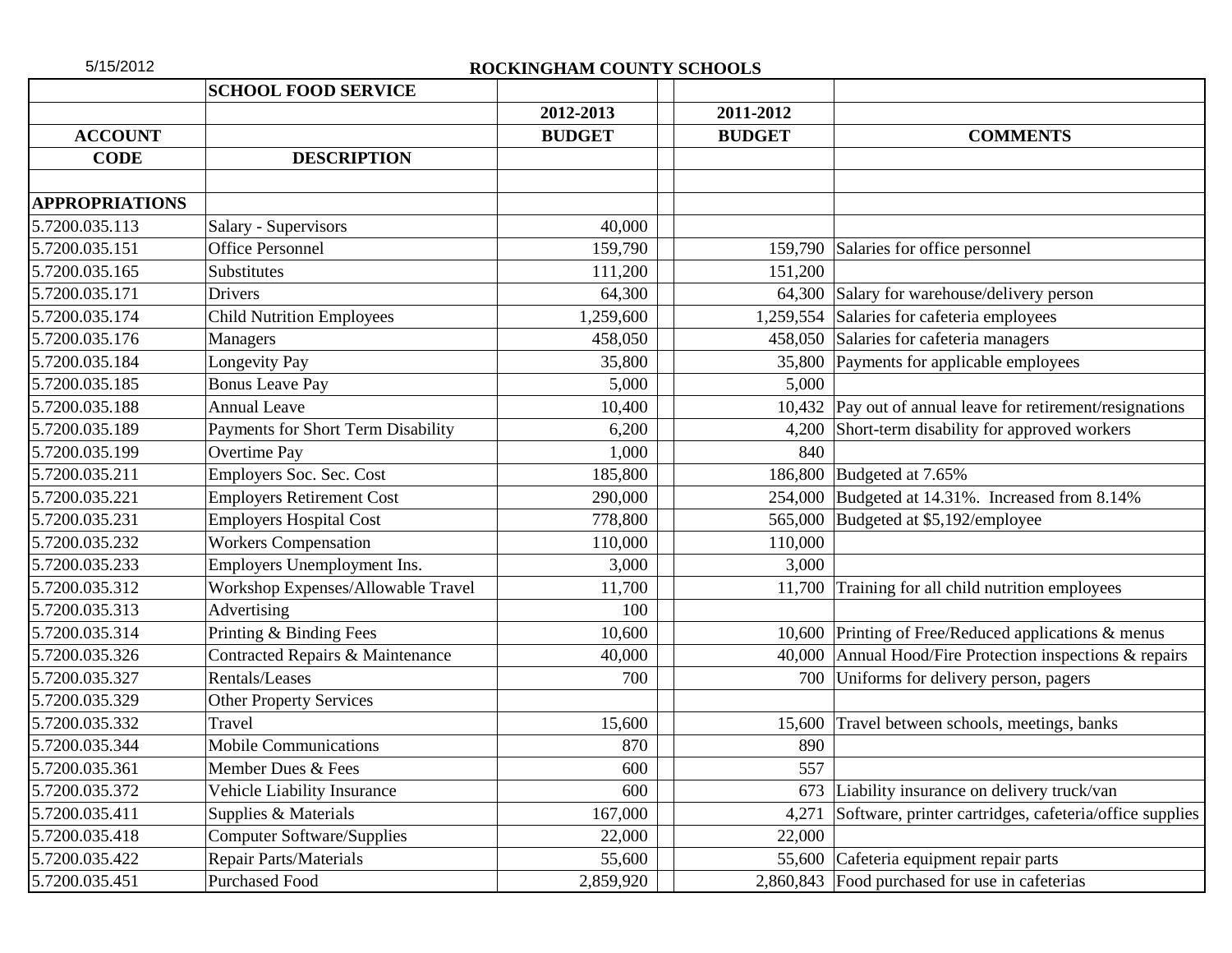| 5/15/2012      | ROCKINGHAM COUNTY SCHOOLS                                                                                                                                 |           |           |                                                              |  |
|----------------|-----------------------------------------------------------------------------------------------------------------------------------------------------------|-----------|-----------|--------------------------------------------------------------|--|
| 5.7200.035.452 | <b>Commodity Foods</b>                                                                                                                                    | 338,700   | 338,713   |                                                              |  |
| 5.7200.035.453 | Food Processing/Other Supplies                                                                                                                            | 100,000   |           | 200,000 Utensils, disposables, cleaning, sanitizing supplies |  |
| 5.7200.035.462 | Purchase of Non-Capitalized Equip.                                                                                                                        | 2,000     | 2,000     | Initial, additional, replacement of small support items      |  |
| 5.7200.035.541 | Purchase of Equipment                                                                                                                                     | 12,000    |           | 12,000 New equipment to replace items not repairable         |  |
| 5.7200.035.571 | Depreciation                                                                                                                                              | 28,000    |           | 28,000 Depreciation of cafeteria/office equipment            |  |
| 5.8100.035.392 | <b>Indirect Cost</b>                                                                                                                                      | 614,000   | 614,000   | Indirect Cost calculated by USDA formula                     |  |
|                |                                                                                                                                                           |           |           |                                                              |  |
|                | <b>TOTAL</b>                                                                                                                                              | 7,798,930 | 7,486,113 |                                                              |  |
|                |                                                                                                                                                           |           |           |                                                              |  |
|                |                                                                                                                                                           |           |           |                                                              |  |
|                | Child Nutrition is an enterprise fund operated similar to private business. Revenues are generated primarily from sales of meals to students, federal     |           |           |                                                              |  |
|                | reimbursement for meals served and some catered meals to child care agencies outside the school system. Expenses are paid from these funds.               |           |           |                                                              |  |
|                | Child Nutrition must maintain a separate budget not only for local purposes, but also for state and federal regulations as set forth in Federal Register, |           |           |                                                              |  |
|                | Subchapter A. Due to extreme increases in food and supply cost and nutrition standards and mandates, Child Nutrition has been unable to generate funds    |           |           |                                                              |  |
|                | to pay indirect cost. The state expects Child Nutrition programs to provide foods of higher nutrition standards but does not provide funding to           |           |           |                                                              |  |
|                | offset the higher costs. In addition, the state does not provide any funding to support cost of living increases.                                         |           |           |                                                              |  |
|                |                                                                                                                                                           |           |           |                                                              |  |
|                |                                                                                                                                                           |           |           |                                                              |  |
|                |                                                                                                                                                           |           |           |                                                              |  |
|                |                                                                                                                                                           |           |           |                                                              |  |
|                |                                                                                                                                                           |           |           |                                                              |  |
|                |                                                                                                                                                           |           |           |                                                              |  |
|                |                                                                                                                                                           |           |           |                                                              |  |
|                |                                                                                                                                                           |           |           |                                                              |  |
|                |                                                                                                                                                           |           |           |                                                              |  |
|                |                                                                                                                                                           |           |           |                                                              |  |
|                |                                                                                                                                                           |           |           |                                                              |  |
|                |                                                                                                                                                           |           |           |                                                              |  |
|                |                                                                                                                                                           |           |           |                                                              |  |
|                |                                                                                                                                                           |           |           |                                                              |  |
|                |                                                                                                                                                           |           |           |                                                              |  |
|                |                                                                                                                                                           |           |           |                                                              |  |
|                |                                                                                                                                                           |           |           |                                                              |  |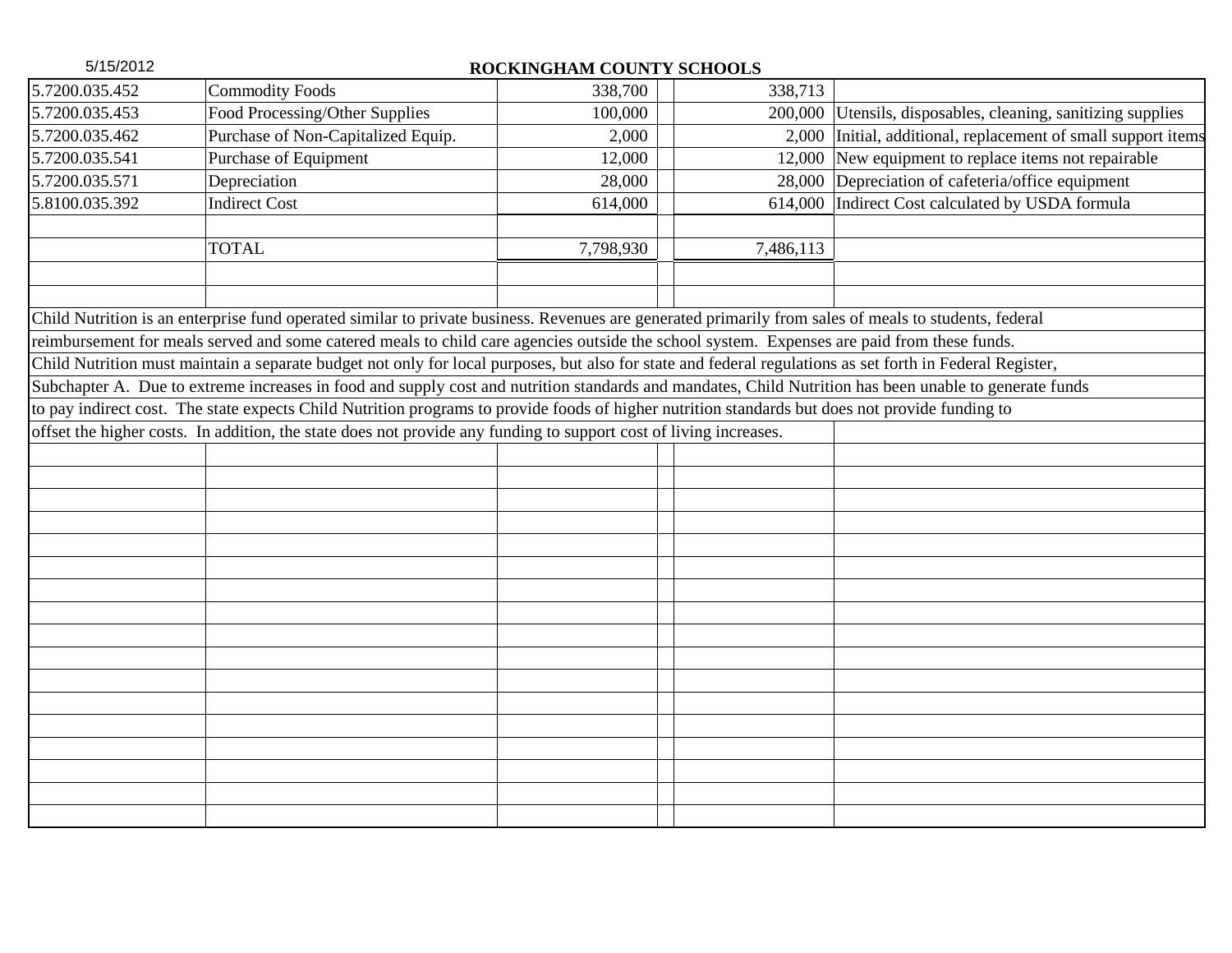## **Restricted Fund**

# **Rockingham County Schools Proposed Budget 2012-13**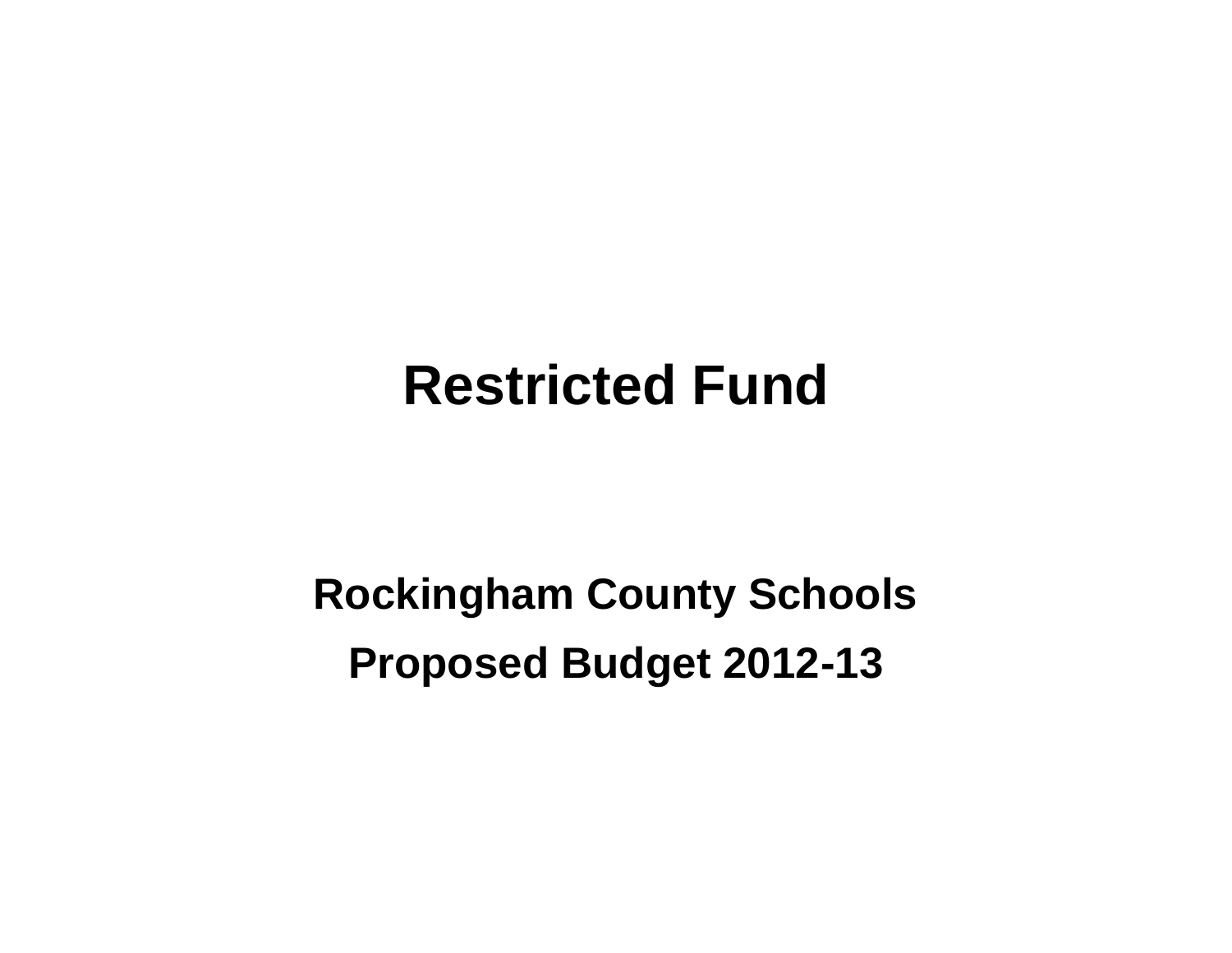|                 | <b>FUND 8 - OTHER RESTRICTED FUNDS</b>          |               |               |                                                                        |
|-----------------|-------------------------------------------------|---------------|---------------|------------------------------------------------------------------------|
|                 |                                                 | $2012 - 2013$ | $2011 - 2012$ |                                                                        |
|                 |                                                 | <b>BUDGET</b> | <b>BUDGET</b> |                                                                        |
| <b>ACCOUNT</b>  |                                                 |               |               | <b>COMMENTS</b>                                                        |
| <b>CODE</b>     | <b>DESCRIPTION</b>                              |               |               |                                                                        |
|                 |                                                 |               |               |                                                                        |
| <b>REVENUES</b> |                                                 |               |               |                                                                        |
| 8.4490.012.000  | Miscellaneous - Driver Education                | 10,000        | 17,408        |                                                                        |
| 8.4490.032.000  | Miscellaneous - Exceptional Children            | 755,000       | 786,000       | Funds anticipated from Day Treatment reimbursements, grants, etc.      |
| 8.4910.032.000  | Fund Balance Appropriated - EC                  |               |               | This is the carryover from a Reading/Math Grant received in 04-05      |
| 8.4490.049.000  | Preschool Income                                | 483,840       | 483,840       | Anticipated funding for 108 More at Four students                      |
| 8.4490.050.000  | Parent Center                                   |               | 1,213         |                                                                        |
| 8.4910.050.000  | Fund Balance Appr. - Parent Ctr                 |               | 2,787         | Carryover                                                              |
| 8.4470.069.000  | Miscellaneous Rev. - Remediation                |               |               |                                                                        |
| 8.4910.069.000  | Fund Balance Appropriated - Remediation         | 7,374         | 7,374         |                                                                        |
| 8.3700.301.000  | <b>ROTC</b> Reimbursement                       | 240,000       | 240,000       | Estimated reimbursement for four schools                               |
|                 |                                                 |               |               | Army - Morehead                                                        |
|                 |                                                 |               |               | Air Force - McMichael/Rockingham                                       |
|                 |                                                 |               |               | Marines - Reidsville                                                   |
| 8.3701.305.000  | Medicaid Administrative Outreach Prog.          | 195,000       | 195,000       | Administrative Outreach Claiming (AOC) is Medicaid                     |
|                 |                                                 |               |               | funding based on submitted claims from collected time                  |
|                 |                                                 |               |               | sample data documenting eligible administrative duties                 |
|                 |                                                 |               |               | performed that are associated with the provision of                    |
|                 |                                                 |               |               | Medicaid services in the schools.                                      |
| 8.3700.306.000  | Medicaid Reimbursement Program                  | 25,000        | 145,000       | <b>Exceptional Children Program</b>                                    |
| 8.4910.306.000  | Fund Balance Appropriated-Medicaid              | 510,688       | 287,542       |                                                                        |
| 8.4910.403.000  | Fund Balance Appropriated-Quality Sch           | 3,550         | 3,550         |                                                                        |
| 8.4210.410.000  | Early Childhood Center                          | 281,763       | 274,931       |                                                                        |
| 8.4910.574.000  | Fund Balance Appropriated - RC Ed. Found.       |               |               |                                                                        |
| 8.3200.575.000  | Golden Leaf STEM Initiative Project             |               | 217,833       |                                                                        |
| 8.4490.581.000  | <b>APEX</b> Learning                            |               | 20,000        |                                                                        |
| 8.4470.582.000  | PROJECT CONNECT GRANT                           | 24,309        | 26,782        |                                                                        |
| 8.4470.583.000  | RAF - Wellness Grant                            | 25,000        | 26,485        |                                                                        |
| 8.4490.585.000  | RAF - Social Working Fund                       | 8,736         | 35,000        |                                                                        |
| 8.4910.585.000  | Fund Balance Approp. RAF - Social Workers' Fund |               | 5,291         |                                                                        |
| 8.4470.589.000  | <b>SPARK</b>                                    |               |               |                                                                        |
| 8.4470.591.000  | School Health Coordinator - RAF                 | 51,102        | 50,387        |                                                                        |
| 8.4910.591.000  | Fund Balance Appropriated - School Health       |               |               | Fund Balance from local will be transferred here to cover local share. |
| 8.4470.596.000  | RAF - Science Classroom                         |               | 7,018         |                                                                        |
| 8.4490.715.000  | Technology                                      | 783,243       | 965,212       | Reimbursements and Erate reimbursement on phones, internet, & hosting  |
| 8.4140.801.000  | <b>Local Government Sales Tax</b>               | 85,000        | 85,000        |                                                                        |
| 8.4210.801.000  | Tuition & Fees                                  | 20,000        | 20,000        | Funds from Out of County and Out of State Students                     |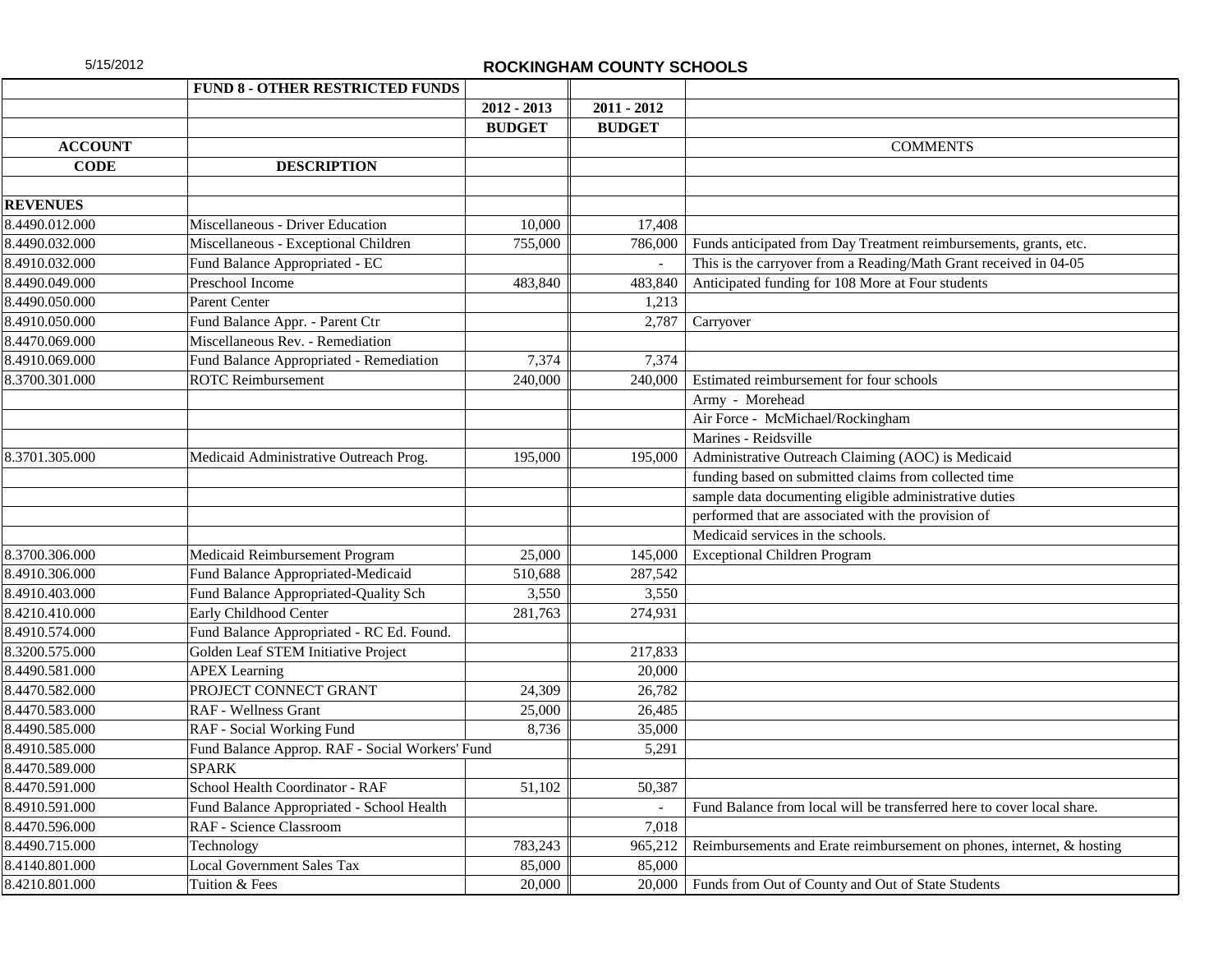| 8.4890.804.000 | Reading is Fundamental              |           | $\sim$    |                                      |
|----------------|-------------------------------------|-----------|-----------|--------------------------------------|
| 8.4910.804.000 | Fund Balance Appropriated-RIF       |           |           | 2,102 Carryover of Program Funds     |
| 8.4420.805.000 | Rental of School Property           | 20,000    | 20,000    |                                      |
| 8.4430.806.000 | <b>Childrens Fund Contributions</b> |           | 3,788     |                                      |
| 8.4910.806.000 | Fund Balance Appr.-Childrens Fund   |           |           |                                      |
| 8.4910.809.000 | Scholar Athlete                     | 4,000     |           |                                      |
| 8.4910.819.000 | Fund Balance Appropriated - SHAC    | 2,442     |           | 2,137 School Health Advisory Council |
| 8.4430.821.000 | Contributions - Teacher of the Year | 2,000     | 2,000     |                                      |
| 8.4470.833.000 | Cultural Arts Contributed           | 12,500    | 12,500    |                                      |
| 8.4490.880.000 | Print Shop Revenue                  | 87,500    | 87,500    |                                      |
| 8.4490.881.000 | <b>Activity Bus</b>                 | 36,000    | 36,000    | Activity bus replacement costs.      |
|                |                                     |           |           |                                      |
|                |                                     |           |           |                                      |
|                |                                     | 3,674,047 | 4,069,680 |                                      |
|                |                                     |           |           |                                      |
|                |                                     |           |           |                                      |
|                |                                     |           |           |                                      |
|                |                                     |           |           |                                      |
|                |                                     |           |           |                                      |
|                |                                     |           |           |                                      |
|                |                                     |           |           |                                      |
|                |                                     |           |           |                                      |
|                |                                     |           |           |                                      |
|                |                                     |           |           |                                      |
|                |                                     |           |           |                                      |
|                |                                     |           |           |                                      |
|                |                                     |           |           |                                      |
|                |                                     |           |           |                                      |
|                |                                     |           |           |                                      |
|                |                                     |           |           |                                      |
|                |                                     |           |           |                                      |
|                |                                     |           |           |                                      |
|                |                                     |           |           |                                      |
|                |                                     |           |           |                                      |
|                |                                     |           |           |                                      |
|                |                                     |           |           |                                      |
|                |                                     |           |           |                                      |
|                |                                     |           |           |                                      |
|                |                                     |           |           |                                      |
|                |                                     |           |           |                                      |
|                |                                     |           |           |                                      |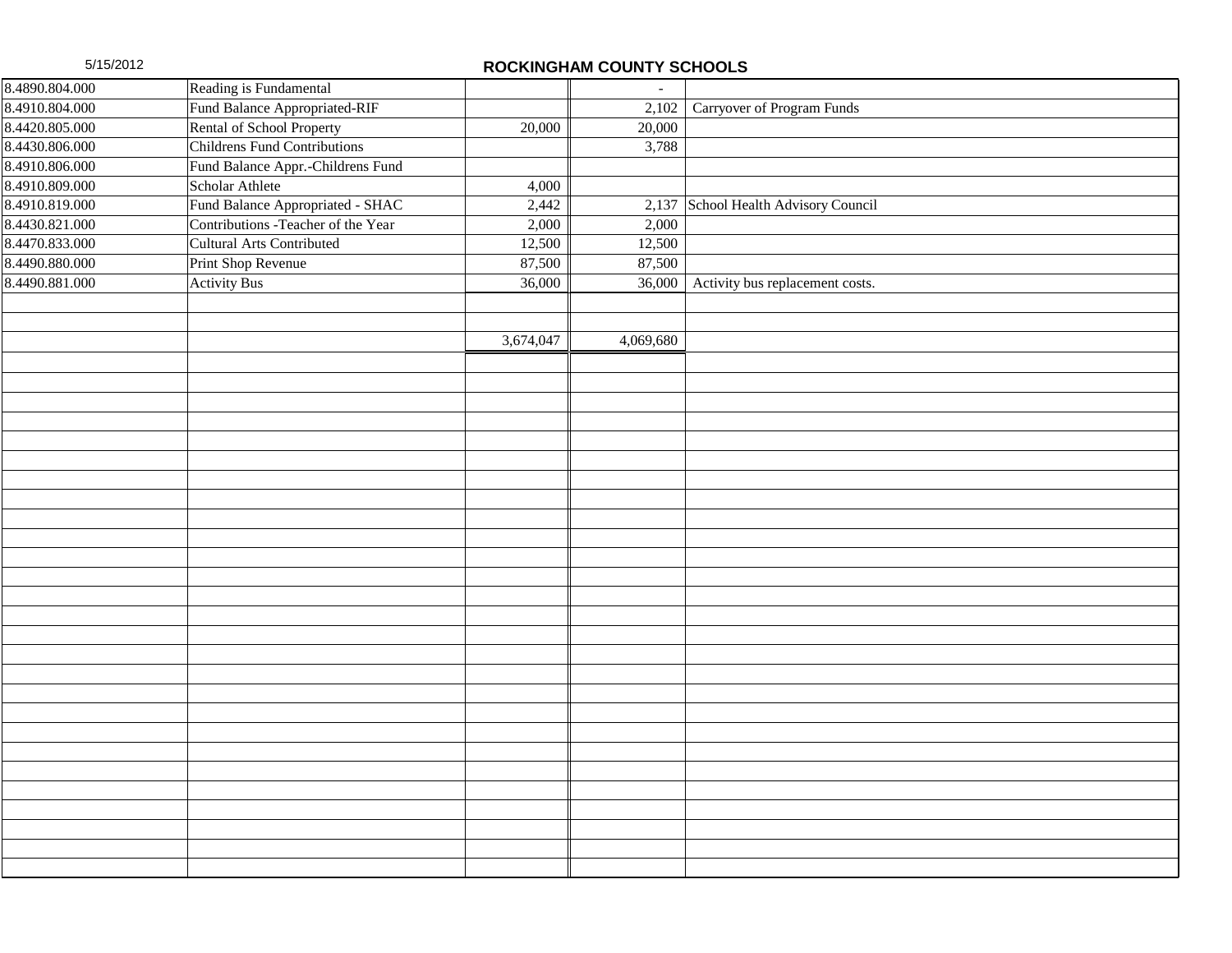|                       | FUND 8 - OTHER RESTRICTED FUNDS   |               |               |                                          |
|-----------------------|-----------------------------------|---------------|---------------|------------------------------------------|
| 012 DRIVERS EDUCATION |                                   |               |               |                                          |
|                       |                                   | $2012 - 2013$ | $2011 - 2012$ |                                          |
| <b>ACCOUNT</b>        |                                   | <b>BUDGET</b> | <b>BUDGET</b> | <b>COMMENTS</b>                          |
| <b>CODE</b>           | <b>DESCRIPTION</b>                |               |               |                                          |
| 8.5110.012.148        | Salary - Non Certified Instructor | 9,289         |               | 14,414 Local cost of Instructors         |
| 8.5110.012.211        | Employers Soc. Sec. Cost          | 711           |               | 1,103 Employers Soc. Sec. Cost @ 7.65%   |
| 8.5110.012.221        | <b>Employers Retirement Cost</b>  |               |               | 1,891 Employers Retirement Cost @ 14.31% |
|                       |                                   |               |               |                                          |
|                       |                                   | 10,000        | 17,408        |                                          |
|                       |                                   |               |               |                                          |
|                       |                                   |               |               |                                          |
|                       |                                   |               |               |                                          |
|                       |                                   |               |               |                                          |
|                       |                                   |               |               |                                          |
|                       |                                   |               |               |                                          |
|                       |                                   |               |               |                                          |
|                       |                                   |               |               |                                          |
|                       |                                   |               |               |                                          |
|                       |                                   |               |               |                                          |
|                       |                                   |               |               |                                          |
|                       |                                   |               |               |                                          |
|                       |                                   |               |               |                                          |
|                       |                                   |               |               |                                          |
|                       |                                   |               |               |                                          |
|                       |                                   |               |               |                                          |
|                       |                                   |               |               |                                          |
|                       |                                   |               |               |                                          |
|                       |                                   |               |               |                                          |
|                       |                                   |               |               |                                          |
|                       |                                   |               |               |                                          |
|                       |                                   |               |               |                                          |
|                       |                                   |               |               |                                          |
|                       |                                   |               |               |                                          |
|                       |                                   |               |               |                                          |
|                       |                                   |               |               |                                          |
|                       |                                   |               |               |                                          |
|                       |                                   |               |               |                                          |
|                       |                                   |               |               |                                          |
|                       |                                   |               |               |                                          |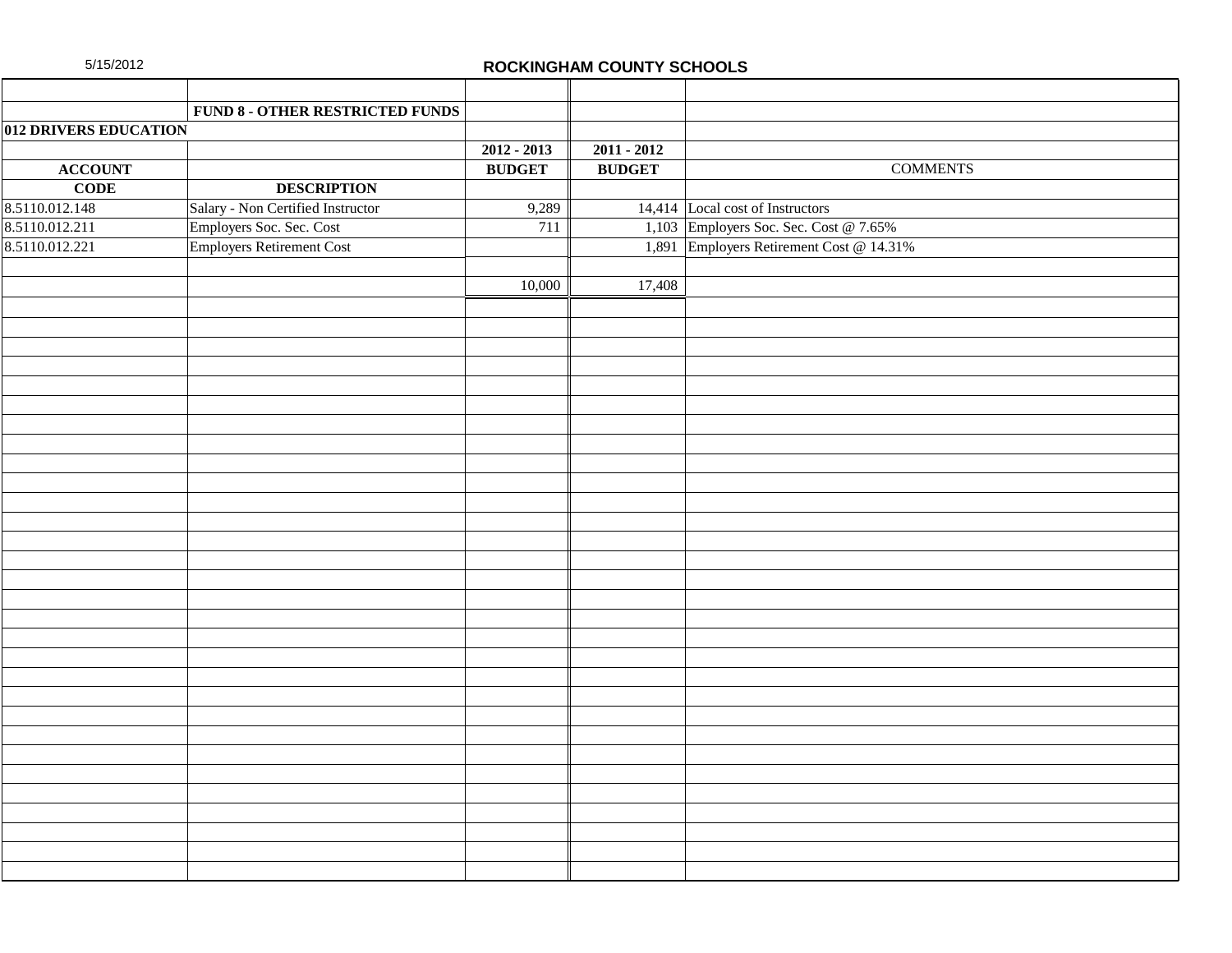|                                 | <b>FUND 8 - OTHER RESTRICTED FUNDS</b> |               |               |                                                          |
|---------------------------------|----------------------------------------|---------------|---------------|----------------------------------------------------------|
| <b>032 EXCEPTIONAL CHILDREN</b> |                                        |               |               |                                                          |
|                                 |                                        | $2012 - 2013$ | $2011 - 2012$ |                                                          |
| <b>ACCOUNT</b>                  |                                        | <b>BUDGET</b> | <b>BUDGET</b> | <b>COMMENTS</b>                                          |
| <b>CODE</b>                     | <b>DESCRIPTION</b>                     |               |               |                                                          |
|                                 |                                        |               |               |                                                          |
| <b>APPROPRIATIONS</b>           |                                        |               |               |                                                          |
| 8.5110.032.121                  | Salary - Teacher                       | 456,450       | 486,880       | Salary for 16 teacher tradeoffs                          |
| 8.5110.032.162                  | Substitute Pay                         | 8,000         | 8,000         | Substitute pay for 5100 series                           |
| 8.5110.032.211                  | Employers Soc. Sec. Cost               | 35,530        | 37,857        | Employers Soc. Sec. Cost @ 7.65%                         |
| 8.5110.032.221                  | <b>Employers Retirement Cost</b>       | 65,318        | 63,879        | Employers Retirement Cost @ 14.31%                       |
| 8.5110.032.231                  | <b>Employers Hospital Cost</b>         | 77,880        | 78,880        | Employers Hospitalization Cost @5,192 (15)               |
| 8.5210.032.232                  | Workman's Compensation                 | 10,438        | 126           | Workman's Comp                                           |
| 8.5210.032.233                  | <b>Unemployment Compensation</b>       | 2,163         |               |                                                          |
| 8.5210.032.311                  | <b>Contracted Services</b>             | 7,000         | 9.000         | <b>Community Based Instruction Stipends</b>              |
| 8.5210.032.312                  | <b>Workshop Expenses</b>               | 100           | 1,000         | <b>Workshop Expenses</b>                                 |
| 8.5210.032.314                  | Printing & Binding                     | 100           | 500           | Printing & Binding                                       |
| 8.5210.032.332                  | Travel                                 | 100           | 500           | <b>Travel Reimbursements</b>                             |
| 8.5210.032.411                  | <b>Instructional Supplies</b>          | 2,105         | 1,674         | Supplies & Materials                                     |
| 8.5210.032.422                  | Repairs                                | 100           | 500           | Repair Parts etc.                                        |
| 8.5210.032.459                  | Other Food Purchases                   | 100           |               | 500 Food Purchases                                       |
| 8.5210.032.461                  | Non-Capitalized Equipment              | 100           | 1,000         | Purchase non-capitalized equipment under \$2000          |
| 8.5210.032.462                  | Non-Capitalized Computer Equip.        | 100           | 1,000         | Purchase non-capitalized computer equipment under \$2000 |
| 8.5810.032.131                  | Salary - Media                         | 63,900        |               | Salary for 2 counselor tradeoff                          |
| 8.5810.032.211                  | Employers Soc. Sec. Cost               | 4,888         |               | Employers Soc. Sec. Cost @ 7.65%                         |
| 8.5810.032.221                  | <b>Employers Retirement Cost</b>       | 9,144         |               | Employers Retirement Cost @ 14.31%                       |
| 8.5810.032.231                  | <b>Employers Hospital Cost</b>         | 10,384        |               | Employers Hospitalization Cost @5,192 (2)                |
| 8.5830.032.131                  | Salary - Counselor                     |               | 66,940        | Salary for 2 counselors trade off                        |
| 8.5830.032.211                  | Employers Soc. Sec. Cost               |               | 5,121         | Employers Soc. Sec. Cost @ 7.65%                         |
| 8.5830.032.221                  | <b>Employers Retirement Cost</b>       |               | 8,783         | Employers Retirement Cost @14.31%                        |
| 8.5830.032.231                  | <b>Employers Hospital Cost</b>         |               | 9,860         | Employers Hospitalization Cost @5,192 (2)                |
| 8.6201.032.371                  | Insurance                              | 1,000         | 1,000         | <b>CBT</b> Insurance Cost                                |
| 8.6910.032.233                  | <b>Unemployment Compensation</b>       | 100           | 3,000         | <b>Unemployment Cost</b>                                 |
|                                 |                                        |               |               |                                                          |
|                                 | Total                                  | 755,000       | 786,000       |                                                          |
|                                 |                                        |               |               |                                                          |
|                                 |                                        |               |               |                                                          |
|                                 |                                        |               |               |                                                          |
|                                 |                                        |               |               |                                                          |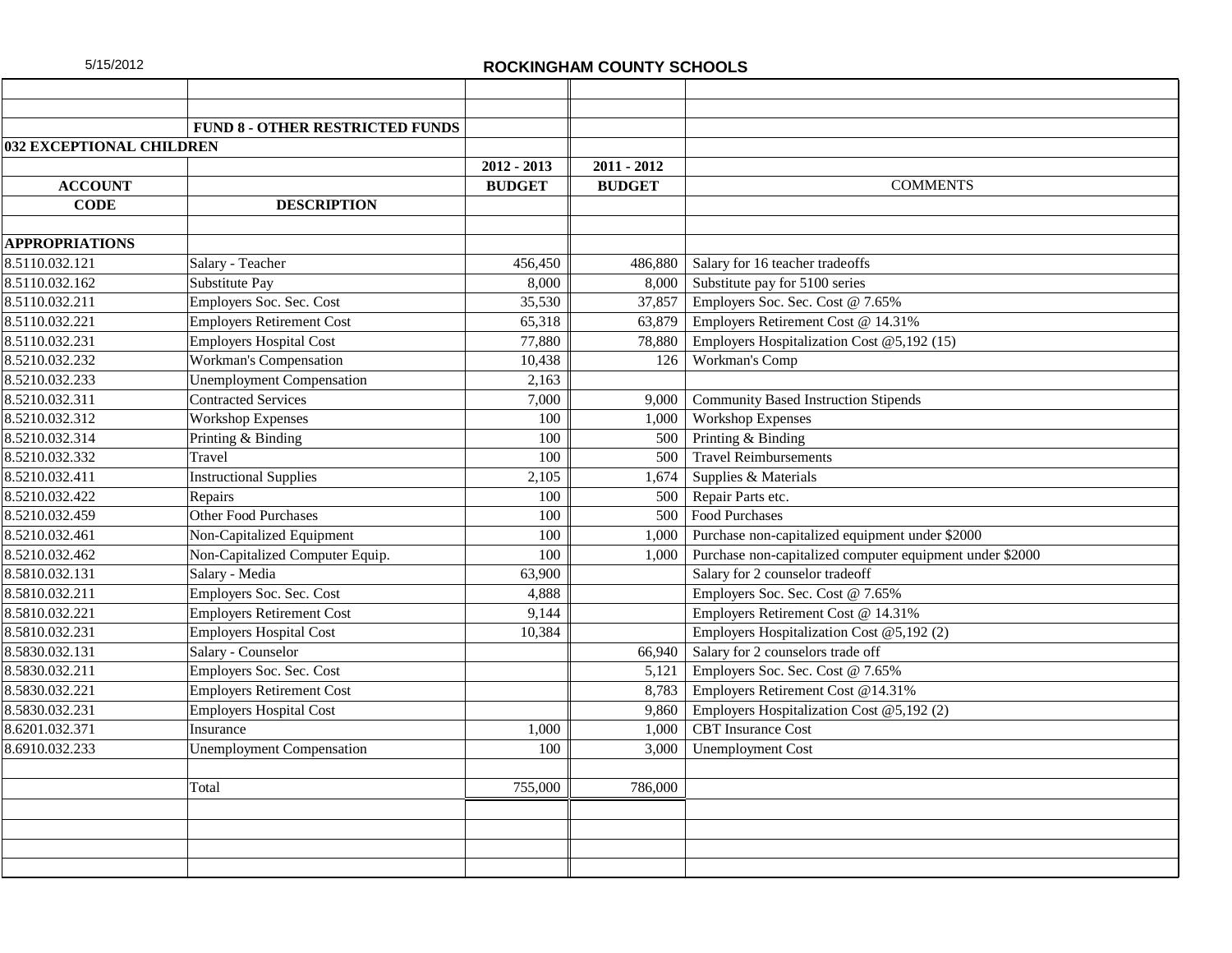| Explanation:                                  |                                                                                                                                                        |  |  |
|-----------------------------------------------|--------------------------------------------------------------------------------------------------------------------------------------------------------|--|--|
|                                               | Revenue: Vocational Rehabilitation pays stipends to qualifying students with special needs who are learning work skills;                               |  |  |
|                                               | stipends are then paid from this account. Revenues and expenditures exactly match and are anticipated to be about the same next year.                  |  |  |
|                                               |                                                                                                                                                        |  |  |
|                                               | Annie Penn Grant will generate approximately \$45,000 to use to hire the equivalent of a full time psychologist to work in the Student Health Centers. |  |  |
|                                               | We will "trade off" by using monies to pay for a counselor in order to get a state slot for a highly paid psychologist.                                |  |  |
|                                               | Medicaid monies for Day Treatment services will provide the main source of revenue. We currently provide Day Treatment                                 |  |  |
|                                               | services to up to 30 students, but anticipate increased capacity in the future. Monies generated cover costs of the program. We                        |  |  |
|                                               | actually pay program costs from other EC funds utilizing these revenues for "trade offs". Being cautious, we are anticipating enough                   |  |  |
| revenue for 15 "trade off " teachers.         |                                                                                                                                                        |  |  |
|                                               |                                                                                                                                                        |  |  |
|                                               | Fund Balance: We hope to generate enough money from Day Treatment to not actually use fund balance; however, the delay in                              |  |  |
|                                               | reimbursement and unanticipated problems may require use of these funds.                                                                               |  |  |
|                                               |                                                                                                                                                        |  |  |
|                                               | Expenditures: Monies are utilized in cooperation with finance department to maximize services. In addition, we pay student earned                      |  |  |
| stipends and cover some direct program costs. |                                                                                                                                                        |  |  |
|                                               |                                                                                                                                                        |  |  |
|                                               |                                                                                                                                                        |  |  |
|                                               |                                                                                                                                                        |  |  |
|                                               |                                                                                                                                                        |  |  |
|                                               |                                                                                                                                                        |  |  |
|                                               |                                                                                                                                                        |  |  |
|                                               |                                                                                                                                                        |  |  |
|                                               |                                                                                                                                                        |  |  |
|                                               |                                                                                                                                                        |  |  |
|                                               |                                                                                                                                                        |  |  |
|                                               |                                                                                                                                                        |  |  |
|                                               |                                                                                                                                                        |  |  |
|                                               |                                                                                                                                                        |  |  |
|                                               |                                                                                                                                                        |  |  |
|                                               |                                                                                                                                                        |  |  |
|                                               |                                                                                                                                                        |  |  |
|                                               |                                                                                                                                                        |  |  |
|                                               |                                                                                                                                                        |  |  |
|                                               |                                                                                                                                                        |  |  |
|                                               |                                                                                                                                                        |  |  |
|                                               |                                                                                                                                                        |  |  |
|                                               |                                                                                                                                                        |  |  |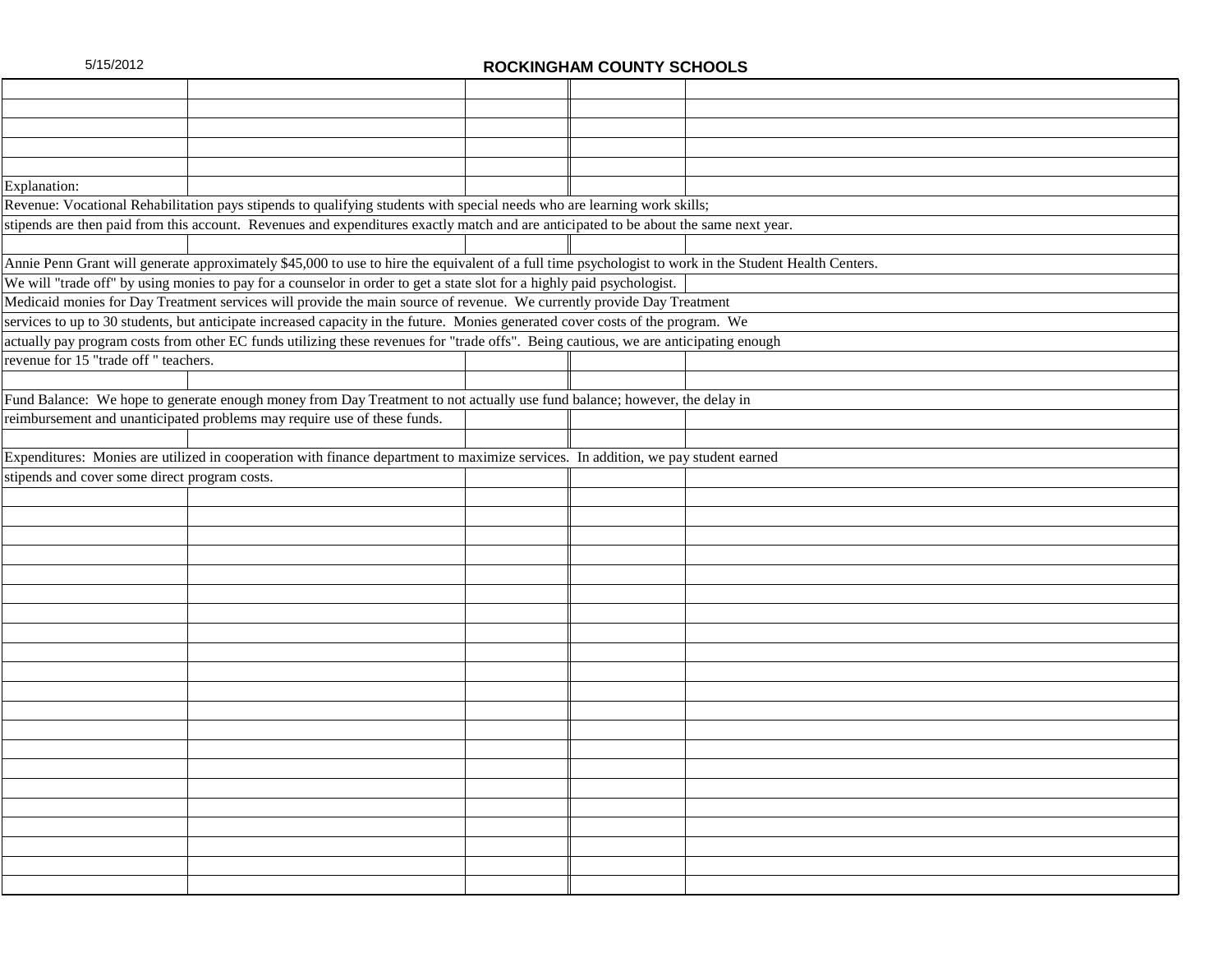|                       | <b>FUND 8 - OTHER RESTRICTED FUNDS</b>                                                                        |               |               |                                          |
|-----------------------|---------------------------------------------------------------------------------------------------------------|---------------|---------------|------------------------------------------|
| 049 PRESCHOOL         |                                                                                                               |               |               |                                          |
|                       |                                                                                                               |               |               |                                          |
| <b>ACCOUNT</b>        |                                                                                                               | $2012 - 2013$ | $2011 - 2012$ | <b>COMMENTS</b>                          |
| <b>CODE</b>           | <b>DESCRIPTION</b>                                                                                            | <b>BUDGET</b> | <b>BUDGET</b> |                                          |
|                       |                                                                                                               |               |               |                                          |
| <b>APPROPRIATIONS</b> |                                                                                                               |               |               |                                          |
| 8.5110.049.121        | Salary - Teacher                                                                                              | 243,860       | 183,000       | Salary for 8 trade-offs                  |
| 8.5110.049.162        | Substitute Pay                                                                                                | 9,200         | 9,200         | Substitute Pay                           |
| 8.5110.049.211        | Employers Soc. Sec. Cost                                                                                      | 19,359        | 14,703        | Social Security Cost @ 7.65%             |
| 8.5110.049.221        | <b>Employers Retirement Cost</b>                                                                              | 34,896        | 24.010        | Retirement Cost @ 14.31%                 |
| 8.5110.049.231        | <b>Employers Hospital Cost</b>                                                                                | 41,536        | 29,586        | Hospitalization Cost @5,192 (8)          |
| 8.5110.049.232        | Workers Compensation                                                                                          |               | 314           | <b>Workers Comp</b>                      |
| 8.5110.049.233        | <b>Unemployment Compensation</b>                                                                              | 40            |               |                                          |
| 8.5230.049.121        | Salary - Teacher                                                                                              |               | 30,430        | 1 teacher                                |
| 8.5230.049.142        | Salary - Assistants                                                                                           |               | 38,282        | Salary for 2 teacher assistants          |
| 8.5230.049.211        | Employers Soc. Sec. Cost                                                                                      |               | 5,256         | Social Security Cost @ 7.65%             |
| 8.5230.049.221        | <b>Employers Retirement Cost</b>                                                                              |               | 9,015         | Retirement Cost @ 13.12%                 |
| 8.5230.049.231        | <b>Employers Hospital Cost</b>                                                                                |               | 14,793        | Hospitalization Cost @4,931 (3)          |
| 8.5230.049.232        | <b>Workers Compensation</b>                                                                                   | 407           |               |                                          |
| 8.5230.049.311        | <b>Contracted Services</b>                                                                                    | 8,792         | 5,000         | Contracted services                      |
| 8.5230.049.312        | <b>Workshop Expenses</b>                                                                                      | 2,000         | 2,000         | Instructional workshop expenses          |
| 8.5230.049.314        | Printing & Binding                                                                                            | 500           | 151           |                                          |
| 8.5230.049.326        | Repair/Maintenance                                                                                            | 3,000         | 3,000         | Repair and maintenance                   |
| 8.5230.049.331        | <b>Contracted Pupil Transportation</b>                                                                        | 10,000        | 10,000        | Preschool pupil transportation           |
| 8.5230.049.332        | Travel                                                                                                        | 5,000         | 5,000         | Itinerant travel                         |
| 8.5230.049.333        | <b>Field Trips</b>                                                                                            | 5,000         | 5,000         | <b>Field Trips</b>                       |
| 8.5230.049.411        | <b>Instructional Supplies</b>                                                                                 | 25,000        | 25,000        | Purchase instructional supplies          |
| 8.5230.049.459        | Other Food Purchases                                                                                          | 20,000        | 20,000        | Purchase food/snacks                     |
| 8.5230.049.462        | Non-Capitalized Computer Equip.                                                                               | 10,000        | 5,000         | Purchase computer equipment under \$2000 |
| 8.5241.049.311        | <b>Contracted Services</b>                                                                                    | 45,000        | 45,000        | <b>Contracted Speech Services</b>        |
| 8.6201.049.312        | <b>Workshop Expenses</b>                                                                                      | 150           |               |                                          |
| 8.6580.049.422        | Repair/Maintenance                                                                                            | 100           | 100           |                                          |
|                       |                                                                                                               |               |               |                                          |
|                       | Total                                                                                                         | 483,840       | 483,840       |                                          |
| Explanation:          |                                                                                                               |               |               |                                          |
|                       | Revenues: Monies are received from various sources, but primarily through NC PK to support inclusive efforts. |               |               |                                          |
|                       | We anticipate funding from NC PK to serve one hundred eight 4-year olds based on their criteria.              |               |               |                                          |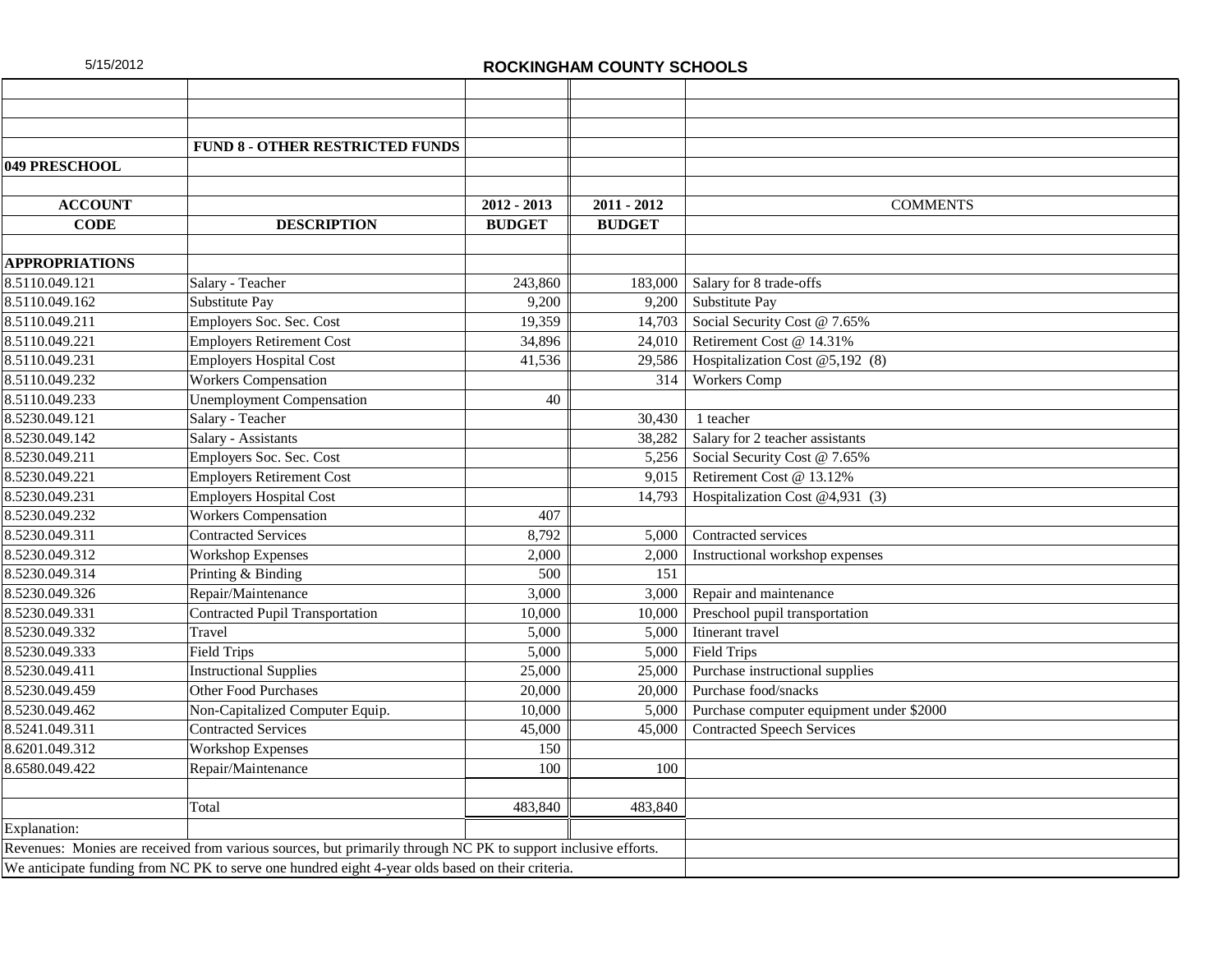| Expenditures:                |                                                                                                                                          |                |               |                                         |  |  |
|------------------------------|------------------------------------------------------------------------------------------------------------------------------------------|----------------|---------------|-----------------------------------------|--|--|
|                              | The cost of 8 teachers have been assigned to this budget. In addition, funds will be used to support cost for repairs, renovations, etc. |                |               |                                         |  |  |
|                              | due to required NC licensing of Pre-K classes as well as to purchase needed materials and supplies not available through other funds.    |                |               |                                         |  |  |
|                              | Funds are also used to support playgrounds and renovations.                                                                              |                |               |                                         |  |  |
|                              | <b>FUND 8 - OTHER RESTRICTED FUNDS</b>                                                                                                   |                |               |                                         |  |  |
| 050 LOCAL PARENT INVOLVEMENT |                                                                                                                                          |                |               |                                         |  |  |
|                              |                                                                                                                                          | $2012 - 2013$  | $2011 - 2012$ |                                         |  |  |
| <b>ACCOUNT</b>               |                                                                                                                                          | <b>BUDGET</b>  | <b>BUDGET</b> | <b>COMMENTS</b>                         |  |  |
| <b>CODE</b>                  | <b>DESCRIPTION</b>                                                                                                                       |                |               |                                         |  |  |
|                              |                                                                                                                                          |                |               |                                         |  |  |
| <b>APPROPRIATIONS</b>        |                                                                                                                                          |                |               |                                         |  |  |
| 8.5880.050.411               | Supplies & Materials                                                                                                                     |                |               | 4,000 Books/materials for Parent Center |  |  |
|                              |                                                                                                                                          |                |               |                                         |  |  |
|                              |                                                                                                                                          |                |               |                                         |  |  |
|                              | Total                                                                                                                                    | $\blacksquare$ | 4,000         |                                         |  |  |
|                              |                                                                                                                                          |                |               |                                         |  |  |
|                              |                                                                                                                                          |                |               |                                         |  |  |
| Explanation:                 |                                                                                                                                          |                |               |                                         |  |  |
|                              | The Local Parent Center account was established for repair and replacement of materials for the center.                                  |                |               |                                         |  |  |
|                              | The funds include damage/lost fees, laminating cost, donations form patrons & community/business donations.                              |                |               |                                         |  |  |
|                              |                                                                                                                                          |                |               |                                         |  |  |
|                              |                                                                                                                                          |                |               |                                         |  |  |
|                              |                                                                                                                                          |                |               |                                         |  |  |
|                              |                                                                                                                                          |                |               |                                         |  |  |
|                              |                                                                                                                                          |                |               |                                         |  |  |
|                              |                                                                                                                                          |                |               |                                         |  |  |
|                              |                                                                                                                                          |                |               |                                         |  |  |
|                              |                                                                                                                                          |                |               |                                         |  |  |
|                              |                                                                                                                                          |                |               |                                         |  |  |
|                              |                                                                                                                                          |                |               |                                         |  |  |
|                              |                                                                                                                                          |                |               |                                         |  |  |
|                              |                                                                                                                                          |                |               |                                         |  |  |
|                              |                                                                                                                                          |                |               |                                         |  |  |
|                              |                                                                                                                                          |                |               |                                         |  |  |
|                              |                                                                                                                                          |                |               |                                         |  |  |
|                              |                                                                                                                                          |                |               |                                         |  |  |
|                              |                                                                                                                                          |                |               |                                         |  |  |
|                              |                                                                                                                                          |                |               |                                         |  |  |
|                              |                                                                                                                                          |                |               |                                         |  |  |
|                              |                                                                                                                                          |                |               |                                         |  |  |
|                              |                                                                                                                                          |                |               |                                         |  |  |
|                              |                                                                                                                                          |                |               |                                         |  |  |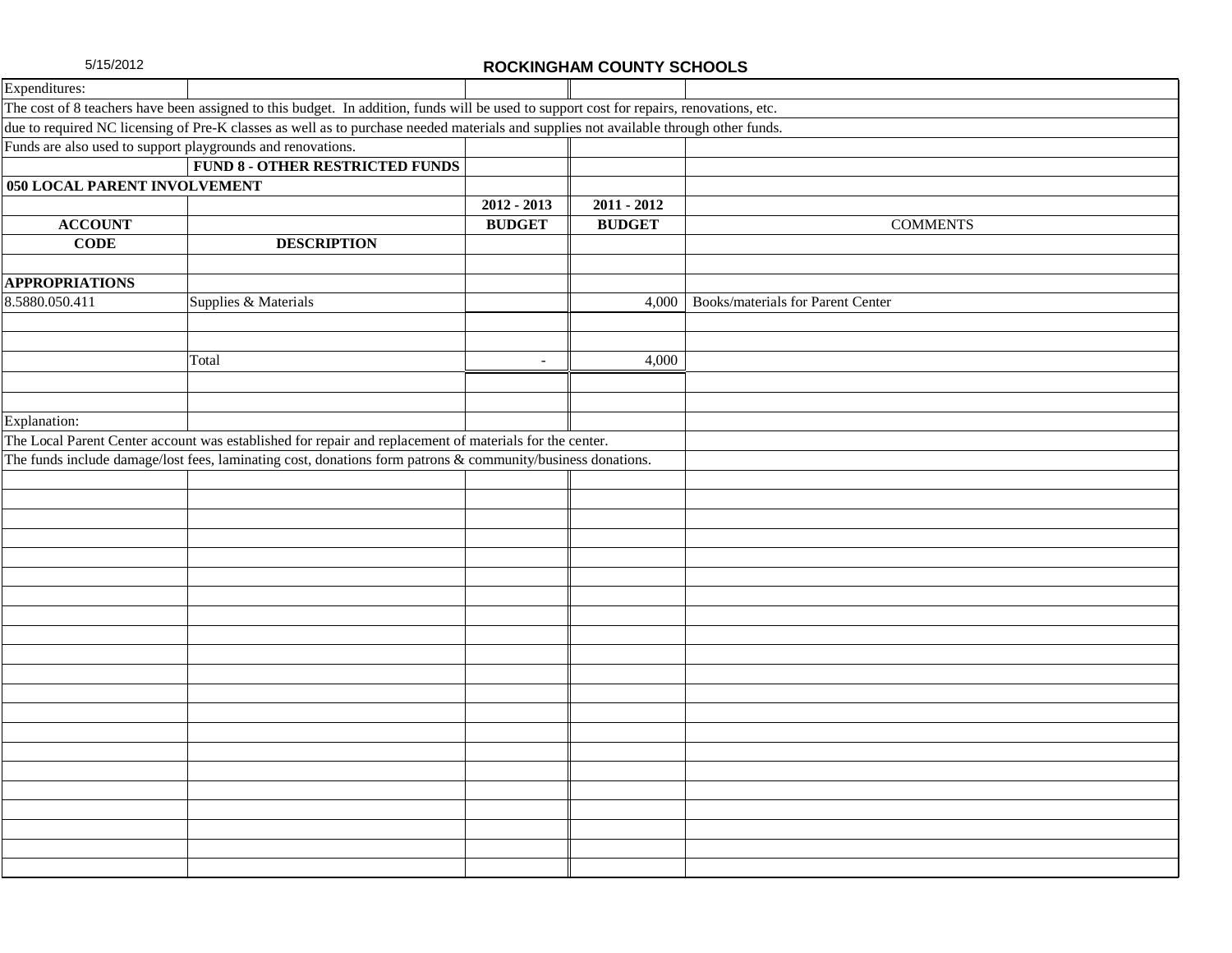|                       | FUND 8 - OTHER RESTRICTED FUNDS                                                                                               |               |               |                 |
|-----------------------|-------------------------------------------------------------------------------------------------------------------------------|---------------|---------------|-----------------|
| 069 LOCAL REMEDIATION |                                                                                                                               |               |               |                 |
|                       |                                                                                                                               | $2012 - 2013$ | $2011 - 2012$ |                 |
| <b>ACCOUNT</b>        |                                                                                                                               | <b>BUDGET</b> | <b>BUDGET</b> | <b>COMMENTS</b> |
| <b>CODE</b>           | <b>DESCRIPTION</b>                                                                                                            |               |               |                 |
|                       |                                                                                                                               |               |               |                 |
| <b>APPROPRIATIONS</b> |                                                                                                                               |               |               |                 |
| 8.5870.069.312        | Workshop Expense                                                                                                              | 7,374         | 7,374         |                 |
|                       |                                                                                                                               |               |               |                 |
|                       | Total                                                                                                                         | 7,374         | 7,374         |                 |
|                       |                                                                                                                               |               |               |                 |
| Explanation:          |                                                                                                                               |               |               |                 |
|                       | Local Remediation funds are used to support school staffs with development and continuation of programs for at risk students. |               |               |                 |
|                       |                                                                                                                               |               |               |                 |
|                       |                                                                                                                               |               |               |                 |
|                       |                                                                                                                               |               |               |                 |
|                       |                                                                                                                               |               |               |                 |
|                       |                                                                                                                               |               |               |                 |
|                       |                                                                                                                               |               |               |                 |
|                       |                                                                                                                               |               |               |                 |
|                       |                                                                                                                               |               |               |                 |
|                       |                                                                                                                               |               |               |                 |
|                       |                                                                                                                               |               |               |                 |
|                       |                                                                                                                               |               |               |                 |
|                       |                                                                                                                               |               |               |                 |
|                       |                                                                                                                               |               |               |                 |
|                       |                                                                                                                               |               |               |                 |
|                       |                                                                                                                               |               |               |                 |
|                       |                                                                                                                               |               |               |                 |
|                       |                                                                                                                               |               |               |                 |
|                       |                                                                                                                               |               |               |                 |
|                       |                                                                                                                               |               |               |                 |
|                       |                                                                                                                               |               |               |                 |
|                       |                                                                                                                               |               |               |                 |
|                       |                                                                                                                               |               |               |                 |
|                       |                                                                                                                               |               |               |                 |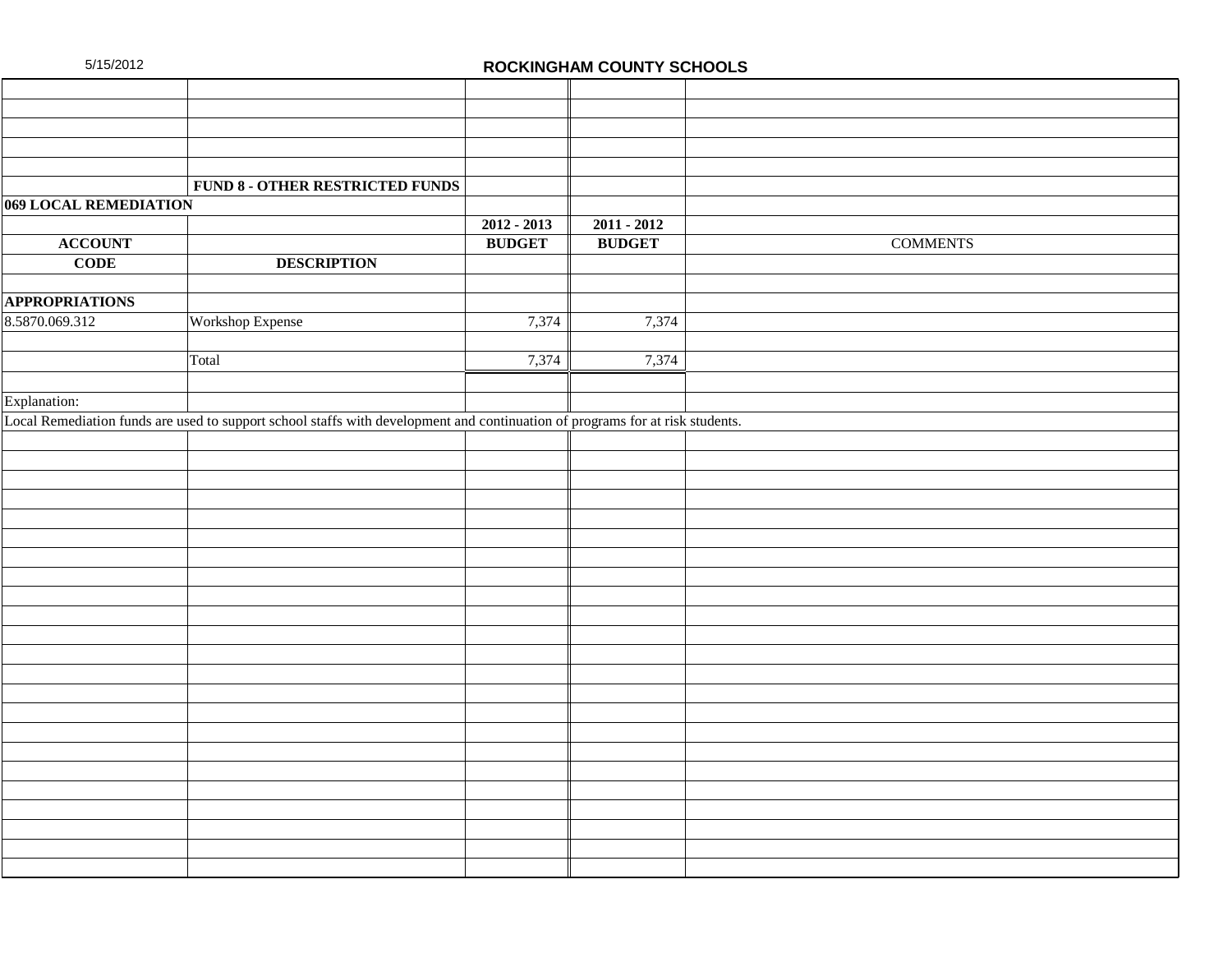|--|

#### **ROCKINGHAM COUNTY SCHOOLS**

|                          | <b>FUND 8 - OTHER RESTRICTED FUNDS</b> |               |               |                                                                             |
|--------------------------|----------------------------------------|---------------|---------------|-----------------------------------------------------------------------------|
| 301 - ROTC REIMBURSEMENT |                                        |               |               |                                                                             |
|                          |                                        | $2012 - 2013$ | $2011 - 2012$ |                                                                             |
| <b>ACCOUNT</b>           |                                        | <b>BUDGET</b> | <b>BUDGET</b> | <b>COMMENTS</b>                                                             |
| <b>CODE</b>              | <b>DESCRIPTION</b>                     |               |               |                                                                             |
|                          |                                        |               |               |                                                                             |
| <b>APPROPRIATIONS</b>    |                                        |               |               |                                                                             |
| 8.6540.301.411           | Custodial Supplies                     | 231,787       |               | 220,750 Custodial supplies for schools. Increased 3% to cover rising costs. |
| 8.6530.301.421           | Fuel Oil                               | 8,213         | 19,250        |                                                                             |
|                          |                                        |               |               |                                                                             |
|                          | Total                                  | 240,000       | 240,000       |                                                                             |
|                          |                                        |               |               |                                                                             |
|                          |                                        |               |               |                                                                             |
|                          |                                        |               |               |                                                                             |
|                          |                                        |               |               |                                                                             |
|                          |                                        |               |               |                                                                             |
|                          |                                        |               |               |                                                                             |
|                          |                                        |               |               |                                                                             |
|                          |                                        |               |               |                                                                             |
|                          |                                        |               |               |                                                                             |
|                          |                                        |               |               |                                                                             |
|                          |                                        |               |               |                                                                             |
|                          |                                        |               |               |                                                                             |
|                          |                                        |               |               |                                                                             |
|                          |                                        |               |               |                                                                             |
|                          |                                        |               |               |                                                                             |
|                          |                                        |               |               |                                                                             |
|                          |                                        |               |               |                                                                             |
|                          |                                        |               |               |                                                                             |
|                          |                                        |               |               |                                                                             |
|                          |                                        |               |               |                                                                             |
|                          |                                        |               |               |                                                                             |
|                          |                                        |               |               |                                                                             |
|                          |                                        |               |               |                                                                             |
|                          |                                        |               |               |                                                                             |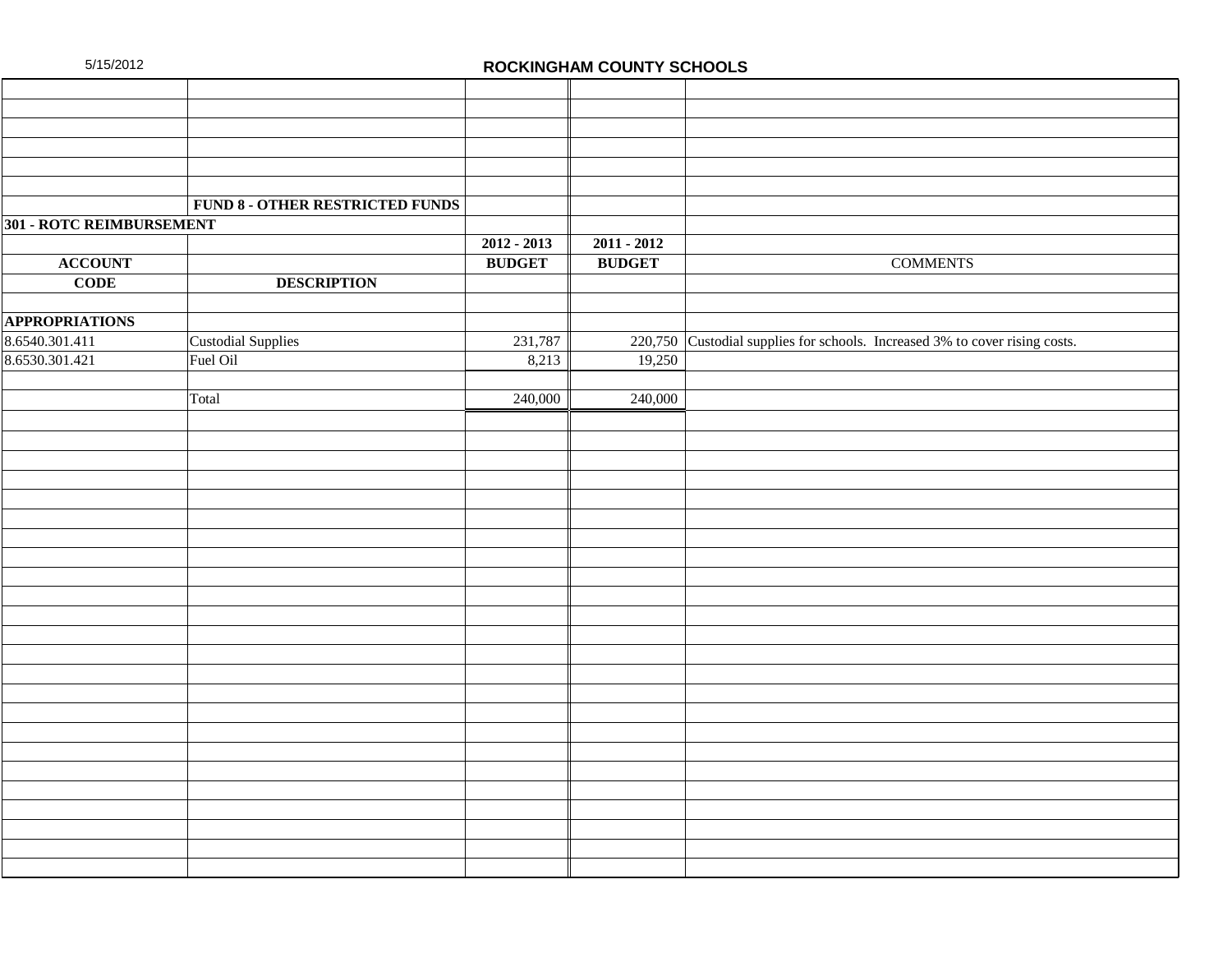| 5/15/2012 |  |  |  |  |
|-----------|--|--|--|--|
|-----------|--|--|--|--|

#### **ROCKINGHAM COUNTY SCHOOLS**

|                                      | <b>FUND 8 - OTHER RESTRICTED FUNDS</b> |               |               |                                                                  |
|--------------------------------------|----------------------------------------|---------------|---------------|------------------------------------------------------------------|
| 305 MEDICAID ADMINISTRATIVE OUTREACH |                                        |               |               |                                                                  |
|                                      |                                        | $2012 - 2013$ | $2011 - 2012$ |                                                                  |
| <b>ACCOUNT</b>                       |                                        | <b>BUDGET</b> | <b>BUDGET</b> | <b>COMMENTS</b>                                                  |
| <b>CODE</b>                          | <b>DESCRIPTION</b>                     |               |               |                                                                  |
|                                      |                                        |               |               |                                                                  |
| <b>APPROPRIATIONS</b>                |                                        |               |               |                                                                  |
| 8.6530.305.421                       | Fuel Oil                               | 150,000       | 150,000       |                                                                  |
| 8.6910.305.311                       | Contracted Services                    | 45,000        |               | 45,000 To cover Medicaid Administrative Outreach Program filing, |
|                                      |                                        |               |               |                                                                  |
|                                      | Total                                  | 195,000       | 195,000       |                                                                  |
|                                      |                                        |               |               |                                                                  |
|                                      |                                        |               |               |                                                                  |
|                                      |                                        |               |               |                                                                  |
|                                      |                                        |               |               |                                                                  |
|                                      |                                        |               |               |                                                                  |
|                                      |                                        |               |               |                                                                  |
|                                      |                                        |               |               |                                                                  |
|                                      |                                        |               |               |                                                                  |
|                                      |                                        |               |               |                                                                  |
|                                      |                                        |               |               |                                                                  |
|                                      |                                        |               |               |                                                                  |
|                                      |                                        |               |               |                                                                  |
|                                      |                                        |               |               |                                                                  |
|                                      |                                        |               |               |                                                                  |
|                                      |                                        |               |               |                                                                  |
|                                      |                                        |               |               |                                                                  |
|                                      |                                        |               |               |                                                                  |
|                                      |                                        |               |               |                                                                  |
|                                      |                                        |               |               |                                                                  |
|                                      |                                        |               |               |                                                                  |
|                                      |                                        |               |               |                                                                  |
|                                      |                                        |               |               |                                                                  |
|                                      |                                        |               |               |                                                                  |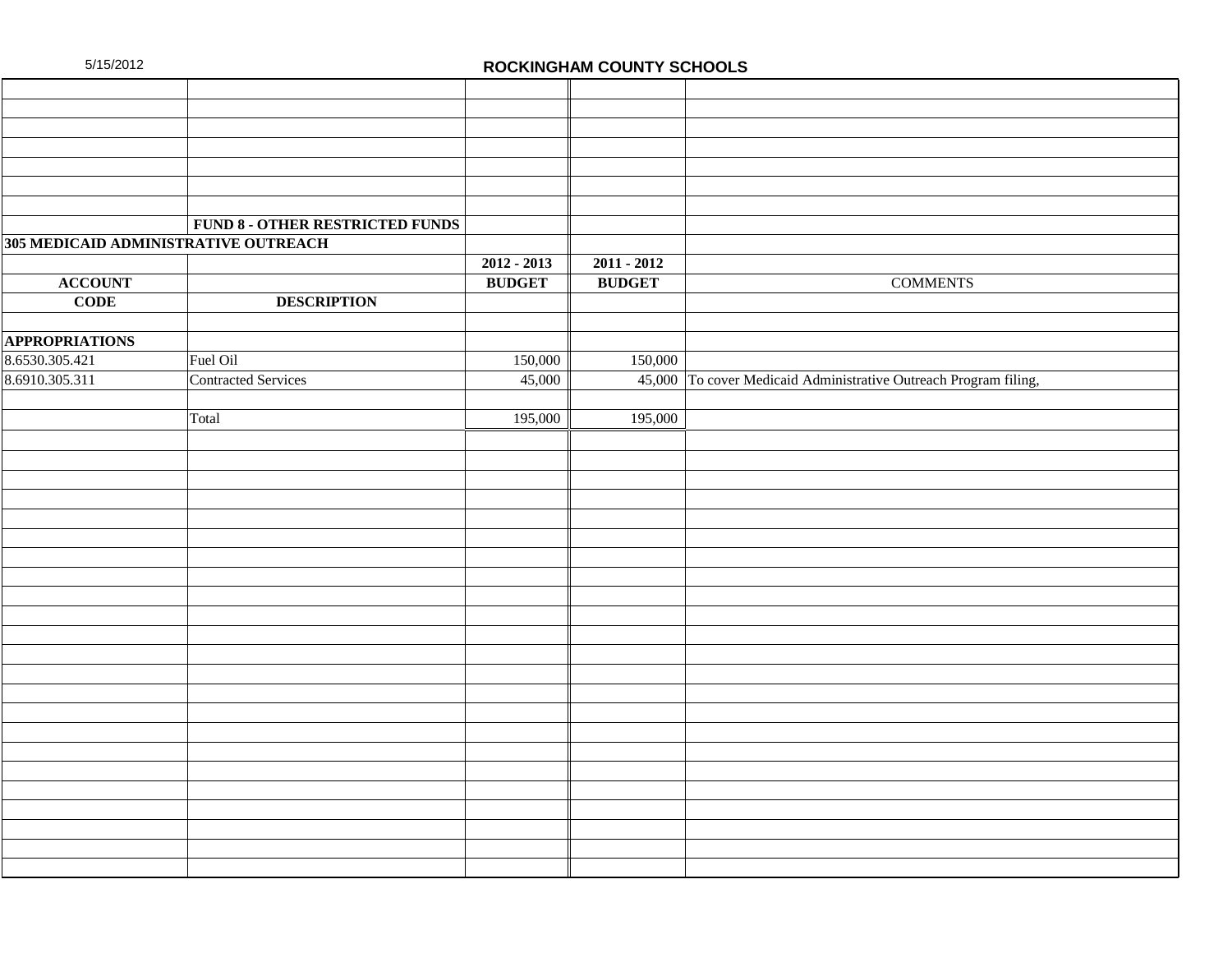|                                   | <b>FUND 8 - OTHER RESTRICTED FUNDS</b>                                                                                                      |               |               |                                              |
|-----------------------------------|---------------------------------------------------------------------------------------------------------------------------------------------|---------------|---------------|----------------------------------------------|
| <b>306 MEDICAID REIMBURSEMENT</b> |                                                                                                                                             |               |               |                                              |
|                                   |                                                                                                                                             | $2012 - 2013$ | $2011 - 2012$ |                                              |
| <b>ACCOUNT</b>                    |                                                                                                                                             | <b>BUDGET</b> | <b>BUDGET</b> | <b>COMMENTS</b>                              |
| <b>CODE</b>                       | <b>DESCRIPTION</b>                                                                                                                          |               |               |                                              |
|                                   |                                                                                                                                             |               |               |                                              |
| <b>APPROPRIATIONS</b>             |                                                                                                                                             |               |               |                                              |
| 8.5240.306.132                    | Salary - Speech Therapists                                                                                                                  | 111,140       | 119,660       | Salary for 2 speech teacher                  |
| 8.5240.306.181                    | <b>Bonus Pay</b>                                                                                                                            | 5,557         | 5,983         | Bonus pay                                    |
| 8.5240.306.184                    | Longevity Pay                                                                                                                               | 1,000         |               |                                              |
| 8.5240.306.211                    | Employers Soc. Sec. Cost                                                                                                                    | 9,004         | 9,613         | Social Security @ 7.65%                      |
| 8.5240.306.221                    | <b>Employers Retirement Cost</b>                                                                                                            | 16,842        | 16,484        | Employers Retirement Cost @ 14.31%           |
| 8.5240.306.231                    | <b>Employers Hospital Cost</b>                                                                                                              | 10,384        | 9,862         | Employers Hospitalization Cost @ \$5,192 (2) |
| 8.5240.306.311                    | <b>Contracted Services</b>                                                                                                                  | 95,000        | 94,825        | <b>Speech Services</b>                       |
| 8.5840.306.311                    | <b>Contracted Services</b>                                                                                                                  | 136,761       | 136.115       | PT/OT services                               |
| 8.6200.306.311                    | <b>Contracted Services</b>                                                                                                                  | 150,000       | 40,000        | Contracted services                          |
|                                   |                                                                                                                                             |               |               |                                              |
|                                   | Total                                                                                                                                       | 535,688       | 432,542       |                                              |
|                                   |                                                                                                                                             |               |               |                                              |
|                                   |                                                                                                                                             |               |               |                                              |
|                                   |                                                                                                                                             |               |               |                                              |
| Explanation:                      |                                                                                                                                             |               |               |                                              |
|                                   | Revenue: Monies are generated based on strict Medicaid guidelines for reimbursement for specific related services provided in the           |               |               |                                              |
|                                   | schools. Currently, services eligible for reimbursement include therapy and assessments performed by speech pathologists,                   |               |               |                                              |
|                                   | occupational therapists, physical therapists, and audiologists. We may begin billing some limited nursing services                          |               |               |                                              |
| next year as well.                |                                                                                                                                             |               |               |                                              |
|                                   |                                                                                                                                             |               |               |                                              |
|                                   | Expenditures: Based on our signed contract with Medicaid, these monies may only be used to support related services. Therefore              |               |               |                                              |
|                                   | we utilize these monies to employ a speech therapist. We will use some of the restricted fund balance that we expect at the end of the year |               |               |                                              |
|                                   | in this area combined with anticipated revenues for the 2012-13 year to pay for 2 therapists as well as some contracted services.           |               |               |                                              |
|                                   |                                                                                                                                             |               |               |                                              |
|                                   |                                                                                                                                             |               |               |                                              |
|                                   |                                                                                                                                             |               |               |                                              |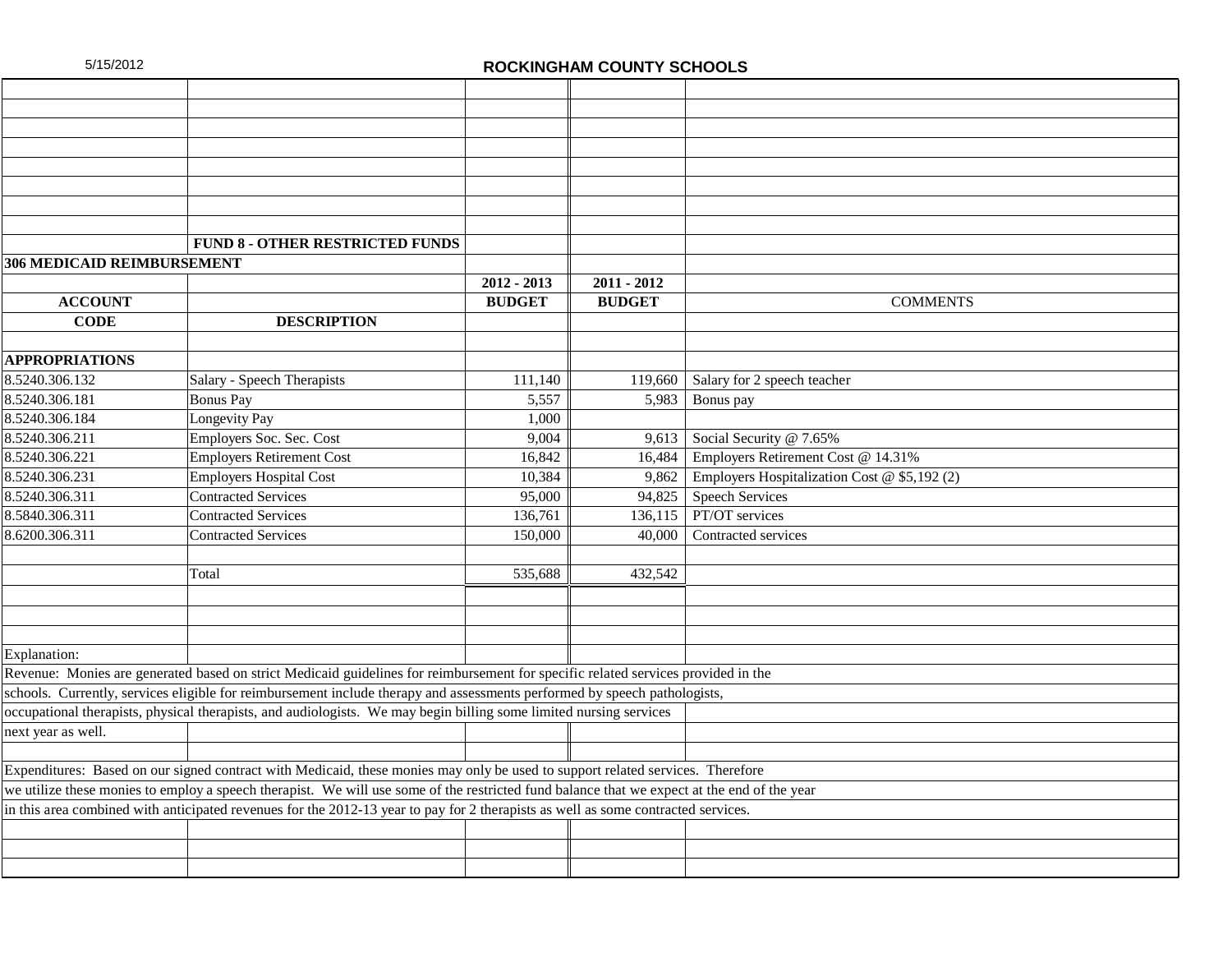|                            | <b>FUND 8 - OTHER RESTRICTED FUNDS</b>                                                                                                               |                 |               |                                                                   |
|----------------------------|------------------------------------------------------------------------------------------------------------------------------------------------------|-----------------|---------------|-------------------------------------------------------------------|
| <b>403 QUALITY SCHOOLS</b> |                                                                                                                                                      |                 |               |                                                                   |
|                            |                                                                                                                                                      | $2012 - 2013$   | $2011 - 2012$ |                                                                   |
| <b>ACCOUNT</b>             |                                                                                                                                                      | <b>BUDGET</b>   | <b>BUDGET</b> | <b>COMMENTS</b>                                                   |
| <b>CODE</b>                | <b>DESCRIPTION</b>                                                                                                                                   |                 |               |                                                                   |
|                            |                                                                                                                                                      |                 |               |                                                                   |
| <b>APPROPRIATIONS</b>      |                                                                                                                                                      |                 |               |                                                                   |
| 8.5110.403.162             | Substitute Pay                                                                                                                                       | 400             |               | 400 Substitute Pay                                                |
| 8.5110.403.211             | Employers Soc. Sec. Cost                                                                                                                             | $\overline{31}$ | 31            | Social Security Cost @ 7.65%                                      |
| 8.5400.403.311             | <b>Contracted Services</b>                                                                                                                           | 1,000           | 1,000         | To pay any contracted services - workshop facilitator's contracts |
| 8.5400.403.312             | Workshop Expenses                                                                                                                                    | 2,119           | 2,119         | Instructional workshop expenses - workshop equipment & supplies   |
|                            |                                                                                                                                                      |                 |               |                                                                   |
|                            |                                                                                                                                                      |                 |               |                                                                   |
|                            | Total                                                                                                                                                | 3,550           | 3,550         |                                                                   |
|                            |                                                                                                                                                      |                 |               |                                                                   |
|                            |                                                                                                                                                      |                 |               |                                                                   |
| Explanation:               |                                                                                                                                                      |                 |               |                                                                   |
|                            | Revenues: Monies were received from the North Carolina Partnership for Excellence for the use of training administrators and teachers in the area of |                 |               |                                                                   |
| Total Quality.             |                                                                                                                                                      |                 |               |                                                                   |
|                            |                                                                                                                                                      |                 |               |                                                                   |
|                            |                                                                                                                                                      |                 |               |                                                                   |
|                            |                                                                                                                                                      |                 |               |                                                                   |
|                            |                                                                                                                                                      |                 |               |                                                                   |
|                            |                                                                                                                                                      |                 |               |                                                                   |
|                            |                                                                                                                                                      |                 |               |                                                                   |
|                            |                                                                                                                                                      |                 |               |                                                                   |
|                            |                                                                                                                                                      |                 |               |                                                                   |
|                            |                                                                                                                                                      |                 |               |                                                                   |
|                            |                                                                                                                                                      |                 |               |                                                                   |
|                            |                                                                                                                                                      |                 |               |                                                                   |
|                            |                                                                                                                                                      |                 |               |                                                                   |
|                            |                                                                                                                                                      |                 |               |                                                                   |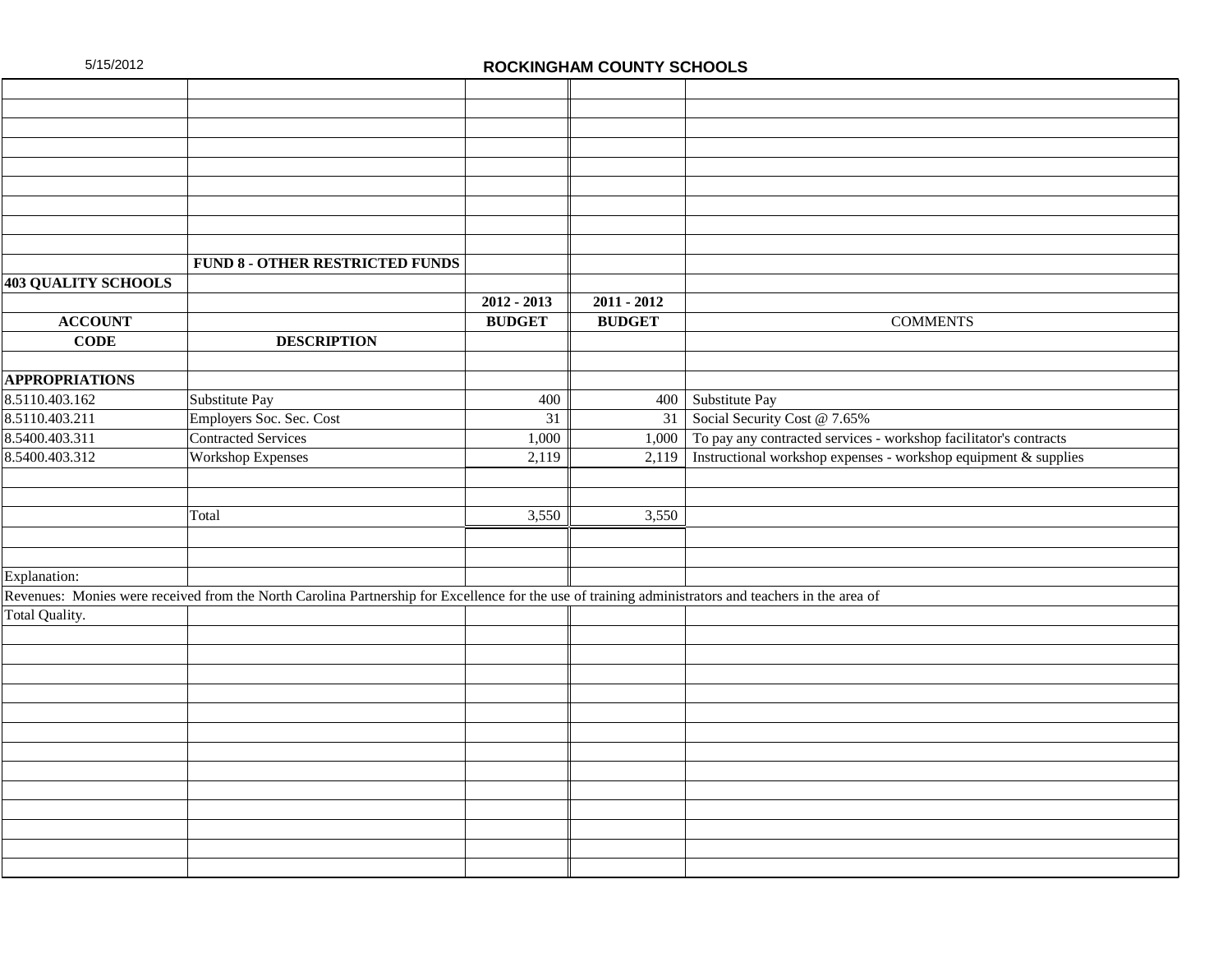|                            | <b>FUND 8 - OTHER RESTRICTED FUNDS</b> |               |               |                                                |
|----------------------------|----------------------------------------|---------------|---------------|------------------------------------------------|
| <b>410 EARLY CHILDHOOD</b> |                                        |               |               |                                                |
|                            |                                        | $2012 - 2013$ | 2011 - 2012   |                                                |
| <b>ACCOUNT</b>             |                                        | <b>BUDGET</b> | <b>BUDGET</b> | <b>COMMENTS</b>                                |
| <b>CODE</b>                | <b>DESCRIPTION</b>                     |               |               |                                                |
|                            |                                        |               |               |                                                |
| <b>APPROPRIATIONS</b>      |                                        |               |               |                                                |
| 8.5110.410.142.334         | Salary - Teacher Assistant             | 43,425        |               | $43,425$ 2 FTE assistants                      |
| 8.5110.410.142.366         | Salary - Teacher Assistant             | 21,345        |               | 1 FTE assistants                               |
| 8.5110.410.211             | Employers Soc. Sec. Cost               | 4,955         | 3,322         | Social Security Cost @ 7.65%                   |
| 8.5110.410.221             | <b>Employers Retirement Cost</b>       | 9,269         | 5,697         | Employers Retirement Cost @ 14.31%             |
| 8.5110.410.231             | <b>Employers Hospital Cost</b>         | 15,576        | 9,862         | Employers Hospitalization Cost @ \$5,192 (3)   |
| 8.7100.410.121.334         | Salary - Teacher                       | 54,870        |               | 54,870 1.5 FTE Teacher                         |
| 8.7100.410.121.366         | Salary - Teacher                       | 31,290        | 31,290        | 1 FTE Teacher                                  |
| 8.7100.410.162             | Sub Pay                                | 7,000         | 1,100         | Sub Pay                                        |
| 8.7100.410.167             | Sub Pay - TA subs for Teachers         | 5,000         | 5,000         | Sub Pay for TA subs for teachers               |
| 8.7100.410.178.334         | Salary - Hourly Associates             | 7,000         |               | 7,000 2 FTE PTE Child Care Workers             |
| 8.7100.410.178.366         | Salary - Hourly Associates             | 10,000        | 34,900        | 1.5625 FTE Child Care Workers                  |
| 8.7100.410.183             | <b>Bonus</b>                           |               | $\mathbf{r}$  | <b>Bonus Pay</b>                               |
| 8.7100.410.184             | Longevity                              | 1,000         | 1,500         | Longevity                                      |
| 8.7100.410.185             | <b>Bonus</b> Leave                     |               |               |                                                |
| 8.7100.410.188             | <b>Annual Leave</b>                    |               |               | Annual Leave Pay                               |
| 8.7100.410.211             | Employers Soc. Sec. Cost               | 8,886         | 10,332        | Social Security Cost @ 7.65%                   |
| 8.7100.410.221             | <b>Employers Retirement Cost</b>       | 13,188        | 16,277        | Employers Retirement Cost @ 14.31%             |
| 8.7100.410.231             | <b>Employers Hospital Cost</b>         | 12,980        | 20,649        | Employers Hospitalization Cost @ \$5,192 (2.5) |
| 8.7100.410.232             | <b>Workers Compensation</b>            | 2,100         | 1,988         | Workers Compensation cost                      |
| 8.7100.410.233             | <b>Unemployment Compensation</b>       | 2,534         |               |                                                |
| 8.7100.410.312             | <b>Instructional Workshop Expenses</b> | 200           | 200           | <b>Staff Development Expenses</b>              |
| 8.7100.410.324             | Water, Sewage, Garbage                 | 1,605         | 1,605         | Waste management expenses                      |
| 8.7100.410.326             | Maintenance                            | 1,000         | 1,000         | Contracted Maintenance on Equipment            |
| 8.7100.410.332             | <b>Itinerant Travel</b>                | 2,000         | 2,000         | Travel reimbursement                           |
| 8.7100.410.333             | Field Trip                             | 750           |               | 750 Field trip cost                            |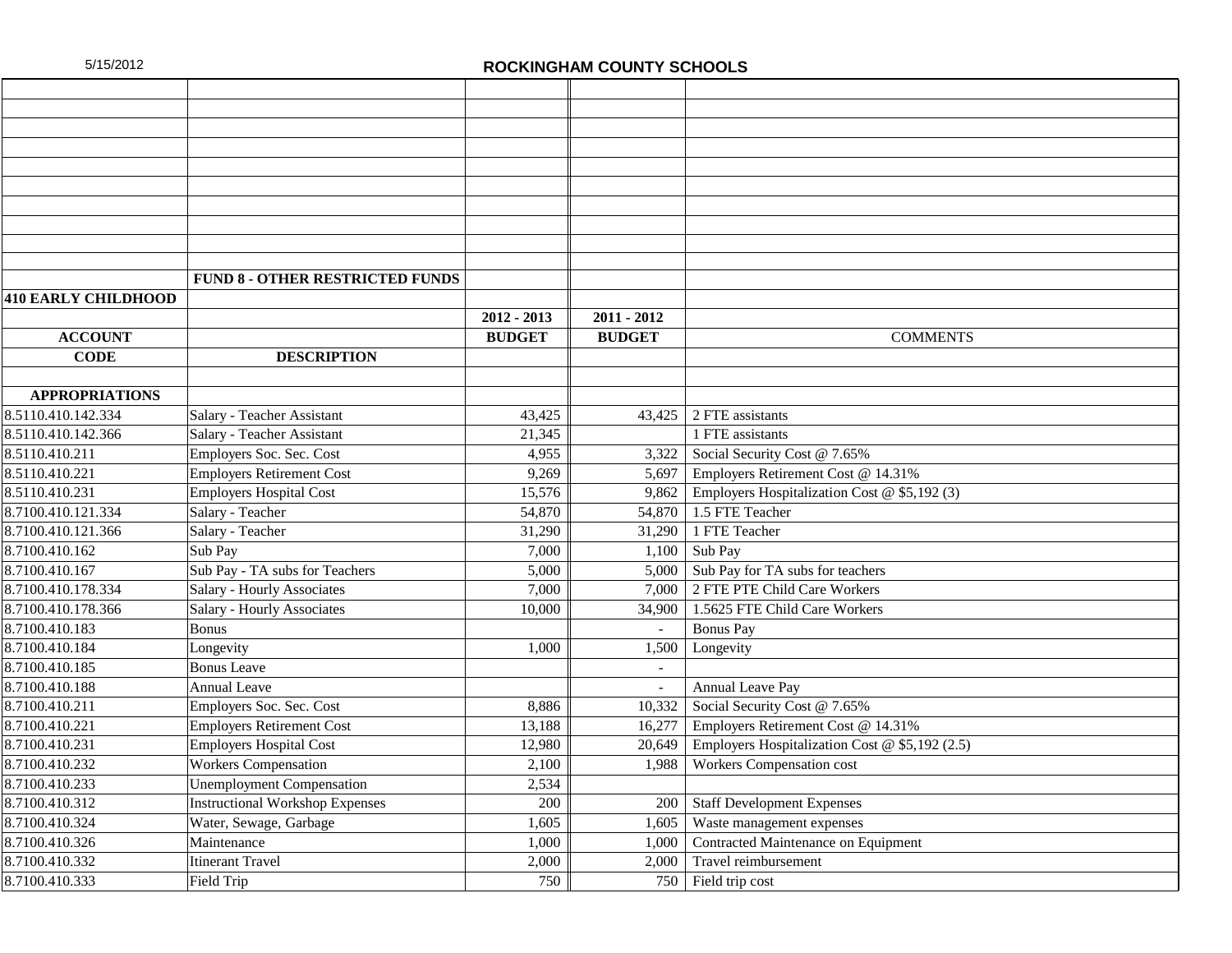5/15/2012 **ROCKINGHAM COUNTY SCHOOLS** Telephone 700 Telephone 700 Telephone cost for daycare centers 8.7100.410.341 Telephone 700 700 Telephone contract 10.351 Tuition Fees 350 350 350 Tuition fees 37100.410.411 Instructional Supplies 5,800 5,800 Instructional 8.7100.410.411 Instructional Supplies 5,800 5,800 Instructional Supplies - General<br>8.7100.410.422 Repair Parts & Materials 900 800 Fepair parts Repair Parts & Materials 900 900 Repair parts 8.7100.410.459 Other Food Purchases 9,833 9,500 Food purchases for daycare - breakfast/lunch<br>8.8100.410.392 Indirect Cost 6 Cost 6 and Foreign 1,914 Indirect Cost 3.5% **Indirect Cost** 8,207 4,914 Indirect Cost 3.5% Total 281,763  $281,763$  274,931 Explanation: The preschool age classes (ages 3, 4, and not school age 5 year olds) that generate More At Four and/or disability monies blended with students who are fee for service have higher student-teacher ratios therefore covering costs of teachers and assistants. This year with the restructuring of the program and phasing out of the toddler class, childcare and aftershool services for 3,4 and not school age 5 will be a minimal expense Supplemental funding for these services will come from local 49 monies.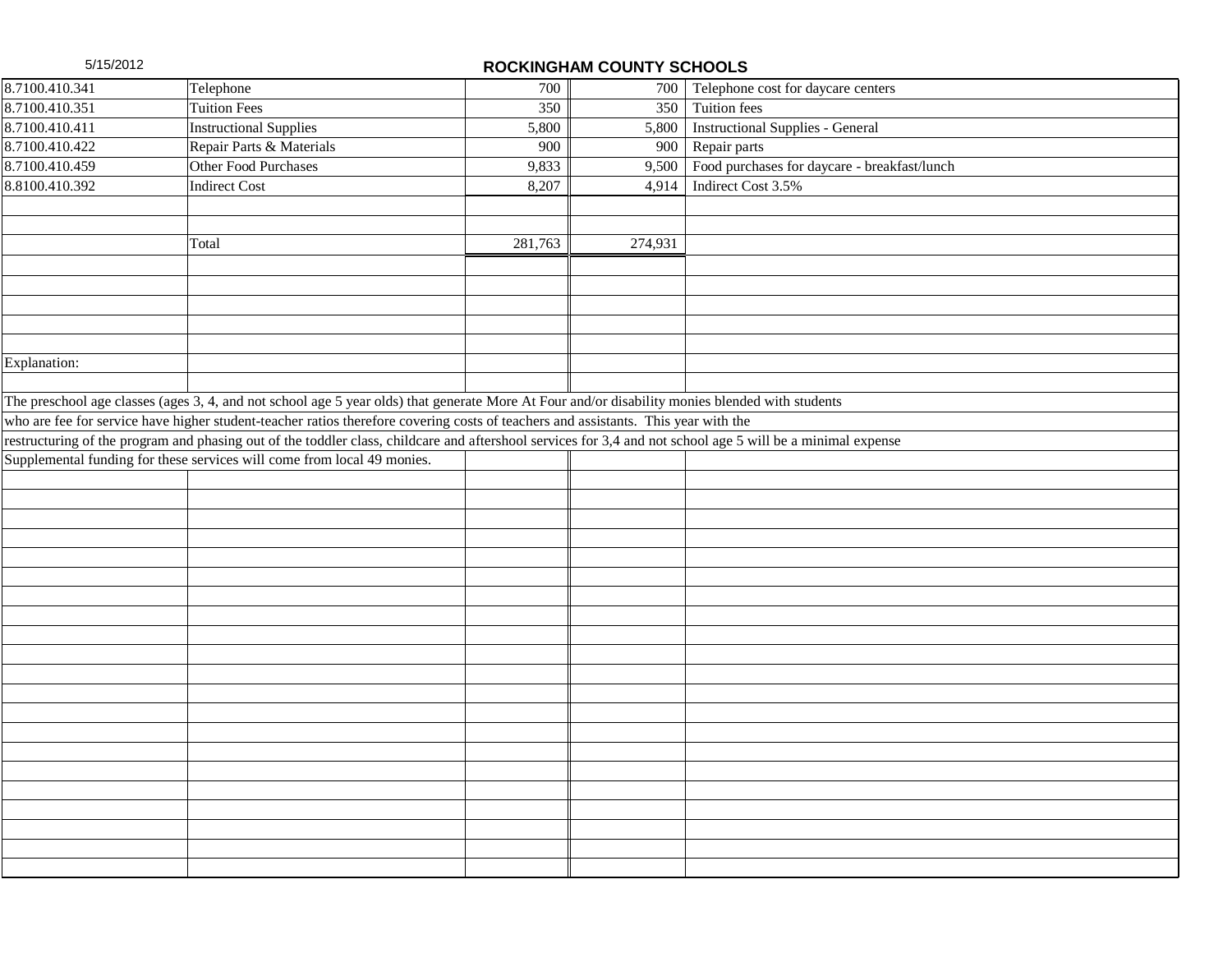|                       | <b>FUND 8 - OTHER RESTRICTED FUNDS</b>     |               |               |                     |                 |  |
|-----------------------|--------------------------------------------|---------------|---------------|---------------------|-----------------|--|
|                       | 574 ROCKINGHAM COUNTY EDUCATION FOUNDATION |               |               |                     |                 |  |
|                       |                                            | $2012 - 2013$ | $2011 - 2012$ |                     |                 |  |
| <b>ACCOUNT</b>        |                                            | <b>BUDGET</b> | <b>BUDGET</b> |                     | <b>COMMENTS</b> |  |
| <b>CODE</b>           | <b>DESCRIPTION</b>                         |               |               |                     |                 |  |
|                       |                                            |               |               |                     |                 |  |
| <b>APPROPRIATIONS</b> |                                            |               |               |                     |                 |  |
| 8.5110.574.148        | Salary - Instructor                        |               |               | <b>SAT Review</b>   |                 |  |
| 8.5110.574.211        | Employers Soc. Sec. Cost                   |               |               |                     |                 |  |
| 8.5110.574.221        | Employers Retirement Cost                  |               |               |                     |                 |  |
| 8.5110.574.411        | Supplies & Materials                       |               |               |                     |                 |  |
| 8.5110.574.459        | Other Food Purchases                       |               |               | Snacks for students |                 |  |
|                       |                                            |               |               |                     |                 |  |
|                       | Total                                      | $\sim$        | $\sim$        |                     |                 |  |
|                       |                                            |               |               |                     |                 |  |
|                       |                                            |               |               |                     |                 |  |
|                       |                                            |               |               |                     |                 |  |
|                       |                                            |               |               |                     |                 |  |
|                       |                                            |               |               |                     |                 |  |
|                       |                                            |               |               |                     |                 |  |
|                       |                                            |               |               |                     |                 |  |
|                       |                                            |               |               |                     |                 |  |
|                       |                                            |               |               |                     |                 |  |
|                       |                                            |               |               |                     |                 |  |
|                       |                                            |               |               |                     |                 |  |
|                       |                                            |               |               |                     |                 |  |
|                       |                                            |               |               |                     |                 |  |
|                       |                                            |               |               |                     |                 |  |
|                       |                                            |               |               |                     |                 |  |
|                       |                                            |               |               |                     |                 |  |
|                       |                                            |               |               |                     |                 |  |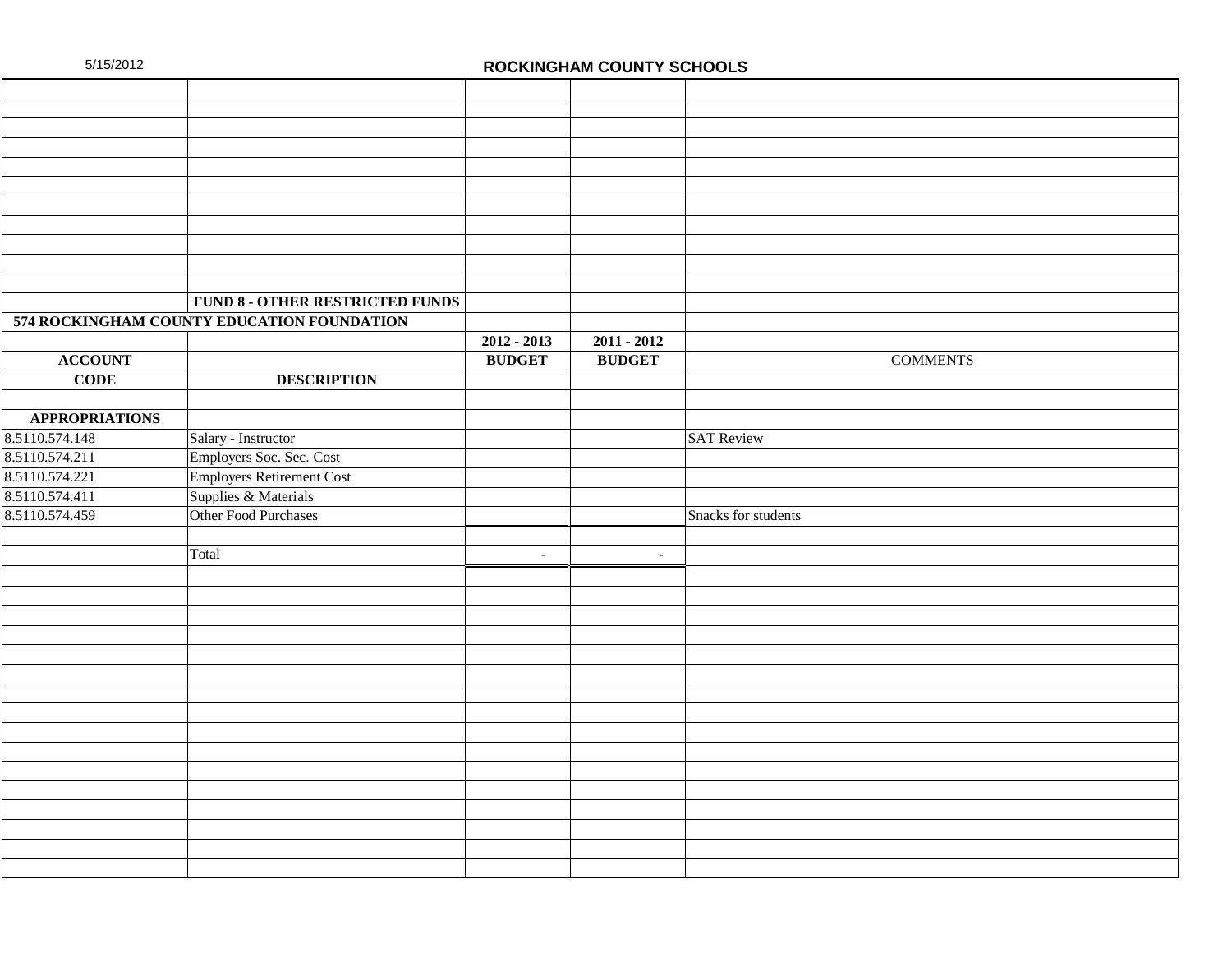|                                         | <b>FUND 8 - OTHER RESTRICTED FUNDS</b> |                          |               |                                                                         |
|-----------------------------------------|----------------------------------------|--------------------------|---------------|-------------------------------------------------------------------------|
| 575 GOLDEN LEAF STEM INITIATIVE PROJECT |                                        |                          |               |                                                                         |
|                                         |                                        | $2012 - 2013$            | $2011 - 2012$ |                                                                         |
| <b>ACCOUNT</b>                          |                                        | <b>BUDGET</b>            | <b>BUDGET</b> | <b>COMMENTS</b>                                                         |
| <b>CODE</b>                             | <b>DESCRIPTION</b>                     |                          |               |                                                                         |
|                                         |                                        |                          |               |                                                                         |
| <b>APPROPRIATIONS</b>                   |                                        |                          |               |                                                                         |
| 8.5110.575.312                          | <b>Workshop Expenses</b>               |                          |               | 125,833 Professional development & training for science & math teachers |
| 8.5110.575.411                          | <b>Instructional Supplies</b>          |                          |               | 92,000 Supplies purchased for science & math teachers                   |
|                                         |                                        |                          |               |                                                                         |
|                                         | Total                                  | $\overline{\phantom{a}}$ | 217,833       |                                                                         |
|                                         |                                        |                          |               |                                                                         |
|                                         |                                        |                          |               |                                                                         |
|                                         |                                        |                          |               |                                                                         |
|                                         |                                        |                          |               |                                                                         |
|                                         |                                        |                          |               |                                                                         |
|                                         |                                        |                          |               |                                                                         |
|                                         |                                        |                          |               |                                                                         |
|                                         |                                        |                          |               |                                                                         |
|                                         |                                        |                          |               |                                                                         |
|                                         |                                        |                          |               |                                                                         |
|                                         |                                        |                          |               |                                                                         |
|                                         |                                        |                          |               |                                                                         |
|                                         |                                        |                          |               |                                                                         |
|                                         |                                        |                          |               |                                                                         |
|                                         |                                        |                          |               |                                                                         |
|                                         |                                        |                          |               |                                                                         |
|                                         |                                        |                          |               |                                                                         |
|                                         |                                        |                          |               |                                                                         |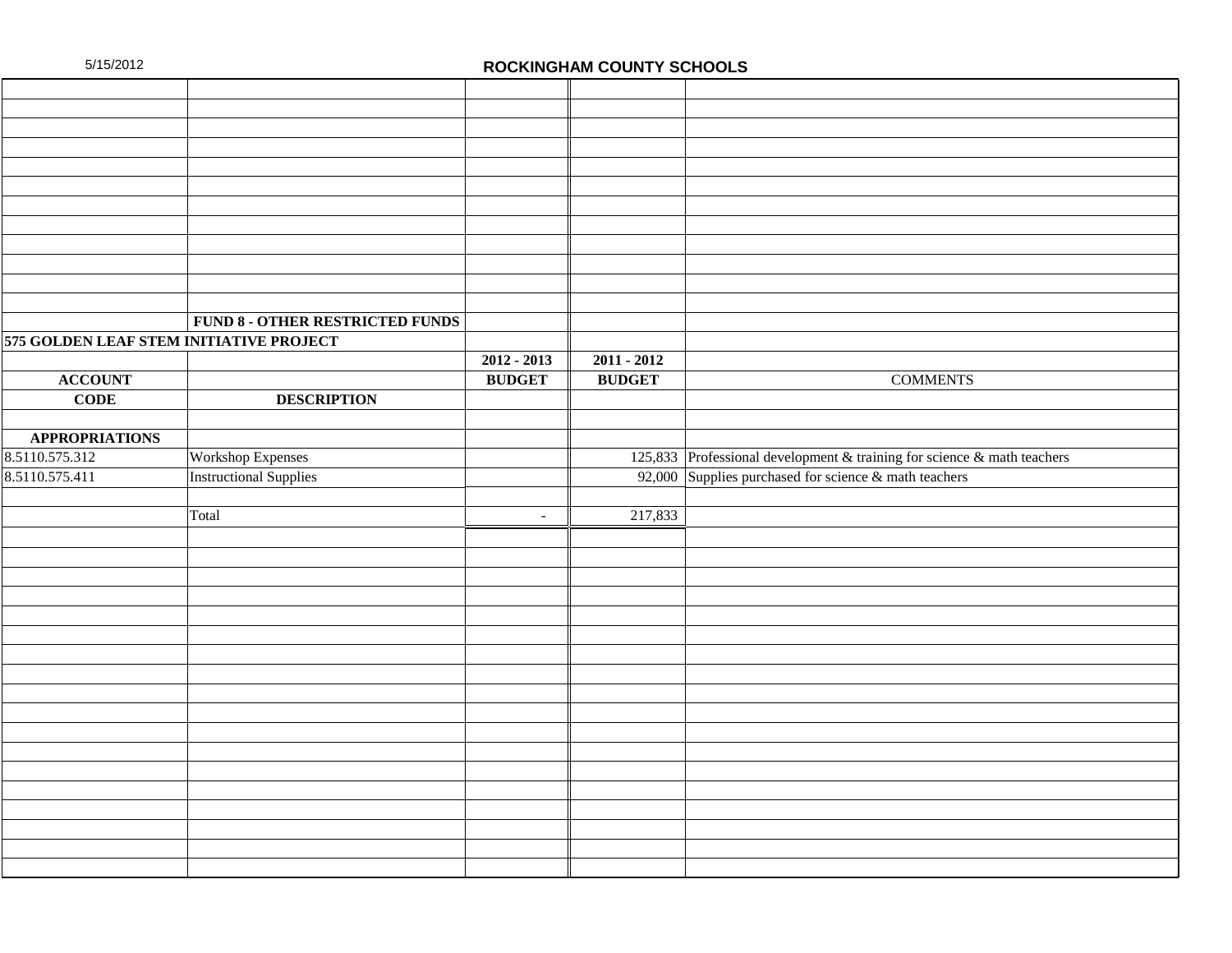|                       | <b>FUND 8 - OTHER RESTRICTED FUNDS</b>                                                                                                    |                          |               |                                                                                                                                                                                   |
|-----------------------|-------------------------------------------------------------------------------------------------------------------------------------------|--------------------------|---------------|-----------------------------------------------------------------------------------------------------------------------------------------------------------------------------------|
| <b>581 APEX</b>       |                                                                                                                                           |                          |               |                                                                                                                                                                                   |
|                       |                                                                                                                                           | $2012 - 2013$            | $2011 - 2012$ |                                                                                                                                                                                   |
| <b>ACCOUNT</b>        |                                                                                                                                           | <b>BUDGET</b>            | <b>BUDGET</b> | <b>COMMENTS</b>                                                                                                                                                                   |
| <b>CODE</b>           | <b>DESCRIPTION</b>                                                                                                                        |                          |               |                                                                                                                                                                                   |
|                       |                                                                                                                                           |                          |               |                                                                                                                                                                                   |
| <b>APPROPRIATIONS</b> |                                                                                                                                           |                          |               |                                                                                                                                                                                   |
| 8.5110.581.411        | <b>Instructional Supplies</b>                                                                                                             |                          | 20,000        |                                                                                                                                                                                   |
|                       |                                                                                                                                           |                          |               |                                                                                                                                                                                   |
|                       | Total                                                                                                                                     | $\overline{\phantom{a}}$ | 20,000        |                                                                                                                                                                                   |
|                       |                                                                                                                                           |                          |               |                                                                                                                                                                                   |
|                       |                                                                                                                                           |                          |               |                                                                                                                                                                                   |
|                       |                                                                                                                                           |                          |               |                                                                                                                                                                                   |
| Explanation:          |                                                                                                                                           |                          |               |                                                                                                                                                                                   |
|                       |                                                                                                                                           |                          |               |                                                                                                                                                                                   |
|                       |                                                                                                                                           |                          |               | Apex Learning is the leading provider of digital curriculum for secondary education to the nation's school districts. The company's comprehensive, standards-based online courses |
|                       |                                                                                                                                           |                          |               | help schools successfully engage all student in rigorous coursework and prepare them for high school graduation and beyond. RCS uses APEX learning to provide credit recovery     |
|                       | for students who are at-risk of dropping out, and to provide acceleration for students who need honors and/or advanced placement courses. |                          |               |                                                                                                                                                                                   |
|                       |                                                                                                                                           |                          |               |                                                                                                                                                                                   |
|                       |                                                                                                                                           |                          |               |                                                                                                                                                                                   |
|                       |                                                                                                                                           |                          |               |                                                                                                                                                                                   |
|                       |                                                                                                                                           |                          |               |                                                                                                                                                                                   |
|                       |                                                                                                                                           |                          |               |                                                                                                                                                                                   |
|                       |                                                                                                                                           |                          |               |                                                                                                                                                                                   |
|                       |                                                                                                                                           |                          |               |                                                                                                                                                                                   |
|                       |                                                                                                                                           |                          |               |                                                                                                                                                                                   |
|                       |                                                                                                                                           |                          |               |                                                                                                                                                                                   |
|                       |                                                                                                                                           |                          |               |                                                                                                                                                                                   |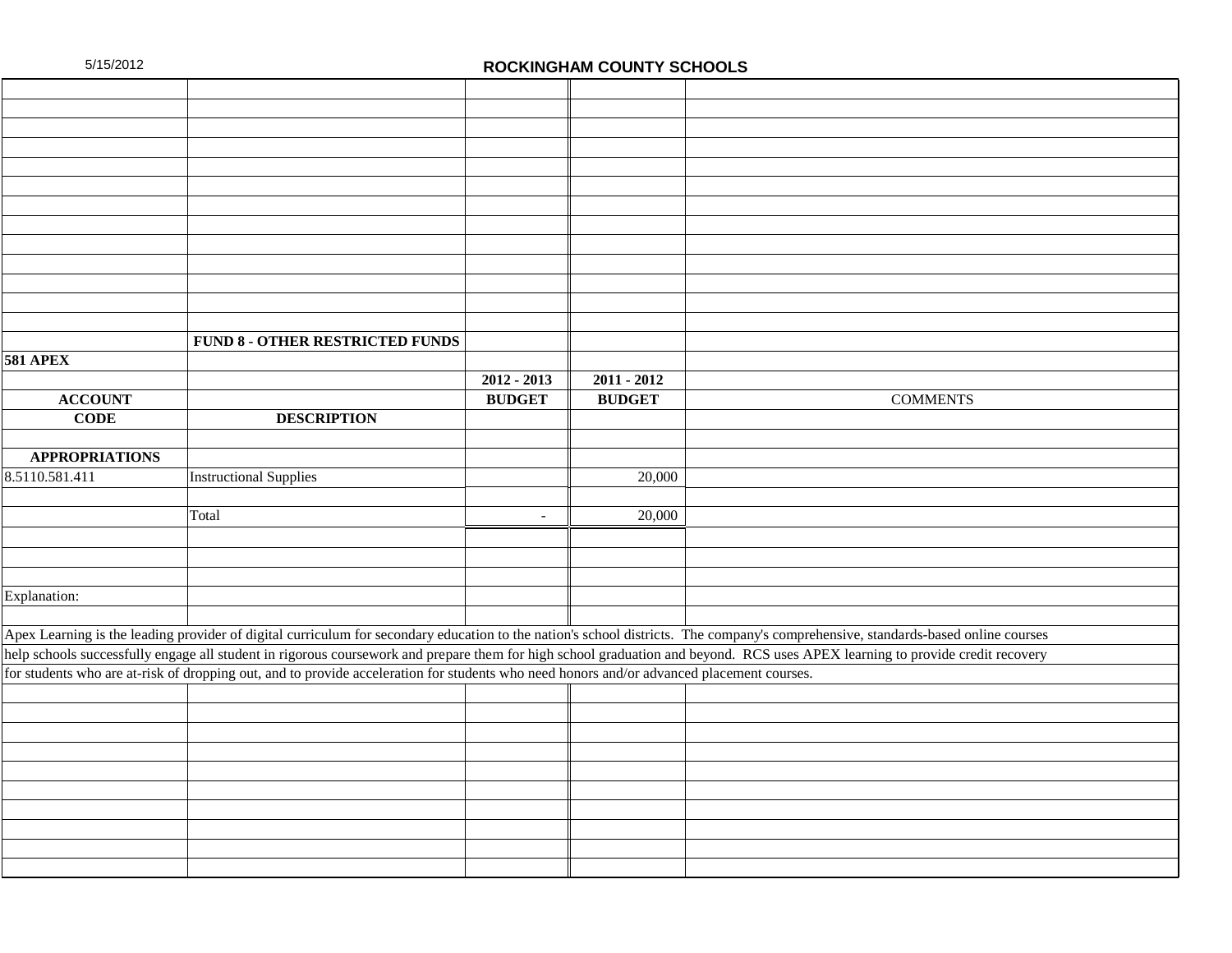|                                                                                                                                                                                    | <b>FUND 8 - OTHER RESTRICTED FUNDS</b> |               |               |                                     |  |  |  |
|------------------------------------------------------------------------------------------------------------------------------------------------------------------------------------|----------------------------------------|---------------|---------------|-------------------------------------|--|--|--|
| 582 PROJECT CONNECT GRANT                                                                                                                                                          |                                        |               |               |                                     |  |  |  |
|                                                                                                                                                                                    |                                        | $2012 - 2013$ | $2011 - 2012$ |                                     |  |  |  |
| <b>ACCOUNT</b>                                                                                                                                                                     |                                        | <b>BUDGET</b> | <b>BUDGET</b> | <b>COMMENTS</b>                     |  |  |  |
| <b>CODE</b>                                                                                                                                                                        | <b>DESCRIPTION</b>                     |               |               |                                     |  |  |  |
|                                                                                                                                                                                    |                                        |               |               |                                     |  |  |  |
| <b>APPROPRIATIONS</b>                                                                                                                                                              |                                        |               |               |                                     |  |  |  |
| 8.5310.582.191                                                                                                                                                                     | Salary - Teacher                       | 7,067         |               | 6,856 Salary for homebound teachers |  |  |  |
| 8.5310.582.211                                                                                                                                                                     | Employers Soc. Sec. Cost               | 541           |               | 525 Social security @ 7.65%         |  |  |  |
| 8.5310.582.221                                                                                                                                                                     | <b>Employers Retirement Cost</b>       | 1,012         | 900           | Retirement @ 14.31%                 |  |  |  |
| 8.5310.582.311                                                                                                                                                                     | <b>Contracted Services</b>             | 1,500         |               |                                     |  |  |  |
| 8.5310.582.332                                                                                                                                                                     | Travel                                 | 2,966         | 5,615         |                                     |  |  |  |
| 8.5310.582.342                                                                                                                                                                     | Postage                                | 76            |               |                                     |  |  |  |
| 8.5310.582.411                                                                                                                                                                     | Supplies & Materials                   | 2,673         | 1,586         |                                     |  |  |  |
| 8.5310.582.462                                                                                                                                                                     | Non-Capitalized Computer               | 400           | 8,000         |                                     |  |  |  |
| 8.5330.582.341                                                                                                                                                                     | Telephone                              | 840           | 2,800         | Internet Services                   |  |  |  |
| 8.5330.582.349                                                                                                                                                                     | Other Communication Services (APEX)    | 5,780         |               | APEX online classes.                |  |  |  |
| 8.5870.582.312                                                                                                                                                                     | <b>Workshop Expense</b>                | 1,454         | 500           |                                     |  |  |  |
|                                                                                                                                                                                    |                                        |               |               |                                     |  |  |  |
|                                                                                                                                                                                    | Total                                  | 24,309        | 26,782        |                                     |  |  |  |
|                                                                                                                                                                                    |                                        |               |               |                                     |  |  |  |
|                                                                                                                                                                                    |                                        |               |               |                                     |  |  |  |
|                                                                                                                                                                                    |                                        |               |               |                                     |  |  |  |
| Explanation:                                                                                                                                                                       |                                        |               |               |                                     |  |  |  |
|                                                                                                                                                                                    |                                        |               |               |                                     |  |  |  |
| The RCS district is part of a community collaborative which received grant funding to provide additional services to pregnant and parenting students with the goal of helping them |                                        |               |               |                                     |  |  |  |
| be successful academically. When a student must leave school for medical reasons relating to her pregnancy, she is offered both the services of a homebound student and online     |                                        |               |               |                                     |  |  |  |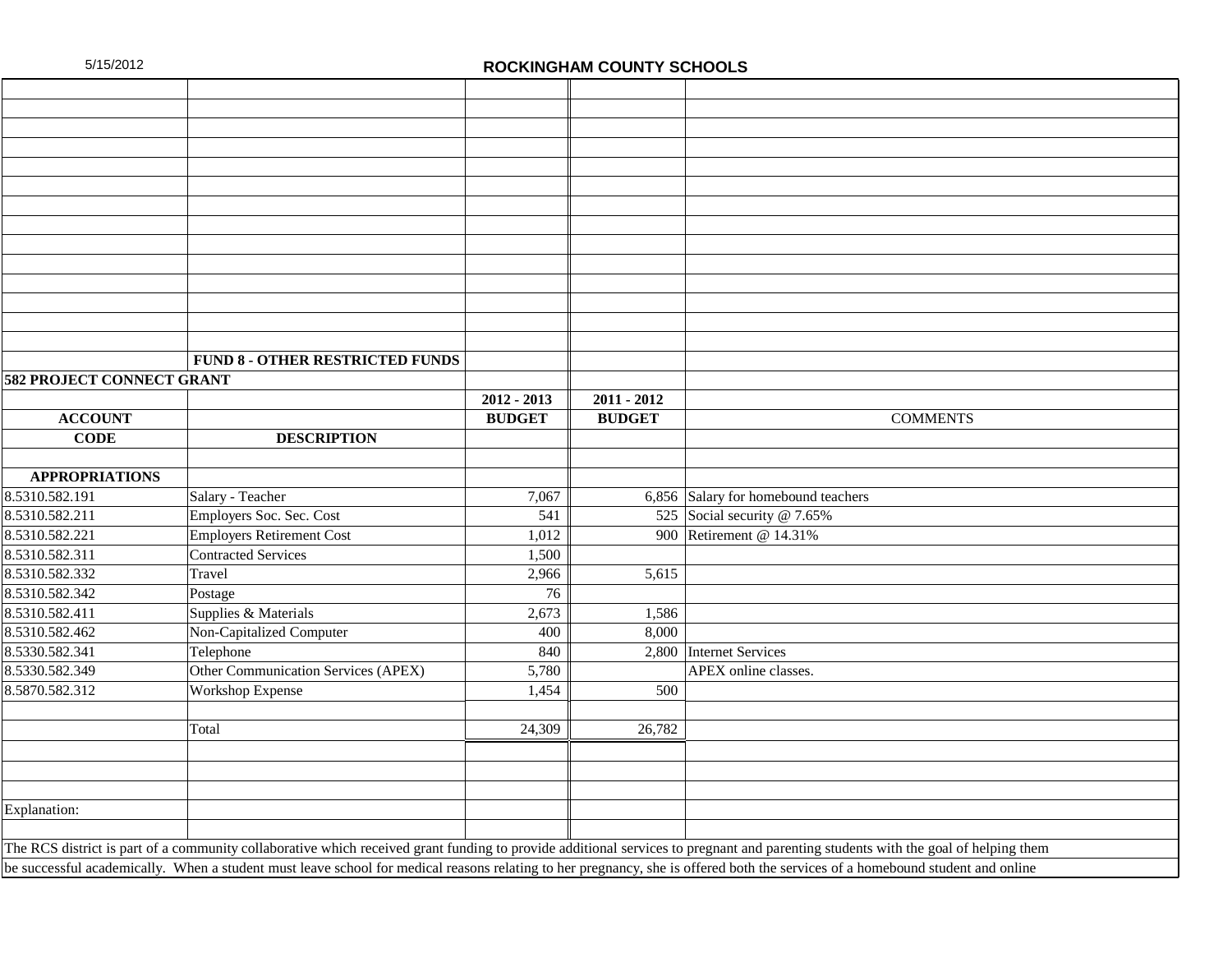|                          | courses. For those students who do not have a computer, we have used grant funds to purchase netbooks. Additionally, we can provide broadband cards to allow internet access           |               |                                   |                                                                                                                                                                                      |
|--------------------------|----------------------------------------------------------------------------------------------------------------------------------------------------------------------------------------|---------------|-----------------------------------|--------------------------------------------------------------------------------------------------------------------------------------------------------------------------------------|
| from home.               |                                                                                                                                                                                        |               |                                   |                                                                                                                                                                                      |
|                          |                                                                                                                                                                                        |               |                                   |                                                                                                                                                                                      |
|                          |                                                                                                                                                                                        |               |                                   |                                                                                                                                                                                      |
|                          |                                                                                                                                                                                        |               |                                   |                                                                                                                                                                                      |
|                          |                                                                                                                                                                                        |               |                                   |                                                                                                                                                                                      |
|                          |                                                                                                                                                                                        |               |                                   |                                                                                                                                                                                      |
|                          |                                                                                                                                                                                        |               |                                   |                                                                                                                                                                                      |
|                          |                                                                                                                                                                                        |               |                                   |                                                                                                                                                                                      |
|                          |                                                                                                                                                                                        |               |                                   |                                                                                                                                                                                      |
|                          |                                                                                                                                                                                        |               |                                   |                                                                                                                                                                                      |
|                          |                                                                                                                                                                                        |               |                                   |                                                                                                                                                                                      |
|                          |                                                                                                                                                                                        |               |                                   |                                                                                                                                                                                      |
|                          |                                                                                                                                                                                        |               |                                   |                                                                                                                                                                                      |
|                          |                                                                                                                                                                                        |               |                                   |                                                                                                                                                                                      |
|                          | <b>FUND 8 - OTHER RESTRICTED FUNDS</b>                                                                                                                                                 |               |                                   |                                                                                                                                                                                      |
| 583 RAF - WELLNESS GRANT |                                                                                                                                                                                        |               |                                   |                                                                                                                                                                                      |
|                          |                                                                                                                                                                                        | $2012 - 2013$ | $2011 - 2012$                     |                                                                                                                                                                                      |
| <b>ACCOUNT</b>           |                                                                                                                                                                                        | <b>BUDGET</b> | <b>BUDGET</b>                     | <b>COMMENTS</b>                                                                                                                                                                      |
| $CODE$                   | <b>DESCRIPTION</b>                                                                                                                                                                     |               |                                   |                                                                                                                                                                                      |
|                          |                                                                                                                                                                                        |               |                                   |                                                                                                                                                                                      |
| <b>APPROPRIATIONS</b>    |                                                                                                                                                                                        |               |                                   |                                                                                                                                                                                      |
| 8.5110.583.411           | Supplies & Materials                                                                                                                                                                   | 25,000        | 26,485 $\overline{\text{For PE}}$ |                                                                                                                                                                                      |
|                          |                                                                                                                                                                                        |               |                                   |                                                                                                                                                                                      |
|                          | Total                                                                                                                                                                                  | 25,000        | 26,485                            |                                                                                                                                                                                      |
|                          |                                                                                                                                                                                        |               |                                   |                                                                                                                                                                                      |
|                          |                                                                                                                                                                                        |               |                                   |                                                                                                                                                                                      |
| Explanation:             |                                                                                                                                                                                        |               |                                   |                                                                                                                                                                                      |
|                          |                                                                                                                                                                                        |               |                                   |                                                                                                                                                                                      |
|                          | The goal of the Reidsville Area Foundation Fitness & Nutrition Initiative is to increase the awareness of students, teachers, parents and staff of the importance of physical activity |               |                                   |                                                                                                                                                                                      |
|                          |                                                                                                                                                                                        |               |                                   | and nutrition. Additionally, they aim to support the public schools efforts to create healthier school environments and healthy and responsible students. Wellness grants make funds |
|                          | available to individual elementary and middle schools to enhance the current nutrition and/or physical activity programs offered within the current curriculum.                        |               |                                   |                                                                                                                                                                                      |
|                          |                                                                                                                                                                                        |               |                                   |                                                                                                                                                                                      |
|                          |                                                                                                                                                                                        |               |                                   |                                                                                                                                                                                      |
|                          |                                                                                                                                                                                        |               |                                   |                                                                                                                                                                                      |
|                          |                                                                                                                                                                                        |               |                                   |                                                                                                                                                                                      |
|                          |                                                                                                                                                                                        |               |                                   |                                                                                                                                                                                      |
|                          |                                                                                                                                                                                        |               |                                   |                                                                                                                                                                                      |
|                          |                                                                                                                                                                                        |               |                                   |                                                                                                                                                                                      |
|                          |                                                                                                                                                                                        |               |                                   |                                                                                                                                                                                      |
|                          |                                                                                                                                                                                        |               |                                   |                                                                                                                                                                                      |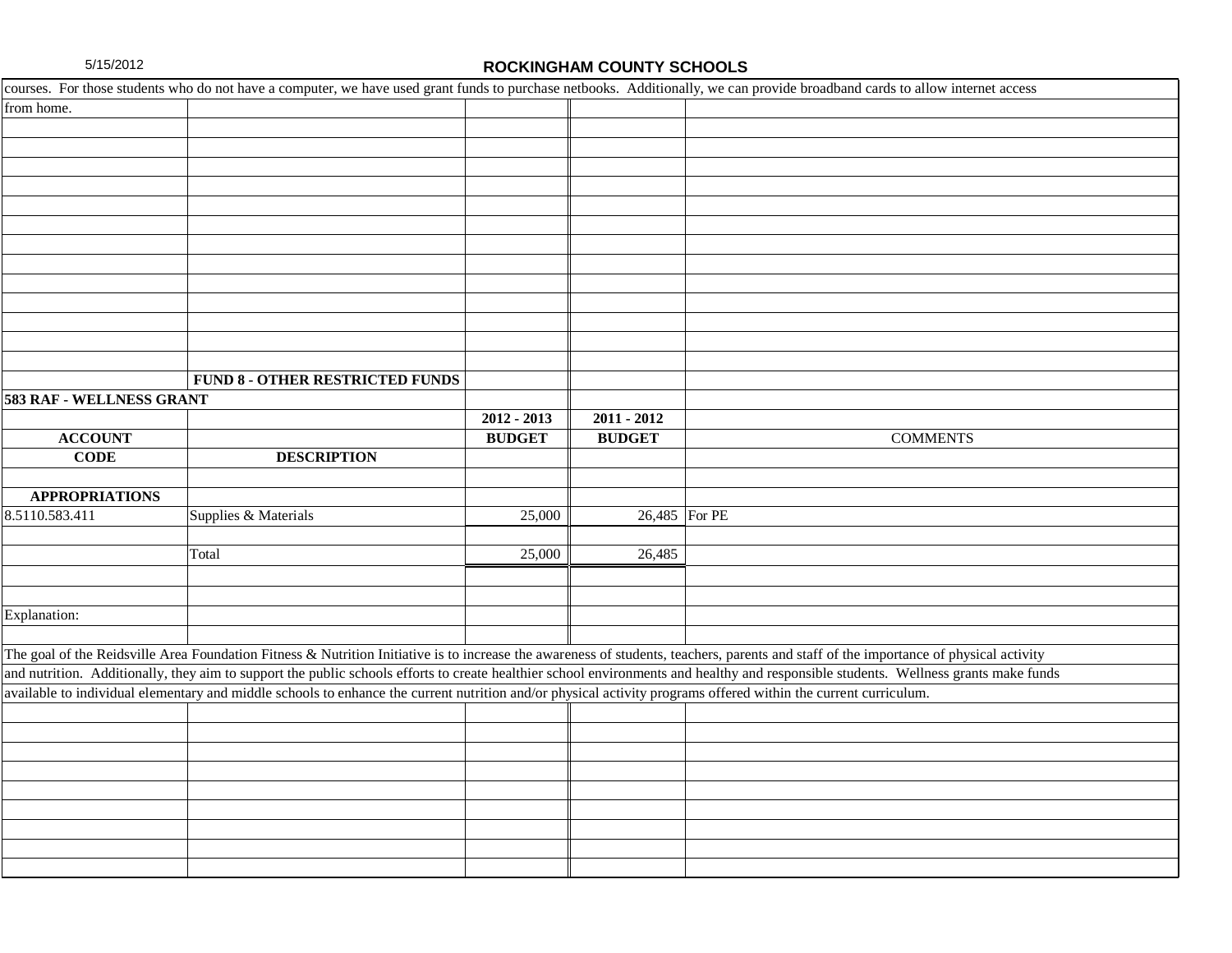|                                                           | FUND 8 - OTHER RESTRICTED FUNDS                                                           |               |               |                 |
|-----------------------------------------------------------|-------------------------------------------------------------------------------------------|---------------|---------------|-----------------|
|                                                           | 585 REIDSVILLE AREA FOUNDATION - SOCIAL WORKERS' FUND                                     |               |               |                 |
|                                                           |                                                                                           | $2012 - 2013$ | $2011 - 2012$ |                 |
| <b>ACCOUNT</b>                                            |                                                                                           | <b>BUDGET</b> | <b>BUDGET</b> | <b>COMMENTS</b> |
| <b>CODE</b>                                               | <b>DESCRIPTION</b>                                                                        |               |               |                 |
|                                                           |                                                                                           |               |               |                 |
| <b>APPROPRIATIONS</b>                                     |                                                                                           |               |               |                 |
| 8.5320.585.411                                            | Supplies & Materials                                                                      | 8,736         | 5,291         |                 |
| 8.5840.585.461                                            | Non-Capital Equipment                                                                     |               | 35,000        |                 |
|                                                           |                                                                                           |               |               |                 |
|                                                           | Total                                                                                     | 8,736         | 40,291        |                 |
|                                                           |                                                                                           |               |               |                 |
|                                                           |                                                                                           |               |               |                 |
|                                                           |                                                                                           |               |               |                 |
|                                                           |                                                                                           |               |               |                 |
| Explanation:                                              |                                                                                           |               |               |                 |
|                                                           | This fund is used by Social Workers to help our neediest students. We have an application |               |               |                 |
|                                                           | process that the Social Workers complete making sure there is not other help available.   |               |               |                 |
| Funds are appropriated by the Reidsville Area Foundation. |                                                                                           |               |               |                 |
|                                                           |                                                                                           |               |               |                 |
|                                                           |                                                                                           |               |               |                 |
|                                                           |                                                                                           |               |               |                 |
|                                                           |                                                                                           |               |               |                 |
|                                                           |                                                                                           |               |               |                 |
|                                                           |                                                                                           |               |               |                 |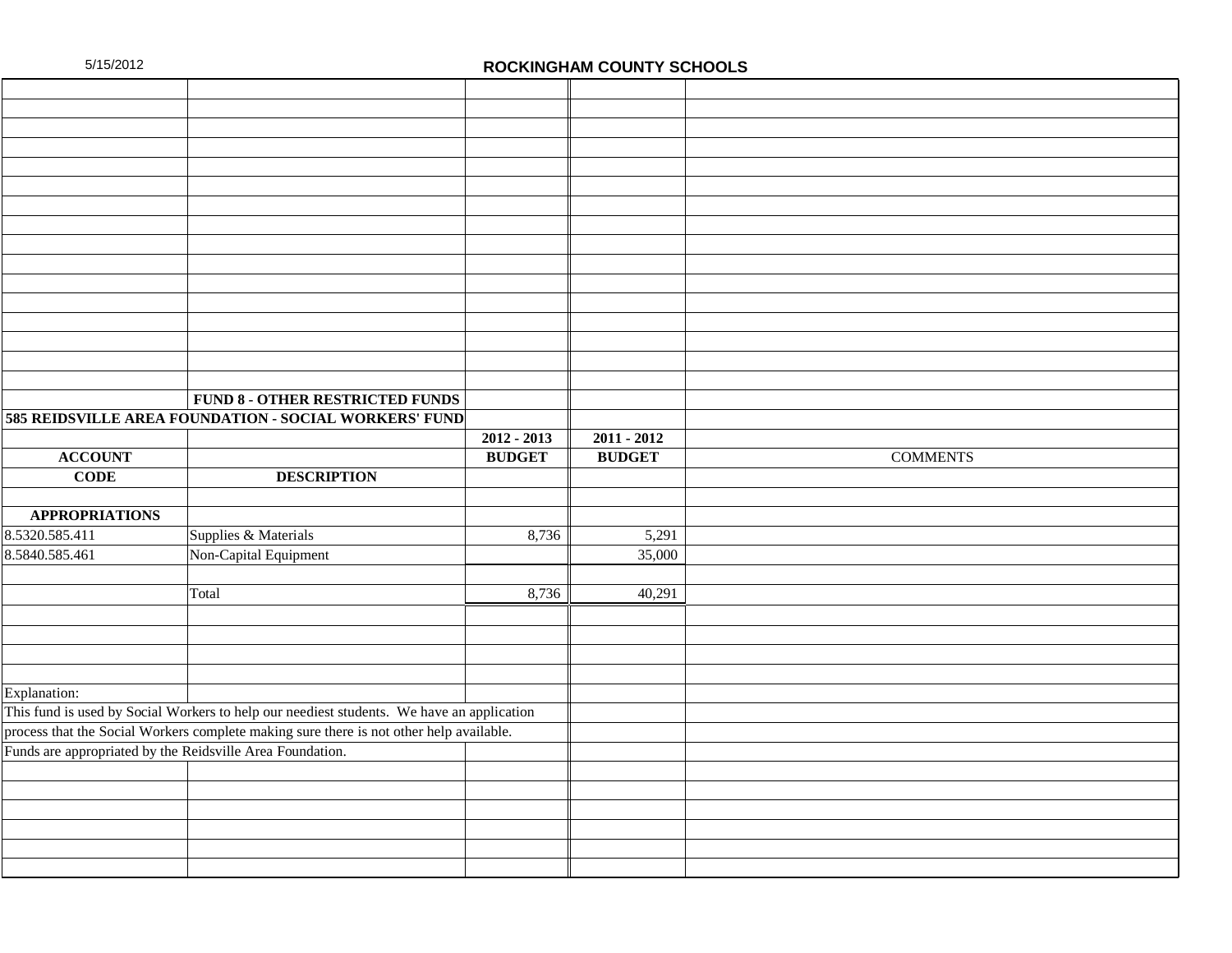|                       | <b>FUND 8 - OTHER RESTRICTED FUNDS</b>                                                                                 |                          |               |                            |  |  |
|-----------------------|------------------------------------------------------------------------------------------------------------------------|--------------------------|---------------|----------------------------|--|--|
|                       | 589 SPARK - SPORTS, PLAY AND ACTIVE RECREATION FOR KIDS                                                                |                          |               |                            |  |  |
|                       |                                                                                                                        | $\overline{2012 - 2013}$ | $2011 - 2012$ |                            |  |  |
| <b>ACCOUNT</b>        |                                                                                                                        | <b>BUDGET</b>            | <b>BUDGET</b> | <b>COMMENTS</b>            |  |  |
| <b>CODE</b>           | <b>DESCRIPTION</b>                                                                                                     |                          |               |                            |  |  |
|                       |                                                                                                                        |                          |               |                            |  |  |
| <b>APPROPRIATIONS</b> |                                                                                                                        |                          |               |                            |  |  |
| 8.5110.589.411        | Spark Kits                                                                                                             | $\sim$                   |               | Physical Education Porgram |  |  |
|                       |                                                                                                                        |                          |               |                            |  |  |
|                       |                                                                                                                        |                          |               |                            |  |  |
|                       | Total                                                                                                                  | $\overline{a}$           | $\sim$        |                            |  |  |
|                       |                                                                                                                        |                          |               |                            |  |  |
|                       |                                                                                                                        |                          |               |                            |  |  |
|                       |                                                                                                                        |                          |               |                            |  |  |
|                       |                                                                                                                        |                          |               |                            |  |  |
| Explanation:          |                                                                                                                        |                          |               |                            |  |  |
|                       |                                                                                                                        |                          |               |                            |  |  |
|                       | SPARK (Sports, Play and Active Recreation for Kids) is the actual curriculum that is used in the IsPOD program that    |                          |               |                            |  |  |
|                       | specializes in research-based physical education for our county teachers. It emphasizes increased moderate-to-vigorous |                          |               |                            |  |  |
|                       | physical activity in students, fitness achievement, academic achievement, sport skills development, and enjoyment of   |                          |               |                            |  |  |
|                       | physical education. RCS PE teachers have had professional development training for this curriculum. Funds were         |                          |               |                            |  |  |
|                       | appropriated by the Reidsville Area Foundation to purchases these kits.                                                |                          |               |                            |  |  |
|                       |                                                                                                                        |                          |               |                            |  |  |
|                       |                                                                                                                        |                          |               |                            |  |  |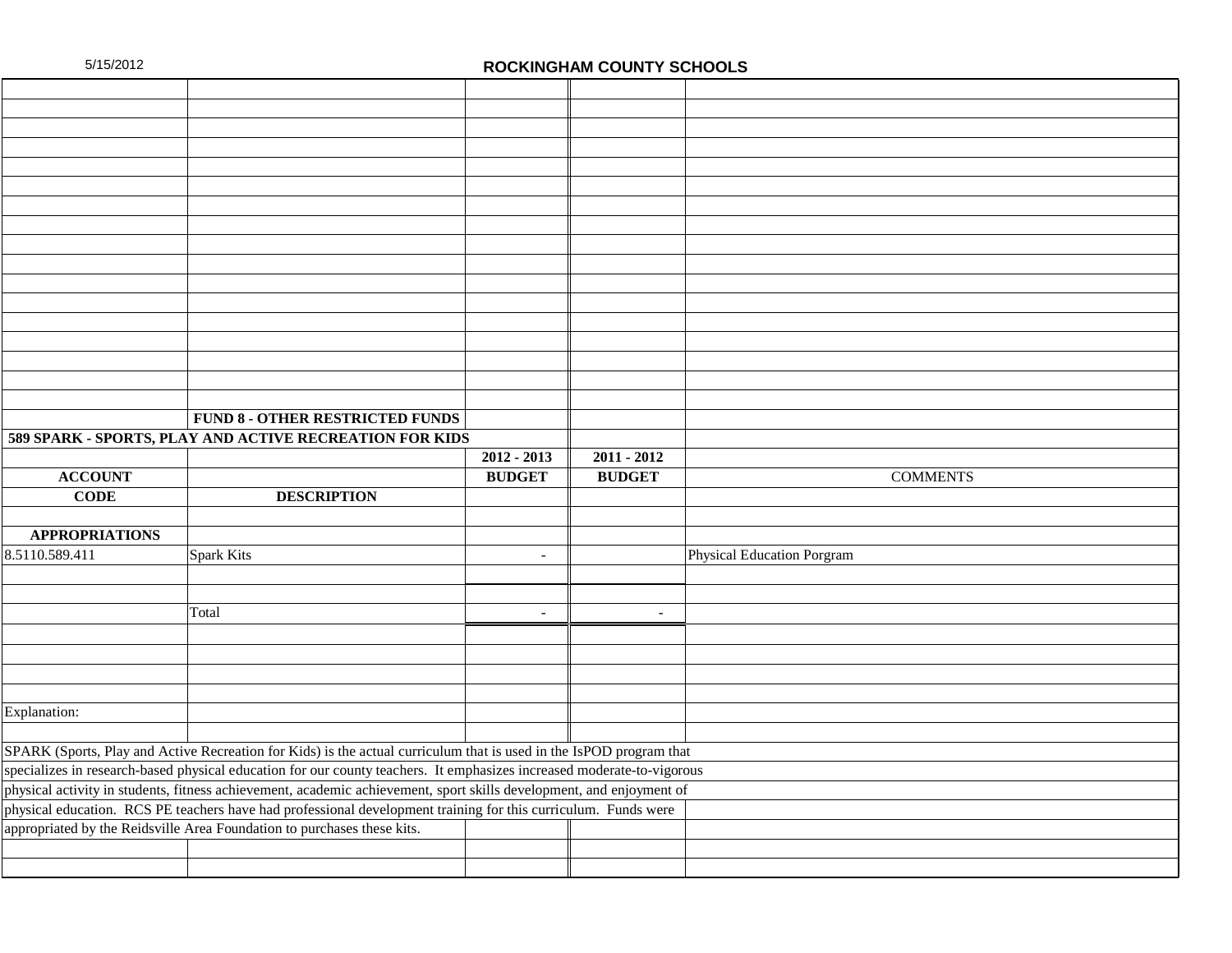|                               | <b>FUND 8 - OTHER RESTRICTED FUNDS</b>                                                                                                                   |               |               |                           |                 |
|-------------------------------|----------------------------------------------------------------------------------------------------------------------------------------------------------|---------------|---------------|---------------------------|-----------------|
| 591 SCHOOL HEALTH COORDINATOR |                                                                                                                                                          |               |               |                           |                 |
|                               |                                                                                                                                                          | $2012 - 2013$ | $2011 - 2012$ |                           |                 |
| <b>ACCOUNT</b>                |                                                                                                                                                          | <b>BUDGET</b> | <b>BUDGET</b> |                           | <b>COMMENTS</b> |
| <b>CODE</b>                   | <b>DESCRIPTION</b>                                                                                                                                       |               |               |                           |                 |
|                               |                                                                                                                                                          |               |               |                           |                 |
| <b>APPROPRIATIONS</b>         |                                                                                                                                                          |               |               |                           |                 |
| 8.5840.591.153                | Salary - Administrative Specialist                                                                                                                       | 38,250        | 38,250        | School Health Coordinator |                 |
| 8.5840.591.211                | Employers Soc. Sec. Cost                                                                                                                                 | 2,926         | 2,927         | FICA @ 7.65%              |                 |
| 8.5840.591.221                | <b>Employers Retirement Cost</b>                                                                                                                         | 5,512         | 5,019         | Retirement @14.31%        |                 |
| 8.5840.591.231                | <b>Employers Hospital Cost</b>                                                                                                                           | 4,414         | 4,191         | Hospitalization @5,192    |                 |
|                               |                                                                                                                                                          |               |               |                           |                 |
|                               |                                                                                                                                                          |               |               |                           |                 |
|                               | Total                                                                                                                                                    | 51,102        | 50,387        |                           |                 |
|                               |                                                                                                                                                          |               |               |                           |                 |
|                               |                                                                                                                                                          |               |               |                           |                 |
|                               | APCT - 85%                                                                                                                                               | 51,102        | 54,171        |                           |                 |
|                               | $(-069)$ RCS -<br>15%                                                                                                                                    | 9,018         | 9,560         |                           |                 |
|                               | Total                                                                                                                                                    | 60,120        | 63,731        |                           |                 |
|                               |                                                                                                                                                          |               |               |                           |                 |
|                               |                                                                                                                                                          |               |               |                           |                 |
| Explanation:                  |                                                                                                                                                          |               |               |                           |                 |
|                               | The Annie Penn Community Trust is funding 85% of the salary and benefits costs for this position. Rockingham County Schools will fund the remaining 15%. |               |               |                           |                 |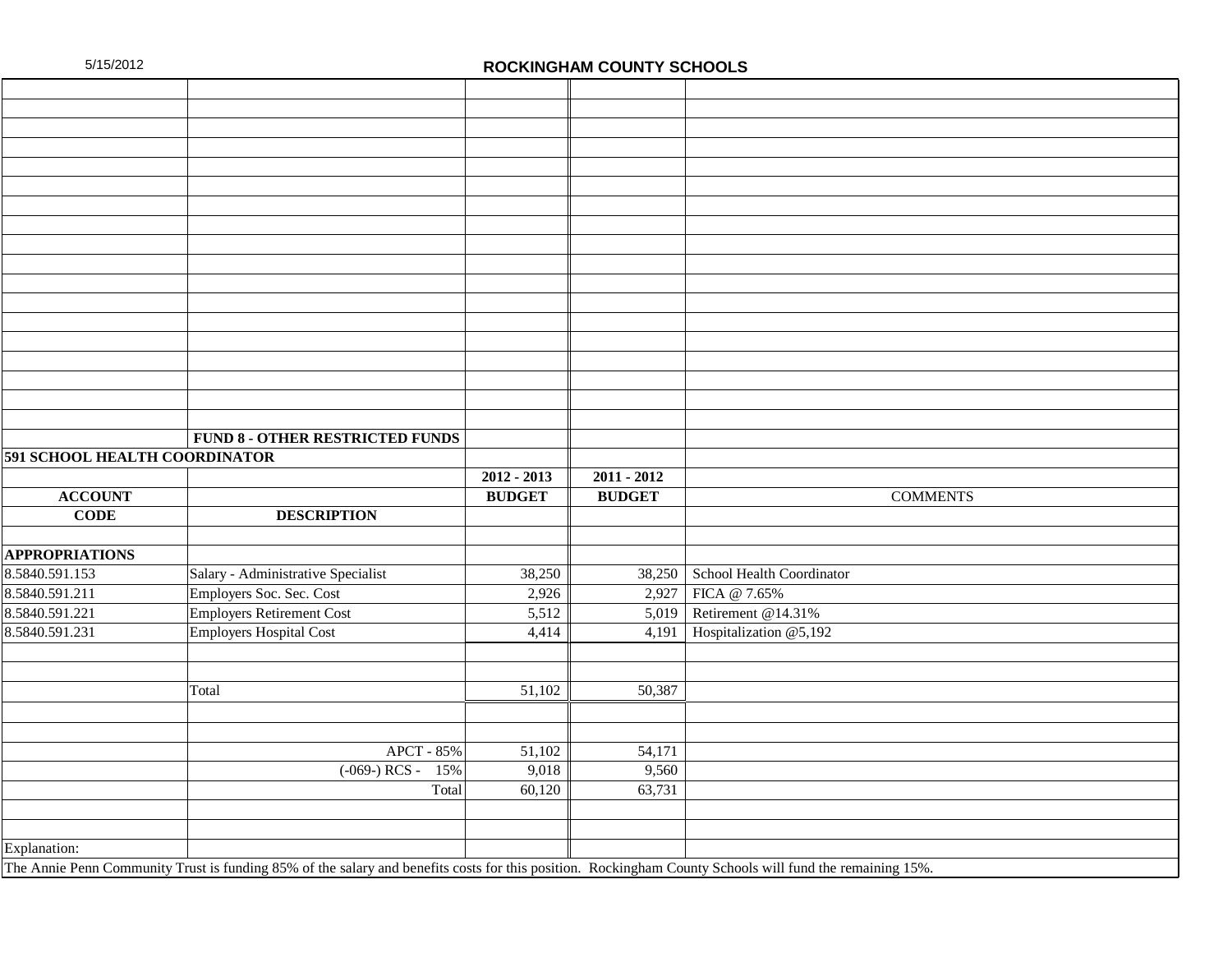|                       | The person in this position works closely with the students and staff to increase physical activity in and out of school, and to build healthy habits for a lifetime. |               |               |                                              |
|-----------------------|-----------------------------------------------------------------------------------------------------------------------------------------------------------------------|---------------|---------------|----------------------------------------------|
|                       |                                                                                                                                                                       |               |               |                                              |
|                       |                                                                                                                                                                       |               |               |                                              |
|                       |                                                                                                                                                                       |               |               |                                              |
|                       |                                                                                                                                                                       |               |               |                                              |
|                       |                                                                                                                                                                       |               |               |                                              |
|                       |                                                                                                                                                                       |               |               |                                              |
|                       |                                                                                                                                                                       |               |               |                                              |
|                       |                                                                                                                                                                       |               |               |                                              |
|                       |                                                                                                                                                                       |               |               |                                              |
|                       |                                                                                                                                                                       |               |               |                                              |
|                       |                                                                                                                                                                       |               |               |                                              |
|                       |                                                                                                                                                                       |               |               |                                              |
|                       |                                                                                                                                                                       |               |               |                                              |
|                       |                                                                                                                                                                       |               |               |                                              |
|                       |                                                                                                                                                                       |               |               |                                              |
|                       |                                                                                                                                                                       |               |               |                                              |
|                       | <b>FUND 8 - OTHER RESTRICTED FUNDS</b>                                                                                                                                |               |               |                                              |
|                       | <b>596 REIDSVILLE AREA FOUNDATION - SCIENCE GRANT</b>                                                                                                                 |               |               |                                              |
|                       |                                                                                                                                                                       | $2012 - 2013$ | $2011 - 2012$ |                                              |
| <b>ACCOUNT</b>        |                                                                                                                                                                       | <b>BUDGET</b> | <b>BUDGET</b> | <b>COMMENTS</b>                              |
| <b>CODE</b>           | <b>DESCRIPTION</b>                                                                                                                                                    |               |               |                                              |
|                       |                                                                                                                                                                       |               |               |                                              |
| <b>APPROPRIATIONS</b> |                                                                                                                                                                       |               |               |                                              |
| 8.5110.596.163        | Substitute Pay                                                                                                                                                        |               |               |                                              |
| 8.5110.596.211        | Employers Soc. Sec. Cost                                                                                                                                              |               |               | Social Scurity Cost @ 7.65%                  |
| 8.5110.596.221        | <b>Employers Retirement Cost</b>                                                                                                                                      |               |               | Retirement Cost @ 14.31%                     |
| 8.5110.596.312        | <b>Workshop Expenses</b>                                                                                                                                              |               |               | 2,500 Staff Development for Science Teachers |
| 8.5110.596.411        | <b>Instructional Supplies</b>                                                                                                                                         |               | 4,518         | Supplies for Science Teachers                |
|                       |                                                                                                                                                                       |               |               |                                              |
|                       | Total                                                                                                                                                                 |               | 7,018         |                                              |
|                       |                                                                                                                                                                       |               |               |                                              |
|                       |                                                                                                                                                                       |               |               |                                              |
|                       |                                                                                                                                                                       |               |               |                                              |
|                       |                                                                                                                                                                       |               |               |                                              |
|                       |                                                                                                                                                                       |               |               |                                              |
|                       |                                                                                                                                                                       |               |               |                                              |
|                       |                                                                                                                                                                       |               |               |                                              |
|                       |                                                                                                                                                                       |               |               |                                              |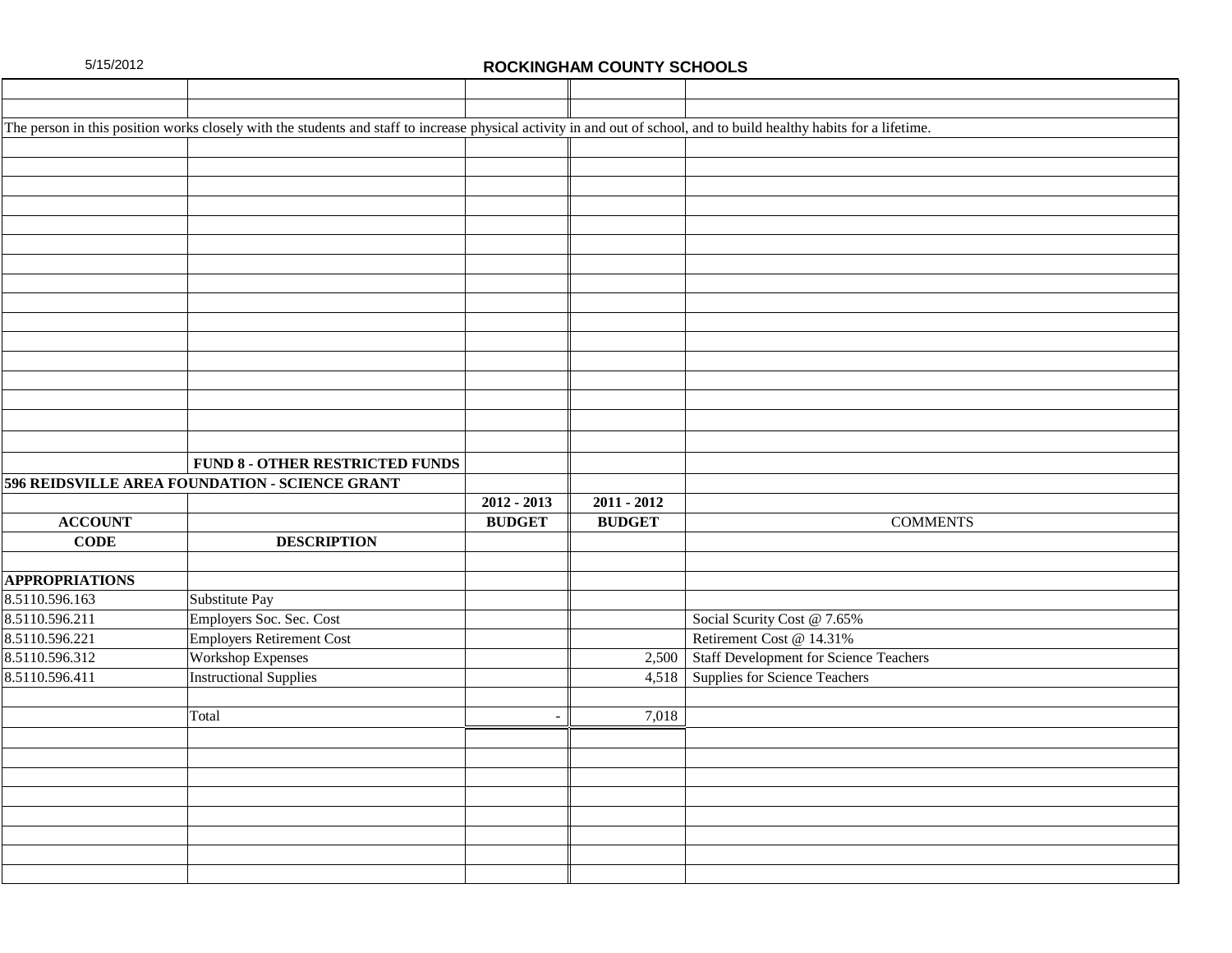|                       | <b>FUND 8 - OTHER RESTRICTED FUNDS</b>   |               |               |                                                                      |
|-----------------------|------------------------------------------|---------------|---------------|----------------------------------------------------------------------|
| 715 TECHNOLOGY        |                                          |               |               |                                                                      |
|                       |                                          | $2012 - 2013$ | $2011 - 2012$ |                                                                      |
| <b>ACCOUNT</b>        |                                          | <b>BUDGET</b> | <b>BUDGET</b> | <b>COMMENTS</b>                                                      |
| <b>CODE</b>           | <b>DESCRIPTION</b>                       |               |               |                                                                      |
|                       |                                          |               |               |                                                                      |
| <b>APPROPRIATIONS</b> |                                          |               |               |                                                                      |
| 8.5110.715.163        | Substitute Pay                           |               | 8,000         | Sub. for Technology training for teachers.                           |
| 8.5110.715.181        | Supplement                               |               |               |                                                                      |
| 8.5110.715.184        | Longevity                                |               |               |                                                                      |
| 8.5110.715.197        | <b>Staff Development - Instructors</b>   |               |               | 100% of (1) ITS, 15% of (1) Secondary Math, & (2) Stipends for Media |
|                       |                                          |               |               | Support. Moved to Local -015-                                        |
| 8.5110.715.211        | Employers Soc. Sec. Cost                 |               |               | Budgeted at 7.65%                                                    |
| 8.5110.715.221        | <b>Employers Retirement Cost</b>         |               |               | Budgeted at 14.31%                                                   |
| 8.5110.715.231        | <b>Employers Hospital Cost</b>           |               |               |                                                                      |
| 8.5110.715.343        | Telecommunications - Cellular            | 84,800        | 65,000        | Cellular Services for District                                       |
| 8.5110.715.411        | Supplies & Materials-Instructional Tech. | 11,623        | 22,191        | Replacement LCD projector bulbs                                      |
| 8.5110.715.462        | Non-Capitalized Computers-Inst. Tech     |               | 51,997        | <b>Student Computers</b>                                             |
| 8.5860.715.181        | Supplement                               |               | 2,365         |                                                                      |
| 8.5860.715.184        | Longevity                                |               | 709           |                                                                      |
| 8.5860.715.197        | <b>Staff Development Instructor</b>      |               | 60,814        | For summer professional development & 15% of HS Math ITS.            |
| 8.5860.715.211        | Employers Soc. Sec. Cost                 |               | 4,652         | Social Security @ 7.65%                                              |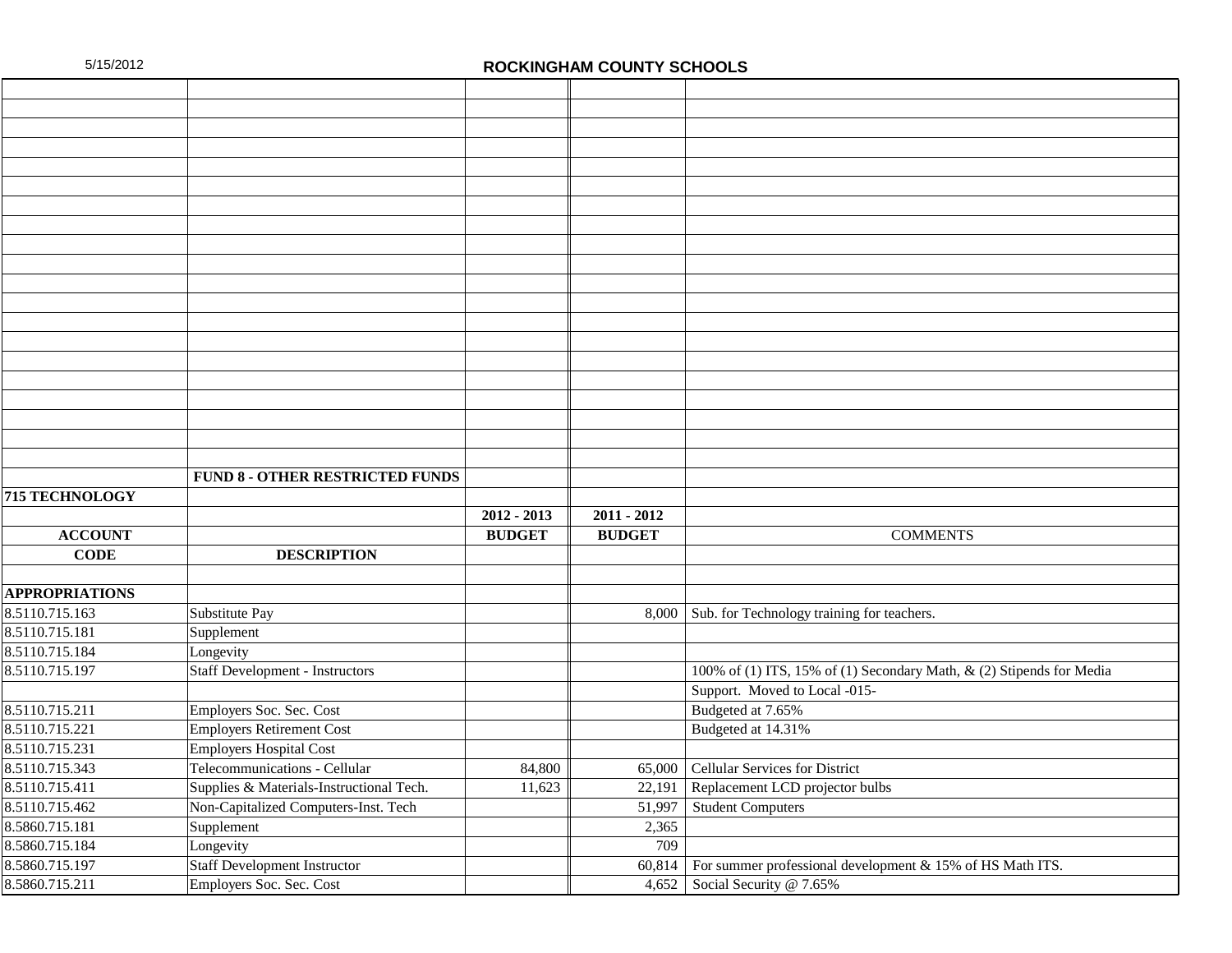| <b>Employers Retirement Cost</b><br>6,832 Retirement cost at $14.31\%$<br><b>Employers Hospital Cost</b><br>4,931<br>Hospitalization @5,192<br><b>Indirect Cost</b><br>13<br>Comp. Software and Supplies<br>4,000<br><b>Computer Software and Supplies</b><br>Non-Capitalized Computers<br>Switches, network and technology under \$2,000<br>40,000<br>48,214<br>Non-Capitalized Computers<br>10,000<br>Other Support Services Telephone<br>PRI's, VoIP & Security connections (increase by 600 connection)<br>147,242<br>62,500<br>Telecommunications - WAN & Firewall<br>District WAN Connectivity and Managed Firewall<br>580,320<br>532,252<br>Total<br>783,243<br>965,212<br>Revenue: 715 revenue is generated solely from erate reimbursement of 76% of previous expenditures. The reimbursement is denoted as spring or fall<br>from the previous budget cycle.<br>These funds are used to support the bulk of the cost of the erate eligible purchases for this funding cycle. This supports WAN Connectivity and voice<br>communications and cellular communications.<br>Instructional Technology & media is budgeted under purpose code 5110<br>Technology Services is budgeted under pupose code 6400 and 6510.<br><b>FUND 8 - OTHER RESTRICTED FUNDS</b><br><b>801 GENERAL OPERATIONS</b><br>$2012 - 2013$<br>$2011 - 2012$<br><b>BUDGET</b><br><b>COMMENTS</b><br><b>ACCOUNT</b><br><b>BUDGET</b><br><b>CODE</b><br><b>DESCRIPTION</b><br>Electricty<br>69,250<br>69,250<br>Fuel Oil<br>35,750<br>35,750<br>Total<br>105,000<br>105,000 |                       |  |  |
|------------------------------------------------------------------------------------------------------------------------------------------------------------------------------------------------------------------------------------------------------------------------------------------------------------------------------------------------------------------------------------------------------------------------------------------------------------------------------------------------------------------------------------------------------------------------------------------------------------------------------------------------------------------------------------------------------------------------------------------------------------------------------------------------------------------------------------------------------------------------------------------------------------------------------------------------------------------------------------------------------------------------------------------------------------------------------------------------------------------------------------------------------------------------------------------------------------------------------------------------------------------------------------------------------------------------------------------------------------------------------------------------------------------------------------------------------------------------------------------------------------------------------------------------------|-----------------------|--|--|
|                                                                                                                                                                                                                                                                                                                                                                                                                                                                                                                                                                                                                                                                                                                                                                                                                                                                                                                                                                                                                                                                                                                                                                                                                                                                                                                                                                                                                                                                                                                                                      | 8.5860.715.221        |  |  |
|                                                                                                                                                                                                                                                                                                                                                                                                                                                                                                                                                                                                                                                                                                                                                                                                                                                                                                                                                                                                                                                                                                                                                                                                                                                                                                                                                                                                                                                                                                                                                      | 8.5860.715.231        |  |  |
|                                                                                                                                                                                                                                                                                                                                                                                                                                                                                                                                                                                                                                                                                                                                                                                                                                                                                                                                                                                                                                                                                                                                                                                                                                                                                                                                                                                                                                                                                                                                                      | 8.5860.715.392        |  |  |
|                                                                                                                                                                                                                                                                                                                                                                                                                                                                                                                                                                                                                                                                                                                                                                                                                                                                                                                                                                                                                                                                                                                                                                                                                                                                                                                                                                                                                                                                                                                                                      | 8.6400.715.418        |  |  |
|                                                                                                                                                                                                                                                                                                                                                                                                                                                                                                                                                                                                                                                                                                                                                                                                                                                                                                                                                                                                                                                                                                                                                                                                                                                                                                                                                                                                                                                                                                                                                      | 8.6400.715.461        |  |  |
|                                                                                                                                                                                                                                                                                                                                                                                                                                                                                                                                                                                                                                                                                                                                                                                                                                                                                                                                                                                                                                                                                                                                                                                                                                                                                                                                                                                                                                                                                                                                                      | 8.6400.715.462        |  |  |
|                                                                                                                                                                                                                                                                                                                                                                                                                                                                                                                                                                                                                                                                                                                                                                                                                                                                                                                                                                                                                                                                                                                                                                                                                                                                                                                                                                                                                                                                                                                                                      | 8.6510.715.341        |  |  |
|                                                                                                                                                                                                                                                                                                                                                                                                                                                                                                                                                                                                                                                                                                                                                                                                                                                                                                                                                                                                                                                                                                                                                                                                                                                                                                                                                                                                                                                                                                                                                      | 8.6510.715.343        |  |  |
|                                                                                                                                                                                                                                                                                                                                                                                                                                                                                                                                                                                                                                                                                                                                                                                                                                                                                                                                                                                                                                                                                                                                                                                                                                                                                                                                                                                                                                                                                                                                                      |                       |  |  |
|                                                                                                                                                                                                                                                                                                                                                                                                                                                                                                                                                                                                                                                                                                                                                                                                                                                                                                                                                                                                                                                                                                                                                                                                                                                                                                                                                                                                                                                                                                                                                      |                       |  |  |
|                                                                                                                                                                                                                                                                                                                                                                                                                                                                                                                                                                                                                                                                                                                                                                                                                                                                                                                                                                                                                                                                                                                                                                                                                                                                                                                                                                                                                                                                                                                                                      | Explanation:          |  |  |
|                                                                                                                                                                                                                                                                                                                                                                                                                                                                                                                                                                                                                                                                                                                                                                                                                                                                                                                                                                                                                                                                                                                                                                                                                                                                                                                                                                                                                                                                                                                                                      |                       |  |  |
|                                                                                                                                                                                                                                                                                                                                                                                                                                                                                                                                                                                                                                                                                                                                                                                                                                                                                                                                                                                                                                                                                                                                                                                                                                                                                                                                                                                                                                                                                                                                                      |                       |  |  |
|                                                                                                                                                                                                                                                                                                                                                                                                                                                                                                                                                                                                                                                                                                                                                                                                                                                                                                                                                                                                                                                                                                                                                                                                                                                                                                                                                                                                                                                                                                                                                      |                       |  |  |
|                                                                                                                                                                                                                                                                                                                                                                                                                                                                                                                                                                                                                                                                                                                                                                                                                                                                                                                                                                                                                                                                                                                                                                                                                                                                                                                                                                                                                                                                                                                                                      | Expenditures:         |  |  |
|                                                                                                                                                                                                                                                                                                                                                                                                                                                                                                                                                                                                                                                                                                                                                                                                                                                                                                                                                                                                                                                                                                                                                                                                                                                                                                                                                                                                                                                                                                                                                      |                       |  |  |
|                                                                                                                                                                                                                                                                                                                                                                                                                                                                                                                                                                                                                                                                                                                                                                                                                                                                                                                                                                                                                                                                                                                                                                                                                                                                                                                                                                                                                                                                                                                                                      |                       |  |  |
|                                                                                                                                                                                                                                                                                                                                                                                                                                                                                                                                                                                                                                                                                                                                                                                                                                                                                                                                                                                                                                                                                                                                                                                                                                                                                                                                                                                                                                                                                                                                                      |                       |  |  |
|                                                                                                                                                                                                                                                                                                                                                                                                                                                                                                                                                                                                                                                                                                                                                                                                                                                                                                                                                                                                                                                                                                                                                                                                                                                                                                                                                                                                                                                                                                                                                      |                       |  |  |
|                                                                                                                                                                                                                                                                                                                                                                                                                                                                                                                                                                                                                                                                                                                                                                                                                                                                                                                                                                                                                                                                                                                                                                                                                                                                                                                                                                                                                                                                                                                                                      |                       |  |  |
|                                                                                                                                                                                                                                                                                                                                                                                                                                                                                                                                                                                                                                                                                                                                                                                                                                                                                                                                                                                                                                                                                                                                                                                                                                                                                                                                                                                                                                                                                                                                                      |                       |  |  |
|                                                                                                                                                                                                                                                                                                                                                                                                                                                                                                                                                                                                                                                                                                                                                                                                                                                                                                                                                                                                                                                                                                                                                                                                                                                                                                                                                                                                                                                                                                                                                      |                       |  |  |
|                                                                                                                                                                                                                                                                                                                                                                                                                                                                                                                                                                                                                                                                                                                                                                                                                                                                                                                                                                                                                                                                                                                                                                                                                                                                                                                                                                                                                                                                                                                                                      |                       |  |  |
|                                                                                                                                                                                                                                                                                                                                                                                                                                                                                                                                                                                                                                                                                                                                                                                                                                                                                                                                                                                                                                                                                                                                                                                                                                                                                                                                                                                                                                                                                                                                                      |                       |  |  |
|                                                                                                                                                                                                                                                                                                                                                                                                                                                                                                                                                                                                                                                                                                                                                                                                                                                                                                                                                                                                                                                                                                                                                                                                                                                                                                                                                                                                                                                                                                                                                      |                       |  |  |
|                                                                                                                                                                                                                                                                                                                                                                                                                                                                                                                                                                                                                                                                                                                                                                                                                                                                                                                                                                                                                                                                                                                                                                                                                                                                                                                                                                                                                                                                                                                                                      |                       |  |  |
|                                                                                                                                                                                                                                                                                                                                                                                                                                                                                                                                                                                                                                                                                                                                                                                                                                                                                                                                                                                                                                                                                                                                                                                                                                                                                                                                                                                                                                                                                                                                                      | <b>APPROPRIATIONS</b> |  |  |
|                                                                                                                                                                                                                                                                                                                                                                                                                                                                                                                                                                                                                                                                                                                                                                                                                                                                                                                                                                                                                                                                                                                                                                                                                                                                                                                                                                                                                                                                                                                                                      | 8.6530.801.321        |  |  |
|                                                                                                                                                                                                                                                                                                                                                                                                                                                                                                                                                                                                                                                                                                                                                                                                                                                                                                                                                                                                                                                                                                                                                                                                                                                                                                                                                                                                                                                                                                                                                      | 8.6530.801.421        |  |  |
|                                                                                                                                                                                                                                                                                                                                                                                                                                                                                                                                                                                                                                                                                                                                                                                                                                                                                                                                                                                                                                                                                                                                                                                                                                                                                                                                                                                                                                                                                                                                                      |                       |  |  |
|                                                                                                                                                                                                                                                                                                                                                                                                                                                                                                                                                                                                                                                                                                                                                                                                                                                                                                                                                                                                                                                                                                                                                                                                                                                                                                                                                                                                                                                                                                                                                      |                       |  |  |
|                                                                                                                                                                                                                                                                                                                                                                                                                                                                                                                                                                                                                                                                                                                                                                                                                                                                                                                                                                                                                                                                                                                                                                                                                                                                                                                                                                                                                                                                                                                                                      |                       |  |  |
|                                                                                                                                                                                                                                                                                                                                                                                                                                                                                                                                                                                                                                                                                                                                                                                                                                                                                                                                                                                                                                                                                                                                                                                                                                                                                                                                                                                                                                                                                                                                                      |                       |  |  |
|                                                                                                                                                                                                                                                                                                                                                                                                                                                                                                                                                                                                                                                                                                                                                                                                                                                                                                                                                                                                                                                                                                                                                                                                                                                                                                                                                                                                                                                                                                                                                      |                       |  |  |
|                                                                                                                                                                                                                                                                                                                                                                                                                                                                                                                                                                                                                                                                                                                                                                                                                                                                                                                                                                                                                                                                                                                                                                                                                                                                                                                                                                                                                                                                                                                                                      |                       |  |  |
|                                                                                                                                                                                                                                                                                                                                                                                                                                                                                                                                                                                                                                                                                                                                                                                                                                                                                                                                                                                                                                                                                                                                                                                                                                                                                                                                                                                                                                                                                                                                                      |                       |  |  |
|                                                                                                                                                                                                                                                                                                                                                                                                                                                                                                                                                                                                                                                                                                                                                                                                                                                                                                                                                                                                                                                                                                                                                                                                                                                                                                                                                                                                                                                                                                                                                      |                       |  |  |
|                                                                                                                                                                                                                                                                                                                                                                                                                                                                                                                                                                                                                                                                                                                                                                                                                                                                                                                                                                                                                                                                                                                                                                                                                                                                                                                                                                                                                                                                                                                                                      |                       |  |  |
|                                                                                                                                                                                                                                                                                                                                                                                                                                                                                                                                                                                                                                                                                                                                                                                                                                                                                                                                                                                                                                                                                                                                                                                                                                                                                                                                                                                                                                                                                                                                                      |                       |  |  |
|                                                                                                                                                                                                                                                                                                                                                                                                                                                                                                                                                                                                                                                                                                                                                                                                                                                                                                                                                                                                                                                                                                                                                                                                                                                                                                                                                                                                                                                                                                                                                      |                       |  |  |
|                                                                                                                                                                                                                                                                                                                                                                                                                                                                                                                                                                                                                                                                                                                                                                                                                                                                                                                                                                                                                                                                                                                                                                                                                                                                                                                                                                                                                                                                                                                                                      |                       |  |  |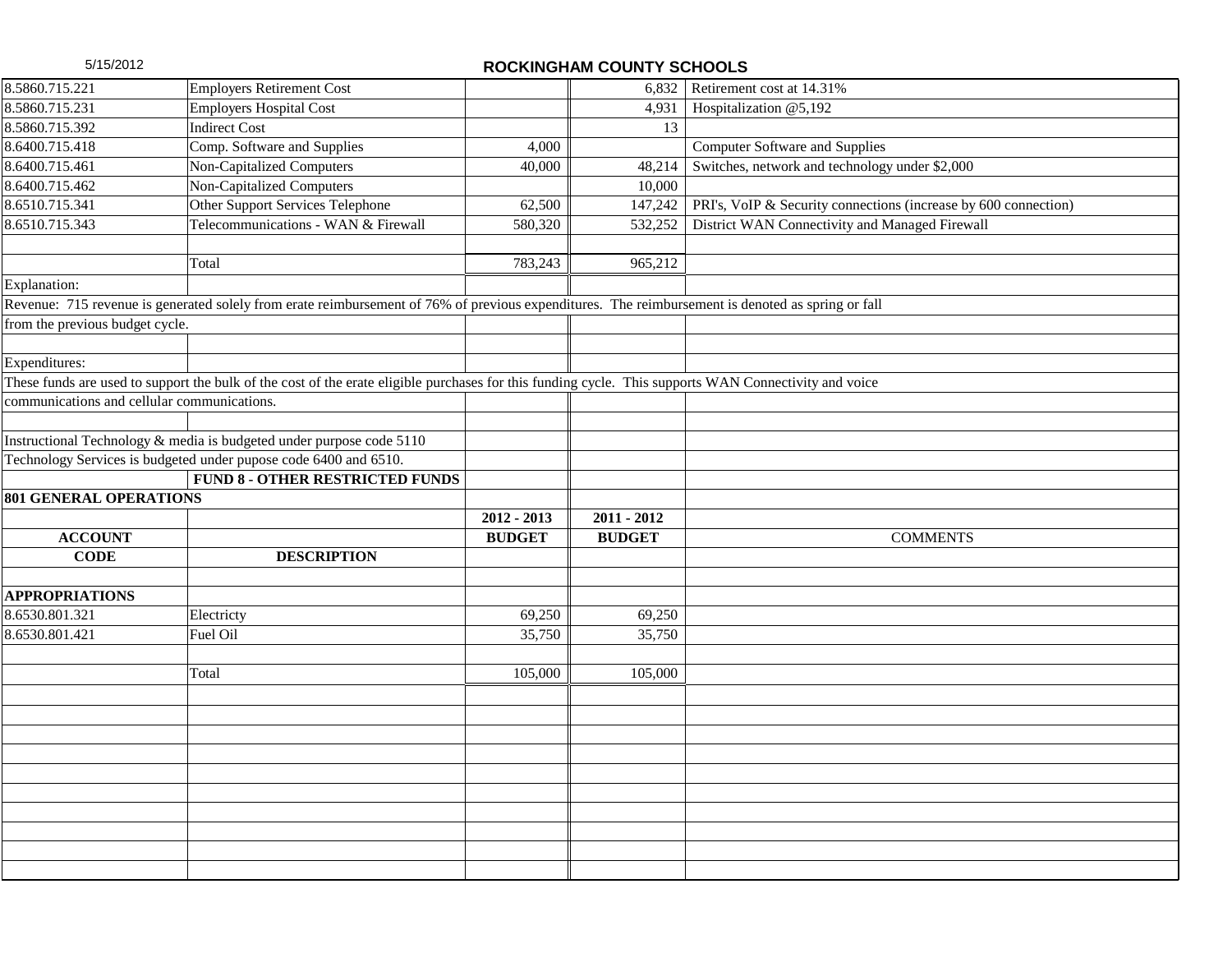|                                                                                                                                                                  | <b>FUND 8 - OTHER RESTRICTED FUNDS</b>                                                                                                                          |                          |               |                        |  |  |
|------------------------------------------------------------------------------------------------------------------------------------------------------------------|-----------------------------------------------------------------------------------------------------------------------------------------------------------------|--------------------------|---------------|------------------------|--|--|
| 804 READING IS FUNDAMENTAL                                                                                                                                       |                                                                                                                                                                 |                          |               |                        |  |  |
|                                                                                                                                                                  |                                                                                                                                                                 | $2012 - 2013$            | $2011 - 2012$ |                        |  |  |
| <b>ACCOUNT</b>                                                                                                                                                   |                                                                                                                                                                 | <b>BUDGET</b>            | <b>BUDGET</b> | <b>COMMENTS</b>        |  |  |
| <b>CODE</b>                                                                                                                                                      | <b>DESCRIPTION</b>                                                                                                                                              |                          |               |                        |  |  |
|                                                                                                                                                                  |                                                                                                                                                                 |                          |               |                        |  |  |
| <b>APPROPRIATIONS</b>                                                                                                                                            |                                                                                                                                                                 |                          |               |                        |  |  |
| 8.5330.804.414                                                                                                                                                   | <b>Books</b>                                                                                                                                                    |                          |               | $2,102$ Purchase Books |  |  |
|                                                                                                                                                                  |                                                                                                                                                                 |                          |               |                        |  |  |
|                                                                                                                                                                  |                                                                                                                                                                 |                          |               |                        |  |  |
|                                                                                                                                                                  |                                                                                                                                                                 |                          |               |                        |  |  |
|                                                                                                                                                                  | Total                                                                                                                                                           | $\overline{\phantom{a}}$ | 2,102         |                        |  |  |
|                                                                                                                                                                  |                                                                                                                                                                 |                          |               |                        |  |  |
|                                                                                                                                                                  |                                                                                                                                                                 |                          |               |                        |  |  |
| Explanation:                                                                                                                                                     |                                                                                                                                                                 |                          |               |                        |  |  |
| Reading Is Fundamental (RIF) is a Federal Program that provides free books to disadvantaged students. The Reidsville Zone Elementary Schools participate in this |                                                                                                                                                                 |                          |               |                        |  |  |
|                                                                                                                                                                  | program. The RIF Grant provides 75% and the local system must provide 25% of the support for this program. Our local RIF fund is supplied through generous      |                          |               |                        |  |  |
|                                                                                                                                                                  | donations of area service clubs, Reidsville Junior Service League, Reidsville Junior Woman's Club, and the Federated Woman's Clubs.                             |                          |               |                        |  |  |
|                                                                                                                                                                  |                                                                                                                                                                 |                          |               |                        |  |  |
|                                                                                                                                                                  | RIF representatives at these schools purchase low cost books. Each school has 3 separate distributions. At each distribution students are allowed to choose one |                          |               |                        |  |  |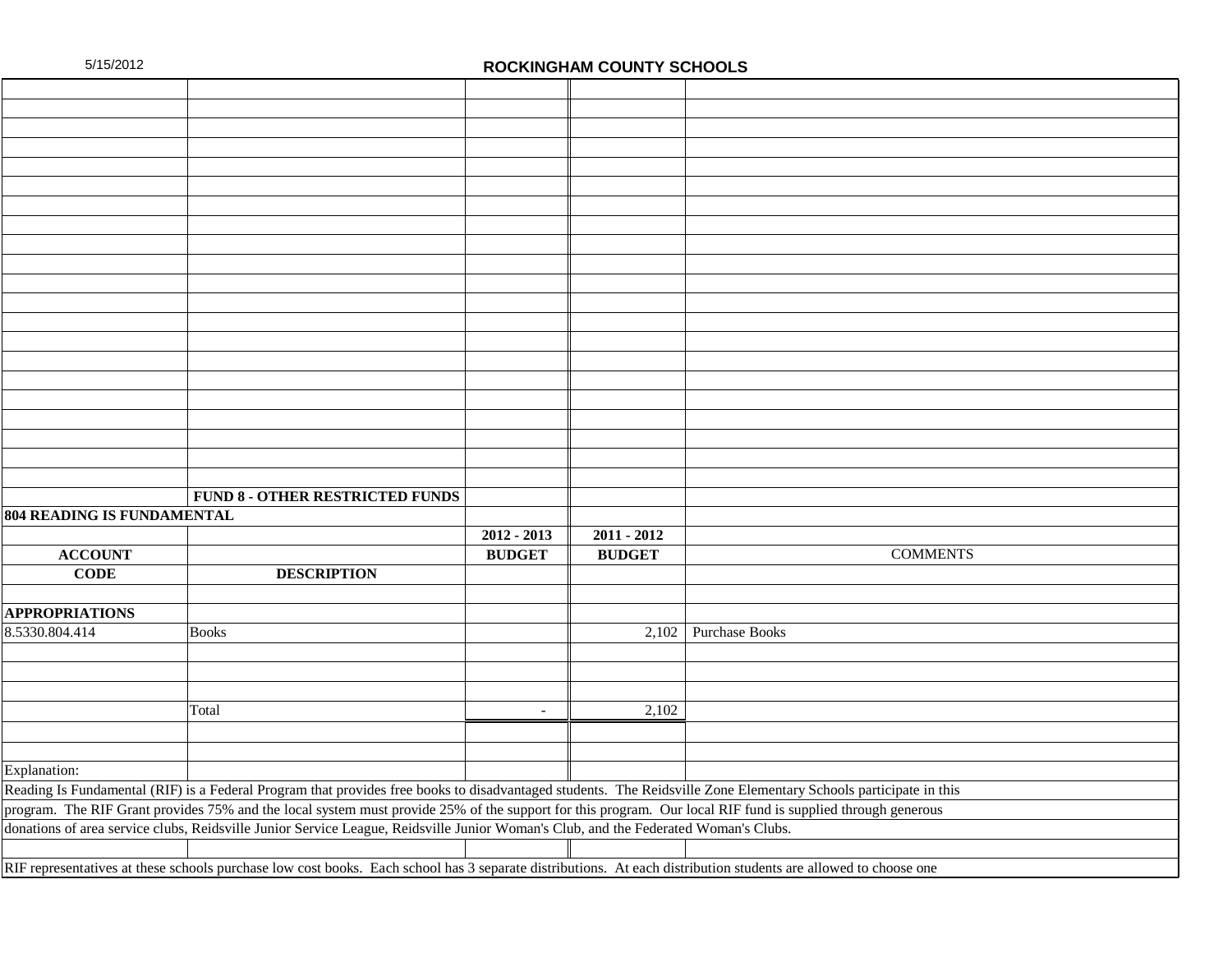|                                  | book to add to their home library. In addition to the free book, incentives are provided for students who read 25, 50, 75 and 100 books. Some of these     |               |               |                 |
|----------------------------------|------------------------------------------------------------------------------------------------------------------------------------------------------------|---------------|---------------|-----------------|
|                                  | incentives are provided by local businesses (McDonalds of Reidsville and Pete's Burgers of Reidsville) the Local RIF Account and the local school provides |               |               |                 |
| the remainder of the incentives. |                                                                                                                                                            |               |               |                 |
|                                  |                                                                                                                                                            |               |               |                 |
|                                  |                                                                                                                                                            |               |               |                 |
|                                  |                                                                                                                                                            |               |               |                 |
|                                  |                                                                                                                                                            |               |               |                 |
|                                  |                                                                                                                                                            |               |               |                 |
|                                  |                                                                                                                                                            |               |               |                 |
|                                  |                                                                                                                                                            |               |               |                 |
|                                  |                                                                                                                                                            |               |               |                 |
|                                  |                                                                                                                                                            |               |               |                 |
|                                  |                                                                                                                                                            |               |               |                 |
|                                  |                                                                                                                                                            |               |               |                 |
|                                  |                                                                                                                                                            |               |               |                 |
|                                  |                                                                                                                                                            |               |               |                 |
|                                  |                                                                                                                                                            |               |               |                 |
|                                  |                                                                                                                                                            |               |               |                 |
|                                  |                                                                                                                                                            |               |               |                 |
|                                  |                                                                                                                                                            |               |               |                 |
|                                  |                                                                                                                                                            |               |               |                 |
|                                  |                                                                                                                                                            |               |               |                 |
|                                  | FUND 8 - OTHER RESTRICTED FUNDS                                                                                                                            |               |               |                 |
| 805 - RENTAL                     |                                                                                                                                                            |               |               |                 |
|                                  |                                                                                                                                                            | $2012 - 2013$ | $2011 - 2012$ |                 |
| <b>ACCOUNT</b>                   |                                                                                                                                                            | <b>BUDGET</b> | <b>BUDGET</b> | <b>COMMENTS</b> |
| <b>CODE</b>                      | <b>DESCRIPTION</b>                                                                                                                                         |               |               |                 |
|                                  |                                                                                                                                                            |               |               |                 |
| <b>APPROPRIATIONS</b>            |                                                                                                                                                            |               |               |                 |
| 8.6530.805.321                   | Electricity                                                                                                                                                | 20,000        | 20,000        |                 |
|                                  |                                                                                                                                                            |               |               |                 |
|                                  | Total                                                                                                                                                      | 20,000        | 20,000        |                 |
|                                  |                                                                                                                                                            |               |               |                 |
|                                  |                                                                                                                                                            |               |               |                 |
|                                  |                                                                                                                                                            |               |               |                 |
|                                  |                                                                                                                                                            |               |               |                 |
|                                  |                                                                                                                                                            |               |               |                 |
|                                  |                                                                                                                                                            |               |               |                 |
|                                  |                                                                                                                                                            |               |               |                 |
|                                  |                                                                                                                                                            |               |               |                 |
|                                  |                                                                                                                                                            |               |               |                 |
|                                  |                                                                                                                                                            |               |               |                 |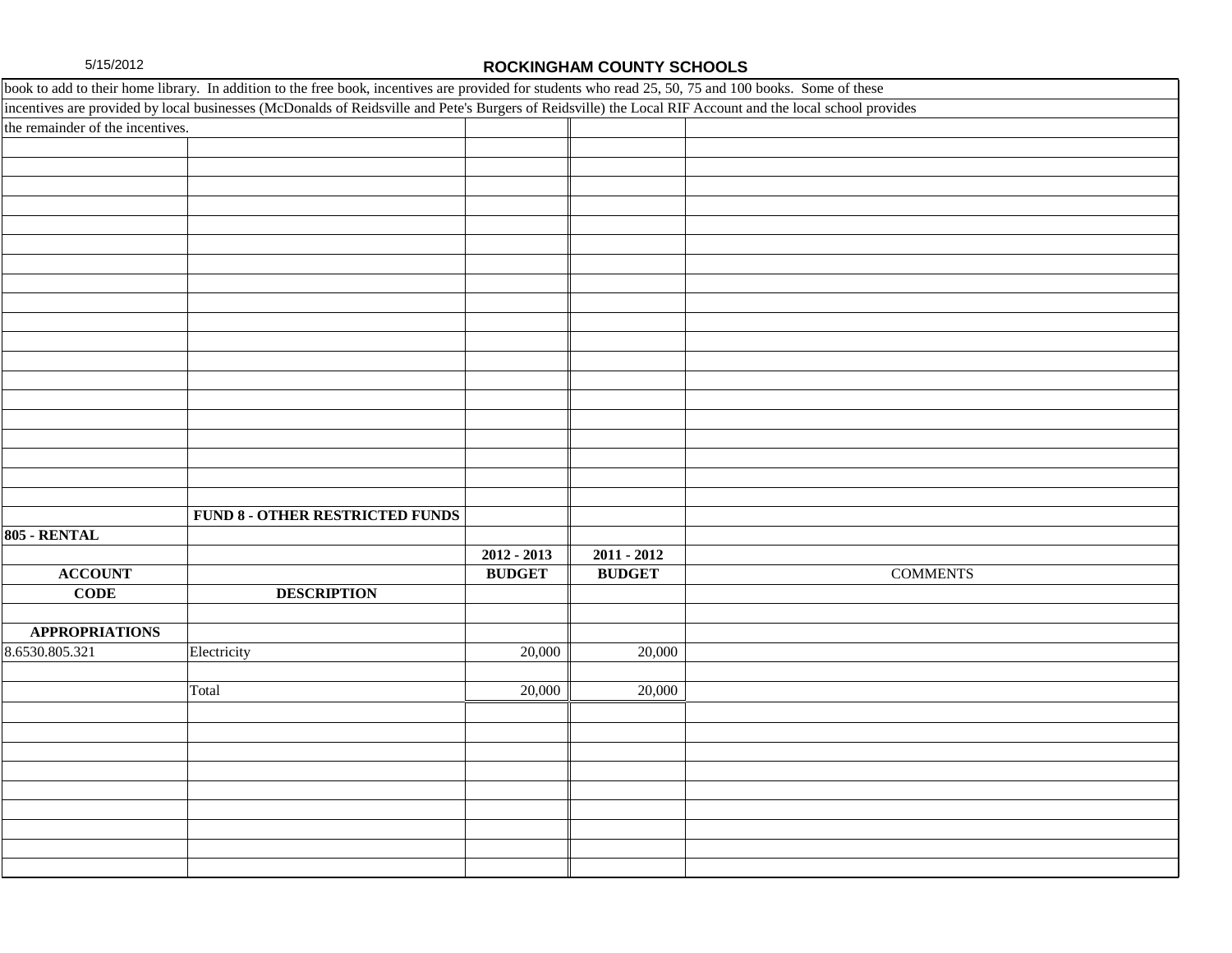| <b>FUND 8 - OTHER RESTRICTED FUNDS</b>                                                                                                 |                                                                                                                                      |               |                                                |  |  |  |  |
|----------------------------------------------------------------------------------------------------------------------------------------|--------------------------------------------------------------------------------------------------------------------------------------|---------------|------------------------------------------------|--|--|--|--|
| <b>806 CHILDRENS FUND</b>                                                                                                              |                                                                                                                                      |               |                                                |  |  |  |  |
|                                                                                                                                        | $2012 - 2013$                                                                                                                        | $2011 - 2012$ |                                                |  |  |  |  |
| <b>ACCOUNT</b>                                                                                                                         | <b>BUDGET</b>                                                                                                                        | <b>BUDGET</b> | <b>COMMENTS</b>                                |  |  |  |  |
| $CODE$<br><b>DESCRIPTION</b>                                                                                                           |                                                                                                                                      |               |                                                |  |  |  |  |
|                                                                                                                                        |                                                                                                                                      |               |                                                |  |  |  |  |
| <b>APPROPRIATIONS</b>                                                                                                                  |                                                                                                                                      |               |                                                |  |  |  |  |
| 8.7100.806.411<br>Supplies                                                                                                             |                                                                                                                                      |               | 3,788 Supplies for students with special needs |  |  |  |  |
|                                                                                                                                        |                                                                                                                                      |               |                                                |  |  |  |  |
|                                                                                                                                        |                                                                                                                                      |               |                                                |  |  |  |  |
| Total                                                                                                                                  | $\overline{a}$                                                                                                                       | 3,788         |                                                |  |  |  |  |
|                                                                                                                                        |                                                                                                                                      |               |                                                |  |  |  |  |
|                                                                                                                                        |                                                                                                                                      |               |                                                |  |  |  |  |
| Explanation:                                                                                                                           |                                                                                                                                      |               |                                                |  |  |  |  |
|                                                                                                                                        | The Jackie Stevens Fund was originally set-up by Liberty Embroidery in memory of one of their employees. However, Liberty Embroidery |               |                                                |  |  |  |  |
| decided not to continue supporting this fund. As result, the name of the fund has been changed to the Children's Fund of               |                                                                                                                                      |               |                                                |  |  |  |  |
| Rockingham County. The new fund is supported through the generosity of Duke Power, Ball Corporation, Rockingham County Schools         |                                                                                                                                      |               |                                                |  |  |  |  |
| Central Office and many individuals. The donations to the Rockingham County Children's fund are used to assist students with emergency |                                                                                                                                      |               |                                                |  |  |  |  |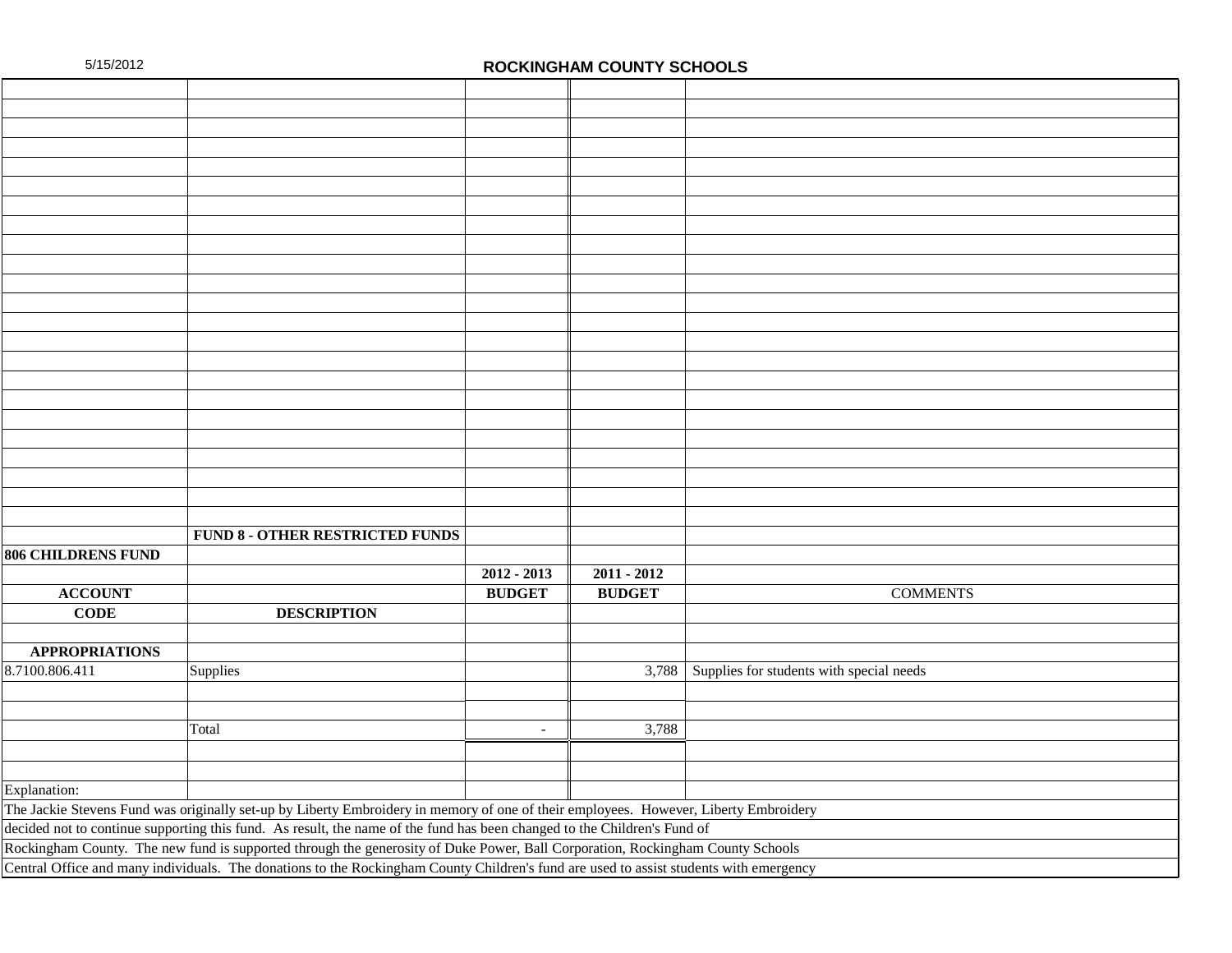|                            | needs such as clothing, medication, vision and dental. Students needing assistance from this fund are identified by the school nurses or |               |                          |                 |
|----------------------------|------------------------------------------------------------------------------------------------------------------------------------------|---------------|--------------------------|-----------------|
| social workers.            |                                                                                                                                          |               |                          |                 |
|                            |                                                                                                                                          |               |                          |                 |
|                            |                                                                                                                                          |               |                          |                 |
|                            |                                                                                                                                          |               |                          |                 |
|                            |                                                                                                                                          |               |                          |                 |
|                            |                                                                                                                                          |               |                          |                 |
|                            |                                                                                                                                          |               |                          |                 |
|                            |                                                                                                                                          |               |                          |                 |
|                            |                                                                                                                                          |               |                          |                 |
|                            |                                                                                                                                          |               |                          |                 |
|                            |                                                                                                                                          |               |                          |                 |
|                            |                                                                                                                                          |               |                          |                 |
|                            |                                                                                                                                          |               |                          |                 |
|                            |                                                                                                                                          |               |                          |                 |
|                            |                                                                                                                                          |               |                          |                 |
|                            |                                                                                                                                          |               |                          |                 |
|                            |                                                                                                                                          |               |                          |                 |
|                            |                                                                                                                                          |               |                          |                 |
|                            |                                                                                                                                          |               |                          |                 |
|                            |                                                                                                                                          |               |                          |                 |
|                            |                                                                                                                                          |               |                          |                 |
|                            |                                                                                                                                          |               |                          |                 |
|                            |                                                                                                                                          |               |                          |                 |
|                            | <b>FUND 8 - OTHER RESTRICTED FUNDS</b>                                                                                                   |               |                          |                 |
| <b>809 SCHOLAR ATHLETE</b> |                                                                                                                                          |               |                          |                 |
|                            |                                                                                                                                          | $2012 - 2013$ | $2011 - 2012$            |                 |
| <b>ACCOUNT</b>             |                                                                                                                                          | <b>BUDGET</b> | <b>BUDGET</b>            | <b>COMMENTS</b> |
| <b>CODE</b>                | <b>DESCRIPTION</b>                                                                                                                       |               |                          |                 |
|                            |                                                                                                                                          |               |                          |                 |
| <b>APPROPRIATIONS</b>      |                                                                                                                                          |               |                          |                 |
| 8.5501.809.411             | Awards/Rule Books                                                                                                                        | 4,000         |                          |                 |
|                            |                                                                                                                                          |               |                          |                 |
|                            |                                                                                                                                          |               |                          |                 |
|                            | Total                                                                                                                                    | 4,000         | $\overline{\phantom{a}}$ |                 |
|                            |                                                                                                                                          |               |                          |                 |
|                            |                                                                                                                                          |               |                          |                 |
|                            |                                                                                                                                          |               |                          |                 |
|                            |                                                                                                                                          |               |                          |                 |
|                            |                                                                                                                                          |               |                          |                 |
|                            |                                                                                                                                          |               |                          |                 |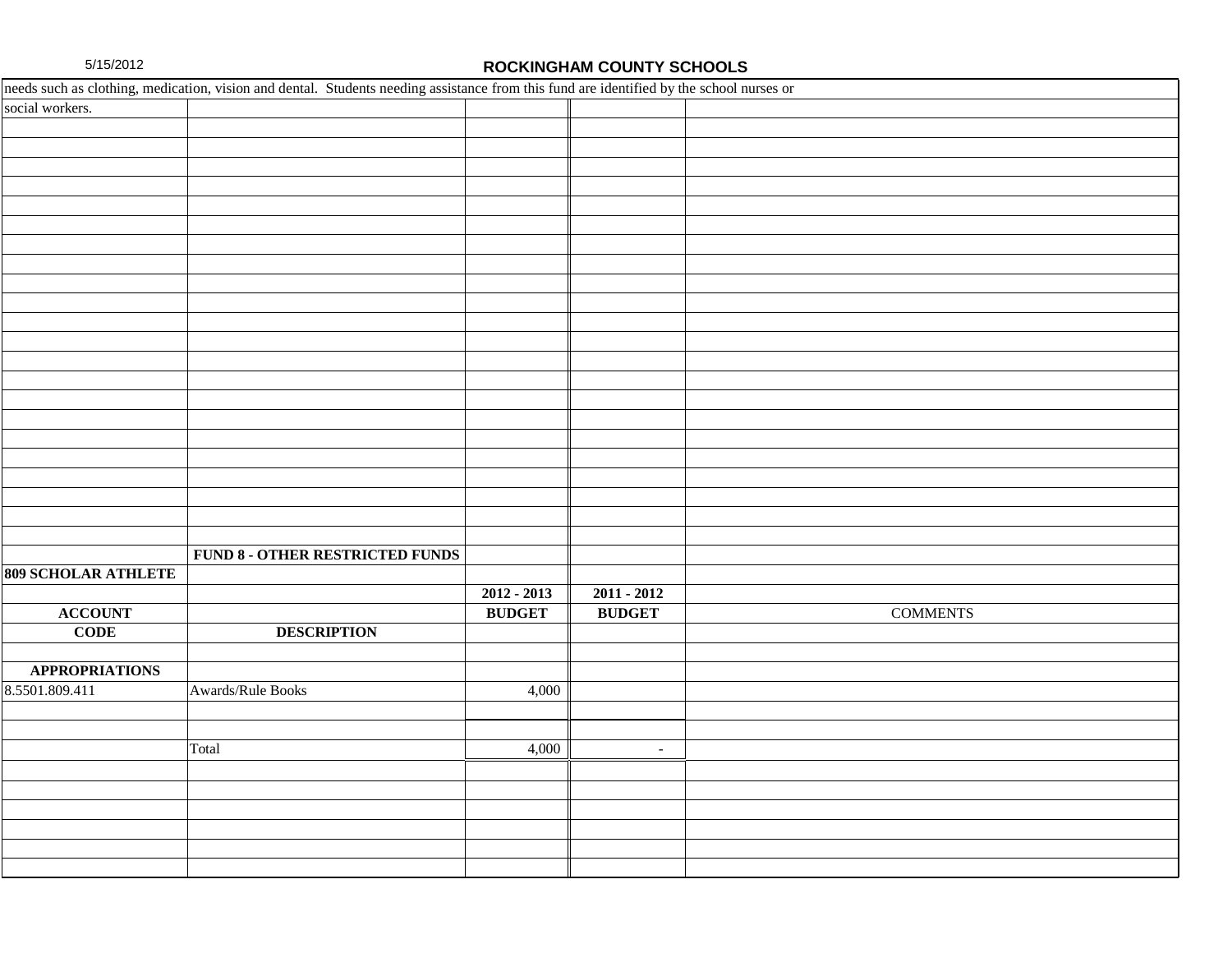|                                                   | <b>FUND 8 - OTHER RESTRICTED FUNDS</b>                                                                                                  |               |               |                 |
|---------------------------------------------------|-----------------------------------------------------------------------------------------------------------------------------------------|---------------|---------------|-----------------|
| 819 SCHOOL HEALTH ADVISORY COUNCIL                |                                                                                                                                         |               |               |                 |
|                                                   |                                                                                                                                         | $2012 - 2013$ | $2011 - 2012$ |                 |
| <b>ACCOUNT</b>                                    |                                                                                                                                         | <b>BUDGET</b> | <b>BUDGET</b> | <b>COMMENTS</b> |
| <b>CODE</b>                                       | <b>DESCRIPTION</b>                                                                                                                      |               |               |                 |
| 8.5110.819.411                                    | Supplies & Materials                                                                                                                    | 1,221         | 1,137         |                 |
| 8.6110.819.312                                    | <b>Workshop Expenses</b>                                                                                                                | 1,221         | 1,000         |                 |
|                                                   |                                                                                                                                         |               |               |                 |
|                                                   | Total                                                                                                                                   | 2,442         | 2,137         |                 |
|                                                   |                                                                                                                                         |               |               |                 |
|                                                   |                                                                                                                                         |               |               |                 |
| Explanation:                                      |                                                                                                                                         |               |               |                 |
|                                                   | The School Health Advisory Council (SHAC) is a district-wide and community group that advises the system on health and wellness issues. |               |               |                 |
| These funds support the operations of this group. |                                                                                                                                         |               |               |                 |
|                                                   |                                                                                                                                         |               |               |                 |
|                                                   |                                                                                                                                         |               |               |                 |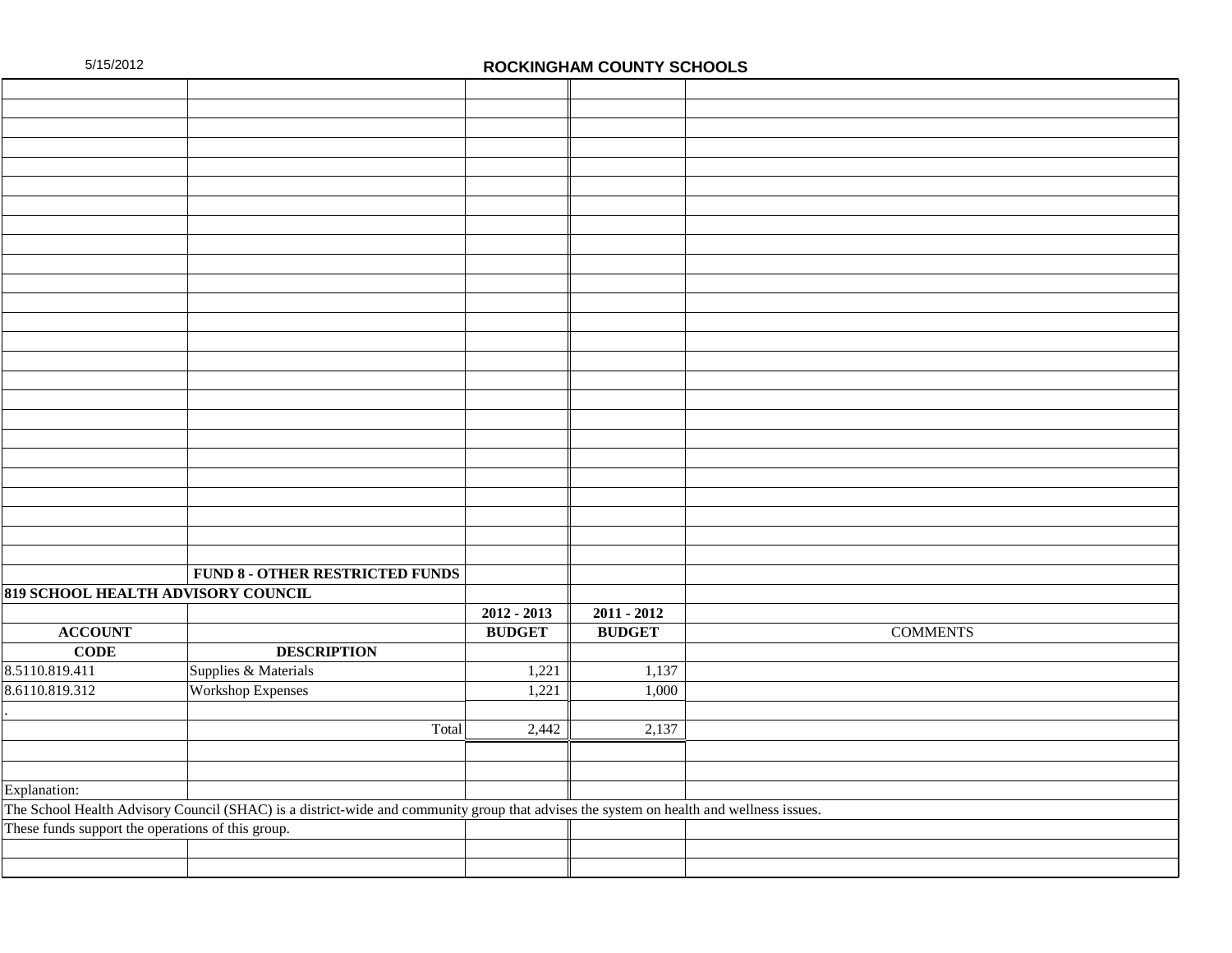|                                  | <b>FUND 8 - OTHER RESTRICTED FUNDS</b> |               |               |                                                |
|----------------------------------|----------------------------------------|---------------|---------------|------------------------------------------------|
| <b>821 - TEACHER OF THE YEAR</b> |                                        |               |               |                                                |
|                                  |                                        | $2012 - 2013$ | $2011 - 2012$ |                                                |
| <b>ACCOUNT</b>                   |                                        | <b>BUDGET</b> | <b>BUDGET</b> | <b>COMMENTS</b>                                |
| <b>CODE</b>                      | <b>DESCRIPTION</b>                     |               |               |                                                |
| 8.5110.821.411                   | Supplies & Materials                   | 2,000         |               | 2,000 Teacher of the Year Banquet and Supplies |
|                                  |                                        |               |               |                                                |
|                                  |                                        |               |               |                                                |
|                                  |                                        | 2,000         | 2,000         |                                                |
|                                  |                                        |               |               |                                                |
|                                  |                                        |               |               |                                                |
|                                  |                                        |               |               |                                                |
|                                  |                                        |               |               |                                                |
|                                  |                                        |               |               |                                                |
|                                  |                                        |               |               |                                                |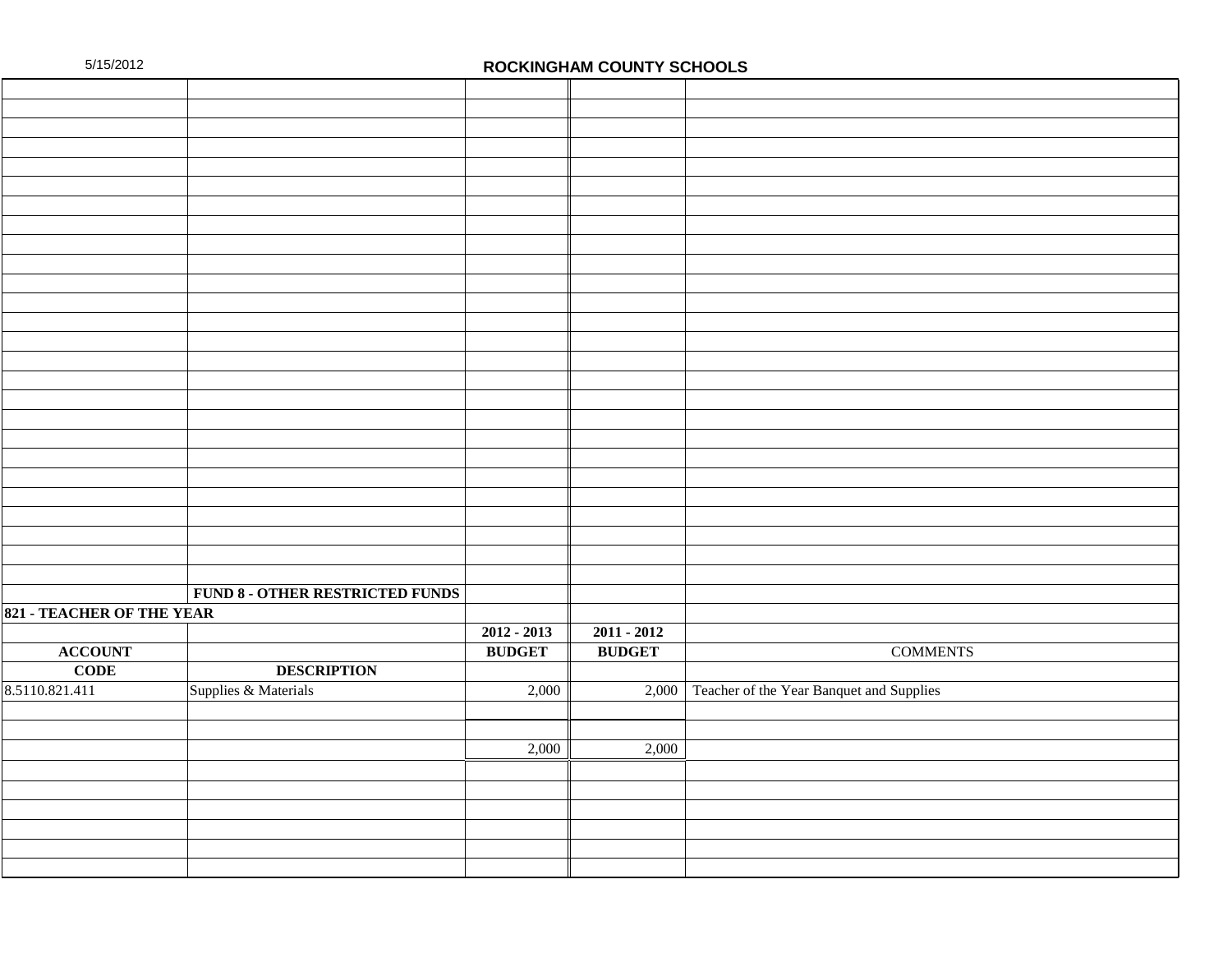|                                   | FUND 8 - OTHER RESTRICTED FUNDS |               |               |                 |
|-----------------------------------|---------------------------------|---------------|---------------|-----------------|
| 833 - CULTURAL ARTS - CONTRIBUTED |                                 |               |               |                 |
|                                   |                                 | $2012 - 2013$ | $2011 - 2012$ |                 |
| <b>ACCOUNT</b>                    |                                 | <b>BUDGET</b> | <b>BUDGET</b> | <b>COMMENTS</b> |
| <b>CODE</b>                       | <b>DESCRIPTION</b>              |               |               |                 |
| 8.5502.833.311                    | <b>Contracted Services</b>      | 2,500         | 2,500         |                 |
| 8.5502.833.411                    | Supplies & Materials            | 10,000        | 10,000        |                 |
|                                   |                                 |               |               |                 |
|                                   |                                 | 12,500        | 12,500        |                 |
|                                   |                                 |               |               |                 |
|                                   |                                 |               |               |                 |
|                                   |                                 |               |               |                 |
|                                   |                                 |               |               |                 |
|                                   |                                 |               |               |                 |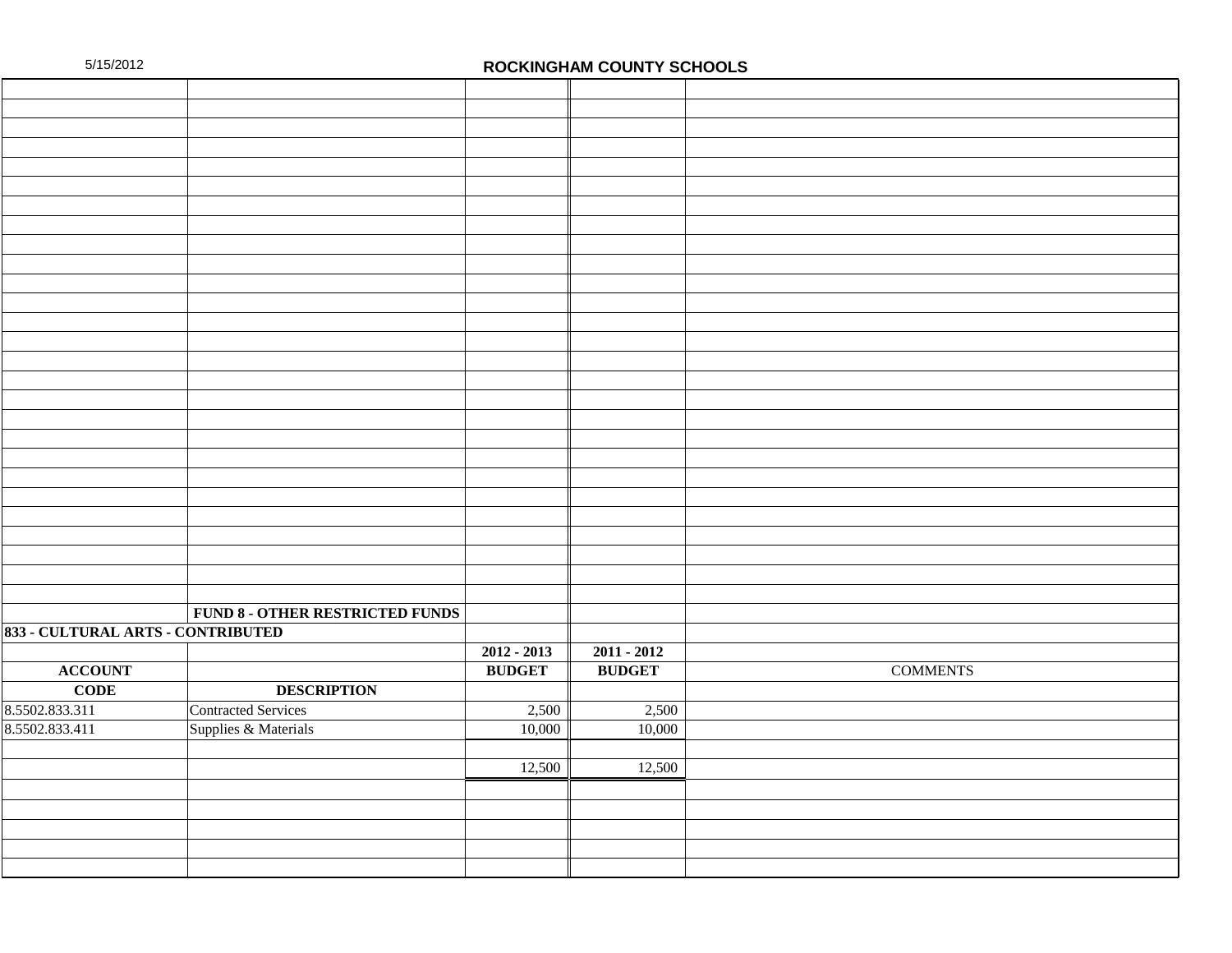|                       | FUND 8 - OTHER RESTRICTED FUNDS |               |               |                                   |
|-----------------------|---------------------------------|---------------|---------------|-----------------------------------|
| <b>880 PRINT SHOP</b> |                                 |               |               |                                   |
|                       |                                 | $2012 - 2013$ | $2011 - 2012$ |                                   |
| <b>ACCOUNT</b>        |                                 | <b>BUDGET</b> | <b>BUDGET</b> | <b>COMMENTS</b>                   |
| <b>CODE</b>           | <b>DESCRIPTION</b>              |               |               |                                   |
| 8.6520.880.326        | Repairs to Equipment            | 500           | 500           | Costs of Print Shop repairs.      |
| 8.6520.880.327        | Copier lease                    | 37,000        | 37,000        | Costs of Print Shop copier lease. |
| 8.6520.880.411        | Supplies                        | 50,000        | 50,000        | Costs of Print Shop supplies.     |
|                       |                                 |               |               |                                   |
|                       | Total                           | 87,500        | 87,500        |                                   |
|                       |                                 |               |               |                                   |
|                       |                                 |               |               |                                   |
|                       |                                 |               |               |                                   |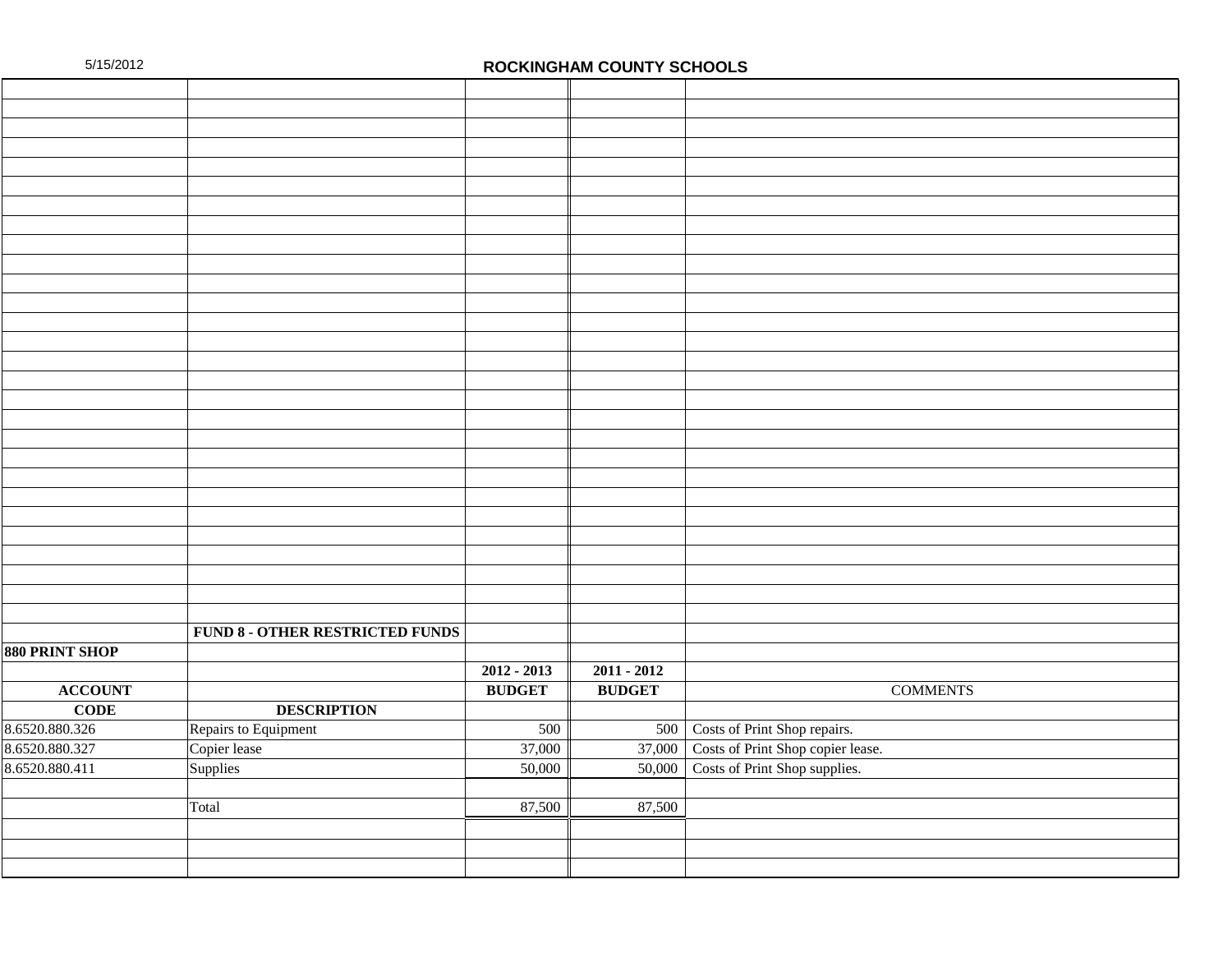|                             | <b>FUND 8 - OTHER RESTRICTED FUNDS</b> |               |               |                                                |
|-----------------------------|----------------------------------------|---------------|---------------|------------------------------------------------|
| <b>881 ACTIVITY BUS USE</b> |                                        |               |               |                                                |
|                             |                                        | $2012 - 2013$ | $2011 - 2012$ |                                                |
| <b>ACCOUNT</b>              |                                        | <b>BUDGET</b> | <b>BUDGET</b> | <b>COMMENTS</b>                                |
| <b>CODE</b>                 | <b>DESCRIPTION</b>                     |               |               |                                                |
|                             |                                        |               |               |                                                |
| <b>APPROPRIATIONS</b>       |                                        |               |               |                                                |
| 8.6550.881.329              | <b>Transportation Costs</b>            | 36,000        |               | 36,000 Funds for maintenance of activity buses |
|                             |                                        |               |               |                                                |
|                             |                                        |               |               |                                                |
|                             |                                        |               |               |                                                |
|                             | Total                                  | 36,000        | 36,000        |                                                |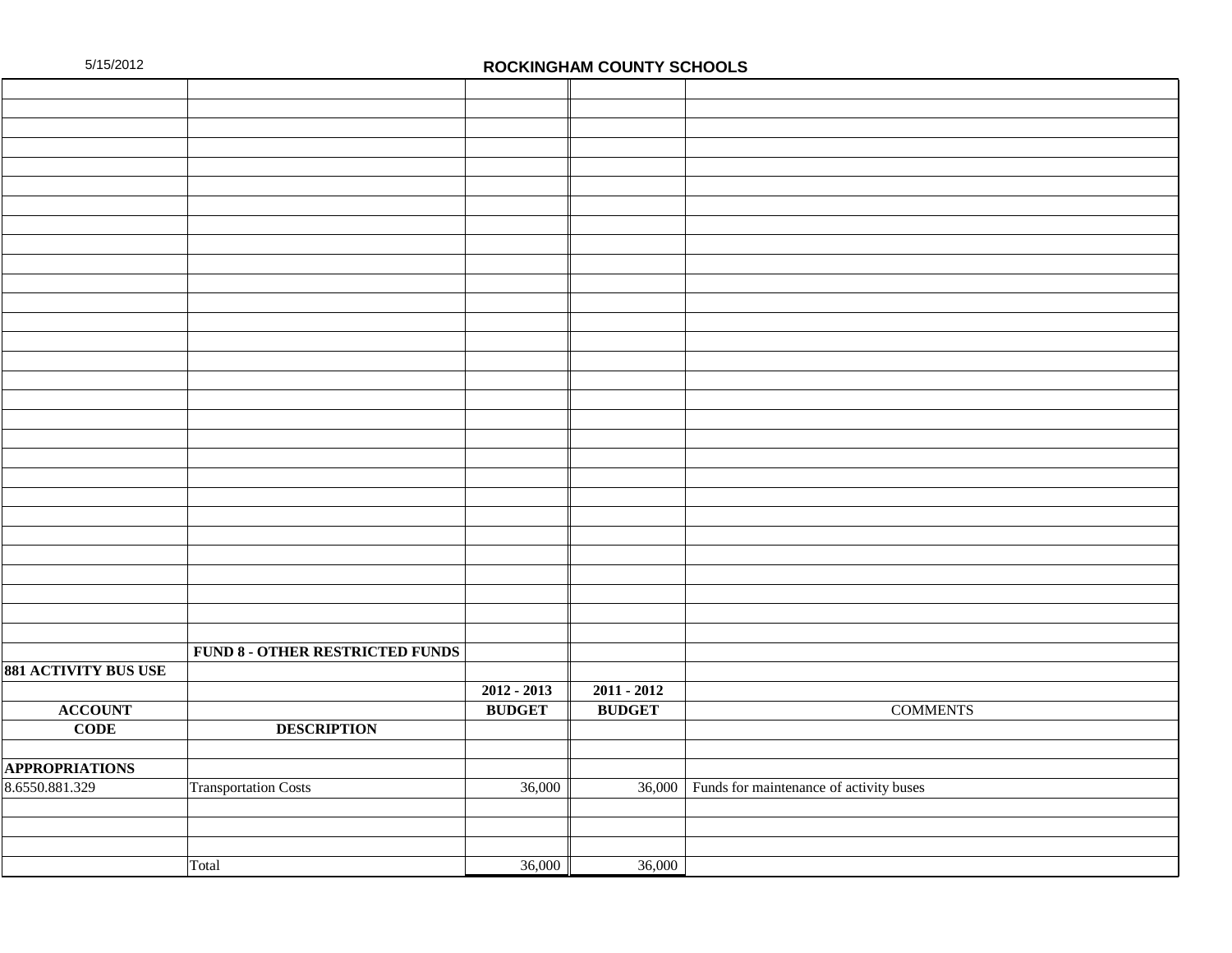|  | 5/15/2012 |  |
|--|-----------|--|
|  |           |  |

## **ROCKINGHAM COUNTY SCHOOLS**

|  | 3,674,047 | 4,069,680 |  |
|--|-----------|-----------|--|
|  |           |           |  |
|  |           |           |  |
|  |           |           |  |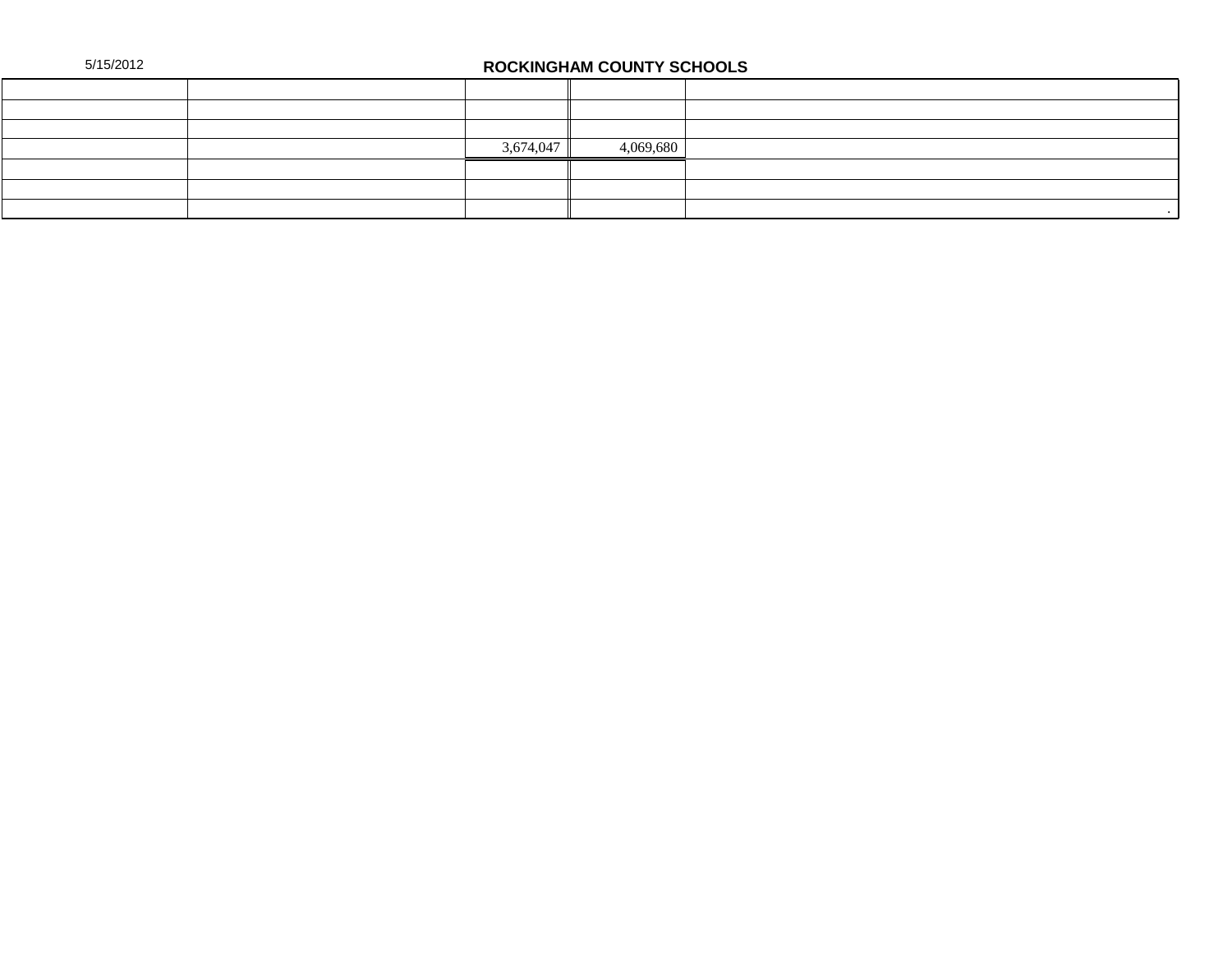# **CHARTS**

## **Rockingham County Schools Proposed Budget 2012-13**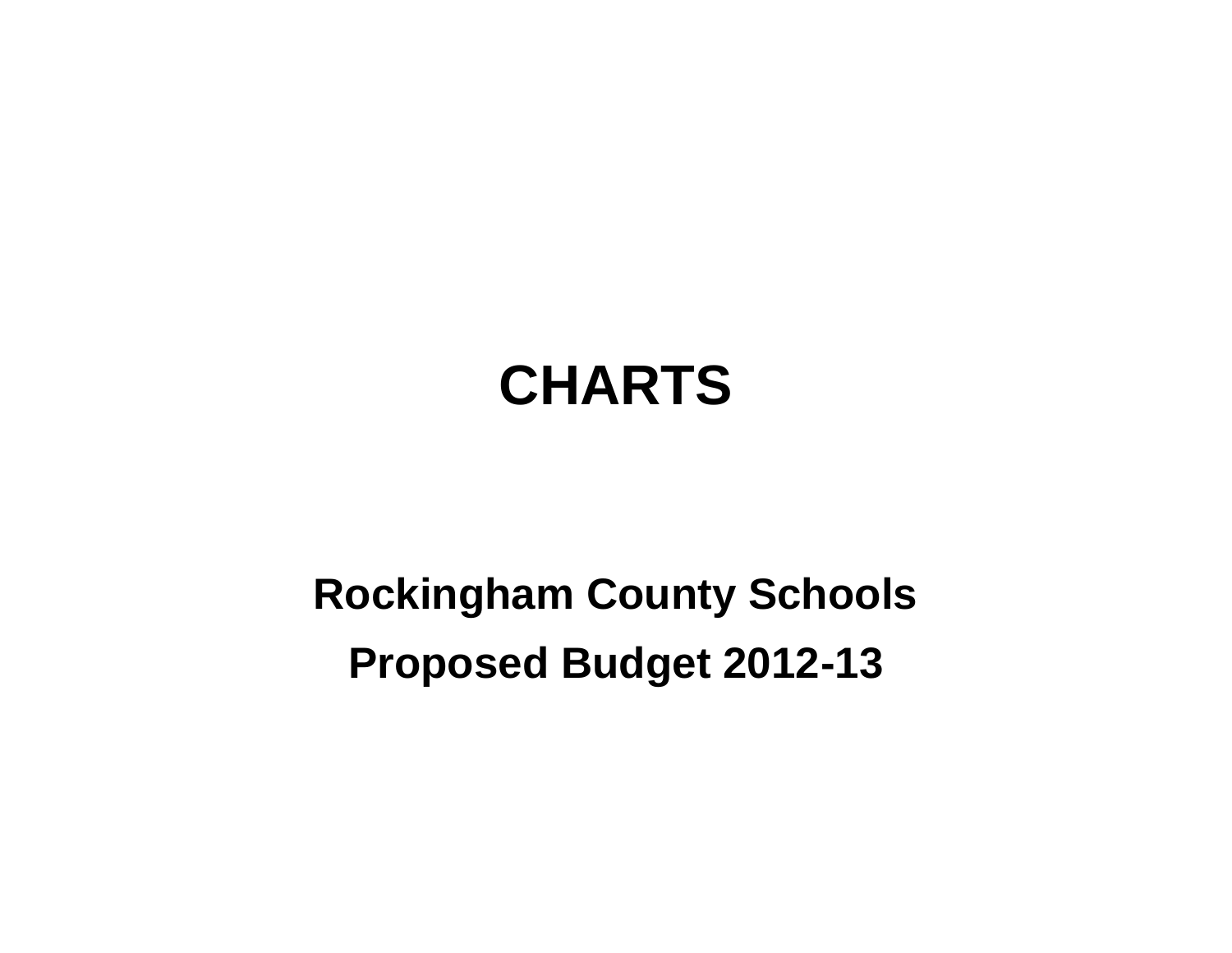#### CHANGES IN CURRENT EXPENSE ALLOCATIONS FROM COUNTY

| YEAR ENDED      | <b>ALLOCATION</b> | % OF COUNTY         | <b>INCREASE FROM</b> | %               | <b>CHANGE IN CONSUMER</b> | 1992 ALLOCATION    |
|-----------------|-------------------|---------------------|----------------------|-----------------|---------------------------|--------------------|
| <b>JUNE 30:</b> |                   | PROPERTY TAX LEVIES | PRIOR YEAR           | <b>INCREASE</b> | PRICE INDEX               | IN CURRENT DOLLARS |
| 1992            | \$<br>8,031,807   | 45.3%               | 218,361              | 2.8%            | 3.0%                      | 8,031,807          |
| 1993            | 8,251,649         | 45.5%               | 219,842              | 2.7%            | 3.0%                      | 8,272,761          |
| 1994 *          | 8,776,427         | 40.4%               | 524,778              | 6.4%            | 2.7%                      | 8,520,944          |
| 1995            | 9,491,520         | 41.5%               | 715,093              | 8.1%            | 2.5%                      | 8,751,010          |
| 1996            | \$<br>10,031,862  | 40.5%               | 540,342              | 5.7%            | 3.3%                      | 8,969,785          |
| 1997            | \$<br>10,655,626  | 39.5%               | 623,764              | 6.2%            | $1.7\%$                   | 9,265,788          |
| 1998            | \$<br>11,526,308  | 41.1%               | 869,682              | 8.2%            | $1.6\%$                   | 9,423,306          |
| 1999            | \$<br>12,031,614  | 41.1%               | 505,306              | 4.4%            | 2.7%                      | 9,988,704          |
| 2000            | \$<br>12,531,614  | 37.4%               | 500,000              | 4.2%            | 3.4%                      | 10,258,399         |
| 2001            | 13,100,000        | 37.6%               | 568,386              | 4.5%            | 1.6%                      | 10,607,185         |
| 2002 **         | \$<br>12,593,295  | 33.5%               | (506, 705)           | $<3.8\%>$       | 2.4%                      | 10,776,900         |
| 2003            | \$<br>13,366,690  | 34.8%               | 773,395              | 6.1%            | 1.9%                      | 11,035,546         |
| 2004            | \$<br>13,926,690  | 38.3%               | 560,000              | 4.2%            | 3.3%                      | 11,245,221         |
| 2005            | \$<br>13,931,160  | 38.2%               | 4,470                | 0.03%           | 3.4%                      | 11,616,313         |
| 2006            | 14,697,160        | 39.3%               | 766,000              | 5.5%            | 3.2%                      | 12,011,268         |
| 2007            | \$<br>15,102,726  | 37.3%               | 405,566              | 2.8%            | 2.8%                      | 12,395,629         |
| 2008            | \$<br>15,707,000  | 37.2%               | 604,274              | 4.0%            | $3.8\%$                   | 12,742,706         |
| 2009            | \$<br>15,981,873  | 37.3%               | 274,873              | 1.75%           | $< .4\%>$                 | 12,691,744         |
| 2010            | \$<br>15,834,840  | 36.3%               | (147, 033)           | $<1.0\%$        | 1.6                       | 12,894,812         |
| 2011            | \$<br>15,834,840  | 35.4%               |                      | $0.0\%$         | 3.2                       | 13,307,446         |
| 2012            | 15,834,840        | N/A                 |                      | $0.0\%$         |                           |                    |

\* 1ST YEAR OF MERGER AND 5 YEAR PLAN

N/A = NOT AVAILABLE



\*\* The original allocation was \$13,246,690 was later reduced when the governor withheld county reimbursements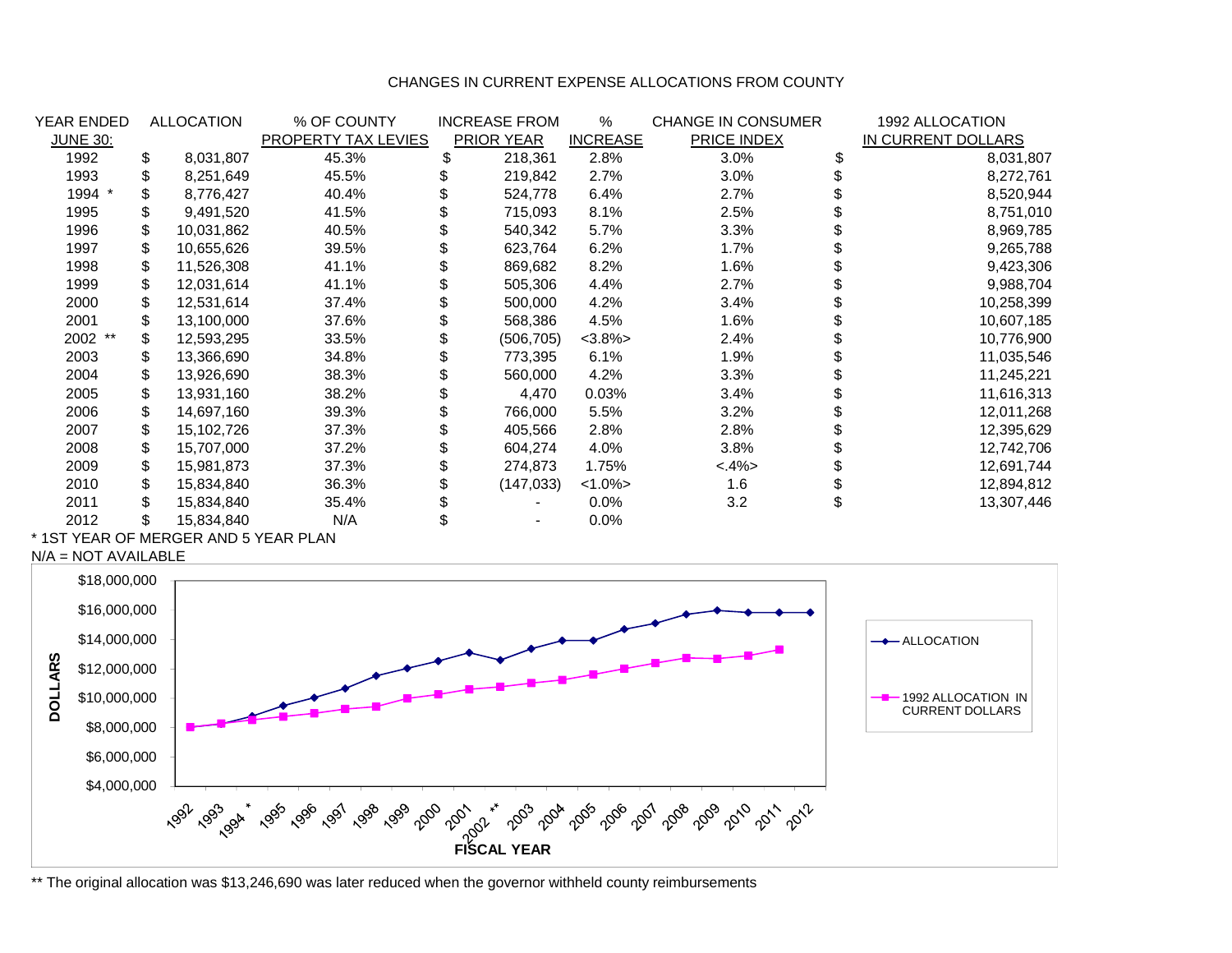### **PER PUPIL COUNTY APPROPRIATIONS AND SUPPLEMENT TAXES FOR CURRENT EXPENSE**





Source: North Carolina Department of Public Instruction Statistical Survey

\*\* This was later reduced to \$855.46 due to State budget crisis, and governor withholding county reimbursements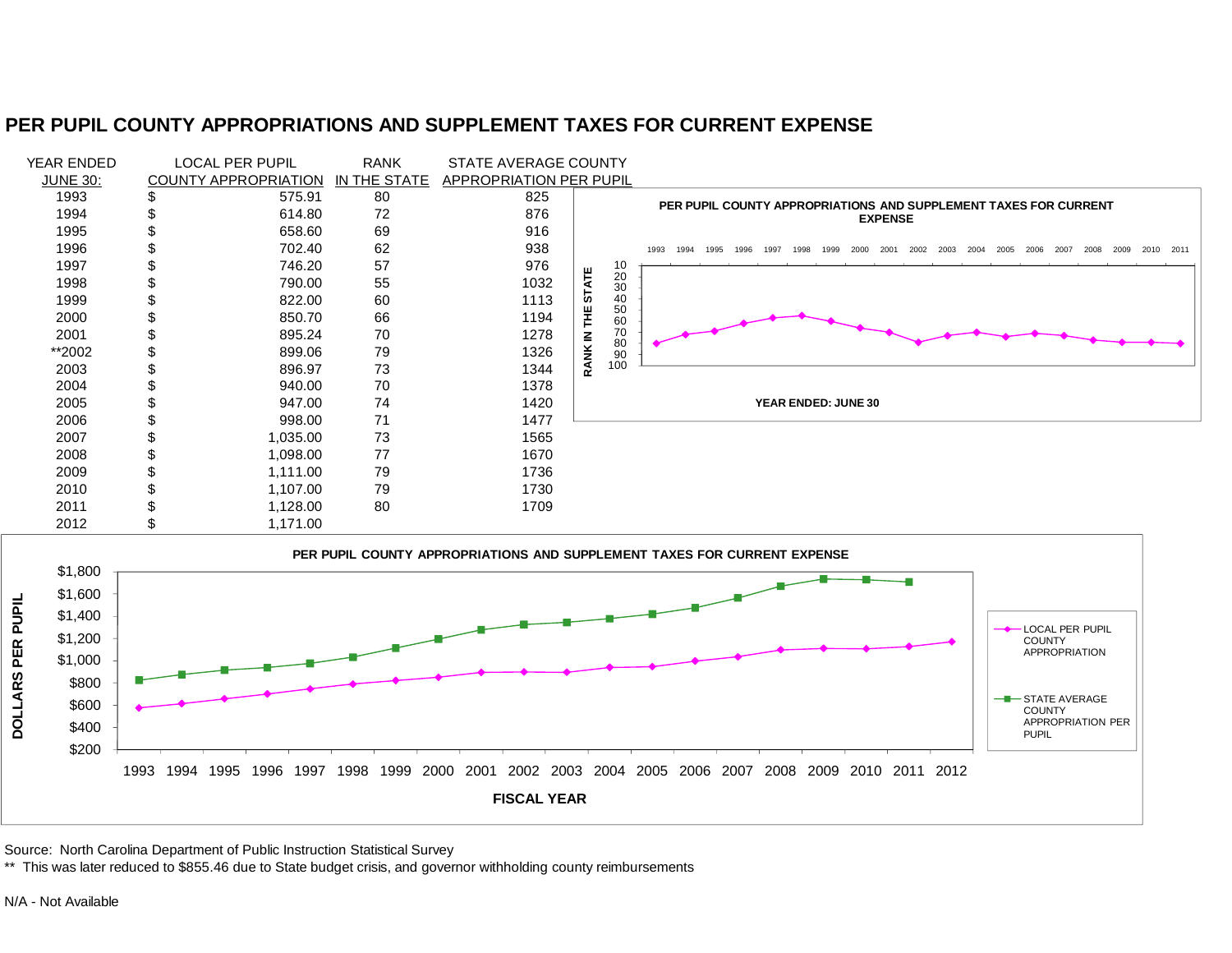#### ROCKINGHAM COUNTY SCHOOLS CAPITAL COMPARISONS

|          | <b>Capital Outlay</b> | 1985 Capital Outlay |                   |                 | Since      |
|----------|-----------------------|---------------------|-------------------|-----------------|------------|
|          |                       | in Current Dollars  | <b>Difference</b> |                 | Merger     |
| 1984-85  | \$<br>1,246,819       | \$<br>1,246,819     | \$                |                 |            |
| 1985-86  | \$<br>1,092,003       | \$<br>1,291,704     | \$<br>199,701     |                 |            |
| 1986-87  | \$<br>1,011,076       | \$<br>1,316,247     | \$<br>305,171     |                 |            |
| 1987-88  | \$                    |                     | \$                |                 |            |
|          | 949,200               | \$<br>1,363,632     | \$<br>414,432     |                 |            |
| 1988-89  | \$<br>1,090,124       | \$<br>1,419,541     | 329,417           |                 |            |
| 1989-90  | \$<br>931,875         | \$<br>1,487,679     | \$<br>555,804     |                 |            |
| 1990-91  | \$<br>1,071,656       | \$<br>1,568,013     | \$<br>496,357     |                 |            |
| 1991-92  | \$<br>1,046,993       | \$<br>1,633,870     | \$<br>586,877     |                 |            |
| 1992-93  | \$<br>1,068,656       | \$<br>1,682,886     | \$<br>614,230     | \$              | 614,230    |
| 1993-94  | \$<br>1,068,656       | \$<br>1,733,372     | \$<br>664,716     | \$              | 664,716    |
| 1994-95  | \$<br>1,068,656       | \$<br>1,780,173     | \$<br>711,517     | \$              | 711,517    |
| 1995-96  | \$<br>1,168,656       | \$<br>1,824,677     | \$<br>656,021     | \$              | 656,021    |
| 1996-97  | \$<br>1,068,656       | \$<br>1,884,891     | \$<br>816,235     | \$              | 816,235    |
| 1997-98  | \$<br>1,068,656       | \$<br>1,916,934     | \$<br>848,278     | \$              | 848,278    |
| 1998-99* | \$<br>1,335,820       | \$<br>1,947,605     | \$<br>611,785     | \$              | 611,785    |
| 1999-00  | \$<br>1,669,775       | \$<br>2,000,190     | \$<br>330,415     | \$              | 330,415    |
| 2000-01  | \$<br>1,669,774       | \$<br>2,068,196     | \$<br>398,422     | \$              | 398,422    |
| 2001-02  | \$<br>1,669,775       | \$<br>2,101,288     | \$<br>431,513     | \$              | 431,513    |
| 2002-03  | \$<br>1,369,775       | \$<br>2,151,718     | \$<br>781,943     | \$              | 781,943    |
| 2003-04  | \$<br>1,069,775       | \$<br>2,192,600     | \$<br>1,122,825   | \$              | 1,122,825  |
| 2004-05  | \$<br>1,269,775       | \$<br>2,264,956     | \$<br>995,181     | \$              | 995,181    |
| 2005-06  | \$<br>1,269,775       | \$<br>2,341,964     | \$<br>1,072,189   | \$              | 1,072,189  |
| 2006-07  | \$<br>1,269,775       | \$<br>2,400,543     | \$<br>1,130,738   | \$              | 1,147,132  |
| 2007-08  | \$<br>1,273,000       | \$<br>2,472,529     | \$<br>1,202,754   | \$              | 1,211,580  |
| 2008-09  | \$<br>1,269,775       | \$<br>2,578,994     | \$<br>1,309,219   | \$              | 1,309,219  |
| 2009-10  | \$<br>1,151,525       | \$<br>2,568,678     | \$<br>1,417,153   | \$              | 1,417,153  |
| 2010-11  | \$<br>1,151,525       | \$<br>2,609,777     | \$<br>1,458,252   | \$              | 1,458,252  |
| 2011-12  | \$<br>1,151,525       | \$<br>2,693,290     | \$<br>1,541,765   | \$              | 1,541,765  |
|          |                       |                     | \$<br>21,002,910  | $\overline{\$}$ | 18,140,371 |

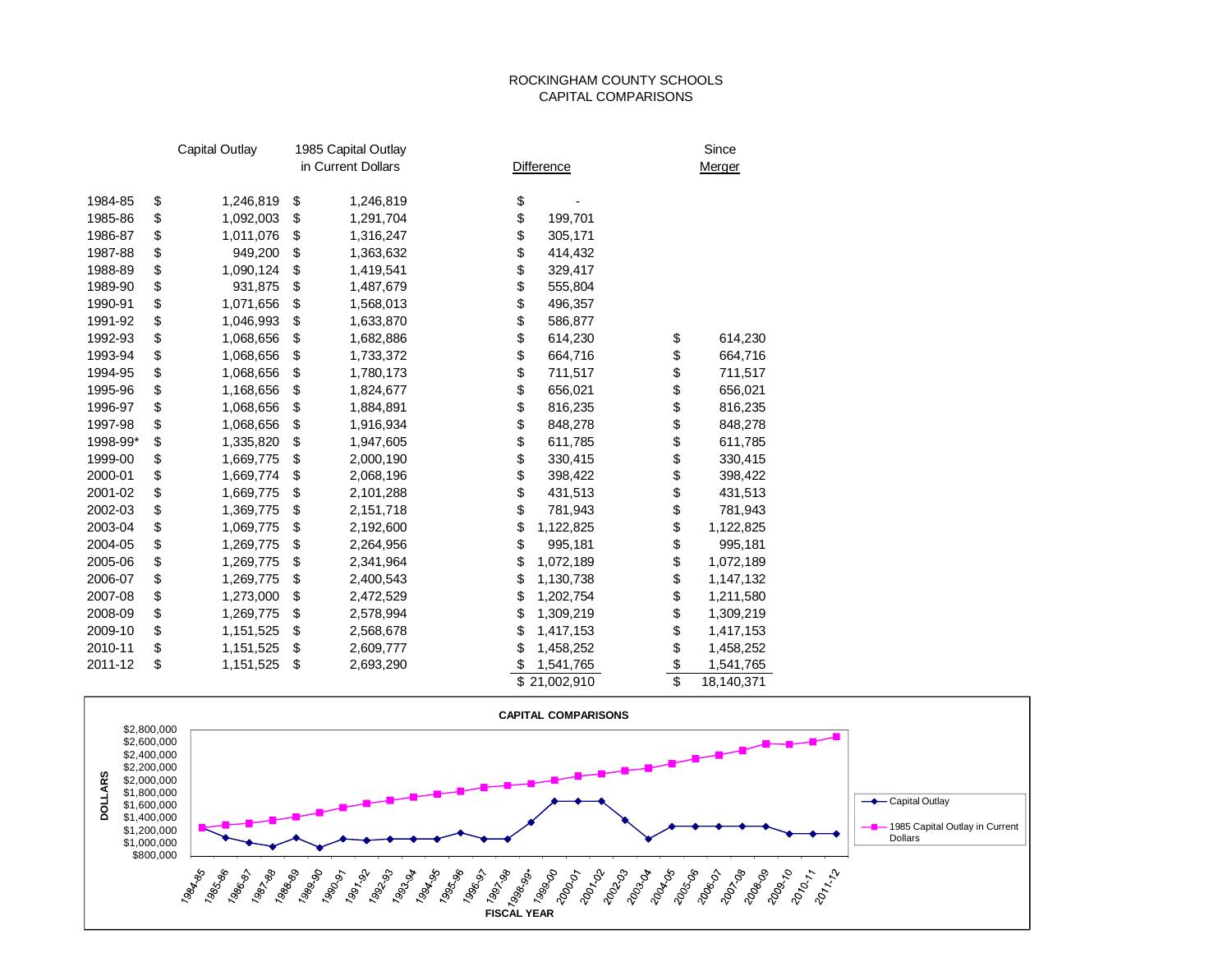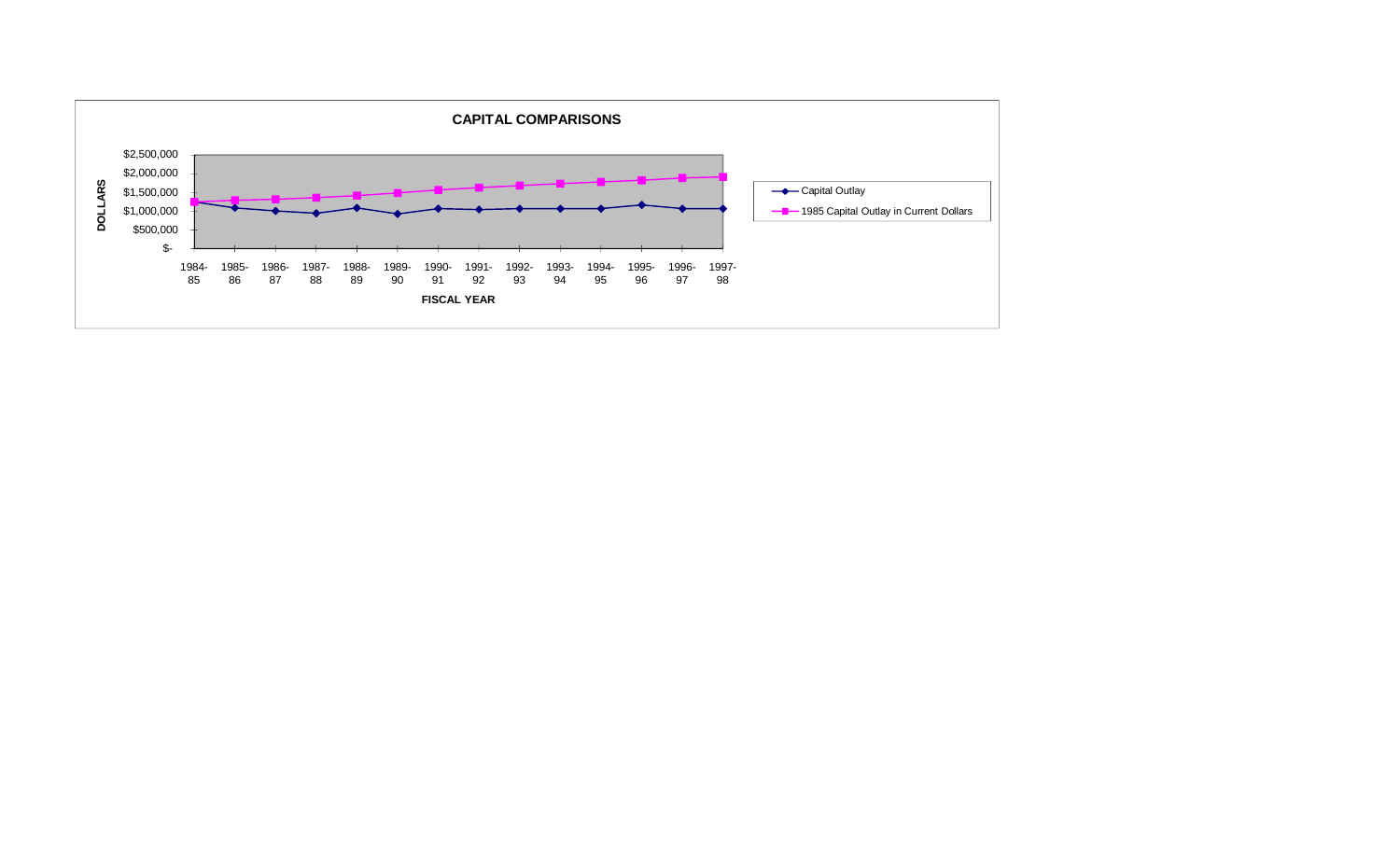#### CURRENT EXPENSE ALLOCATIONS TO ROCKINGHAM COUNTY SCHOOLS AND STATE AVERAGE ALLOCATIONS PER NCACC BUDGET AND TAXATION SURVEY

|           | <b>NCACC</b>     | ROCKINGHAM COUNTY        |            |                   |
|-----------|------------------|--------------------------|------------|-------------------|
|           | <b>AVERAGE</b>   | <b>SCHOOLS ALLOTMENT</b> | <b>ADM</b> | <b>DIFFERENCE</b> |
|           |                  |                          |            |                   |
| 1994-1995 | $$721 -$         | \$659                    |            |                   |
| 1995-1996 | $754 -$          | $-702$                   | 13,882     | 263,758           |
| 1996-1997 | 785 -            | -746                     | 14,062     | 112,496           |
| 1997-1998 | $824 -$          | 790                      | 14,247     | (71, 235)         |
| 1998-1999 | $879 -$          | 822                      | 14,249     | 28,498            |
| 1999-2000 | $945 -$          | $-851$                   | 14,362     | 402,136           |
| 2000-2001 | $1,004$ —        | 895                      | 14,289     | 714,450           |
| 2001-2002 | $1,050-$         | $-854$                   | 14,529     | 2,164,821         |
| 2002-2003 | $1,056-$         | - 897                    | 14,759     | 2,258,127         |
| 2003-2004 | $1,086$ —        | 940                      | 14,815     | 1,718,540         |
| 2004-2005 | $1,132$ —        | -946                     | 14,730     | 2,062,200         |
| 2005-2006 | $1,176$ —        | -998                     | 14,725     | 1,973,150         |
| 2006-2007 | $1,321$ —        | -1035                    | 14,583     | 2,056,203         |
| 2007-2008 | $1,355$ —        | $-1079$                  | 14,438     | 3,493,996         |
| 2008-2009 | $1,449$ —        | $-1111$                  | 13,864     | 3,382,816         |
| 2009-2010 | $1,458$ $\qquad$ | -1107                    | 13,679     | 4,678,218         |
| 2010-2011 | $1,476-$         | -1128                    | 13,527     | 3,779,310         |
| 2011-2012 | 1,450            | -1171                    | N/A        |                   |
|           |                  |                          |            |                   |

\$ 29,017,484 NCACC AVERAGE **-B** ROCKINGHAM **COUNTY SCHOOLS** ALLOTMENT

\*At the time of merger, the county commissioners set a goal of funding the school system at the NCACC average.

1994- 1995- 1996- 1997- 1998- 1999- 2000- 2001- 2002- 2003- 2004- 2005- 2006- 2007- 2008- 2009- 2010- 2011-

1997 1998 1999 2000 2001 2002 2003 2004 2005 2006 2007 2008 2009 2010 2011 2012

This column represents the shortage of funding for each year by not maintaining that funding level

\$600 \$800 \$1,000 \$1,200 \$1,400 \$1,600 \$1,800

1995

1996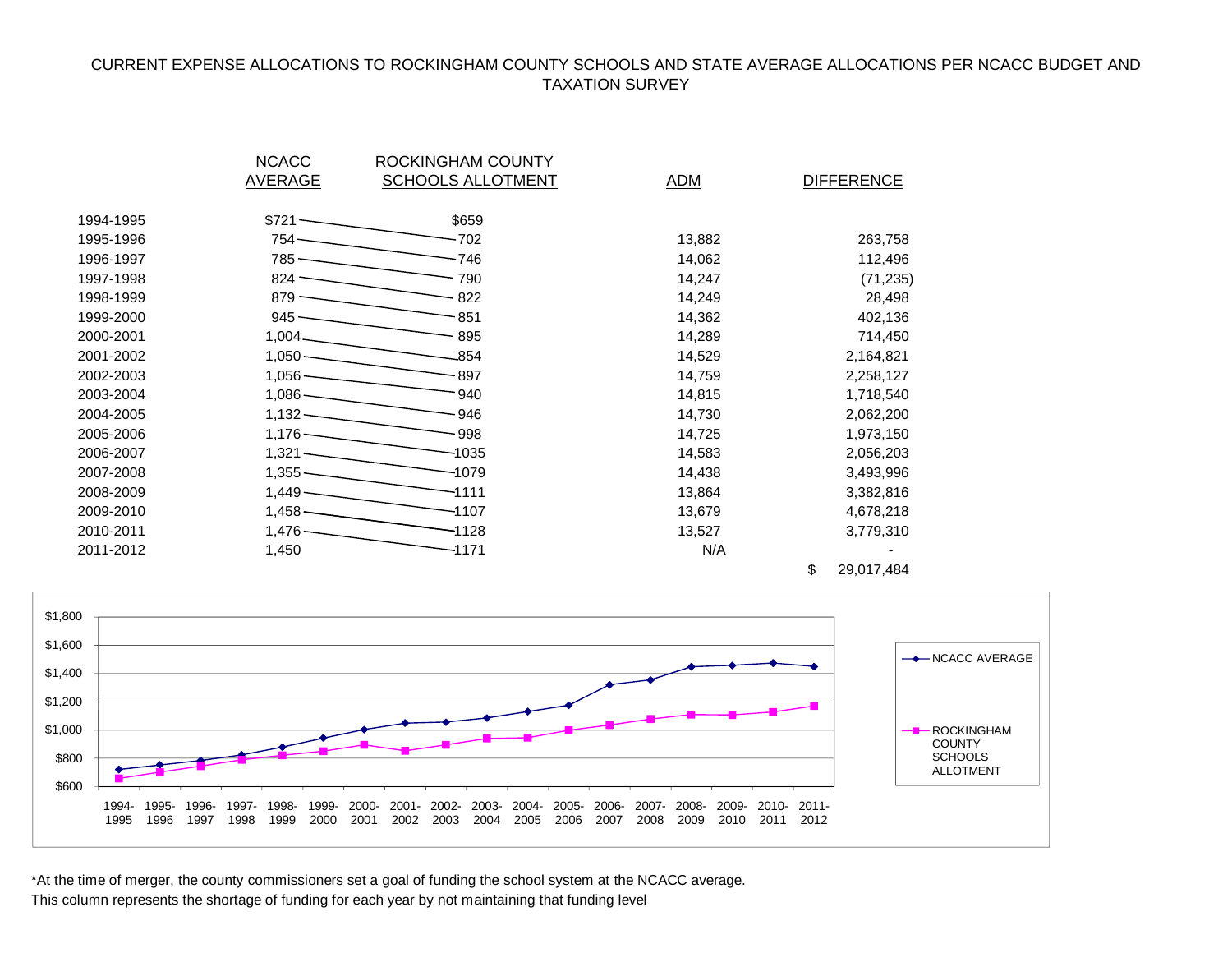### **ROCKINGHAM COUNTY SCHOOLS DEPICTING THE PERCENT AT OR ABOVE LEVEL III COMBINED GRADES 3 - 8 2002 - 2011**

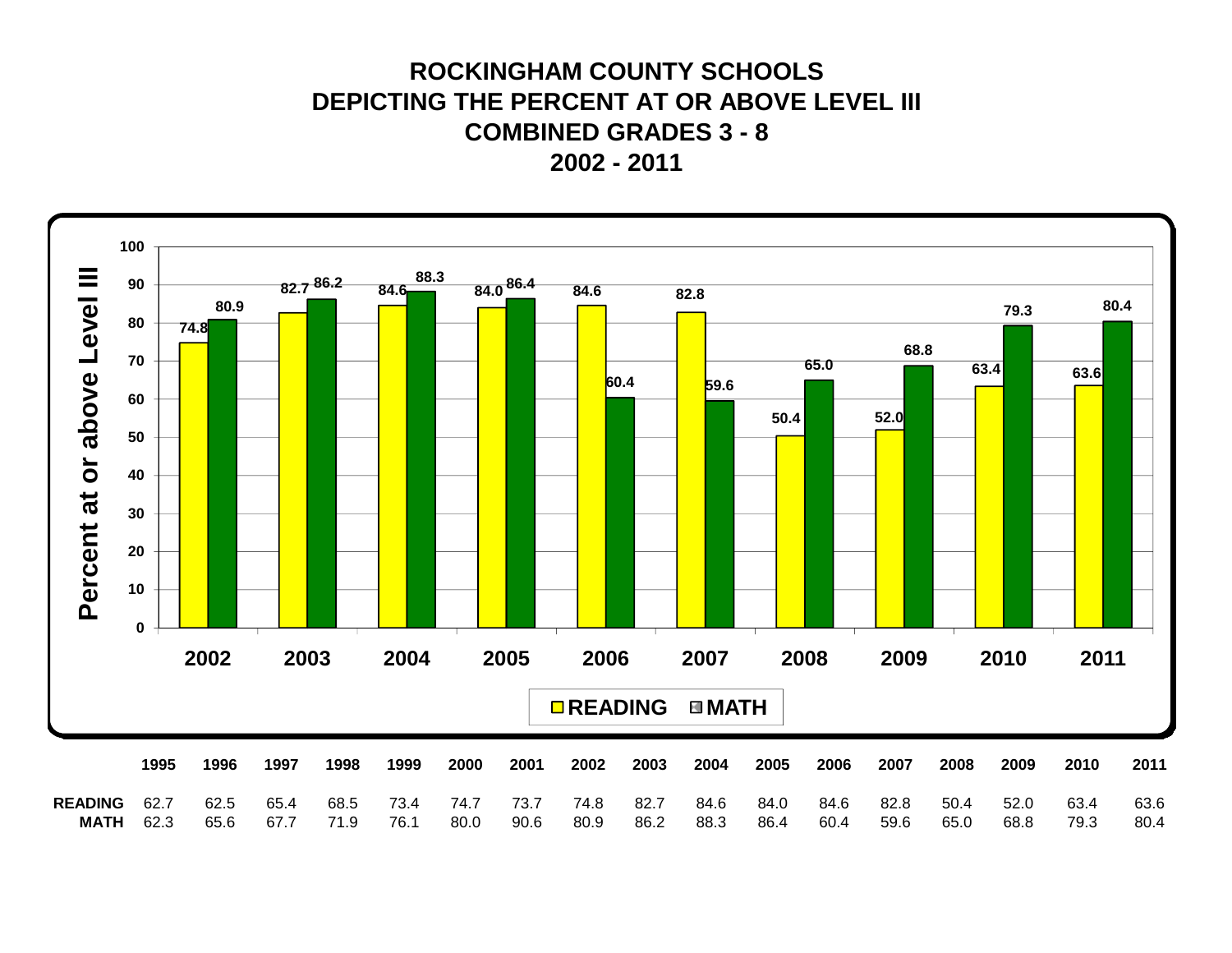**ROCKINGHAM COUNTY SCHOOLS DEPICTING THE PERCENT AT OR ABOVE LEVEL III COMBINED GRADES 3-8 2006 - 2011** 



|                 | 2006 | 2007 | 2008 | 2009 | 2010 | 2011 |
|-----------------|------|------|------|------|------|------|
| <b>MATH</b>     | 60.4 | 59.6 | 65   | 52   | 79.3 | 80.4 |
| <b>READING</b>  | 84.6 | 82.8 | 50.4 | 68.8 | 63.4 | 63.6 |
| <b>STATE MA</b> | 64.1 | 67.6 | 71.4 | 80   | 81.8 | 82.4 |
| <b>STATE RD</b> | 68.8 | 87.6 | 57.2 | 67 6 | 70.1 | 70.7 |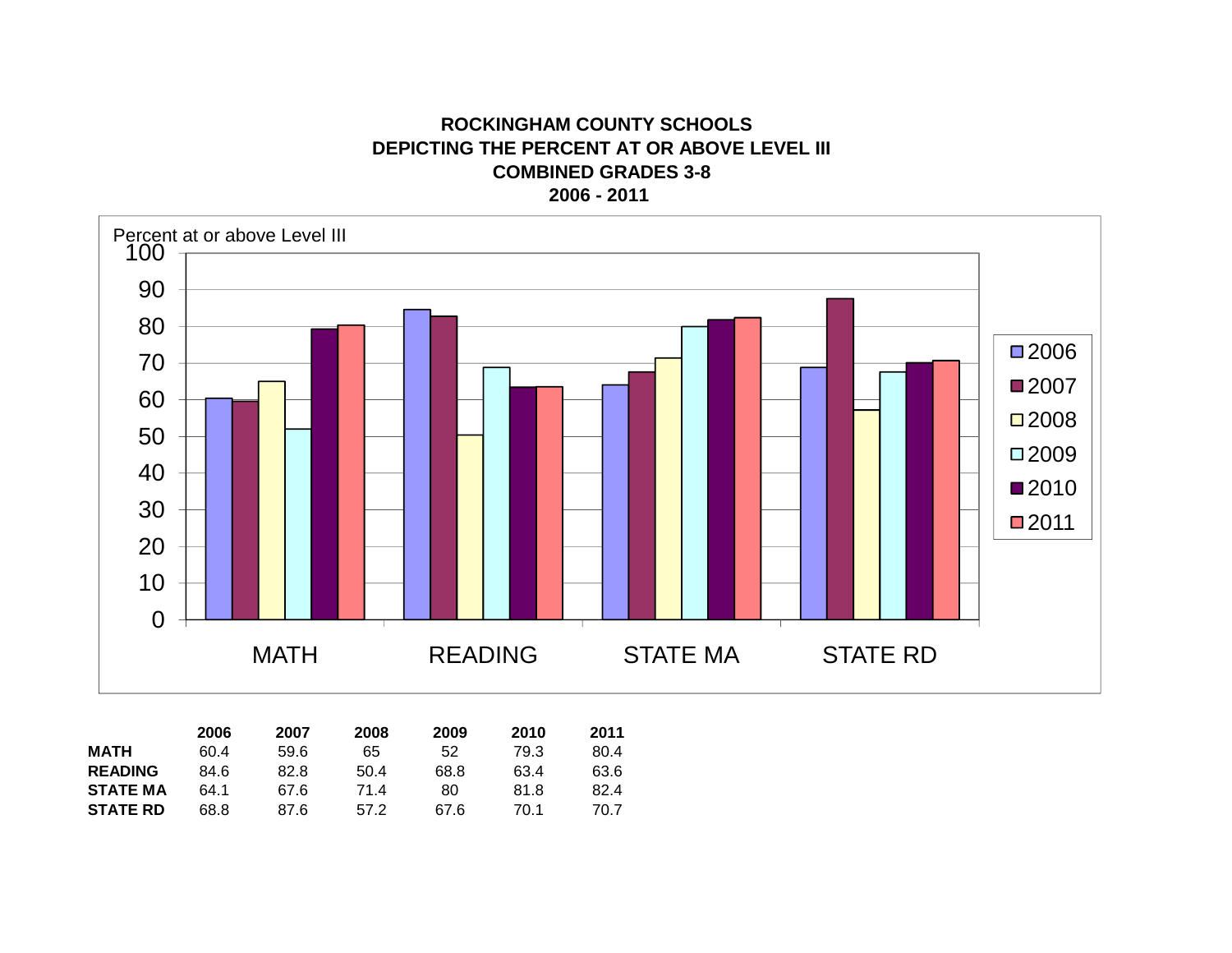# **Acronyms**

## **Rockingham County Schools Proposed Budget 2012-13**